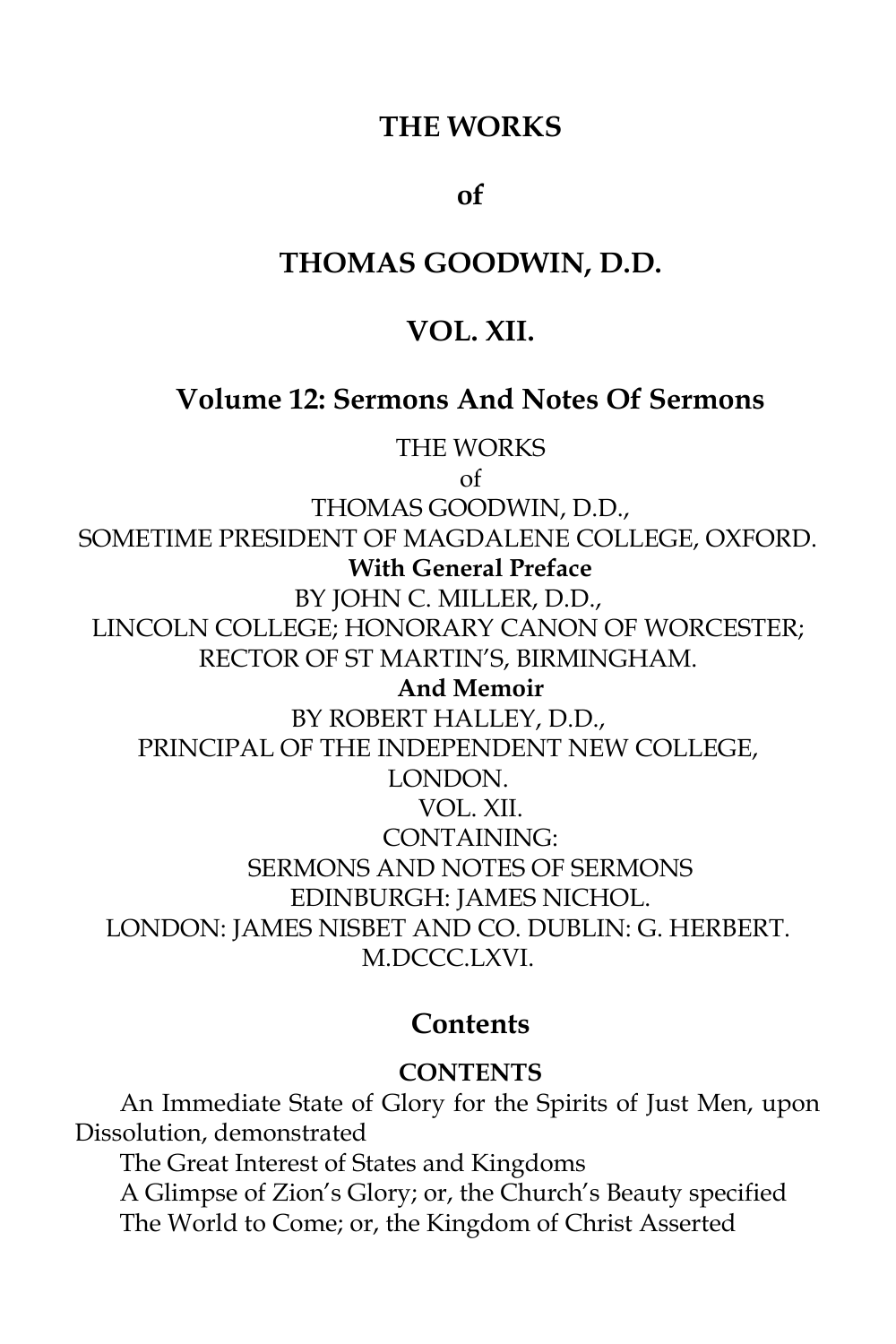Zerubbabel's Encouragement to Finish the Temple APPENDIX INDEX INDEX OF TEXTS

# **An Immediate State Of Glory (2 Corinthians 5:5)**

AN IMMEDIATE STATE OF GLORY FOR THE SPIRITS OF JUST MEN, UPON DISSOLUTION, DEMONSTRATED

*Now he that hath wrought us for the self-same thing is God, who also hath given unto us the earnest of the Spirit*.—2Co 5:5.

There is no point of more moment to all, nor of greater comfort to saints, than what shall become of their souls when they die. It is our next stage; and things that are next use more to affect us. And besides, it is the beginning, and a taking possesion of our eternity.

That these words should aim at this self-same thing, cannot be discerned without consulting the foregoing part of the apostle's discourse; and yet I cannot be large in bringing down the coherence, having pitched upon what this fifth verse contributes unto this argument, which alone will require more than this time allotted, having also very largely gone through the exposition of the foregoing verses elsewhere;<sup>[1]</sup> and I now go but on where I left last. But yet to make way for the understanding the scope of my text, take

[1] See Vol. VII. p. 356.—Ed.

The coherence in brief, thus:

In the 16th verse of the foregoing chapter, where the well-head of his discourse is to be found, he shews the extraordinary care God hath of our inward man, to renew it day by day. Where *inward man* is strictly the soul with its graces, set in opposition to our outward man, the body with its appurtenances, which he saith daily perisheth, that is, is in a mouldering and decaying condition.

2Co 5:1. *For we know, that, if our earthly house of this tabernacle were dissolved, we have a building of God, a house not made with hands, eternal in the heavens*.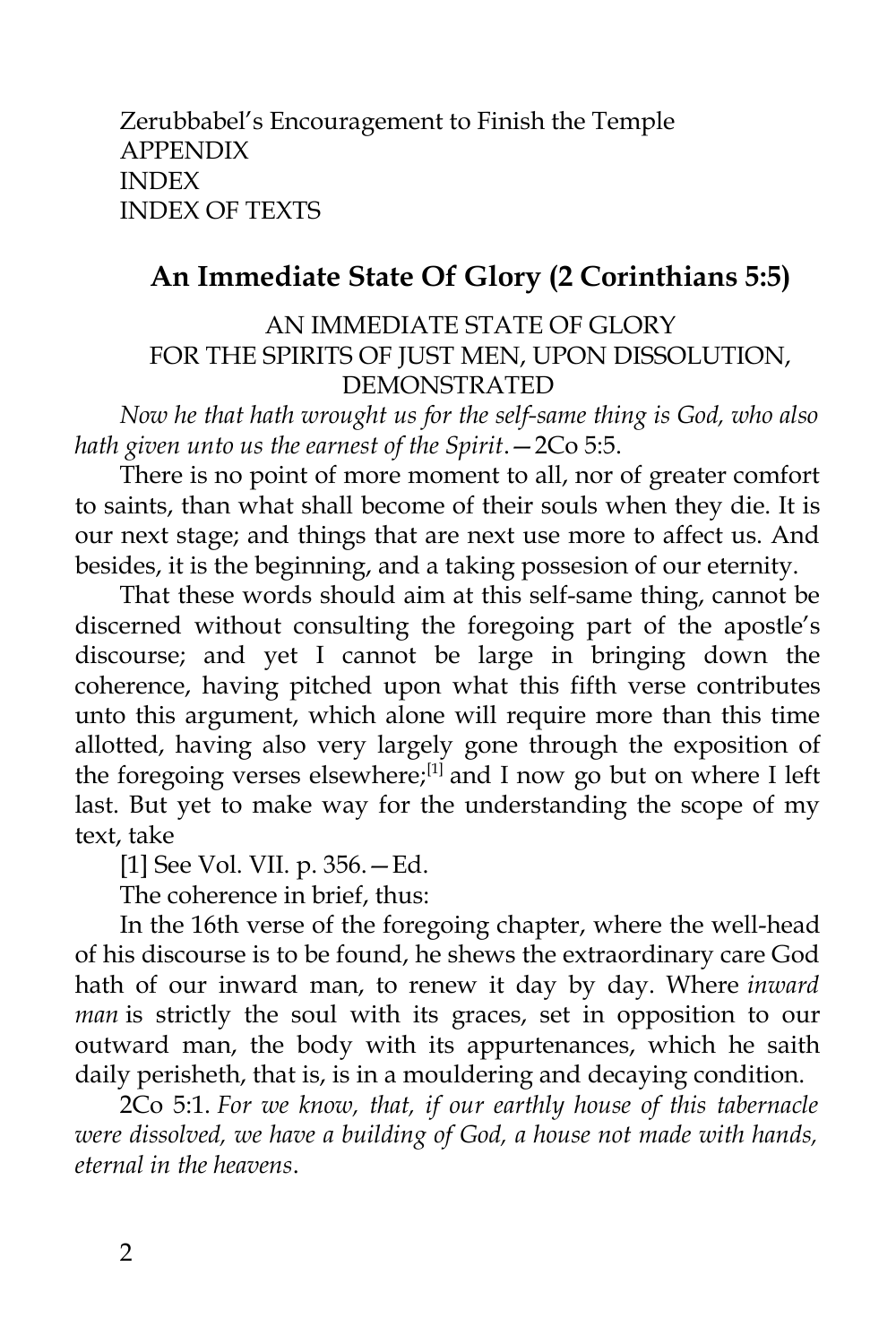In this first verse of this fifth chapter, he meets with this supposition: but what if this outward man or earthly tabernacle be wholly dissolved and pulled down, what then shall become of this inner man? And he resolves it thus, 'That if it be dissolved, we have an house, a building of God in the heavens.' And what is the *we*, but this inner man he had spoken of, renewed souls, which dwell now in the body as in a tabernacle, as the inmates that can subsist without it? And it is as if he had said, If this inward man be destituted of one house, we have another, God, that in this life was so careful over this inner man, to renew it every day, hath made another more ample provision against this great change. It is but its removing from one house to a better, which God hath built. As yourselves, to speak in your own language, if wars should beset you, and your country house were plundered and pulled down, you would comfort yourselves with this, I have yet a city house to retire unto.

Neither is the terming the glory of heaven, and that as it is bestowed upon a separate soul, an *house*, alien from the Scripture phrase, Luk 16:9, 'That when you fail, they may receive you into everlasting habitations.' Death is a failing (it is your city phrase also when a man proves bankrupt). A statute of bankrupts comes forth then upon your old house, *statutum est omnibus semel mori*, and upon all you have; and then it is a receiving or entertaining that otherwise desolate soul into everlasting habitations, that is, into an house eternal in the heavens, as the text.

Nor yet is the phrase of terming heaven a *city-house* remote neither; for, Heb 11:13, Abraham and the patriarchs died in faith. Mark that. In faith or expectation of what? He had told us, Heb 11:10, 'He looked for a city whose builder is God.' What is a city, but an aggregation and heap of houses and inhabitants? Multitudes had died afore Abraham and gone to heaven, from Adam, Abel, Seth, downwards; and God promiseth him peace at his death, and a being gathered to those fathers, Gen 15:15. There was then a city built, and already replenished with inhabitants; and amongst others, an house provided for him, that is, his soul, built of God, and ready furnished against this removal.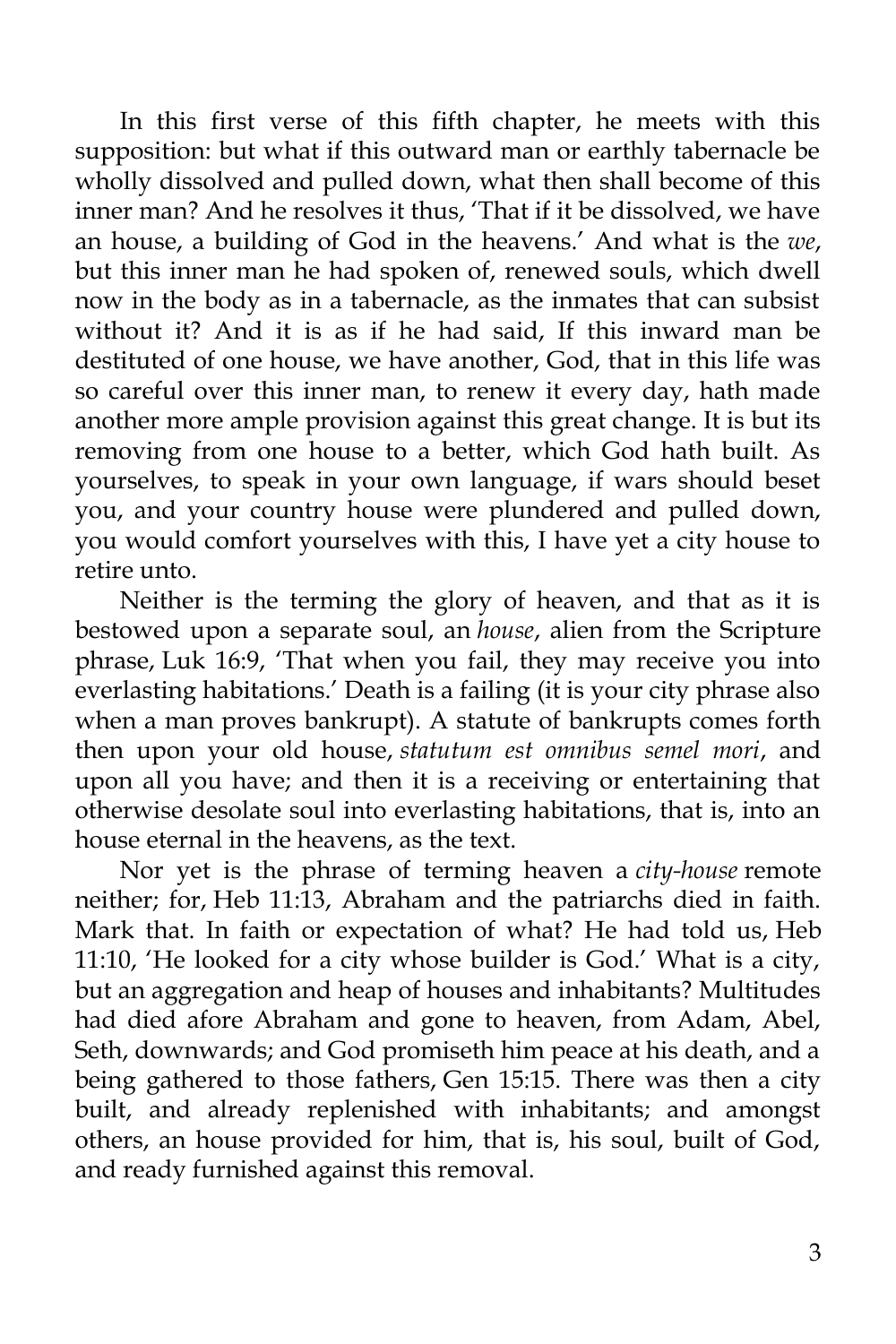2Co 5:2. *For in this we groan, earnestly desiring to be clothed upon with our house which is from heaven*.

In this verse he utters the working of the affections of Christians towards their being clothed upon with this house; and so in order to this enjoyment of it, their desiring even to be dissolved, which Paul also utters of himself, Philippians 1. Now if the first verse speaks of the glory of a separate soul, when he calls it an house, this second verse must intend the same.

2Co 5:3. *If so be that, being clothed, we shall not be found naked*.

In this verse he gives an wholesome caution by the way, and withal insinuates why he used the word *clothed upon* in the foregoing verse, thus, speaking of the glory of such a separate soul, even because it is absolutely necessary that all our souls be found clothed first, and renewed with grace and holiness, and not be found naked at our deaths, that is, not devoid of grace, and so exposed to shame and wrath, as Rev 16:15.

2Co 5:4. *For we that are in this tabernacle do groan, being burdened: not for that we would be unclothed, but clothed upon, that mortality might be swallowed up of life*.

The fourth verse gives a genuine and sincere account why a Christian doth thus groan, and that after dissolution itself, in order to this glory, which he sets out with an accurate distinction of their desires of dissolution, in difference from like desires in all other men. First, negatively, not for that being burdened we desire to be unclothed, or dissolved; that is, simply for case of those burdens, nor out of a despising of our bodies we now wear, as their heathen wise men and philosophers did, and others do. No. But secondly, positively, for this, as the top ground of that desire, that we would be clothed upon with that house spoken of, 2Co 5:1, and that still taken in the sense spoken of in the second verse, to the end that this mortal animal life, which the soul, though immortal in itself, now leads in the body, full of sins, clogged with a body of death and miseries, each of which has a death in it, and so it lives but a dying life; that this life may be exchanged, yea, swallowed up by that which is life indeed, the only true life, the knowing God as we are known, and enjoying him. All which, as to our souls, is truly performed at our dissolution; although the final swallowing up the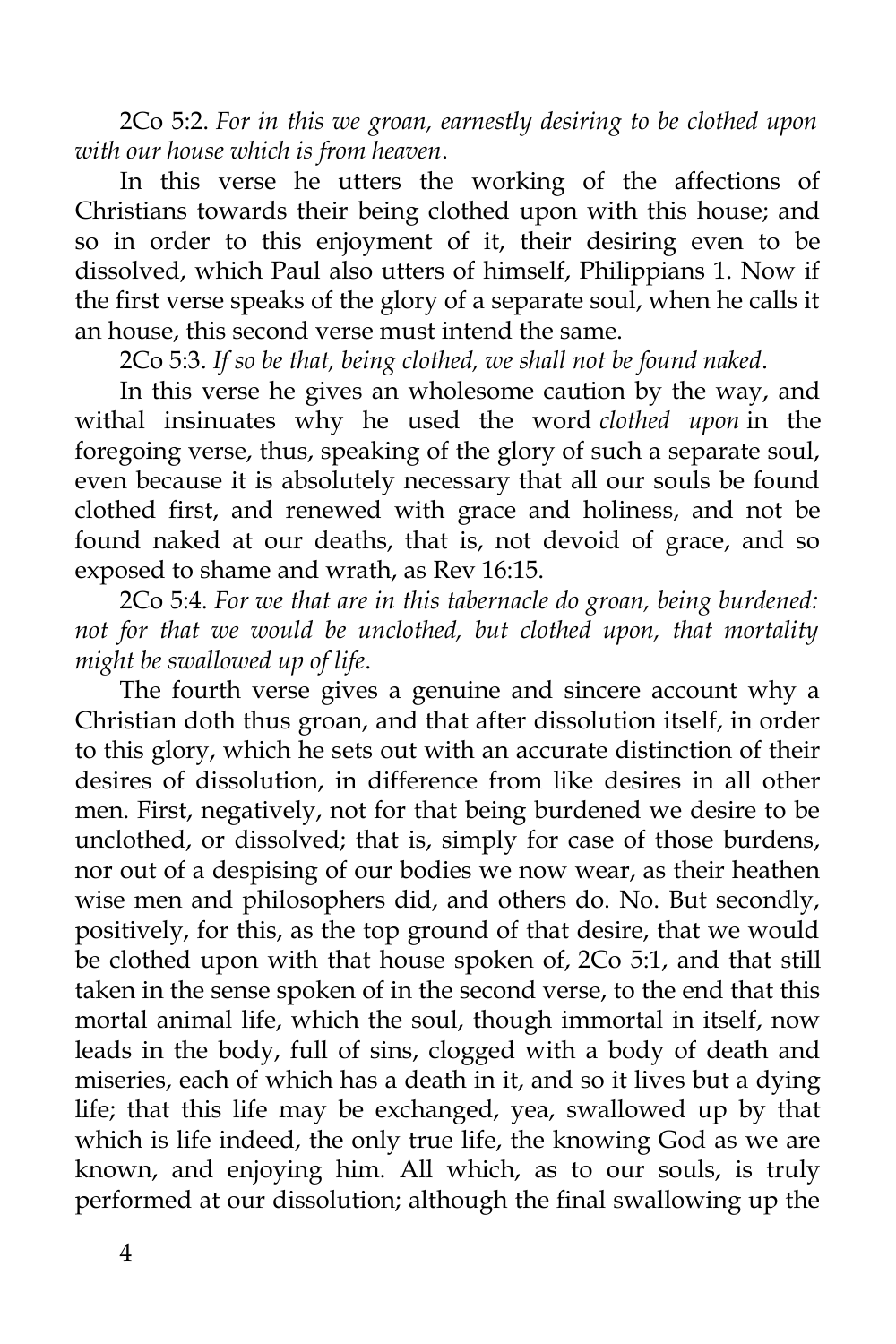mortality of our bodies also doth yet remain to be accomplished; which will be done at the latter day, at that change both of body and soul, though in respect of the body, it will be completed as then more fully.

This interpretation, and the suiting of all the phrases used in this fourth verse, to hold good of this exchange at death, I cannot, through straitness of time, give an account of now. I have lately, and very largely, done it elsewhere.

This for the coherence. I hasten to my text.

2Co 5:5. *Now he that hath wrought us for the self-same thing is God, who hath also given us the earnest of the Spirit*.

The current of the four former verses running thus steadily along in this channel, the stream in this verse continues still the same.

There is one word in this verse, εἰς αὐτὸ τοῦτο, 'For this selfsame thing God hath wrought us,' which serves us as a clue of thread drawn through the windings of the former verses, to shew us that one and the same individual glory hath been carried on all along, and still is in this verse also; so, then, we see where we are.

What this self-same thing should be, ask the first verse, and it will tell you it is that 'house eternal in the heavens, a building of God, prepared by him against the time that this earthly house is dissolved.' Ask the second verse: it is the 'same house we groan to be clothed upon with' when the other is pulled down. Ask the fourth verse, and more plainly: it is that life which succeeds this mortal life the soul now lives in this body, and swallows up all the infirmities thereof; and then here it follows, 'Even for this self-same thing,' &c. So, then, if the glory of the separate soul be the subject of any of these verses, then of all, and so of this verse also.

And, to be sure, it cannot be that extraordinary way of entrance into glory, by such a sudden change, both of soul and body into glory at once, without dissolution, should be the self-same thing here aimed at; for it was not the lot of any of those primitive Christians of whom the Holy Ghost here speaks this, 'He hath wrought us for this thing,' that they should be in that manner changed, and so enter into glory; but the contrary, for they all, and all saints since for these sixteen hundred years, have put off their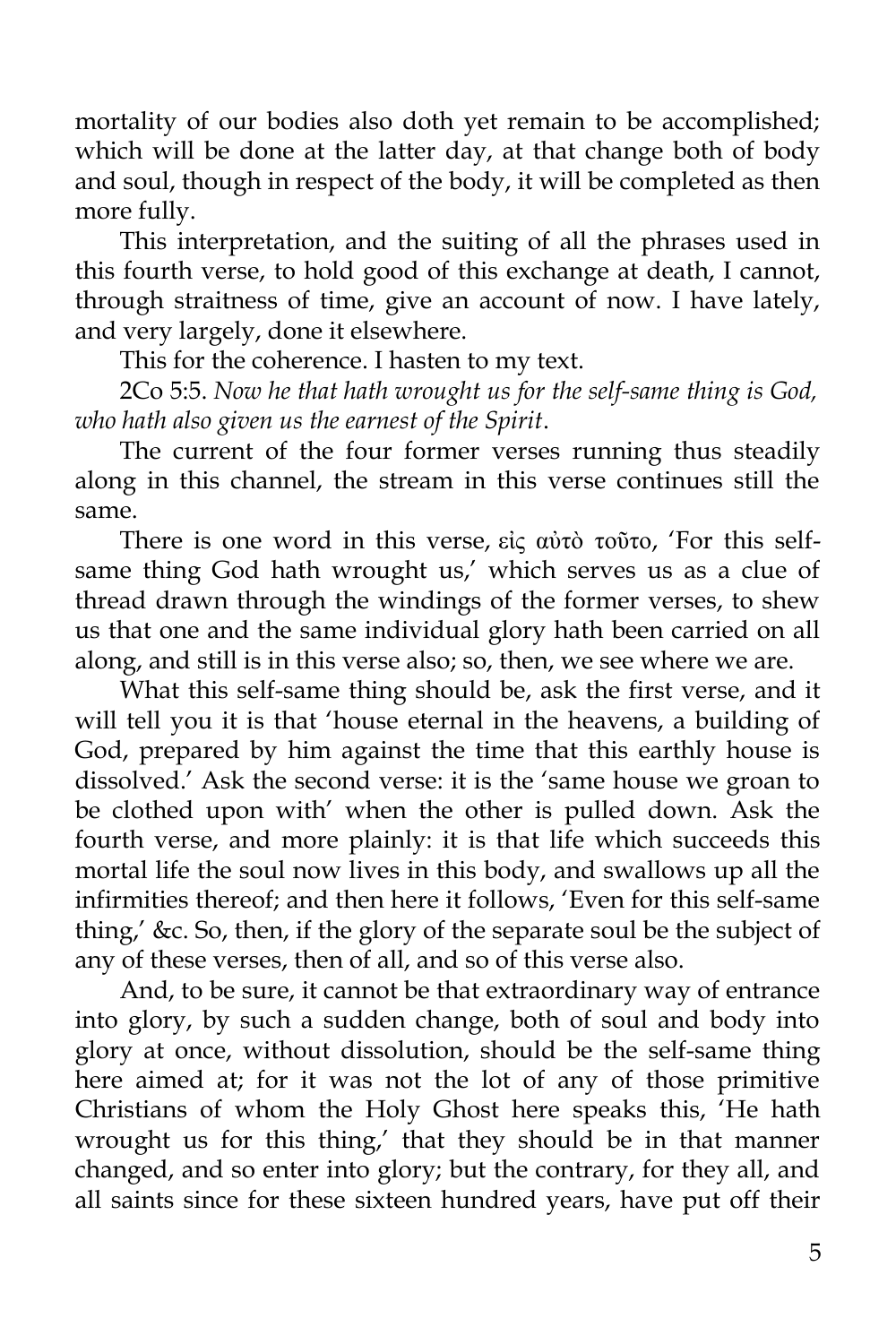tabernacles by death, as Peter did, and speaks of himself, 2Pe 1:14, and therefore the Scripture, or Holy Ghost, foreseeing, as the phrase is, Gal 3:8, this change would be their fate, would not have uttered this of them, 'God hath wrought us for this,' whom he knew God had not designed thereunto.

Neither is it that those groaning desires spoken of in the foregoing 2Co 5:2-4 is 'that self-same thing' here, as some would, for indeed, as Musculus well, If the apostle had said, He that hath wrought this thing in us, &c., that expression might have carried it to such a sense, but he saith, He that wrought us for the salf-same thing; and so it is not that desire of glory in us is spoken of, but 'us, ourselves and souls, as wrought for that glory.'

If it be asked what is the special proper scope of these words as touching this glory of the soul, the answer in general; it is to give the rational part of this point, or demonstrative reasons to evidence to believers, that indeed God hath thus ordained and prepared such a glory afore the resurrection. And it is as if the apostle had said, Look into your own souls and consider God's dealings with you hitherto, viz.:—

1. First, the operation of his hands; for what other is the meaning or mystery, says he, of all that God is daily so at work with you in this life? What else is the end of all the workings of grace in you, and of God that is the worker? This is his very design: 'He that hath wrought us,' that is, our souls, 'for this very thing, is God.'

2. Besides the evidence the work gives, there is also over and above the earnest of the Spirit given to your souls now whilst in your bodies, in joy, full of glories of the same kind (as earnests are) of what fulness of glory they are both capable of then, and shall be filled with, when severed from your bodies: 'Who hath *also* given us *the earnest* of the Spirit.'

We preachers have it in use, as to allege proofs of Scripture for the points or subjects we handle, so to give reasons or demonstrations of them; and so doth our apostle here of this great point he had been treating of; and such reasons or demonstrations run often upon harmony and congruity of one divine thing or truth kissing another; also upon becomingnesses or meetnesses, that is,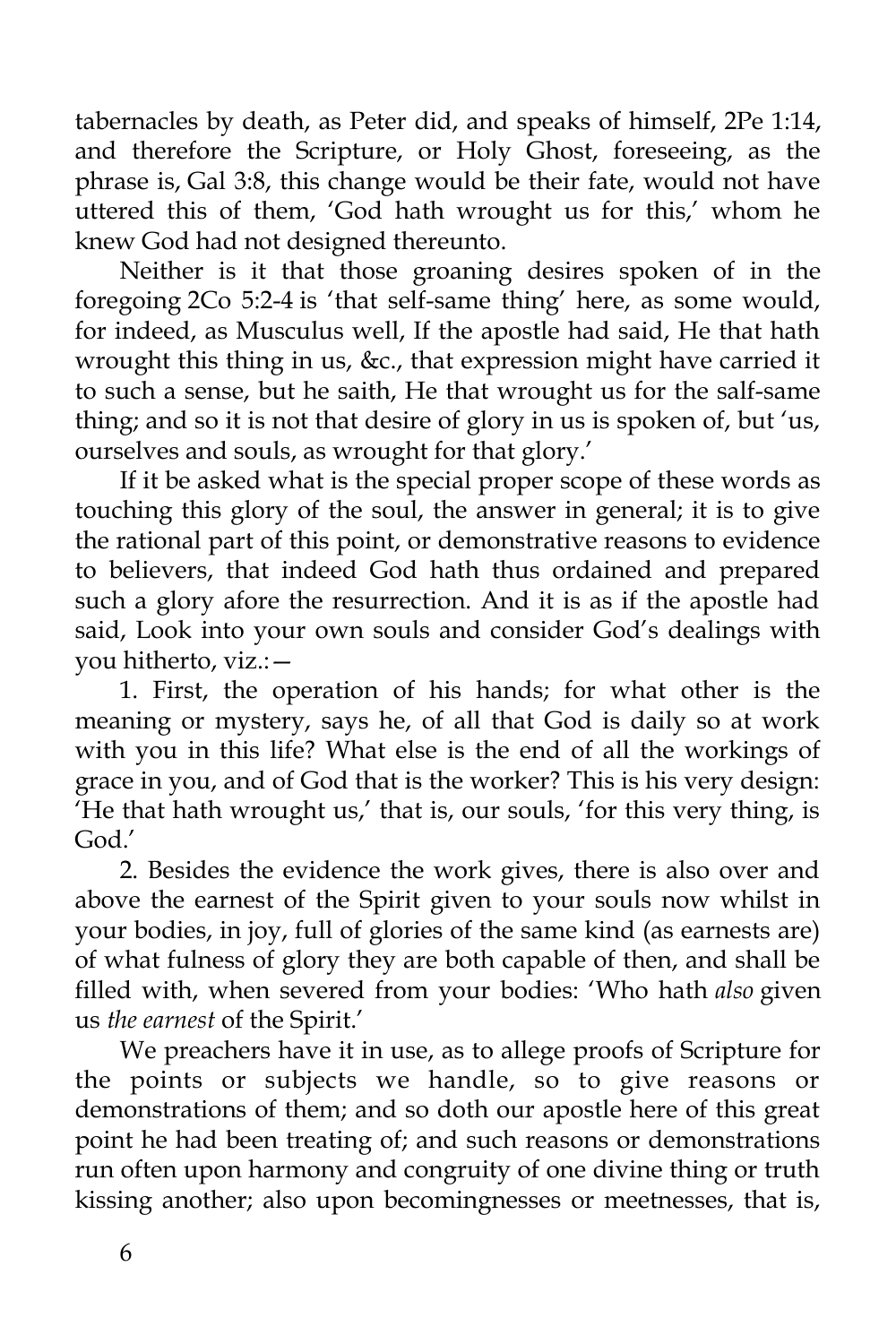what it becometh the great God to do. For instance, in giving an account why God, in 'bringing many sons to glory,' did choose to effect it by Christ's death rather than any other way, 'It became him,' says he, Heb 2:10, 'for whom are all things, and by whom are all things,' &c. And so in the point of the resurrection, 1Co 15:21, 'Since by man came death, by man came also the resurrection of the dead;' that is, it was congruous, harmonious it should thus be, the one answering correspondently to the other. The like congruity will be found couched here in God's bringing souls to glory afore that resurrection.

Now there are two sorts of harmonious reasons couched in the forepart of these words, 'He that wrought us for this is God.'

I. That it is *finis operis et operantis*, the end of the work itself upon us, and of God as an efficient working for an end, God hath wrought on us for this very thing.

II. It is *opus dignum Deo authore*, a work as he is the great God, and as a thing worthy and becoming of God as the author of it: 'He that hath wrought us for this thing is God.'

There is a third point to be superadded, and that is, it is the interest of all three persons, which, how clearly evidenced out of the text, will appear when I have despatched these former doctrines.

*Doct*. 1. That it is a strong argument that God hath provided a glory for separate souls hereafter, that 'he hath wrought us,' and wrought on us a 'work of grace' in this life.

Ere the reason of this will appear, I must first open three things natural to the words, which will serve as materials out of which to make forth that argument.

First, that the thing here said to be wrought is grace or holiness, which is a preparation unto glory. (1.) Grace is the work, and so, Php 1:6, termed 'the good work,' a frame of spirit 'created to good works': Eph 2:10, 'We are his workmanship, created unto good works.' The text here says, 'Who hath wrought us;' there similarly, 'We are his workmanship.' And (2.) secondly, this work is a preparation to glory; for, for one thing to be first wrought in order to another, is a preparation thereunto. Now, saith the text, 'He hath wrought us for this thing;' and Rom 9:23, it is *in*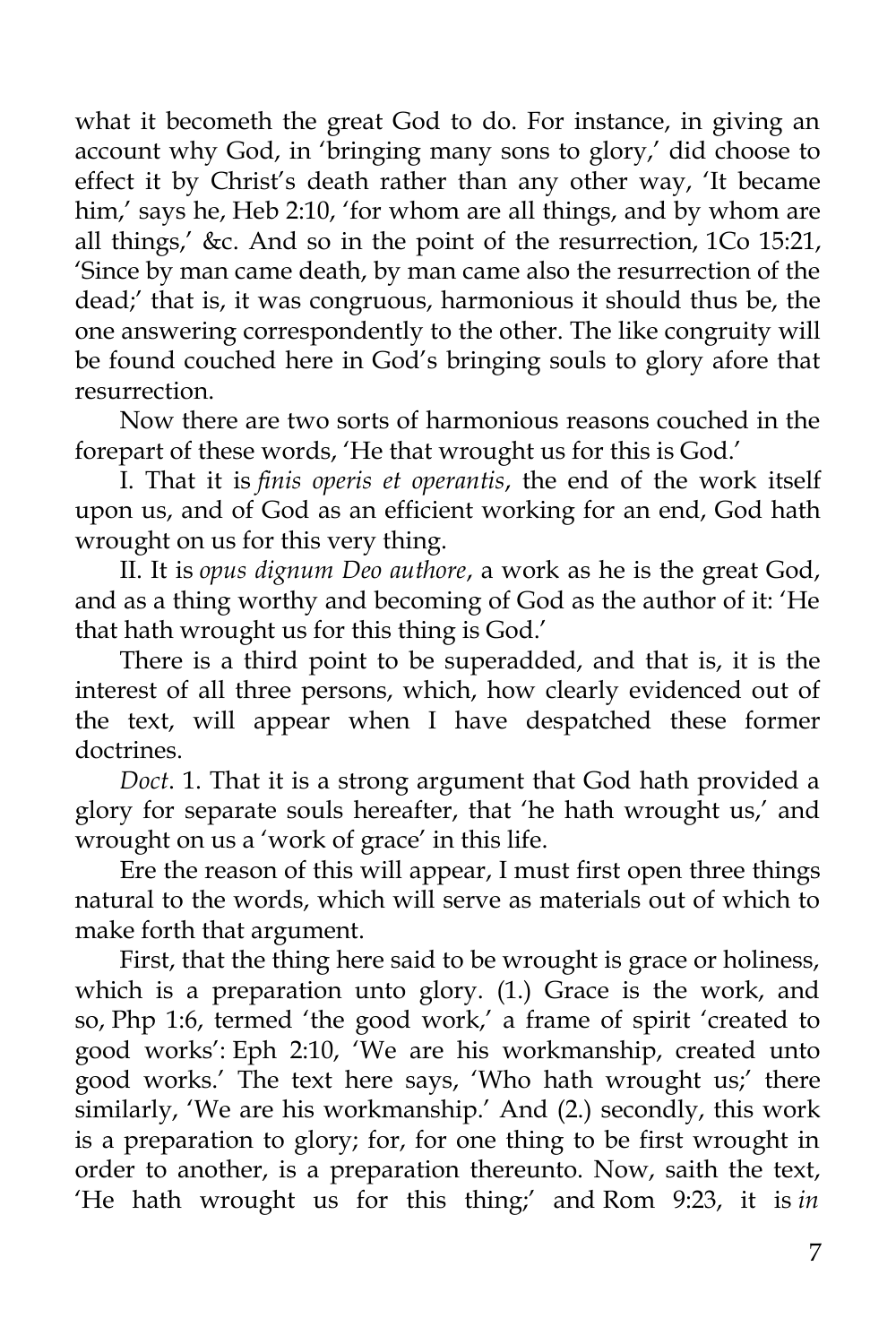*terminis* the vessels of mercy which he had afore prepared to glory, which was by working holiness, for it follows, Rom 9:24, 'even us whom he hath called'; likewise Col 1:12, 'Who hath made us meet to be partakers of the inheritance of the saints in light:' meet, by making us saints. So, then, 'had prepared, 'hath made meet,' is all one with 'who hath wrought us for this thing.' Here,

The second, What is the principal subject wrought upon or prepared and made meet for glory? It is certainly the soul, in analogy to the phrase here. We use to say (when we speak of our conversion), 'Since my soul was wrought on.' And though the body is said to be sanctified, 1Th 5:23, yet the immediate subject is the soul, and that primitively, originally, the body by derivation from the soul. And hence it is the soul, when a man dies, carries with it all the grace by inherency. 'All flesh is grass, which withers;' that is, the body with all the appurtenances, saith Peter, 1Pe 1:24. But you, having 'purified your souls, being born again of incorruptible seed' (our bodies are made of corruptible seed, which is the opposition there) 'by the word of God, which lives and abides for ever.' 'And this is the word' (he says he means) 'which by the gospel is preached' (every day) 'unto you,' 1Pe 1:25, and by preaching is engrafted in your souls, purifying your souls, 1Pe 1:22. In no other subject doth that word as preached for ever abide; for the body rots, and in the grave hath not an inherent but a relative holiness, such as the episcopal brethren would have to be in churches consecrated by them, because once it was the temple of the Holy Ghost, who dwells in us.

And that it is the soul the apostle hath here in his eye, in this discourse of his in my text, as that which he intends the subject here wrought upon, appears, if we consult the well-head of his discourse about the soul, which is the 16th verse of the 4th chapter. 'Our inward man (says he) is renewed,' &c. (there is your *wrought upon* here), whilst the outward (the body) perisheth. Which soul, in being called the inward man, connotates at once both grace and the soul conjunct together, and distinct from the body, as well as from sin and corruption. Elsewhere it is declared the subject first and originally wrought on: Eph 4:23, 'Be renewed in the spirit of your minds.' Look round about the text, and what is the *us*wrought on?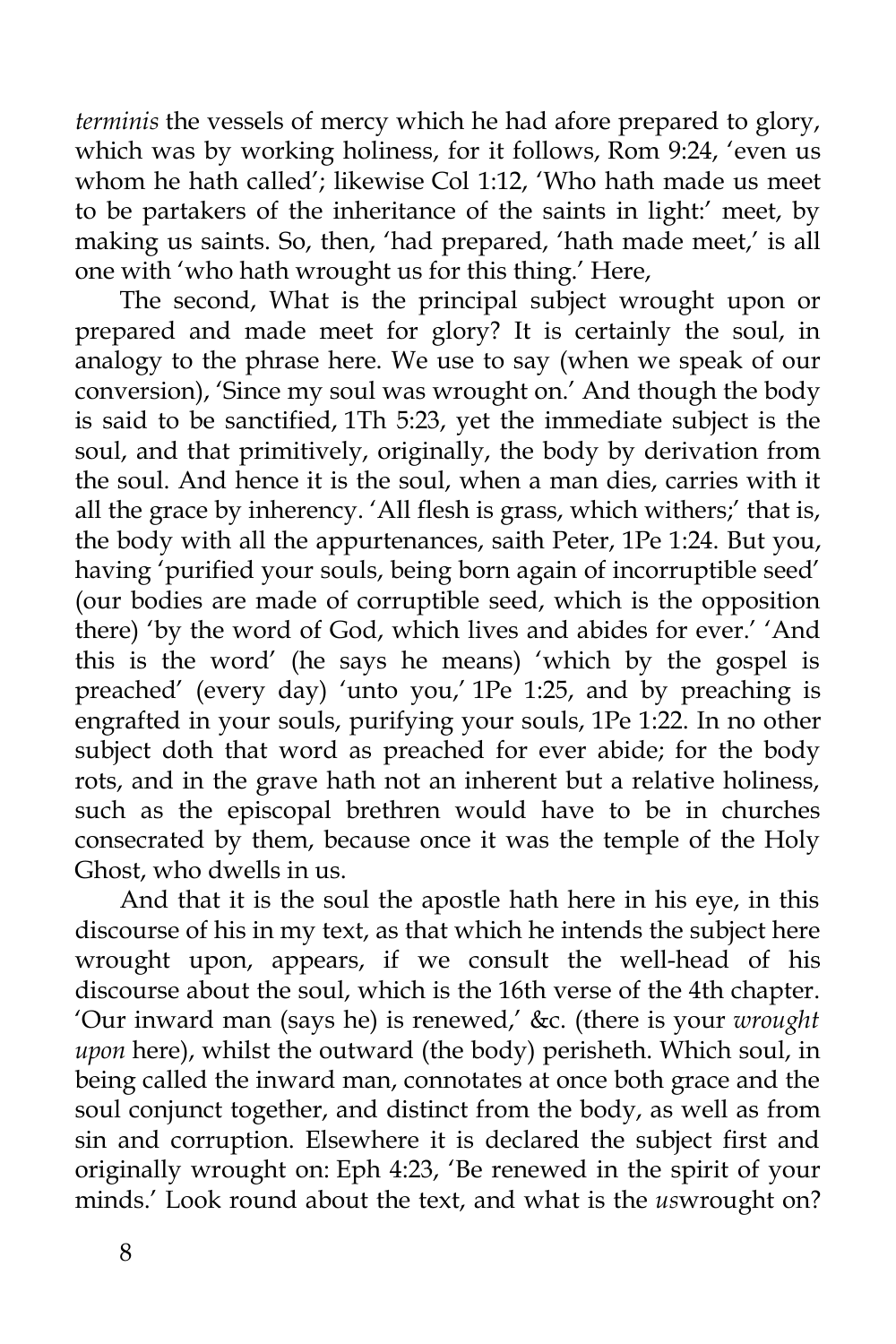Plainly this inward man, by the coherence afore and after. Ask yet, 1, 'If our earthly tabernacle (that is, our body) be dissolved, we have,' &c., that is, this inner man, our souls, have; for the body is supposed dissolved. So likewise, 2Co 5:4, *we* in this tabernacle, that is, our souls is these bodies. More expressly after, 2Co 5:8, our very souls, not only whilst in our bodies, but when separated from our bodies, have the *we* given them; we are willing to be absent from the body, and present with the Lord. The *we* present with the Lord, and absent from the body, is, nor can be, no other than a separate soul in its estate of widowhood. And so here, 2Co 5:5, hath wrought *us*; the soul bears the person, carries away the grace with it.

Add to this, the time here specified in the text, in which we are wrought upon: it is but this life, and during the term thereof.  $[2]$  'Hath wrought us,' says the apostle; not in the future, 'who shall work' us for it. That *hath wrought*, referring to the work of conversion at the first, 'Who *hath made* us meet to be partakers,' &c., Col 1:12, and who doth continue still to work us; the preterperfect being often put by the apostle for the present, 'God renewing the inner man day by day,' 2Co 4:16; so working upon it, in order to this self-same thing, continually. Unto which words there, these here have an evident aspect; yet so as that time of working is but during this life. For it is whilst the outward man is mouldering, and that 'by afflictions, which during this moment work an eternal weight of glory,' 2Co 4:17, and that is expressly said to be 'but this present time,' Romans 8. So then, there is no *parabit* in that other world. But, as Solomon says of man, there is no work after this life, Ecc 9:10; 'no remembrance,' says David, Psa 6:5, namely, which hath any influence into a man's eternity. So there is no working upon us in order thereunto after death: God hath done his *do*, hath wrought, and man hath 'finished his course,' as Paul of himself, and in this chapter of my text, 2Co 5:10, 'Every man receiveth the things done in his body, be they good or evil.' Those things that are done in this body only; therefore only what in this life he hath wrought. And for this he 'hath wrought us,' says the text.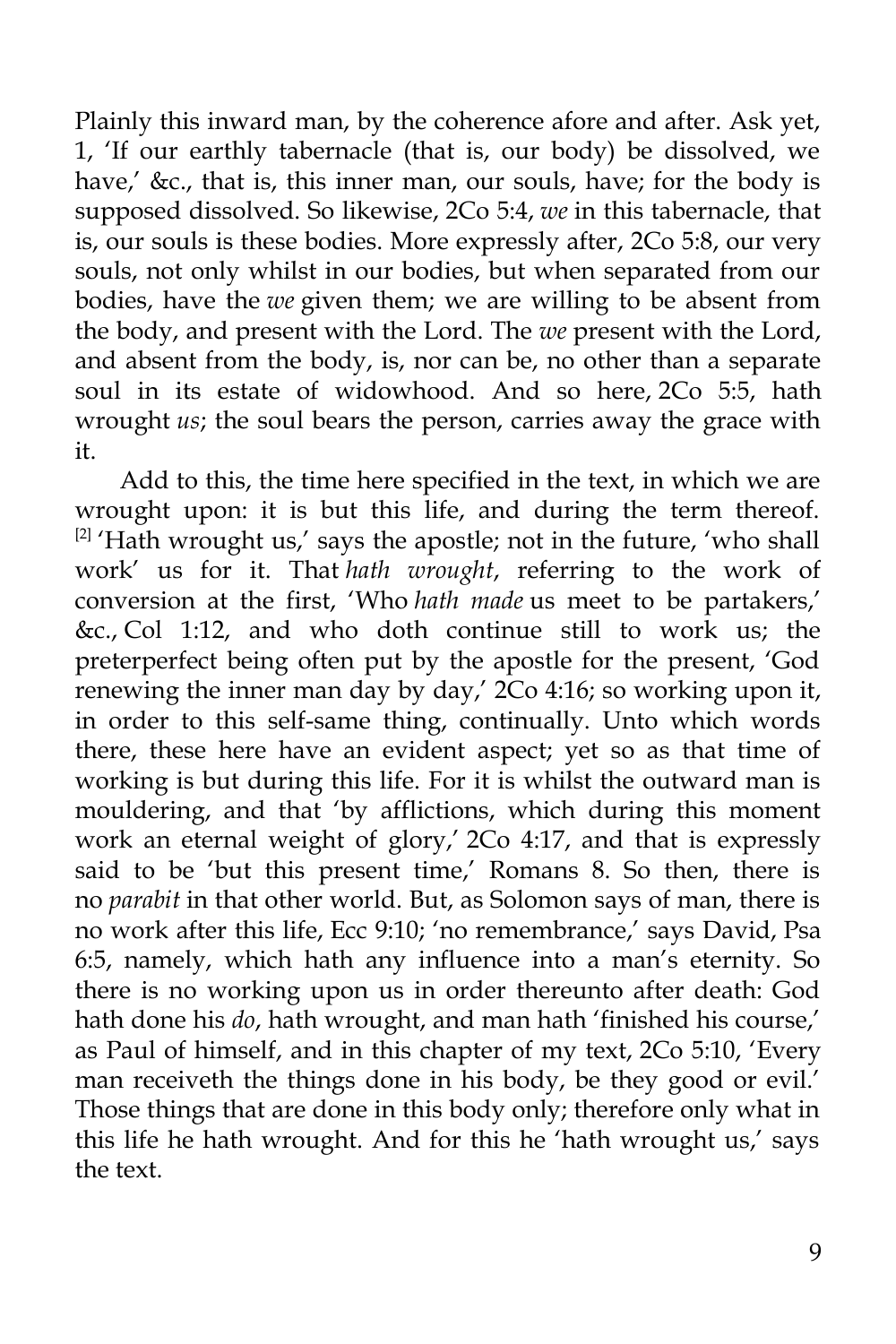[2] Observa quod non in futuro dicit, *parabit nos*. Non demum parabitur; ubi jam induendum est, &c.—*Musc. in locum*.

These things premised, I come to the argument to be raised out of them, to prove the point in hand.

First, That grace or holiness, because they are immediately wrought in the soul, that therefore when the body dies the soul shall be taken up into life. That this is a meet and congruous ordination of God, the Scripture itself owns, and seems so to pitch the reason of it in Rom 8:10-11, 'And if Christ be in you, the body is dead because of sin; but the Spirit is life because of righteousness. But if the Spirit of him that raised up Jesus from the dead dwell in you, he that raised up Christ from the dead shall also quicken your mortal bodies by his Spirit that dwelleth in you.' He gives an account of what is to become hereafter, both of the bodies and souls of them in whom Christ is. (1.) First, for the body that is condemned to die, 'the body is dead because of sin.' By body I understand the same which he, in the 11th verse, terms the 'mortal body to be raised up,' which, says he, 'is dead,' that is, appointed to die; as one sentenced to death you term a dead man. And this 'because of sin.' It was meet that that first threatening of dying should have some effect to evidence the truth of God therein. Only God is favourable in his ordination in this, that he arresteth but the body, the less principal debtor; but that, to be sure, shall pay for it. 'It is appointed to all men once to die,' even for men that are in Christ, as this place of the Romans hath it. Then (2.) follows, what remains, the soul of such an one when the body dies. 'But,' says he (speaking by way of exception, and contrary fate too), the spirit is life because of righteousness.' The spirit is the soul in contradistinction to the body; this, when the body dies, is life. He says not living only, or immortal, but is swallowed up into life. And why? 'because of righteousness,' which is Christ's image; and so preserves, and by God's ordination, upon dying, elevates the soul, which is the immediate and original subject of it, which is the point in hand. For this thing it is, God hath wrought it. But then because the query would be, Shall this body for ever remain dead, because of this first sin, and bear this punishment for ever? No; therefore (3.) he adds, 'He that raised up Christ from the dead shall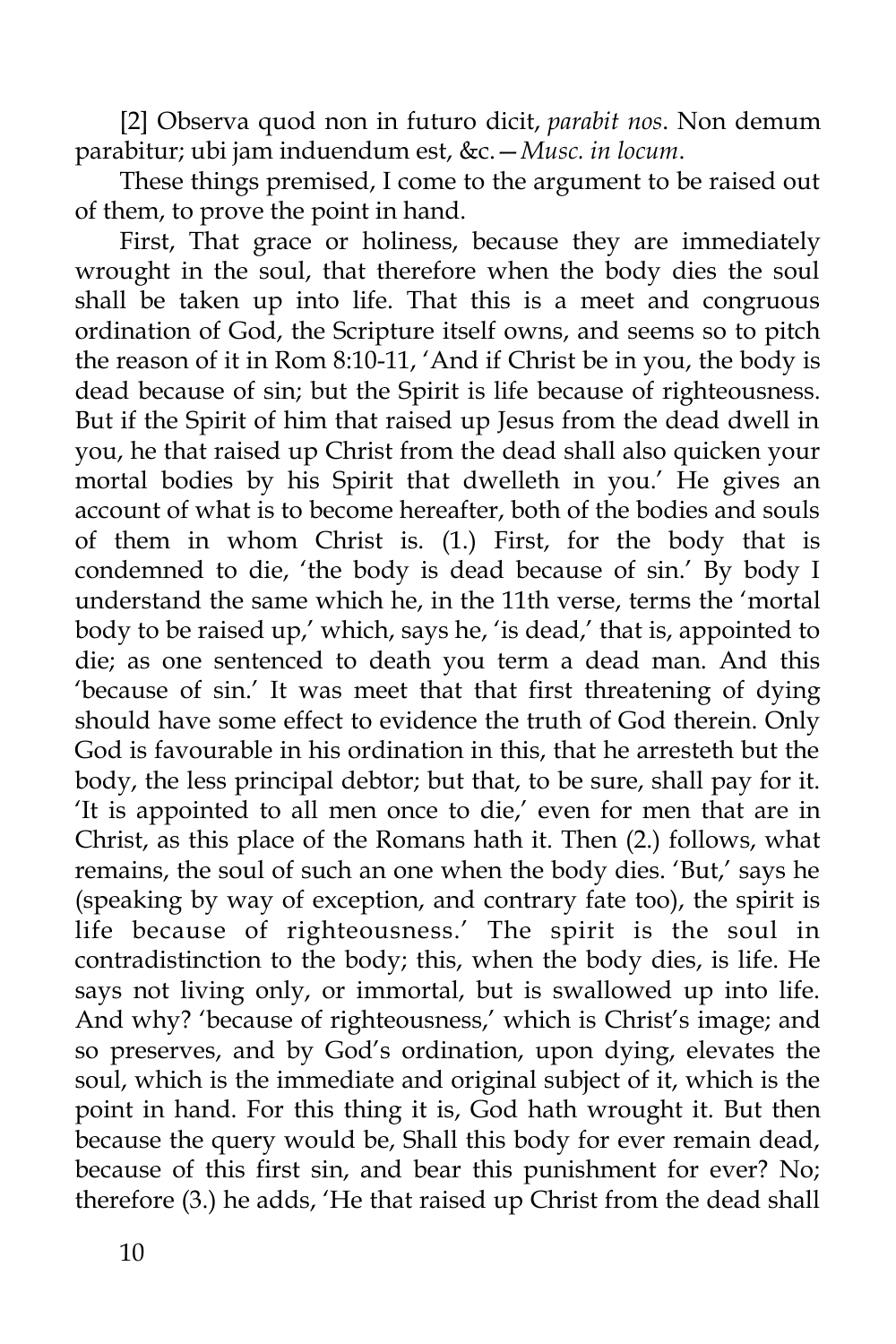also quicken your mortal bodies.' So at last, and then bringing both body and soul together unto complete glory.

And the congruity of reason that is for this appointment is observable, something like to that 1 Corinthians 15, 'As by man came death, so by man came also the resurrection from the dead.' For that sin that condemned us to this death, we had from the first Adam by bodily generation, as the channel or means of conveying it, who was, as other, father of our flesh.

The arrest therefore goes forth against the body, which we had from that Adam, because of that sin, conveyed by means of our bodies; for though I must not say the body defiles the soul, or of itself is the immediate subject of sin; yet the original means or channel through which it comes down, and is derived unto us, is the generation of our bodies. The body therefore congruously pays for this, and the death thereof is a means to let sin out of the world, as the propagating it was a means to bring sin in. But an holy soul or spirit, which is the offspring of God, having now true holiness and rightousness from the second Adam communicated to it, and abiding in it; and being not only the immediate subject thereof, but further, the first and original subject, from and by which it is derived unto the body; the womb, into which that immortal seed was first cast, and in which the inward man is formed, and in respect of a constant abiding, in which it is that seed is termed incorruptible. Hence, therefore, says God of this soul, 'it is life.' It shall live when this body dies. There is nothing of Christ's image, but is ordained to abide for ever. 'Charity never fails,' 1Co 13:8. 'His righteousness endures for ever,' 2Co 9:9; and therefore is ordained to conserve and elevate unto life the subject it is in, and that is the soul. This as a foundation of the Substantial parts of this first reason out of this one scripture, thus directly and explicitly holding this forth.

2. I come to the argumentation itself, which ariseth out of these things laid together: (1.) That the soul is the immediate subject of grace; (2.) The first and primitive susceptive thereof; (3.) And itself is alone and immediately capable of glory, which grace is a preparation to; and (4.) that God, afore our deaths, hath wrought all of grace he intends to work, in preparation to glory. Out of all these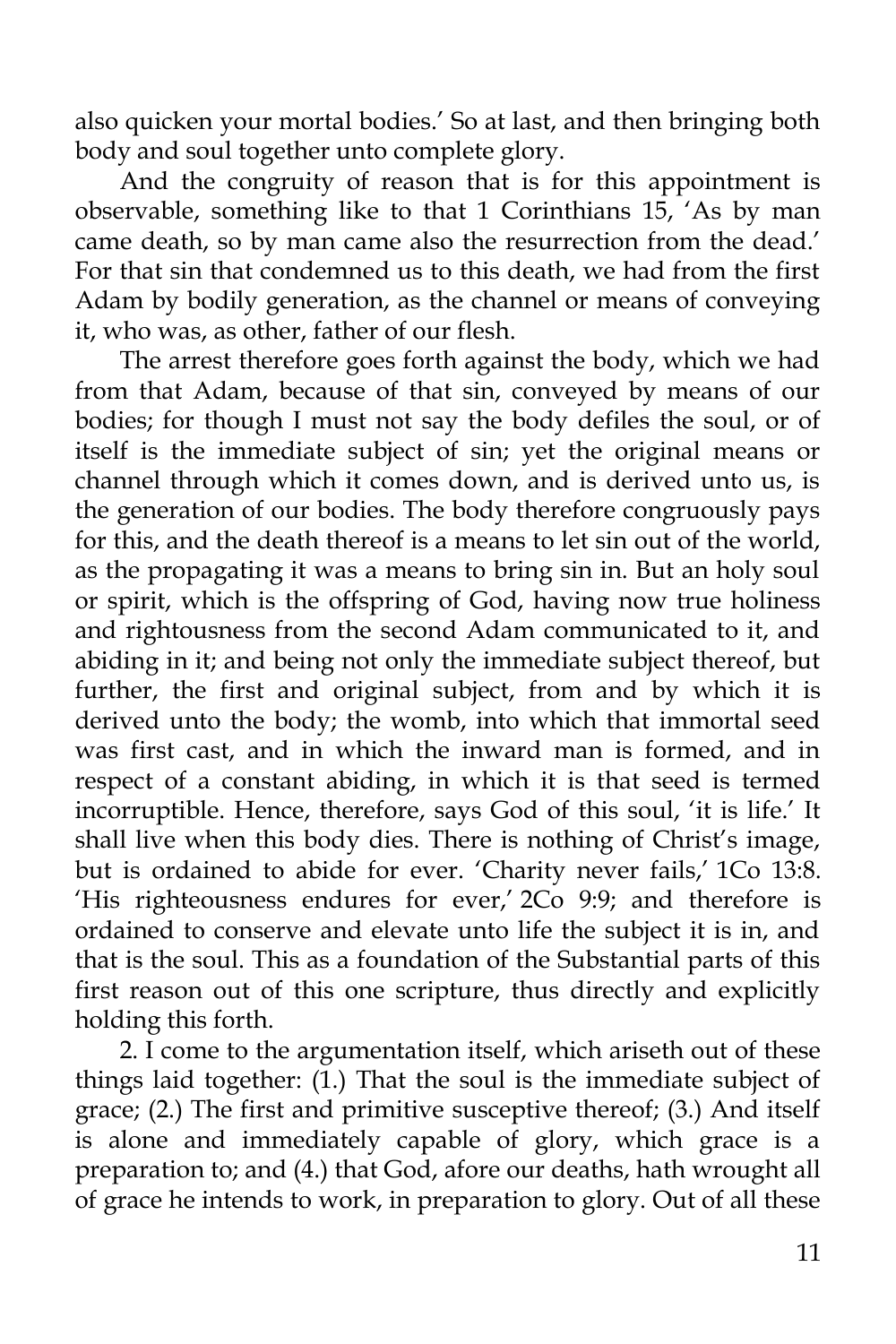a strong argument doth arise: that such a soul upon death shall be admitted unto glory, and not be put to stay till the time of the resurrection, when both soul and body shall be joined again together; and that this holdeth a just and meet conveniency upon each, or at least all these grounds when put together.

First, Consider the soul as the immediate subject of this working and preparation for glory. Hence, therefore, this will at least arise, that the inherency or abiding of his grace wrought in this soul, depends not upon its conjunction with the body; but so as it remains as an everlasting and perpetual conserver of that grace stamped on it; yea, and carries it all with itself, as a rich treasure innate unto it wherever it goes, when separate from the body. I say, it either hath in it, or appertaining unto it, all that hath been wrought for it, either in it or by it: Rev 14:13, 'Blessed are the dead which die in the Lord; and their works do follow them.' They go to heaven with them, and after them. And in what subject else is it, that the seed of God remains incorruptible, or the word of God abides for ever? 1Pe 1:23; 1Pe 1:25. Or how else comes that saying to be performed, 1Jn 2:17, 'He that doth the will of God endures for ever'? Having therefore all these riches by it, and as complete (as here it shall be), meet it is it should partake the benefit thereof, and live upon them now when it is single and alone, and in its widow's condition. And it is an opportune season, that by a glory given it for that holiness, this should now appear, that it was the soul which was the sole intrinsic and immediate receptive of all this holiness. This is the first. Add also,

Secondly, Its being the first and primitive subject of holiness, from which it is derivatively in the body.<sup>[3]</sup> Meet it was this soul should not be deferred, till the appurtenance of it be united to it, but be served first, and admitted into that glory ordained; and by having itself first possession given of that inheritance, the body might in its season be admitted derivatively thereinto from it, after that renewed union with it by the resurrection. Reason good, that look as in priority, grace, the preparation unto glory, was wrought, so, in that order of priority, glory itself should be communicated. And, therefore, seeing its fate is to abide a while alone, therefore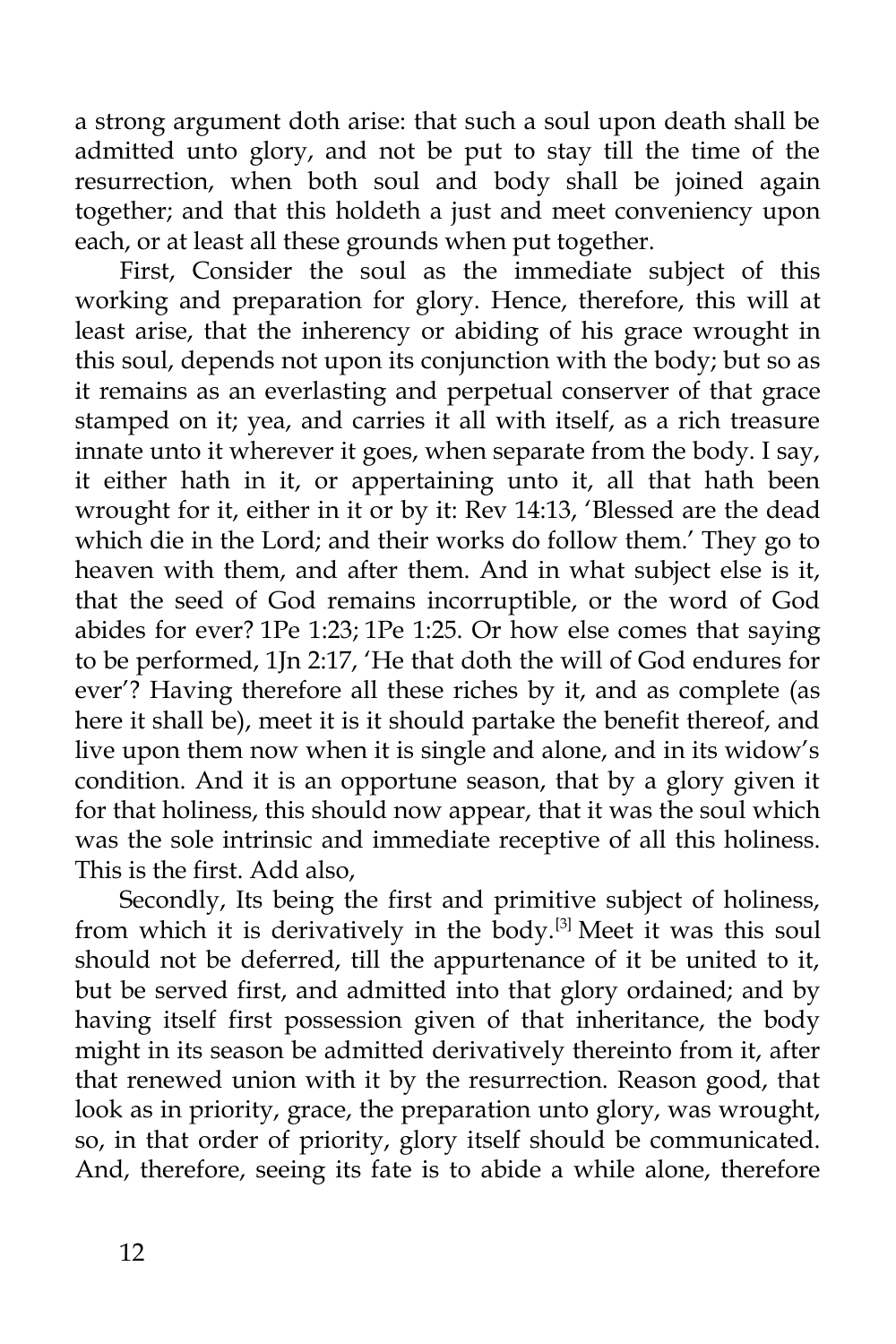first to enjoy, and drink both the juice and fruit of that vine it is the root of.

[3] Magis conveniens videtur, ut animæ in quibus per prius fuit culpa et meritum, prius etiam vel puniantur vel præmientur.— *Aquinas cont. Gent*. lib. iv. cap. xix. sec. 3.

And (3.) it being in itself, when separate, as immediately capable of this glory, as when it shall be again united to the body. For what is the essential of glory, the substance of that life that swallows up all, but (as we said on 2Co 5:4) God's immediate presence, and our knowing him face to face, as we are known? Now of this the apostle doth in these 6th, 7th, and 8th verses, expressly inform us, that the separate soul is not only capable thereof, but that it then begins to enjoy it: 'Therefore,' says he, 'we are always confident, knowing that whilst we are in the body, we are absent from the Lord; for we walk by faith, not by sight. We are confident, I say, and willing rather to be absent from the body, and to be present with the Lord.' Where, to be present with the Lord, and to live by sight, is expressly made the privilege of a soul absent from the body; which can mean no other state than that of the soul between the death of the body and the resurrection. For whilst it is present in the body afore death, it is absent from the Lord; and when it shall be present with the Lord, after the resurrection, it shall not then be any more absent from the body. This conjunction, therefore, of *absent from the body* and *present with the Lord*, falls out in no state else, but only in that interim or space of time between. Let us withal view this place in the light, by bringing the one to the other, which that passage, 1Co 13:12, doth cast upon it: 'For now we see through a glass darkly, but then face to face; now I know in part, but then shall I know even as also I am known.' 'To see as in a glass darkly' there, is to 'walk by faith' here. But to see face to face, and to know God as we are known, (so there) is all one; and to attain to sight and be in Christ's presence (here). And to be sure, the body is in no estate whatever capable of knowing God as we are known of him. None durst ever affirm that. For besides that the spiritual knowledge of God is proper to an intellectual nature, further, so to know God, as God knows us, and so to be elevated to the similitude of God's understanding, is not communicable to the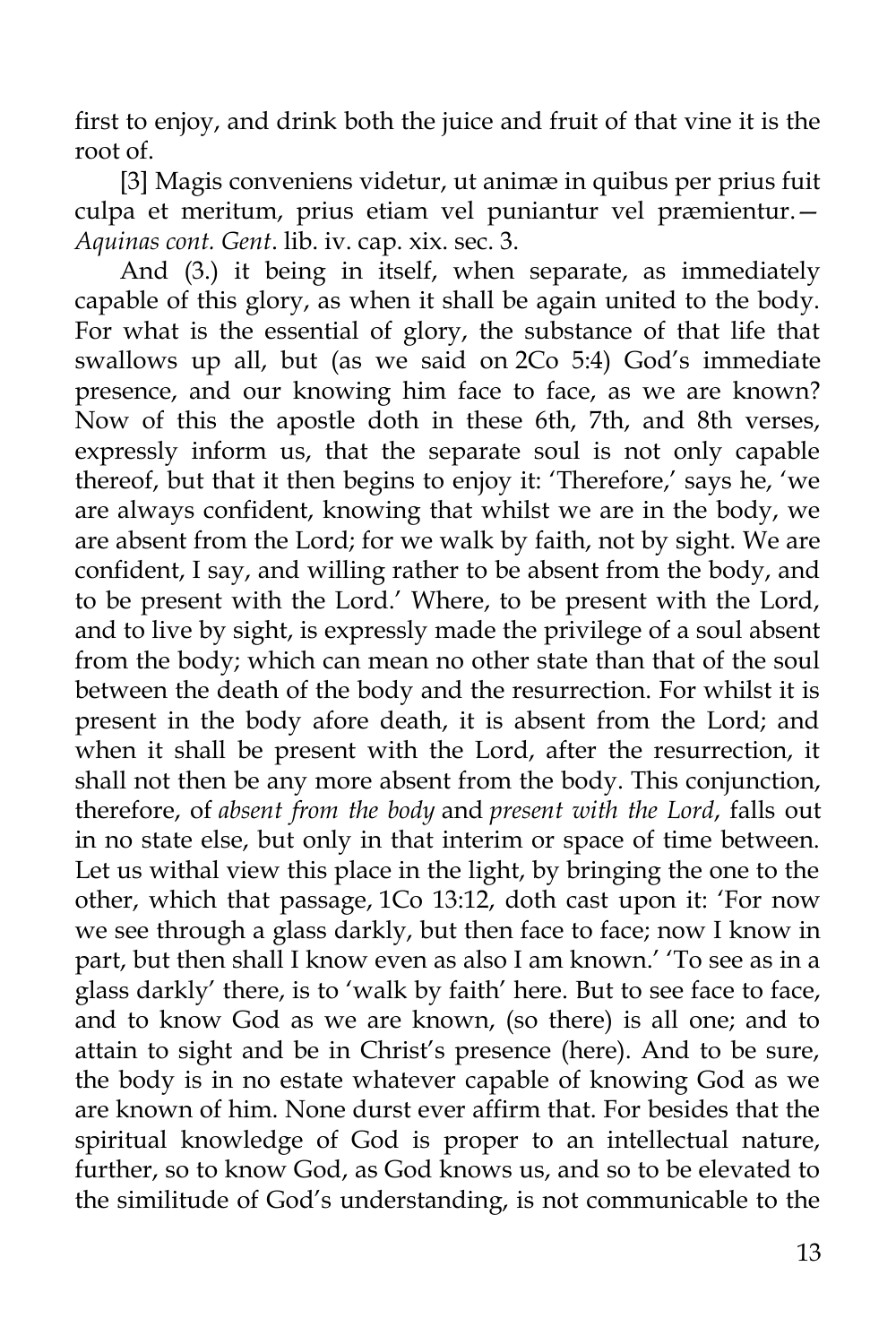body. We may as well dare to affirm God himself to be a body, as that our bodies are capable of ever being raised up thus to know God. Hence, therefore, whether the soul be out of the body, as after death; or so in the body, as it shall be after the resurrection; yet still it is the soul that is immediately alone capable of that sight and knowledge of God. And therefore, seeing it depends not on the body, it is as well capable of it afore the resurrection without the body, as after the resurrection in the body.

Only this must be added, that whilst indeed the soul is at home in this body, this earthly tabernacle, it is not capable of the sight of the glory of God, *i*. *e*. as to continue in the body, and enjoy it; for it would crack this earthen vessel: as 1Co 15:50, 'Flesh and blood cannot inherit the kingdom of God.' And although Paul, as a stander-by, was an over-hearer and an eye-witness, by way of revelation and vision, of what the spirits of just men in glory do enjoy, 2 Corinthians 12; even as, on the contrary, the angels are often standers-by on earth, and overseers of us, what is therein done, as the phrase is, Zec 3:7; yet he was not estated into it, or admitted a possessor thereof himself, no more than angels into an earthly estate, and therefore could not say whether the revelation vouchsafed him might not be in the body as well as out of it. Whereas God had otherwise long since peremptorily determined that question, that no man could see God and live; that is, at once continue in this body and see him face to face; and Paul here in my text also determines it, 'That whilst we are at home in the body (as now), we are absent from the Lord.' They are two incompatible estates. But still when that which thus lets (this body) is taken out of the way, the soul itself is sufficiently capable, as truly as ever it shall be.

But if this argument from these be yet judged not home enough, but short, then let us in the fourth place add what force the third premise will give to it, concerning the time of God's working on us, to drive all closer home; namely, that God hath wrought upon the soul in this life, all that ever he means to work, by way of preparation for glory. For this thing God hath wrought us, which though it might, with the enlargements and sub-arguments that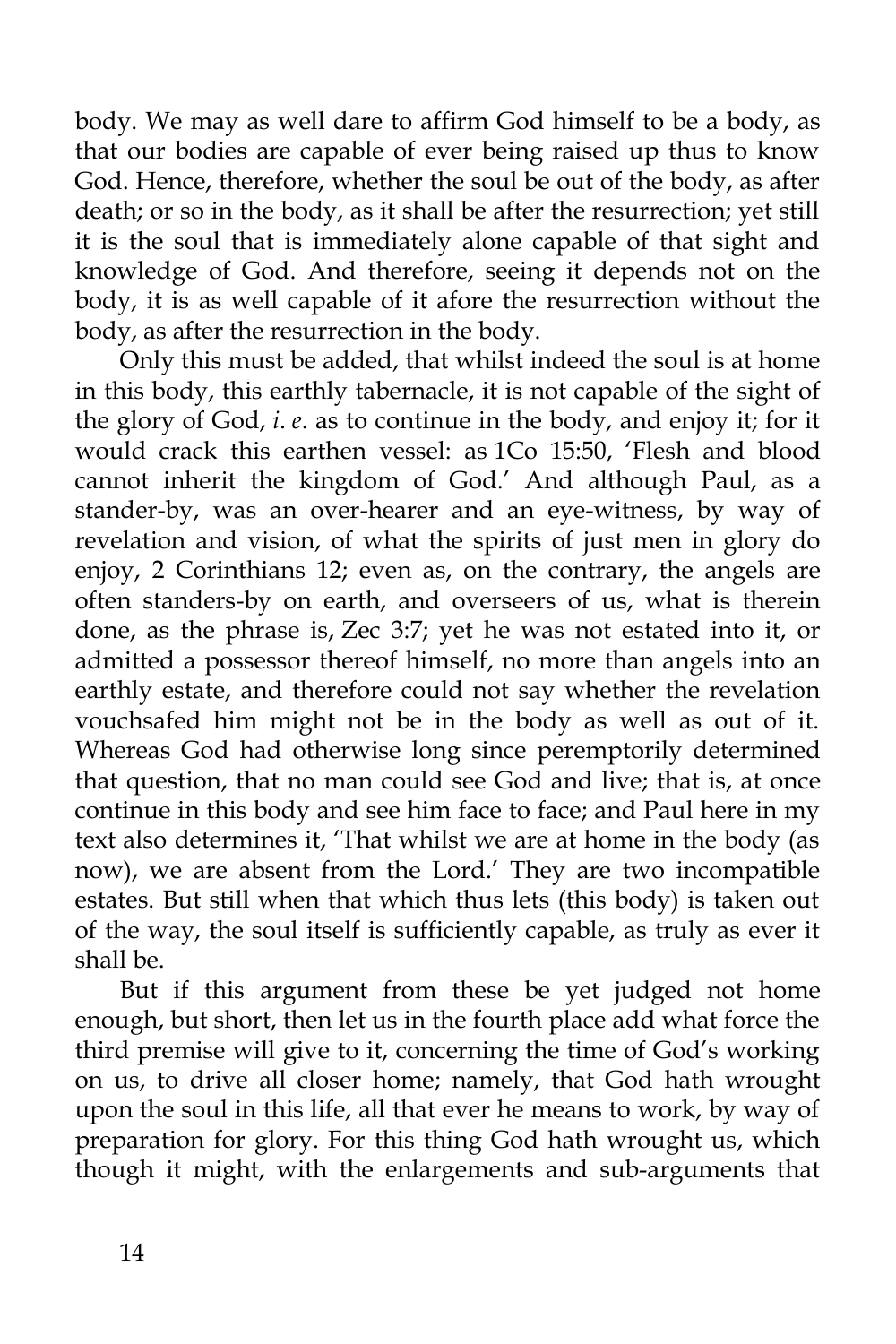now shall follow, be made an argument alone, yet I choose to cast it into this total, to make the whole the more strong.

Therefore (4.) gather up the demonstrations thus: If the soul be the immediate and first subject of grace, which is a preparation to glory, and capable of this glory, when out of the body; and God, the great agent or worker, hath wrought all that ever he means to work in it this way, by way of preparation to glory; then, as Peter said in the case of admitting the Gentiles to baptism, 'What should hinder that these souls should not be glorified instantly, when out of their bodies?' Act 10:47. If indeed, as the papists and corrupted Jews and heathens have feigned, there were any work to be after wrought, a purgatory or the like, then a demur or caveat might yet be put in, to suspend this their admission into glory. But the contrary being the truth, then, &c. Now, the strength of the argument from this latter, superadded to the rest, stands upon two strong grounds.

First, If we consider what is common to God in this with all other but ordinary-wise efficients or workers that are intent upon their ends, which must be given to him, the only wise, all-powerful God. (who is here said as an efficient to work us for this end), when any ordinary efficient hath brought his work to a period, and done as much to such and such an end as he means to do, he delays not to accomplish his end, and bring it to execution, unless some overpowering impediment do lie in his way to it. If you have bestowed long and great cost upon any of your children to fit and prepare them for any employment, the university suppose, or other calling, do you then let these your children lie truants, idle and asleep at home, and not put them forth to that which you at first designed that their education unto? Will you suffer them in this case to lose their time? Do you know how to do good to your children, and doth not God? We see God doth thus in nature. We say, when the matter is as fully prepared as ever it shall be, that the forms enter without delay. Now grace is expressly termed a preparation to glory. Also God doth observe this in working of grace itself; when the soul is as folly humbled and emptied, and thereby prepared for the Lord by John Baptist's ministry as he means to prepare it, the work of justifying faith presently follows. In all his dispensations of judgments or mercies, he observes the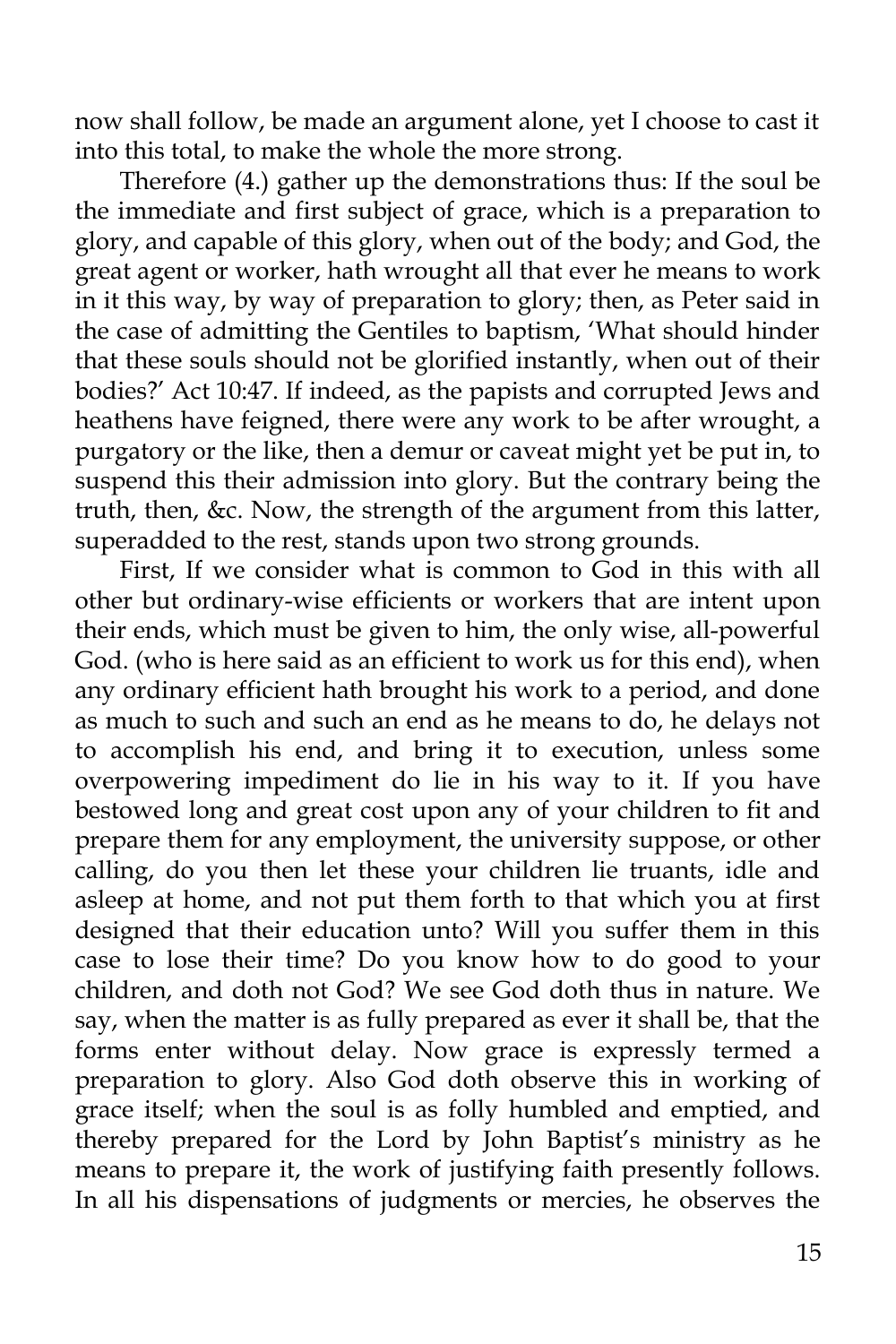same. When men's sins are at full (as of the Amorites), he stays not a moment to execute judgment; so in answering the faith of his people waiting on him for mercies. And thus it is for glory: 'I have glorified thee on earth' (the only place and condition of our glorifying God), 'I have finished the work thou gavest me to do; and now' (what now, and presently now remains there, follows) 'glorify me,' &c. Thus spake Christ our pattern.

Secondly, There is this further falls out in this case and condition of such a soul, as doth indeed call for this out of a kind of necessity, and not of congruity only; for whereas by God's ordination there are two ways of communion with him, and but two unto all eternity,—either that of faith, which we have at present, or of sight, which is for hereafter,—into these two the apostle resolves all God's dispensations to us; 2Co 5:7 of this chapter, 'We walk by faith' (namely, in this life), 'not by sight;' and again, 1Co 13:13, '*Now* we see in a glass, *then* face to face.' These two, *now* and *then*, do divide the dispensations for eternity of time to come. The like in Peter, 1Pe 1:8, 'In whom, though *now* you see him not' (as you one day shall), 'yet believing.' If, therefore, when the soul goes out of the body, that way of communion by God utterly ceaseth, 2Co 13:8-13, that door and passage will be quite shut up, God having, 2Th 2:11, Joh 6:28, fulfilled all the work of faith (the work of God) with power that ever he intended, then surely sight must succeed according to God's ordination, or otherwise this would inevitably follow, that the soul would be for that interim, until the resurrection, out off from all communion with God whatever, having yet all its acquired holiness of sanctification abiding in it, and righteousness accompanying of it all that while. Look, therefore, as a child hath two, and but two ways of living, and when the one ceaseth the other succeeds, or death would follow,—in the womb it lives by nourishment from the navel, without so much as breathing at the mouth; but it no sooner comes into the world but that former means is cut off, and it liveth by breath, and taking in nourishment by the mouth, or it must instantly die,—so stands the case with the soul here between faith and sight; so that we must either affirm that the soul dies to all spiritual actings and communions with God until the resurrection,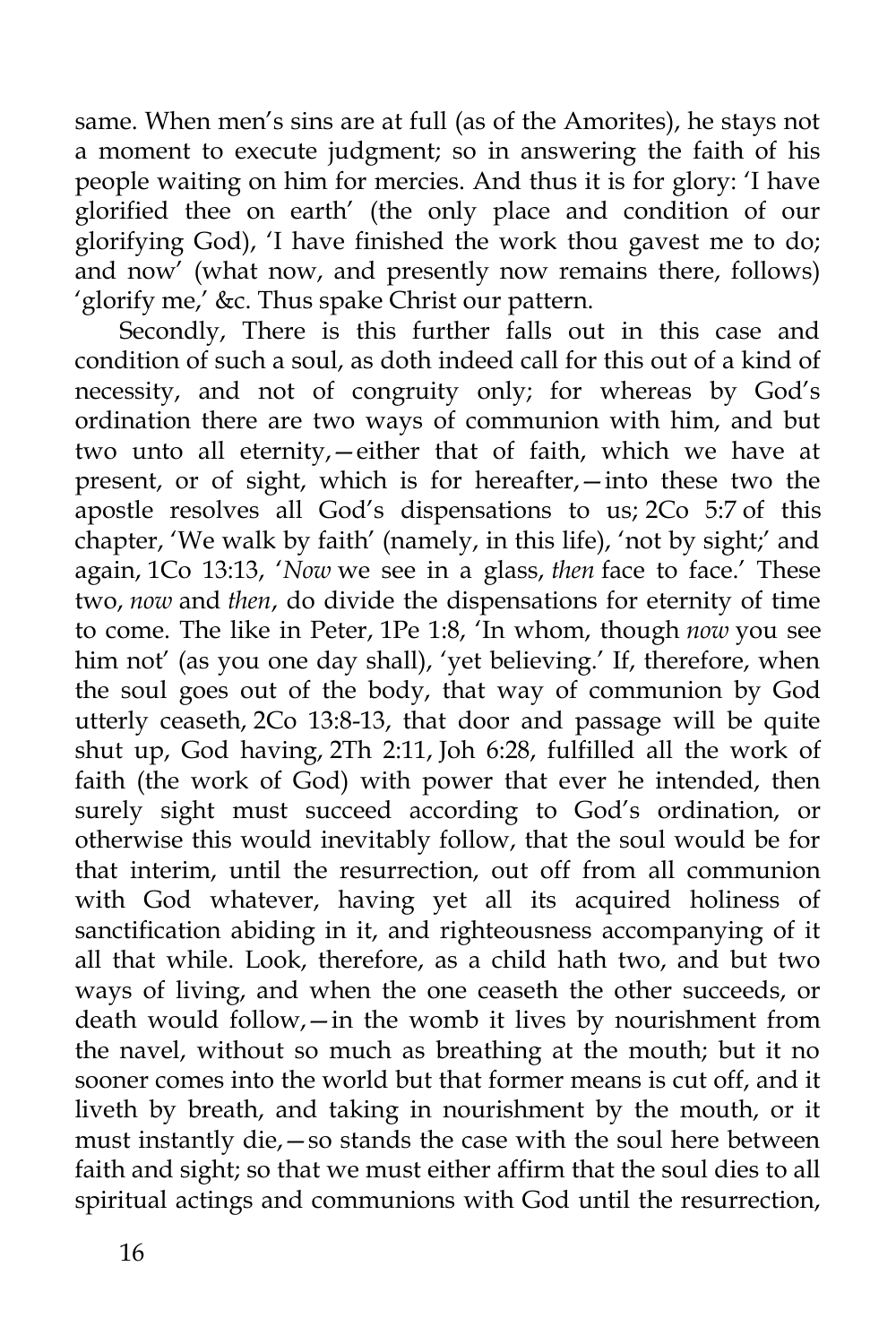which those Scriptures so much do contradict: John 9:51, and Joh 11:26, 'He that believeth hath everlasting life, &c., and shall never' (no, not for a moment) 'die.' And in those promises it is not simply a sluggish immortality, but to live, and act, and enjoy God, which is our life, must needs be meant; or we must on the other side affirm that the life of faith ceasing, and God yet having that way wrought all that ever he intended, that then sight of God face to face must come in its place, which indeed the apostle in that 1 Corinthians 13 affirms in saying, 1Co 13:10, 'When that which is perfect is come, then that which is but in part is done away.' There is not an utter ceasing of the imperfect, and then an interval or long space of time to come between, and then that which is perfect is to come, but the imperfect is done away by the very coming of that which is thus perfect; and in the 12th verse he explains himself, that the imperfect is this our seeing *now* in a glass darkly, that is, by faith, and that perfect to be that seeing God face to face, as that which presently entertains us in that other world. Nay, the apostle admits not so much as a moment of cessation, but says that the imperfect is done away, 1Co 13:10, and vanisheth, as 1Co 13:8, by the coming in of the perfect upon it, and so the imperfect, namely *faith*, is swallowed up in perfect, namely *sight*.

And then further, if we thus grant, as we must, this separate soul to have this sight, or nothing now left it to enjoy God any way by, then it can be no other than glory it is admitted unto; for the sight of God face to face, and to know as we are known, is the very essence of glory is it differs from faith. Neither is that ultimate enjoyment or happiness in God which souls shall have after the resurrection any other in name or thing than the sight of God as it is thus distinguished from faith, although it shall be then raised and intended unto far higher degrees of perfection.

And for a conclusion of this first point, that which follows in that place lately cited out of 1Pe 1:9, 'Receiving the end of your faith, the salvation of your souls,' may as fitly serve for the confirmation of all these latter foregoing notions, as to any other sense interpreters have affixed.

I am aware how these words, 'receiving the end of your faith, the salvation of your souls,' are interpreted of that joy unspeakable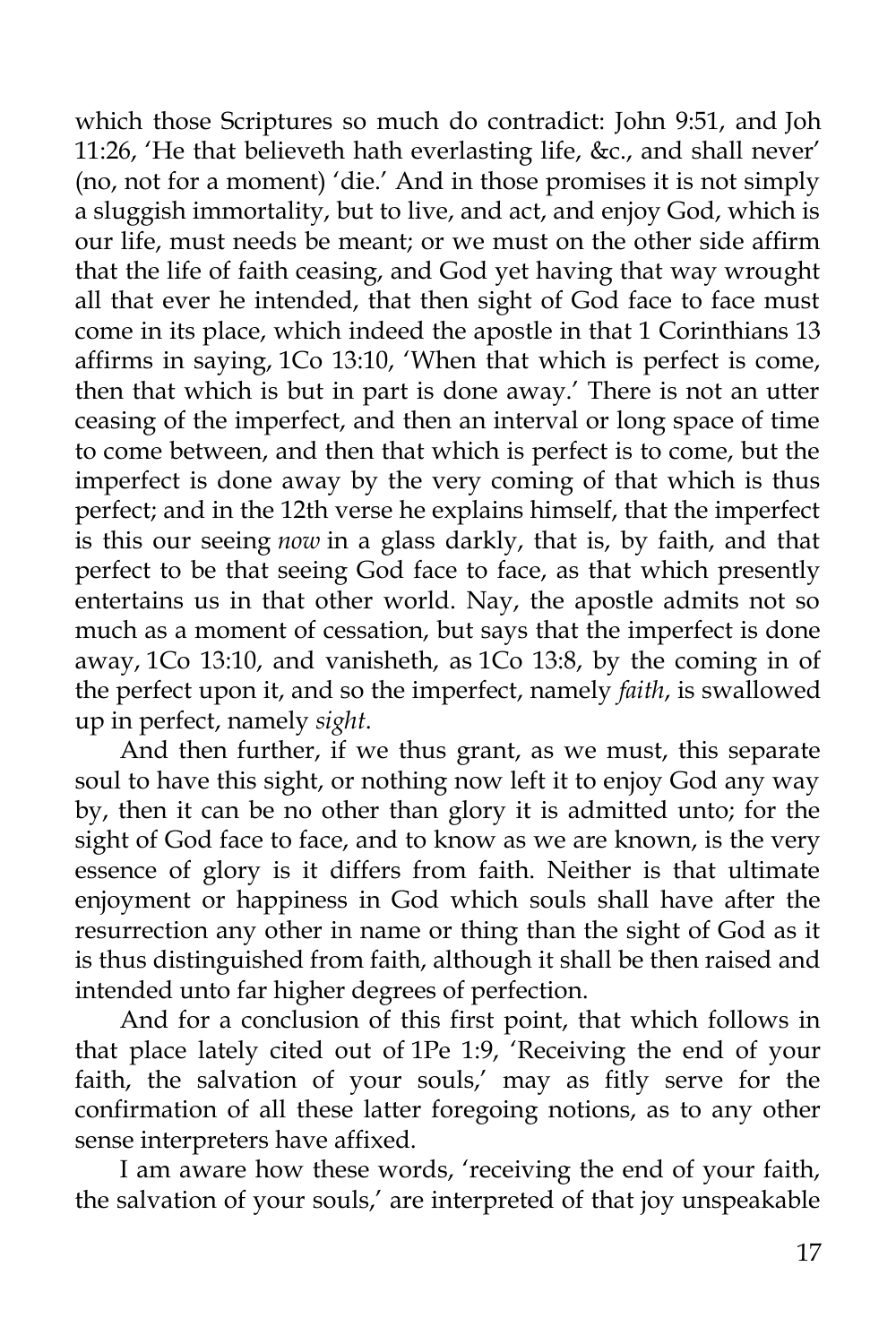and full of glory, which the verse afore had spoken, that many saints through believing do in this life enjoy, as being salvation imperfect, and the earnest of it in the same and, and so a part of the reward of faith received in hand, as we say, or aforehand, and vouchsafed over and above the ordinary way of living by faith. This interpretation I no way gainsay, nor will go about to exclude, for I know it doth consist with that other I am about to give, and is subordinate to it; and I have learned to take the most comprehensive sense the Holy Ghost may be supposed to aim at in any scripture; but if this sense should directly alone obtain, yet by consequence, and at the rebound, it doth strongly argue the point in hand; for if whilst faith continues God is pleased to vouchsafe the soul through believing such joys, much more when faith ceaseth he will vouchsafe the same soul a fuller enjoyment of himself at the ending of faith; for why else are these present joys termed salvation, and that as distinct from that right to salvation, which otherwise faith at all times estates us into, but for this, that these joys are an entrance into, and a taking possession of, glory, over and above what ordinary faith giveth? and therefore they have the name given them as being the earnest of the same kind, unto that greater sum is to be paid, as in all contrasts it useth to be, at the end of that performance on one part, which end is when faith ends; and so that is made the set date or time when this full payment is to begin, which this earnest aforehand bindeth God unto.

And it were hard to suppose that God would give such a part of these joys, even whilst faith continues, for so long a time as until the resurrection, and then withdraw all communication of himself, both in joy and faith also. But I leave the prosecution of this argument till I come to those words, 'Who hath also given us the earnest of the Spirit.'

I also know that by this phrase, 'the salvation of our souls,' the soul being the eminent part of man, is often in Scripture, by a synecdoche, put for the whole person. And I must not deny but that ultimately it is intended here, it extending itself to the whole of salvation, first and last, after faith ended; which sense, on the other hand, many interpreters are for.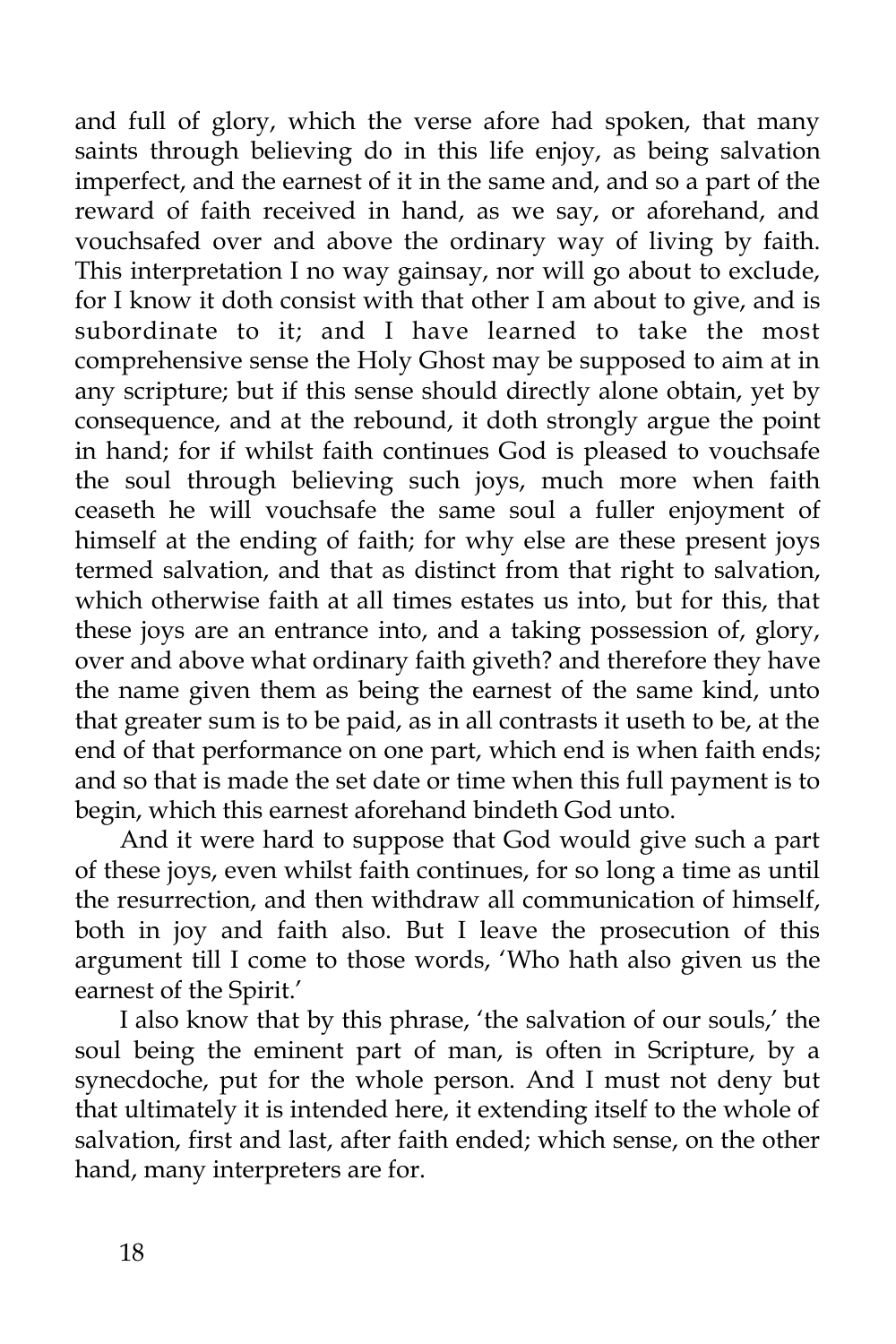I only contend for this, that the salvation of the soul is intended also of that salvation which falls out in the midst between these joys, the earnest in this life, and that ultimate salvation at the resurrection; that is, the salvation of the soul, while separate, as being the next. It hath a weight in it, that salvation and damnation should so often be said to be of the soul by Christ himself; as Mat 26:16, 'What shall it profit a man to gain the whole world' (and so provide for his body), 'and lose his own soul?' And again, in speaking of the soul as considered apart from the body, Mat 10:28, 'Fear not them that are able to kill but the body, and are not able to kill the soul.' But that which is more conjunct to my purpose; it is observable that this our apostle Peter should choose to use in this epistle, more than any other apostle, this phrase of soul in relation to salvation, either as being the eminent subject, and sometimes as the single subject, both of grace and salvation. So in this chapter, 'You have purified your souls,' &c., as the immediate susceptive of the incorruptible seed, as was observed. Then again, in 1Pe 2:11, 'Abstain from fleshly lusts, which war against the soul;' and 1Pe 2:25, 'Ye are returned to the Bishop of your souls;' which he speaks as being the eminent part, and (upon separation from the body) the special charge he hath pastoral care of. And more directly to our purpose, 1Pe 4:19, he exhorts them, when they come to die, 'to commit their souls to God,' as then being to be separate from their bodies. Now, it were hard to think that this salvation to come should bear the title and name of the 'salvation of the soul' in this and other scriptures, Heb 10:39, Jas 5:20; and that yet when this soul shall in the other world come to subsist for a long time single and alone, and then be properly and without figure; a mere soul without a body, a lonesome soul; that during that state it should not be the subject of this salvation, and so intended here, when more properly and literally, if ever, it is the salvation of the soul. And it would be yet more strange that the phrase 'salvation of the soul' should be wholly restrained unto that estate of the soul when remitted to the body at resurrection, and only unto that; and that word the *soul*, should serve only synecdochically as a part put to signify the whole man, as then it is to be raised up. But especially it were strangest of all if it should be confined and limited in this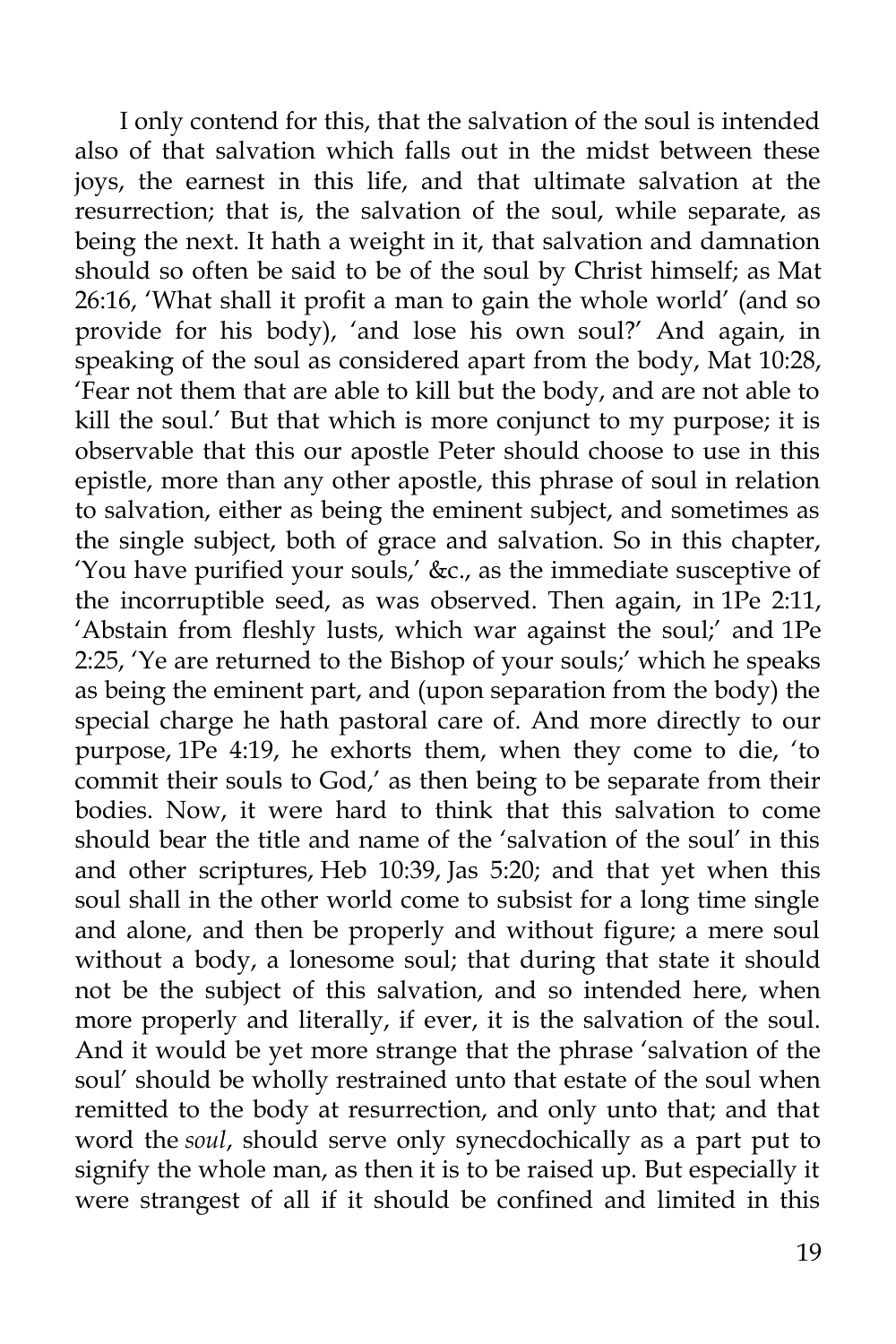place of Peter, wherein this salvation of the soul is set forth for the comfort of such as were to lay down their tabernacles of their bodies for Christ (as this Peter speaks of himself in the next epistle), and whose faith was then to cease with their lives, whose expectations therefore he would in this case certainly pitch upon that salvation of the soul next, which is this of the soul separate. To confirm all which,

That which further invited me to this place was this phrase, 'The end of your faith,' especially upon the consideration that he speaks it unto such Christians who in these times were (as he foretells, 1Pe 4:4) shortly to be martyred, and at present were sorely tried (1Pe 1:7 of this chapter, and in the last verse of the fourth). He thereupon instructeth and exhorteth them to commit their soul, when they die, to be kept by God. And so understood in a proper and literal sense, this salvation of their souls is in all respects termed the end of their faith.

First, In that it is the next and immediate event that faith ends and determines in, as death is said to be the end of life; so noting forth, that when faith ends, this salvation of the soul begins and succeeds it. The end of a thing signifies the immediate event, issue, period thereof. As of wicked men it is said, 'Whose end is destruction,' Philippians 3 and Heb 10:39. Apostasy and unbelief are said to be a 'drawing back unto perdition,' And, on the contrary, there faith is termed a 'believing to the salvation of the soul.' And both note out the final event and consequent of each, and salvation of the soul to be the end of faith, when men continue and go on to believe, until their faith arrive at and attaineth this salvation of the soul. To this sense also Rom 6:22, 'You have your fruit in holiness, and the end everlasting life.' And the apostle Peter having in the foregoing verses celebrated the fruits and workings of their faith in this life, as is supporting them gloriously under the sorest trials, 1Pe 1:7; and then sometimes filling their hearts with joy unspeakable and glorious, 1Pe 1:8; he here at last concludeth with what will be the end or issue of it in that other life, when faith itself shall cease; and what it is that then they shall receive: 'Receiving' (after all this) 'the end of your faith, the salvation of your souls;' Κομιζόμενοι, in the present, by a frequent and usual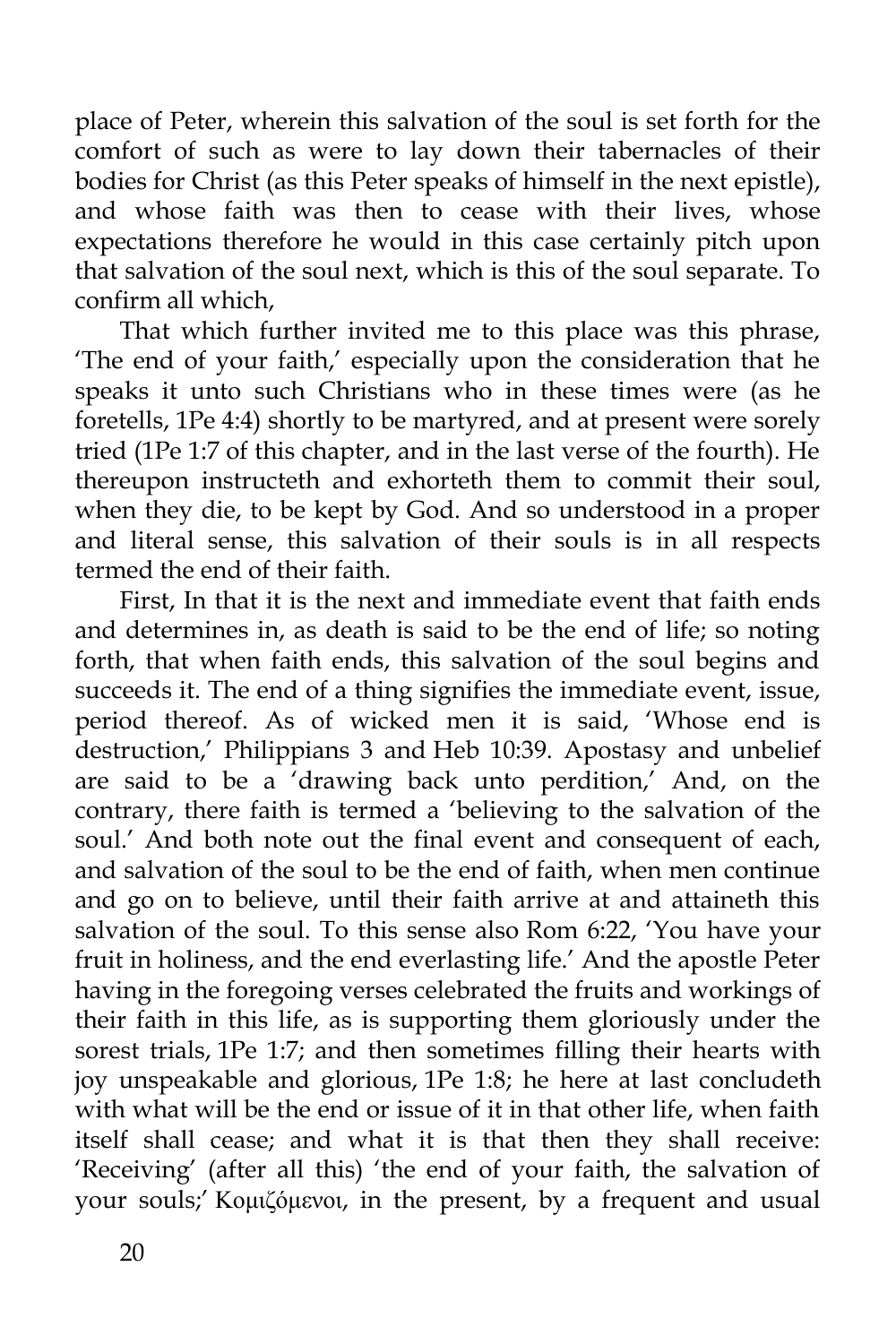enallage of time, being put for the future. For ye shall receive (or being about to receive), to shew the certainty of it, that when faith shall end you may be sure on it, even of that salvation (that great salvation, so spoken of by the prophets, 1Pe 1:10) of your souls, which, as it hath no end to be put unto it as faith hath, so no interruption or space of time to come between, during which your souls should not be actually saved. A salvation of your souls singly (whilst through death they shall so exist), as well as of the same souls primarily, and more eminently, when both soul and body shall be reunited.

2. The end of your faith, that is, of your aims and expectations in your faith; the end importing the aim or expectation, which is also proper and a literal sense of that word. And upon this account also the salvation of the soul, when they should die, that being the very next thing their eyes must needs be upon, is therefore here intended.

And 3. 'The end of your faith,' that is, as being that for which the great God, who 'keep us by his power through faith unto salvation,' 1Pe 1:5, hath wrought this faith in you. Accordingly we find it termed 'the work of faith,' 1Th 1:3; which, when God hath fully wrought, and brought to that degree he aimed at in this life, or, to use the apostle's own expression of it, 2Th 1:11, when God hath fulfilled the work of faith with power, he then crowneth it with this salvation of the soul without end; as James speaks of patience, when it hath had its perfect work, 1Pe 1:4, compared with 1Pe 1:12. And so speaks my text, for 'this self-same thing he hath wrought us.' And therefore, when this faith shall cease which he wrought for this, he will attain his end without delay. And you, says he, shall attain your end also; and faith thus ceasing, if this salvation of the soul did not succenturiate and recruit it anew, the end of this faith were wholly and altogether present destructive loss unto the soul in its well-being until the resurrection.

4. The *end* signifies the perfection and consummation of anything, $[4]$  as Christ is said to be the 'end of the law,' Rom 10:4; and so the meaning is, that your, faith, which is but 'an imperfect knowing God,' shall then, when it ceaseth, be swallowed up of sight, which is all one with that salvation here, *tanquam perfectibile*, a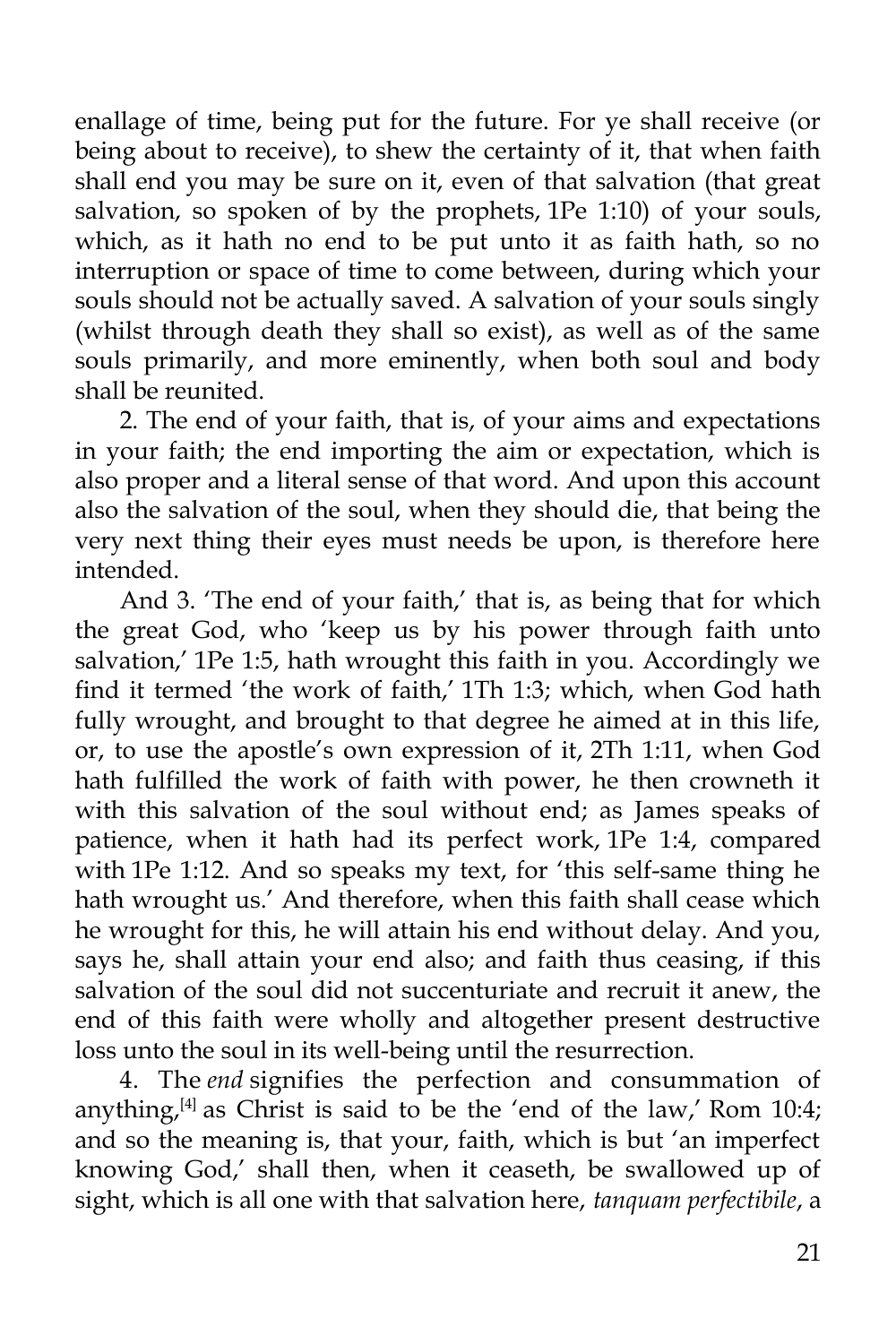perfection, as that which is imperfect is said to be by that which is perfect, 1Co 13:10. Thus much for the literal and proper import of the word *end*.

[4] Τέλος *pro* τελείωσις.

Now then, if we take the word *end* in its proper meaning, and the word *soul* likewise in its native proper meaning, also which sense in reason should be first served, when the scope will bear it, then it makes for that purpose more fitly which we have had in hand.

That nothing may be wanting in this last place cited to make up all the particulars in the foregoing sections insisted on, so it is that the apostle Peter doth further plainly insinuate that this salvation here consisteth in the sight and vision of Christ (which was one particular afore mentioned), accompanied with 'joy unspeakable and glorious.' The coherence, if observed, makes this forth clearly; for whereas in the verse immediately foregoing, he had commended their present state of faith by this, 'Whom *now* though you see not, yet believing, rejoice with joy unspeakable and glorious,' that '*now*you see not' (in this life) is get in opposition, and carries a promise with it of a time to come, wherein they should see, even as Christ said to his disciples, Joh 13:33; Joh 13:36 compared, 'Whither I go, I *now* say to you, 'ye cannot come; but thou shalt follow me *afterwards*.' So here *now* believing (which is the principle at the present which you live upon), you see him not; but when the *end* of your faith shall come, you shall then see him; and in this it is consisteth the salvation of your soul. So that still it carries on what I have afore spoken unto, that when faith ceaseth, sight cometh; yea, perfects and swallows it up, as was said even now out of 1Co 13:10.

And let me add this, that the apostle on purpose doth bring the mention of this supereminent fruit of faith, 'Even now when we see not,' that 'believing, ye yet rejoice with joy unspeakable and glorious.' On purpose, I say, to make way for the raising up their thoughts and apprehensions, how infinitely transcending that salvation of their souls must be when, faith ending, they attain to sight, to see him face to face whom their souls have loved. It is implicitly as if he had said unto them, 'Oh think with yourselves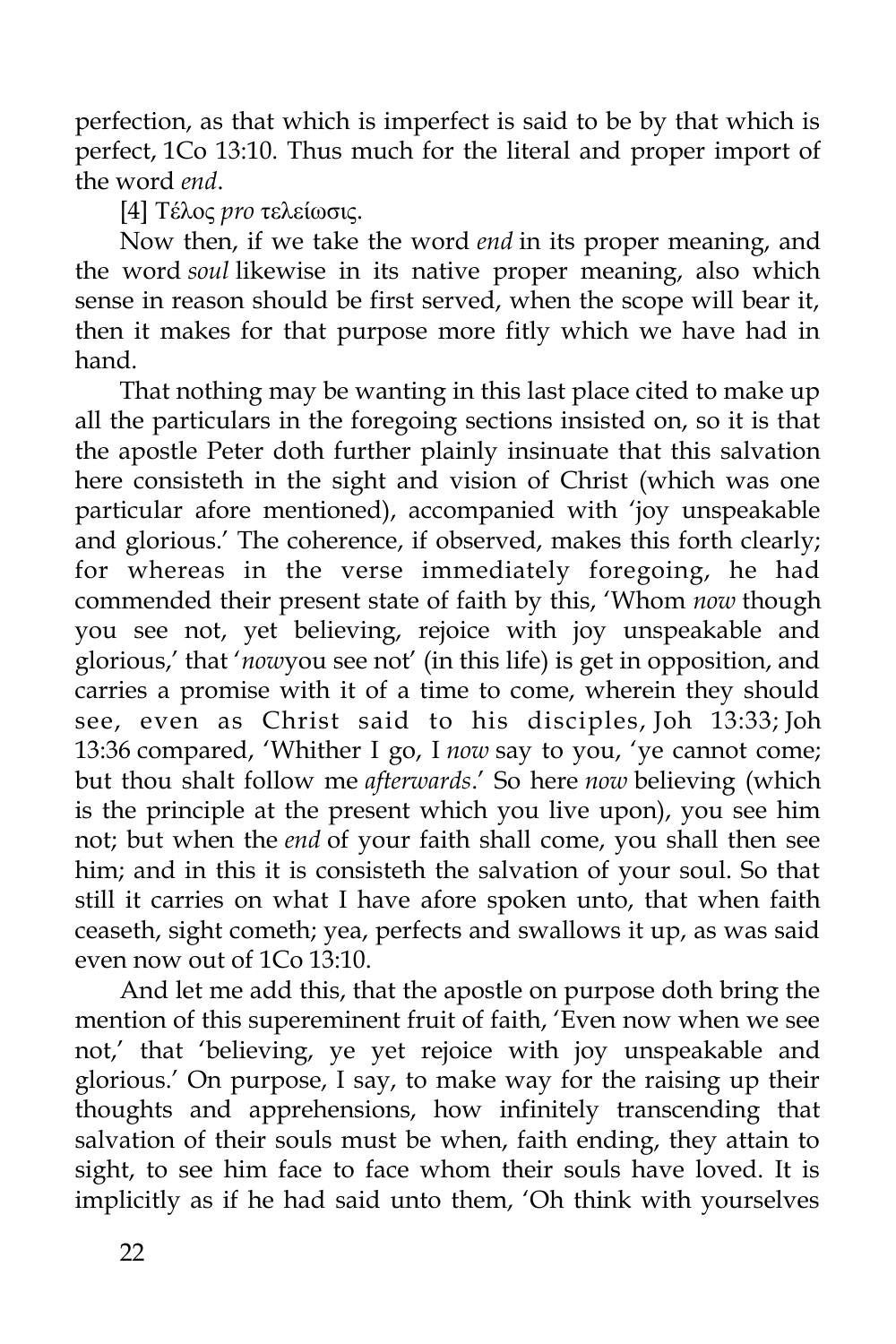what joy, what glory that must needs be, which exceedeth and surpasseth this that now accompanies your faith, in an answerable proportion, as much as sight of Christ's presence, and face to face, must be supposed to excel the knowledge of him by faith, which sees him but as absent darkly!

And further, give me leave to improve this notion. You may take this assured evidence, that your souls shall then see and enjoy God when your faith shall cease, which will be when once your souls shall come to be separate from your bodies by death; in that even now, in this life, it is your souls and spirits that are the immediate receptives, or partakers and subjects of such glorious joys.

The soul enjoys them, though in the body, yet without the help or concurrence of the body, or the phantasms of it; yea, such raptures do 'pass understanding,' that is, the common way of understanding, which by the use and help of the body, or images in the fancy, the mind exerciseth in other things, and which do concur with the understanding ordinarily in faith. But this joy falls into and is illapsed within the soul itself immediately; yea, the weakness of your bodies and bodily spirits will not permit you to have so much of this joy as otherwise the soul is now capable of by faith. And therefore by this experimental taste aforehand in your own souls, you may be ascertained that your souls, when separate from your bodies by death, as well as when united again unto their bodies, shall enjoy this great salvation.

And thus much for the first point raised out of the words, which did undertake an argumentation for a separate soul's glory and happiness. (1.) From the condition of the soul, as the immediate subject of grace wrought in it. (2.) From God's ordination of the work wrought, to raise the soul up to life, whilst sin should bring dissolution upon the body. (3.) From the scope of the worker, God himself, who as an efficient will accomplish the end, when his work for that end is finished. And all these, as comprehended in what the very first view and front of the words of my text hold out, 'God hath wrought us for the self-same thing.'

But, lo! a greater matter is here. It is not simply said, God hath wrought us for this, but 'He that hath wrought us for this thing is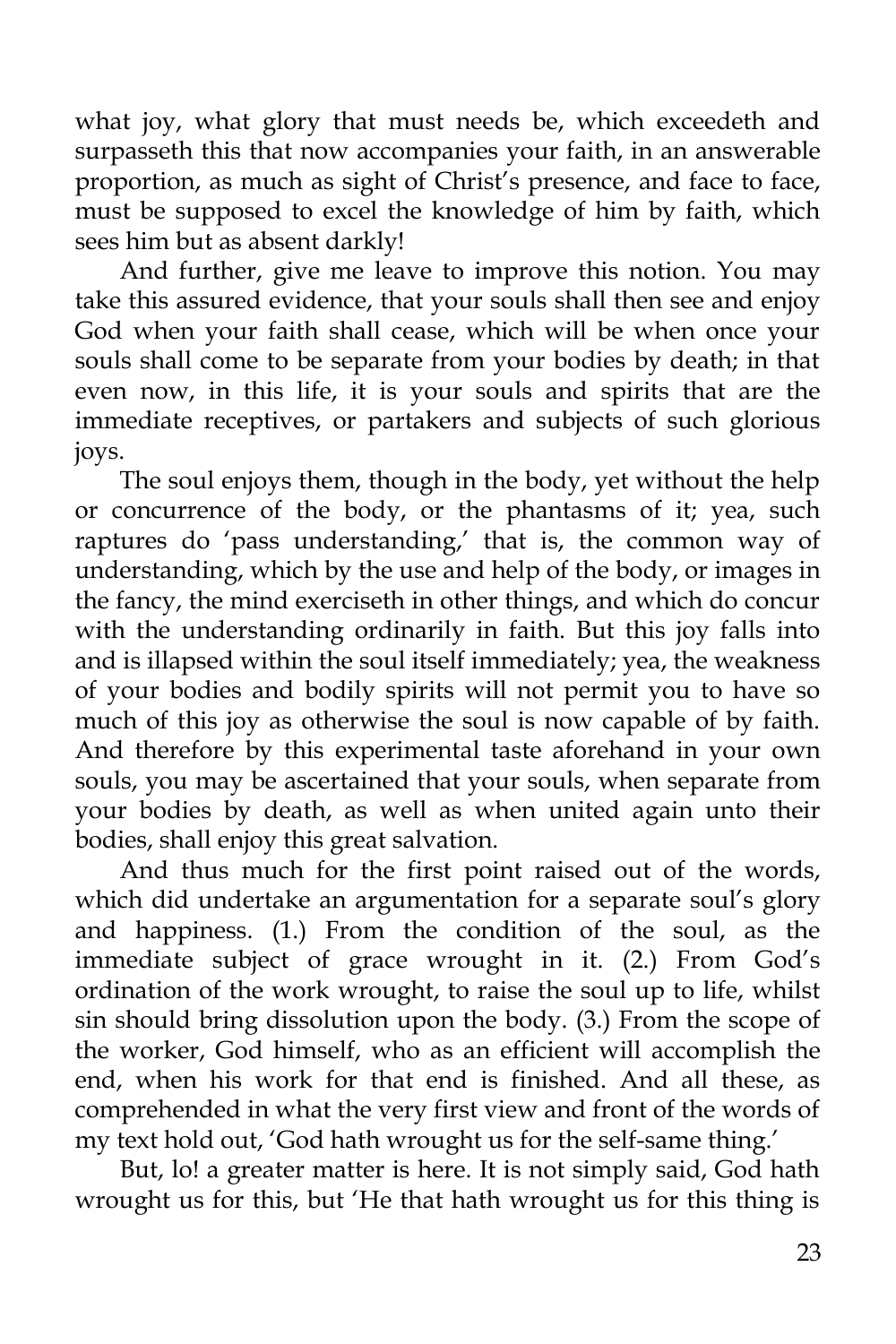God;' thereby calling upon us to consider how great an hand or efficient is here, even God, who hath discovered in a transcendent manner his glory, in the ordaining and contriving of this work unto this great end. Take it not, therefore, as a bare demonstration given from God's working us to this end, such as is common to other agents, as hath been said. But further, a celebration of the greatness and glory of God, in his having contrived this with so high an hand, like unto the great God; and is as if he had said, There is a design in this worthy of God; he hath shewn himself in this to be the great God indeed. 'He that hath wrought us for this is God.'

When God's ordinary works are spoken of, it sufficeth himself to say, God did thus, or this; but when God's works of wonder, then often you find such an illustrious note of reflection upon, and pointing at him, to have done as God. And it is ordinary among men, when you would commend the known worth of the artist, to say, He that wrought this is such a man, so to commend the workmanship.

And thus both when the Holy Ghost speaks of this glory itself, which is the end, for which here his style is, 'Whose maker and builder is God,' Heb 11:10; and in like equipage here of preparation to that end, he saith, 'He that hath wrought us for this thing is God.' In this very chapter, 2 Corinthians 5, to go no further, when the great work of salvation in the whole of it is spoken of, he prefaceth thus to it, 'All things are of God, who hath reconciled us to himself,' &c.; that is, in this transaction he hath appeared like that God of whom all things else are, and so more eminently in this than in all, or at least, any other work. What there is said of salvation in the whole, is here of that particular salvation of a separate soul. You have the like emphasis put, Heb 2:10, of bringing many sons to glory. 'It became him,' says the text. Now, put all together, and the result is,

The second point.

That to have provided a glory for separate souls of just men, wrought upon in this life, is a dispensation becoming the great God, yea, and that there is an artifice and coutrivement therein worthy of God, and like unto himself, such as he hath shewed in other his works of wonder.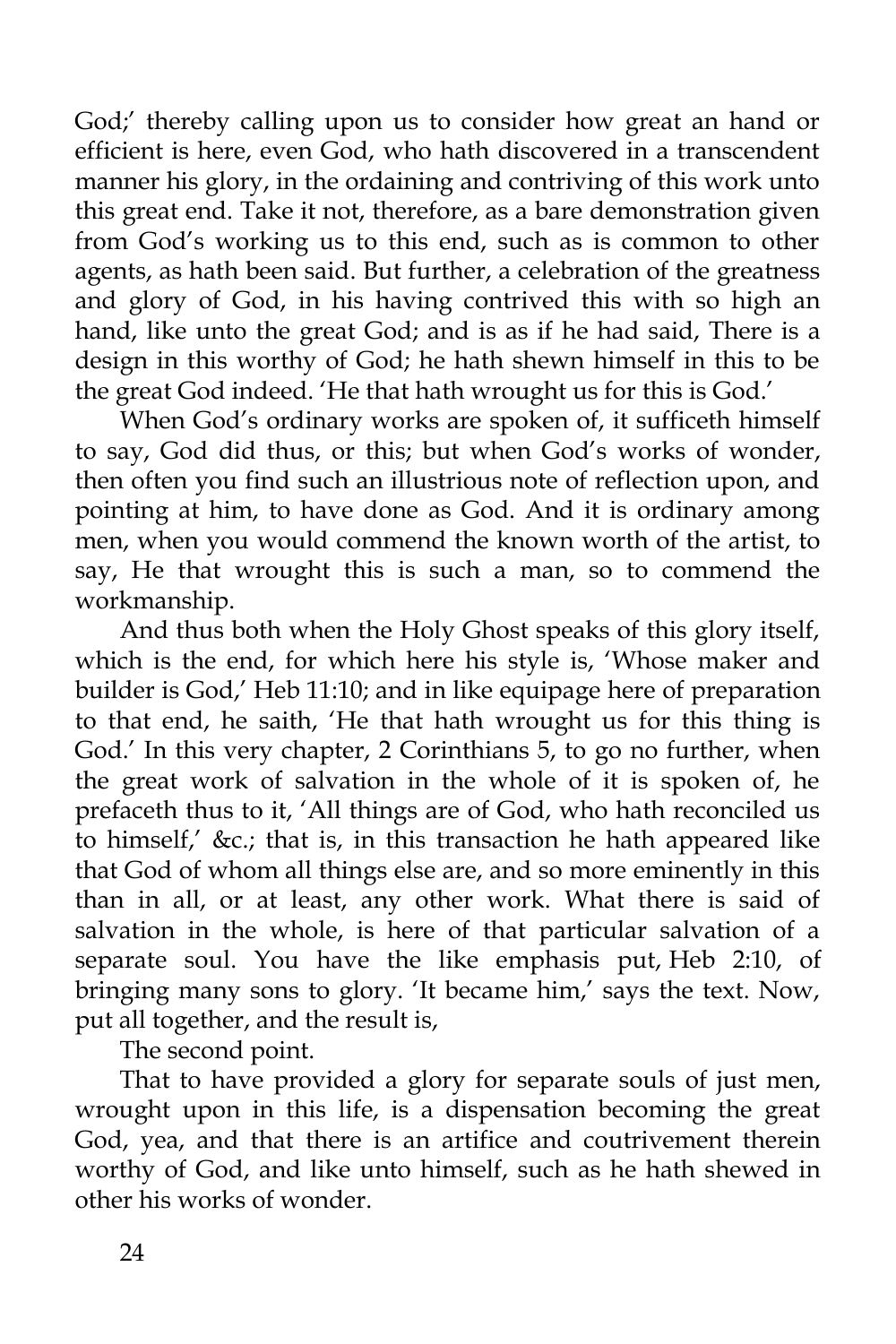There are two branches of this doctrine, which I set otherwise out thus:

1. That it is a thing becoming the great God, thus to deal with such a separate soul, having been wrought upon.

2. That God hath designed, and brings forth therein, a glorious artifice and contrivement, such as argue him a God wise in counsel, and wonderful is working.

1. First branch of this second doctrine, that it becomes God.

The account of this becomingness is best made forth by comparing and bringing together into an interview, both the inward and outward condition of such a soul, and then the relations which God bears to it, such as should thereupon move him through his good pleasure thus to deal with it.

You know I at first undertook chiefly reasons of congruity or becomingness, and such always consist of two parts; and when the one answereth and suiteth to the other, then the harmony of such a reason is made up.

Let us therefore consider,

I. What is on the soul's part.

II. What is on God's part.

I. On the soul's part.

Therein two things.

(1.) The species, the kind, and intrinsecal rank of being, which this creature we call the soul thus wrought upon stands in afore God.

(2.) The outward condition or case this soul is left in upon its parting with the body, unless God takes it up into glory.

(1.) First, For its rank or kind of being.

Therein two things.

[1.] This soul was by its first creation a spirit, and that in the substance or native kind thereof, and in that respect, considered apart for its union with the body, it in a more special manner allied unto God, than all other creatures, but angels, are.

You have the pedigree of man, both in respect of body and soul, set out, Acts 17; the extract of our bodies, in Act 17:26, 'He hath made of one blood all nations of men.' So then on that side, as we say, in respect of our bodies, there is a consanguinity of all men,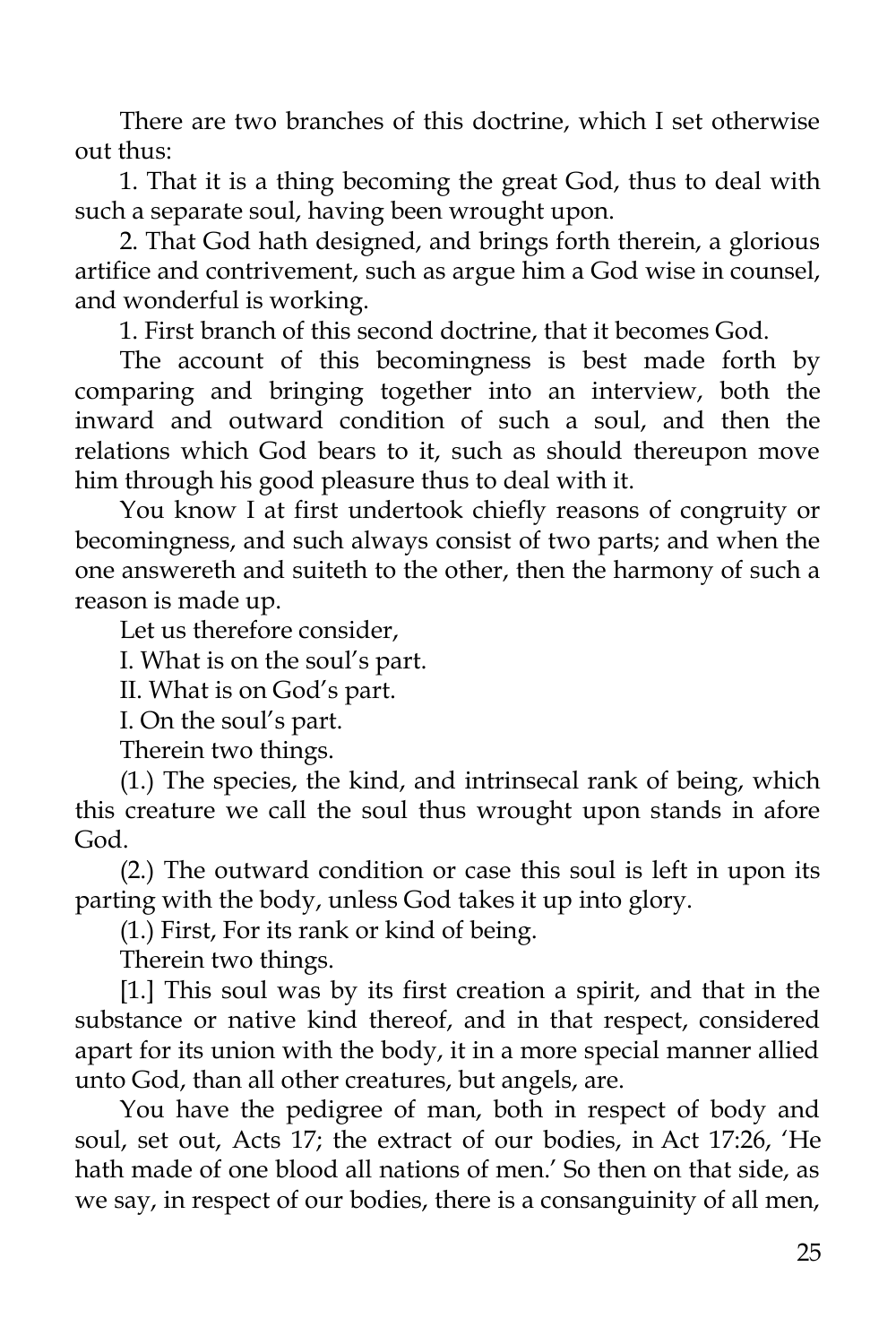being made of one blood, between one another: but then in respect of our souls, we are God's offspring, Act 17:28, and so on that side there is an alliance, not of consanguinity, unto God, upon the account of having been created immediately by him, and in the very substance of our souls made like him, and in his image; and yet we are not begotten of his essence or substance, which is only proper to his great Son. And in a correspondency unto this, God is styled, Heb 12:9, 'the Father of our spirits,' in distinction from the fathers of our flesh or bodies (see the words); which alliance or fatherhood, take it as in common with all men's spirits, lieth in this, that he not only created our souls immediately out of nothing, but in his own image, as to the substance of them; which image or likeness other creatures did not bear, which yet were made out of nothing, as the chaos was; both which appear by putting two places together: Zec 12:1, 'He frameth their spirits,' speaking of the souls of men, and that altogether, saith the psalmist, Psa 33:15; so Ainsworth and others read it, that is, both, each of those spirits, and also wholly and totally, every whit of the substance of them. *Creatio est productio totius entis*; for creation differs from generation in this, that it is a raising up or producing the whole of a being out of mere nothing, that is to say, altogether, whereas generation presupposeth pre-existent matter; as in the generation of our bodies, which are not wholly and every whit of God immediately, but the parents afford the matter, and the formative virtue besides, by which our bodies we framed. So then, in respect of our first creation, our souls, apart considered, are thus allied to God, to which our bodies are not; being spirits in the very being of them, that altogether do owe that their being to him.

But there is a taint-come upon the souls of all men by sin, so as this alliance is thereby worn out, yea, forfeited, until it be restored. Now, therefore, these souls, the only subject of our discourse, being such as God hath wrought, and so are become his workmanship by a new and far nobler creation, and thereby created spirit anew, according to what Christ says, 'That which is born of the Spirit is spirit.' Hereupon these souls are spirit, upon a double account. As you say of sugar, it is double-refined, so this is now become a spiritual spirit, or spirit spiritualised and sublimated; yea, and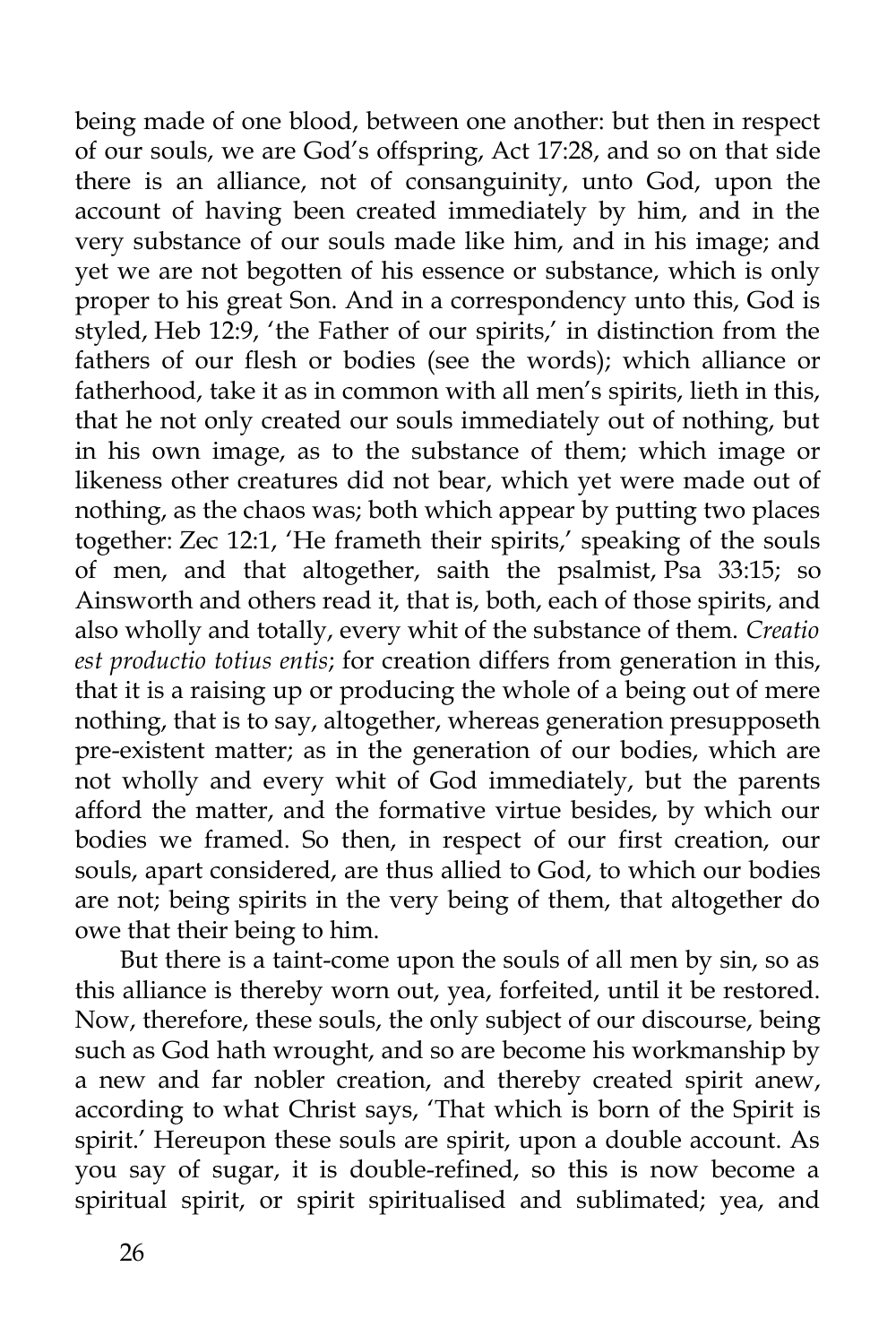thereby the inward sanctuary, the holy of holies, the seat of God's most spiritual worship, Rom 7:22; Rom 7:25, which the body is not, but only as it is the outward temple or instrument of this newmade spirit.

And hereupon that original affinity to God of spirit, is not only restored, but endeared, for now there is both the stuff, or the ground-work, and then the workmanship, or embroidery upon it, and both of them the works of God; that so look as the gold wrought upon commends the enamel, and then again the enamel enhanceth the value of the gold, so as both are considered in the price, so it is here with this soul wrought by God in both respects.

[2.] Secondly, consider we now again the case and outward condition of such a soul, that of itself would fall out to it upon the dissolution of the body.

1. It fails of all sorts of comforts it had in and by its union with the body in this world: Luk 16:9, 'When you fail,' says Christ, speaking, of death; it is your city phrase when any of you break, and perhaps are thereby driven into another kingdom, as the soul now is.

2. Then, if ever, a man's flesh and his heart fails, Psa 73:26.

3. And, which is worse, a man's faith faileth or ceaseth after death, and all his spiritual knowledge as in this life; it is the express phrase used 1 Corinthians 13 at the 8th verse, and which is prosecuted to the end of that chapter; and so all that communion it had with God in this life is cut off. It is of all creatures left the most destitute and forlorn, if God provides not.

4. And yet, fourthly, it is now upon death, which it never was afore, immediately brought into the presence of God. Naked soul comes afore naked God: Ecc 12:7, 'Then shall the dust return to the earth as it was; and the spirit shall return unto God that gave it.' It is put out of home and home, and turned upon its Father again.

This as to the soul's condition.

II. God's part.

This is a special season for God to shew his love to such a soul, if ever afore or after; an opportunity such as falls not out, neither afore, whilst it was in the body, nor after, when it is united to the body again at the resurrection. If ever, therefore, he means to shew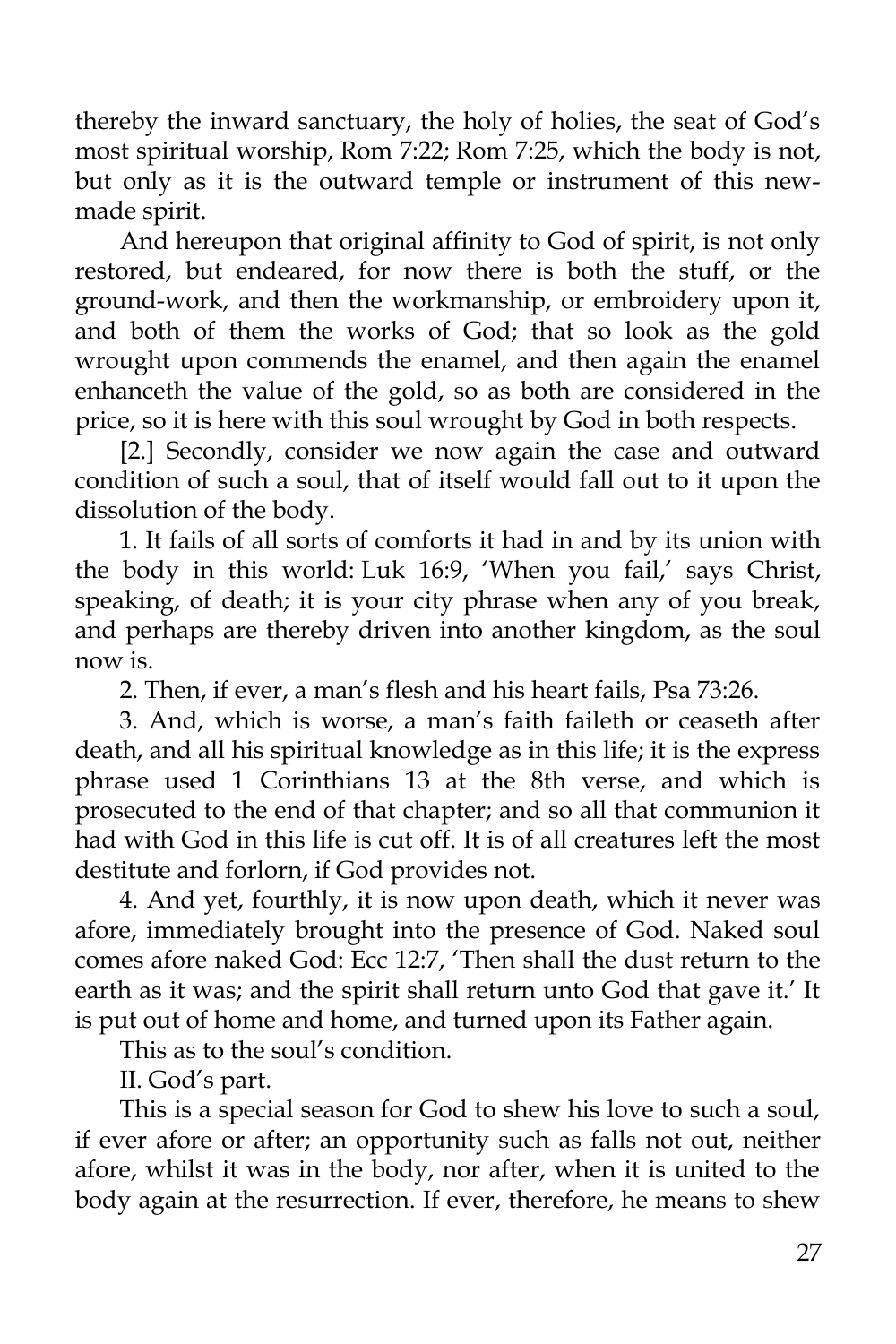a respect unto a poor soul, which is his so near kindred and alliance, it must be done now. We read, in Psa 73:26, 'My flesh and my heart faileth' (as at death to be sure it doth), 'but God is the strength of my heart,' both in this life and at death, to support me, 'and my portion for ever;' in the life to come without any interruption or vacant space of time, as that *ever* imports. And that David spake this with an eye unto the glory to come, when heart, and flesh, and all in this world he foresaw would fail him, is evident by what he had immediately meditated in the words afore, Psa 73:24, 'Thou shalt guide me with thy counsel;' so in this life, and afterwards (that being ended), shall receive me unto glory. The contemplation whereof makes him cry out again, Psa 73:25, 'Whom have I in heaven but thee?' for all things else will fail me one day, when my flesh utterly fails me also. And 'there is none upon earth,' where he had at present many comforts and comforters, 'in comparison of thee.' You see God is the portion of the whole of his time, even for ever, as Psa 73:26; and his estate in heaven and earth divide that time and portion between them, and no middle state between both; but when the one ceaseth the other begins, for between them two mast be the *for ever*; and when all fail him which he had on earth, then God alone becomes his happiness in heaven. But this only in general shews what God is and will be to a soul in this condition.

But I having undertaken to proceed by way of congruity, I must further more particularly shew how, in a correspondency to this inward and outward state of this soul, he shews himself God, and how meet and becoming a thing it is for God to receive it into glory, upon the consideration of many relations which he professedly beareth to such a soul.

1. God is a Spirit; and thereupon in a special manner, as Wis 11:26, the Lord is a lover of souls above all his other creation. So it is there, 'Thou art merciful to all because they are thine, O Lord, thou lover of souls.' 'God is a Spirit;' when, therefore, this naked and withal sublimated spirit, by its being born again by his own Spirit, and so assimilated to God himself, a pure spark now freed and severed from its dust and ashes, flying up (or is carried rather by spirits, the angels, out of their like spiritual love to it as a spirit,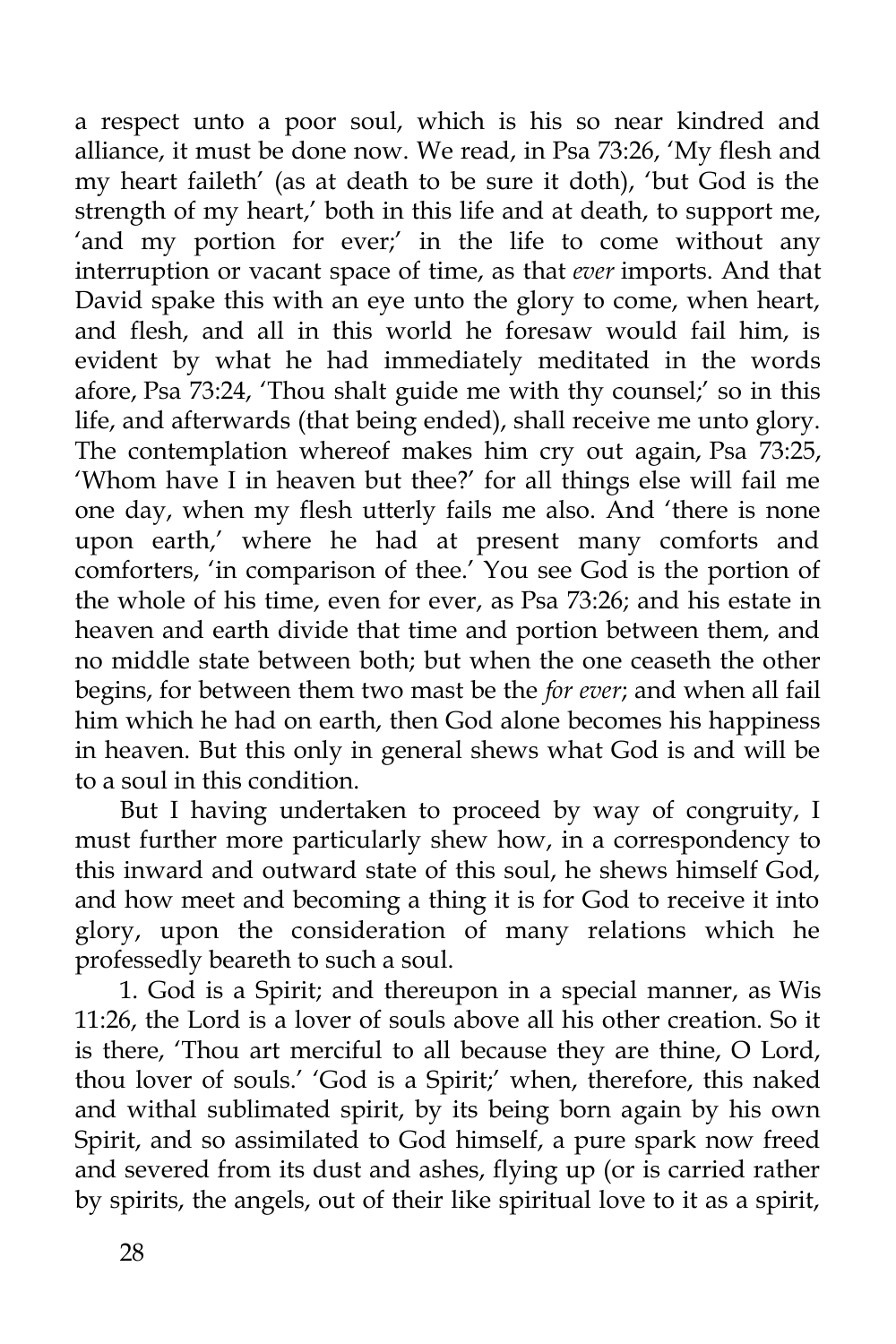Luke 26:22, Heb 1:14) unto that great Spirit, that element of spirits, it will surely find union and coalition with him, and be taken up unto him; for if, as Christ speaks, Joh 4:23, God being a Spirit, therefore seeks for such as worship in spirit and truth, that is, he loves, delights in such, as a man doth in a companion or friend who suits him. And doth God seek for such whilst they are on earth? Then surely when such spirits shall come to him, and have such a grand occasion, and indeed the first occasion, in such an immediate way to appear before him in such a manner and upon such a change as this, as they never did before, these spirits also having been the seat, the inner temple, of all this spiritual worship and sanctifying of him in this world, surely God, who sought such afore, will now take them into his bosom and glory. We also read, Isa 57:16-17, of the regard he bears to persons of a contrite and humble spirit, to revive them upon this superadded consideration, that they are souls and spirit, and so thereby allied to him, the lofty One. Hear how in this case he utters himself: 'The spirit would fail afore me,' says he, 'and the souls which I have made.' He speaks of their very souls properly and respectively considered, and them it is which he [is] considering, and it moves him unto pity; for he speaks of that in man whereof God is in a peculiar manner the Maker or Creator: 'The spirit which I have made,' says he; and it is one of the eminent titles he takes into his coat, 'The framer of the spirit of man within him,' Zec 1:12, as in many other places. This is argued also, in that he speaketh of that in man which is the subject sensible of his immediate wrath: 'I will not contend for ever, nor will I be always wroth.' (This I have observed in what is public of mine.[5] Now, what moves him to remove his wrath from such an one? 'The spirit would fail,' says he. Now, doth God thus profess to have a regard to them in this life, and that upon this account, that they are spirits, lest they should fail or faint, and shall we not think that when indeed otherwise they do fail (as after death you have heard even now Christ himself expresseth they would), and would, upon all these considerations before mentioned, sink into utter desolation, unless they were received into everlasting habitations, as Christ there also speaks, do we think that God will not now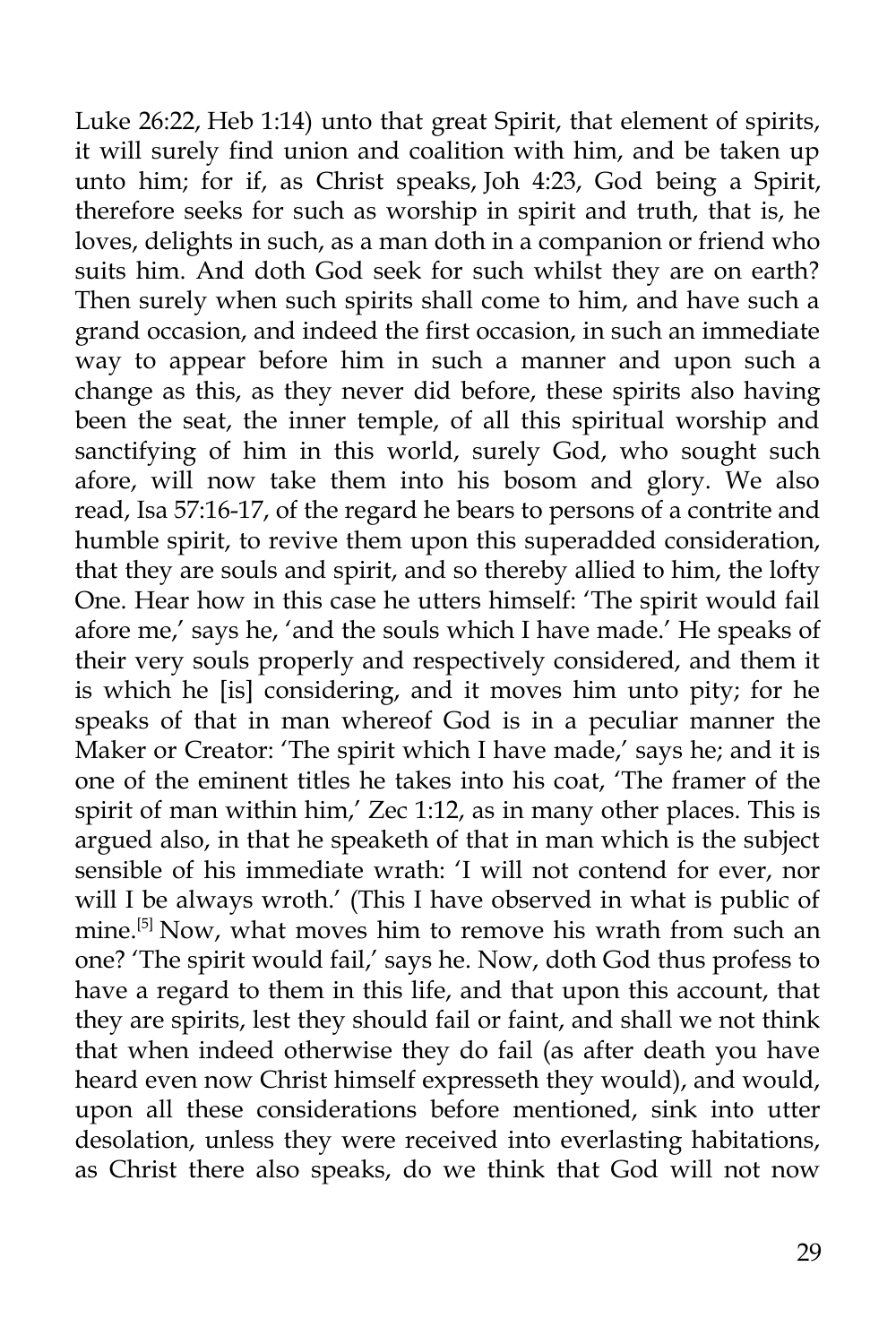entertain them? The time is now come, the full time to have pity on them.

[5] Child of Light walking in Darkness.

2. God at this season forgets not, but full well remembers, his relation of being their Creator, both by the new and also first creation, the new reviving and ingratiating the remembrance of the first. 'The souls which I have made,' said he in Isaiah. But in St Peter this is more express, and mentioned as that which indeed moves God, and should be accordingly a support to our faith, to take care of our souls when we come to die, even upon this account, that he is the faithful Creator of them: 1Pe 4:19, 'Wherefore, let them that suffer according to the will of God commit the keeping of their souls to him in well-doing, as unto a faithful Creator.' He speaks this specially unto such as were continually exposed unto persecution unto death for Christ in those primitive times; which therefore, 1Pe 4:12, he terms the 'fiery trial,' and, 1Pe 4:17, forewarns them of a 'time of judgment' was begun, and going on upon the house of God, such as they had not yet felt; who yet, Heb 10:32-34, had suffered reproach and spoiling of their goods, as Peter writes to the same Jews; hereupon Peter pertinently instructs them to commit the keeping of their souls unto God. At death you know it is that when men's bodies are destroyed, and so the season when their souls to be separated therefrom should be committed to God's care; as our darling (as our translation) or lovely soul, when separate, as others,  $\left[6\right]$  as Christ in David speaks, Psalms 22. And Peter had in his eye Christ's example, and pointed them thereunto, who at his death committed his separate soul or spirit into the hands of God, παραθήσομαι, Luk 23:46; and the word *commit* is one and the same in both these places, only there is this difference, that whereas Christ says, 'Father, I commit,' Peter substitutes another title of God's (there being more than one relation moving God, and strengthening our faith to this), even of 'faithful Creator.' And I understand not the first creation only or chiefly here meant by Peter, but the second creation chiefly, which brings into repute and acceptation with God the first again together with its own; and so God is thereupon engaged to be faithful in his care and provision for such souls, according to his promises. And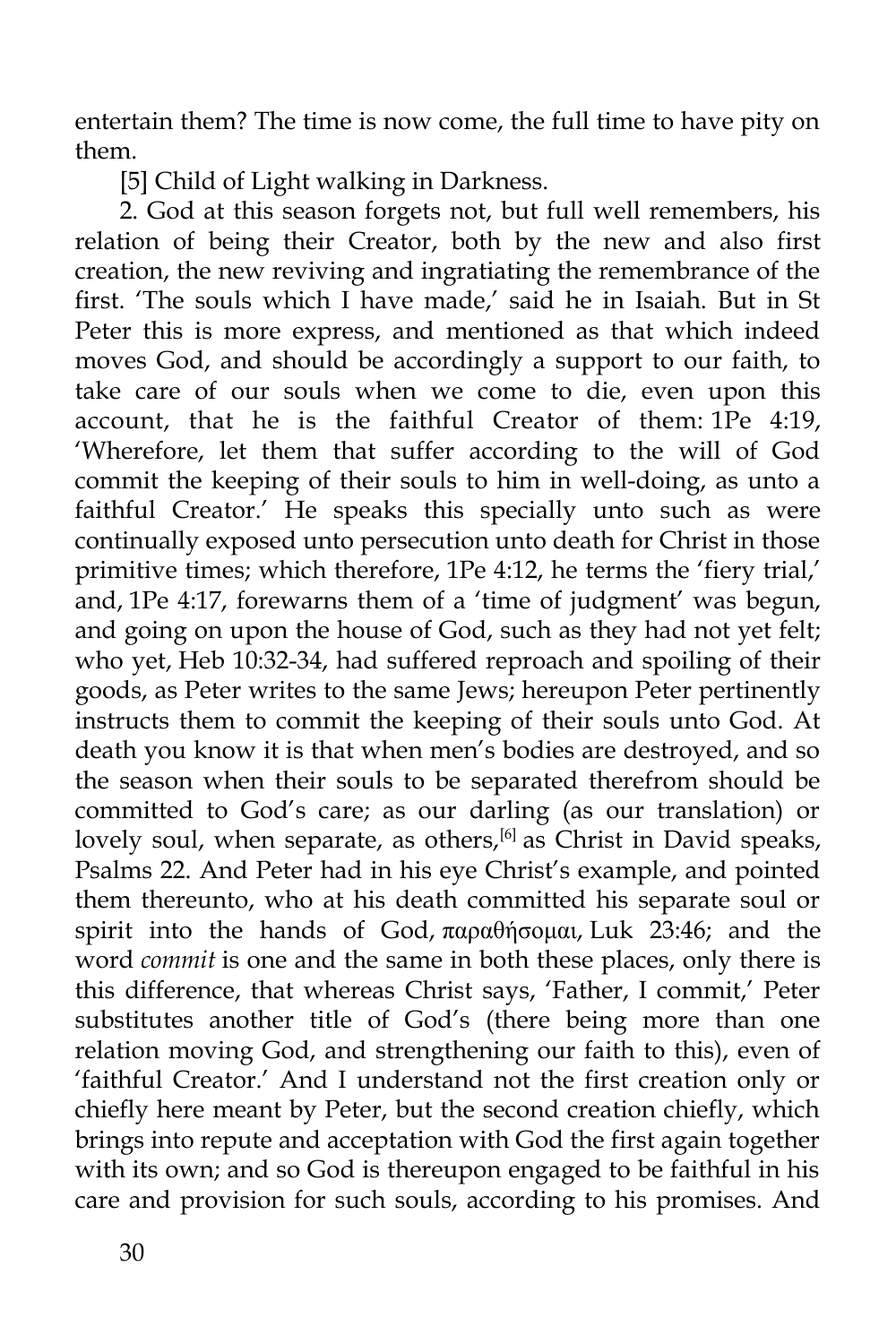faithfulness doth always respect and refer unto promises; and my reason why thus I understand it is, because I find God's faithfulness still annexed unto his calling of us, that is, converting as, which is all one with this new creation: 'Faithful is he that hath called you,' that is, made you new creatures, 1Co 1:9, 1Th 5:24; and I find that David also urges it upon God as a motive, as in other psalms, so Psa 138:8, 'Forsake not the works of thine own hands;' that is, this double workmanship of thine, of the first, and then, superadded unto that, of the second creation, which he urgeth thereby to move him to perfect the work began, and to be merciful unto him for ever, in the former part of that verse.

[6] See Ainsworth, Psalms 22.

3. God professeth himself the Father of spirits; which relation, though it speaks his being the Creator of them at the first, yet hath something more of bowels in it. It says withal something further, when it falls out that such spirits as he is a Father unto by the first creation, are also the subjects of his eternal love, by grace and election unto the adoption of children, as Eph 1:3-5; see the words. Which love having accordingly taken hold of their souls by a work of grace wrought upon them in this life, thereby owning them as his in this case, that God, that is a Father of their spirits by the law of the first creation, is in a more transcendent manner become the Father of the same spirits by grace, and the second creation superadded. Hence it falls out, in a parallel way, that (as it was said) such souls were become *spirit*upon a double account; that is, spirits for the substance of their being, and again spirit by being born again of the *Spirit*; so answerably it is that God stands in relation unto them as a Father of their spirits upon the like double respect. And this is equitable upon a very great account; for his relation of Father is more eminent to his grace by election, and then again by the grace of his second creation, than it could be any way supposed to be by the first creation, and therefore is set and pitched in like singularity and eminency upon the same object; that is, their spirits. And hence it may well, yea, must be supposed and acknowledged, that if God did make such a darling of the soul, such an account of it by creation, as to entitle himself so specially the Father thereof, then certainly this love of grace much more hath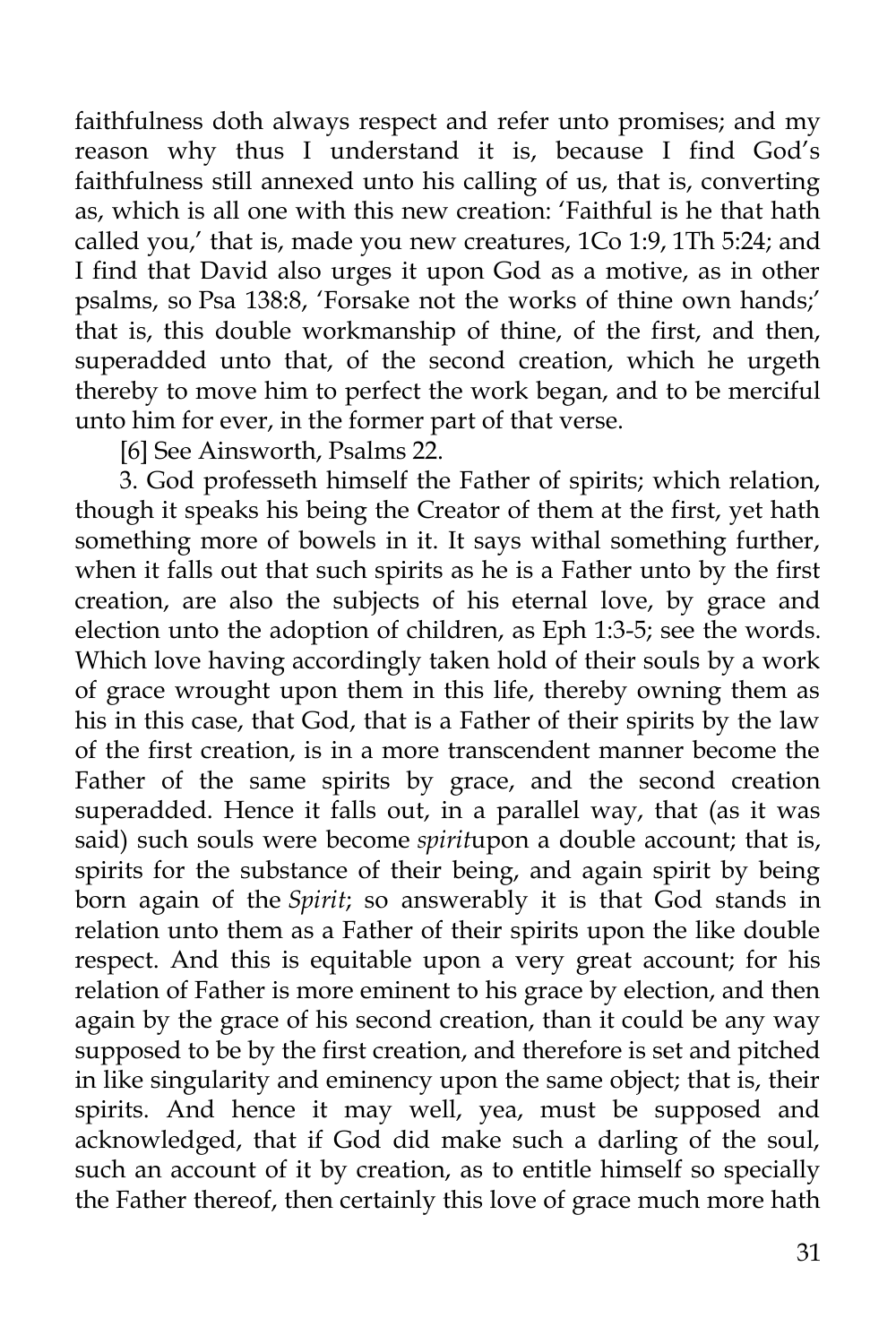in like equipage taken up the same gracious special relation in its kind of father thereunto; not only because nature shall never be found to exceed grace in its favours, but that indeed the motives are far greater that God should extend the like and greater privileges where he meant to love by election and choice, than he did where he loved only by a due and meet law of creation. So that when God shall profess himself a Father to their spirits, speaking to such as are his elect, he strongly insinuateth thereby that he is by grace likewise the Father of their spirits in a peculiar manner. And truly that speech of our Saviour at his death confirms it, 'Father, into thy hands I commit my spirit.' It was not barely as a Father of his spirit by creation (as you all know), but by everlasting love, and so in that respect also in a peculiar manner the Father of his spirit, and therefore as to a Father he commends his separate spirit unto him. And this he did, although he was to rise again in less than three whole days' space.

Now we read, Heb 12:12, the apostle to hold forth this very relation of God's being a Father of spirits, with this promise thereunto annexed, that they should live; which relation of father, &c., although it be there explicitly spoken in respect of their first creation (which is common unto the saints with others), yet being uttered of and unto men in the state of grace (as those were supposed whom he there exhorteth, and that to move them to be subject unto him as such, with promise that they should live), it evidently respecteth not merely the relation of Father in respect of what was past, the act of creating them, but it looketh to the future; that they depended upon him (as children do upon fathers for their future livelihood, so these) for to live in him and with him as a Father to their spirits by grace; for I take hold of that word *and live*. This life is well interpreted by Heb 12:14, 'They shall see God;' that is, be glorified; and so I conclude all thus, that if he would have them be subject unto God in holiness as upon that relation, as unto the Father of spirits, with this promise, that they should live, then surely one special aim of the promise is answerable, and hath this eye, that God, as a Father of their spirits, will therefore take care of their spirits singly, and so, when separate, that they shall live; and that, accordingly, he will give demonstration of this special relation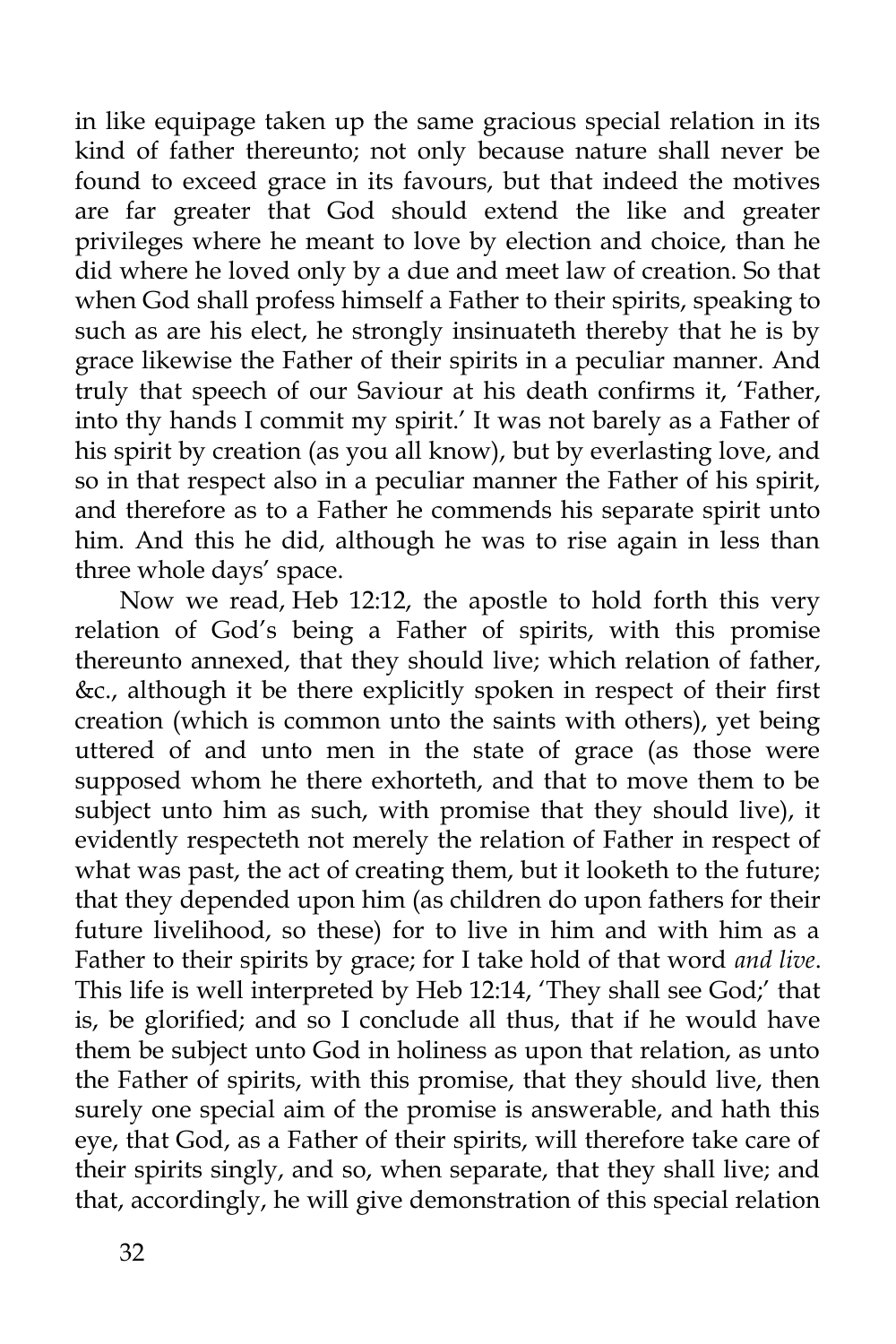borne to their spirits (when the occasion shall be), considered apart in bestowing this life on them. And truly when is it more proper for him to shew himself as a Father, than when their souls, after their subjection to him in holiness here accomplished, and when that, as naked spirits, they come to stand is need, and stand afore him in his presence, being now turned out of house and home, and quite cashiered out of this world, and come stripped and naked of all but holiness unto their Father (for it is said they return to God that gave them), who proves to be their Father by grace? And doubt not of it but he will certainly then own them, and give them a Father's blessing, and not reject them as if they were but bastards, and no children (as that chapter to the Hebrews speaks), but as spirits, who as sons have served him, and been subject to him.

Add to this, fourthly, God his being our God, which is more home to the demonstration of this point than all the former. The text says, He that wrought us for this is God. I add, he is your God. And this alone, if we will take the Scripture's verdict, will carry it; and lo, as he is styled the Father of spirits in common, and yet withal a Father of their spirits out of special love, so in like manner he is styled both 'the God of the spirits of all flesh' (that is, of man, Job 12:20, thus in common), and also to his elect, 'I am your God by grace,' Num 16:22. And these two relations, God and Father, are commensurate, and exactly parallel, whether they be applied unto all men in common, or to the elect in special. He is termed the God of the spirits, and likewise the Father of the spirits of all men; so in common. Answerably he is your God and your Father, by special grace to his elect; both which in this latter respect you find yoked hand in hand, Joh 20:17. Look how far he is a God of the one, so far a Father also extendeth in the other. And look how far that he is our God, so far reacheth also that he is our Father. If, therefore, the God of our spirits, to provide for them because he is our God, then answerably the Father of our spirits in the like peculiarness because our Father. And so the proof of this fourth particular will add further strength and confirmation to that we presented in the former.

Now that his being our God (which is the substance of the covenant of grace) doth engage him to provide glory for separate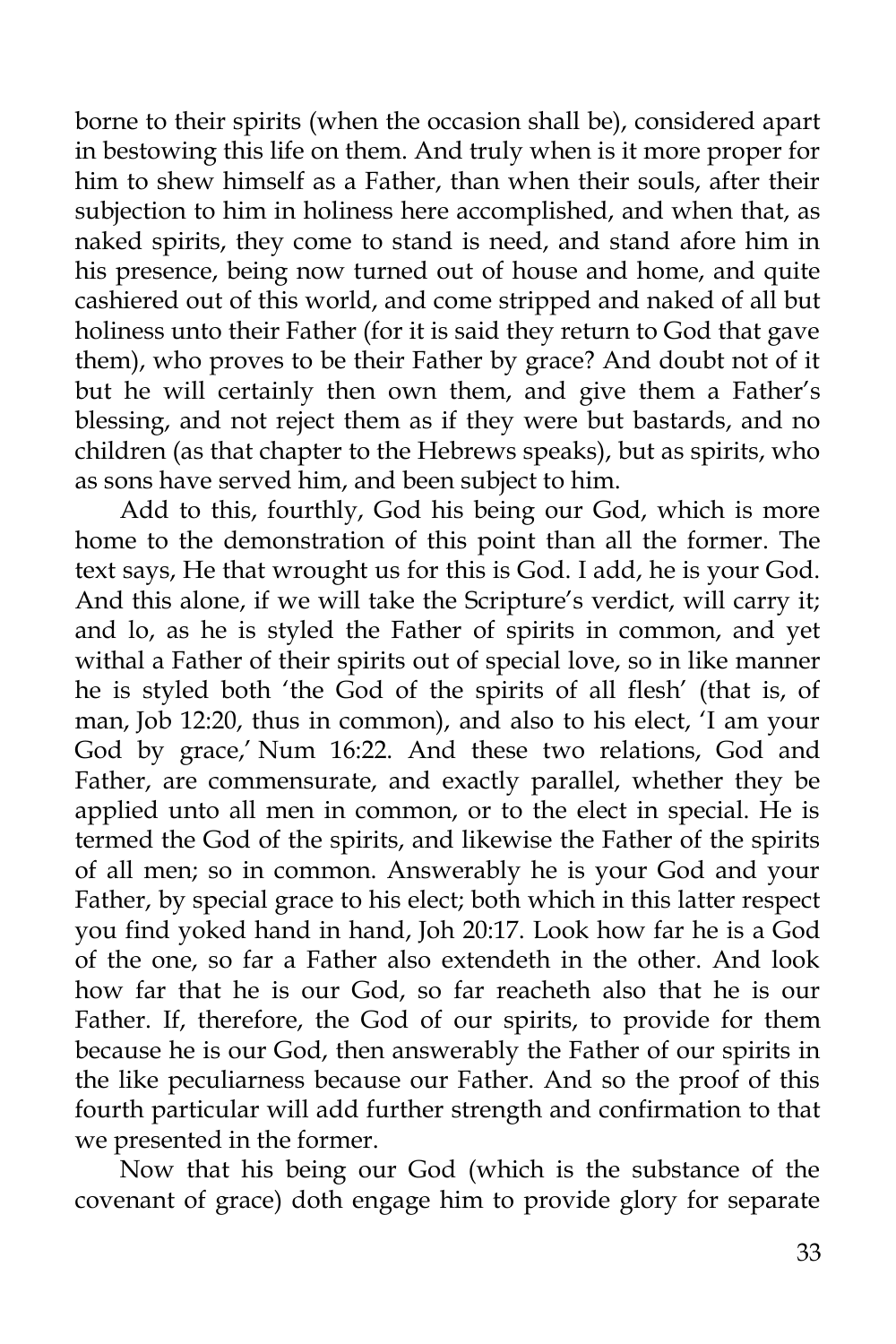souls, that one instance of Abraham (the father of the faithful, and we all his sons personated in him) is a sufficient evidence. God did profess himself the God of Abraham, Isaac, and Jacob, and unto Abraham, Gen 15:1, personally, 'I am thy abundant reward' (which respected the life to come), and his friend, 2Ch 20:7.

Now the Scriptures of the New Testament do improve this relation of God's unto as unto two inferences drawn from Abraham's instance, whereof the one is the point afore us.

1. The first is Christ's inference from thence, that therefore Abraham's soul lives, and Abraham, both soul and body, shall rise again, for God is not the God of the dead, but of the living, Mat 22:31. Thus Christ.

2. Paul's collection from the same promise is, that God had provided in the mean time for Abraham's soul afore the resurrection a city, and an house therein for him. Thus Heb 11:16, 'But now they desire a better country, that is, an heavenly: wherefore God is not ashamed to be called their God, for he hath prepared for them a city.' To give light to this, Paul had represented the story and case of Abraham, and the rest of the patriarchs, in the verses afore, to have been this: that God had indeed promised the land of Canaan to him and them, Heb 11:8-9, whereupon, Heb 11:13, it is said that these all died in faith, not having received the promises, being strangers in the land; yea, not having a foot of land in the land of promise, as Stephen speaks, Act 7:5-7, and also Paul in the 9th verse of this Hebrews 11. Now then, when they died, what was it their faith expected instead thereof? The 10th verse tells us, 'He looked for a city whose maker and builder is God.' From which, compared, observe that when he died, his faith was thus pitched to look for this city instead of that land of Canaan promised. This was the expectation of their faith on their part. Well, but how doth it appear that this flowed from God's having professed himself to be the God of Abraham, &c., his reward and his friend? You have this clear in the 16th verse, where you have the whole summed up as the conclusion of the story, and as the proof and ground hereof; but now 'they desire a better country, that is, an heavenly.' There is their faith and expectation when they should come to die. Then it follows, 'Wherefore God is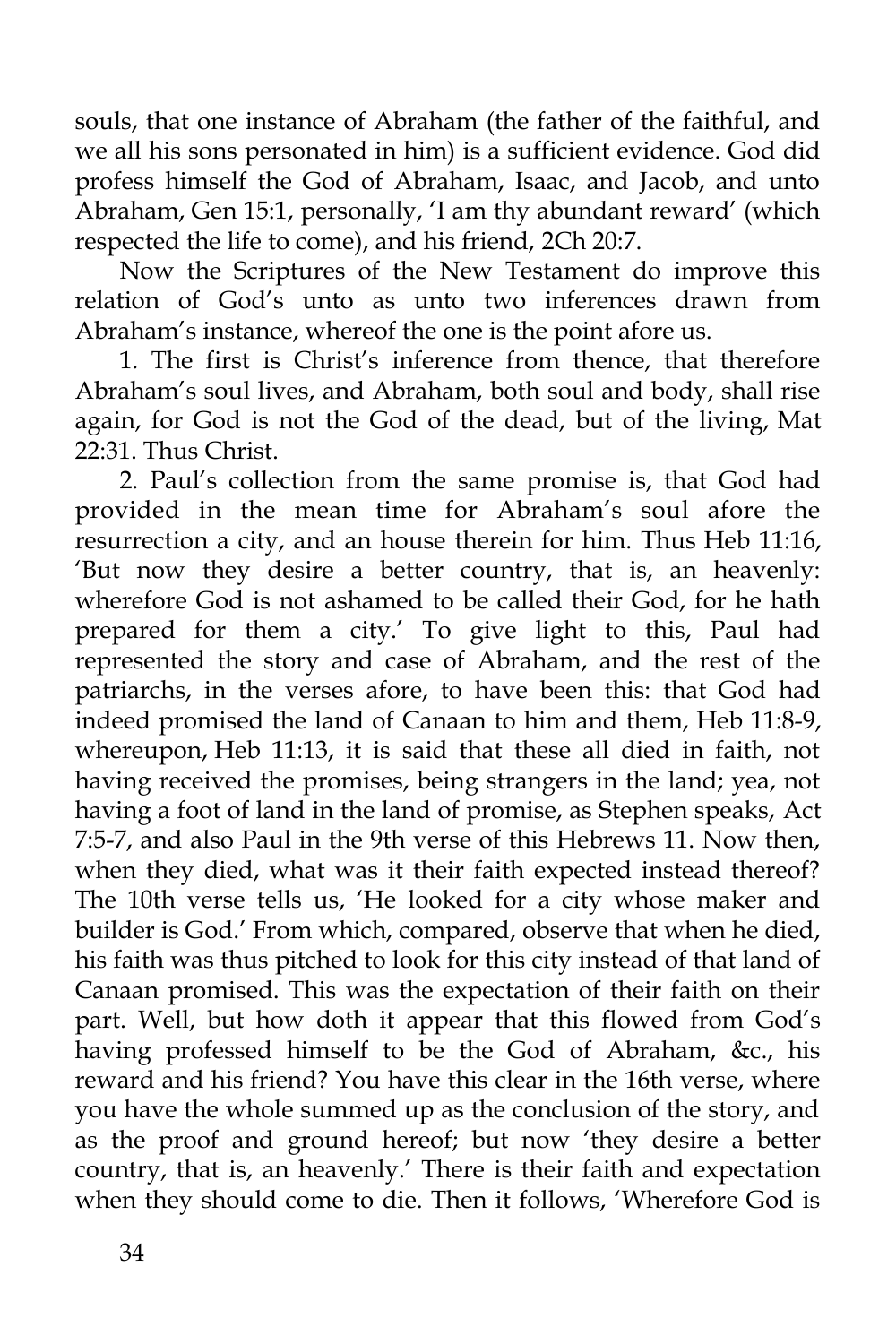not ashamed to be called their God, for he hath prepared for them a city;' which spoken in full answer to that their expectation at their deaths, to shew that God, in professing himself to be their God, he had thereby engaged himself, according to his own intent in that promise, to make this provision for them at their death. The words are express, 'Wherefore God is not ashamed.' What should this mean in this coherence, but that his declaring himself to be their God did import and carry this with it, that he had provided this estate for them at their death, even an heavenly; and that otherwise (as the apostle glosseth upon it) he had not come up unto the amplitude of, nor filled full this covenanted engagement and profession of his being their God. Will you have it in plain English (as we speak)? If he had not made this provision for their souls, he would have been ashamed to have bean called their God. Thus deeply doth this oblige him, that he is our God and Father, which is the point in hand.

And judge of this in the light of all that reason we have hitherto carried along; and again, let this inference of the apostle mutually serve to confirm us in all that reason. For poor Abraham to be driven out of his own country by God, who called him to his foot, and said no more, but as a master to his servant, Take your cloak and follow me (who must presently, without more ado, trig, and foot it after his master), as Isa 41:2, and then to live a stranger in the land of promise, upon the faith that God would be his God, which faith in him was also to cease when he came to die. If this God in this case should not have taken care to answer his faith in some greater way, instead of the possession of Canaan; and that after, upon his being turned out of that country too, which he sojourned in during this life; if God had not provided another house, or country, or city for his soul, that was to live, to bring it into, when it should be deprived of all in this world: the apostle tells us, God (in this case) would have been ashamed to have been called his God, which now, having provided so abundantly for him upon dying, there is superabundant cause to say, God is not ashamed, for that is a diminutive, implying that he infinitely exceedeth that their expectation could be supposed to be.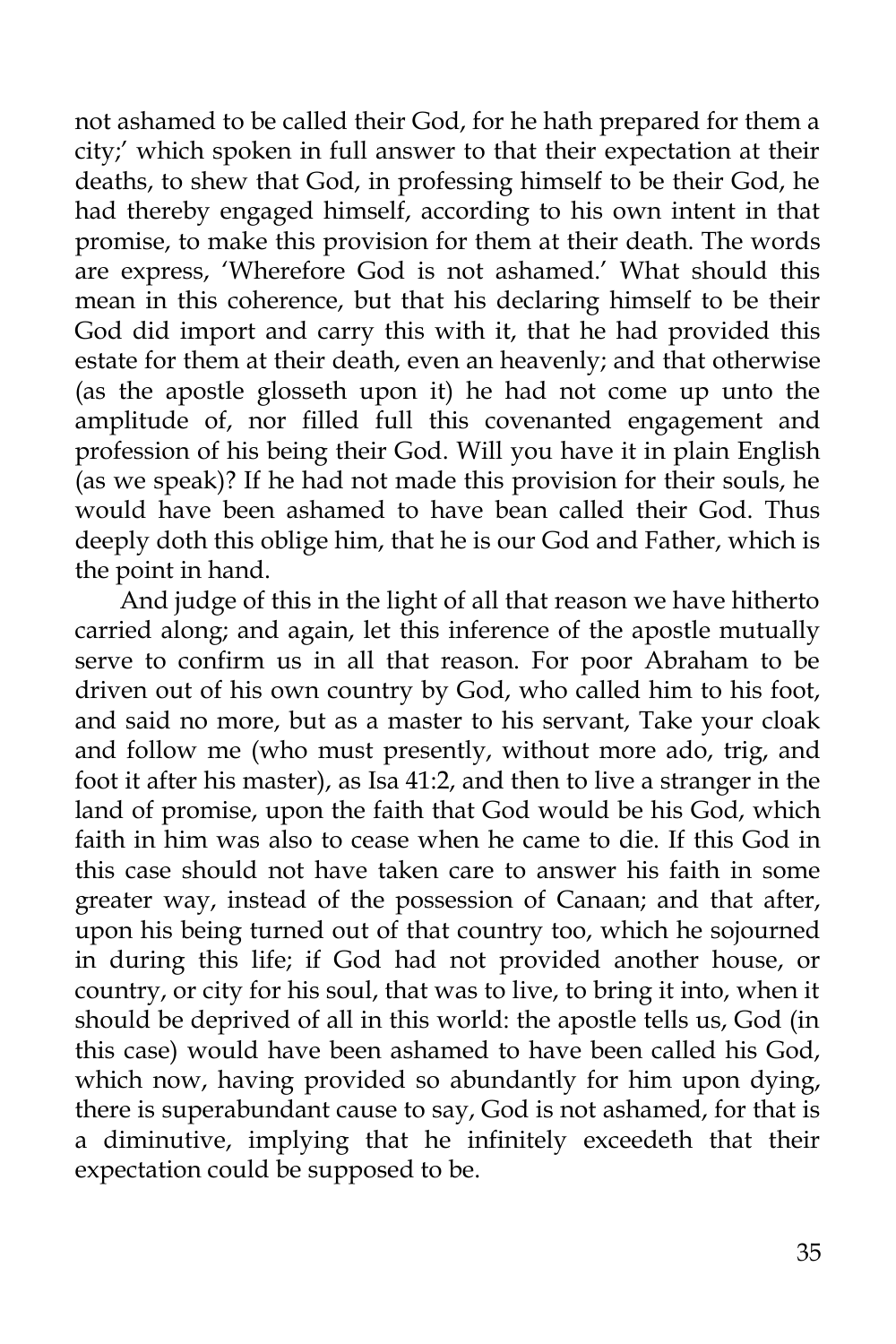Let us but view the force of this inference of the apostle's (and so of all the reasonings hitherto read), but according to man, or what is found amongst men (and God will be sure infinitely to surpass men in his ways of favour). Take an ordinary friend, if his friend be turned out of house and home, plundered, banished, driven out of all, as the steward in that parable, Luke 16, was, and comes to his friend at midnight, as in that other parable, Luk 11:5-6, will not his friends entertain him into their houses, as Luk 16:9, yea, and rise at midnight to do it; as Luk 11:5-6, in that parable of Luke 11? Shall profession of friendship engage and oblige men to do this, and shall not God's professing himself to be our God, Father, Friend, engage his heart much more? Nay, will he not so entertain them as shall exceed all wonderment? What need I say more than this? Wherefore, 'He is not ashamed to be called their God.' He will therefore give you an entertainment that shall be worthy of his being your God.

The fifth and last consideration is, that these separate souls having done and finished all their work, that in order to glory, God hath appointed them for ever to do, they now at death appear afore him as a judge and rewarder; and that is the fifth relation moving God to bestow at this season such a glory on them. How that then the soul returns to God, you have heard again and again out of Ecc 12:7; and that it is upon the account of his being the judge thereof at the end of their work in this life, the Chaldee paraphrase hath long since glossed upon it, 'It returns to God, that it may stand in judgment afore him.' In this life it came unto God by faith, as the apostle speaks, 'Believing that God is, and that he is a rewarder of them that diligently seek him,' Heb 11:6; and now at the end of its faith, it comes unto God for the reward of its faith, as some interpret that 1Pe 1:9, which we so largely have insisted on. This is certain, that in that promise to Abraham to be his God, he intended and included his being to him 'an exceeding great reward,' Gen 15:1. And so we come to connect this fifth head with the foregoing. And, therefore, if the being his God moved him to prepare that city against his death, as hath been said, then surely his being his reward doth also then take place. I shall not omit it, because it falls in the next chapter, Heb 12:23, that in that stupendous assembly of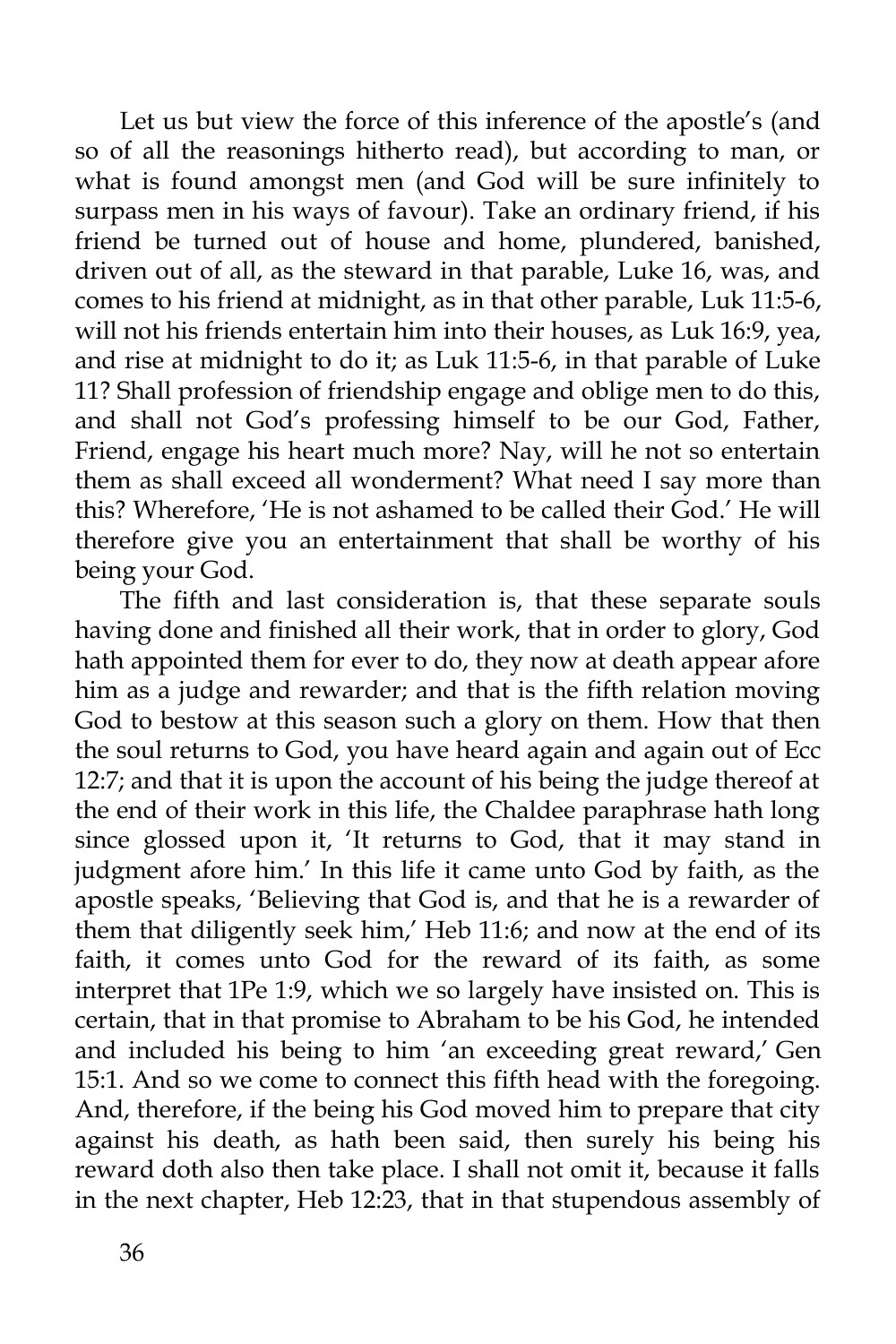heaven, 'God the judge of all' is mentioned between 'the church of the first-born which are written in heaven,' this afore, 'and the spirits of justified men made perfect,' this after it; for there are none of these first-born, or the spirits of just men, do come to sit down there, but they pass the award of this judge first, for they sit down by him; and surely, having done all their work in the time of that day is allotted to each man to work in, it is a righteous thing with God to give them a reward in the evening of this day (which is Christ's time set for rewarding, and it is the twelfth and last hour, succeeding the eleventh of the day, Mat 20:6; Mat 20:9 compared), which is when the night of death comes.<sup>[7]</sup> Now there is a law given by God, that the wages to a man hired should be given him (by him that set him awork) in his day; that is, says the Septuagint, the very same day, so as his work, or the wages of his work, 'abide not with thee all the night until the morning,' says God, Deu 24:15. Did God take care for hirelings, when their work was done, not to stay any space of time, no, not a night, and doth he not fulfil this himself unto his sons that serve him? Surely yes, he defers not, nor puts them off to the morning of the resurrection, as the psalmist elegantly calls it, Psa 17:15. It abides not with him all that dark and longsome night, or space after death, in which their bodies rest in the grave, which is termed 'man's long home,' Ecc 12:5, and 'the days of darkness are many,' says Solomon; no, he rewards them in the evening of the day, besides what he will add to it in the morning. It is observable that, Rev 6:9-10, concerning the separate souls slain for Christ, that whilst they cry for justice on their enemies only: 'And when he had opened the fifth seal, I saw under the altar the souls of them that were slain for the word of God, and for the testimony which they held; and they cried with a loud voice saying, How long, O Lord, holy and true, dost thou not judge and avenge our blood on them that dwell on the earth?' that they had white robes given them to quiet them in the mean time: Rev 6:11, 'And white robes were given unto every one of them; and it was said unto them, that they should rest yet for a little season,' till they heard that vengeance also was executed on that Roman empire for their blood shed. And thus to deal is a righteous thing with God.

[7] See Brugensis, Maldonat. &c., Lev 19:13.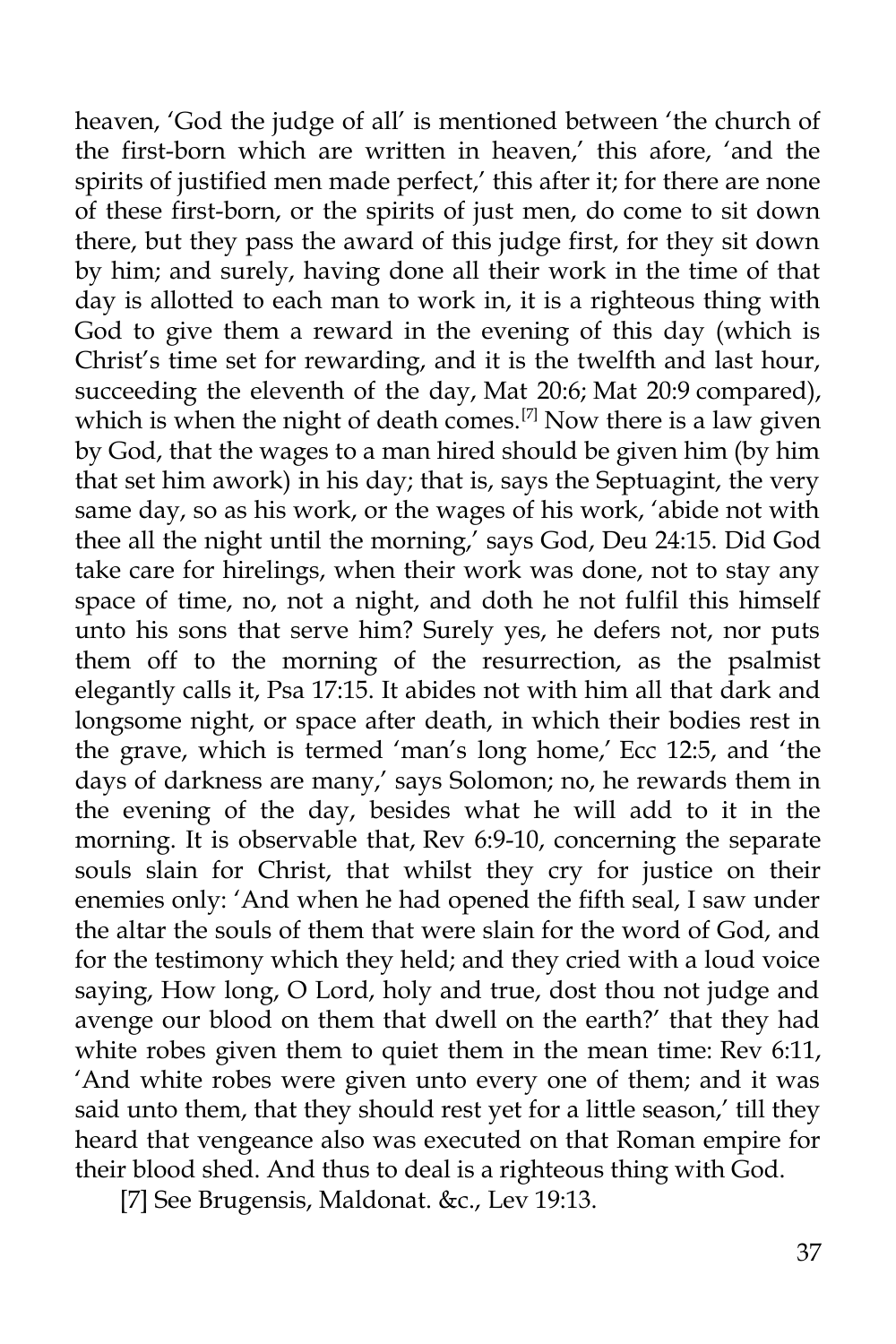Thus you have seen the point confirmed from all sorts of relations that God bears unto us, by congruous reasons, that so it becometh God, the great God, to do: 'He that hath wrought us for this thing is God.' And so much for this first branch of this second doctrine.

The second branch of the second doctrine.

That there is a glorious contrivement and workmanship carried on in this dispensation of his, like unto the great God indeed.

This carries on this point yet higher, for it is not only an ordination becoming God (upon the respects mentioned), but there is an artifice, a workmanship in it, such as he useth to shew in his works of wonder, even in this, that he should work upon men's souls in this life, and then bring them into a glory he had in the mean space been a-working also for those their souls. This is the great God indeed.

When God secretly bestows cost and curiosity in preparing matters for such or such an end; and then again, as hiddenly, hath laid out a greater art, skill, and workmanship upon that end itself; and then hath exactly suited and matched the one to the other, when all comes to be finished, and both wrought and brought together, then will an infinite surpassing glory arise unto God out of all, which deserveth to have this notoriety (that is here) put upon it. He that hath wrought this for that, is God; and lo, this is found here, which is demonstrated, if we view,

1. Each of these workmanships singly and apart.

2. Jointly, as designed and fitted each to the other.

1. Each singly. If there were no such ordination of the one for the other, yet so considered, they deserve to have each an 'He that wrought this is God,' to be written under it.

2. For his artifice, in working us in this life. Learned Cameron<sup>[8]</sup> hath but one note upon this whole fifth chapter, and it falls to be upon this very word, *who hath wrought*, and it is this: this word, saith he, ὁ δὲ κατεργασάμενος, as used by the Septuagint, signifies *rem expolire rudem et informem*, to polish a thing that is rude, and without fashion; for which he gives instance out of Exo 35:33, in Bezaleel's work (whom, as Exo 35:31-32 speak of him, 'God hath filled with his Spirit in all wisdom, in all workmanship,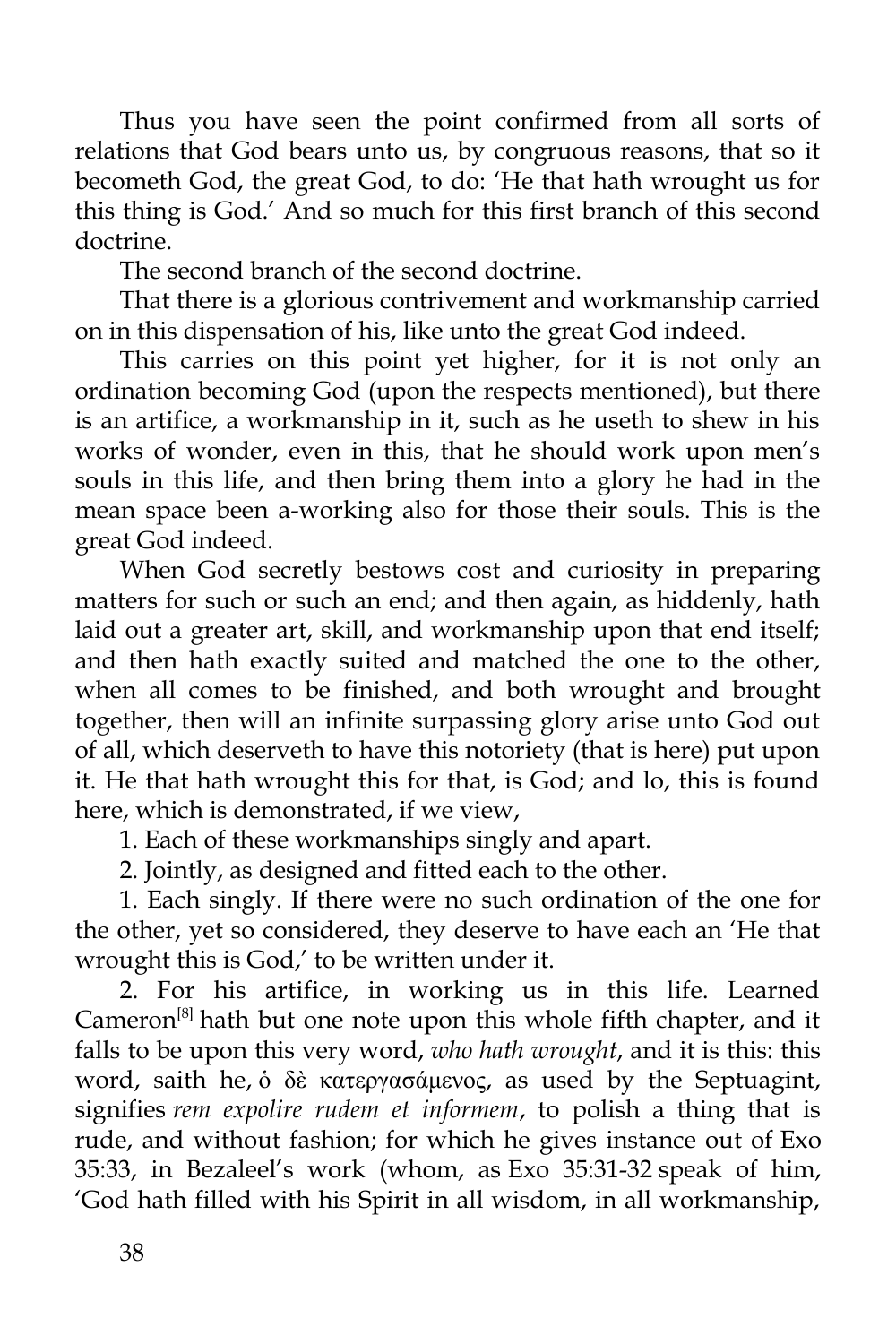to devise cunning work'). And again, the same word is used of the temple-work (that other was for Moses's tabernacle), 1Ki 6:36, by Solomon, which, how transcendent a structure it was, you have all read and heard. An infinitely surpassing art, then, hath the Spirit himself (who is the immediate worker in this) shewn in the framing, and hewing, and curiously carving and engraving those living stones, that grow up into a 'temple unto God,' 1Pe 2:5, especially considering the utter remoteness, indisposedness, yea, crookedness and perverseness in the matter wrought upon (our souls filled with the contrary form and workmanship of Satan). 'Ye are his workmanship,' says the apostle, Eph 2:10. And truly, if we could enlarge upon all the varieties of dealings God useth to each soul to work it, the several sorts of gracious dispositions he impresseth and carveth upon it, the manifold actings of every soul drawn forth by him, you may take a view of some in the very next chapter to that of my text, 2 Corinthians 6, from 2Co 6:4. 'In much patience, in afflictions, in necessities, in distresses;' 2Co 6:5, 'In stripes, in imprisonments, in tumults, in labours, is watching, in fastings;' 2Co 6:6, 'By pureness, by knowledge, by long-suffering, by kindness, by the Holy Ghost, by love unfeigned;' 2Co 6:7, 'By the word of truth, by the power of God, by the armour of righteousness on the right hand and on the left;' 2Co 6:8, 'By honour and dishonour, by evil report and good report: as deceivers, and yet true;' 2Co 6:9, 'As unknown, and yet well known; as dying, and, behold, we live; as chastened, and not killed; 2Co 6:10, As sorrowful, yet alway rejoicing; as poor, yet making many rich; as having nothing, and yet possessing all things.' 2Co 6:11, 'O ye Corinthians, our mouth is open unto you, our heart is enlarged.' What a glorious embroidery upon the soul of a poor believer will in all these things appear, when finished: Psa 45:13-14, 'The King's daughter is all glorious within; her clothing is of wrought gold. She shall be brought unto the King, in raiment of needlework.' 2. For his art and workmanship bestowed in the glory of the soul in the other world; if any work (but Christ, God-man) be his master-piece, it is the framing of that house, and building, spoken of, 2Co 5:1 of this chapter, 'We have a building of God, a house not made with hands;<sup>'</sup> and Hebrews, Heb 11:10, expressly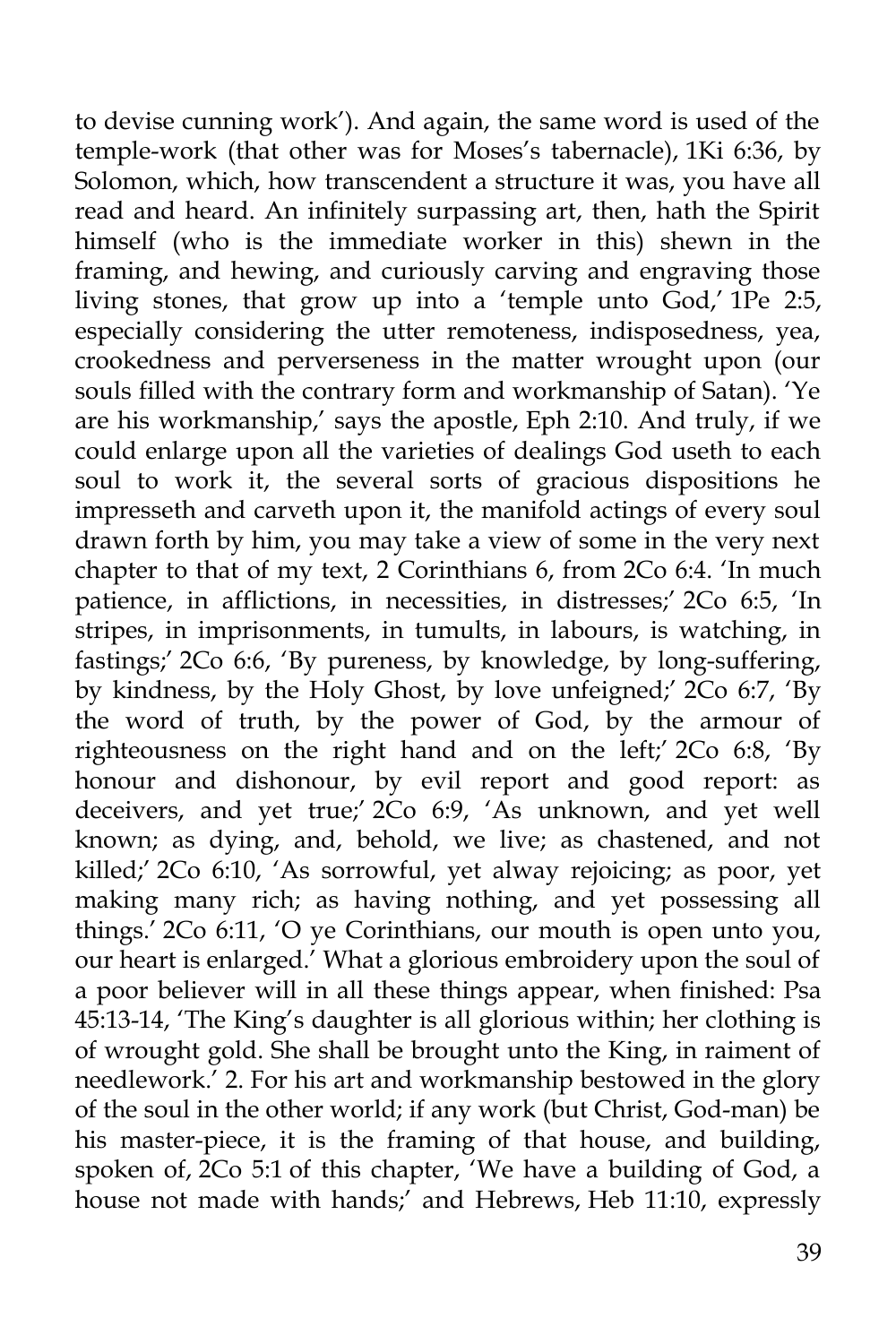useth two artificial words, τεχνίτης, the artificer in it, and δημιουργὸς, the artificer in it, and the builder of it, that is, who hath shewn his art and skill in building of it. So then, in each, his workmanship appears. I do but add this towards the confirmation of the main point in hand.

[8] In his Myrothecium.

Hath the great God perfected both works upon the soul as much as he means to work in heaven? Also prepared a building for it? And will he then (think we) let both lie empty? Of the one, says Heb 11:16, 'He hath prepared for them a city;' of the soul, in like manner, 'he hath wrought us for this self-same thing;' will God (think we) leave this his house to stand desolate, when he hath been at such cost in both? Doth any man or landlord build or repair an house, and then let it lie empty, when he hath a tenant fit for it? God is said not to be a foolish builder in respect to perfecting; and he is much less a careless builder, to neglect to take his tenants into it, when both are ready and fitted each for other. This for the first, viz., the consideration of each singly.

2. Let us consider then, next, jointly, that it is, as they are in such a manner wrought apart, so as to suit and match one the other, when brought together in that manner, as it must be said of them, 'For this thing hath God wrought us;' yea, and therein it is he hath appeared to be the great God.

For therein, even to wonderment, doth the glory of God in his works appear; and that he 'is wise in counsel, and wonderful in working,' when he hath hiddenly contrived one thing for another, whenas each are in themselves, and apart glorious. It is said by David of himself (and it is true of all men in their measure), Psa 139:15, 'I was made in secret, and curiously wrought in the lowest parts of the earth;' that is, in my mother's womb, as the context shews; which are termed the 'lower parts of the earth,' as when Christ is said, Eph 4:10, to have 'descended into the lower part of the earth;' that is, to be conceived in the womb of a virgin. When a child is born, a lump of flesh, animated with a soul, comes forth, 'curiously wrought,' &c., but wrought for what? In David's person (in which this was spoken), it was for a kingdom, the supremest condition of enjoyments in this world. But in every other man (that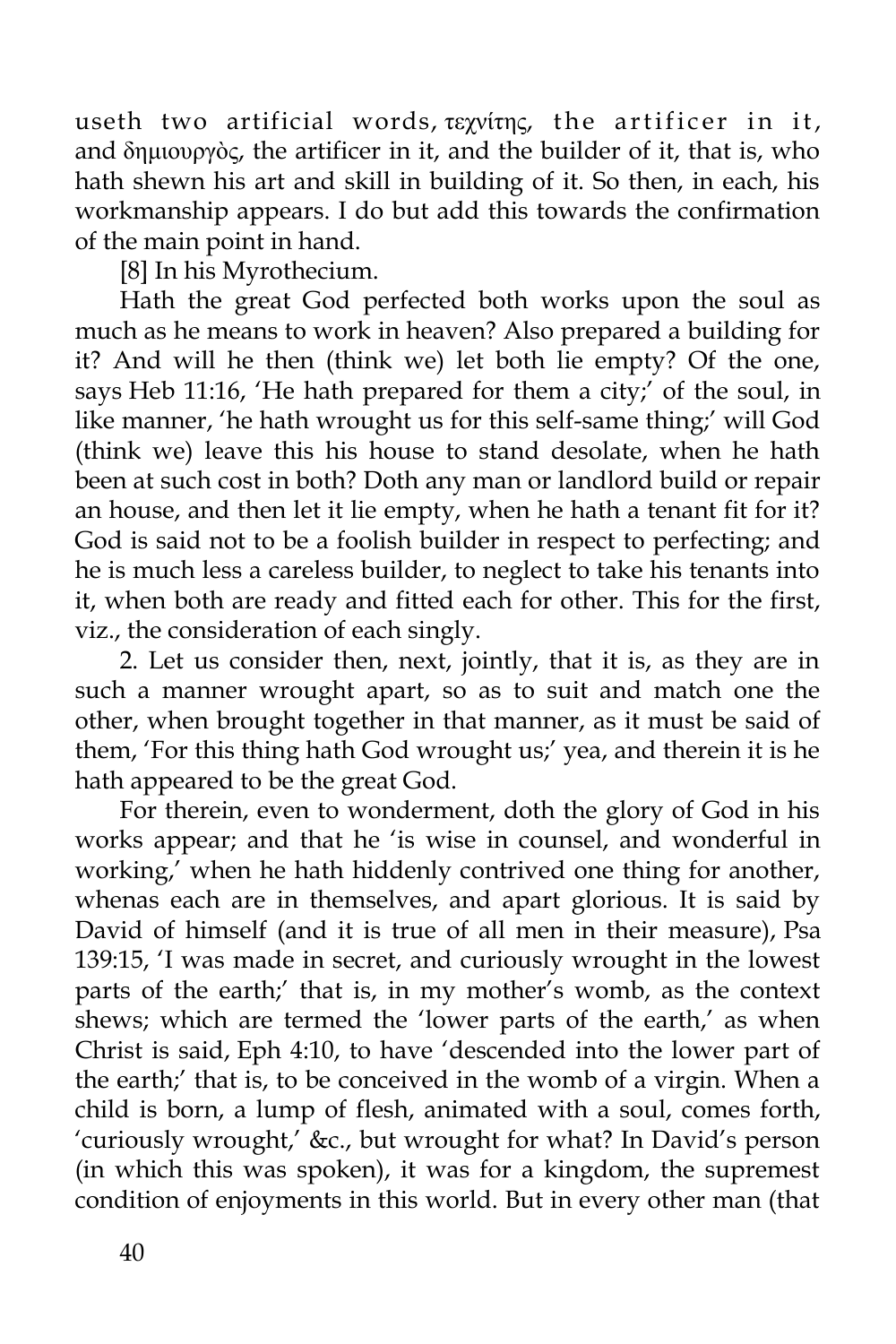is born) it is that he was curiously wrought, in a fitness and capacity to all things that are in this world, made and prepared exactly for it long afore it came into the world; you may see it in Adam (our first pattern) more lively. God was busy for six days in making this world; the angels all that while stood wondering with themselves, to what end, or for whom all this was prepared, Job 36:7. At the end of the sixth day, they saw God to set down into the world this little thing they called man, and then they ceased their wonderment, for they saw all this world (prepared aforehand) set in man's heart, and all in man curiously wrought and fitted for all things made in this world, 'richly to enjoy,' as 1Ti 6:17. We may apply that in the text; to this it appeared, 'that he that hath made this self-same thing is God;' both works of wonder apart, and yet as fitted to each other, all wonderment exceeding. I might much more enlarge upon the suiting of Christ, the 'head and husband,' and the church his 'body and wife,' wrought and growing up to him in all ages, both apart, secretly and hiddenly prepared, and each so glorious in themselves, and yet put together. Let us defer our admiration hereat until the latter day. Just thus it is in fitting the soul for that glory; and again, that glory in heaven for that soul: God works the one for the other apart. The very similitude in the former verses do import so much. He styleth glory in heaven a being 'clothed upon,' and holiness here he compares to an 'undergarment,' which that of glory is to be put over, or upon. There was never a curious artist in making garments that ever took measure of the proportions of an upper and under garment, to fit the one to the other, as God hath in proportioning his work upon us here, and his preparation of glory for each of us in the world to come. He hath took exact measure, and his law is (that designed his own workings on both hands aforehand), that 'every man shall receive his own reward according to his own labour,' 1Co 3:8.

Now the artifice of God in both these lies in this, that each are hiddenly contrived apart, and yet so gloriously matched as wrought one for the other; which is an argument as if two artificers, the one in the East Indies, the other in the West, should the one make the case, the other make the watch, unbeknown each to other,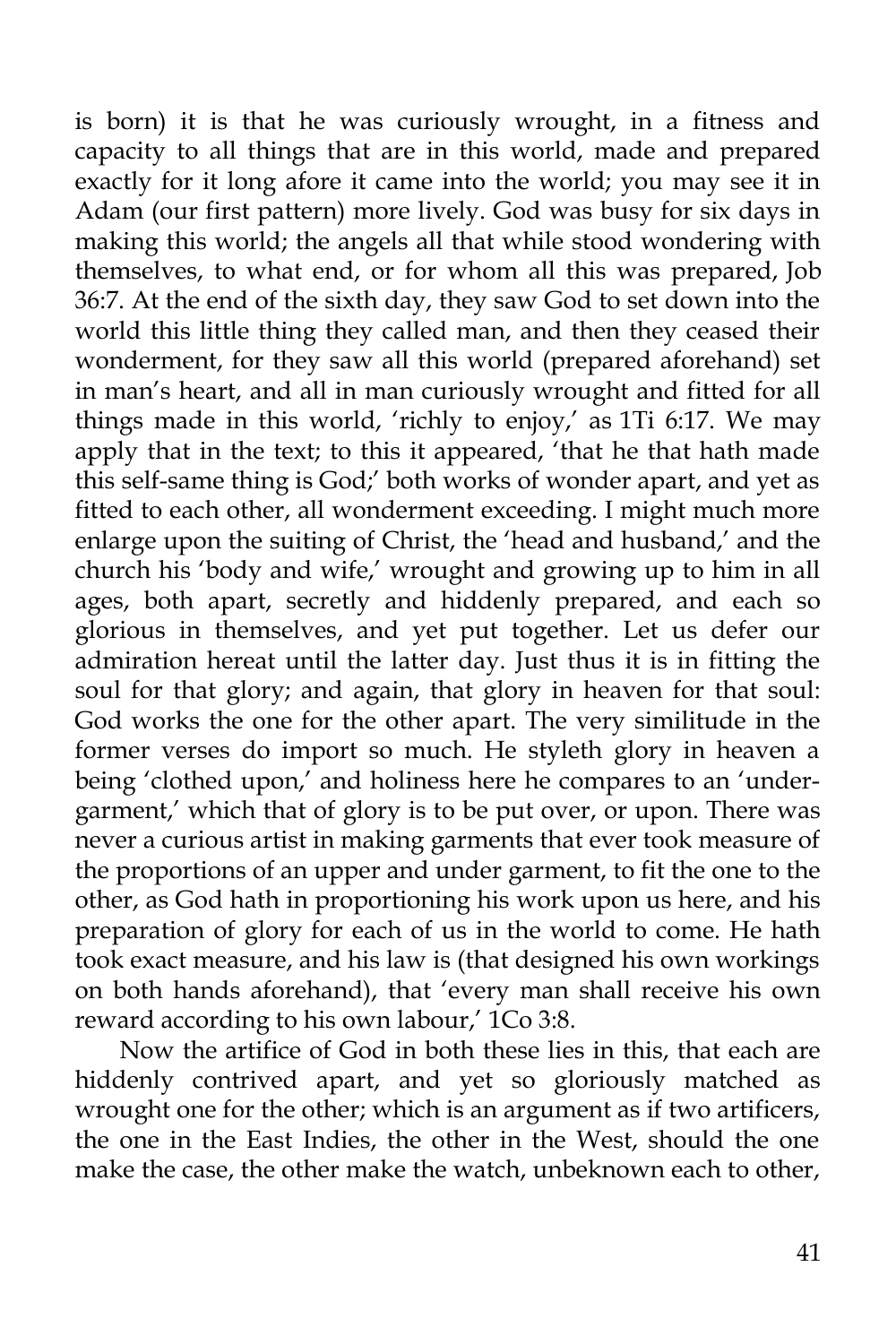and both workmanships of the highest curiosity in their kind, and when both brought together they exquisitely fit the one the other.

And what? Have I been telling you all this while an artificial pleasant story? Doth not this scripture tell the very same? For a close, do but now at last take a view and prospect of our apostle's whole discourse, the round and circle whereof began at 2Co 4:16, and endeth with my text; and do you not find it speak (to use the text's language) the very self-same thing?

1. He tells us there of an inward man renewed, whilst the outward is a-perishing, to the end it may live and subsist alone, when the body is wholly dissolved; there he lays his foundation. And is not this all one with what the text says? God works us, these souls, day by day. Even as the child is curiously wrought in the womb, to subsist of itself alone in this world, so this inward man in that other.

2. He then immediately subjoins, 2Co 4:17, that all afflictions, which are nothing else but the perishings of this outward man, as also all things and dispensations else that do befall us, they are secretly at work too all that while; so set to work by God, who works the inner man daily unto such a measure of grace, and these to work, and by his ordination procure, a proportionable weight (for God works all these things in weight and measure),—'our light affliction works for us a far more exceeding and eternal weight of glory,'—as shall in a comely and in the exactest manner answer and suit that curious workmanship on the inward man; and it is observable that the same word for working is used in that verse that is used in my text; but yet these are but outwardly a work, as inferior artificers or instruments. Therefore,

3. He further declares, 2Co 4:1 of this chapter, that God himself is at work about this glory, who, as the master-workman, that hath the draught and platform of all afore him, drawn by his own designing, he viewing the inward work on us, the outward work of means and dispensations, and knows aforehand what degree of holiness to bring us ultimately unto, he according unto these, as patterns, is a-framing a building for us in heaven exactly suited to the working of all the other; which building he prepares and makes ready for this inner man, to entertain it when the body is dissolved.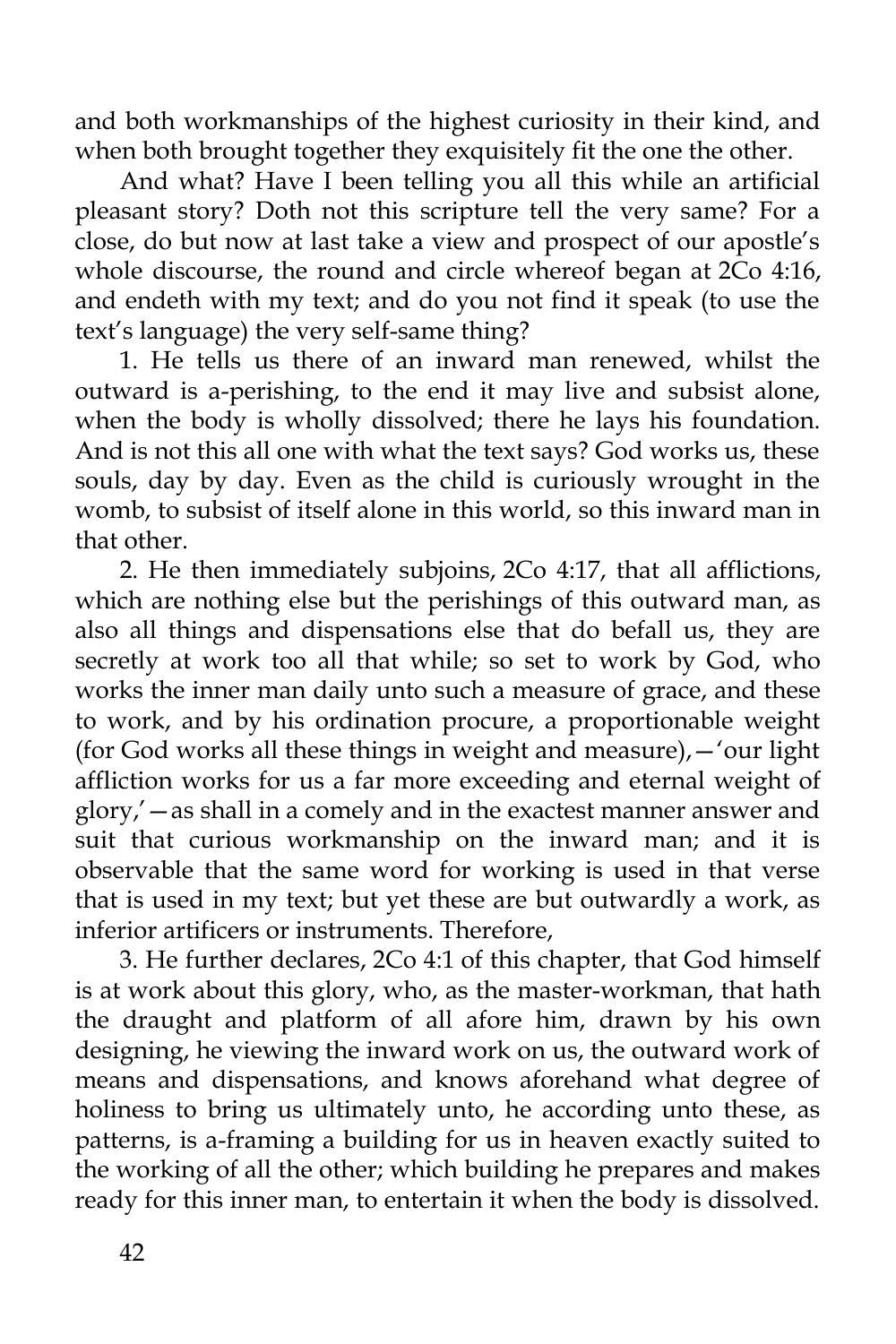If our earthly house were dissolved, we have a building of God, an house not made with hands of either men or means, or of our own graces, but of God. But every soul hath a state of glory proportioned to all these, ready built for it against this time; even as statues in stone are framed and carved, to be set up in such a curious arch framed for them by the builder. Now, then,

4. Add but the words of my text, which is the close of this his discourse. And it opens all the scene: 'He that wrought us for this self-same thing is God.' The apostle's conclusion answers his beginning; he began in chap. 4 verse 16, and the circle ends in my text. And this is God who is wise in working, and wonderful in counsel.

But there is a third point yet remains.

*Doct*. 3. That it is the interest and engagement of all three persons to see it, that a righteous separate soul be brought to glory at dissolution.

And this carries it yet higher, even to the highest, and gives the most superabundant security and assurance of this thing that can be given, and superadds above all the former.

But you will ask me, How I fetch this out of my text? Thus:

1. You see here are two persons expressly named, God the Father namely, and the Spirit. That is a rule that where the name God, and then some besides other<sup>[9]</sup> of the two persons, Christ or the Spirit, are mentioned therewith as distinct, there God is put personally, not essentially only, to express the Father. Now, here the Spirit, or Holy Ghost, is mentioned distinct from God; for it is said, that this God hath given the Spirit; which also Christ so often speaketh of the Father, as I need not insist on it.

[9] Qu. 'either'?—Ed.

2. It is another rule, that in any scripture where two persons are mentioned as concurring in any thing or matter, there the other third person also must be understood to have his special share therein also; as when he wisheth grace and peace from God the Father, and from Jesus Christ, it is certain the Holy Ghost is as specially understood, as indeed we find him in that apostolical blessing as distinctly spoken of as the Father, or Christ. Thus it must be here, Christ must be taken in, who also in John is so often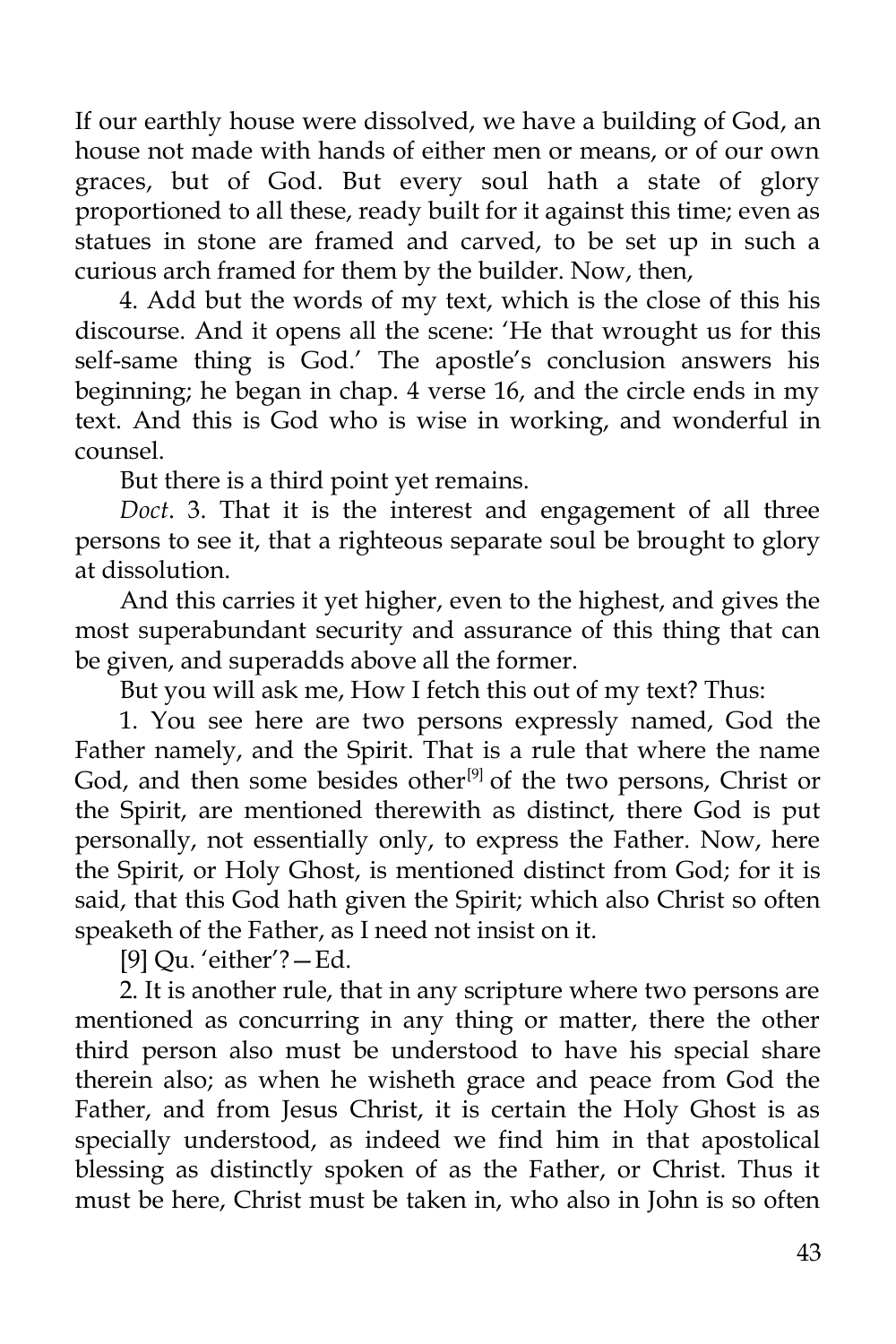said to give the Spirit, when the Father gives him, as it is said here he hath, for this same thing.

But, 3, you have even Christ also not far off interested in this self-same thing, in the next verse, and 2Co 5:8, absence from the Lord whilst in the body, 2Co 5:6, and present with the Lord when separate from the body, 2Co 5:8. This Lord is Christ; the phrase of the New Testament concerning Christ runs in this style, to be with Christ, this day with me, to be where I am, and see my glory; so Christ. To be with Christ is best of all, and we shall be ever with the Lord; so Paul.

*Use* 1. Doth God work us for this thing ere he brings us to it? What hath God wrought hitherto upon thee or thee, in order to this end? It is a blunt question, but the text puts it in my mouth: How many souls are there living in the profession of Christianity that know not what this means, to have a work wrought on them (anew upon them) over and above what moral honesty (which was nature's portion) and the common possession of Christianity adds thereunto, by custom and mere education. An honest Turk professing also and observing the principles of his religion, upon the ground of his education only (and a religion every man must have), will as soon go to heaven as thou; for all thy religion is founded but upon the like foundation that his is. I tell thee, that Christian religion is not a thing so cheap; nor salvation by Christ at so low a rate. Thou must have a work upon thy soul suited unto all the truths thus professed in the power and efficacy of them. They must enter thy soul by a spiritual faith and frame, and mould it anew to a likeness to them. Carry home therefore the caveat our apostle hath put in 2Co 5:3, 'If so be that, being clothed, we be not found naked' of grace and holiness wrought, and Christ's righteousness by spiritual efficacious faith applied, faith in earnest, bowing the soul to be obedient unto Christ, as heartily and as honestly as it expects salvation by Christ, as without which thou wilt never be saved. This is our religion; and when at death thy soul (thy poor lonesome soul) being stripped of all things in this world, even the body and all, shall come before the great God and Jesus Christ, what will the inquiry be? as Mat 22:11, 'When the king came in to see the guests, he saw a man had not the wedding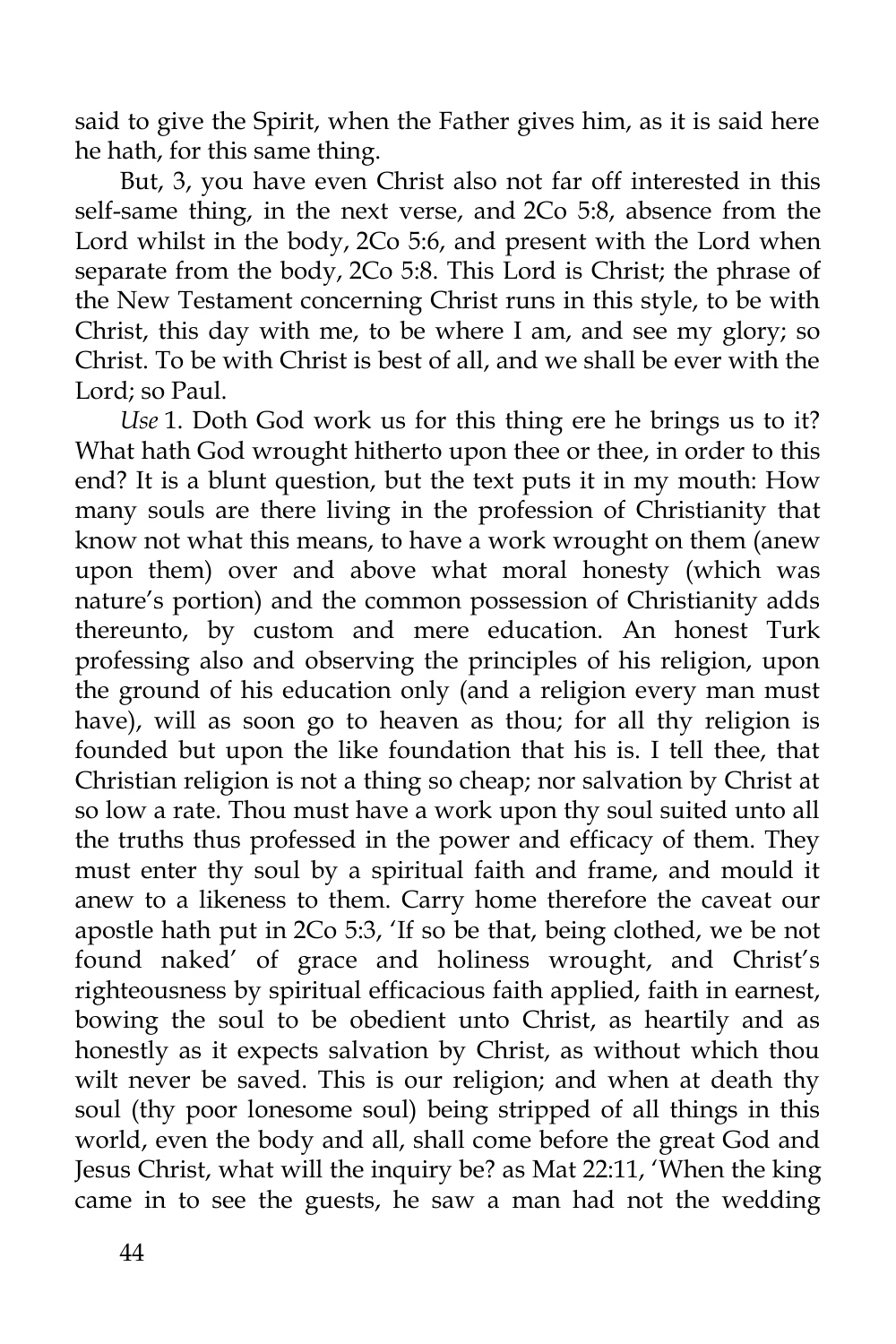garment;' he spied him out: 'And the man was speechless,' Mat 22:12. 'Take him and bind him,' says he, 'and cast him into utter darkness,' Mat 22:13. The other that were clothed were admitted unto the marriage; and (as the psalmist, the words of which are here alluded to) she was brought unto the king (the very title which in both these places is given to Christ; see Mat 22:11) in raiment of needlework; and this clothing is of God's working; and so my text falls in with both. There is no admission unto Christ without it. This is the first use.

*Use* 2. Hath God begun to work this good work in thee? He will perfect it: whereof the text gives this assurance, that he hath wrought it for this thing, that is, for this end, and God will not lose his end. Besides, he says he hath given earnest.

*Use* 3. Thou saint, be content to live, for whilst thou livest thou art under God's working in order unto glory. Value life; it is a season of being wrought upon. And to be sure, thou shalt live no longer, than whilst God is some way or other a-working this. What ah advantage it is that all thy sins, occasioned by living long, shall surely be forgiven, and nothing of thy score be uncut off for thee, but all the righteousness that is wrought upon thee, and wrought by thee, and therefore wrought by thee because upon thee; for being wrought upon, we work, *acti agimus*, and all is rather *God hath wrought us*, than that *we have wrought*. 'All thy righteousness,' I say, 'shall remain for ever,' 2Co 9:9. All the time thou remainest in this life, thy soul is ripening or maturing for glory.

How great a comfort is that! In explicating the doctrinal part, I gave instance of a child in the womb curiously wrought, Psa 139:15, all that time, in order to its living and subsisting afterwards in this world. It is a dark place the womb, which the child is wrought in; and it lives there in a stifled condition. It cannot breathe; it takes nourishment but at the navel, a way invented and prepared of God merely for that season; it lies boiling, tossing, and tumbling, and sleeping away the most of its time, and gives now and then a faint stirring, to shew it is still alive; and it is a life scarce worth the name of life. Well, but all this is a being Wrought and fitted to live another freer and braver life in this world. And this is your present case. 'Your life is hid;' it is to come; all that you find in this world is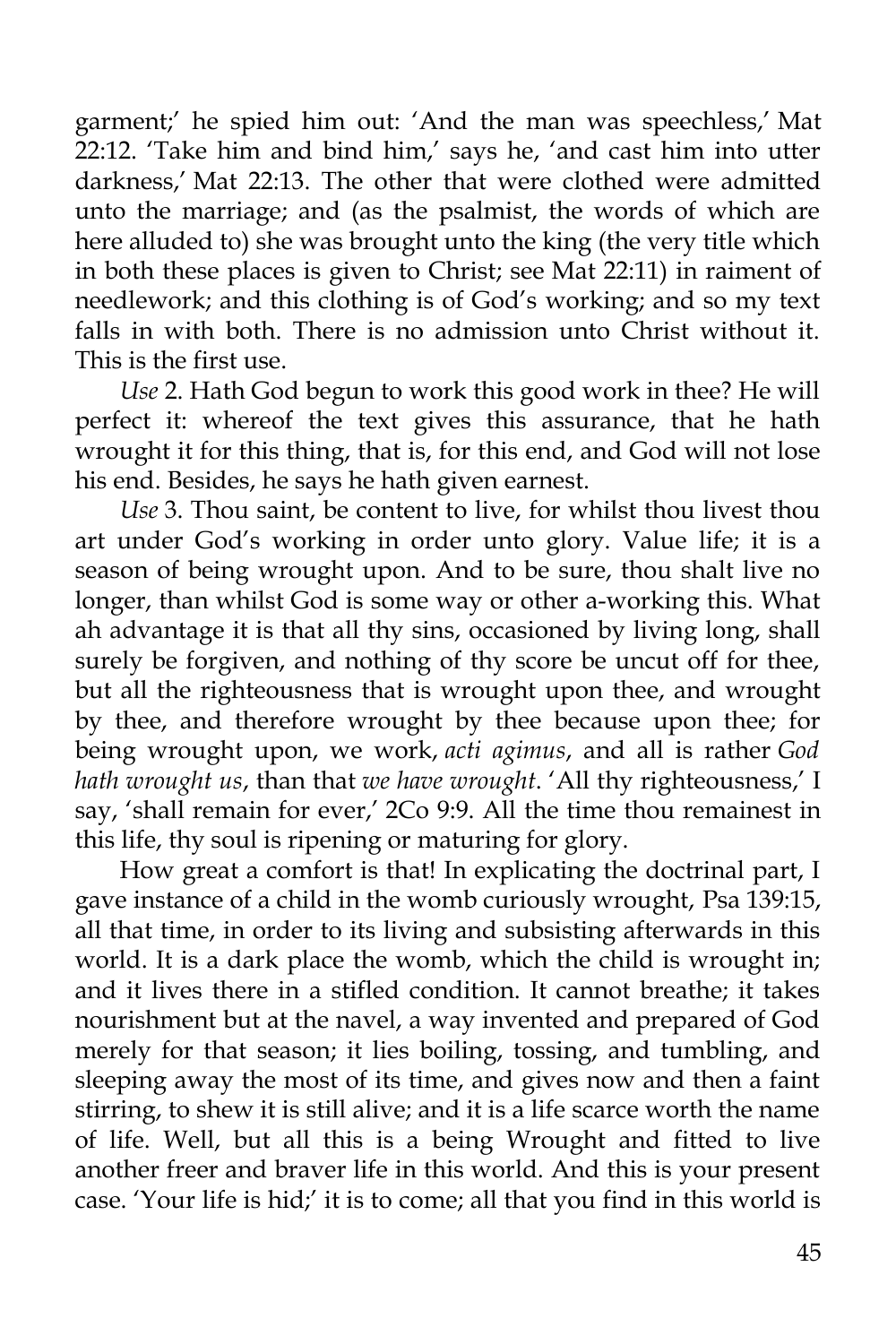but 'that God hath wrought you for the self-like thing.' And if this child we speak of should be forced out of the womb afore the due time, it would have the more imperfect life in this world. So here, if you could suppose a saint should die afore the full birth of his soul's being wrought on; therefore be content to wait God's leisure until your change shall come.

*Use* 4. No matter what befalls thee, so it works towards this end. Let whatever be, so thou findest God to go on with this design, that he works upon thy soul; be it upward, in communion with himself, or downward, in disowning thyself, thy vileness and corruptions, so it works. Thou hast afflictions that break thy heart (as reproach broke Christ's heart, says the psalmist in his name); no matter, so they work upon thy soul. Know then they are set awork by the hand that sent them, to work a far exceeding weight of glory for thee, Philippians 3. If by any means, says Paul, no matter what, so the work go on. A carver comes with his chisels, and (cuts off this piece, and cuts in to that part of the stone; no matter, a stately statue, bearing the image of some person of honour, is to be set up for perpetuity, and is accordingly a-framing. So though God carves his image out of thy flesh, no matter. Comfort thyself, and think not much at any condition, whilst, as St Paul says, Philippians 1, it turns to thy salvation. Election sent thee not into this world to have a great name (perhaps God will load it), nor to be rich, or to have power, but to work thee for this self-same thing. And if thou seest that plough agoing, though it makes deep furrows on thy back, yea heart, yet so that this seed be sown therein, rejoice, for thou shalt bring thy sheaves with thee. For myself, so that I find election pursuing its design of making me holy, and blessing me with spiritual blessing in heavenly places, as Eph 1:4, I care not (I would not care) what befalls me in this world.

## **The Interest Of England: A Sermon Preached At The Late Fast Before The Commons House Of ...**

THE GREAT INTEREST OF STATES AND KINGDOMS TO THE HONOURABLE HOUSE OF COMMONS, ASSEMBLED IN PARLIAMENT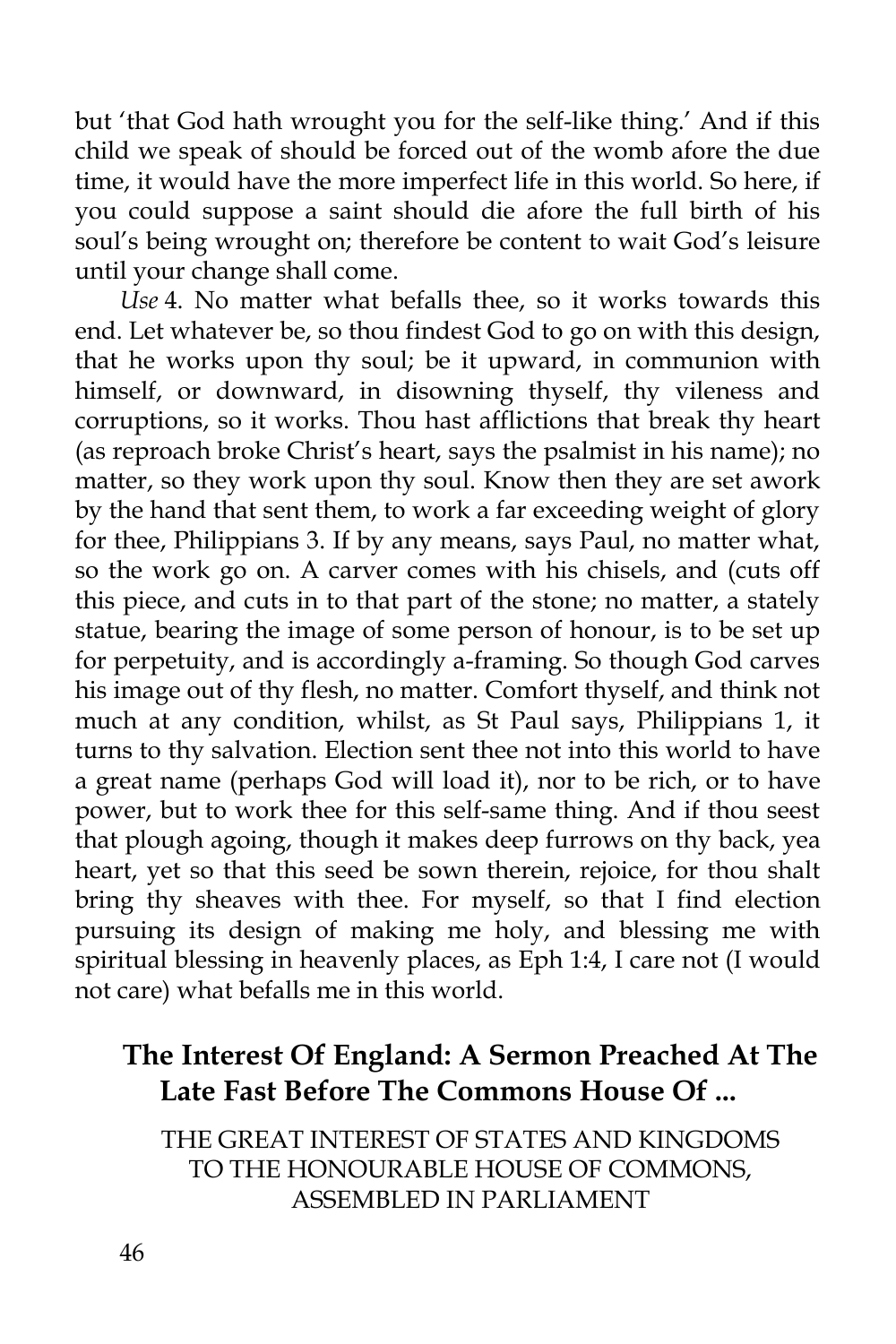I here present you with one piece of the counsels of God, next those of his disposing the eternal conditions of persons of all other the greatest, as which concerneth the temporal salvation or destruction of kingdoms and nations, which, next to his saints therein, are dearest to God, as his patience towards them shews; a subject which, had it been set out according to the merit of it, would of itself have fallen at your feet, who are the representative body of this nation and kingdom, and entitled itself to no other dedication than to you. But Providence having brought it forth in the way of an ordinance of God, preaching in your ears (though rudely), and you having been pleased to own it, it is become yours by all sorts of interest.

It is certain that God did not bring that last and fatal desolation upon the Jews until all states and ranks of men amongst them had conspired against the Lord and his Anointed and his followers; nor did he bring upon them that their first captivity, until all sorts had corrupted themselves, the great men had broken the yoke, the prophets prophesied falsely, Jeremiah 5, the priests did bear rule by their means, and the people loved to have it so; and then, as the prophet adds, 'What will you do in the end thereof?' and yet therein God did not regard so much what the people as what their rulers did. 'I said' (speaking of the people), 'Surely these are poor, these are foolish, I will get me to the great men; but these have all together broke the yoke, and burst the bands,' Jer 5:4-5. Our comfort therefore is, we cannot be undone without you, nor you without failing in this, which is our greatest interest: an error which, if this kingdom should, after so much bleeding, err a second time, is like hereafter never to be mended. Your preservation and guidance in this is, above all other, the constant and daily prayer of,

Your most humble Servant,

Tho. Goodwin.

THE INTEREST OF ENGLAND:

A SERMON PREACHED AT THE LATE FAST BEFORE THE COMMONS HOUSE OF PARLIAMENT

*He suffered no man to do them wrong; yea, he reproved kings for their sakes; saying, Touch not mine anointed*.—Psa 105:14-15.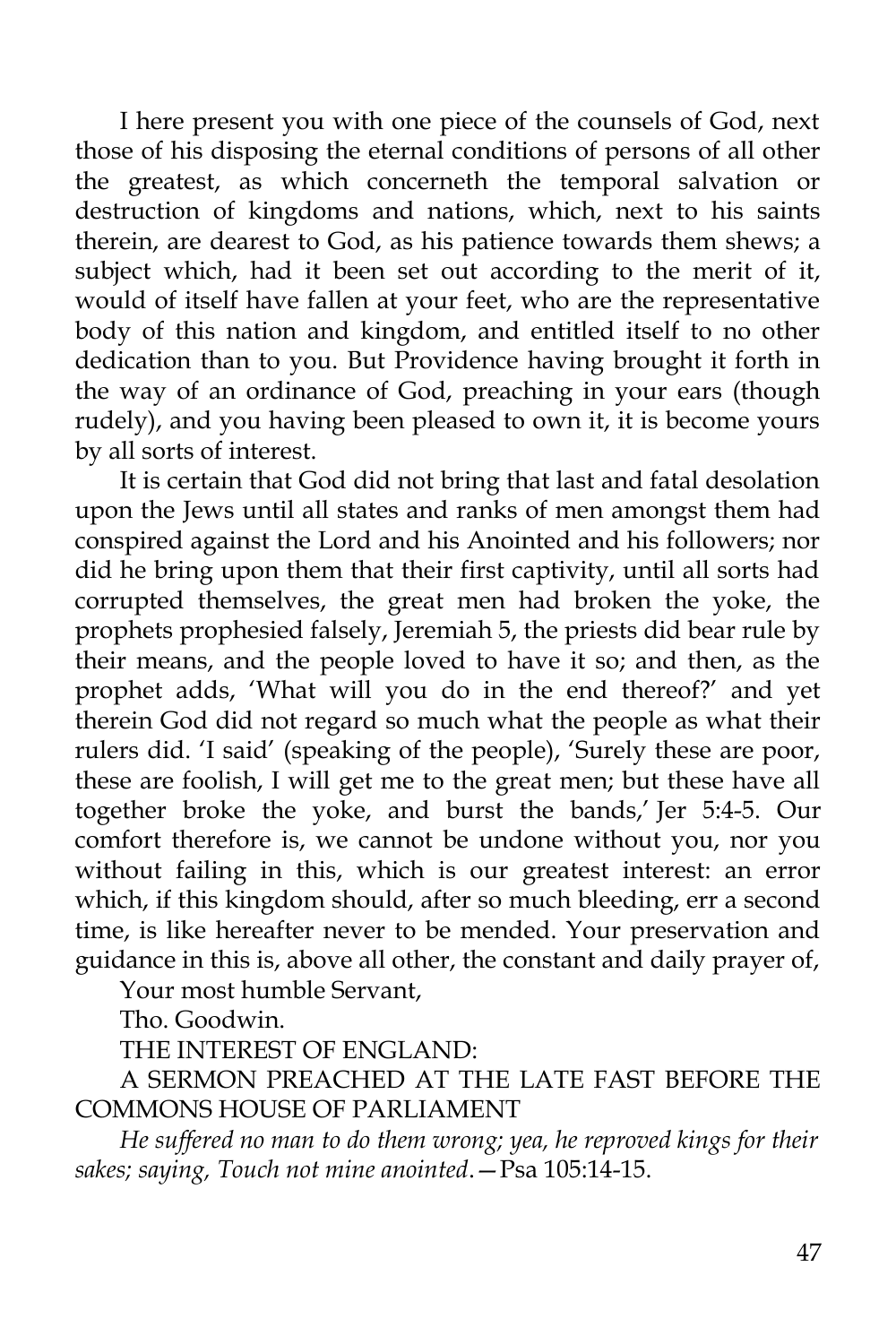The words I have read, and those from the 10th verse, as they hold forth the first rearing of the church of the Jews in Abraham and the patriarchs, so they are intended as the first primitive instance and original pattern of God's care and protection over his people in all ages, and likewise of his proceedings with all states and kingdoms, according unto their dealings with his people, wherever cast among them, to the end of the world; exemplified in what was done for their sakes, and towards them and their families.

The story itself of Abraham, Isaac, and Jacob, which these words refer to, and how God reproved Abimelech, king of Gerar, and Pharaoh, king of Egypt, and others for their sakes, you may read in the 12th, 20th, and 26th chapters of Genesis; and of commands given forth concerning them, to 'do them no wrong,' yea, not to touch them; declaring also of Abraham, Gen 20:7, that he was a prophet, and so not to be injured. Only what in the story is uttered scatteredly and in several places, is by the prophet David summarily put together: 'Touch not mine anointed, and do my prophets no harm.'

There is a controversy upon these words, 'Touch not mine anointed,' that they should be intended principally of kings, and of these patriarchs as under the notion of kings. I shall but clear it in a word.

Whether these patriarchs were kings or no, I will not now dispute. Abraham is called a mighty prince by the children of Heth, Gen 23:6; yet, however, here the Holy Ghost speaks of Abraham, Isaac, and Jacob as representing the people of Israel, and his scope is to shew God's care and protection of his people by their example; which is clear, 1, by all the current and stream of the whole psalm. All that goes before, and which follows after, is wholly to shew his care of the people of Israel from first to last. But as for kings, or God's care over them as such, we may say, as Paul in another case, Heb 7:14, 'Of that tribe the Holy Ghost speaks nothing;' that is, in this psalm nothing, as touching monarchy (as he there says nothing as concerning the priesthood).

And, 2, then the words in the 12th verse, which speak of the persons of these patriarchs 'when they were but a few men in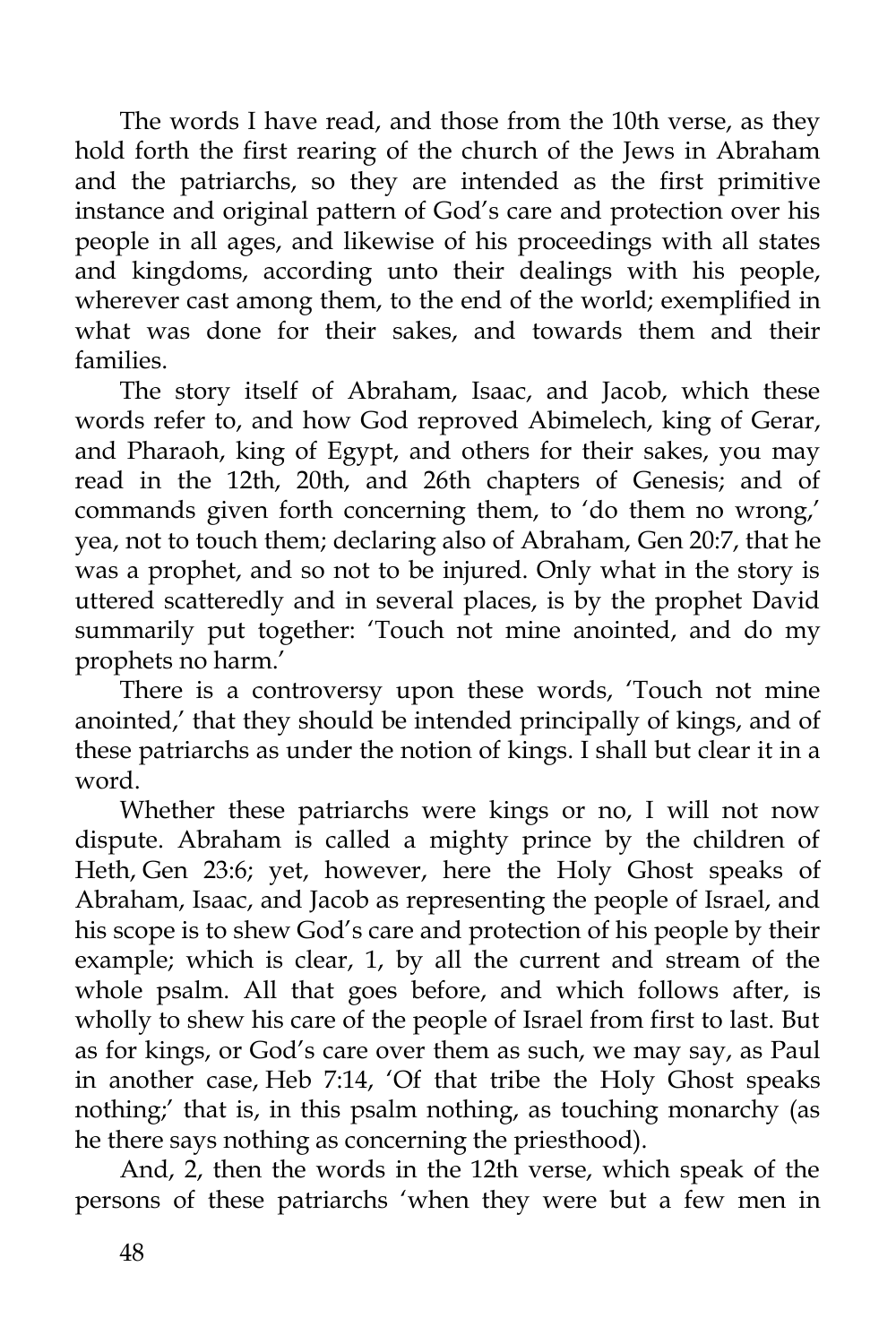number; yea, very few,' refer not to kings, nor unto these patriarchs as such; for he speaks of their whole families, their wives, children, and servants; yea, these three patriarchs, Abraham, Isaac, and Jacob, they were all alive at once: Isaac was above seventy years old afore Abraham died, and Jacob fifteen, and but one of these could have been king at once; and yet you see he speaks of them all complexedly, and as making a company together; when they were few, and very few, he said, 'Touch not mine anointed.'

Yea, 3, it is so far from being meant of them as kings, that it is expressly said, in the words of the text, 'He reproved kings for their sakes;' therein speaking of them as of a sort of people distinct from kings, and yet of a higher and dearer value with God, than those kings reproved for them.

But it will be said, that if it should not be meant of them under the relation of kings, yet, however, as of persons extraordinary; and therefore this charge and instance cannot be drawn into a pattern of God's care and protection over all saints, and the people of God, which is the scope which I have put upon the words.

I answer, that though indeed their persons were extraordinary, yet here they are withal set forth as representing the people of God, whom they were the fathers of. It is clear by the 8th verse, 'He hath remembered his covenant for ever, the word which he commanded to a thousand generations;' the performance of which covenant, to confirm the truth of it, he exemplifies by the story of God's providence over these. What, therefore, he saith of these anointed ones here, it extendeth to a thousand generations to come; and as Abraham in other things was a common person,—in faith justifying he is made such, Romans 3; in faith as sanctifying, James 2; in being heir of the world, Rom 4:13, – so is he here also, and Isaac and Jacob with him, in their anointing.

But you will yet say, It is true they may be understood as common persons, representing indeed the nation of the Jews; but yet will what is here said be warrantably extended to the believers of Jews and Gentiles under the New Testament to the end of the world?

I answer, Yes. For the covenant that God made with Abraham was to be 'heir of the world, as well as heir of Canaan,' so Rom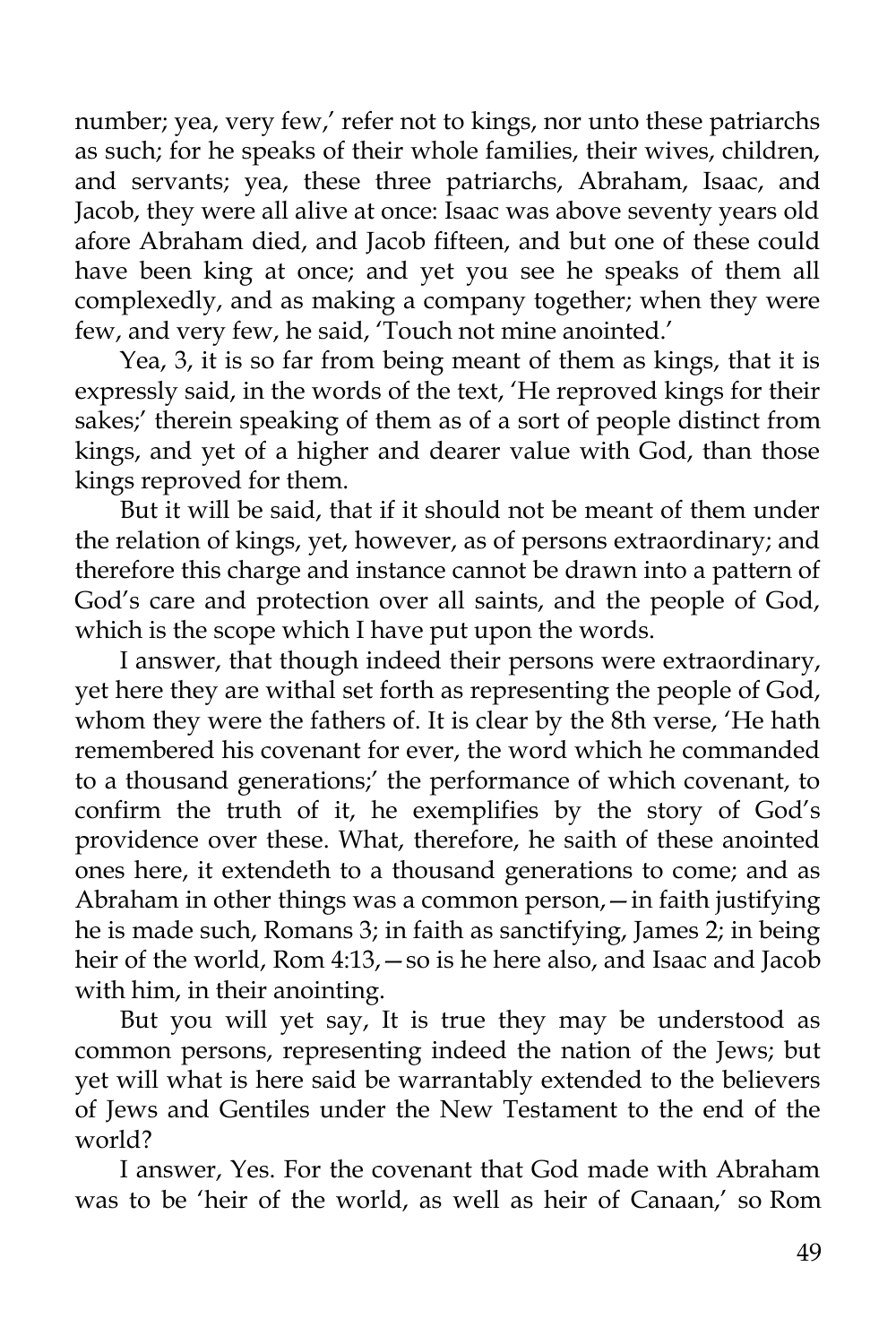14:13. And accordingly in other things the analogy holds for them with these here. For as these, so the saints, they are called strangers and pilgrims, scattered and dispersed in all nations. So Peter speaks of them, even as here he calls these strangers, Rom 14:12, when they were but few in number, and strangers in the land, as the saints in the world. To give parallel places of Scripture to strengthen this. In the Old Testament, in the 45th Psalm, you have a prophecy of the Church of the New Testament, under the type of Solomon taking Pharaoh's daughter, who was a Gentile, into his bed, as Christ, of whom he was the type, one day should do the Gentiles: which church is made that great mother that shall have such multitudes of children, Galatians 4. Now of those children of the church of the New Testament as the mother, and of Christ as the father, the 16th verse of that psalm thus speaks: 'Instead of thy fathers shall be thy children, whom thou mayest make princes in all the earth.' The meaning whereof is this, that in the stead of these great patriarchs and other the fathers of the Jews (spoken of in the text), shall succeed others, the children of the New Testament, even all the saints, as successors of them; and as they were as princes in all lands they came into here, 'so shall thy children be,' says the psalmist there. And the 7th verse of that psalm calls them anointed, and so speaks also in the language of the text, when under that notion he commands not to touch them. That verse speaking of Christ, saith, 'He is anointed with the oil of gladness above his fellows;' namely, these his fellows and children, spoken of Psa 45:16. You have at once, as the great anointed one, Christ, so all his children called anointed ones also; and as they are his fellows, so anointed too. Thus you have all meet: Abraham and the fathers, the anointed ones of the Old Testament, Christ and his saints, the anointed ones in the New, in their stead; and both princes and strangers in all lands; and so of the one as well as the other this charge is here intended, 'Touch not mine anointed,' &c. And to this accords the language of the New Testament: the whole mystical body is called Christ, 1Co 12:12; and believers his fellows are said to have received an anointing, 2Co 1:21, 1Jn 2:27; yea, and elsewhere the reason of this their preservation, and God's protection over them, is put upon this very anointing: Isa 10:27,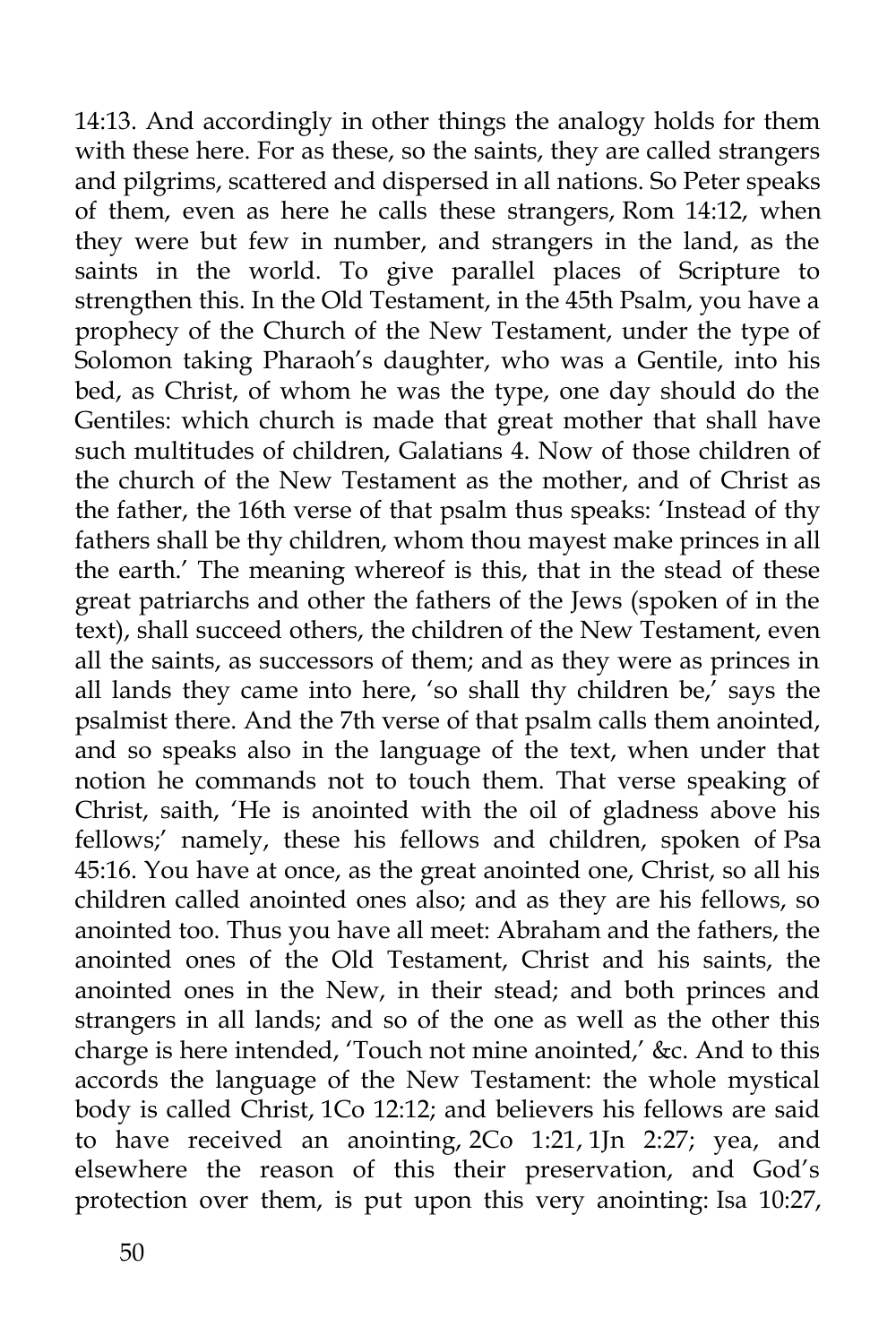'The burden shall be taken off thy shoulder (speaking of the oppression of God's people), and the yoke shall be destroyed, because of the anointing.'

Having thus explained the words, I come to those observations which I shall make out of them, and insist on at this time. I resolve the words into these three parts.

1. Here is the nearness and the dearness of the saints unto God. They are dearer to him than kings and states, simply considered; that is, otherwise than as they in their persons are also saints; for you see that for their sakes he reproved kings, and so sheweth that he preferreth them to kings.

2. Here is the great danger to kings and states, to deal with his saints otherwise than well. Which appeareth many ways; for he doth not only in words give a charge not to touch them, but he carries it in a high way (for so God may do when he pleads their cause), Touch them not; as if he had said, Let me see if you dare so much as touch them; and it is with an intimation of the highest threatening if they should; upon your peril if you do; for that is the scope of such a speech. And accordingly in deeds he made this good, for the text saith he suffered no man to do them wrong; not that he did altogether prevent all wrong and injuries, for they received many as they went through those lands; but at no time did he put it up at their hands, or let it go unpunished. In that sense he suffered them not. You know how he plagued Pharaoh, king of Egypt, with great plagues, and all his household, for Abraham's wife's sake, Genesis 12. And so Abimelech, king of Gerar, the Lord cometh upon him with a greatness, and his first word is in Gen 20:3, 'Behold, thou art but a dead man,' afore he had first told him why or wherefore, though then he adds the reason; he brings him upon his knees, Gen 20:4, bids him look to it that he give satisfaction to Abraham, and restore his wife to him again, Gen 20:7; and well he escaped so; and tells him also that he must be beholden to Abraham's prayers for his life. 'He is a prophet,' saith he, 'and he shall pray for thee, and thou shalt live.'

3. The third is the care and protection which God had over them, set out and amplified, 1, by the number and condition of the persons whom he defended; though few men of number, that is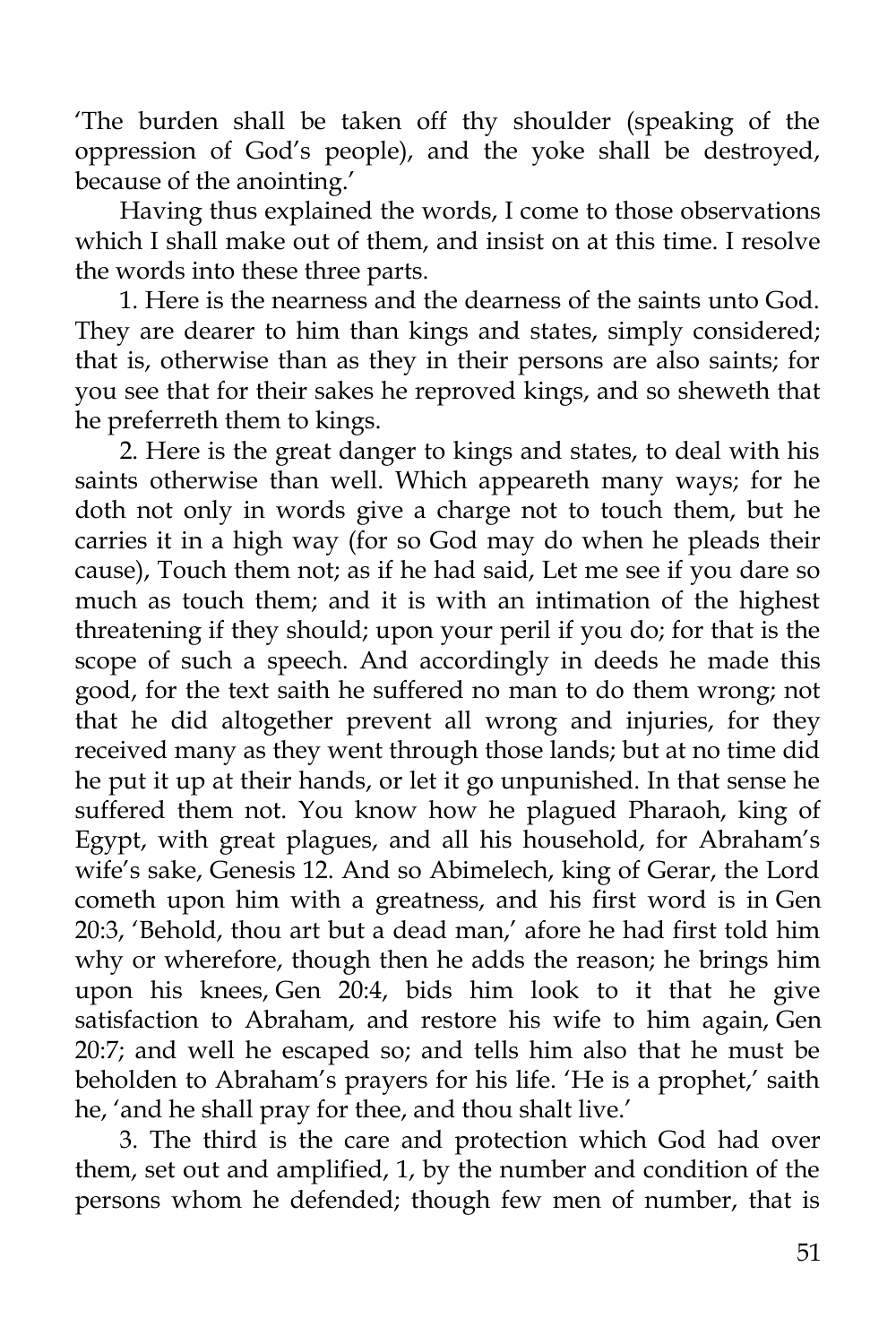soon reckoned, for their power and strength a few, or very small, εἰς μίκρους, so the Septuagint in the parallel place, 2 Chron. 16:19; as also, 2, by what he did for them: He suffered no man, how great soever, to do them any wrong, how small soever; not without recompence and satisfaction; not to do it, though they had a mind to it, though the people had an ill eye at them, Gen 26:11. God causeth Abimelech to make a law on purpose; Abimelech charged all his people in Isaac's behalf, and of his family (which I mention, because it gives light to the text), and speaks in the very words of the text, 'He that toucheth this man or his wife shall be put to death,' although they envied him, Gen 26:14, strived with him, Gen 26:20, hated him, Gen 26:27.

I shall pass over the set handling the first of these, namely, the nearness and dearness of the saints to God; it will after come in well enough under the second, as the reason thereof.

That main thing which I have singled forth to insist upon is, the danger that is unto states to deal otherwise than well with the saints, God's anointed. And the observation is plainly this,

*Obs*. That the dealing well or ill with the saints of God, it is the greatest and highest interest of kings and kingdoms, on which their welfare or their ruin depends.

I have the story of the whole world afore me, to glean demonstrations and instances out of, to make good this truth; but I shall endeavour to present it to you under that prospect that runs through the story of the whole Bible, my observation out of the story of which, and the sum and issue of all, is this, that God from the beginning hath in his providence so ordered it, that the greatest and most flourishing kingdoms and states should still have to do with his saints and people in all ages; and either they have been broken by their ill using of them, or they have prospered by their well dealing with them. You shall find this, I say, throughout the whole Scripture. My text leads the round to all the rest, and I therefore indeed chose it, rather than any other, though otherwise, as a bottom to this point, I might have pitched upon others perhaps more full.

We will begin with the very first kings and kingdoms that you read of after the flood; how he reproved the king of Egypt and the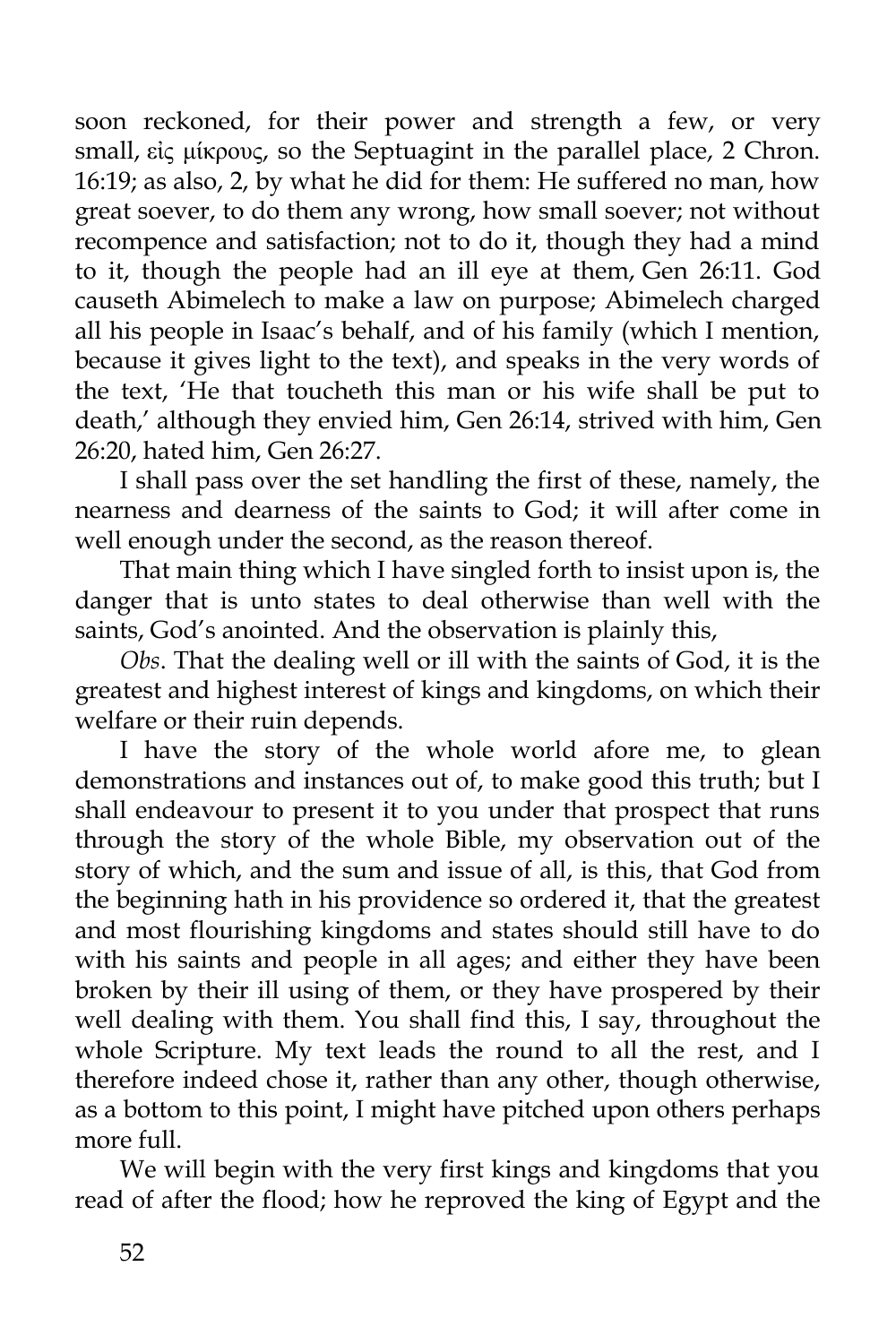king of the Philistines for the sake of Abraham and Isaac, that I mentioned afore. Besides those there is mention of four kings, Genesis 14 : Amraphel, king of Shinar or Babylon, which was the first kingdom in the world after the flood, Gen 10:10, and was one of, yea, the first great monarchy. There is likewise Chedorlaomer, king of Elam, or Persia, which afterward likewise proved a monarchy; for as Assyria and Babylon made the first, so you know Persia was the next. You have two other kings more there confederate with these. These four kings they brake in upon, and smote all the countries about. They smote the Rephaims (giants) in Ashteroth Karnaim, and the Zuzims (terrible ones) in Ham, and the Emims and the Horites in Mount Seir, Deu 2:10-11, and they returned and came to En-mishpat, which is Kadesh, and smote all the country of the Amalekites and also the Amorites that dwelt in Hazezon-tamar, as you may read, Deu 2:6-8. And all the while they overran these vast countries, where there was not one saint to be found, they found no resistance, having but to do with nations, not saints in them; but unhappily to them, when they came to fight against the kings of Sodom and Gomorrah, they light upon one saint, and but one, and that is Lot; so the 12th verse, 'They took Lot, Abraham's brother's son (who dwelt in Sodom), and his goods, and departed.' Alas to them; little thought they what a prisoner they had. They took him in the crowd amongst the wickedest people under heaven, a people so wicked, that one would have thought God should so little have considered this one saint, to save him from perishing, as that his vengeance should have taken the opportunity to ruin these, though this one poor Lot had been involved in their destruction. But you shall see how tender God is of his saints, Jeremiah 3. They had unawares devoured an hallowed thing, one righteous Lot, and had taken him but prisoner; they had drunk poison, and all the riches and all the goods they had taken they vomit up again, together with their own blood: the Lord in this giving demonstration of that his care and skill, which Peter makes observation of upon the story of Lot and the Sodomites: 'The Lord knows how to preserve the righteous, and reserve the unjust,' 2Pe 2:9. And whom should God use to be the instrument to do this to? God had not many more saints then in the world, but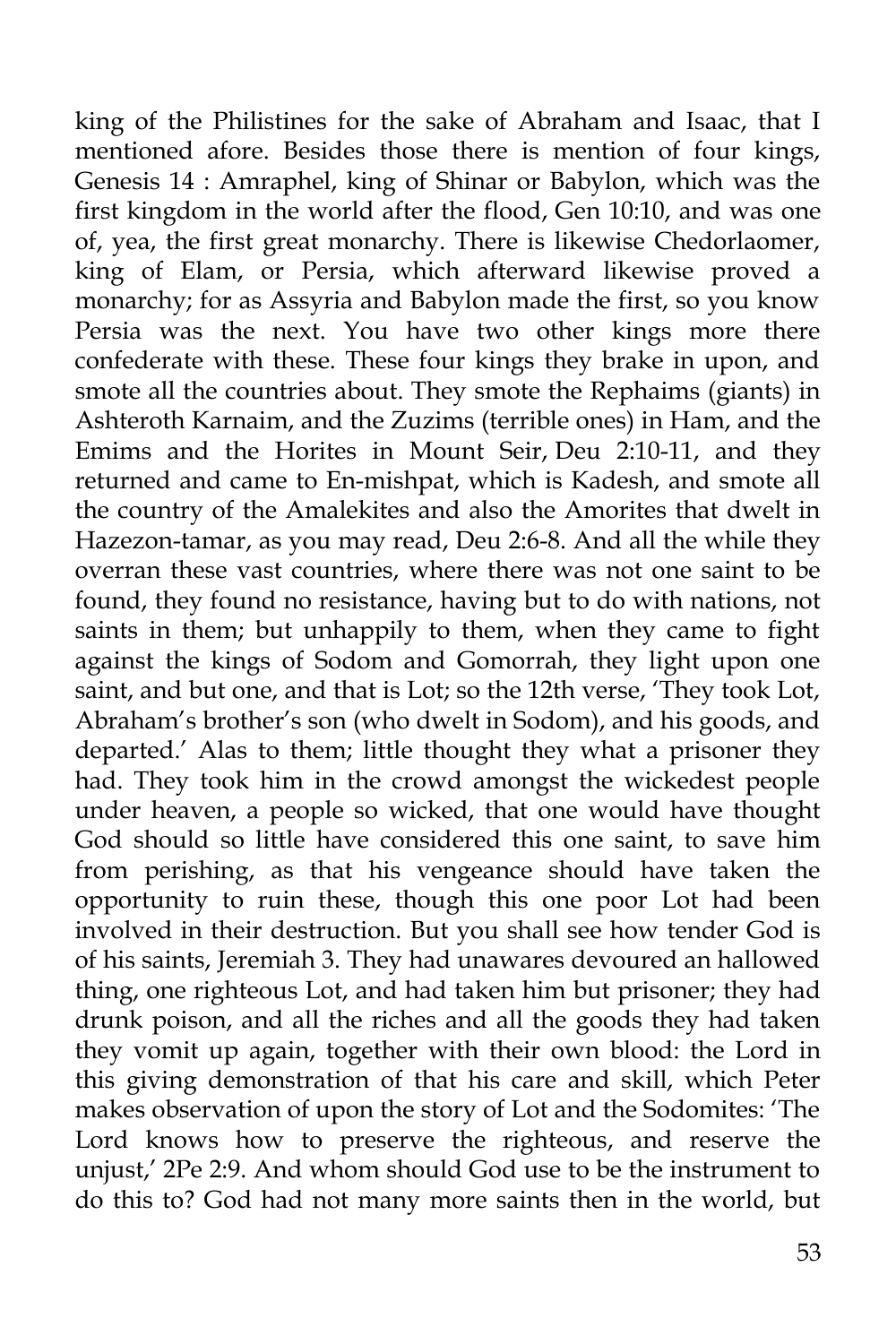only Melchisedec we read of, and Abraham and his family, and God useth that one Abraham; and he had an army but of a few, and a very few (even as the text hath it), but three hundred and eighteen men born in his house, Gen 14:14; he pursues them, and smites them, Gen 14:17, with a great slaughter, and brought back all the goods, and his brother Lot and his goods, &c., Gen 14:18; and thus they were reproved. You see the text made good from the very first beginning of kingdoms: be reproved kings for their sakes indeed.

Thus he began the world at first; and this very victory is made a leading case, a standing encouragement to the sons of Abraham, the saints, for ever after. So you have it applied in Isa 41:2, 'Who raised up (says God, to raise up his people's hearts) the righteous man from the east?' namely, this one Abraham, and called him to his foot. Follow me, I will be thy general, said God to him, gave the nations before him, and made him rule over kings; he means these very kings you have heard the story of: 'He gave them as the dust to his sword, and as driven stubble to his bow; he pursued them, and passed safely,' &c. Did God do thus then for one or two of his saints, and will he not go on? What saith the 4th verse? 'Who hath wrought and done it, calling the generations from the beginning,' and so having ordained all the generations of Abraham to do the like exploits in their several ages. 'I the Lord am the first, and with the last, I am he.' I began to do this with Abraham, and I will go on to do so, even to the last, for the sons of Abraham. And that this is plainly his meaning appears by Isa 41:8, where he makes a general application of it to his seed: 'But thou, Israel, art my servant, Jacob whom I have chosen, the seed of Abraham my friend.' Therefore, saith he, Isa 41:10, 'Fear thou not (thou worm Jacob, Isa 41:14) for I am with thee: be not dismayed, for I am thy God: I will strengthen thee, yea, I will help thee; yea, I will uphold thee with the right hand of my righteousness. Behold, all they that were incensed against thee, shall be ashamed and confounded: they shall be as nothing, and they that strive with thee shall perish.' All the whole chapter is nothing else but encouragement to all the seed of Abraham, from this very instance I have now given you. And the text here confirms it, premising unto all those instances, 'He hath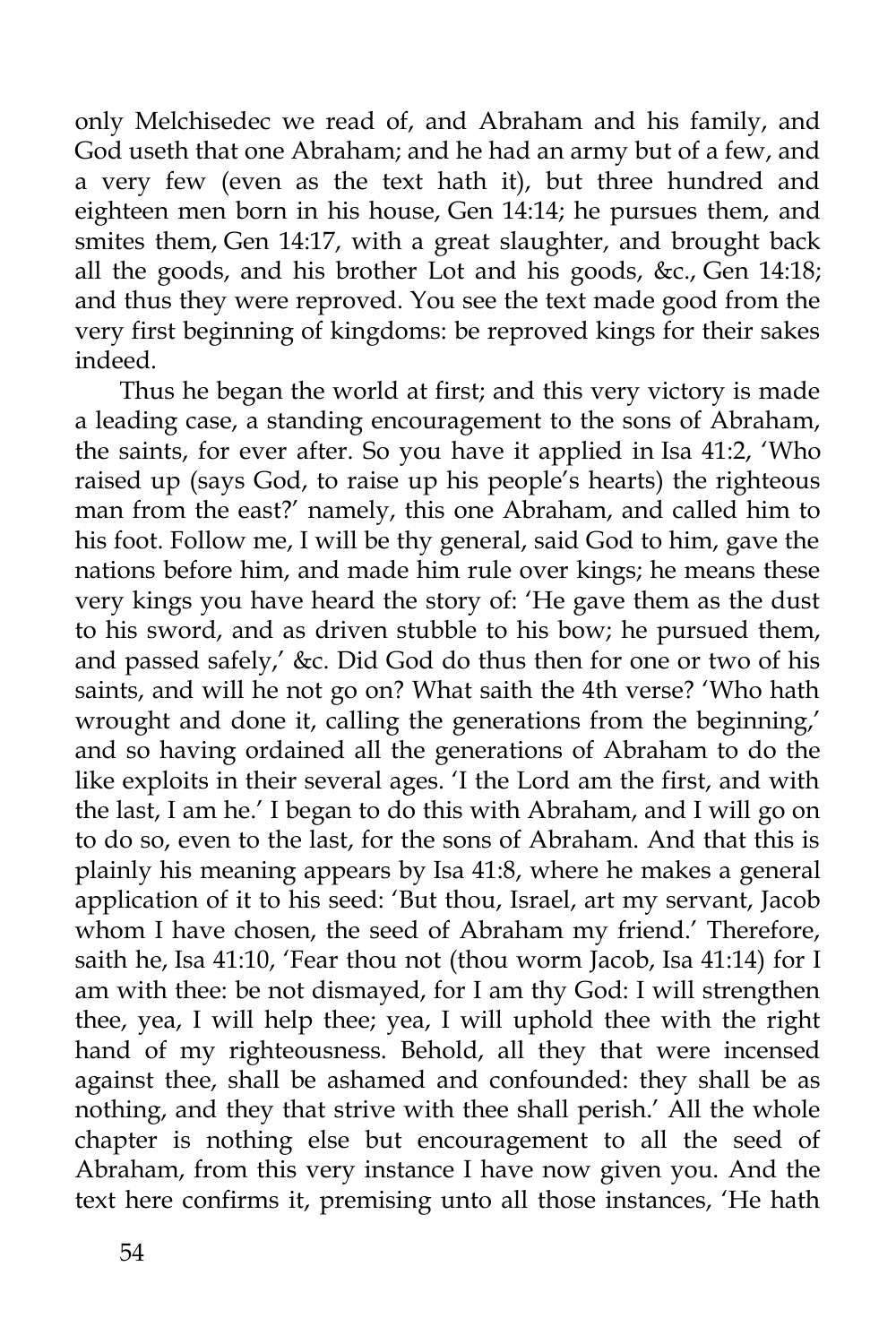remembered his covenant, the word he commanded to a thousand generations.'

The next kingdom in the world that flourished in those first times, that grew to any greatness that we read of, was that of Egypt; and though Ham the founder of Egypt was cursed, yet as usually those God lays the greatest curse upon he first begins to bless with outward blessings in the world, so he did the seed of Ham, in that infancy of that new world. How renowned a kingdom that then was, both for continued succession of kings in a race (which Isaiah insinuates, Isa 19:11), and for other greatness, the story of Moses, and Herodotus, and other profane stories, do celebrate. It was, as would seem, in those first times more flourishing than Assyria (the territories of Assyria could not then be great, when such other three kings fore-mentioned bordered about it, and when Chedorlaomer of Persia was the chief of all the four, Gen 14:4-5). Now, see how still the Lord doth follow on this his great design: he will have his saints to be cast upon this kingdom, and to live therein; and not only Abraham, and Isaac, and Jacob, but in the end all their posterity. It is the next story the psalmist gives instance of to the purpose in hand, and let us take it but as he relates it: saith he, Psa 105:17, 'He sent a man before them, even Joseph, who was sold for a servant, whose feet they hurt with fetters' (Potiphar only did it, yet God lays it upon the nation). But, as the psalmist observes, 'the Lord was even with them for it,' Psa 105:21-22. He made this man not only Lord of Pharaoh's house, but he adds, 'to bind his princes at his pleasure,' as they before had done him. As Abraham afore, so Joseph now is another leading instance. 'To bind their kings with chains, their nobles with fetters of iron, such honour hath all his saints,' Psalms 149. He made this man a saviour to them (as themselves acknowledge: 'Thou hast saved our lives,' Gen 47:25), and whilst they dealt well with him and his brethren, 'as he blessed Potiphar's house for his sake,' so he blessed the prince and all Egypt also for his sake. And whilst Egypt was the nursery, or rather the granary (as it was called anciently *Horreum Romani Imperii*) to these anointed ones, the people of God, so long it greatly flourished. But, Psa 105:25, God turned their heart 'to hate his people, and to deal subtilly with his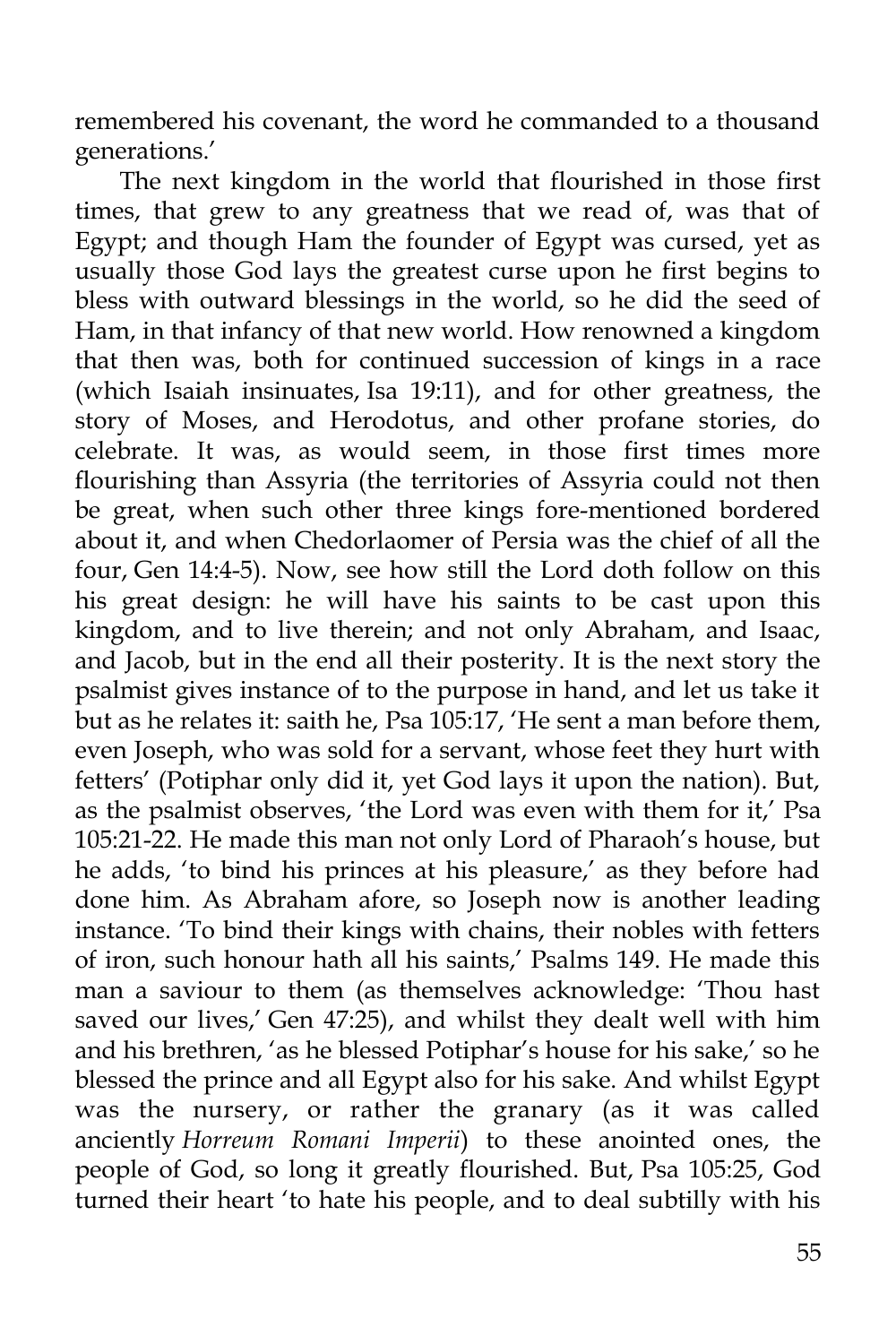servants' (for malice and cunning always go together in oppressing the saints), and how they oppressed them you all know. But as he had reproved kings for their sakes afore, and Pharaoh's progenitors among the rest, saying, 'Touch not mine anointed,' as here, so he begins with a message by Moses his ambassador, sent to that king of Egypt, and therein useth the same kind of language, Exo 4:22-23, 'Thou shalt say unto Pharaoh, thus saith the Lord, Israel is my son, even my first-born.' There is only this difference in the expression: the psalmist here calls them his *anointed*; there, his *first-born*. And it is as if he had said, Tell Pharaoh, I, Jehovah, am a greater king than thou art, and therefore my first-born is greater than thy first-born. And let my son, my first-born go, that he may serve me; he carries all high. And if thou refuse to let him go, I will slay thy son, even thy first-born; and so indeed he did in the end. They left not oppressing the people of God (and the great quarrel was to let them go to worship) till such time as God did overthrow that nation, with so great an overthrow as no kingdom could have a greater, not totally to be destroyed; and indeed so great, as you hear no more of them till Solomon's time. There is not a word of Egypt in all the time of Joshua, and of the judges, till you read of Solomon's marrying Pharaoh's daughter. Here you see Egypt both blessed while they dealt well with the people of God, and broken when they dealt ill with them.

To let pass those petty kings of Canaan, overcome by Moses and Joshua, let us come next to Assyria, which together with Babylon is reckoned the first great monarchy. The beginning of the Assyrian monarchy being from Babylon, Gen 10:10, and the kingdom returning again to Babel, both are justly reckoned but one, though in their several revolutions they were distinct. This monarchy, in the infancy of it, Abraham had to do with, and as you heard, overcame the king thereof. Egypt's king was also reproved for their sakes, and Persia, and two kings more, God ordering it, that the father and representer of the faithful should reprove and chastise those kings whom his seed should after ruin. How the people of God were oppressed, first by the Assyrian kings and then by the Babylonians, the story of the Kings and Chronicles do shew, the Assyrian often oppressing them, and at last carrying the ten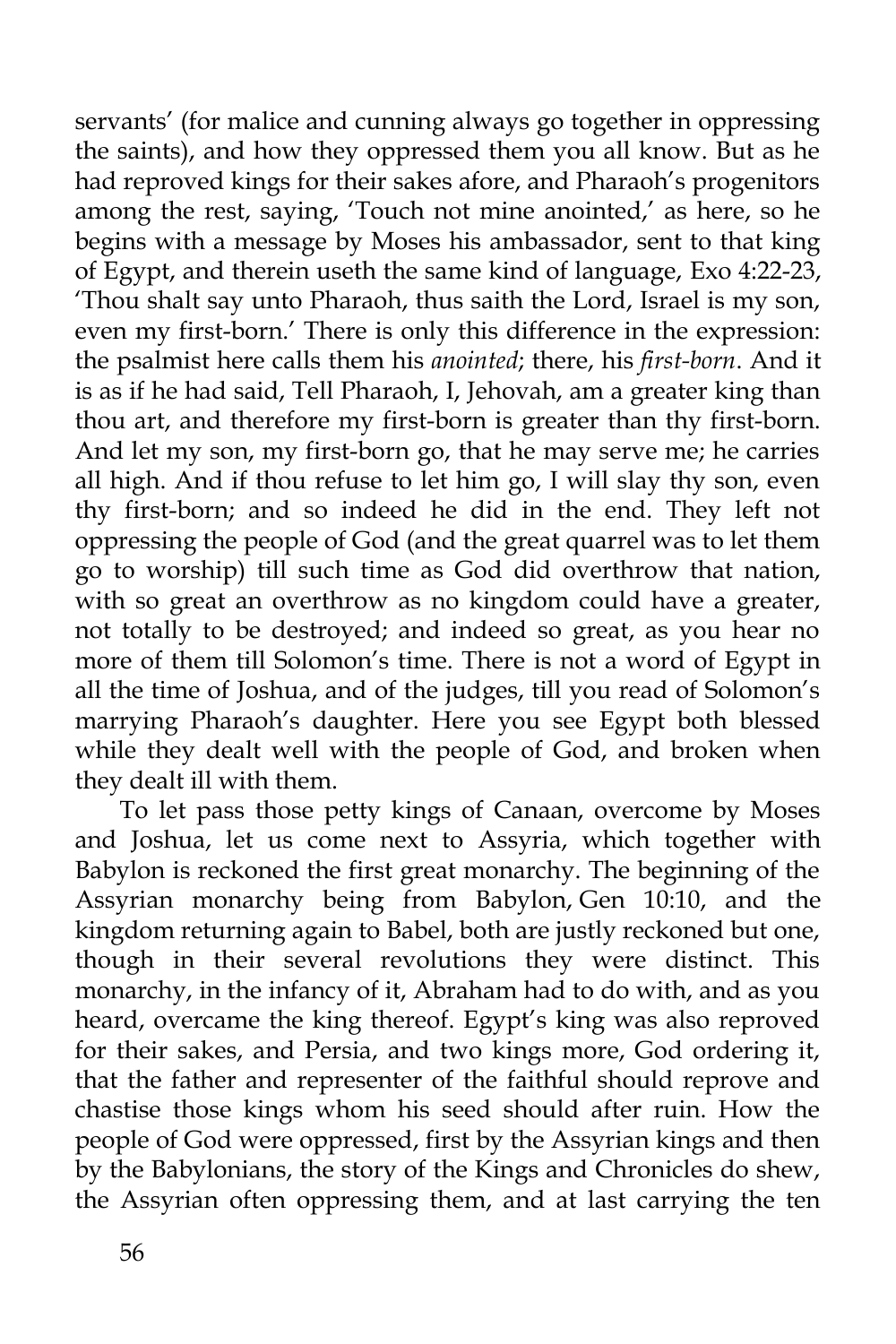tribes captive, as Babylon did the other two. Now, to make short work of both, you shall find one scripture, Jeremiah 50, where you shall see them both put together in their ruin, and the ruin of both put upon this, their oppression of the people of God. I mention that scripture only because it summarily contains the whole: Jer 50:17, says God, 'Israel is a scattered sheep, the lions have driven him away;' they were a scattered people; or as Junius and Piscator hath it, they were *parva pecus*, a little flock, a few, and very small, in comparison of the nations, as the psalmist hath it here; and the lions drave them away. Who were these lions? First, saith he, 'the king of Assyria hath devoured him,' he seized as it were on the flesh (Pul, Tiglath-Pileser, and Shalmaneser, oppressing and captivating them, 2 Kings 15); and last, this Nebuchadnezzar king of Babylon (he speaks of him with scorn and indignation, *This* Nebuchadnezzar) hath broken the bones. And because that he came last, and took away all as a sweeping rain, therefore his anger riseth most against him: Jer 50:18, 'Thus saith the Lord of Hosts, Behold, I will punish the king of Babylon and his land, as I punished the king of Assyria.' Merodach of Babylon subdued the Assyrian,<sup>[10]</sup> Nebuchadnezzar utterly ruins Nineveh, the head city thereof, and then Babel's time comes to be wasted also, and the whole land therewith. Here is that monarchy gone, you see, both Assyrian and Babylonian; and whosoever were the instrument, this was the cause from God's own month. Add unto which, that in the next chapter, Jer 51:11, 'Because (says that text) it was the vengeance of the Lord, and of his temple.' And take in also Jer 51:35, 'The violence done to me, and to my flesh, be upon Babylon, shall the inhabitants of Zion say, and my blood upon the inhabitants of Chaldea, shall Jerusalem say,' then when they are destroyed.

[10] *Solianus Annales Tom*. 4, *An. Mund*. 3333, & *An*. 3452

Now there are a great many other kingdoms and nations, that bordered about the Jews, whom God (as I remember) calleth his evil neighbours, for their ill-will to Zion; these all fell either by or with Babylon. Of these you shall read in the 25th, 26th, 27th, and 28th chapters of Ezekiel, and so on. God there sends the cup round to all the nations. All those nations certainly had infinite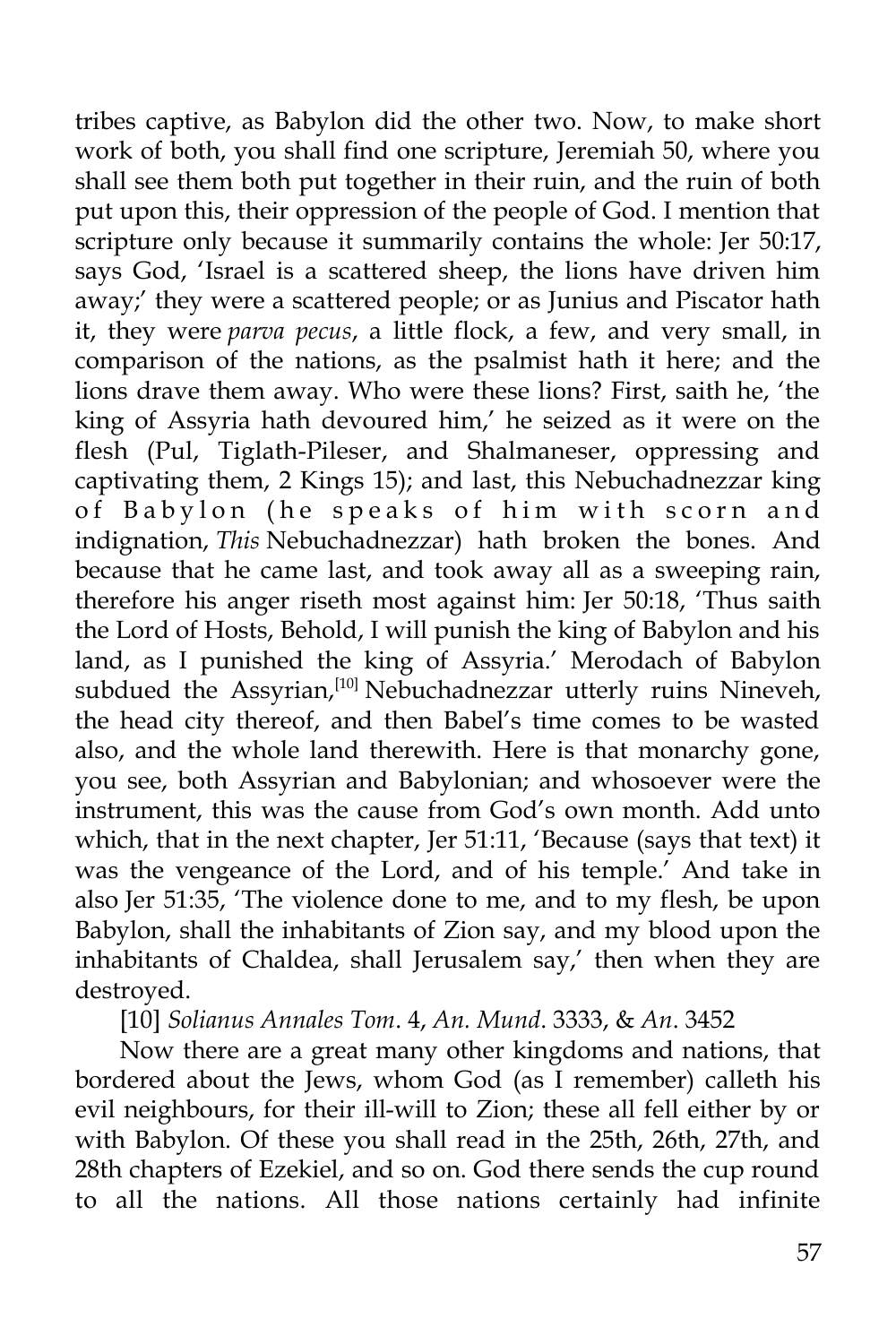provocations of national sins of all sorts against God amongst them; but you shall see still God there lays his suit and quarrel against them only for their ill dealing with his people, to whom they were neighbours round about.

He begins with the Ammonites, Eze 25:2, and what was her sin that ruined her? Ammon was but glad at the fall of the Jews. 'Behold (saith the 3d verse) thou saidst, Aha, against my sanctuary, when it was profaned; and against the land of Israel, when it was desolate; and against the house of Judah, when they went into captivity;' they did not help it forward, only cried Aha. 'Therefore,' saith God, Eze 25:4, 'I will deliver thee to the men of the east for a possession'; and Eze 25:6, 'Because (as in speech, as afore, so in gesture they expressed the like joy at it) thou hast clapped thy hands, and stamped with the feet, and rejoiced in heart with all thy despite against the land of Israel; behold, therefore, I will stretch out mine hand upon thee, and will deliver thee for a spoil to the heathen; I will destroy thee,' &c.

The next that he mentioneth is Moab. She did but cast out a word; so Eze 25:8, she did but only say this, 'Behold, the house of Judah is like unto all the heathen;' now laid waste as they, and there is no difference in the protection in their God over them, more than over the heathen themselves. It was but this word cast out; yet therefore saith the Lord, Eze 25:9, 'Behold I will open the side of Moab.' He would break through and open his strong frontier cities (as the next words explain it), break his ribs, and so enter into his bowels; and Eze 25:10, 'The Ammonites shall be no more remembered among the nations.' No other sin is mentioned, but this word about his people.

He comes next to Edom, Eze 25:12, who was the posterity of Esau and their brother (as you shall hear anon), and of them he saith, 'Because that Edom hath dealt against the house of Judah by taking vengeance, and greatly offended, and revenged himself upon him;' therefore saith he, Eze 25:13, 'I will cut off man and beast from it, and make it desolate.' He riseth still in his punishments proportionable to their sins, and to their dealings with his people. And I will do it, says he, 'by the hand of my own people,' Eze 25:14, that were oppressed by them.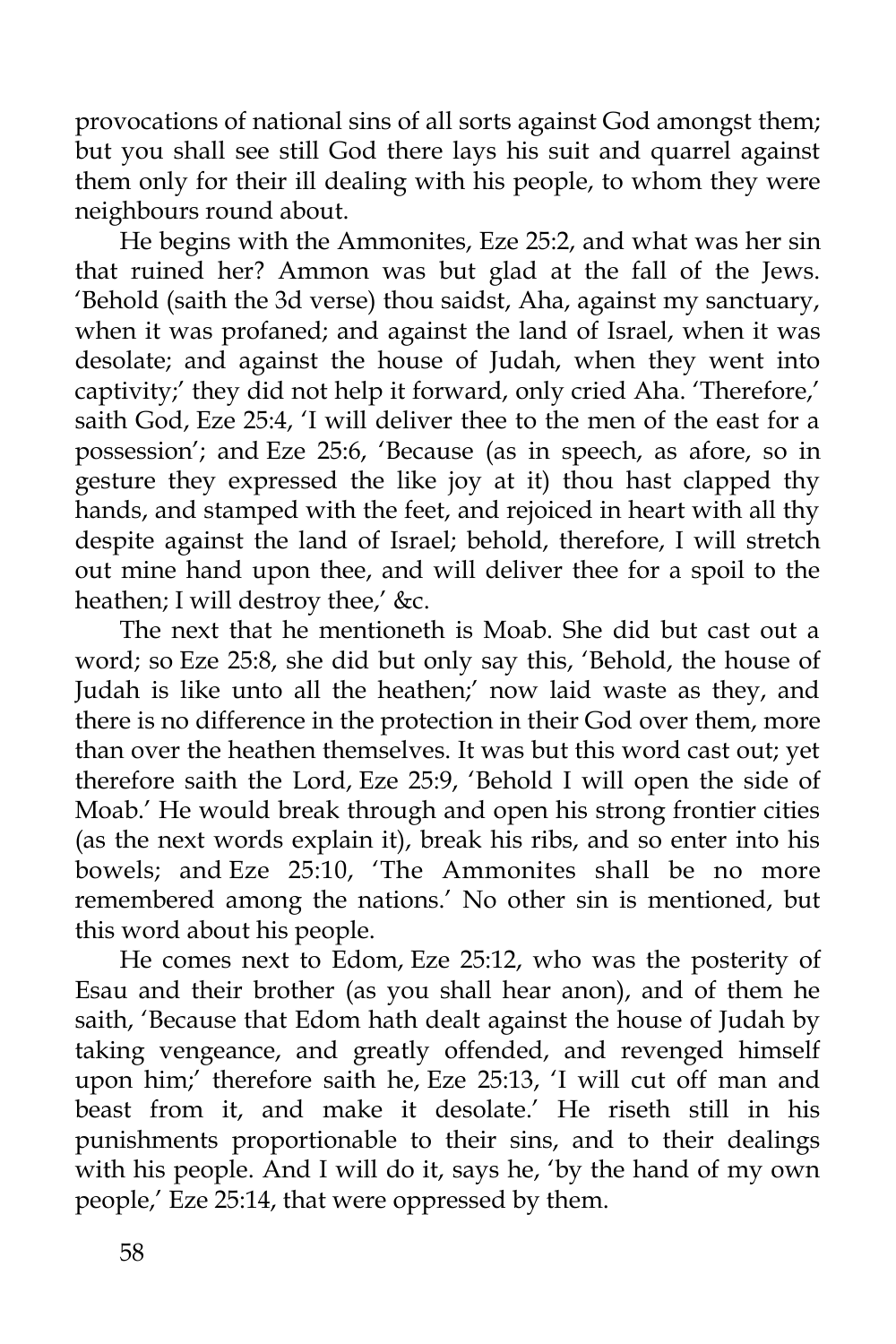From Edom he carries the cup to Philistia, who, because they had an old grudge against the Israelites, 'a despiteful heart, to destroy them for the old hatred,' Eze 25:15, 'Therefore I will execute great vengeance on them,' Eze 25:16-17.

In the next place, he comes to Tyre, poor Tyre; I call her so, because as of all the nations they were the most ingenious in themselves (insomuch as Christ says, they would have repented, &c.), and most ingenious of all nations else unto the Jews, that helped them to build the temple, and were confederates with David and Solomon. And what was her fault? A mere temptation of love to herself, such as might befall any in the like case. Read Eze 26:2, 'Son of man, because Tyrus hath said against Jerusalem, Aha, she is broken that was the gates of the people; I shall be replenished now she is laid waste.' The meaning is this, I shall now have all the trade. You know Tyre lay nigh to Jerusalem, and it was a place of the greatest trade and merchandise then in the world; she was the mart of nations (so she is called in Isaiah 23, and in Eze 27:3), and though she had the greater trade of the two already, yet she rejoiced in this, that Jerusalem should be laid waste, who had been the gates of the people, whither much people came for traffic, as well as to me. Now, thinks she (and it was but a self-loving thought), all the trade will wholly come to me, and I shall be replenished and increased. No more. Yet, because it fell out to be uttered against the church, for this, and for no other sin (there mentioned), must Tyre be destroyed, as she was by Nebuchadnezzar, though, to fulfil the prophecy, he served twelve years in the siege thereof. And see how God proportioned her punishment to her sin: Wouldst thou have more customers? Thou shalt have enow. 'Behold, I will cause many nations to come up;' what, for traffic? No; 'to come up against thee, as the sea causeth his waves to come up;' the Babylonian soldiers shall be thy merchants that shall take off thy goods off thy hands. And because that Tyre was a most glorious people, he therefore spends two or three chapters upon the description of her ruin.

In the 26th chapter he comes to Egypt. Egypt had been broken once afore (as you heard) by the people of Israel, and reproved for Abraham's sake. They were a false-hearted nation, that even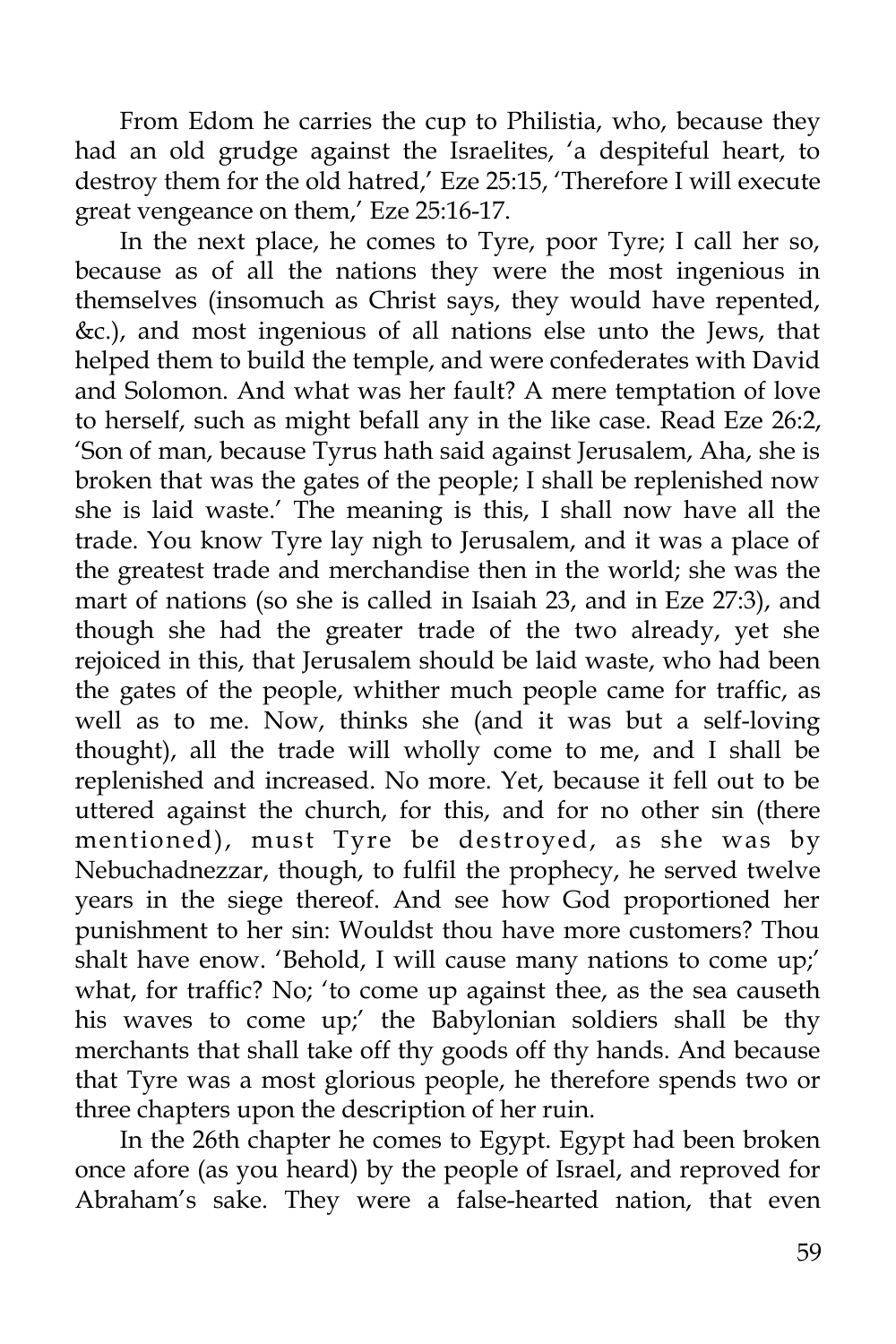Rabshakeh could aforehand prophesy so of them, in Isa 36:6, 'Lo,' saith he, 'thou trustest on the staff of this broken reed, whereon if a man will lean, it will go into his hand and pierce it; so is Pharaoh king of Egypt to all that trust in him.' It was the genius of that nation to all that dealt with them. And as Rabshakeh had foretold of them, so it fell out; and therefore the prophet Ezekiel utters their sin against the church in Rabshakeh's language, Eze 29:7, 'Because they have been a staff of reed to the house of Israel.' It is a most elegant comparison, the similitude it looks many ways: 1, a reed was a hieroglyphic of that country. Sanctius upon those words, Psa 68:30, 'Rebuke the company of the spearmen' (so we translate it), but book in the margins of your Bibles, and likewise the original will bear it, it is, 'Rebuke the beast of the reeds;' and he interpreteth this to be meant of Egypt, the Chaldee paraphrase also interpreting it of that nation, it being a country of reeds. On the bank of Nilus, and so throughout the whole country (through the overflowing of that river), there were and are such reeds and canes growing, as nowhere in the world again besides (so  $\text{Pliny}^{[11]}$  saith), serving for pens, spears, arrows<sup>[12]</sup> (as Pliny there), so for staves, arks, Exo 2:3; and Egypt is called a beast of reeds, alluding further (as I take it) to the crocodile, the proper beast of that country, which is an amphibion, living both in land and water, and so usually lies amongst the reeds by the river side, and there shrouds herself against the heat, as the elephant also is said to do, Job 40:21. And suitably we find that, Augustus having conquered Antony and Cleopatra, the queen of Egypt, caused by way of triumph to be stamped on his coin a crocodile and a reed,  $[13]$  as that which was put for the hieroglyphic of that country, as the manner of the Romans was. And the Holy Ghost here in Ezekiel long before seems to have given the same coat of arms for that country and kingdom (perhaps according to the common use), using both these apart of Egypt also. For first, in the third verse of this Ezekiel 29, he calleth Pharaoh king of Egypt the dragon of the rivers (which I believe hath reference to the crocodile in those rivers, which is a kind of serpent, and beast also), and in the 7th verse after, which we are now upon, to a staff of reed. Whereas in that 68th Psalm you see both are put together, the beast of reeds, here in this 29th of Ezekiel, the prophet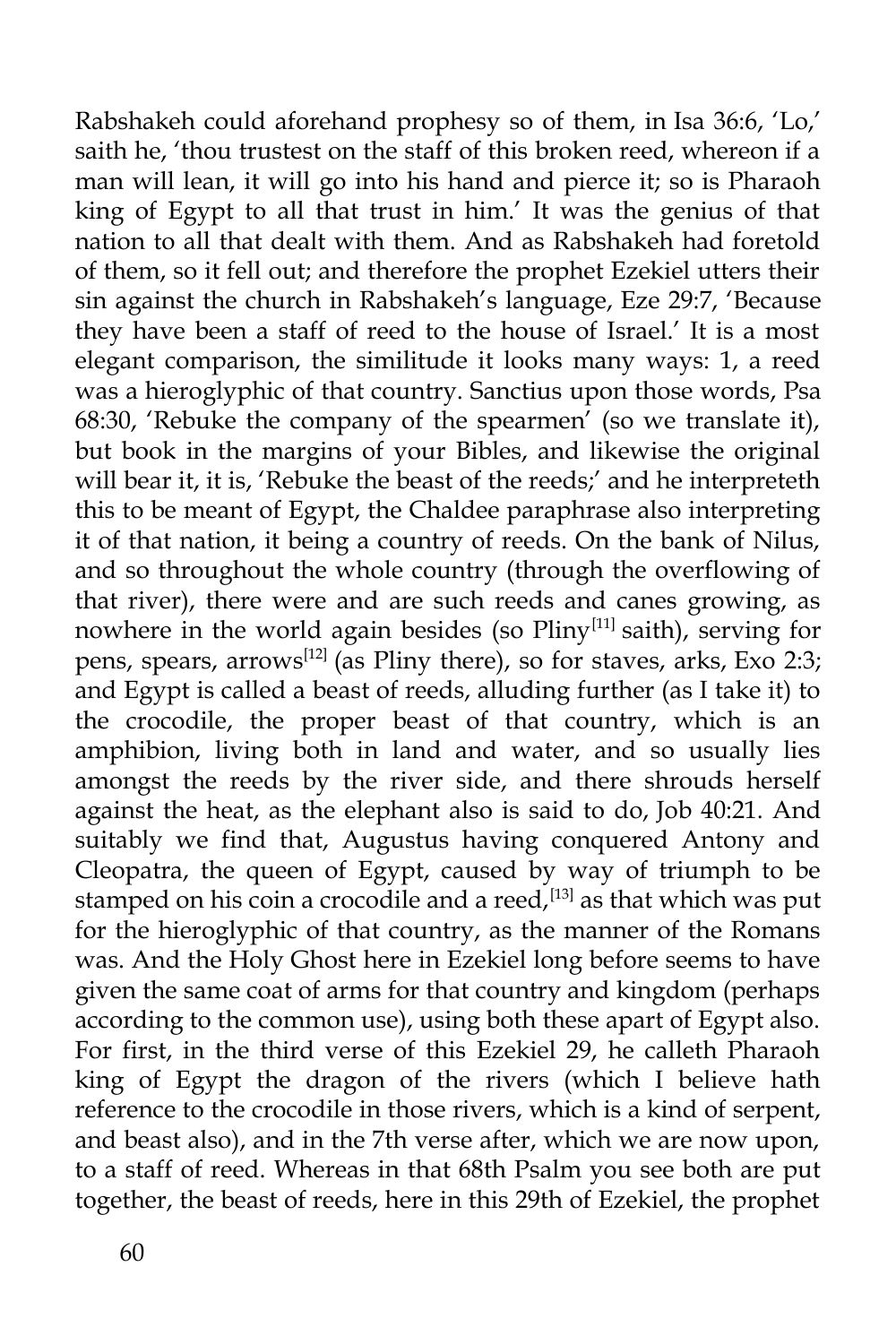having in his eye the common hieroglyphic of the country, turns the similitude to their being a staff of reed; that suiting his present scope, which was to express their failing that confidence the people of God reposed in them, and so becoming the fatal occasion of their misery. Because (saith he, Eze 29:6) 'thou hast been a staff of reed to the house of Israel, when they took hold of thee thou didst break.' They (as Cornelius à Lapide upon the place) had provoked the Jews to rebel against Nebuchadnezzar, promising to assist them: but though thou wert *baculus in promissione*, a staff in promises, yet but *arundines in executione*, a staff of reed, vain and helpless in the performance (as he speaks). The prophet goes on. Yea, thou didst not only break, but run up, and rend all the shoulder, and madest their loins to be at a stand; didst not only hinder, but hurt and weaken them. The Lord comes upon them with his former *Therefore*; verse 8, 'Saith the Lord, I will bring a sword upon thee, and I will cut off man and beast.' And so he goes on in three or four chapters to set forth their punishment, and that relating, as the former had done, to this their unfaithful dealing with God's people, as that sin that was the cause thereof, which is the point in hand.

[11] Lib. xvi. c. 36.

[12] Hence *arundo* for *sagitta* with the Latins, and the same word for a *reed* and a *spear* (as here) in the Scripture.

[13] And in Adrian's coins of gold also.

When the prophet had thus despatched Egypt, and threatened the like to Assyria and Babylon (of which enough was touched before), he falls afresh upon mount Seir and Edom, and contents not himself to have put them into the common catalogue (which we have gone over) with the rest of the nations in the 25th chapter; but he returns again to a peculiar, special reckoning with them in the 35th chapter (the reason of it we shall see by and by, because they were their brethren<sup>[14]</sup>). 'Because,' saith he there, Eze 35:5, 'thou hast had a perpetual hatred, and hast shed the blood of the children of Israel by the force of the sword in the time of their calamity, in the time that their iniquity had an end;' that is, when they had already suffered so much for their sins that it might have been thought God had punished them enough, yet then do they begin their misery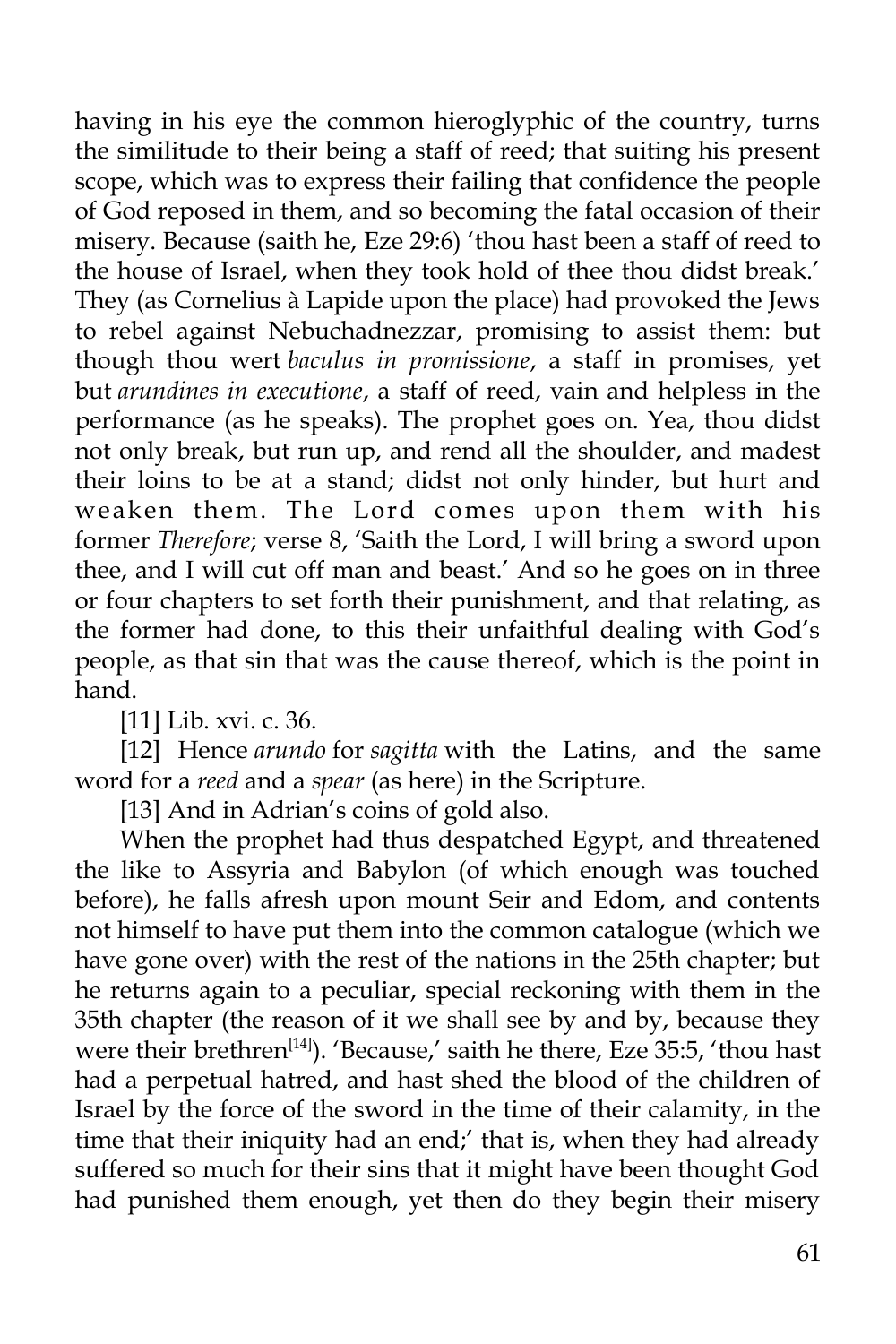afresh: 'Therefore as I live, saith the Lord, I will prepare thee unto blood, and blood shall pursue thee,' &c.; and, Eze 35:10, he adds another reason, 'Because thou hast said, These two nations and these two countries shall be mine' (namely, their own, and that of Israel adjoining), 'and we will possess it.' When Nebuchadnezzar had laid it waste, they promised to themselves the possession of it, whereas the Lord was there, as the prophet adds. They thought they might as easily conquer, and enter upon the possession of it, as any of the other nations; whereas the Lord's presence was there, to keep possession for himself and his people that belonged unto it. This was their sin, then follows their punishment: 'Therefore as I live, saith the Lord, I will even do according to thine anger, and according to thine envy, which thou hast used out of hatred against them;' I will proportion my punishment accordingly. And he doth not content himself only with his bringing of them in again here, but besides he spends a whole prophecy upon them, the prophecy of Obadiah, whose message is taken up with nothing but threatenings against Edom, and resolving all into the same quarrel: 'For thy violence against thy brother Jacob'<sup>[15]</sup> and Seir, as was said, coming of Esau, were brethren to the Israelites, and God takes it infinitely more unkindly at their hands than at the hands of the other nations—'therefore shame shall cover thee, and thou shalt be cut off for ever. In the day that thou stoodst on the other side' (that is, behavedst thyself as a neuter that stood aloof), 'in the day that strangers carried away captive his forces, and foreigners entered into his gates, and cast lots upon Jerusalem, thou wast as one of them,' didst as much mischief as the Babylonians.<sup>[16]</sup> 'Thou shouldst not have entered into the gate of my people in the day of their calamity; yea, thou shouldst not have looked on their affliction' (that is, as idle spectators, much less rejoicers in it), 'nor have laid hands on their substance' (nor have spoiled them of their goods), 'in the day of their calamity,' &c. Therefore is their punishment to a perpetual ruin, more heavy than any of the rest. Thus now you have also seen an end of all these kingdoms that were neighbours about Jerusalem, and how they were all reproved, yea, destroyed, upon this quarrel of touching and meddling with his anointed, as the text hath it.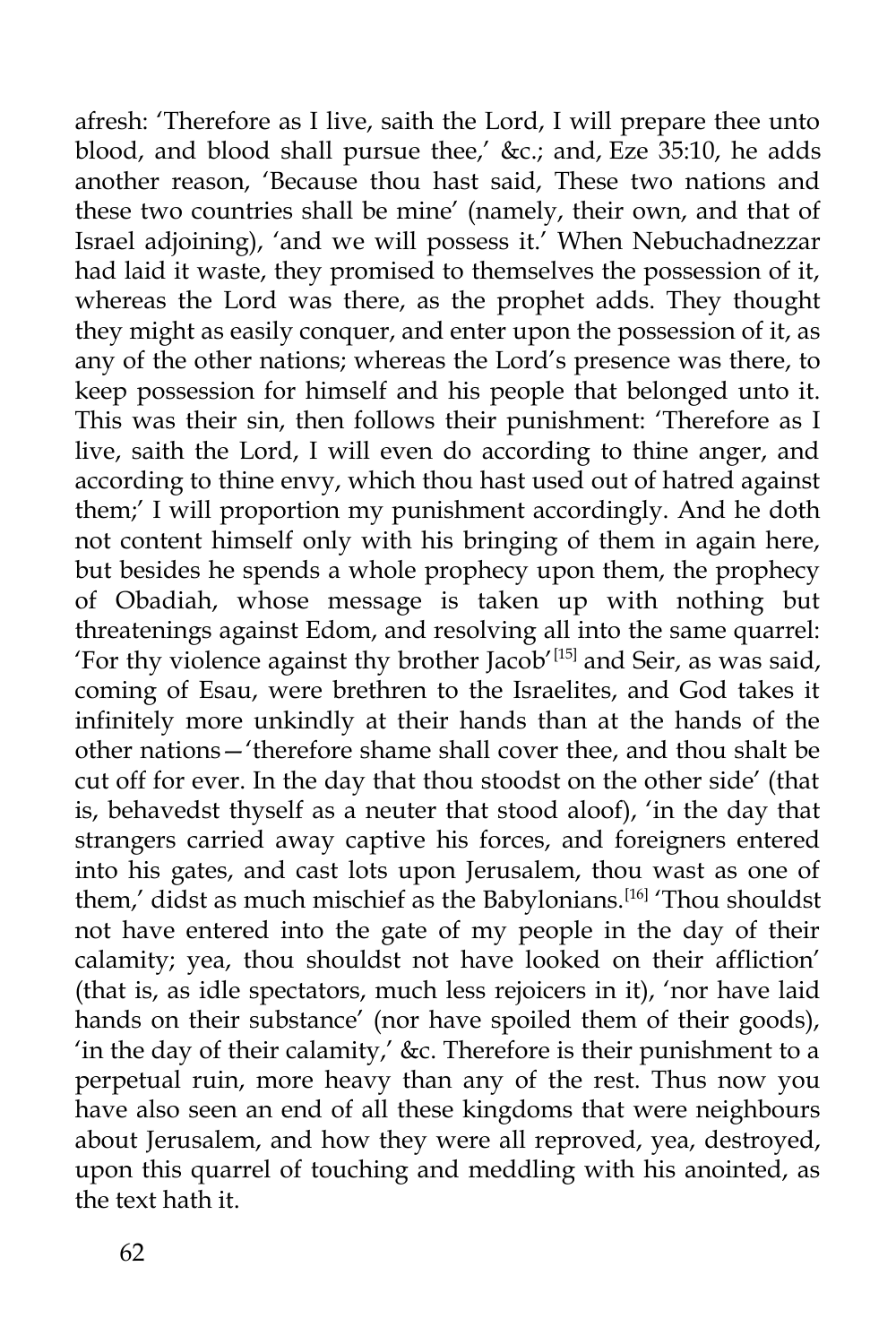[14] Esau, of whom both came, was called Edom from his redness, Gen 25:30, and Seir from his hairy hands. Esau dwelt in Seir, Gen 33:14; Gen 33:16, and was given as a possession to his seed by God, Deu 2:5; and Esau was the father of Edom, Gen 36:43.

[15] . 2:4, 5. God said to the Jews, 'You are to pass through the coast of your brethren the children of Esau; meddle not with them,' &c.

[16] The psalmist also hath it, Psa 137:7.

Now, let us go on to the other monarchies, the Persian and the Grecian; you shall see still that the story of them also makes good this great point in hand. The Persian and the Grecian both had to do with the church; but the first of these, the Persian, seems rather an instance on the other hand, viz. of the welfare and of the raising up of a nation and of a state for the people of God; for God hath given some instances of blessing as well as he hath given of ruin. The very raising up of Cyrus, and of that monarchy in him, it was for his people's sake. The Scripture is express for this; read Isa 44:28, 'Thus saith God of Cyrus, He is my shepherd, and shall perform all my pleasure; even saying to Jerusalem, Thou shalt be built; and to the temple, Thy foundation shall he laid.' And go on to Isa 45:1, 'Thus saith the Lord to his anointed, to Cyrus, whose right hand I have holden, to subdue nations before him,' &c. He calls Cyrus his anointed; he calls Tyre an anointed covering cherub also, Ezekiel 28; and no other heathen princes else in all the book of God. First, Tyre an anointed cherub, because he was propitious to the Jews, even as the cherub covering the ark.<sup>[17]</sup> Then Cyrus was anointed; because, as Sanctius well saith, *Non minus studiose res curabat Judaicas quam si Judæorum esset, et non Persarum, imperator*. He took as much care for the people of God, and the building of the temple, as if he had been king of Jewry himself. And God calleth him likewise his shepherd, even as he had done David, that was to look to his sheep. In the place I quoted before concerning the Assyrian and Babylonian kings, Jeremiah 50, you heard how he called them lions, because they scattered the sheep; so the expression is there, but here he calls Cyrus his shepherd, that shall perform all his pleasure, and for that end raised him to all this greatness. For for whose sake was it he had the nations given him?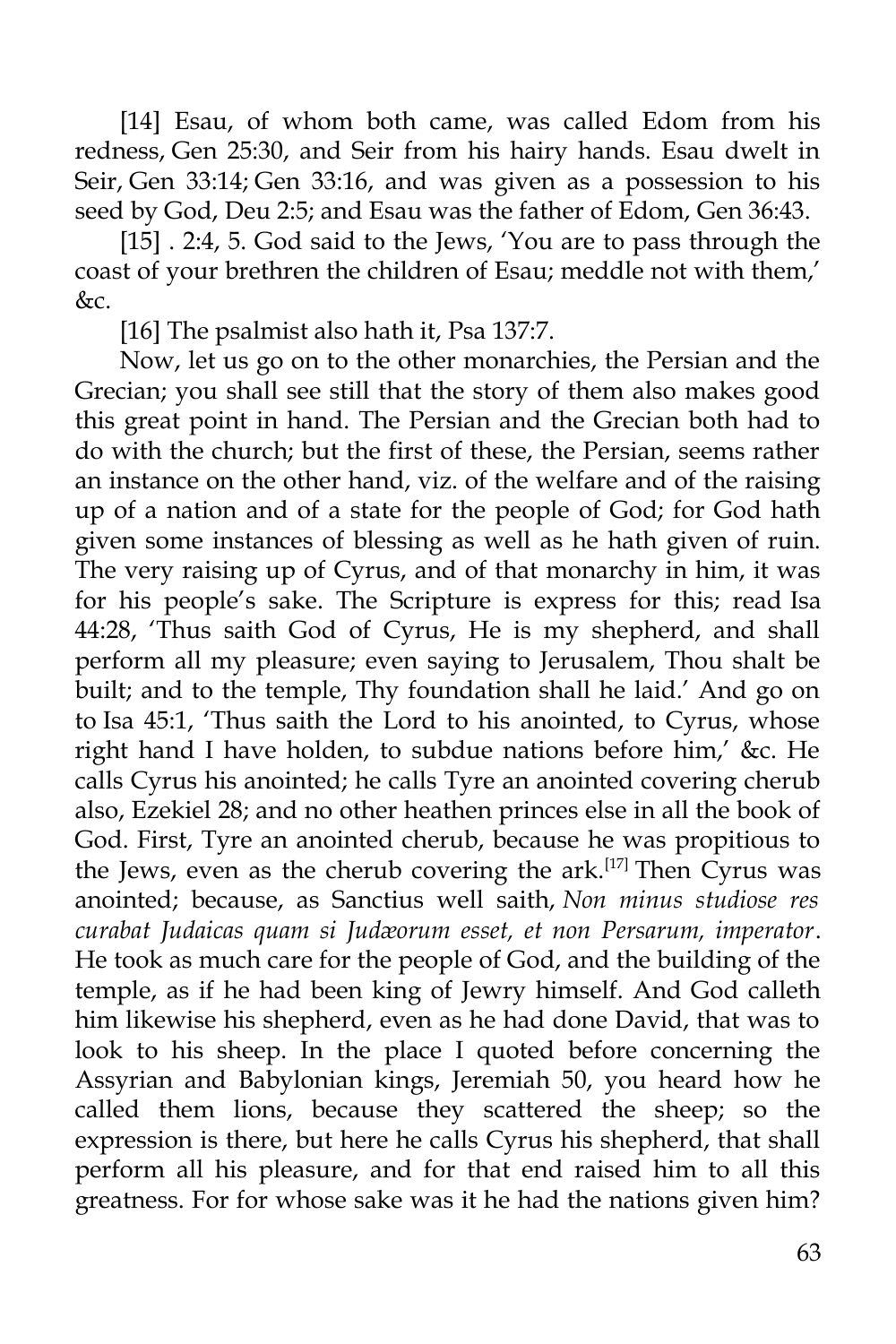Read the fourth verse: 'For Jacob my servant's sake, and Israel mine elect, I have even called thee by thy name; I have surnamed thee, though thou hast not known me;' not for thy sake, but for my people's only. And although for a while some of them kings made edicts to interrupt the building of the temple, yet the generality of those kings went on in that course of favour which Cyrus had begun, and were more favourable to the Jews than all of the other monarchies. Darius Histaspis, mentioned Ezr 4:24, permitted the Jews to go on building it, as their poverty would suffer them; and, after another interruption, Darius Nothus,<sup>[18]</sup> Ezra 6, did put Cyrus his decree in force again, and allows the expense of the finishing of it out of his own revenues; and inserts this in his revived decree, that the Jews might pray for the life of the king and of his children, Ezr 6:10. They also had of the seed of the Jews great men at court with them, as Daniel, Mordecai, Ezra, and Nehemiah, the two latter of whom were sent by Artaxerxes to build the city of Jerusalem; yea, and another of their kings admitted one of that nation (through the providence of God) to the royal bed. Ahasuerus married Esther, of the seed of the Jews, under whom, and under other of these kings, they had the greatest prosperity. Now, as this favour to the Jews was the cause of the erecting that monarchy at first, so surely of the continuance of it so long. Historians wonder that it should stand so long, it being so loose and dissolute a court and state,<sup>[19]</sup> and having so many great shocks. I can attribute it to nothing but this, the eminent favour they shewed to the Jews, the people of God. And I shall but cast in this observation more about it: when was it that it came to be ruined and destroyed, but in the time of the latter Darius, then when Cyrus (who had been God's shepherd) his seed was wholly extinct?<sup>[20]</sup> For though his seed by the male issue continued not to a grandchild, yet in the seed of Atossa, Cyrus's daughter, wife to Darius Histaspis, the kingdom was continued in his race. And to make the providence the more remarkable, whereas Darius had sons before by another wife, yet the interest of Atossa<sup>[21]</sup> for Cyrus's sake, carried the succession to Xerxes her son, Cyrus's grandchild. But that last Darius, in and with whom that empire was destroyed by Alexander, was of another race.[22] Such regard had God to Cyrus his shepherd, and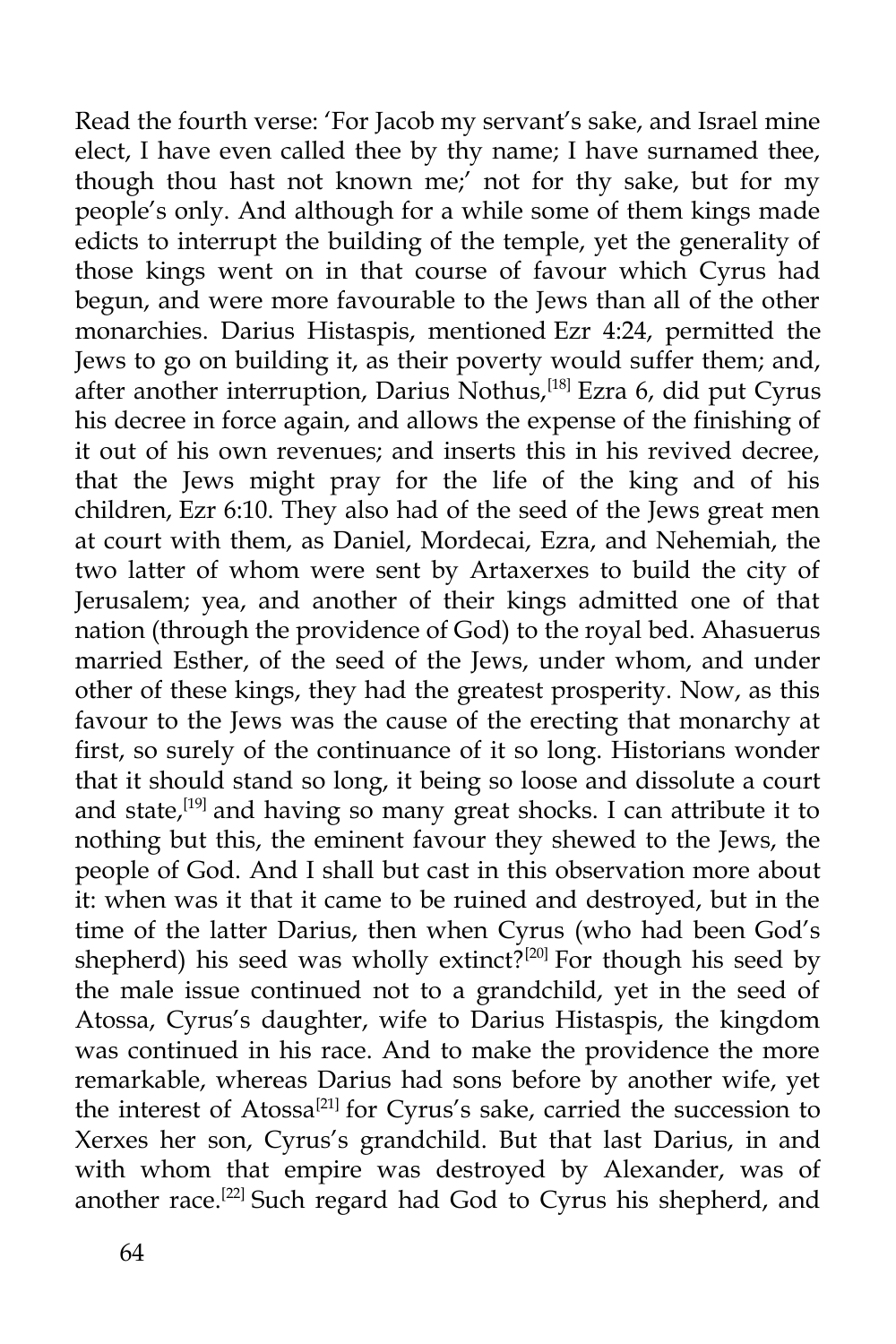his seed, that favoured the Jews. But then it was, and not afore, that God threw down that monarchy, whether for anything done against the people of God or no the Scripture is silent.

[17] Œcolampad. in loc.

[18] Thus Calvisius, and Master Mede in his account of Daniel's weeks, pages 5–7, which doth fall in the best to accord all the years of Daniel's weeks. But if (as most other chronologers) it had been Darius Histaspis that made that decree in Ezra 6 for the finishing the temple, then it affords a greater observation to my purpose in hand, namely, that God did take away Cambyses, Cyrus his son (whom they would have to be that Artaxerxes, Ezra 4, that hindered by force of arms the building the temple both in his father's days—whilst he was prince of Persia, as Dan 10:13 he is called, or prorex in his father's absence—and in his own), and that without issue; and so Cyrus's issue male ended, being punished for recalling the favour granted. But Darius Histaspis being chosen by the princes, God established the kingdom in him and his seed, for his reviving Cyrus his edict. And, however, almost all agree in this, that this Darius he hindered it not, but gave liberty for his time; and is that Darius mentioned Ezr 4:24 (see Mede, Daniel's Weeks, page 7, in his marginal note), whom therefore God blessed accordingly; and yet regarded Cyrus also in this, that by his daughter Atossa, wife to this Darius, his race continued.

[19] Therefore Daniel compares him to a slow unwieldy ram, as it were heavy with wool and flesh, chap. Dan 8:7.

[20] Diodo. Imitio. lib. vii.

[21] Εἶχε πᾶν τὸ κράτες, says Herodotus of Atossa, giving it as the reason of this succession.

[22] Alexander the Great, in his letters to Darius, and his speech to his soldiers against Darins affirms it.—*Arrianus. Curtius*, lib. 6 as also *Justin*.

Let us come to the Grecian monarchy, for that was the third; some of the story of which you have mentioned in Zechariah 9, which is an apparent prophecy of the expedition of Alexander; and as a late learned writer<sup>[23]</sup> rightly saith, you may better know the meaning of the first part of that chapter out of Quintus Curtius and Josephus, than out of most commentators. You read there of a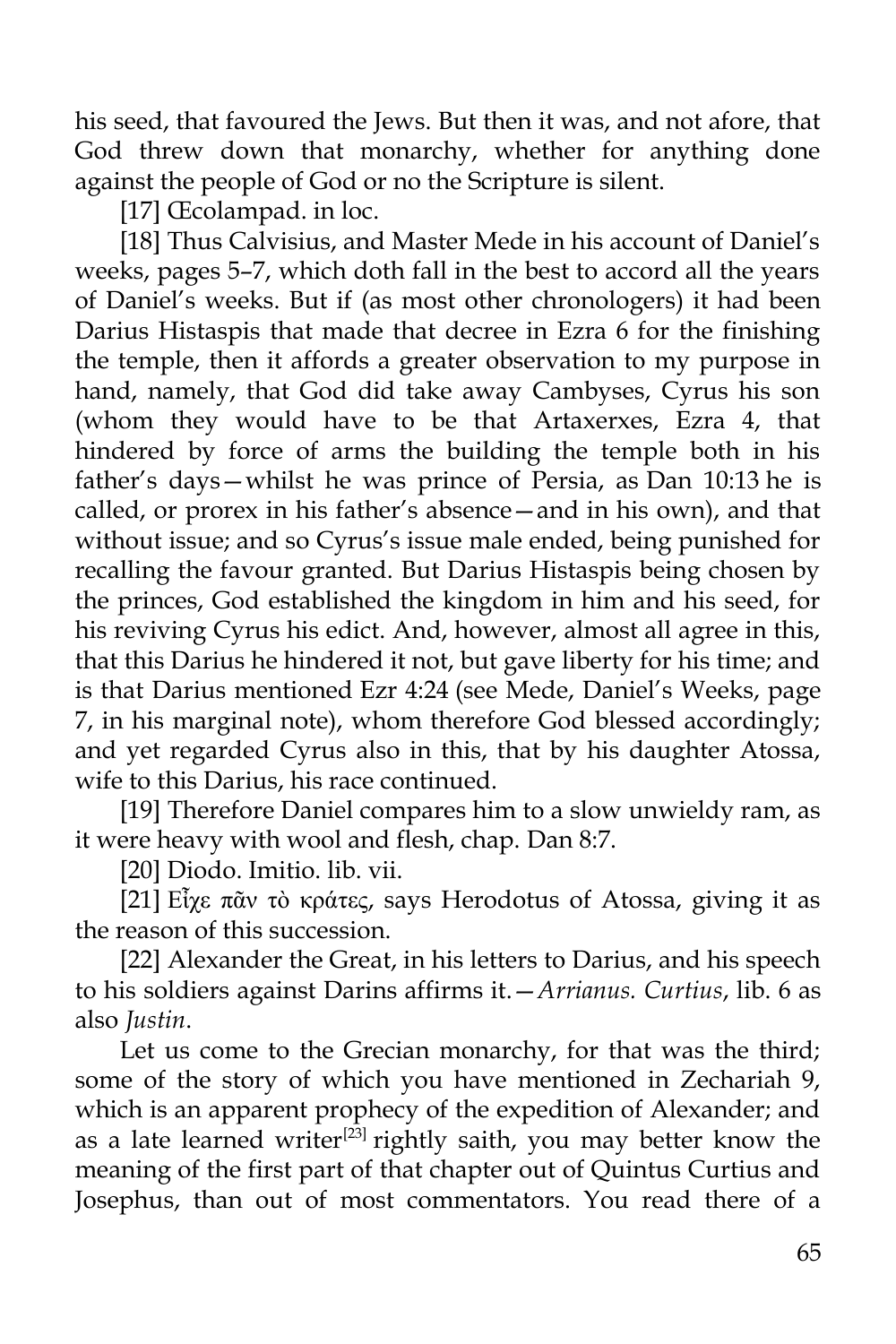prophecy of Tyre, that it must be taken again, so Zec 9:3. Now Zechariah writ after the Babylonish captivity, therefore it is not that former taking of Tyre by Nebuchadnezzar, but that latter by Alexander. And what he says in the 5th verse of Gaza, and those other cities in Philistia, 'Askelon shall not be inhabited,' and the 'cutting off the governor of Gaza,' Quintus Curtius exactly relates the performance of it, and his cruelty therein; and it is usually noted as the first and greatest act of Alexander's degenerating to barbarous inhumanity. Now, all that his rage against all those cities that were neighbours to the Jews, was ordered by God, and foretold by the prophet, but only to set forth the wonderful care and protection of God towards his people, recorded Zec 9:8, that although Alexander was as much incensed against the Jews (for their answer sent him of their resolution to cleave to Darius, to whom they had sworn), yet as that 8th verse foretold, 'I will encamp about my house, says God, because of the army, because of him that passeth by, and because of him that returneth.' When Alexander went by, and when afterwards many other armies went to and fro, God still encamped about his house. And though Alexander plundered or destroyed all the cities round about, yet still Jerusalem and the temple were preserved. Yea, Alexander's heart was so changed (as Esau's), that he went in peaceably. And the high priest shewing him the prophecy of Daniel, how the king of Grecia, that is, himself, should overcome the king of Persia, he was thereby encouraged to the conquest of the king of Persia, and not only spared them, but gave many immunities to the Jews; and in that his expedition against Darius prospered accordingly.

[23] D. Jackson, 8th Book of Commentaries on the Creed sect. iii. cap. xvii.

Now that monarchy thus raised by him was divided into four parts, Dan 8:22, all which are accounted to make up that Grecian monarchy.<sup>[24]</sup> 'And in the latter end of their kingdom,' says the 23d verse, 'when the transgressions are come to the full,' that is, when God meant to begin to break it, and to put a period to it, and to reckon with them for their other sins. This his wonted design sets his providence a-work, that they should fall foul upon his people, and so be broken, as the former had been; and eminently, and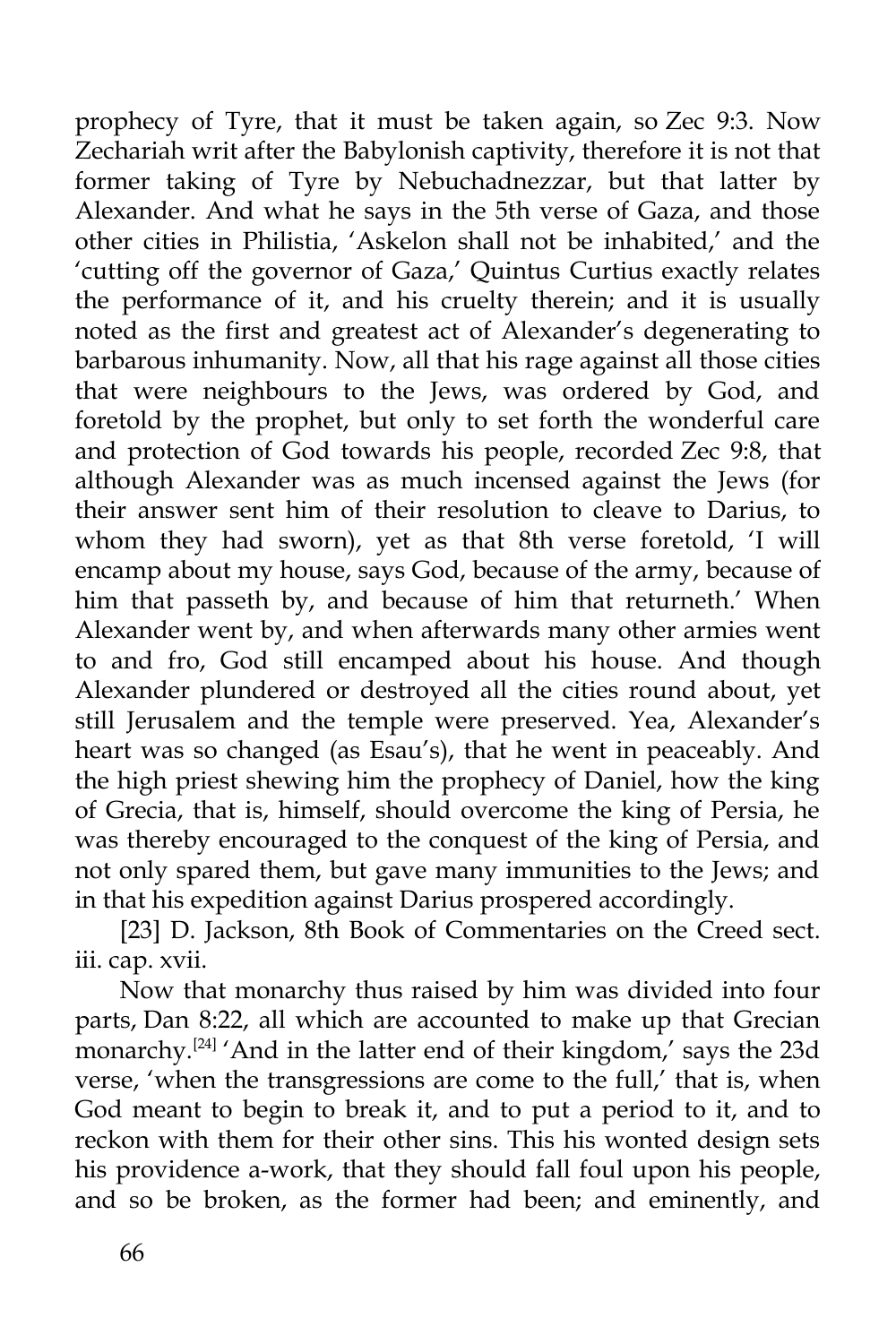above the rest, you have a 'little horn' arising, Antiochus, the successor of one of them (the story is clear in Daniel 8), who 'magnified himself against the people of God,' the 'daily sacrifice,' against 'the truth,' &c. Dan 8:11-12, and in this God laid the foundation not only of his ruin, but of the rest of the Grecian monarchy. This I might shew out of Dan 8:25, 'He shall be broken without hand,' &c.; but I will rather do it out of the 9th of Zechariah (having already begun with that, and shewed out of it the rise and proceedings of that monarchy in the 'first horn' thereof, Alexander); let us see what it says of the ruin of it, in that which follows: Zec 9:13, 'When I have bent Judah for me, and filled the bow with Ephraim' (it is an elegant similitude), 'and raised up thy sons, O Zion, against thy sons, O Greece, and made thee as the sword of a mighty man: and the Lord shall be seen over them, and his arrow shall go forth as the lightning,' &c. Here the Grecian monarchy, in the last remainders of it (the kings of Egypt and Syria, the Longidæ and Seleucidæ, who both oppressed the Jews, being therefore called Greece,<sup>[25]</sup> because they were the successors of it), is ruined: and by whom? Even by the people of the Jews, or for their sakes. God raised up the 'sons of Sion' against these 'sons of Greece'; God made Judah his bow, and Ephraim his arrows (and when God himself will be the archer, weak arrows and instruments will do wonders). And besides, that for their sakes God used miraculous and wonderful ways to ruin these enemies, 'the Lord shall be seen over them.' &c., Zec 9:14. God used the Jews themselves, the Maccabees, to vindicate themselves against these relics of the Grecian empire, as the story in the book of the Maccabees shews plainly (as interpreters upon the text have observed), and particularly how Antiochus came to his end. And afterwards the ruin of the whole by the Romans, it was for the Jews' sake, and their quarrel, and at their prayer; it was by Ephraim being his arrow, and Judah his bow, and God himself appearing from heaven against them. So then here the Grecian monarchy is likewise broken upon the Jews. And thus we have done with the Old Testament.

[24] Joseph. Antiq. Jud. lib. xi.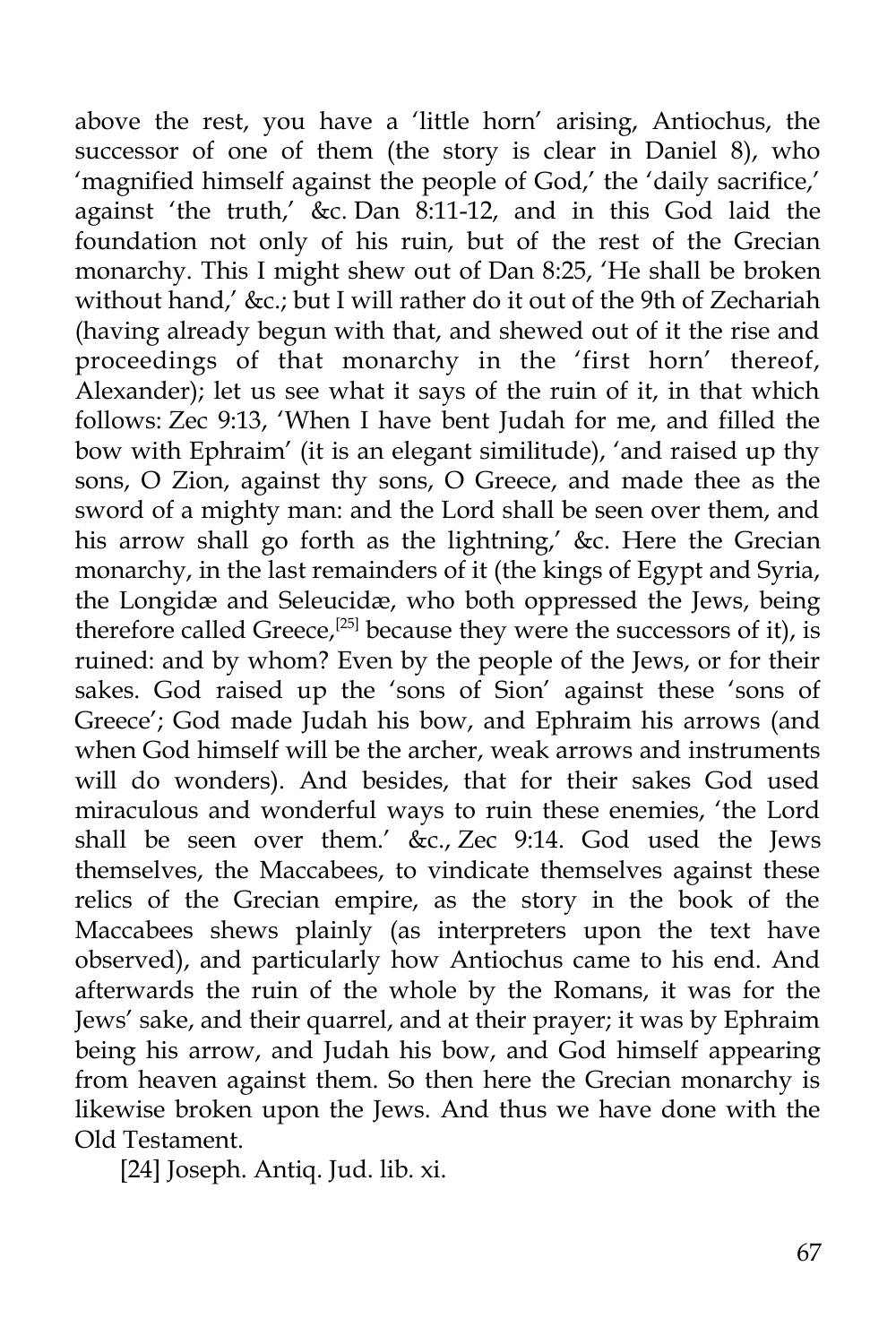[25] They are called Greece, as the king of Persia is called king of Ashur, Ezr 6:22 : and as Cyrus, Ezr 5:13, and Artaxerxes, Neh 10:6, are called kings of Babel, because successors to these kings.

Now let us come to the New Testament. There was, first, the Jewish state; and, secondly, there was the Roman empire. Our Lord and Saviour Jesus Christ, who was the eminent anointed one, he comes obscurely, and, as it were, stealing into the world, who was to be King of all the world, in the days of him who laid the first sure foundation and settlement of the Roman empire, namely, Augustus; and he comes to his own, to the people of the Jews, over whom the Romans having the power, and a president amongst them, our Saviour came to have to do at once with both these states.

And first for the Jews. Because that which befell that state for their dealing with Christ and his disciples, is the leading case of the New Testament, as what was done to these kings and nations here in the text, and in the story of Genesis, for their carriage towards Abraham, Isaac, and Jacob, was the leading case of the Old, I will therefore begin therewith, and spend a little time in the opening of it, so far as it concerns the point in hand.

And now you shall see that nation and state, of which hitherto you have heard, that it had been for the rising or falling of all the monarchies, and also lesser kingdoms round about it, itself to be the first of all other that was broken and ruined under the New Testament, as an example to all the rest that follow; and broken not upon another whole nation like itself, but upon a few, and a very few anointed ones in that nation, namely, our Lord and his disciples: God altering now the way of his dispensation under the New Testament, using but a few saints in nations (which is the most glorious) to effect the same design he did before by that whole nation of the Jews under the Old: Rev 5:9, 'He hath redeemed us' (say they) 'out of all nations' (who are to him a royal nation, typified out by that whole nation of Jews), whom now he maketh to be to all kingdoms (where they are found), either 'a stone of stumbling,' whereby they shall be broken, or a sure basis and foundation of their welfare, according to their usage of them.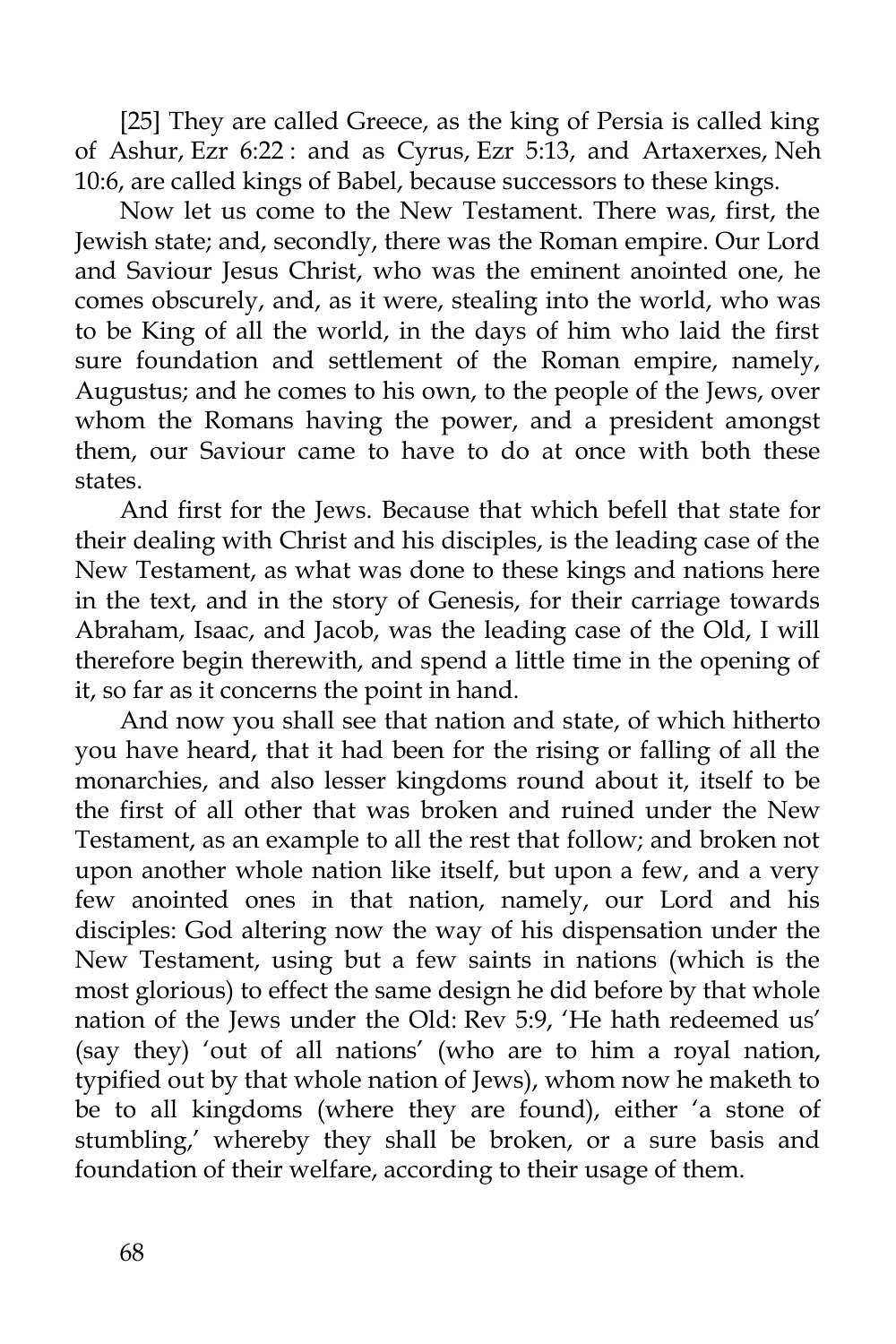How the Jews used Christ and his disciples, we all know. The interest of that nation, wherein stood it? Not so much to have entertained Christ for their temporal king, he avoided that; but to have received him for their Messiah, and anointed Saviour. And that this was the interest of the nation and its welfare, is clear by that speech of Christ, Luk 19:42, 'Oh that thou hadst known, in this thy day, the things that belong unto thy peace!' he therein intending as well the temporal peace of that nation, as the eternal peace of their souls. As Tyre had stood to that day if they had repented (as Christ speaks), so had Jerusalem also if they had known and kept to this their interest. But they were so far from doing this, that they clean diverted from it, and took up other worldly and politic interests of their own, to save themselves by, which were their ruin. Yea (which I beseech you mark and observe), the Lord did order it so in his providence, that even reason of state, and a worldly cross interest to this should be the chief motive to them of crucifying Christ, and so of the final desolation of that nation. For which, consult first the 11th of John, Joh 11:49-50; say they (generally), 'If we let him thus alone, all men will believe on him, and the Romans will come and take away both our place and nation.' And what saith the great high priest further upon it? 'Ye know nothing at all, nor consider that it is expedient for us, that one man should die for the people, and that the whole nation perish not.' And although this is there said to be spoken as a prophecy (God guiding his mouth therein), yet withal, if you look into the 18th of John, Joh 18:14, it is charged upon him to have been a wicked counsel given (take it as it was intended by him), for there he is branded, 'This is that Caiaphas that gave counsel to the Jews, that it was expedient that one man should die for the people.' How it might be both these, as directed by God, and intended by him, would be too long to shew. But take it as it thus came from him, and he takes on him as high priest to speak as a deep oracle of state, and to utter a state maxim, with slighting of his fellows, You know nothing, and his maxim follows, Better that one man, who is not considerable, be taken away, than a nation perish. And yet he therein had an eye to the priest's interest, that is, of himself and his fellows, to keep up their honour, as well as to the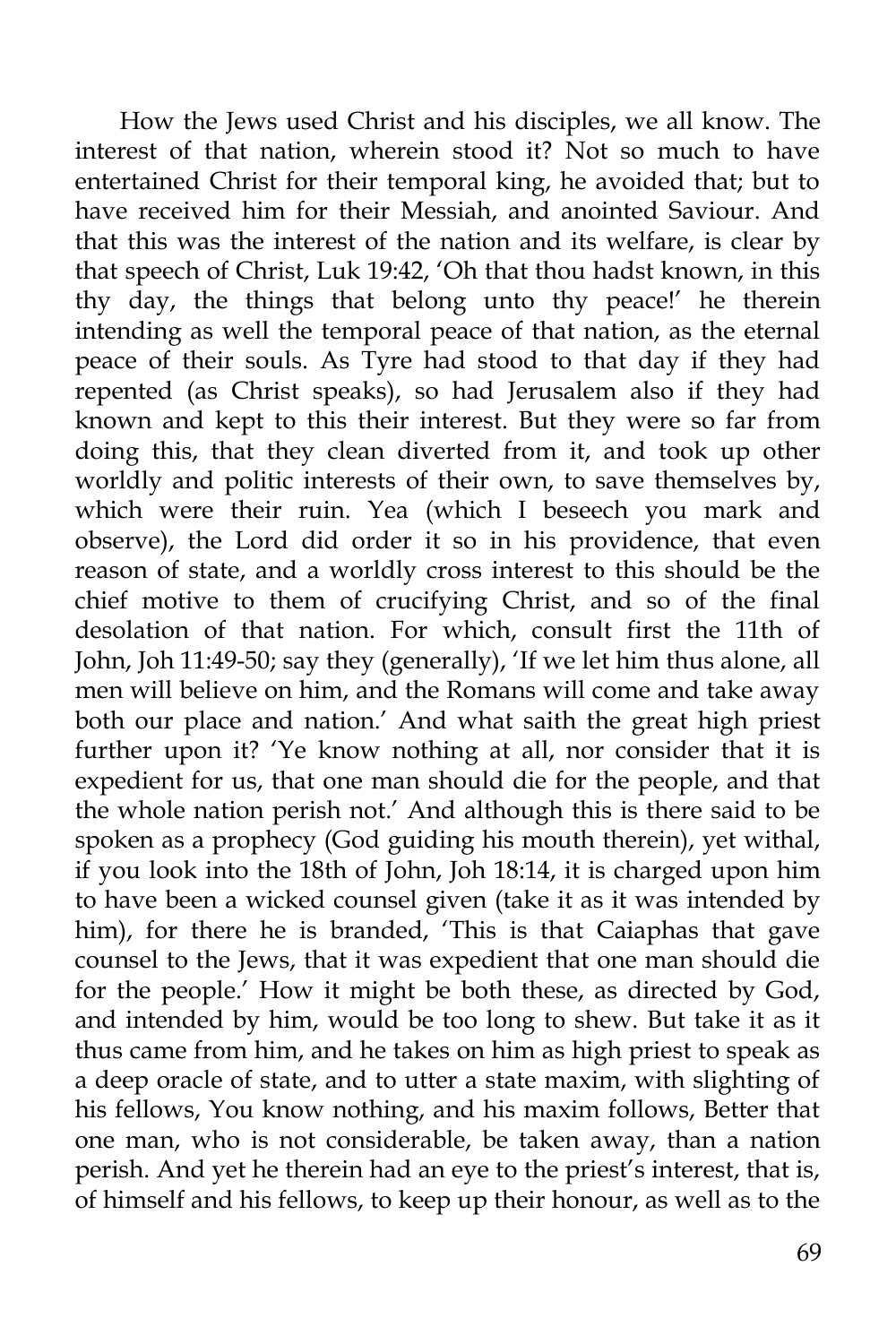preservation of the nation, though he colours it over with that of the whole nation. For, in Joh 11:50, the words are, 'It is expedient for us' (namely, priests), 'that one man should die for the people.' They were jealous of Christ getting the people from them. You shall likewise find, that when the matter was brought to Pilate, it was state interest also caused Pilate to come off to condemn him: 'The Jews cried out, If thou let this man go, thou art not Cæsar's friend: whosoever maketh himself a king, speaketh against Cæsar.' And the text adds, 'When Pilate therefore heard that saying, he sat down and condemned him,' Joh 19:12-13. When I read and considered this story, it made me understand that, in 1Co 2:6, 'We speak not the wisdom of this world, nor of the princes of this world, that comes to nought; but we speak the wisdom of God in a mystery, which none of the princes of this world knew; for had they known it, they would not have crucified the Lord of glory.' He speaks of these very princes, the rulers of the Jews, and of Pilate; and the Holy Ghost, you see, maketh the very same observation upon it that I have now done to you. They thought themselves wise, and they went upon axioms of state in doing of it; but had they known their interest, they would never have crucified the Lord of glory. And the apostle, you see, gives this as the greatest and most eminent instance of the folly of state policy which often princes take up against Christ, and the wisdom of the gospel, the true wisdom. And it is further observable to this purpose, what likewise the apostle saith in the following 1Co 3:17, applying the same in substance which he here had observed upon their crucifying Christ, unto the defiling or destroying the church of God, the saints, which is the point in hand, whom Christ hath left behind him, out of the like carnal wisdom and worldly policy: 'If any man defile or destroy the temple of God, him shall God destroy: for the temple of God is holy, which temple are ye. Let no man deceive himself. If any man among you seemeth to be wise in this world, let him become a fool that he may be wise; for the wisdom of this world is foolishness with God; for it is written, He taketh the wise in their own craftiness.' As God caught those Jewish princes and priests in their own craftiness against Christ, so he will for ever do those that offer violence to his saints, especially when out of state and worldly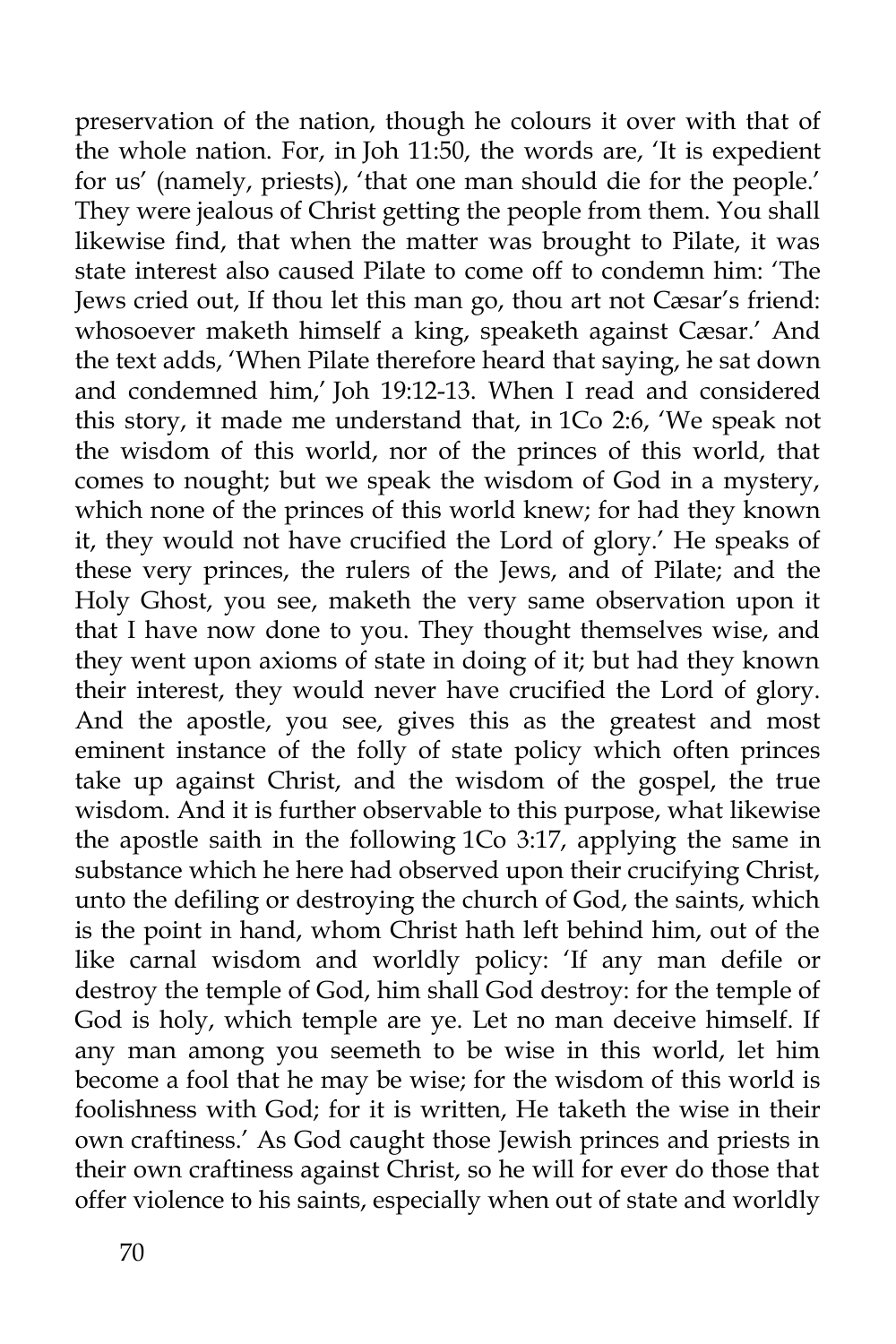interests. That these Jews were taken in their own craftiness, if it needed, might largely be shewn; the thing they feared and avoided was brought upon them: the Romans came and took away their place and nation to this day; yea, and it was greatly occasioned by the same motive which in policy they embraced, whereby to avoid it.<sup>[26]</sup> For as the rising of many false Christs was the curse of that nation for refusing the true, and is made the sign of their destruction by our Saviour, Matthew 24, so it was the Jews' proneness to believe that their Messiah should come about that time, and deliver them from the Roman yoke, that the more encouraged them in their rebellion and revolt from the Romans, which occasioned their utter destruction by them. And so Tacitus, yea, and Josephus also, did thereupon interpret that Jewish prophecy, of the king of the world to come out of Jewry, of Vespasian himself, that was the destroyer of them (he coming a victor out of Jewry, who was Lord of the world), God thus retorting out of the mouths of these two witnesses, a heathen and a Jew, their former sin in rejecting their natural Lord, the true king (indeed) of all the world, his Son. Thus returning, I say, with the highest reproof upon these Jews, by this, that that emperor of Rome<sup>[27]</sup> (their enemy and destroyer, together with his son<sup>[28]</sup>) should obtain and carry away the repute of that prophecy (they relied upon, too late), and this because they came out of Judea, from the executing that vengeance the Jews had by this brought upon their own heads;<sup>[29]</sup> this having been manifestly the destruction of that nation, and being likewise the pattern of the New Testament. Give me leave to give you this further observation by the way about it: that God disposed in his providence so, that all states and sorts of men among them should have their hands in it, because God's purpose is not to destroy any nation for his people's sake, till all sorts therein concur in their ill using of them. The second Psalm prophesying of the crucifying of Christ, says, that 'the heathen, the people, the kings of the earth, the rulers, took counsel against the Lord's anointed,' which the apostles in their prayer (of which by and by), Act 4:27, interpret, 'That Herod, Pontius Pilate, with the Gentiles, and the people of Israel, were gathered together against his child Jesus.' Both the ecclesiastical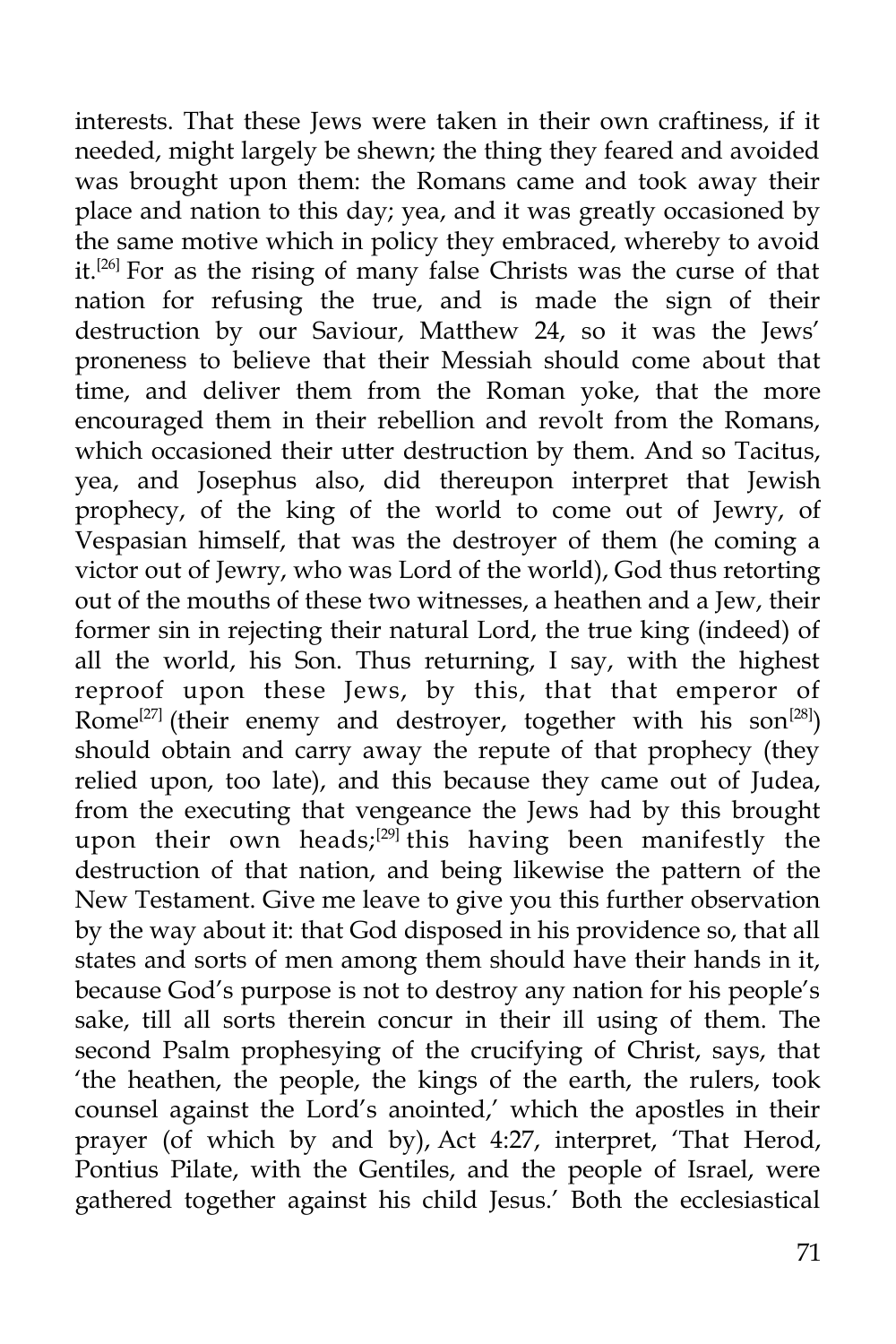and the civil state among the Jews concurred in it: the Sanhedrim first, and elders of the people; and they with much ado persuade the people (the chief priests and elders persuaded the multitude, Mat 27:10); and when that was with difficulty done, it was long are Pilate did consent; he kept off and washed his hands, though the people, priests and all, sought to him; but in the end yielded. And what was the reason Pilate came in at length also? Because God would have the Roman empire (which he meant to break upon Christ and his saints as the former), to be wound in, even in the guilt of Christ's blood, and to embrue their hands in it, as Pilate the Roman governor did by his sentence, and the Roman soldiers by execution. And therefore we find, Rev 11:8, Rome to be called the city where our Lord was crucified, because by the power and jurisdiction of that state, that so the blood of all, yea, even of Christ himself, might be found in her at her destruction, Rev 18:24.

[26] It is the interpretation of Dr. Jackson, which, because it openeth a scripture, I will give in his own words: Out of this undoubted pre-notion, that this was the very time wherein the Lord had promised to deliver this people from the hands of their enemies, they became so prone (as the event proves they were) to take arms and rebel against the Romans, partly about the time of our Saviour's birth, but especially after his resurrection. There was no man of great might or potency among them, which did not take upon him to promise this people's deliverance from the Roman yoke; and the multitude were as prone to believe every one that would take upon him the name and title of a saviour, or deliverer. The foresight of this proneness in great ones to promise salvation to this people, and the people's proneness to believe them, did occasion our Saviour to give those admonitions to his disciples, 'Beware of false Christs,' Mat 24:4, Mar 13:6, Luk 21:6, which would arise in Jewry before the destruction of Jerusalem, with such fair enticing promises and pretences of deliverance, that if it had been possible, the very elect should have been deceived by them. (In a sermon upon Luk 21:25.)

[27] Vespasian. [28] Titus.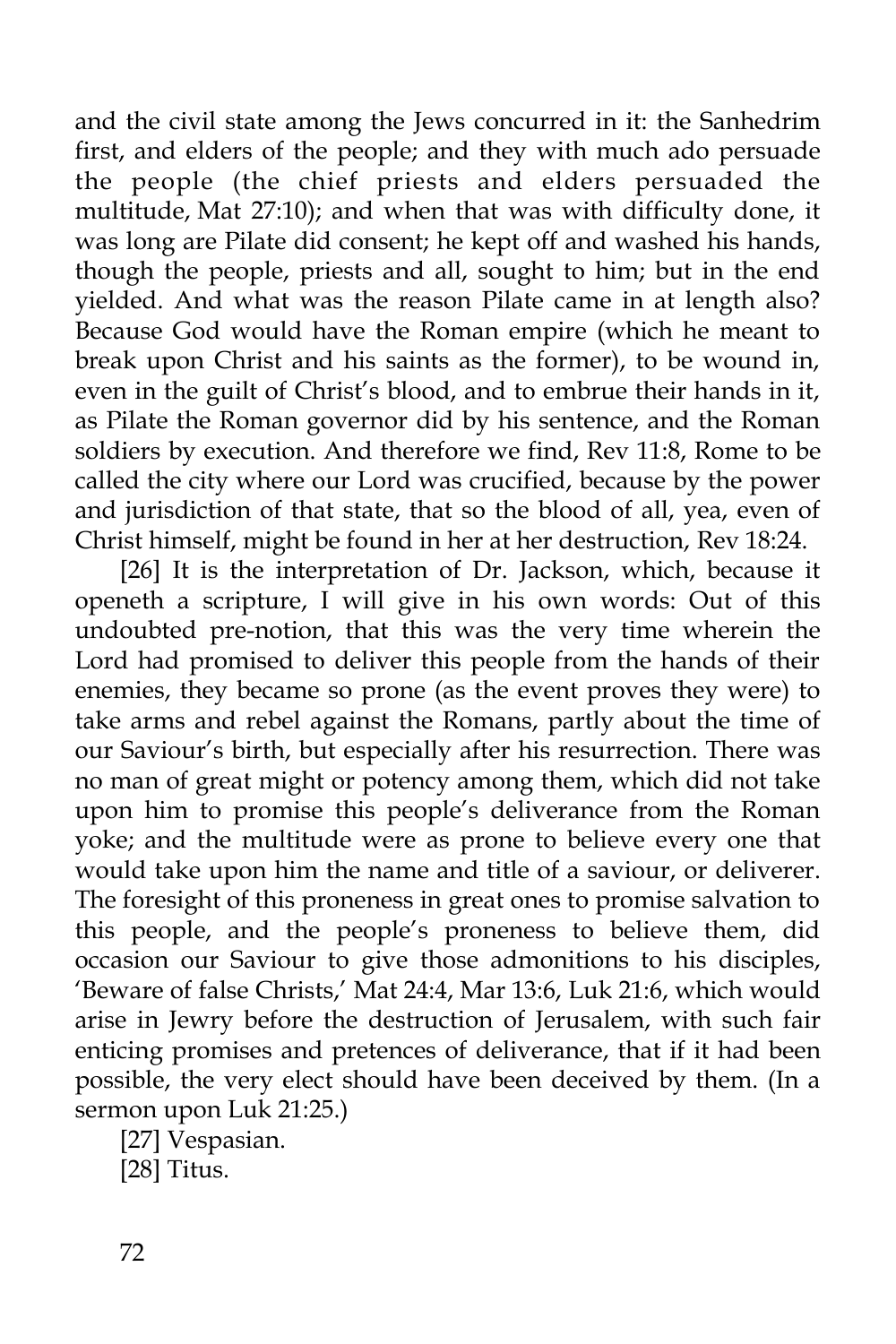[29] His blood be upon us and our children, said they, who had formerly said of the greatest kingdoms in their ruins, 'My blood upon Chaldea, shall Jerusalem say,' Jer 51:35.

But to proceed in this Jewish story. When our Lord was ascended, we read, Acts 4, that when 'Peter and John were preaching to the people, the priests and the captain of the temple, and the Sadducees, came upon them,' Act 4:1. 'And they laid hands on them, and put them in hold,' Act 4:3. And then, Act 4:23, 'they being let go (only with threatening to speak no more in his name) they went to their own company, and there they went to prayer.' And what do they urge to God but the second Psalm, and spread that before him, merely upon this occasion that they were fallen upon, and interrupted in his worship, and threatened to preach no more in that name, which they, being the relicts of Christ left behind him here, were to hold forth. They prayed over with one accord the second Psalm, 'Lord, thou art God, which hast made heaven and earth, who by the mouth of thy servant David hast said, Why did the heathen rage, and the people imagine vain things? The kings of the earth stood up, and the rulers were gathered together against the Lord, and against his Christ. For of a truth against thy holy child Jesus, whom thou hast anointed, (and now anointed with the oil of gladness above his fellows), both Herod and Pontius Pilate, with the Gentiles, and the people of Israel, were gathered together,' &c. These his disciples, being his fellows in his anointing, did accordingly, as you here see, interest their cause in his, by putting God in mind what they did unto their Lord, in crucifying him, to provoke him thereby to consider what was now done to themselves by the rulers, scribes, and elders, priests, and band of the temple, Act 4:1-5.

Well, still the Jews go on, and follow the same trade as our Saviour Christ, in Luk 21:10-11, foretold his disciples that they should; and withal, he foretold them that there should be wars upon this, and commotions, nation rising against nation, &c. 'Before all these (says Christ) they shall lay their hands on you, and persecute you, delivering you up to the synagogues, and into prison, being brought before kings and rulers for my name's sake:' our Saviour therein shewing that this persecution of the saints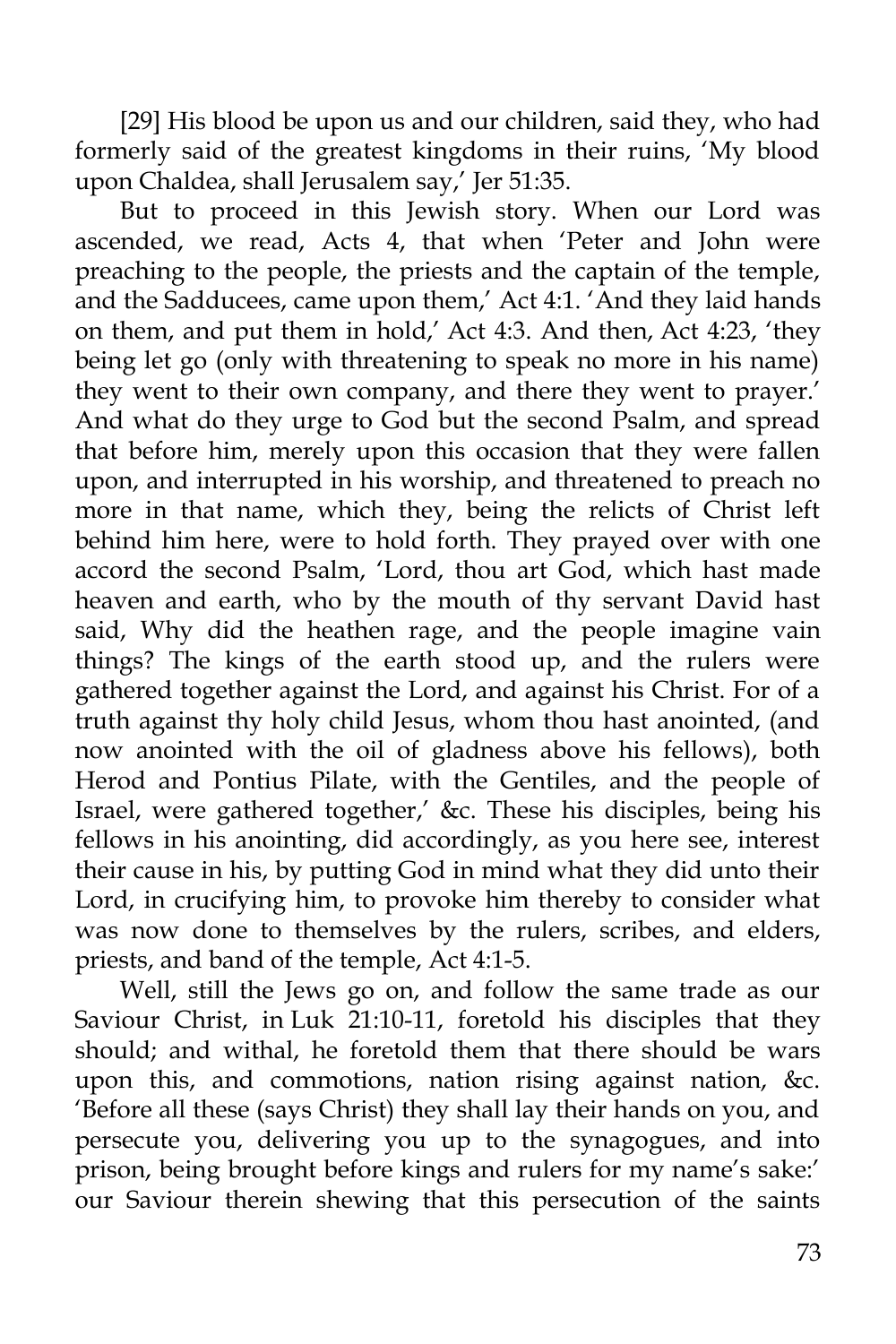should be the cause of all these wars, and so of that nation's ruin, as well as his own death, so involving his cause and theirs together. But they, as afore the wars, so after the wars, and during the time of these, Christ says, should go on, and take no warning; this you find in Mat 24:7-9 verses compared, 'And this (says Christ there) shall be a testimony unto you.'

Now that second Psalm, whither the apostles have brought us, and which the apostles in the beginning of the gospel prayed thus over against the Jews, was by the Holy Ghost intended against all nations and kingdoms that should in like manner deal injuriously with the saints, as the Jews had done with Christ, to the end of the world, so making this instance the pattern and example to the rest. In the next words, if you read on, you find a solemn inauguration of Christ as king now when ascended into heaven, 'I have set my King on my holy hill,' with a proclamation and declaration of God's decree, and great design under the New Testament, to be effected and accomplished by this his new king set up: 'I will declare the decree,' &c., Psa 2:7, which, as a preface, refers to all that follows, and is in effect no other than the same you have all this while heard out of the Old. He gives Christ as a boon, upon his inauguration, all the kingdoms of the world: 'I will give thee (saith he) the heathen for thine inheritance, and the utmost parts of the earth for thy possession.' What to do? Either to break them, or convert them. 'Thou shalt bruise them with a rod of iron, and dash them in pieces like a potter's vessel.' And this drift the apostles well knew, and therefore pertinently urged it in their prayer to God against the Jews, which prayer of theirs had a concurrent influence into their ruin. Now, as the destruction of Jerusalem is made by Christ the fore-running type of the end of the world, so the destruction of that nation for these their doings to Christ and his apostles, and their followers, is an example to all kingdoms that shall do the like afterwards unto the saints; for which Christ hath and will break them also. Therefore, how ends the Psalm? 'Be wise, O ye kings, and instructed, ye judges of the earth,' &c. That is in effect, All ye states and princes of the world, learn to know this your interest. Although this might be enough in the general for the whole New Testament,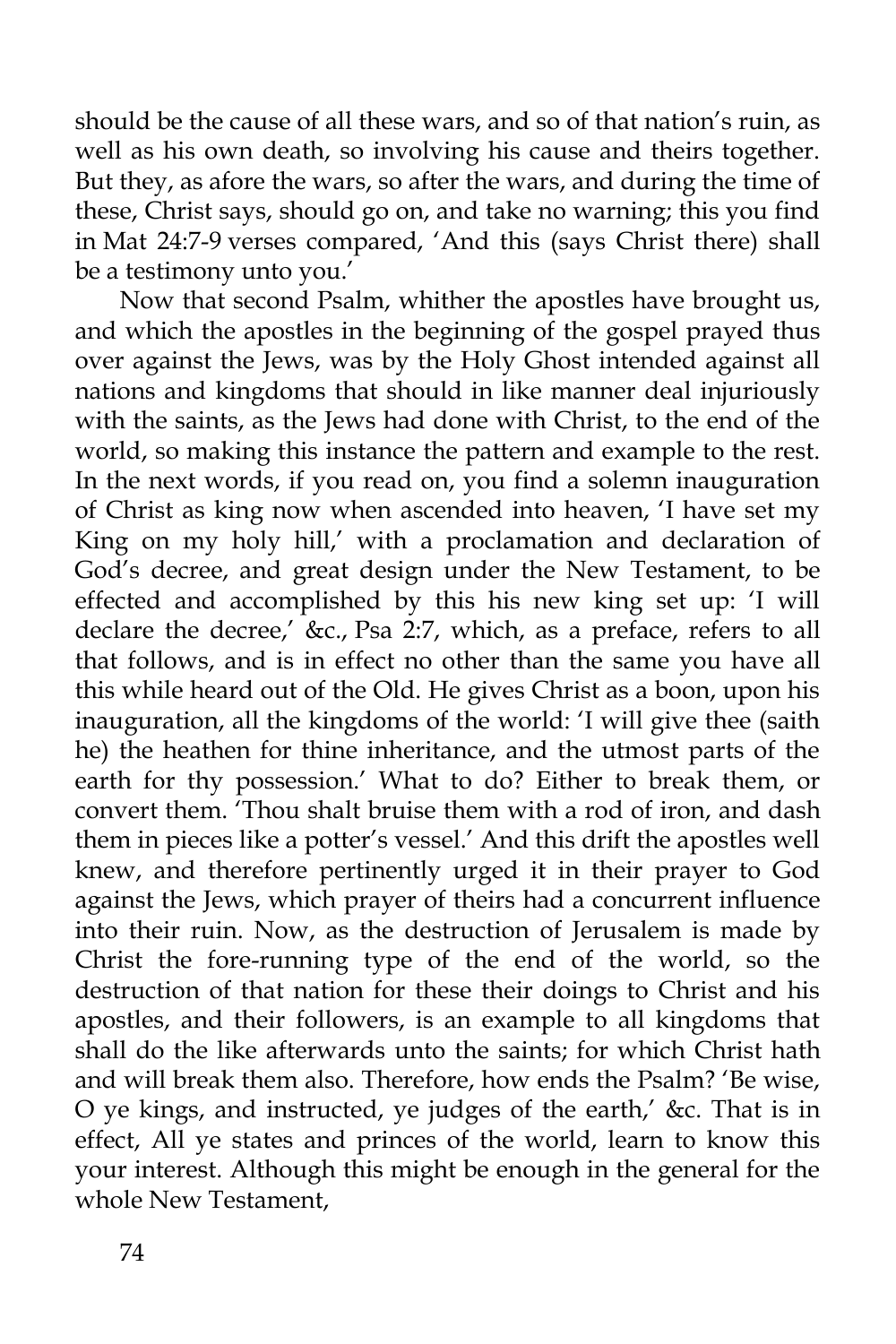Yet come we to the Roman empire. The book of the Revelation is a prophecy of the destruction of that empire, either as heathenish in the whole, or else when Christian (yet persecuting then) in both the parts of it, east and west. That book is a tragi-comedy, which begins with a kingdom given to be won by conquest, $[30]$  and ends with the coronation of a king, and the marriage of his bride; and all between is but the removing of all such lets and impediments, namely, of the Roman monarchy, and all other kingdoms which that was broken into, so far as they stand in his way, and possess the room of that kingdom which he is to set up. That this is one main argument of that book, I refer you to what that great and learned interpreter, Master Mede, hath largely opened.

[30] Rev 6:8, when the seals begin to be opened, Christ goes forth conquering and to conquer.

And herein Christ, when he first began (the whole world then worshipping idols) had work enough to do. He sets first upon conquering the whole Roman empire, as it was heathenish, and the worship of Satan and idols in it, and in three hundred years he despatcheth that, and throws down all both idol worship, and princes that did uphold it. This the first six seals do shew, Revelation 6; and then when the whole empire was turned Christian, yet (as one well said) the devil did not turn Christian; but under the name and profession of Christ, he stirreth up the Asian Christian world to persecute the orthodox Christians as much as heathenish Rome had done. But Christ takes farther vengeance for this persecution under both these, heathenish and Arian Rome. [31] The empire having been divided afore into two parts, the eastern (all which now the Turk possesseth) and the western, this in Europe, he falls first upon the western European part, breaking that by the incursion of those barbarous nations the Goths and Vandals, and this the four first trumpets do sound forth, Revelation 8. Then for the eastern part of the empire (although his revenge was slower), yet he reserved them to the sorest vengeance that could befall the Christian world, Revelation 9, the conquest and tyranny of the Saracens first, and afterwards the Turks, and these the fifth and sixth trumpets successively held forth. Thus here is an end of the Roman monarchy under the emperors, in the whole, and in the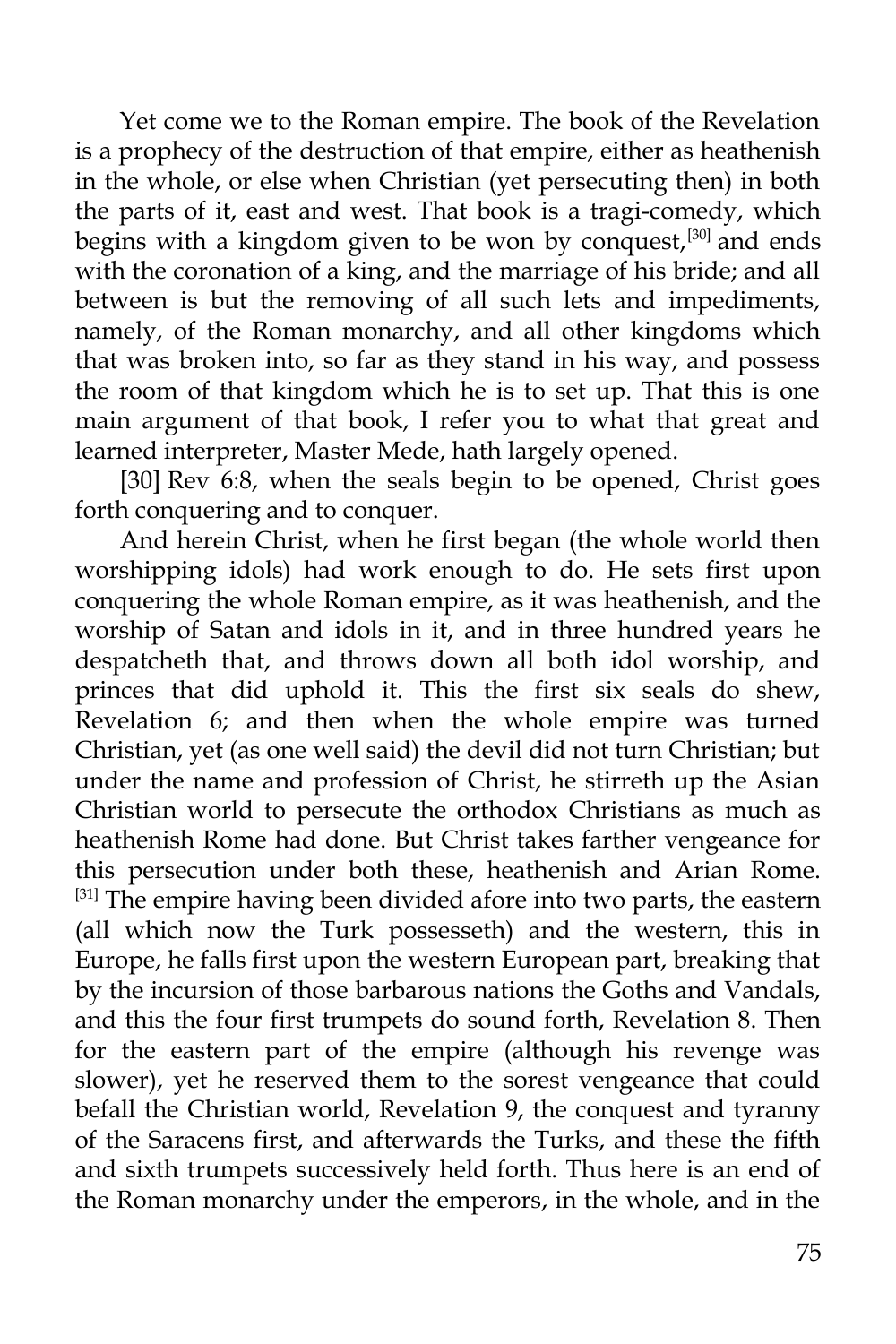parts of it. The western part in Europe was, by occasion of the Goths' invasion, broken into ten kingdoms, Revelation 12, which though helping the woman against the flood of Arian persecution, yet (through Satan's seducing of them) they set up the beast, or antichristian Rome, and these altogether did join together to make as great a war against the saints in the 13th chapter, as the heathens and Arians had done. And so Christ was in a manner as far off his kingdom as at the first. What then is the next great counterplot of Jesus Christ? It is to overcome these ten kingdoms; so you find, Rev 17:14, 'They shall' (saith he) 'make war with the Lamb, and the Lamb shall overcome them: for he is Lord of lords, and King of kings; and they that are with him are called, and chosen, and faithful.' The world, though turned Christian, yet in all the variations of it goes on still to persecute the saints. For why? The world will be the world still, and the devil, who is the prince of the world, is the same still, and so he still follows that trade he had formerly practised, the same which you read of Rev 12:17, even to make war with the remnant of the woman's seed, which keep the commandments of God, and have the testimony of Jesus. This is his design; and let the world turn never so much, and refine as much as it will, Satan endeavours still to form a party up amongst them, whom he turns against the saints (or some of the saints), for that is the great interest of his kingdom (as that place shews); it is more to persecute the saints, than to carry men on to sin. And he will be content to fall but upon a few sometimes, rather than be put out of this his trade. And therefore now besides plain popery, which is prophesied of in 1 Timothy 4, to arise in the latter days, you have in 2Ti 3:1 another prophecy of a sort of men that shall arise in the last days (popery is prophesied of to be in the latter days), who shall have a form of godliness, and be despisers of them that are good. Thus the devil hath carried on his design age after age, and Jesus Christ pursues more closely his great design also, and will never leave till he hath overcome; and he shall overcome, for he is the King of kings, and those that are with him are called chosen and faithful. And all this (if it were not the scope of that book of the Revelation) yet story would make good. Why should I instance in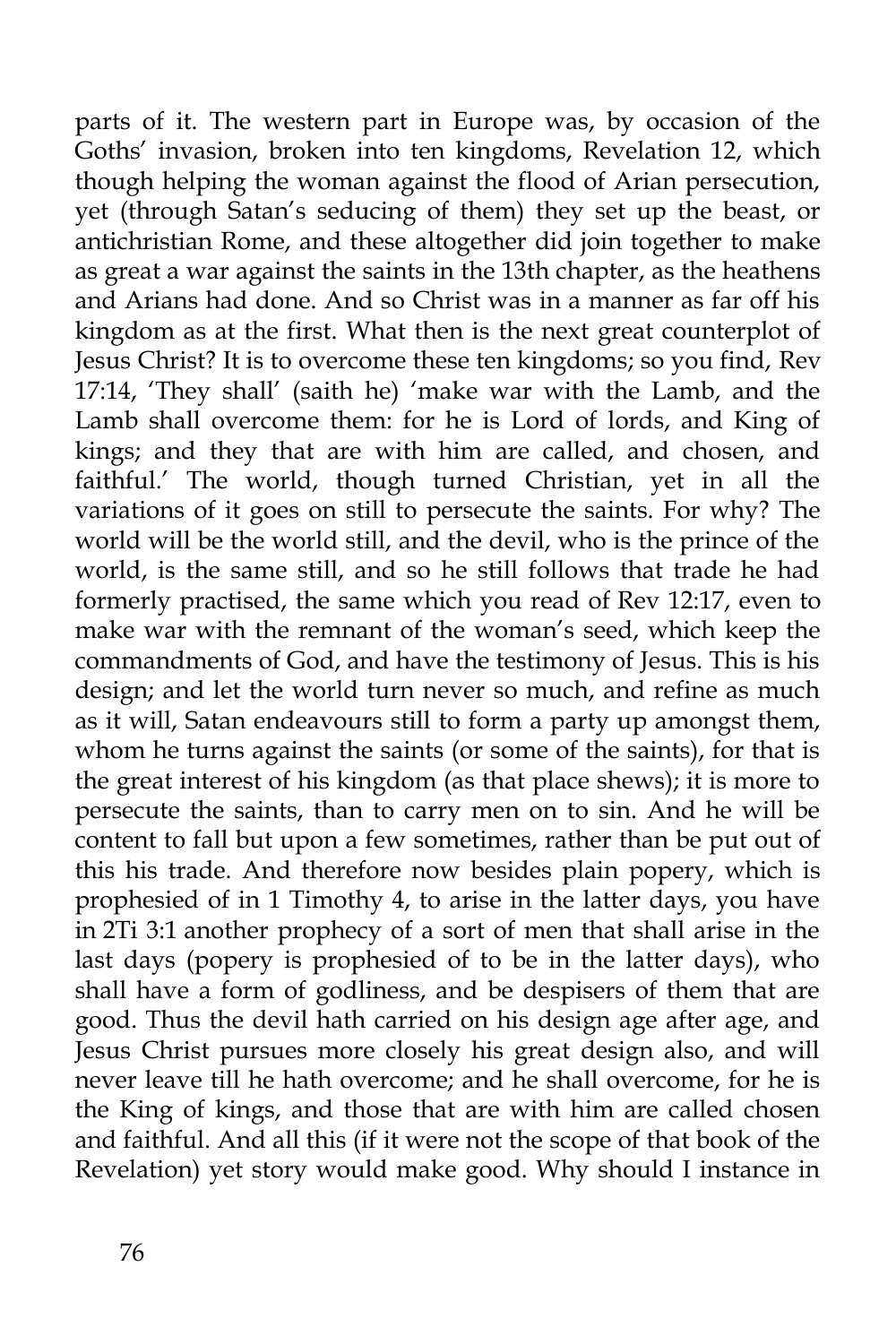more? You know the little stone, Christ and his saints, shall dash all in pieces, Daniel 2. But enough.

[31] It was the cry of the blood of the saints slain under both, that brought on them the vengeance that followed. SeeRev 6:10-11.

You have heard the truth of this point exemplified by all these instances. As for reasons of it, the Scripture affords a far greater plenty than of instances, and in many of the instances given you may find reasons adjoined by God himself: as here in the text, they are God's anointed; in that example of Egypt's overthrow, God's first-born; in that of Babel's, it was the vengeance of God's temple, and so on. The time will give me leave to single out but a very few of many. The doctrine was this, that the greatest interest of all states and princes lies in their usage of the saints; to deal ill or well with them is that whereon their misery or welfare doth depend.

*Reason* 1. One reason of it is (that which should indeed have been my first observation out of the text, viz.), the nearness and dearness of the saints to God. You see how tender he is of them, Touch them not. If you would understand the tenderness of God's heart expressed in that word, parallel it with that, 'He that toucheth them toucheth the apple of mine eye,' and you have the expression twice, Psa 17:8 and Zec 2:8. There is nothing more dear than the eye,—you would have pulled out your eyes, says Paul,—and of the eye the *pupa*, the black of the eye most. When the Ammonites required of the men of Jabesh-Gilead that they should thrust out all their right eyes, 1Sa 11:2, the text saith, 1Sa 11:6, that when Saul heard of it, 'the Spirit of God came upon him, and his anger was greatly kindled,' and he went and cut them off and scattered them, so that 'not two of them were left together.' If Saul, their king, a tyrannical king, was thus moved for this offer of an injury to the eyes of his subjects, much more God for those who are to him as his own eye, yea, as the apple of it; or if you will have this reason in an expression more nearly akin to the doctrine itself, they are dearer to God than nations simply considered. The reason is strong, that therefore the interest of all nations must needs lie in these saints: Isa 43:3-4, 'I gave Egypt for thy ransom, Ethiopia and Seba for thee. Since thou wast precious in my sight, thou hast been honourable, and I have loved thee: therefore will I give men for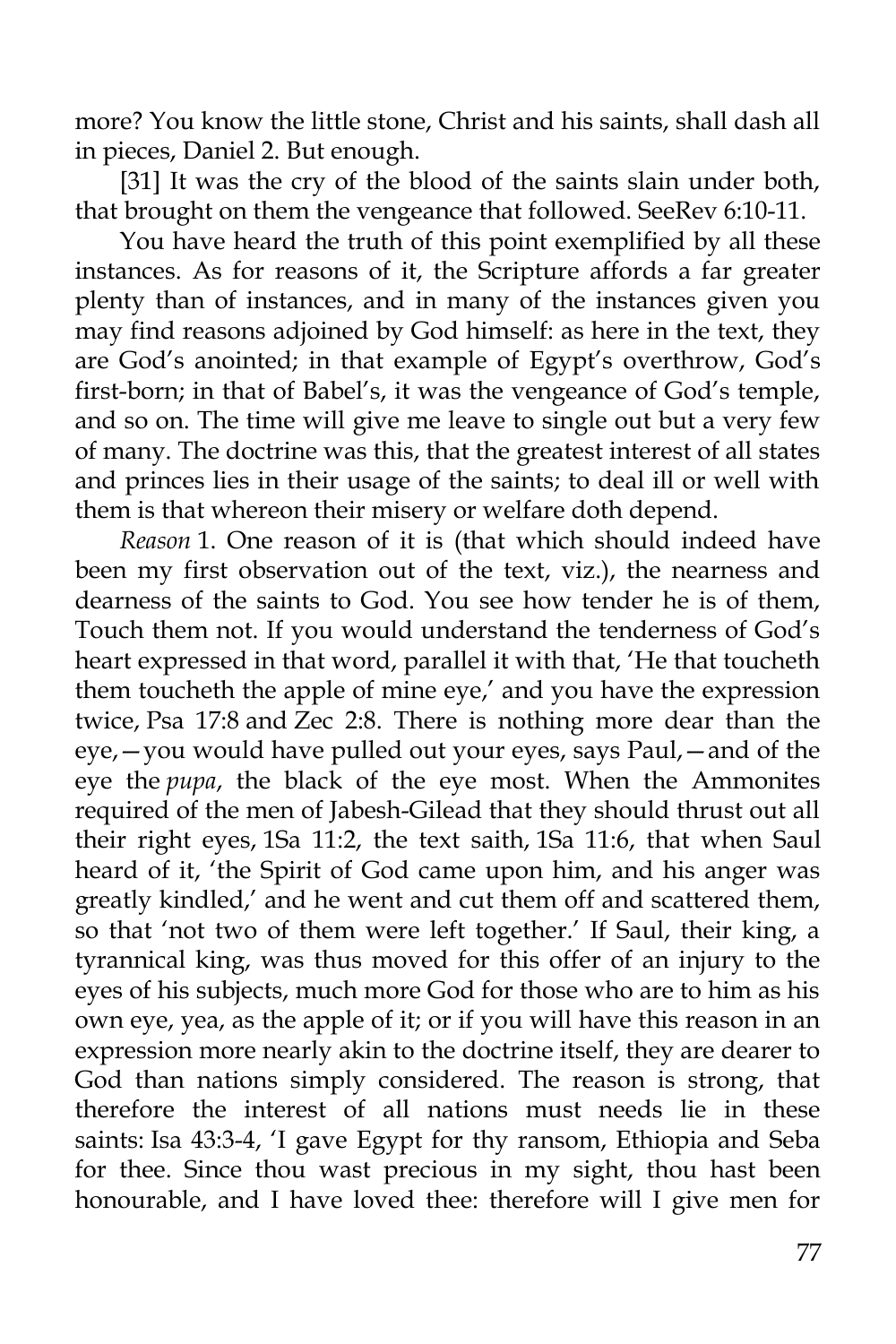thee, and people for thy life.' Thus he valued them under the Old Testament. But did he give nations for them then? They have cost him more since, they have cost him the blood of his Son. 'He that spared not his own Son, but delivered him up for us, how shall he not with him freely give us all things?' Rom 8:32. All things are theirs, the world, &c., because they are Christ's. Look what reasons the Old Testament gives of this point in hand from their nearness to God, the New Testament useth the same. 'They are my first-born,' said God to the kingdom of Egypt, and therefore 'I will take away thy first-born.' The New Testament speaks the same; they are the 'church of the first-born, written in heaven,' Heb 12:23. Was it the vengeance of the temple was Babel's overthrow? The New Testament utters the same, and to the same purpose, 'If any man destroys the temple of God, him shall God destroy: for the temple of God is holy, which temple are ye,' 1Co 3:17. Again, 'Israel is holiness to the Lord, the first-fruits of his increase: and therefore all that devour him shall offend' (offend greatly); 'and evil shall come upon them, saith the Lord,' Jer 2:3. Thus speaks the Old Testament. The same reason and expressions are given, you see, in the New: 'The temple of God is holy,' and they are 'the first-fruits of all his creatures,' Jas 1:18; 'These are the redeemed from among men, and the first-fruits to God and the Lamb,' and therefore prevail, Rev  $14:4.$ 

And as because they are thus dear to God, therefore if they be dealt ill withal, it is the cause of the ruin of a nation; so on the contrary likewise, if a nation deal well with them, it is a cause of his blessing upon them, yea, he doth give nations and states their being for their sakes. 'They are a blessing in the midst of the land,' Isa 19:24, insomuch as God spareth the tree for a small bunch of grapes (so he compareth his people in respect of the rest of a nation); 'Destroy it not, for there is a blessing in it,' Isa 65:8, or rather as the same Isaiah; they are to the whole tree (the nation they live in) what the pith, the heart, the substance is. 'As an oak whose substance is in them when they cast their leaves, so the holy seed (the saints) shall be the substance of it,' Isa 6:13; that preserves life in a nation when the branches of it are hewn, or it casts its leaves. These things are spoken in relation to their being the cause of the preservation of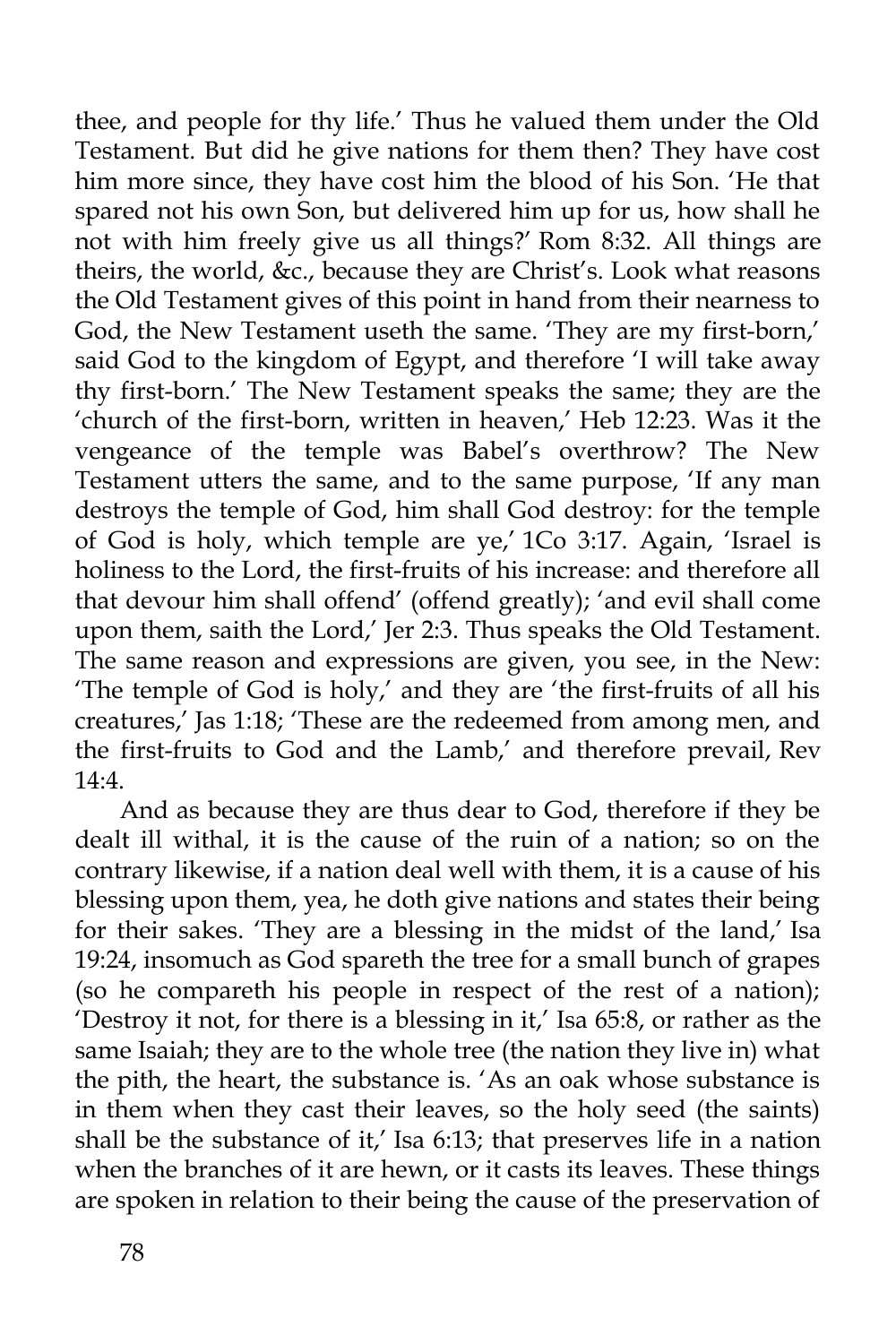a nation in both these places. Saints that are as strangers to a nation, and only make it their refuge, yet their presence is in such a case a preservation to them. 'Moab' (says God), 'let mine outcasts dwell with thee, and be thou a covert to them,' Isa 16:4; and Isa 16:5, 'And in mercy shall the throne be established.' But much more native saints procure this blessing, their relation being nearer and dearer. 'Of Sion it shall be said, This and that man was born in her;' and what follows? 'The Highest himself shall establish her,' Psa 87:3.

*Reason* 2. Secondly, Another reason is taken from the great interest the saints have in God the governor, and the privilege which themselves have vouchsafed them by God in ruling and governing this world, and the providences of God therein. They are privy councillors to the great King of kings, who governs all the states and kingdoms in the world, and God doth give these his saints a commission to set up and pull down by their prayers and intercessions. The Old Testament speaks in a high language in Isa 45:11 (I might have quoted it before, for it comes in as the reason of God's setting up Cyrus for his people's sake), 'Ask me of things to come concerning my sons, and concerning the work of my hands command ye me.' Who speaks this? The words afore are, 'Thus saith the Lord, the Holy One of Israel, and his Maker.' It would have been blasphemy for us to have said it, but that the Lord himself first hath said it, and given them this privilege, 'Concerning the work of my hands command ye me;' and which makes it the more observable, before he doth in this place mentioned confer this honour and privilege upon them, he first (as on purpose) minds them of that infinite distance and disproportion betwixt himself and them (so to put the more wonder upon it); he tells them, Isa 45:9-10, that they were but the clay, he the potter, that could not (therefore of right) say so much unto him about his matters as, Why madest thou me thus? Yet behold, I that am thus your maker, give you leave to dispose by your prayers the great works of my hands, which concern my children, my sons, the affairs of kingdoms, even so far as they relate to their good. And he speaks it upon this occasion, that for their sakes he had raised up Cyrus, and pulled down the Babylonian monarchy, because they by their prayers had sought this. They are said elsewhere to 'decree a thing,' so Job, Job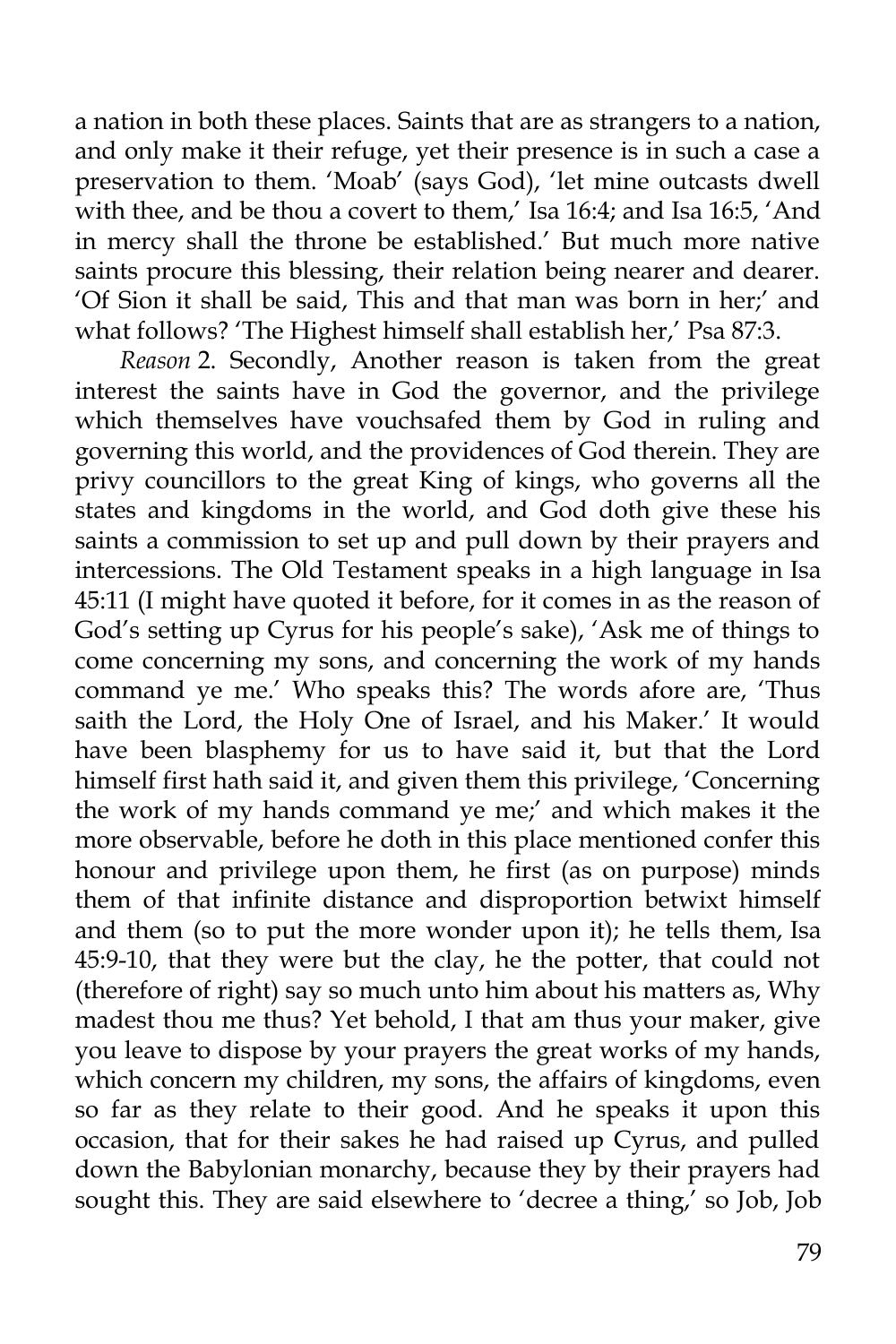22:28, and 'to bring it to pass;' and God is said to 'fulfil their counsels,' Psalms 20. And this interest they have either for good or evil to the nations they live in: first, for evil; thus, Rev 11:6, the 'two witnesses have power to smite the earth with plagues as oft as they will;' and if any man will hurt them in this manner, he shall be killed, that is, with the highest and sorest vengeance, and God avengeth them speedily, Luk 18:8. And so for blessing, 'the innocent delivers the island through the pureness of his hands,' Job 22:30. Thus one righteous Lot was (for the present) the cause of the rescue of the Sodomites, the wickedest people in the world, and afterwards ordained to the greatest judgment.

*Reason* 3. A third reason is the interest of Jesus Christ himself. And to shew that he is King, even King of kings, and hath a kingdom ordained to him and his saints, supreme to all theirs in the mean while, his design and practice is, and hath been, to break all kingdoms that do oppose him or oppress his saints. This reason I might enlarge out of Daniel: 'The God of heaven shall set up a kingdom, which shall break in pieces and consume all these kingdoms, but it shall stand for ever,' Dan 2:44 and Daniel 7; but I shall insist (in this head of reasons) only upon that eminent title of Christ's (which holds forth this his interest), that he is entitled King of saints, Rev 15:3; which title is there given him, as in relation to the setting up his worship, so to the overthrowing and overcoming the nations that do oppose his saints, and this by the seven vials which their prayers have filled. And at that time (it is likewise there said) he doth marvellous works, being King of saints. In the Old Testament he is called the King of nations (though he was King of saints also then), so Jer 10:7; and he gave demonstration of it to purpose, by setting up that one nation of the Jews which he had chosen of all nations, that that one nation should ruin all the nations round about them: for he was peculiarly their king, and the king of all those other nations also. But now he hath scattered his saints in and through all nations ('Thou hast redeemed us out of all nations,' that is the language of the New Testament), he is therefore therein called King of saints; he carrying on the same design by those saints which he did before, and is as able to make it good, he being no less King of nations still, or Lord Almighty (as you have it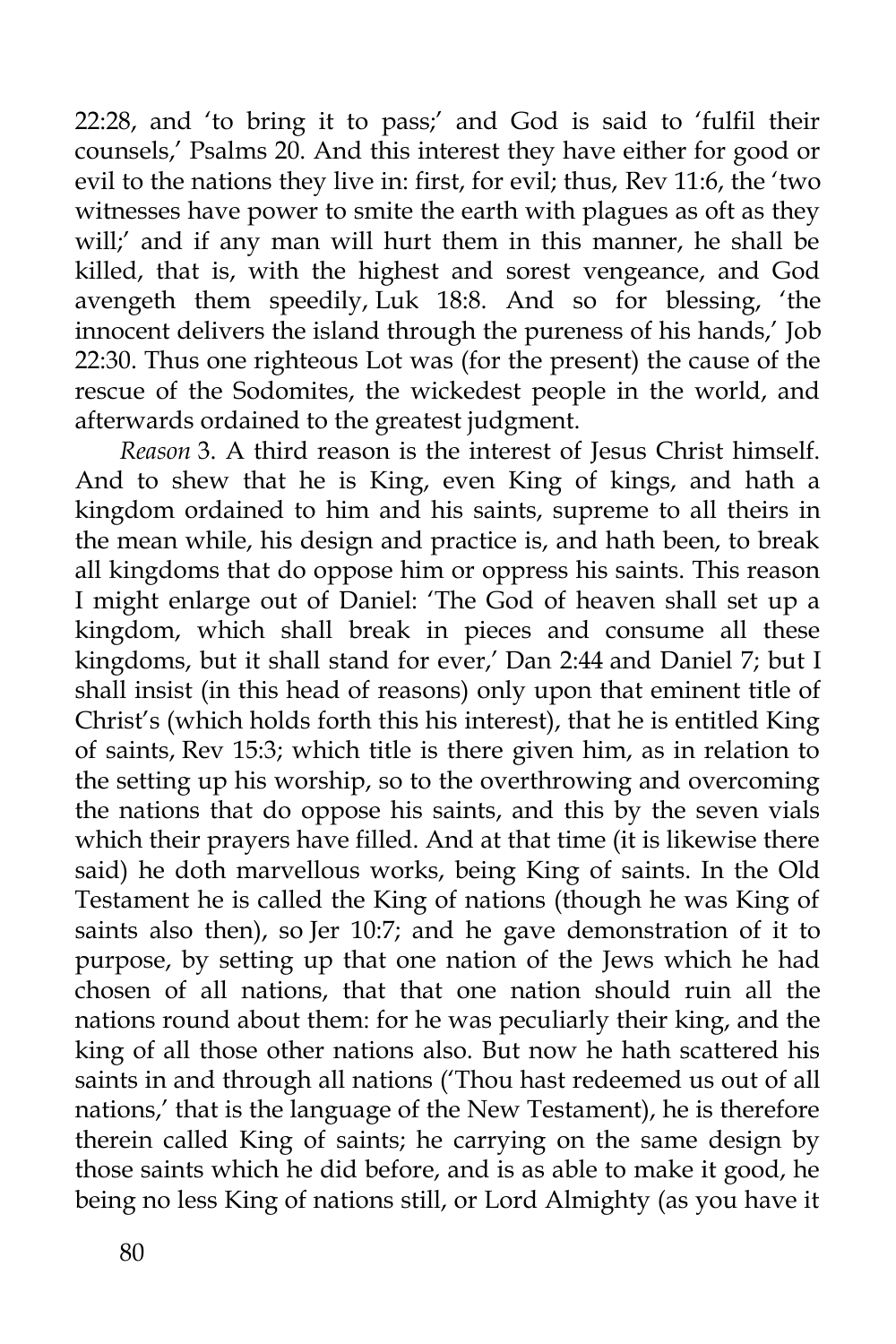in that forecited place). And he being thus peculiarly their King, his interest is to maintain, defend, and take part with them against all those that do malign them, as he did the nation of the Jews. It is his title, and his most royal title, and the greatest title, that he is King of saints; he preferreth it to his title of being King of nations; that vanisheth, and is not mentioned in comparison. This, therefore, answerably must be his greatest interest, which of all other he now pursueth. And therefore, if all those nations in which his saints are do not bow to it, and comply with it, he will shew himself that he is King of saints, and of nations also, by ruining of them. As the greatest interest of the devil's kingdom is to persecute those that keep the commandments of Jesus, so it is the greatest interest of the kingdom of Jesus Christ to preserve his saints, and to confound those that injure them, for he is the King of saints. And further, in the Old Testament, when this his kingdom was farther off and longer to come, and yet you have seen how strongly he drove on this design then; but in the New Testament he is ascended, and personally as man invested into it: 'We see Jesus crowned with glory and honour' (saith the apostle, Hebrews 2, whose faith was as real in this as our sight can be), and he sits there expecting, as thinking the time long, 'till all his enemies are subdued,' Heb 10:13; which the same apostle elsewhere interpreteth (and therein speaks home to the point in hand), the putting down 'all rule and dominion' that are opposite to his saints, 1Co 15:24-25 verses compared. And accordingly in all those psalms, wherever his ascension and investiture into his kingdom at God's right hand is prophesied of, there the ruin or conversion of kings and kingdoms are also spoken and prophesied of. Read Psalms  $\check{2}$ , Psalms  $\check{68}$ , and Psalms 110. And let me add this to all: that as the shorter time Satan hath, the more is his rage, so the shorter time Christ hath, and the nearer he is to the possession of his kingdom, the more is his zeal for his saints, and indignation against his enemies. His heart is set upon it, and the more eager doth his desire become every day to attain his long-expected kingdom, and to throw down all that oppose it; and therefore it is that we see in this latter age he hath made such changes in the world. We have seen him do that in a few years that he hath not done in an hundred years before; for he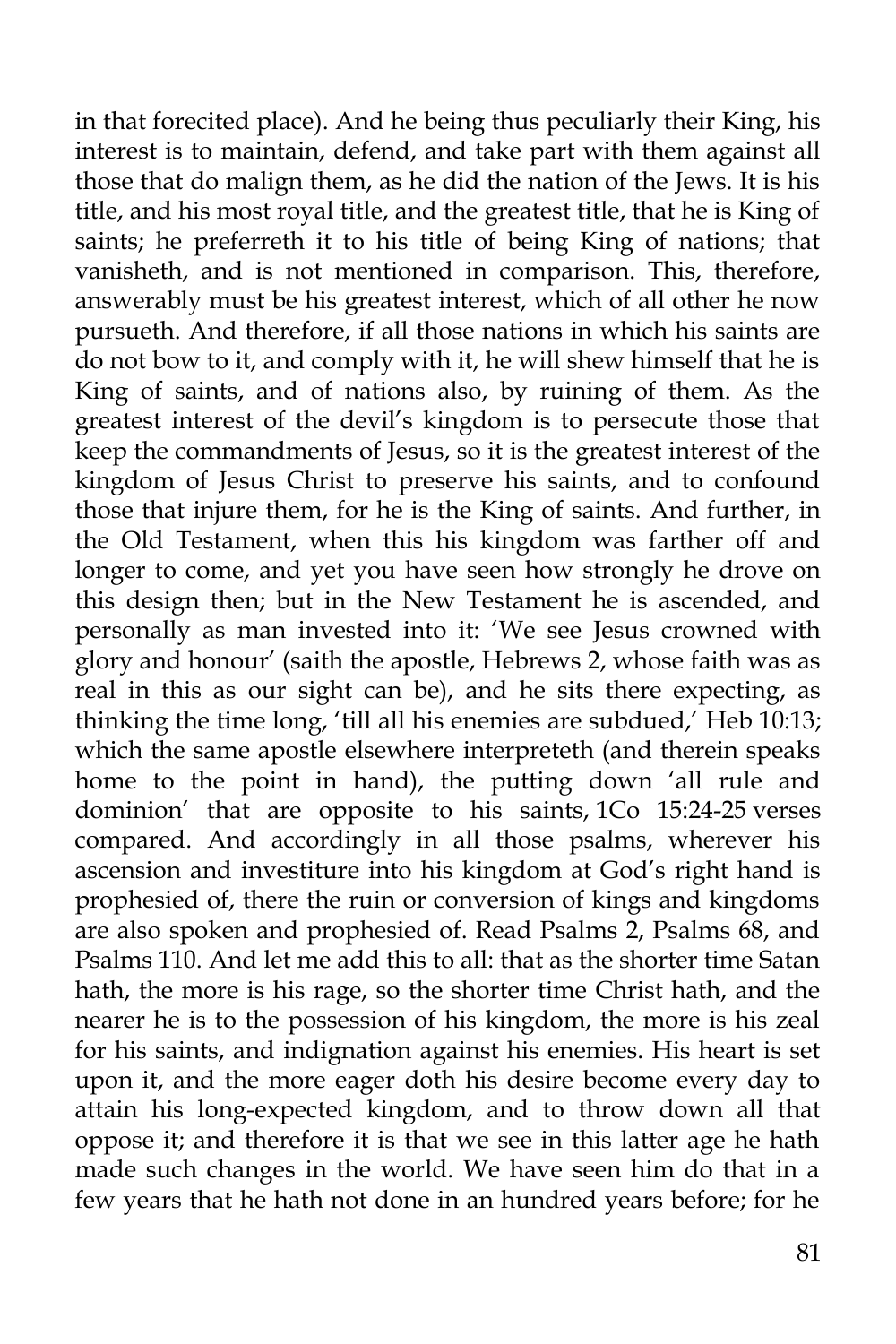being King of nations, and King of saints, he pursues his interest; and being more near his kingdom, he takes it with violence. We are now within the whirl of it, therefore his motions are rapt. Hence, therefore, all states and kingdoms had need now (of all times else) to be instructed; and accordingly comply with this interest of Christ, it is more especially now than ever their greatest interest. It is well for us that Jesus Christ is our king, who is the King of kings and King of saints; and withal, that he is so near the enjoyment of his kingdom.

*Application*. I shall now come to a word of application, which I shall despatch exceeding briefly. In those fore-rehearsed instances I have carried you over, and given you a prospect of all kingdoms throughout the story of the Bible, and at last I brought you and set you down, and left you in the times of these ten kingdoms of Europe, of which the Holy Ghost hath prophesied, Rev 17:14 : 'These (saith he) shall make war with the Lamb, and the Lamb shall overcome them: for he is the Lord of hosts, and King of kings; and they that are with him are called, and chosen, and faithful.' And, it is certain, we are in the last times of these kingdoms, and we all here live in one of them. But a word of encouragement and direction to those of this kingdom.

1. *Encouragement*. You have heard in those words I last read, the greatest security that any kingdoms can have in these times: for first, in the general, this text holds forth plainly that Jesus Christ by virtue of his being King of kings, and being King of saints (as you heard even now), he will overcome and subdue these kingdoms to himself, and yet (for our encouragement) not so as to destroy them. Why? Because these kingdoms, as such, shall destroy the whore; and therefore shall not be overcome by way of desolation, but by way of a more happy conquest of reformation and conversion. Thus the text seems clearly to speak: 'For the ten horns (which are these ten kingdoms) shall hate the whore, and make her desolate, and burn her with fire,' Rev 17:16. As I have therefore thought this text to be a bar to the projected Spanish monarchy, over them, even then when it was in the greatest height, and in most probability to have carried it; so the greatest security for continuance and preservation of these kingdoms, because they must remain ten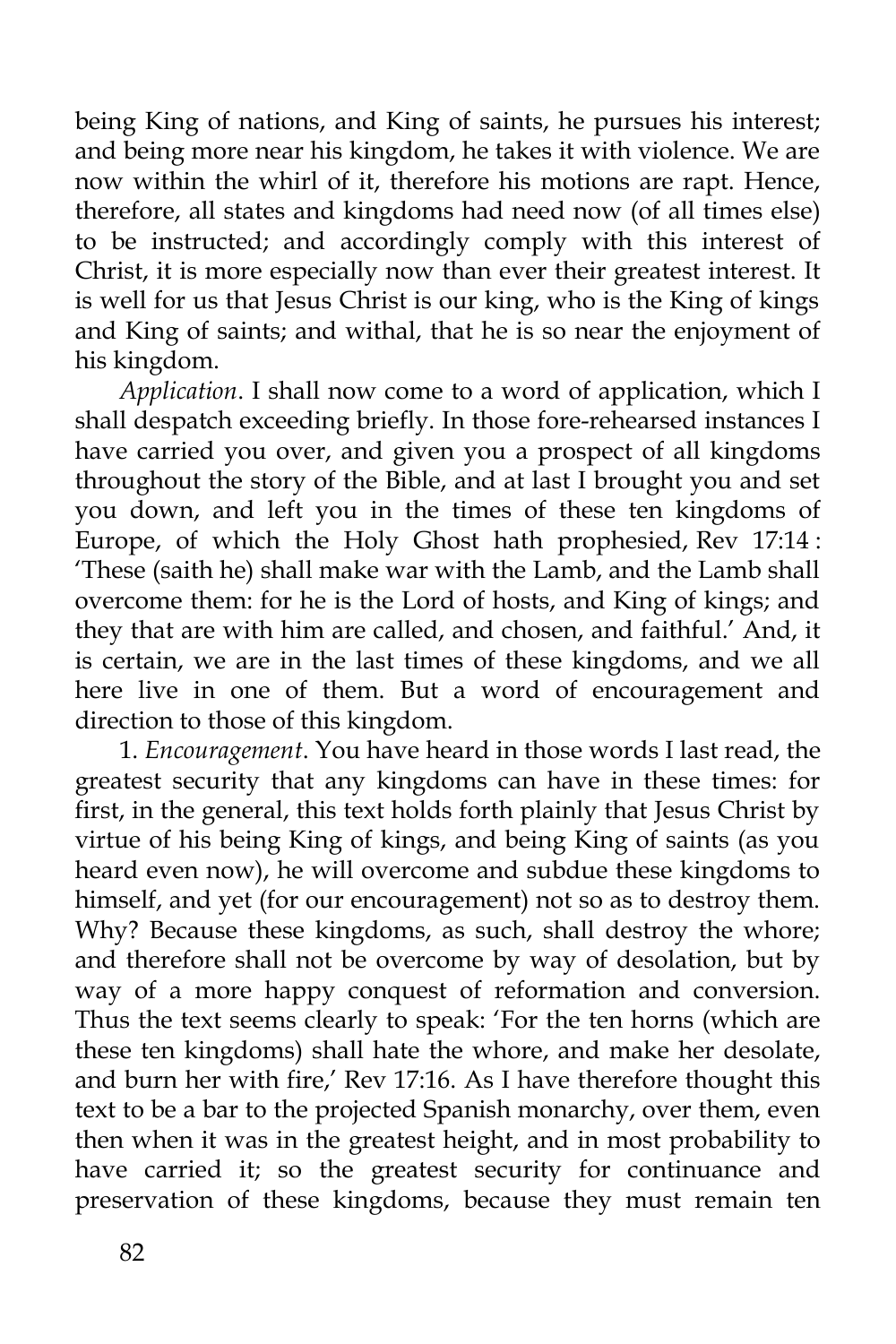kings or supreme states and kingdoms, until the whore is burnt, for they must destroy her. And first, for their number, ten: it is true, they have indeed been more, yet never fewer, since the breaking of the Roman empire. And when it is said ten kings, it is not necessarily to be understood there should be so many monarchs always (in a strict sense as we use the phrase), for in the language of this book kings is put for supreme states. Thus Rome is said to have had seven kings, and yet five of those governments were not monarchical. These kingdoms may fall one upon another; there may be civil broils, and divisions, and distractions, and thereby they may be sorely punished, as we have been, for dealing ill with the saints. Likewise, two may be joined into one, and one may be broken into two, so they have varied in several times and ages, yet still they have stood, and at the least the number of ten hath been kept up; and though they have made war against the Lamb, and have been punished for so doing, yet the Lamb shall overcome them another way than by destroying them, even by winning ground upon them: so as where you see Jesus Christ hath took footing in any one of these kingdoms by such a way of conquest (as in ours he hath done a second time for double security), stand that kingdom shall till you see Rome down.

Now the next thing I desire you to take notice of in the words is, the reason why that Christ will thus overcome them, and preserve them. For (says the Holy Ghost) 'those that are with him' (namely, in these ten kingdoms, and so members thereof), are 'called, and faithful, and chosen.' Therefore it is that the Lamb shall work these kingdoms about, and win ground upon them, and shall cause them at length to hate the whore, and therefore they shall stand till the whore be ruined, and how long after, he only knows that hath set them up.

It hath been one great outward evidence to my faith, of the truth of the New Testament, that what was in particular foretold in this book so distinctly, should so come to pass as we see it hath done. When John wrote this prophecy, there were none of all these kingdoms set up, the empire was not broken. You see the empire hath been broken into these kingdoms, and they have given their power to the beast; and we know how rooted the power of the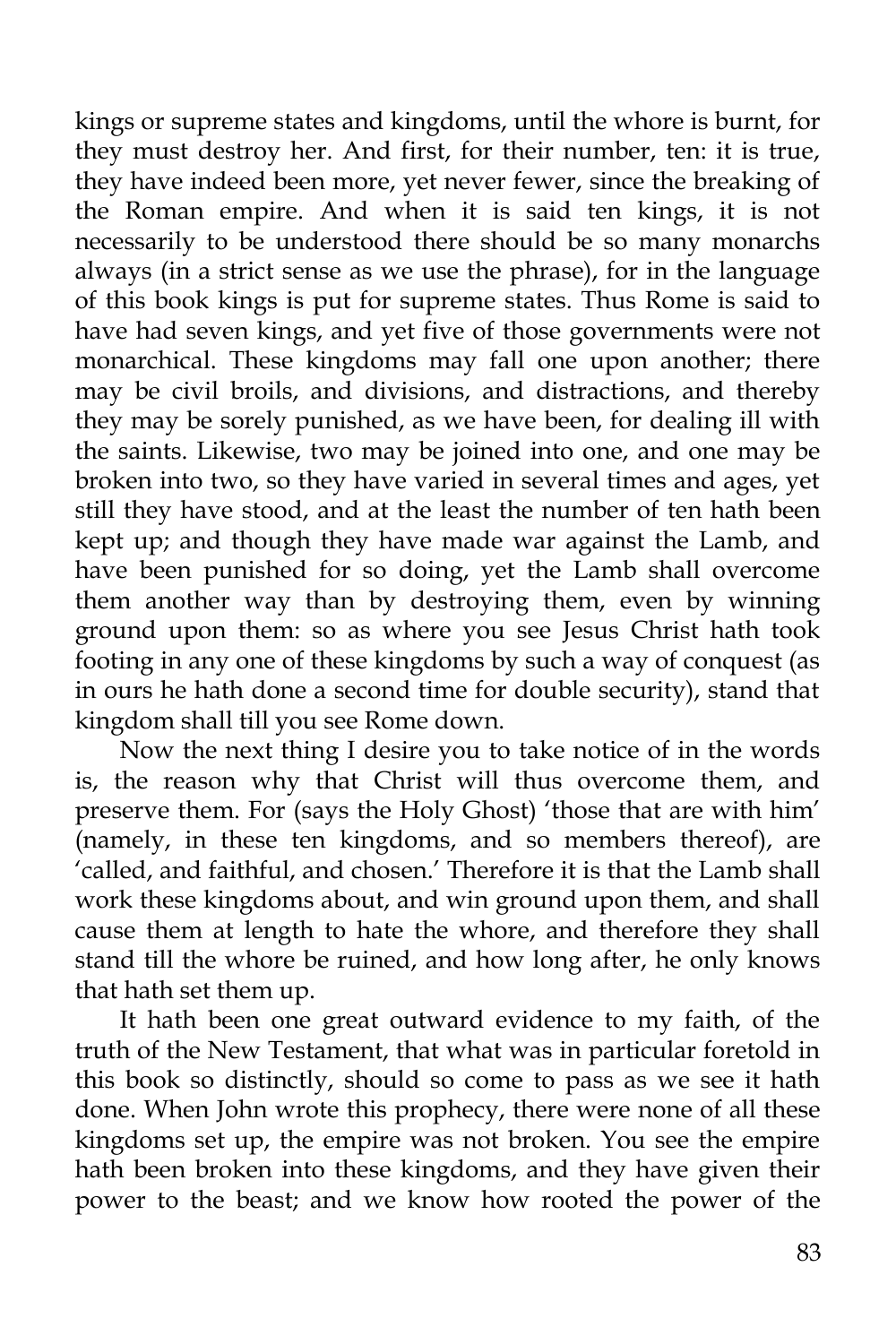beast once was in all these kingdoms, so as, who could make war with the beast? Yet we have likewise seen the Lamb hath overcome many of them, especially these northern kingdoms, where he hath set up his temple. He hath overcome them, and he wins ground upon us every day, and works us up age after age to a farther reformation, to more light and holiness, and so he will do till he hath perfectly overcome every popish principle out of them. We see all this done; we see likewise all these kingdoms stand, and not subdued to any one civil monarchy over them all. We see Rome prophesied of in this book, Rev 17:18, yet standing and possessing some of these kingdoms. We see likewise multitudes of faithful called and chosen, whom God hath raised up in these kingdoms to oppose the whore. All these things we have seen fulfilled; therefore I believe this shall be fulfilled too, that these kingdoms shall still continue, where God hath faithful, called, and chosen, and that they shall be the ruin of the whore in the end. Having seen and believed so far, we may very well trust him for the rest. This for the general.

More particularly, to you of this kingdom we live in. If you would yet know and be confirmed in what is your greatest interest, this text speaks more punctually to the point, and it holds forth, by way of prophecy, thus much to you, that your interest lies (as you are one of these ten kingdoms) in what I have hitherto told you, even in your faithful, called, and chosen. And let me speak this for your peculiar encouragement farther: that look as where God doth give a command with a reason, upon whom the reason falls most strongly, there is the greatest obligation; so where God gives a promise, and gives it with a reason, where most of the reason is found true, there certainly the promise will take place most in the fulfilling of it. Now, upon what hath he put the standing of these kingdoms, and their being thus 'overcome by the Lamb,' and that they shall 'hate the whore,' so as to destroy her in the end? It lieth, you see, in this, that they that 'are with the Lamb are faithful, called, and chosen.' He puts the very reason of it upon this, 'The Lamb shall overcome them: for' (saith he) 'they that are with him are called, and chosen, and faithful.' Now, look upon this isle in which we live, and it is the richest ship, that hath the most of the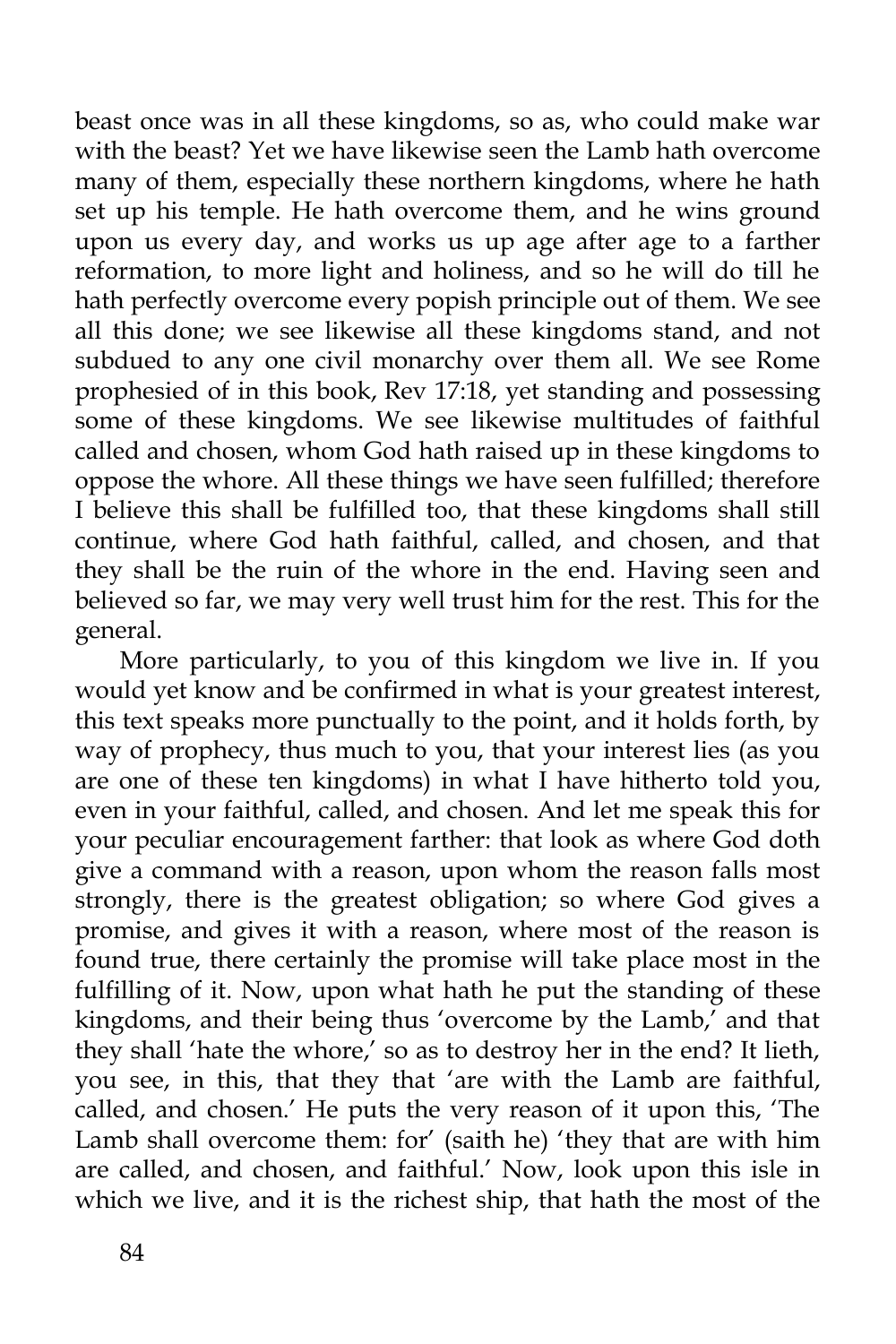precious jewels of our Lord and Saviour Jesus Christ in it, and the greatest treasure of any kingdom in the world, I had well-nigh said, as all the world besides. Now, where there are most of called, chosen, and faithful, certainly there (towards the time of Rome's ruin) the promise will take the most effect. Here, then, lies your interest. You have it not only confirmed from the general truth of that great point I have all this while been giving demonstrations of, but further, you have it confirmed by a more special charter of promise and prophecy (which you may well believe, having seen so much of it fulfilled), granted forth to these kingdoms long before their erection. And as for this kingdom, give me leave, upon this so just and solemn an occasion, to take the boldness to utter this in the same expression, which now well nigh twenty years ago I used in public, that if we had stood at God's elbow when he bounded out the nations, and appointed the times and seasons that men should live in (as the apostle speaks), we should not have known (unless when Christ himself was alive, and the apostles, in those primitive times, unless in Judea itself, where all the apostles were together), in what age or in what place, in what nation or kingdom we should have chosen to have lived in, in respect of the enjoyment of the gospel, and the communion of saints, more than in this kingdom wherein we live. Other churches they have had the glory of reformation, and have had the honour in the first age of reformation; but we, though in that respect we have been like to blear-eyed Leah, yet have since been abundantly the more fruitful of 'saints, faithful, called, and chosen.' This is, therefore, our great security; and it is the more special interest of this kingdom in which we live, the *magna charta* of it.

2. *Direction*. And, therefore, that which I shall make further bold with your leave and patience, is but only this, to add a word of exhortation and direction to maintain this interest, and to preserve it. To this end, consider it is not simply having saints, and multitudes of saints, 'called, faithful, and chosen,' but it is the using them kindly, and dealing well with them, that is the interest of a nation. Judea itself had the best of saints; it had Christ and his apostles, and multitudes of others also in that country (which were afterwards dispersed into all nations), yet, though they had these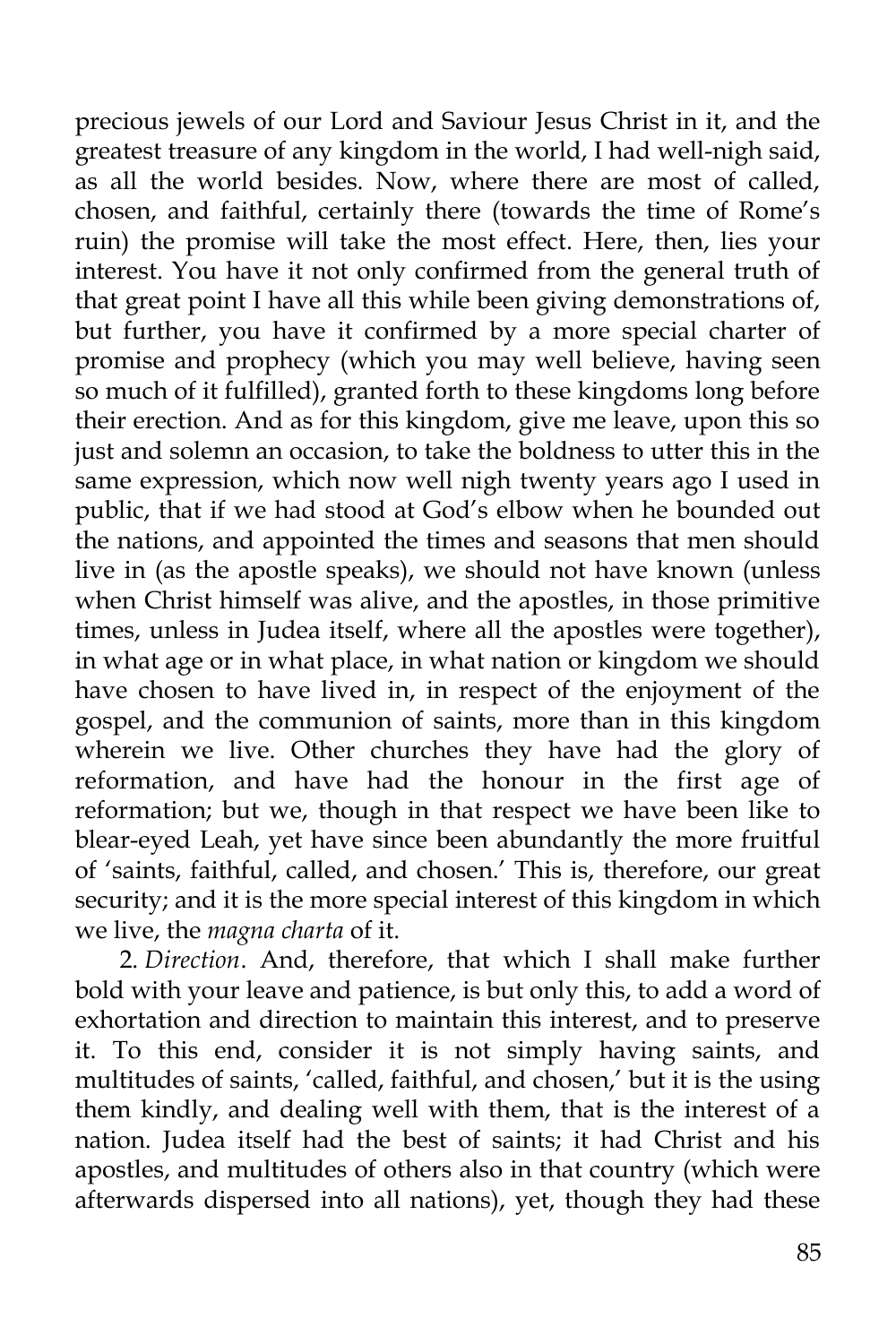multitudes, because they dealt unkindly with them, it was their ruin, and God provided a safety for those his saints, by dispersing them into all nations, through their persecution of them.

That worthy duke of Rohan, that writ that book of the *Civil Interest of the States of Europe*, in his preface to it, says, that according as the proper interest of each hath been well or ill followed, it hath caused the ruin of some, the greatness of others. That which that worthy duke thus speaketh of the civil interest, give me leave, from all the grounds fore-mentioned, to press upon you concerning that which is your greatest interest; an interest most divine, most general, and fundamental. The saints of England are the interest of England; look to, and keep to this your interest, namely, maintain and preserve the saints among you, and make provision for them, as you would preserve the kingdom. When afterwards the same author particularly comes to speak of the proper interest of England, he hath a saying (and he seems to speak it as if it had been an aphorism of the late queen's), that England is a mighty animal, which can never die except it kill itself. To follow his maxim in that also, we may apply it to this interest in hand. There is a mighty body, and a company of saints in this kingdom. Now if they could all be united in one, and their divisions and animosities allayed, and all reconciled and made one, I am confident we need not fear if all the nations of the world were gathered together round about us. But if ye bite and devour one another, take heed ye be not consumed one of another. It is a state maxim as well as a church rule, there is nothing else can destroy us.

If any man think I am a-pleading for a liberty of all opinions, of what nature and how gross soever, I humbly desire them to remember that I only plead for saints, and I answer plainly, the saints they need it not. The apostle tells us that there are damnable heresies, so 2Pe 2:1-2, and they will soon unsaint men; there are errors that are capital, not holding the head, so Colossians 2. Do but distinguish these from others, and let this be one foundation laid for this union. And when I say saints, I mean no one party of men. Do we not know that the new creature is found in circumcision and in uncircumcision, and as eminent in the one as in the other; and it were the highest sacrilege in the world to engross that title of saints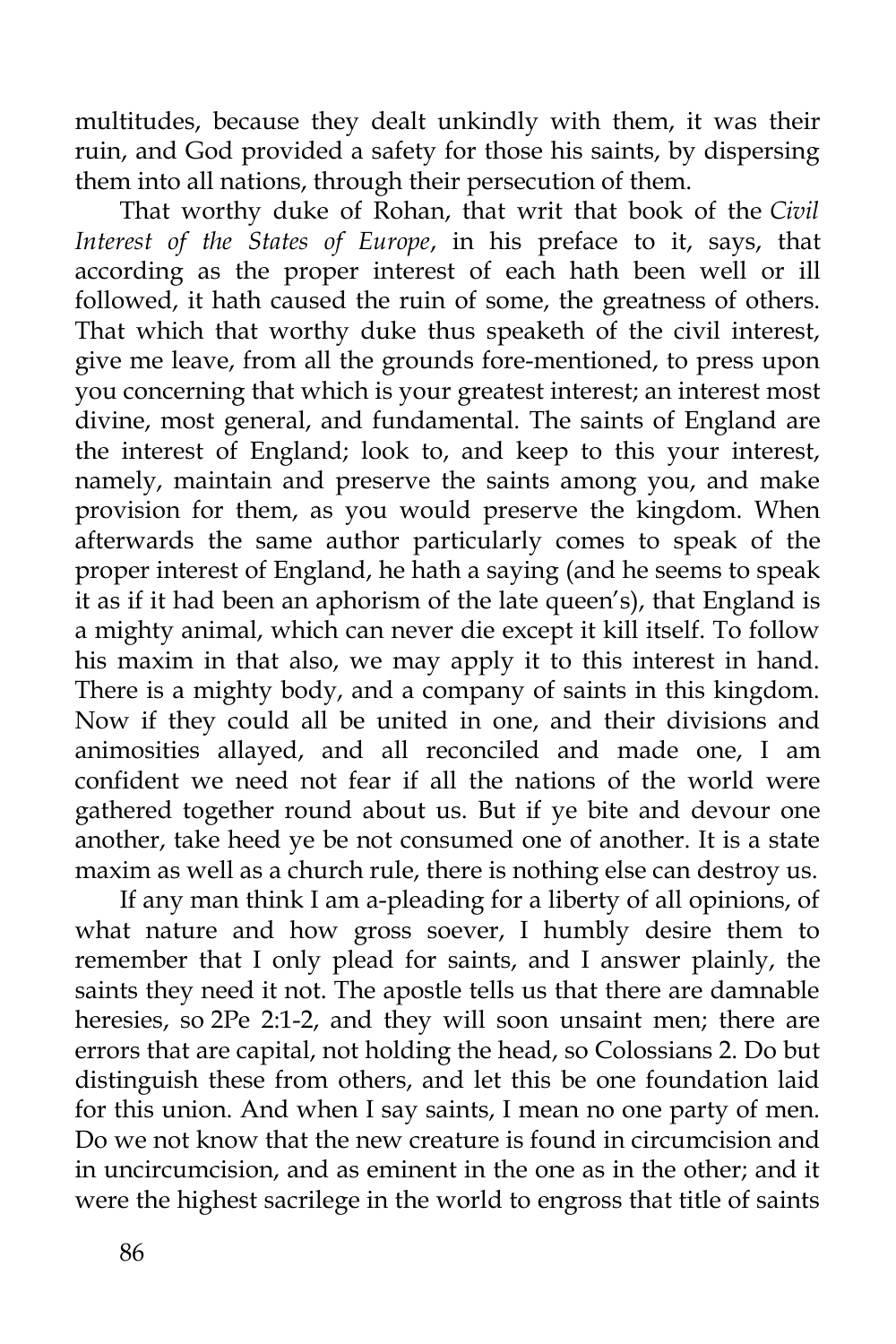and the godly party to any one. Characters of saints I need not give you; it hath been the main subject of the preaching in this kingdom for these forty years and upwards to describe them to you, and distinguish men from men.

As there are multitudes of faithful, called, and chosen ones in this kingdom, so you, honourable and worthy senators, are the called and chosen out of all these to this great work, and have obtained mercy from our God to be in a great measure faithful. Consider the trust God hath committed to you. You have the richest treasury that I know God hath above ground elsewhere on earth. The saints of England are the interest of England. Write this upon your walls, to have it in your eye in all your consultations; never to swerve from it for any other interest whatsoever.

And have respect to the saints, and to the whole lump of them. If you will maintain your interest whole and entire, have regard to the saints, small and great. You shall often find that expression, as in Rev 11:18, 'When the kingdoms of the world became the kingdoms of Christ;' and Revelation 19, when the whore is judged, Rev 19:2, it is said that 'all the saints, small and great, rejoiced,' Rev 19:5; Rev 19:7. What vow doth David make when he should obtain the kingdom? 'Mine eyes shall be upon the faithful of the land, that they may dwell with me,' Psa 101:6. Let yours be so.

You are the shields of the earth, under God, and for his saints, as in Psalms 47. The shield should defend the whole body, and all the parts and members of it. You are covering cherubims unto the ark of God (so the prince of Tyre is called, Eze 28:16); stretch your wings from one end of the holy of holies to the other, so as to cover all. You are the nails of the temple, and for the vessels thereof, as Eliakim, Isa 22:24, is called a nail, on which all the vessels should be hung, and by whom alike supported, the vessels of small quantity as well as great, from the vessels of cups even to all the vessels of flagons; so the prophet there speaks, comparing the people of God to the vessels of the sanctuary, and small weak saints to the vessels of smaller quantity, and the stronger to the greater; and Eliakim to a nail, and a like support to all. Shebna, his predecessor, had been an oppressor of the saints, and therefore God says of him that he should be driven from his station, and cut or sawn off from the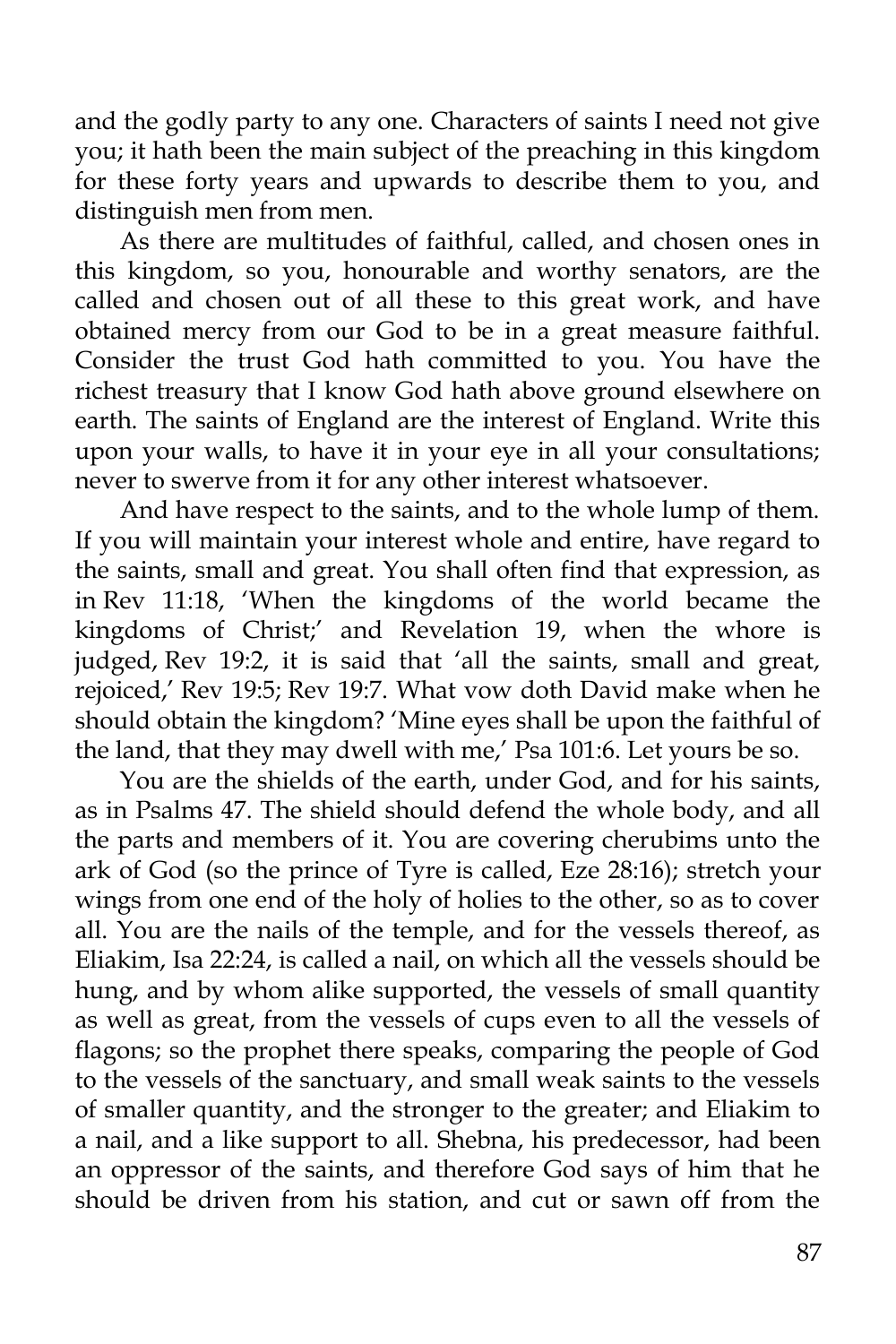wall, so as the wall should stand; and he would put Eliakim in his room, and hang all the saints upon him. You are Mordecais, and it is said of him in Est 10:3, that he was accepted of the multitude of his brethren, seeking the wealth of his people, and speaking peace to all his seed. You are likewise called shepherds; now the shepherds are to take care of all the sheep. Oh see that all the sheep be folded, and have pastures to lie down in; not only a staff and a rod, but folds and pastures for them. Take care not of the strong only, but of the sick and the diseased, so the expression is, Eze 34:21, those that are sick and diseased, that men did push with their horns till they were scattered abroad, not only reduce them from their scatterings in a dark and a cloudy day, as Eze 34:13-14, but feed them in a good fold, and judge betwixt them and those that would push them. You are fathers, and you should see provision made for all the children; and though they through waywardness will not eat together, yet let them not starve.

And to conclude, let me use your own word to you, unite, or (if you will the apostle's) reconcile all the saints in this kingdom together. Providence hath disposed it so, that they do and will differ in judgment. The apostles, who were oracles infallible, could not in their times wholly prevent it; and differing thus in judgment, they will hardly ever of themselves agree. But it is your work, and will be your honour, to make them and to cause them so to do, and to find out ways whereby this may be done, notwithstanding these their differences. Thus Constantine dealt as a reconciler amongst his divines, and he did it with success.<sup>[32]</sup> It is of all works the happiest and most glorious, for it was Jesus Christ his eminent work: Eph 2:14, 'He is our peace, who hath made both one, and hath broken down the partition wall between us, having abolished in his flesh the enmity;' and a greater enmity was betwixt Jews and Gentiles than among us. He did it by his blood; do you mingle his blood with faith, and mingle therewith but the rules given by the apostles by which they effected this, as in Romans 14, when one believed that he might eat all things, another that was weak durst not, but ate herbs, Rom 14:2. 'Let not him that eateth,' says he in this case, 'despite him that eateth not, and let not him that eateth not judge him that eateth.' And Rom 14:14, 'Let us not judge one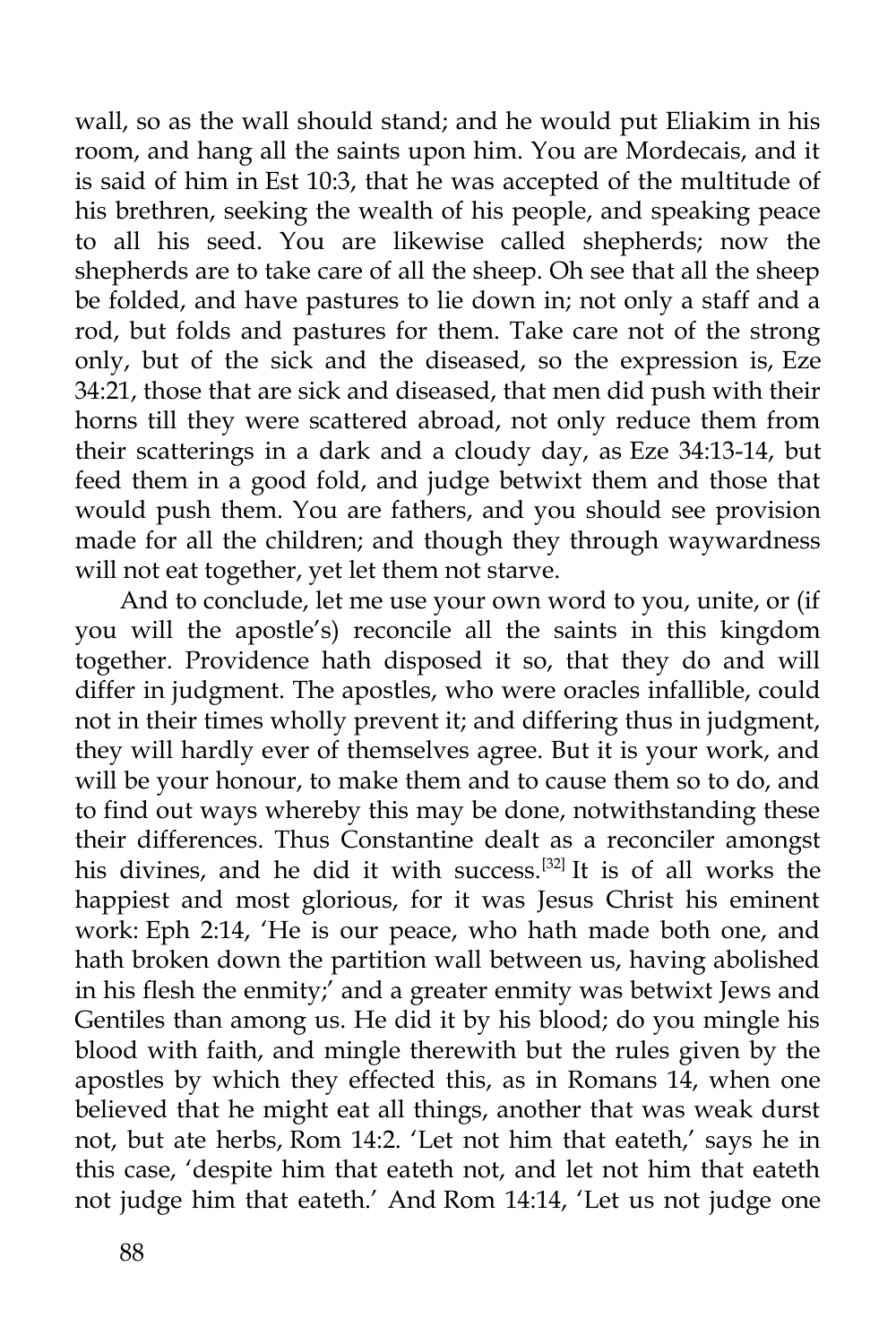another any more.' Certainly this rule, with such others, reduced to practice, as are found in their writings, would heal all. I shall not stand to dispute that place now. I shall only, upon occasion thereof, acquaint you with an observation which to me was strange (having considered former proceedings) when I first found it. In the late Book of Canons, that were made just afore this parliament and stirs began, when the bishops would have brought in bowing towards the communion table (the altar, as it was called), after many specious colours prefaced thereto, they close all with this, 'In the practice or omission of this rite, we desire that the rule of charity prescribed by the apostle may be observed, which is, that they which use this rite despise not them who use it not, and that they who use it not condemn not those that use it.' Could they not have said so sooner? The observing this very rule about those other things urged by them had ended all the quarrels, prevented all the oppressions of tender consciences, that were during all their days; it had saved and prevented the silencing of how many faithful ministers by them. But God (who, afore he punisheth, usually takes evidence, or at least lays a ground of their conviction whom he punisheth), when he had once drawn this out from them (though they did it for an end, to facilitate the introduction of that which was a novelty), yet then, *ex ore tuo*, out of their own months he condemns them, and stays not a moment from the execution. But from that time and word uttered by them, and published to the world, began their ruin; it hastened, and hastened instantly.

[32] Lege Eusebium in Vita Constantini, lib. iii. c. xiii. Ipse concilio interfuit, reconciliavit eos qui dissidebant, et ad concordiam persuasit: Eos qui paulo insolentiores et ferociores fuerunt, mitigavit; nec antea desiit, quàm omnes ad concordiam revocaverit, et tum hanc quasi secundam victoriam nactus, ἐπινίκιον ἑορτὴν, Festum Triumphale celebravit.—*Whitak*. contr. 3, quæst. 4.

I am confident of it, that Christ, that King of saints that is in heaven, he will not rest till such time as he hath made us one, if not in judgment, yet in forbearance, and that if we will not take warning, and will not agree it, that either antichrist, or Jesus Christ himself, will come in upon us, and we shall be made to do it one way or other.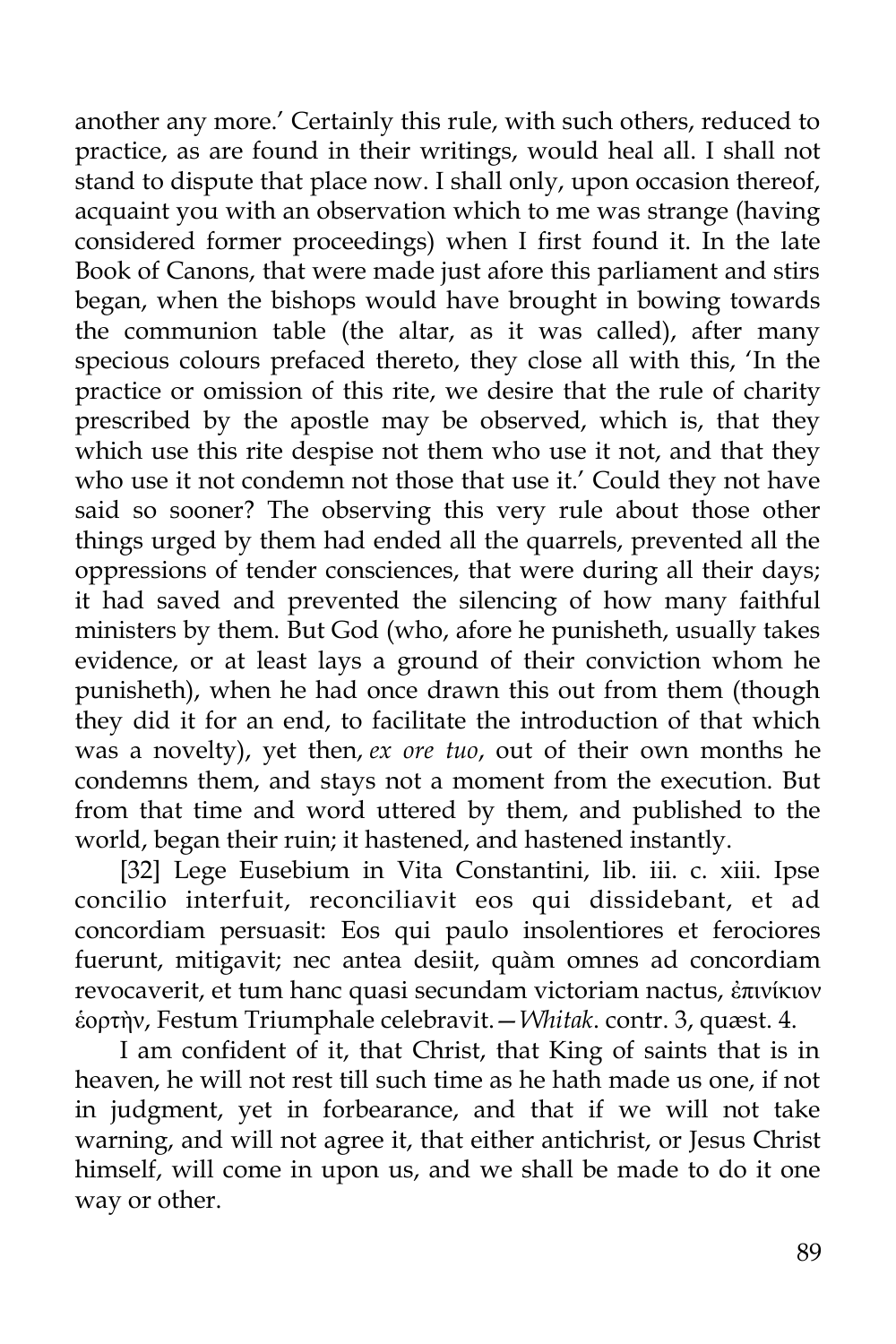But if this great design of reconciling all the saints could be brought to a full issue and perfection; and if this your interest (a regard had to all the saints in this kingdom, which to me upon all the grounds fore-mentioned is the greatest interest of this kingdom) be followed and maintained, I would not fear, though (as the prophet Zechariah saith of Jerusalem, Zec 3:3) 'all the people of the earth were gathered together against us.' We fear foreign forces; certainly let us keep to our own proper interest, and then if all the nations of the world were gathered together against us, I believe they would have the hardest pull of this nation that ever was of any. The Lord is here (as the prophet speaks, Eze 35:10), or (let me express it in those similitudes Zechariah there useth) if they should come, and think to devour us, they will find this kingdom to be a cup of poison to them, Zec 12:2 (so it is in your margins, but we read it, a cup of trembling), which they must not only vomit up again, but will be their death and destruction; they will find it to be a burdensome stone, as Zec 12:3, which while they go about to overturn, or stir, or meddle withal, it shall fall back upon them, and out them to pieces: 'I will make Jerusalem a burdensome stone for all people; all that burden themselves with it shall be cut in pieces, though all the people of the earth be gathered together against it.' And you that are the governors of Judah (as at the 6th verse) shall be as an hearth of fire among the wood, and a torch of fire in a sheaf, and all that oppose you and rise up against you shall be but as so many straws. Take a stack of straw, great for bulk and number, and lay it upon a few coals of fire upon an hearth, and what will become of them all? Though they cover the fire awhile, yet they will soon be consumed and burnt up. Read the 6th verse: 'I will make (saith God) the governors of Judah like a hearth of fire among the wood, and like a torch of fire in a sheaf, and they shall devour all the people round about, on the right hand and on the left.'

I shall only end with what is further spoken there of these governors of Judah in the 5th verse (which is the sum of what I have said), 'The governors of Judah shall say in their hearts' (as comforting themselves thereby), 'The inhabitants of Jerusalem shall be my strength, in the Lord of hosts their God.' And so say you, the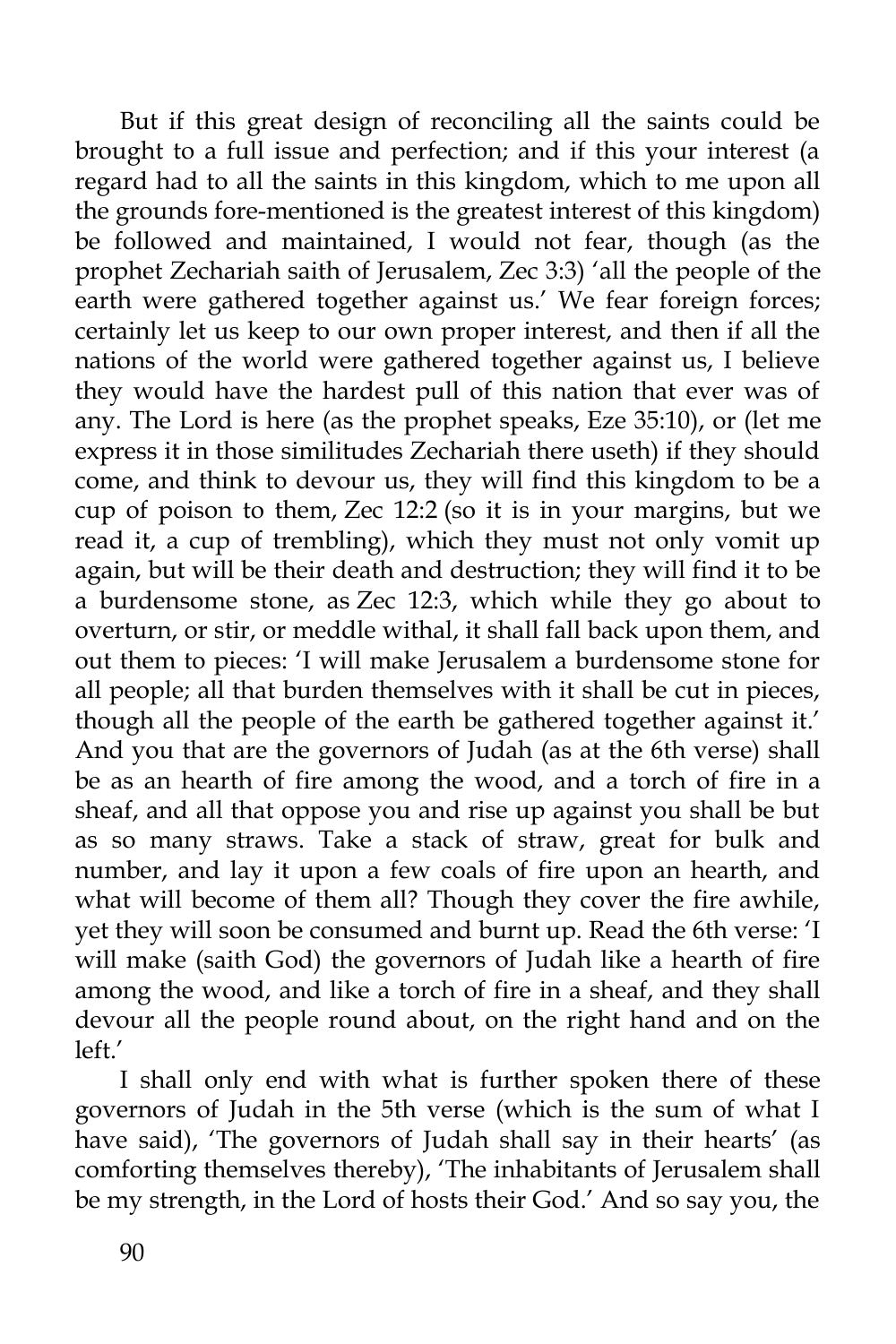saints of this our Jerusalem are our greatest interest and security through the Lord of hosts, his being our God; and let this saying be ever in your hearts, to encourage and to guide you.

Die Mercurii, 25 *Feb*. 1645.

Ordered by the Commons assembled in Parliament, That Sir Robert Harley and Master Purefoy do from this House give thanks to Master Thomas Goodwin for the great pains he took in the sermon he preached this day at the entreaty of this House, at St Margaret's, Westminster (it being the day of public humiliation), and to desire him to print his sermon. And it is ordered that none shall print his sermon without licence under his handwriting.

H. Elsynge, Cler. Parl. Dom. Com.

I do appoint Robert Dawlman to print this sermon. Tho. Goodwin.

# **A Glimpse Of Zion's Glory; Or, The Church's Beauty Specified**

### A GLIMPSE OF ZION'S GLORY; OR, THE CHURCH'S BEAUTY SPECIFIED Original Title: $-$ <sup>[33]</sup>

[33] This Sermon is reprinted from a copy kindly placed at our disposal by Mr. Grosart, the only copy known to be extant. We are not aware who the author of the Epistle to the Reader may have been, but there can be no doubt that the Sermon is an authentic production of Dr. Goodwin.—Ed.

A GLIMPSE OF SYONS GLORY:

OR,

## THE CHURCHES

#### BEAUTIE specified.

Briefly layd open in a Sermon, at a general Fastday in *Holland*.

By T. G.

And now Published for the Good and Benefit of all those whose Hearts are raised up in the expectation of the glorious Liberties of the Saints.

Psa 87:3.

*Glorious things are spoken of Thee, O Thou Citie of* GOD!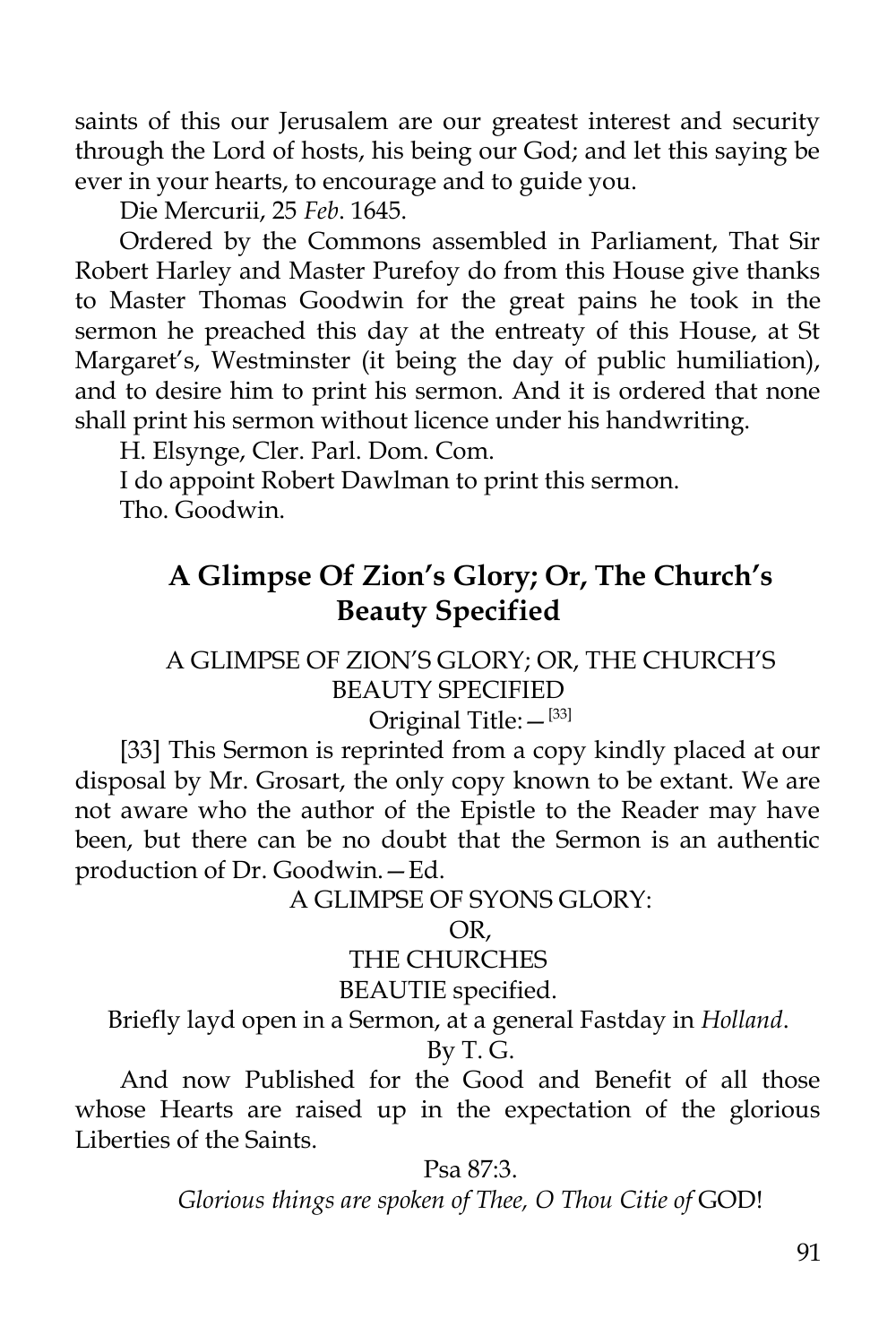#### Esay 40. 10. 11.

*Behold the* Lord *shall come with might against the strong ones, and his arme shall rule for him*.

#### **THE EPISTLE TO THE READER**

Christian Reader, thou hast here presented to thy view a small tract, the matter whereof is weighty, and of concernment to all that are the professed subjects of Jesus Christ. It is a thing of sad consequence to consider how we have been kept under blindness and darkness, although not totally, yet in a great measure, in regard of such truths as do immediately strike at antichrist and his false power: as namely this great train, Christ the King of his Church; and that Christ hath given this power to his church, not to a hierarchy, neither to a national presbytery, but to a company of saints in a congregational way. Now these truths strike directly at antichrist, and therefore kept and quelled down as errors. And so by reason of this obscurity (we being half blind) such bright truths seem strange to us, and go under many aspersions and calumnies, as carnal, erroneous, absurd, and the like. And truly we have been so accustomed to the yoke, that we seem to beat down freedom with casting up a thousand surmises, dreaming of strange consequents. Nay, there is a generation of men in these times (some or most of them seeming to plead for Christ) are as inveterate against the one true way of Jesus Christ, as if it would be the bondage of Rehoboam succeeding the light oppression of Solomon; whereas it will prove to be a haven to our tedious storms, and a period to many distractions.

Reader, give over thy wonted censuring of men's labours, and learn to be more wise; lay aside all prejudicial thoughts concerning this tract, and weigh it in the balance of the sanctuary, comparing it with the word; if it will hold out there, then embrace it, and make use of it for thy comfort. Indeed, it may be beneficial to thee divers ways.

First, By this thou mayest learn to prize Jesus Christ more. What was that among other things that made Christ so beloved and excellent in the eyes of his spouse? His head was of gold. Now what is this head of gold but that excellent government that is upon his shoulder.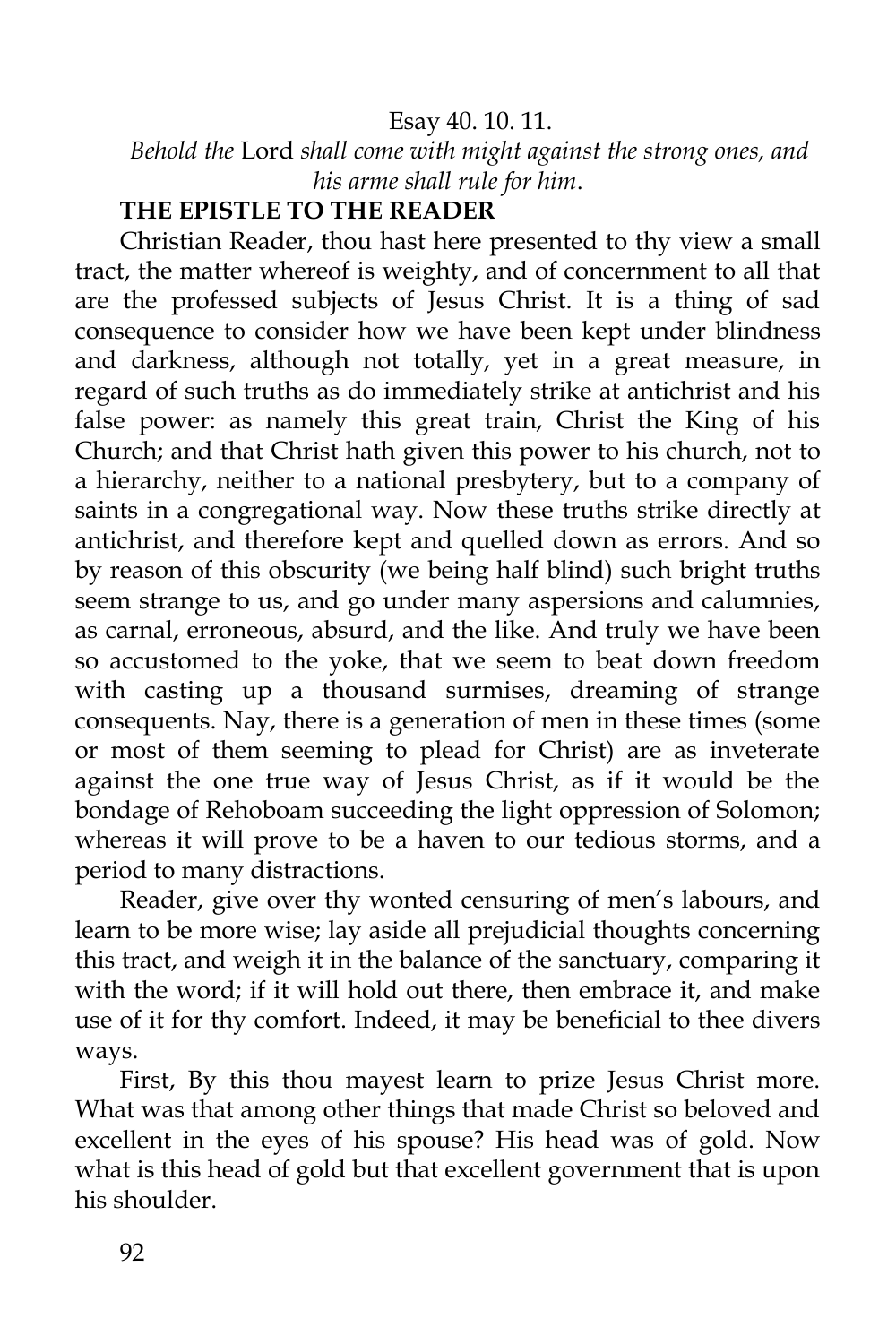Secondly, It will administer comfort to thee, in regard of the former yokes, of which there are hopes they will be broken off, at least in the accomplishing of these truths. Nay, the day is now dawning wherein Sion's peace and comforts shall be fulfilled, Jesus Christ set up, the sole and great King of his church.

Thirdly, It will teach you to make that use of it that the apostle Peter doth of the like truths, 'What manner of persons ought we to be?' The use of it is divers, beyond my reach or weak judgment to prescribe; and indeed my commendation of it doth but darken it, I being so far below the matter and the author. But thy experience may make up that of which I fall short. So commanding thee (both in the use of this and anything else that bears the stamp and image of truth upon it) to the teaching of that Spirit that is the author of all truth in the hearts of believers, to be taught by it, I leave thee in the perusing of this small treatise, hoping thou wilt reap some good by it. Farewell.

Thine in the Lord Jesus, to command,

W. K.

# **A GLIMPSE OF ZION'S GLORY; OR, THE CHURCH'S BEAUTY SPECIFIED**

*And I heard as it were the voice of a great multitude, and as the voice of many waters, and as the voice of mighty thunderings, saying, Halleluiah, for the Lord God omnipotent reigneth*.—Rev 19:6.

At the pouring forth of the fifth vial, there was a voice saying, Babylon is fallen, is fallen; at the pouring forth of the sixth, John hears 'a voice, as the voice of many waters, and as the voice of thunderings, saying, Halleluiah, the Lord God omnipotent reigneth,' immediately following the other. Babylon's falling is Zion's raising; Babylon's destruction is Jerusalem's salvation. The fourth vial was poured upon the sun, which is yet doing (namely, upon the emperor and that house of Austria), and will be till that house be destroyed. The heat of that makes the seat of the beast hot, and prepares it unto the fire that it is appointed unto. God is beginning the pouring forth of the fifth vial, namely, upon the throne of the beast, upon Babylon. This is the work that is in hand. As soon as ever this is done, that antichrist is down, Babylon fallen, then comes in Jesus Christ reigning gloriously; then comes in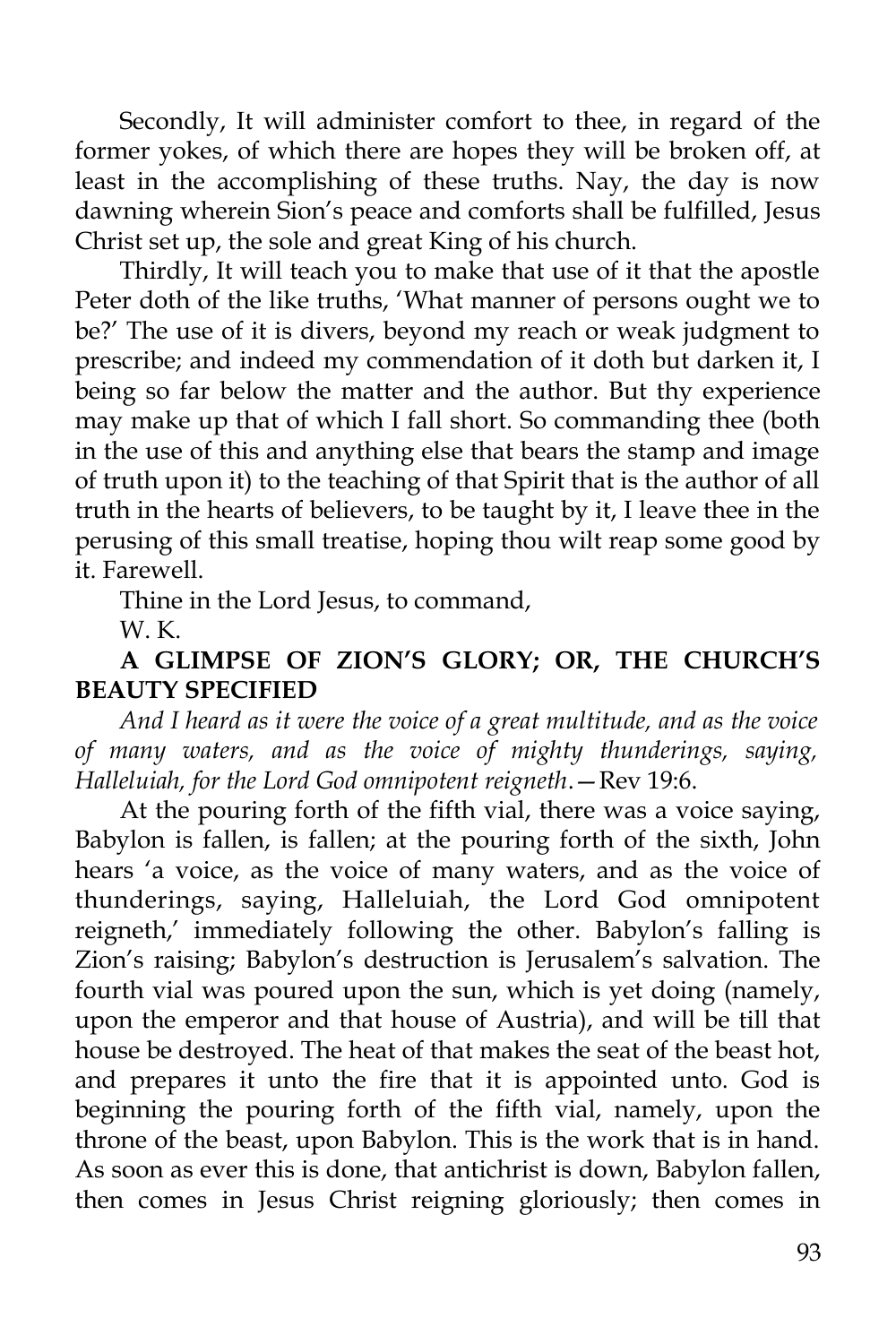this *halleluiah*, the Lord God omnipotent reigneth. Let Christ live, and Barabbas die, was the last speech of Tremellius. Let Babylon fall, let Jerusalem rise, and Christ reign in his glory; this is the voice of all the saints this day, and will continue to their last voice. It is the work of the day to cry down Babylon, that it may fall more and more; and it is the work of the day to give God no rest till he sets up Jerusalem as the praise of the whole world: 'Blessed is he that dasheth the brats of Babylon against the stones.' Blessed is he that hath any hand in pulling down Babylon, and beautiful likewise are the feet of them that bring glad tidings unto Jerusalem, unto Zion, saying, 'The Lord God omnipotent reigneth.' This is the work of this exercise, to shew unto you how upon the destruction of Babylon Christ shall reign gloriously, and how we are to further it.

The words then read unto you, they are, you see, an *halleluiah*.

*Quest*. But what is that to the day of a fast? Is an halleluiah suitable to a fast? *Halleluiah* is *praise ye the Lord*. The work of a fast is a mourning work, and yet this halleluiah is suitable to this day of fast.

*Ans*. 1. Suitable. First, our mourning is to be evangelical, and therefore to have comfort mixed with it.

Secondly, Because our mourning is a preparation to, and hastening of, this halleluiah.

Thirdly, Because we are by faith to speak of things as if they were done, therefore now to shew you what is to be done, and what we are to look upon as if it were done this day, halleluiah is suitable for that.

Yea, further, a day of humiliation is a day of reconciliation too as well as a day of humiliation; and the great fruit of our reconciliation with God is the setting up of the kingdom of his Son.

Yea, we read of the church of the Jews, that in their returning from the captivity, God did lead them by weeping, Jer 31:9. The argument of deliverance from captivity under antichrist, and the setting up of the kingdom of Jesus Christ, may stand with our weeping, and we in a weeping and a mourning frame are fittest to hear such an argument as this is.

*Quest*. Halleluiah is an Hebrew word: why here used?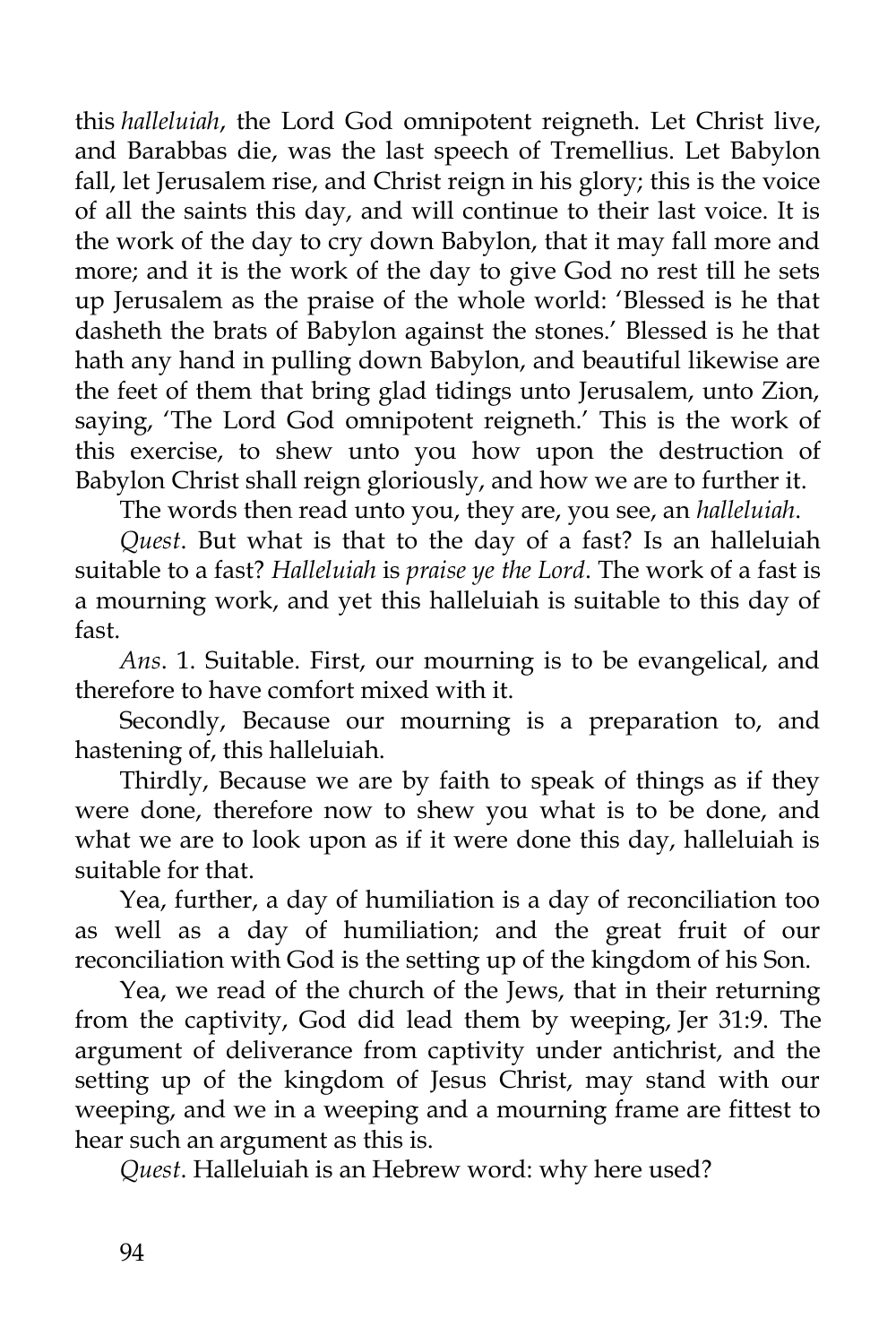*Ans*. First, To note the joining of the church of the Gentiles with the Jews, according to the prophecy in Zec 14:9, 'The Lord shall be King over all the earth: in that day there shall be one Lord, and his name one.'

Secondly, Because the Gentiles are to provoke the church of the Jews to come in, according to the prophecy of Isaiah, Isa 2:3; Isa 2:5, 'Come ye, let us go up to the mountain of the Lord, to the house of the God of Jacob, and he will teach us of his ways, and we will walk in his paths.' Fifth verse, 'O house of Jacob, come ye, and let us walk in the light of the Lord;' the Gentiles calling upon the Jews to come in. So it shall be at the Jews' calling; and therefore this Hebrew word is used, *halleluiah*, as if the Gentiles should provoke the Jews, after antichrist is fallen, now to praise the Lord, because he reigns.

In this halleluiah there are these two things considerable. First, what it is for which this halleluiah is sung; secondly, from whom. First, what it is for. It is for this, because the Lord God omnipotent reigneth; the Lord God, that is, Christ. Christ now appears to be Lord God. His Lordship and dominion was much darkened before; now it appears to all the world that he is Lord God, Lord God omnipotent. The name of Christ is the mighty God, as Isa 9:6, but he is but little known by this name in comparison. After antichrist is fallen, he shall be known by his own name, the mighty God, the Lord God omnipotent, the Lord God omnipotent reigneth. His crown and his dignity were as it were hidden before in comparison. Little of the power of the sovereignty of Christ did outwardly appear before, but now it shall appear before the eyes of all his enemies, that it is he that reigns, he hath the kingdom of kingdoms, and is the Lord of lords. 2. From whence came this halleluiah? 'I heard as it were the voice of a great multitude, and as the voice of many waters.' By *waters* we are to understand people: the voice of many waters, of many people.

First, It is the voice of the waters, the voice of Jesus Christ reigning in his church, comes first from the multitude, the common people; the voice is heard from them first, before it is heard from any others. God uses the common people and the multitude to proclaim that the Lord God omnipotent reigneth. As when Christ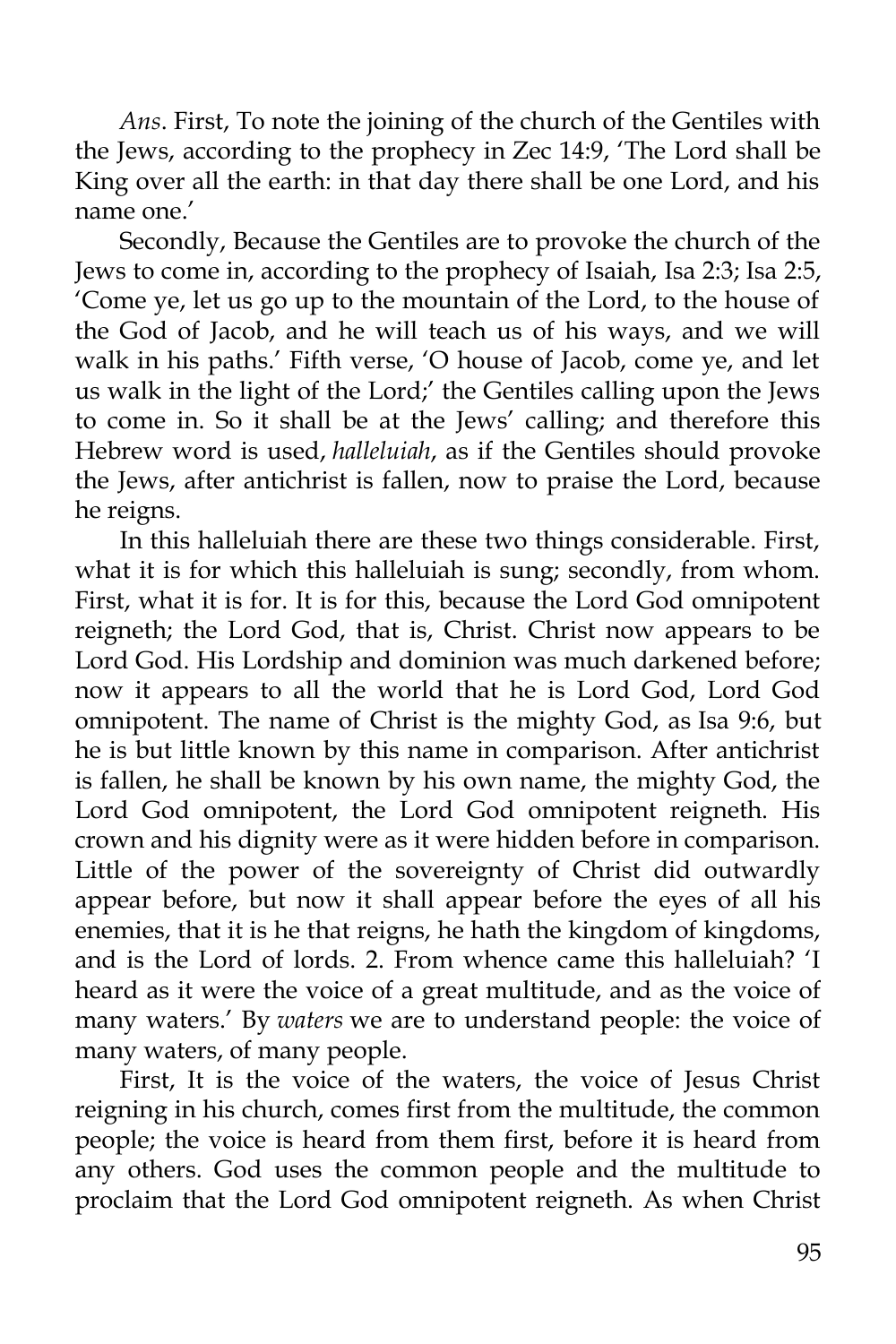came at first, the poor receive the gospel; not many wise, not many noble, not many rich, but the poor; so in the reformation of religion after antichrist began to be discovered, it was the common people that first came to look after Christ. In Son 5:7, we find the church inquiring for her beloved, which is to he understood of these times of reformation. She went to the watchmen; the watchmen smote her, despised her, and persecuted her. At the 8th verse, she goes to the daughters of Jerusalem, and inquires for her beloved, that is, among private Christians and common people; and this glorious church that is to come, when the Lord God omnipotent reigneth, according as it is here said, the voice will be first among the multitude. It is observable that we have in Son 7:1, where you find a description of the glorious church that is a-coming, wherein Christ is to reign gloriously. The description there begins at the feet, and goes upward. When Christ is described, Song of Solomon 5, the description of Christ is from the head, and so downward; but when the estate of the church in her glory is described, she begins at the feet, and goes upward; to note the beginning and the raising of the church is like to be at first among the meaner sort of people, among the multitude. The halleluiah for Babylon's downfall was among the multitude before it came to the four and twenty elders, as you may see in the beginning of the chapter. The business, brethren, concerning the Scots, it is a business, in the issue whereof we hope there will be great things. Where began it? At the very feet, at the very soles of the feet. You that are of the meaner rank, common people, be not discouraged, for God intends to make use of the common people in the great work of proclaiming the kingdom of his Son: the Lord God omnipotent reigneth. The voice that will come of Christ's reigning is like to begin from those that are the multitude, that are so contemptible, especially in the eyes and account of antichrist's spirits, and the prelacy, the vulgar multitude, the common people. What more contemned in their mouths than they! and yet it is from them that this voice doth come, 'The Lord God omnipotent reigneth.' We real in the 2Ch 30:15, that the priests and Levites were ashamed in that glorious reformation of Hezekiah. They did not prepare themselves as the people did; so it is many times that in many places where God is doing a great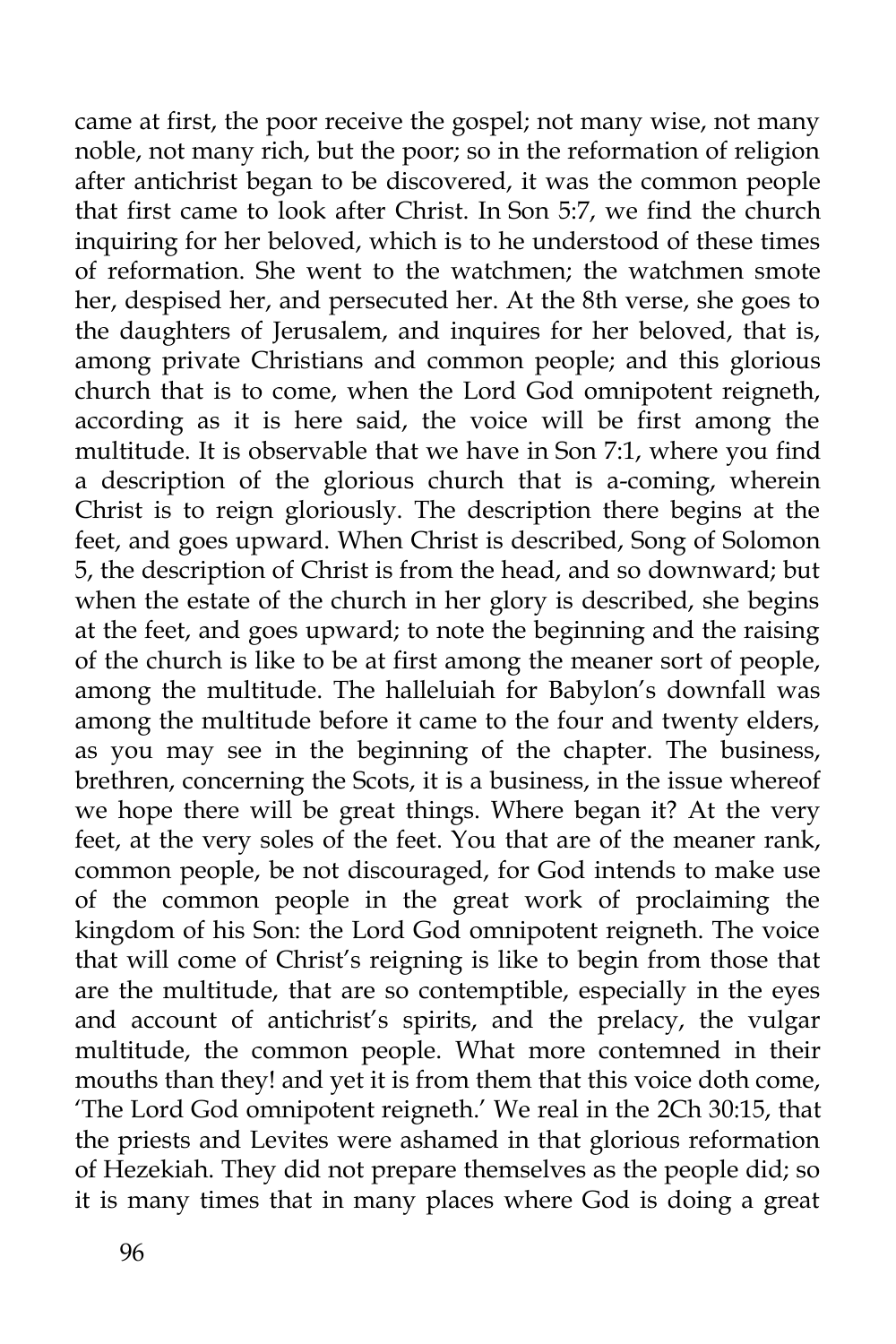work; and whensoever God sets up the kingdom of his Son in that glorious manner that he doth intend, he will not begin with the priests and Levites. They will not be so forward, but the people at the first are more forward. In Neh 3:5, it is said concerning the building of the temple and Jerusalem, that the nobles did not put to their necks, but it is said the people blessed those that came to dwell at Jerusalem. But yet mark further, it came from the multitude as the noise of many waters. Though the voice of Christ's reign came first from the multitude, yet it comes but in a confused manner, as the noise of many waters. Though the multitude may begin a thing, and their intention may be good in it, yet it is not far them to bring it to perfection. That which they do commonly is mixed with much confusion, and a great deal of discover: it was but as the voice of many waters. The people had a hint at something: Down with antichrist, down with popery, not understanding distinctly what they did; their voice was but as the voice of many waters; therefore it follows, and as the voice of mighty thunderings, that is, as one paraphrases of it, the voice that is more terrible and piercing like the thunder. After the beginning of this confused noise among the multitude, God moves the hearts of great ones, of noble, of learned ones, and they come into the work, and their voice is as the voice of mighty thundering, a voice that strikes terror, and hath a majesty in it to prevail. We hear of the voice of the multitude in our own country, as the voice of many waters. They cry up the kingdom of Christ, and cry down the kingdom of antichrist, cry down Babylon and the prelacy; but this doth seem to be the voice of many waters, that the adversaries derided it, scorned it: it is but the multitude, a company of rude people. But blessed be God, we begin to hear the voice from the thunderings too in a more terrible way. God begins to work upon the great ones of the land, the worthies of the land that are drawn together in that assembly, and they do begin to come to the land, and beyond the land, to our ears, as it is terrible in the ears of the adversaries that they begin to fear. This is the work of the day, for us to lift up our voice to heaven, that it might be mighty to bring forth more and more, the voice of our parliament as a voice of thunder, a terrible voice to the Antichristian party, that they may say, 'The Lord God omnipotent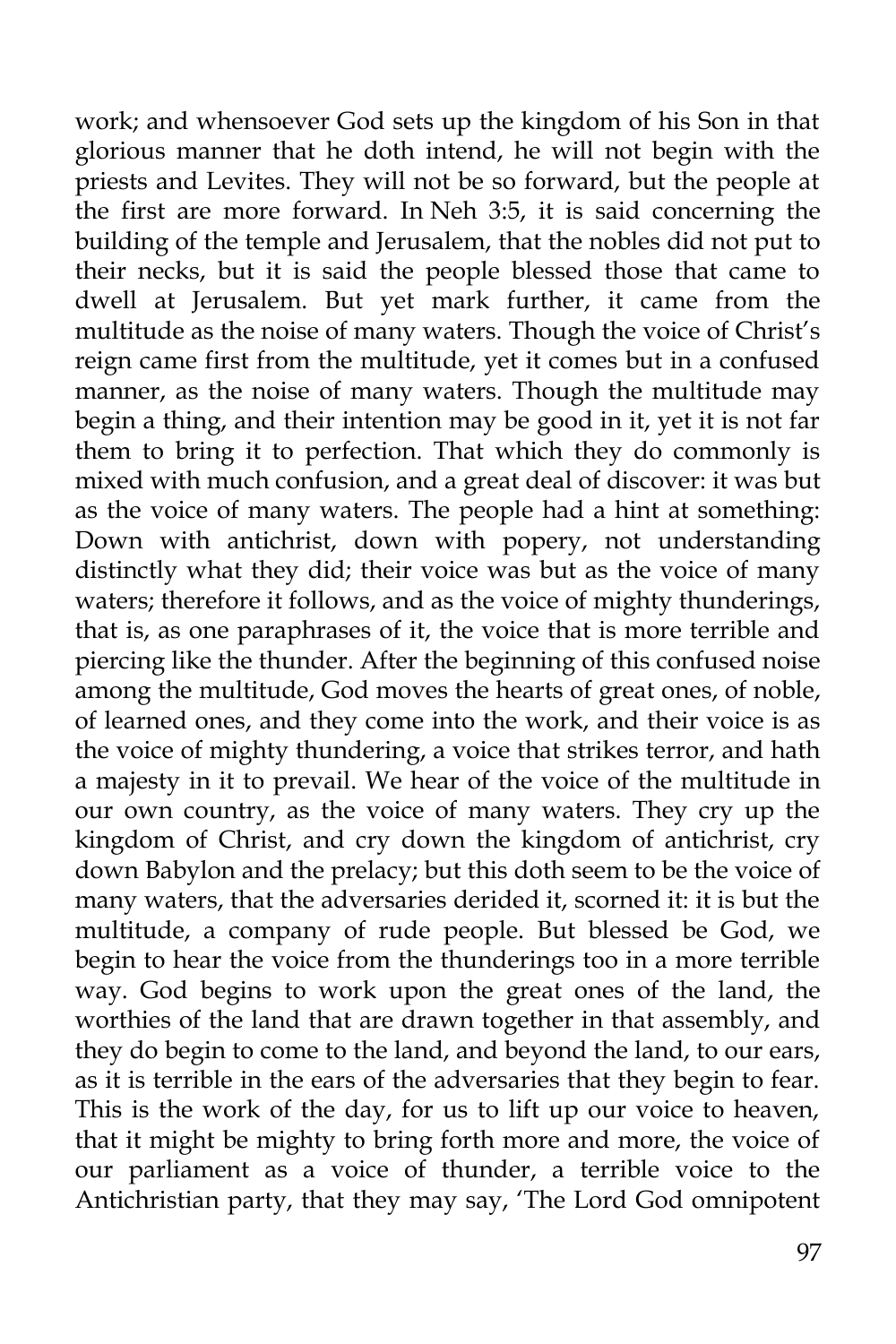reigneth.' And let us not be discouraged, for our prayers, though they be poor, and mean, and scattered, they may further the voice of thunderings; though our prayers be as the voice of many waters, confused, we may by them further this work, so as to hear more of the voice of our worthies that are assembled as thunderings, saying, 'The Lord God omnipotent reigneth.' 1Sa 7:9, when Samuel did but offer a sucking lamb, there arose thunderings. If we come before the Lord, and it be but a sucking lamb that we are able to offer; if we come but to present ourselves only to testify on what side we are, there may come that voice of thunderings from our parliament, furthered by our voice, saying, 'The Lord God omnipotent reigneth.' How gladly would we hear this voice come from our nobles, and the king himself, and the great ones of the kingdom, to hear them powerfully commanding and speaking for the furtherance of the kingdom of Jesus Christ, and the setting it up. But to come more closely to the words. There are these two doctrinal conclusions that contain the scope of them:

*Doct*. 1. First, That though the kingdom of Christ may be darkened for a while, yet certainly Christ will reign in his church gloriously, at which the saints will sing halleluiah.

*Doct*. 2. Secondly, That the beginning of this glorious reign of Christ, the multitude of the people shall be the furtherers of it, and take special notice of it. It is but only the first that I do intend to speak of in way of a doctrinal conclusion. It is this.

*Doct*. Though Christ's kingdom be for a while darkened, Christ shall reign gloriously. That is implied. It is revealed to John as a great wonder, as a glorious thing. Why, did not Christ reign before? Yes, but not in that manner that now he is to reign. The kingdom of Christ hath been exceedingly darkened in the world; though it now begins to appear a little more brightly, it hath been exceedingly darkened. When he came in his own person, how did he appear to reign, and be the Lord God omnipotent? I mean outwardly he was a man of sorrows, one that was rather a worm than a man; as it is said of him, He was one in whom 'appeared no form and beauty for which he should be desired.' He was even bruised by his Father. He was in the form of a servant, yea, in the form of an evil servant, being made sin for us, and beaten like an evil servant, yea, made a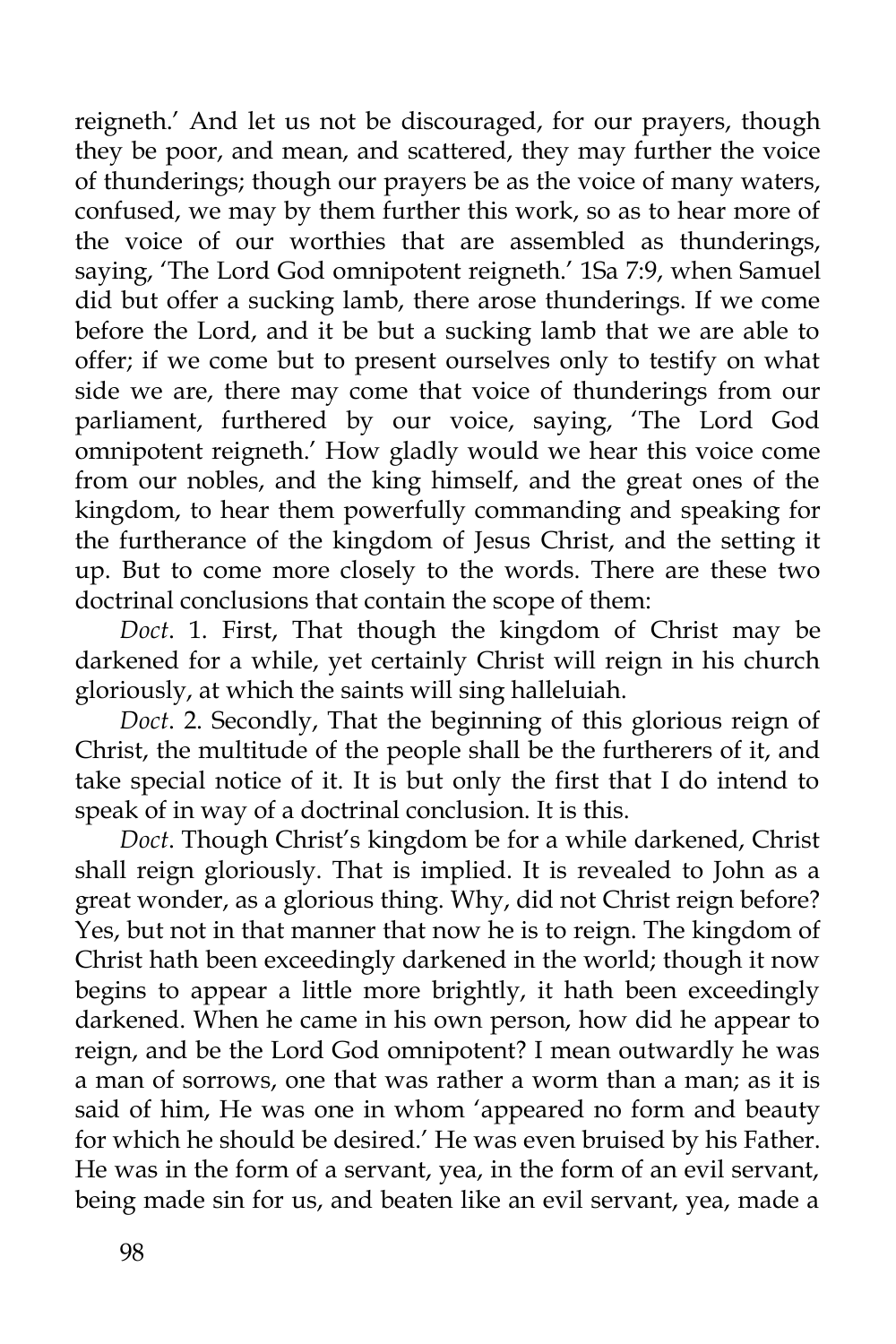curse for us, and that in the abstract. How did he reign? They made him a king in way of derision, put a reed into his hand instead of a sceptre, and bowed the knee in scorn, and called him the king of the Jews; and thus he reigned outwardly, and not otherwise, in his own person. And afterwards in the primitive times how did he appear to be Lord God, and to reign there, when the heathen emperors reigned over his subjects, and had their wills upon them? His subjects were but a company of poor, distressed, forlorn people, wandering up and down, persecuted, and destitute of all comforts. Afterwards, when God brought Constantine the Christian emperor and others to reign, the church enjoyed a little peace; this was but for a little time. In the 8th of the Revelation, it is said there was silence in heaven for half an hour, which is applied to the little time of respite that the church had in Constantine's time; for Licinius, who was joined with Constantine in the empire, presently fell off, and grew a persecutor. Then spread Arianism over all the world, that all the world seemed to be an Arian; so that he was not acknowledged Lord God, and therefore not reigned. Then antichristianism spread itself, and he set up himself as Lord God, and he prescribed laws to the consciences of men, and Christ was cast out of his throne. Yea, to this day how little hath Christ reigned outwardly! The devil himself is a greater king, I mean in regard of multiplicity of subjects. Divide the world into thirty parts, and there are not above five of those that acknowledge Christ; and out of those five take them where antichrist reigns, and how little doth Christ reign! And among them, where Christ is acknowledged and antichrist rejected, how is his kingdom persecuted, and of the better sort! How is his kingdom slighted, and many forward professors and zealous ministers have hard thoughts of it! Yes, among those that set up his kingdom, in regard of their miscarriages, his kingdom is darkened; so that Christ hath but a little reign in the world. And it is a glorious thing spoken of to John, 'that Christ, Lord God omnipotent, reigneth.' What shall we say to these things, that Christ should be king of heaven and earth, and should appear so little in his reign as he hath done, and yet doth to this day! Let us stay a little here, and admire at the infinite depth and wisdom of God's counsels that are past finding out;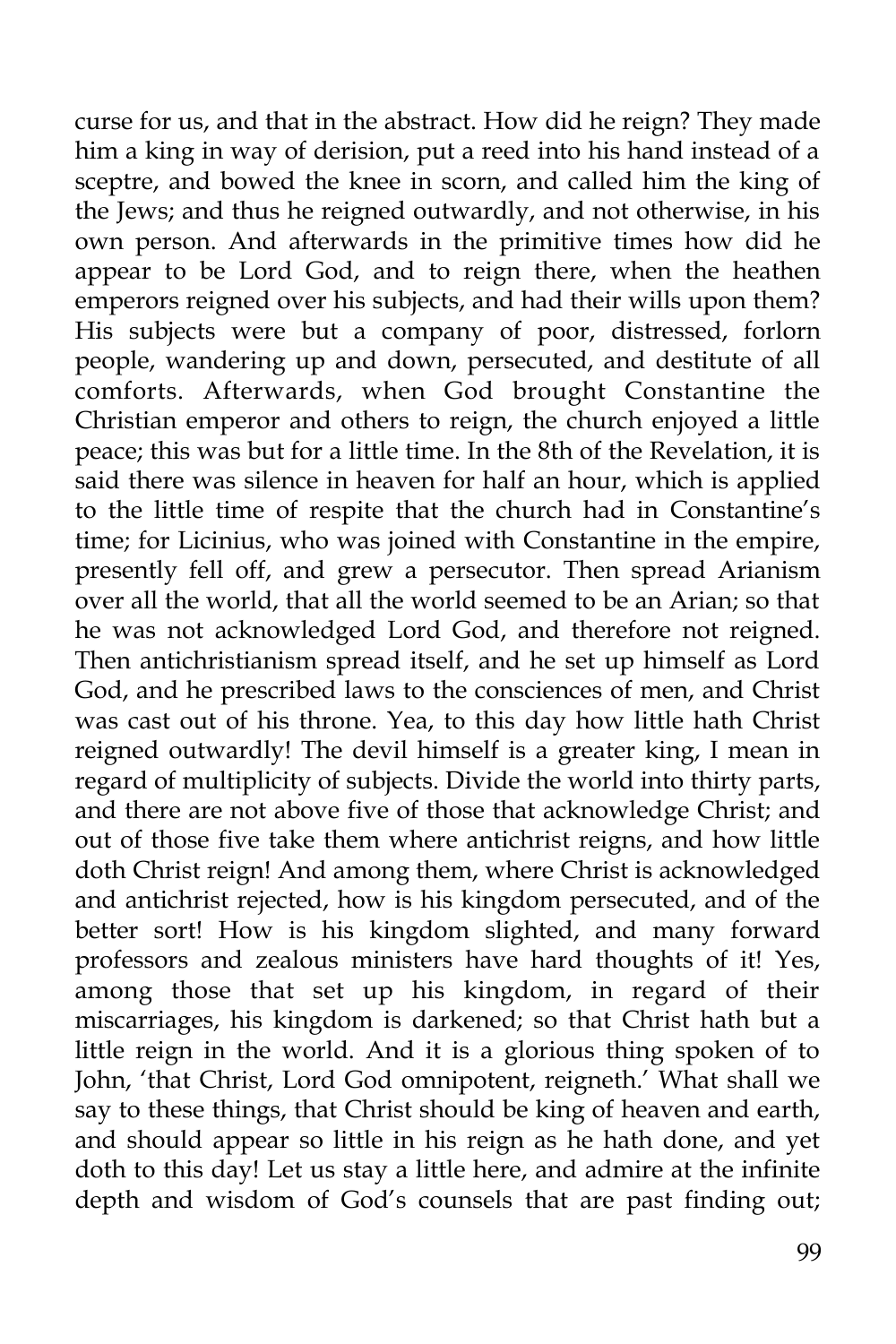what God should aim at and mean (if we may speak with holy reverence) to suffer these things, that his own Son, so infinitely dear unto him, should have his glory so darkened in the world as he hath. We may think of some reasons why God doth suffer this; but what his aim and intentions are in the depth of his counsels is infinitely beyond us.

*Reason* 1. It may be it is to be a stumbling-block to wicked and ungodly men in his just judgment, that they should see and not understand.

*Reason* 2. And it was upon this ground that God suffered his kingdom to be darkened hitherto, that antichrist might prevail, because of much glory that he is intended to bring out of the prevailing of antichrist in the world. Therefore in his providence he hath so permitted it, as that the kingdom of his Son for many years should be darkened. And, my brethren, if the kingdom of Christ had been kept in congregations, in that way that we and some other churches are in, it had been impossible that antichrist should have got head. But God in his providence, because he would permit antichrist to rise and to rule for a long time, and he hath many things to bring out the kingdom of antichrist to work for his glory, therefore God hath left this truth to be so dark, the setting up of Christ in his kingly office.

*Reason* 3. Thirdly, because God would exercise the faith and other graces of his Spirit in his children, that they might believe in and love Jesus Christ for his spiritual beauty, though there appears nothing but spiritual beauty, though no outward beauty, no outward kingdom doth appear, but he be as a spiritual king only. It was a great and a glorious work in those three wise men that came to Christ, that offered frankincense, and gold, and myrrh to Christ when he was in a cratch in a manger; and so for God's people now to believe in him, now to love, now to rejoice in him, to offer all to him, now his kingdom is darkened, now he doth appear so mean as he is, this is a glorious work of faith; and we should labour much to exercise this work of faith, in looking upon this spiritual beauty that is in Christ, and satisfying our souls in that, that so we may not be offended at the darkening of Christ's kingdom outwardly. And the less Christ doth reign outwardly in the world, the less glorious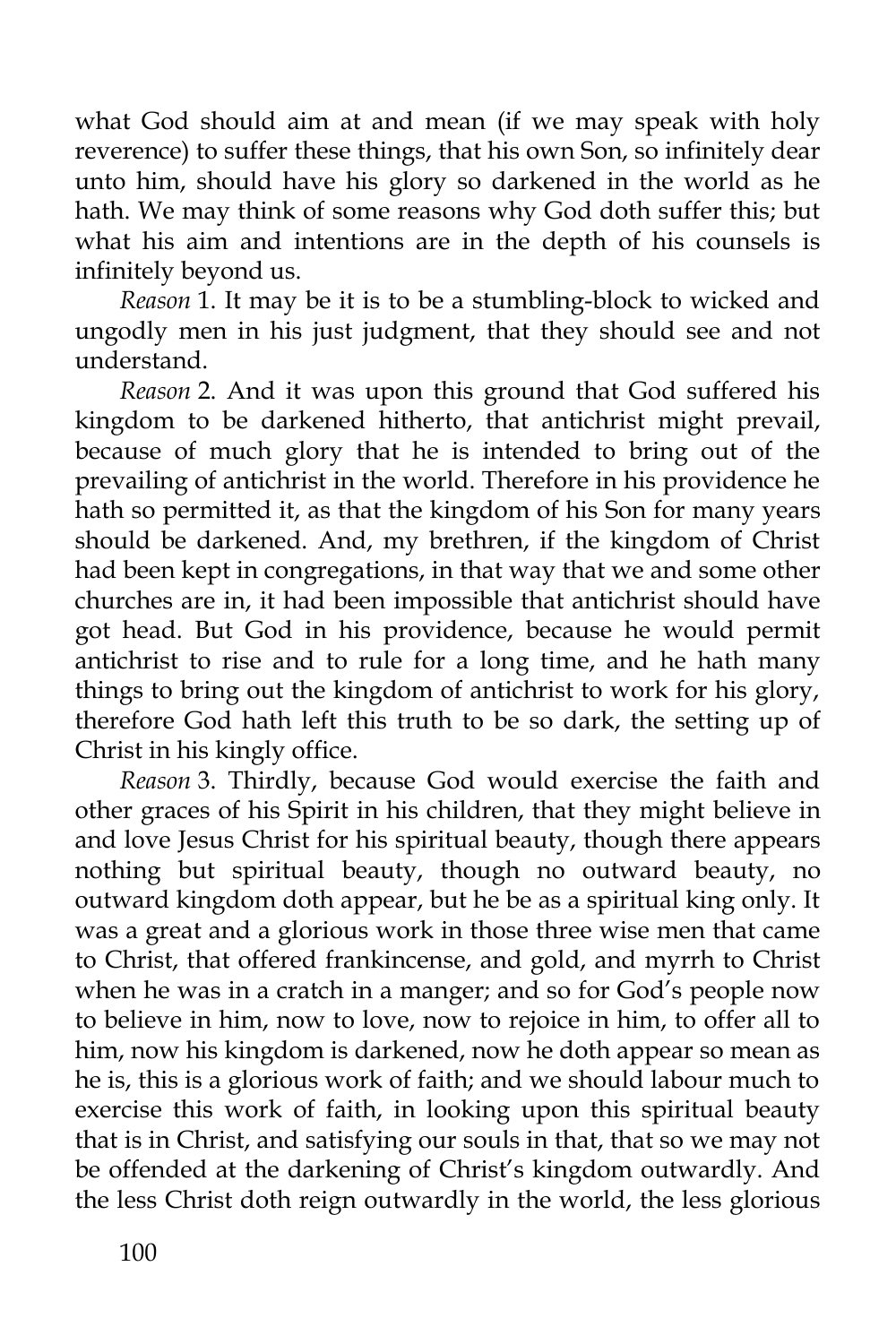his kingdom doth appear outwardly, the more let us labour to bring our hearts under his spiritual reign; the more others say, We will not have this man reign over us, the more let our souls subject themselves to him, and say, Christ is our King, and let him reign for ever over us; yea, let us labour to sympathise with Jesus Christ in the darkening of his glory and of his kingdom. Jesus Christ, though he [is] the glory of his Father, the brightness of his glory, the character and graven form or the image of his Father, yet is he contented to have his glory darkened. Who are we that we must have glory in this world and outward excellencies, when Christ is willing to be without them? Let us be wilting to go, like the witnesses, clothed in sackcloth, till Christ comes to reign. There are white-shining garments prepared; but that time is not yet, though it will not be long. The bridegroom yet seems to be absent, and therefore it is fit for the spouse to go low and mean in the mourning weeds as a widow; the trimming of the bride in her outward glory may come hereafter, when Christ shall come in glory into the world.

*Reason* 4. And lastly, the kingdom of Christ is darkened for a while outwardly, and therefore it should teach us to bless God so much the more for that opportunity that we have of setting up Christ as king amongst us; for yet the voice is not heard much, that the Lord God omnipotent reigneth abroad in the world, though lately some noise we have heard; but, blessed be God, in our congregations amongst us we may hear that the Lord God omnipotent reigneth. It is through our wretched wickedness if his kingly power be not fully set up amongst us in all his ordinances. And that we should have an opportunity to set up his kingly power amongst us here, while it is so much opposed and so little known in the world, it is a great mercy. And let us take heed of abusing that opportunity we have for darkening the kingly power of Christ which we profess to set up, especially in these times, when there comes to be a voice, though confusedly, from the multitude, and some kind of voice of thunder from the great ones.

But though it be dark for a while, certainly he shall reign, and the voice will be glorious and distinct one day, saying, 'Halleluiah,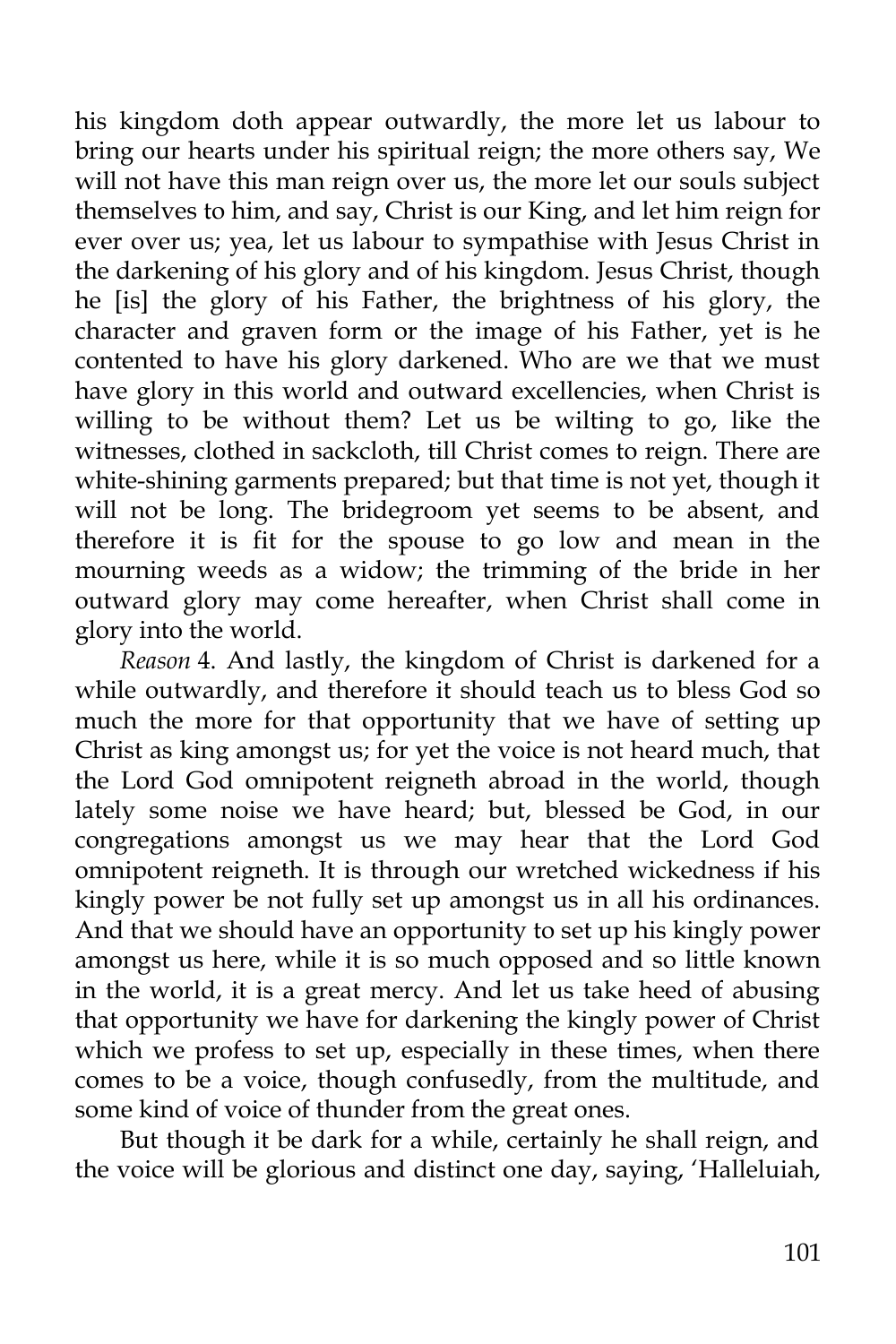the Lord God omnipotent reigneth.' He shall reign, first, personally; secondly, in his saints.

First, Personally. We will not fully determine of the manner of his personal reigning; but thus far we may see, there is a voice of great waters, though not distinct, but a probability in his person God and man. He shall reign upon the earth, here in this world, before that great and solemn day. There are divers scriptures that have somewhat of this in them. We cannot give the distinct voice of those scriptures; but many of God's saints, they do hear something, and when a thing grows nearer and nearer, God will reveal it more distinct: Zec 12:10, 'They shall look upon him whom they have pierced, and shall mourn for him as one mourneth for his only son.' It is usually understood either of a spiritual looking by the eye of faith, or beholding Christ at the day of judgment. But why should we take it for a spiritual looking, and looking at the day of judgment? That place doth not hold out; that is not the thing intended. They shall mourn every one apart. This is not like the setting forth of the mourning at the day of judgment. And take but this one rule, that all texts are to be understood literally, except they make against some other scriptures, or except the very coherence and dependence of the Scripture shews it otherwise, or it makes against the analogy of faith. Now there is nothing against this, but it may be so. A second scripture that seems to hold out somewhat is that in Mat 26:29, 'I will not henceforth drink of the fruit of the vine until that day when I drink it new with you in my Father's kingdom.' It is true this is likewise interpreted in a mystical sense, but there is no reason why we may not take it literally; not in the kingdom of his Father in heaven, but in that kingdom that he shall come in here to drink the fruit of the vine, to have communion with his saints in this world, 2Th 2:8. Antichrist shall be destroyed by the brightness of Christ's coming, the brightness of his personal coming: and that place, Revelation 20, where it is said, 'The saints shall reign with him a thousand years,' which cannot be meant reigning with him in heaven. It is made as a proper peculiar benefit unto such as had refused antichrist's government, especially to the Christian church. It is likely divers of the prophets and patriarchs may come in, but especially it belongs to the Christian church. Now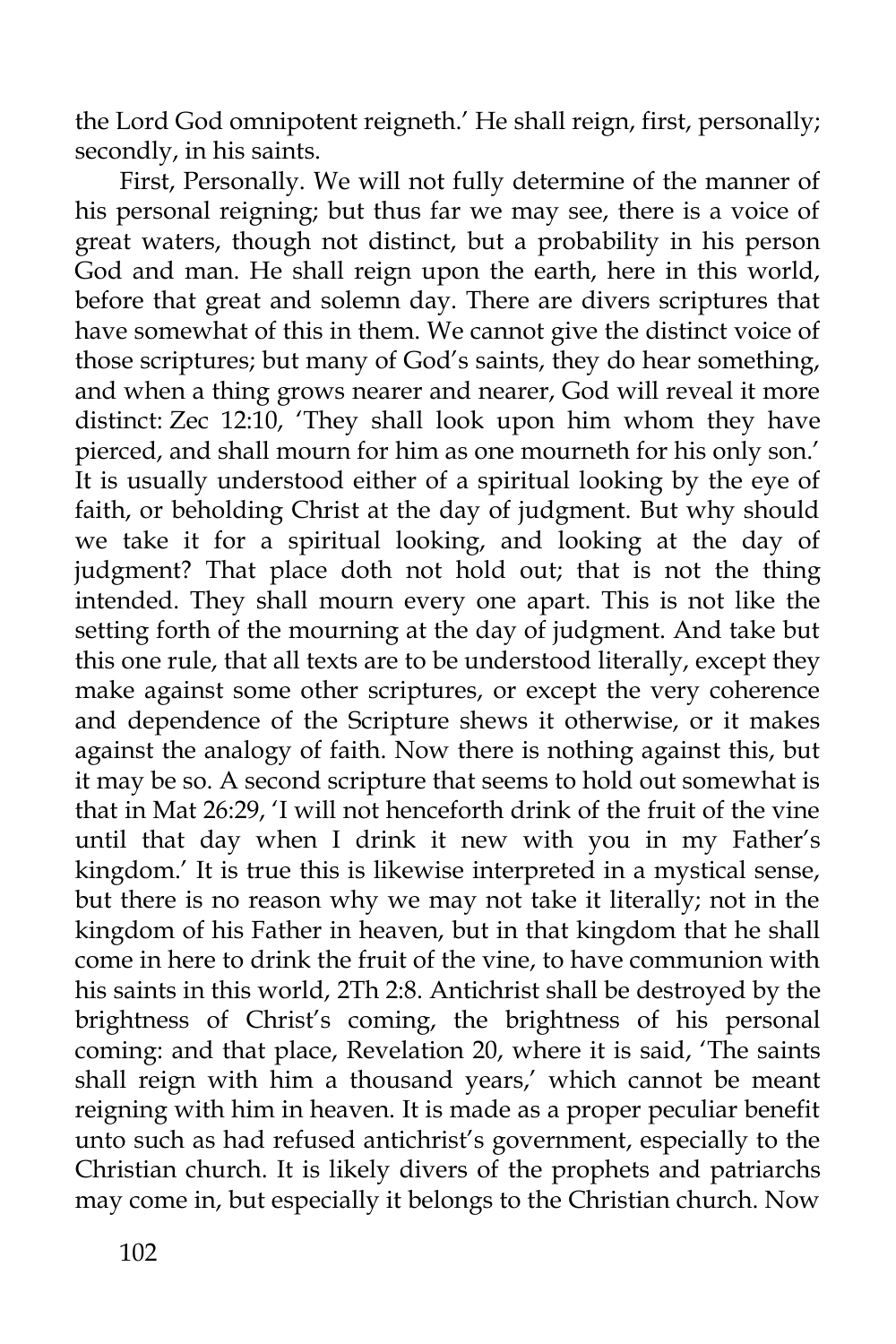the reigning with Christ a thousand years is not meant reigning with him in heaven, for after these thousand years there shall be many enemies raised against the church. Gog and Magog shall gather themselves together. If it were meant of heaven, that could not be; and therefore it must be meant of Jesus Christ coming and reigning here gloriously for a thousand years. And although this may seem to be strange, yet heretofore it hath not been accounted so; it hath been a truth received in the primitive times. Justin Martyr, that lived presently after John, he spake of this as a thing that all Christians acknowledged; and likewise Lactantius hath such expressions in divers places of his seventh book, that there are glorious times coming, wherein shall be plenty and fruitfulness in the church; yet first Rome must be burnt, and Babylon first down, and brings the sybils, the heathen oracles, for it; and after a little time there shall be stirring up of enemies against them. Thus far they go. If they did not believe that Christ himself should come personally to reign, yet he shall with his saints reign in a glorious manner, and the church shall be so raised up in the world outwardly as to be above all the men of the world in outward glory.

And there are many scriptures full for that which we may be much more confident in, than we can be of the other. There is a time coming when there shall be this halleluiah in the church, 'The Lord God omnipotent reigneth,' as in Dan 7:17-18; 'The four beasts are the four monarchies, and the last is the Roman monarchy, and that Babylon shall go down together; and immediately upon that, the saints of the Most High shall take the kingdom, and possess the kingdom for ever and ever,' at the 21st, 22d verses; Dan 7:27, 'And the greatness of the kingdom under the whole heaven shall be given to the people of the saints of the Most High.' The kingdom under heaven is not the kingdom of the world to come. More apparent is that in the 12th of Daniel, which is ordinarily interpreted of the day of judgment; but surely this text doth not aim at the day of judgment principally, but at a time before. First, because many that sleep shall awake, not all, but many. Secondly, he says, that they that are wise shall shine as the brightness of the firmament; whereas the glory that shall be put upon the saints in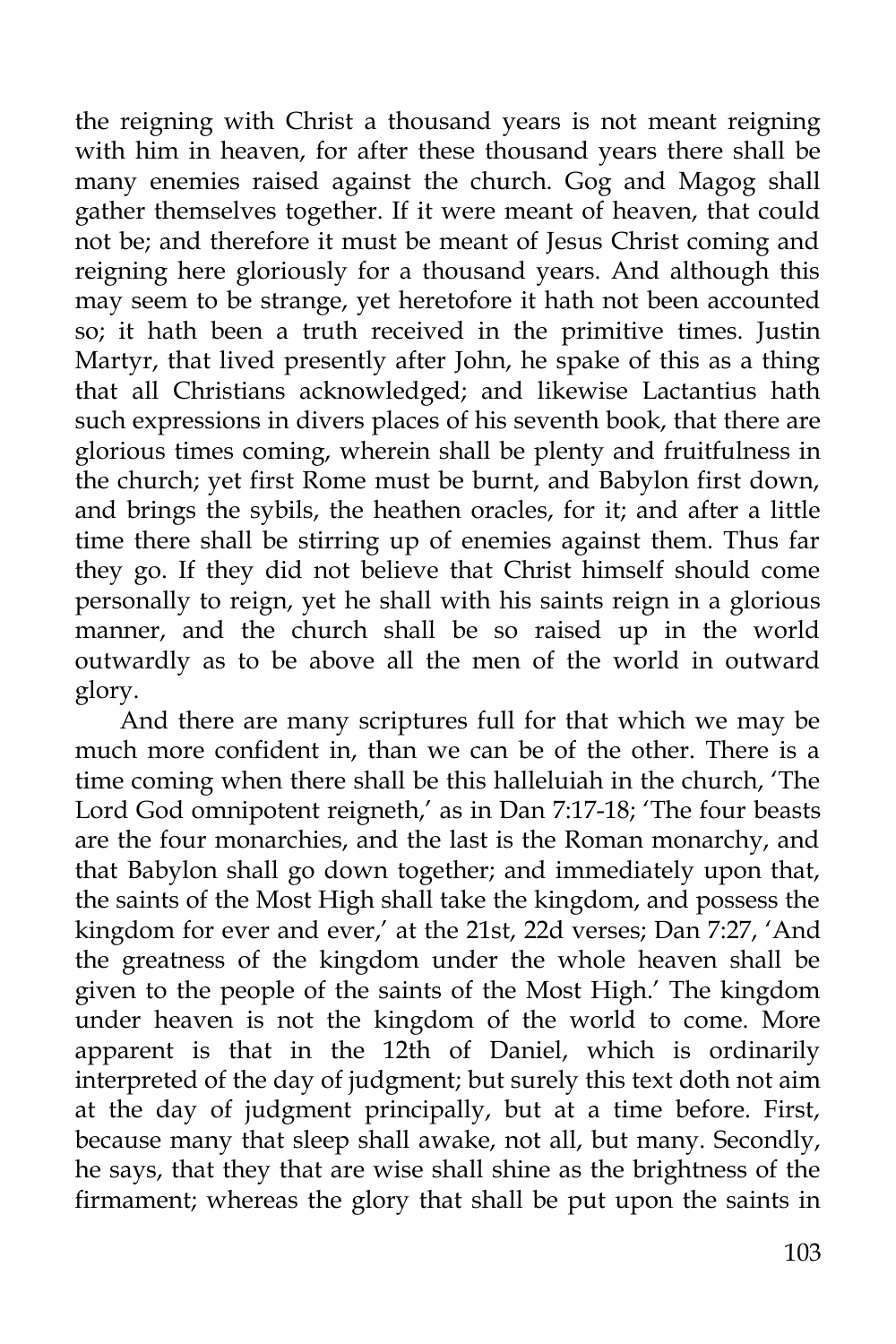heaven shall be as the sun. Though this glory be great, it is inferior to that which shall be. The third reason is, that Daniel must shut up these words, and seal up this book as a great secret. That there should be a resurrection at the last day, a reward of happiness to the righteous, and of misery to the wicked, is no great secret; but this that was revealed to Daniel was a great secret. But Daniel might say, if the book be shut up, How shall the truth come to be known? Many shall run to and fro, and take pains in finding it out, and at last this truth shall come to be found out, and knowledge shall be increased; and certainly it is the antichristian yoke that doth hide this truth. Men dare not whisper of any truth, but of such as are held in the church of Rome; but when there comes to be a liberty of churches, and that men may freely search into this truth, knowledge will be increased. The fourth reason is, because in the last verse there seems to be a promise even to Daniel, that he should have his share and part in this glory. Was it such a matter that Daniel in the resurrection should have his lot, and that he should stand up at the day of judgment? No; but that he should have his lot in that resurrection was a great privilege. Again, for Christ's reigning with the saints, take two places in the Psalms: Psa 49:14, 'The upright shall have dominion over them in the morning'; there is a time they shall have dominion, though now they have a night; a morning shall come that the upright shall have dominion; Psa 149:5, and so on, 'Let the saints be joyful in glory,' &c., and 'a two-edged sword in their hands,' to execute vengeance upon the heathen, and punishments upon the people, &c. What shall we make of these scriptures? Indeed, if we be put upon allegorical senses, we may put off any scripture; but if we take them literally, why should we not? And the promise that is made to them that overcome, Revelation 12, the latter end of it, 'He that over-cometh, and keepeth my words, to him will I give power over the nations, and he shall rule them with a rod of iron; and as the vessels of a potter, they shall be broken to shivers;' what shall we make of this, except the saints shall reign, and there shall be a glorious reign of Christ with the saints? And so that place of the saints reigning and judging the world, some interpret it of the day of judgment, but these scriptures seem to have an apparency to be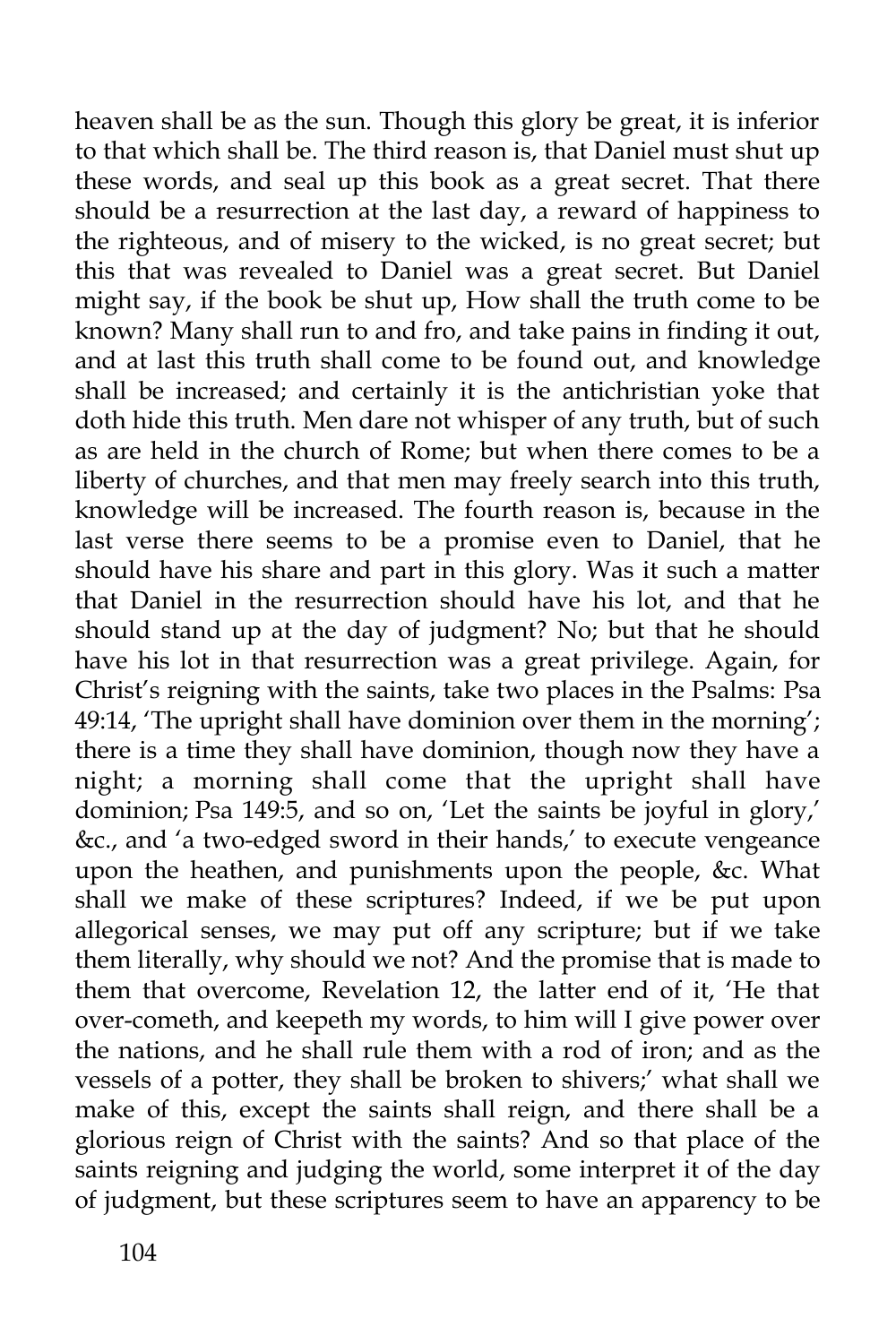before; and therefore Christ is said to make them kings and priests unto God spiritually, though not every one properly kings over others, yet so as to have power and dominion in the world; and, therefore, where it is said in the gospel, that righteous men desired to see those things that you see, and did not, in the 10th of Luke it is said, 'Kings desired to see those things that you see, and have not seen them;' so that Christ shall reign together with his saints. And that there shall be such a reign of Christ, and this halleluiah, appears by many arguments, as take this one drawn from Scripture.

If there be many prophecies and promises in Scripture that are not yet fulfilled, and the fulfilling whereof will bring the church into a more glorious condition than ever it was yet in the world, then there is a glorious time a-coming. Now there are such scriptures, wherein are such glorious things promised to be fulfilled to the church as yet never were fulfilled; and that we know not what to make of, unless there be a truth in this: Isa 24:23, 'Then the moon shall be confounded, and the sun shall be ashamed, when the Lord of hosts shall reign in mount Zion, and in Jerusalem.' When was this, that there was such a reign of Christ in mount Zion, as that the moon was confounded, and the sun ashamed? Certainly this cannot be understood of their return from their captivity, for the people of the Jews wars under contempt after their deliverance from captivity, and came not to such a glory as this, and were under a kind of captivity, and met with such oppositions, that they were as long building the temple as they were in captivity, seventy years.

*Obj*. But some that were in captivity saw both the first and the second temple; how could this be, if it were so long?

*Ans*. The foundation they might see, but not see it finished. And in Ahasuerus's time they were in captivity, as that, had not God wrought mightily, they had all been cut off by a wicked Haman. Therefore they were not so glorious: Isa 33:20, 'Look upon Zion, the city of our solemnities: thine eyes shall see Jerusalem a quiet habitation, a tabernacle that shall not be taken down.' This text neither hath not been fulfilled hitherto, but must remain: Isa 54:11, 'O thou afflicted, tossed with tempests, and not comforted!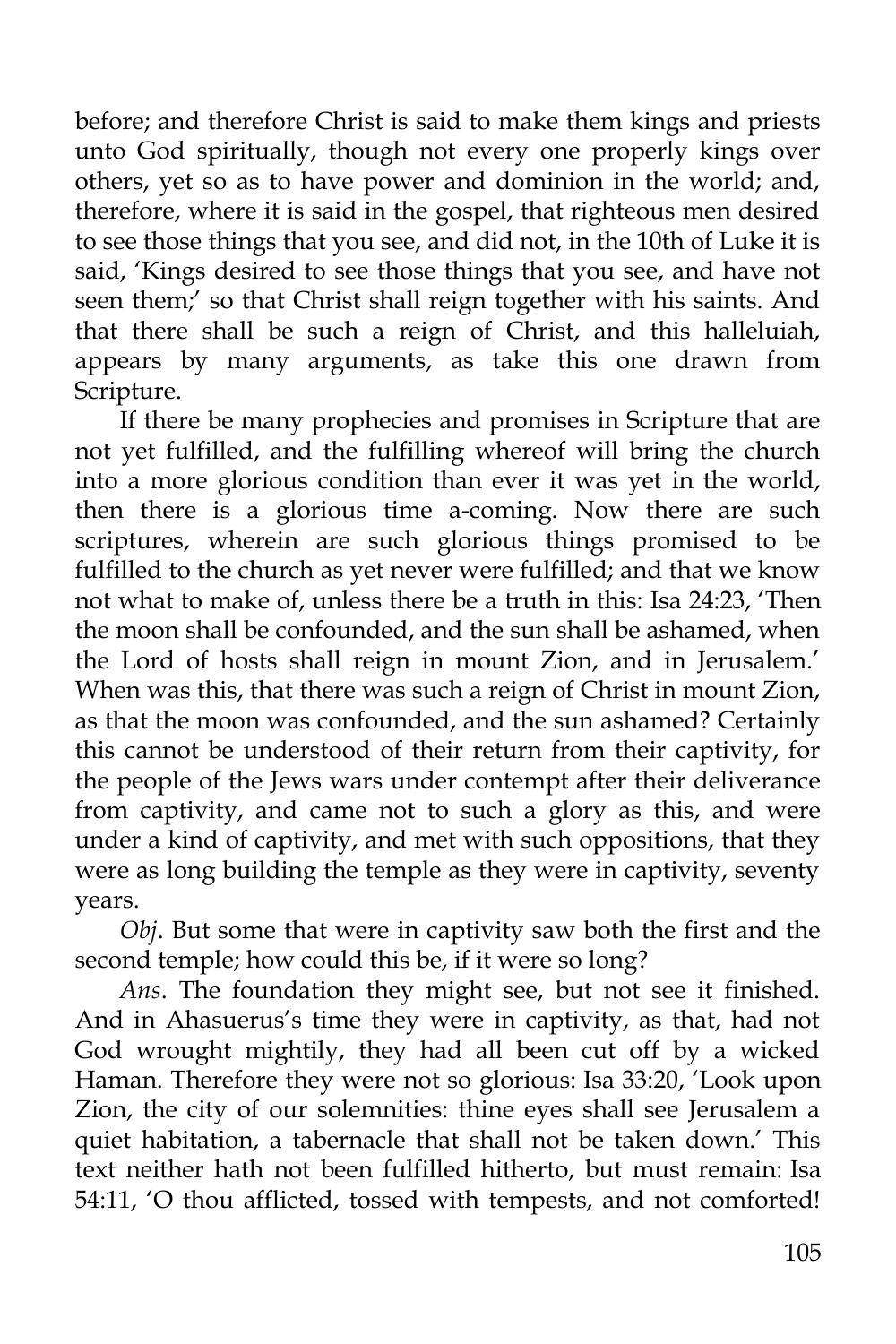behold, I will lay thy stones with fair colours, and thy foundations with sapphires,' &c. When antichrist shall fall down, and the Jews called, and this halleluiah sung, 'The Lord God omnipotent reigneth,' then this promise may be made good, Isaiah 60. If you read the whole chapter, there are glorious things spoken of the reign of the church; but there have never been such glorious times since those prophecies, and therefore these we are to expect to be fulfilled. That place of Ezekiel, of the dry bones receiving flesh and life, is apparent to be the Jews' coming, and God's joining two sticks together, making Judah and Ephraim to be one; and therefore glorious things are to be expected immediately after the fall of antichrist; and if you may speak of the fall of antichrist as done, you may speak of those promises as done. So in Revelation 21, 22, there  $\frac{1}{1}$  is a description of the glorious estate of the church, which ordinarily is applied to the glory of heaven; but there is a mistake in applying these things to the glory that is in heaven, and not to think of the glory that shall appear on earth before. It is said that John saw the new Jerusalem come down from heaven. If it had been the glory of heaven, more like heaven should have been opened, and he raised up to it. Again, John here says, that 'the foundations of the walls had twelve stones, and in them the names of the twelve apostles.' That the foundations of heaven should have the names of the twelve apostles is not like; for Abraham, Isaac, and Jacob, the patriarchs and prophets, shall be there as well as the apostles; and why should it not have the names of the patriarchs and prophets as well as the apostles? And if you read the Revelations, you shall find that the kings and princes came to give in their glory to the church. Now that the kings and princes should come in to make heaven glorious, there is no likelihood in that. Thus there are these prophecies to be fulfilled, and these promises to be accomplished, and therefore a time for the Lord God with the saints to reign gloriously. And why should we think it much? Let us but consider the great designs that God hath in honouring of his saints in the world, and we have no cause to think much of such a truth as this; for hereafter in heaven Christ will be honoured before his saints. But how will Christ be honoured before all the world? You will say, at the day of judgment. But only at that time so long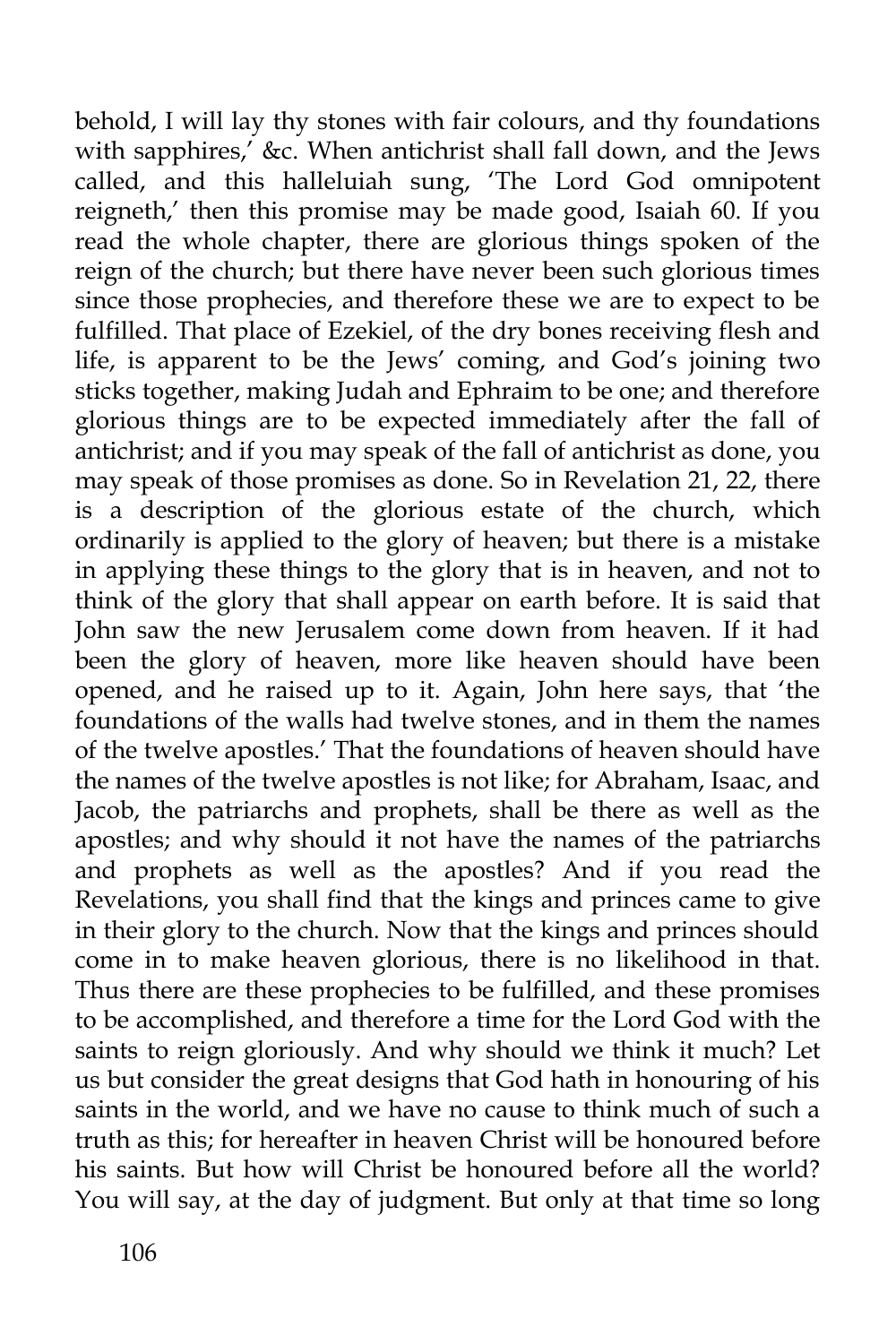as the wicked shall stand for their sentence. Do we think there shall be no further time for Christ and his saints to be honoured but just then? God intends to honour Christ and his saints before all the world. Christ hath purchased a glorious condition by humbling himself so low to the death of the cross, and therefore was promised the heathen for his inheritance, and the uttermost parts of the earth for his possession; and this must be given in due time, and God is pleased to raise the hearts of his people to expect it. And those that are most humble, most godly, most gracious, most spiritual, searching into the Scriptures, have their hearts most raised in expectation of this. And it is not like that that work of the Spirit of theirs shall be in vain; but God is beginning to clear it up more and more. God is beginning to stir in the world, and to do great things in the world, the issue whereof (I hope) will come to that we speak of.

*Quest*. But what shall be the glorious condition of the church when the Lord God omnipotent reigneth, for which the saints shall sing this glorious halleluiah? Tell us something of this good land.

*Ans*. In the general, I answer, it is the resurrection from the dead, as the apostle speaks, Romans 11, concerning the calling of the Jews. But for particulars, 'Glorious things are spoken of thee, O thou city of God.'

The first thing wherein the happiness of the church consists, is this: that it shall be delivered from all the enemies of it, and from all molesting troubles, and so be in a most blessed safety and security. The God of peace shall tread down Satan shortly, and all that are of Satan. Christ is described in this Revelation 19 with his garment dyed in blood, when he doth appear to come and take the kingdom; and he appeared with 'many crowns' on his head, that notes his many victories; 'and his name was King of kings, and Lord of lords.' And the saints appeared triumphing with him, clothed with white linen, and set upon white horses. Is that a clothing for soldiers? Yes; for the army of Christ, that rather comes to triumph than for to fight. Christ fighteth and vanquisheth all his enemies, and they come triumphing in white. All tears shall be wiped away from the church, Isa 25:8, Rev 21:4. 'There shall be no briar nor thorn,' Eze 28:24, 'among the people of God.' Ezekiel did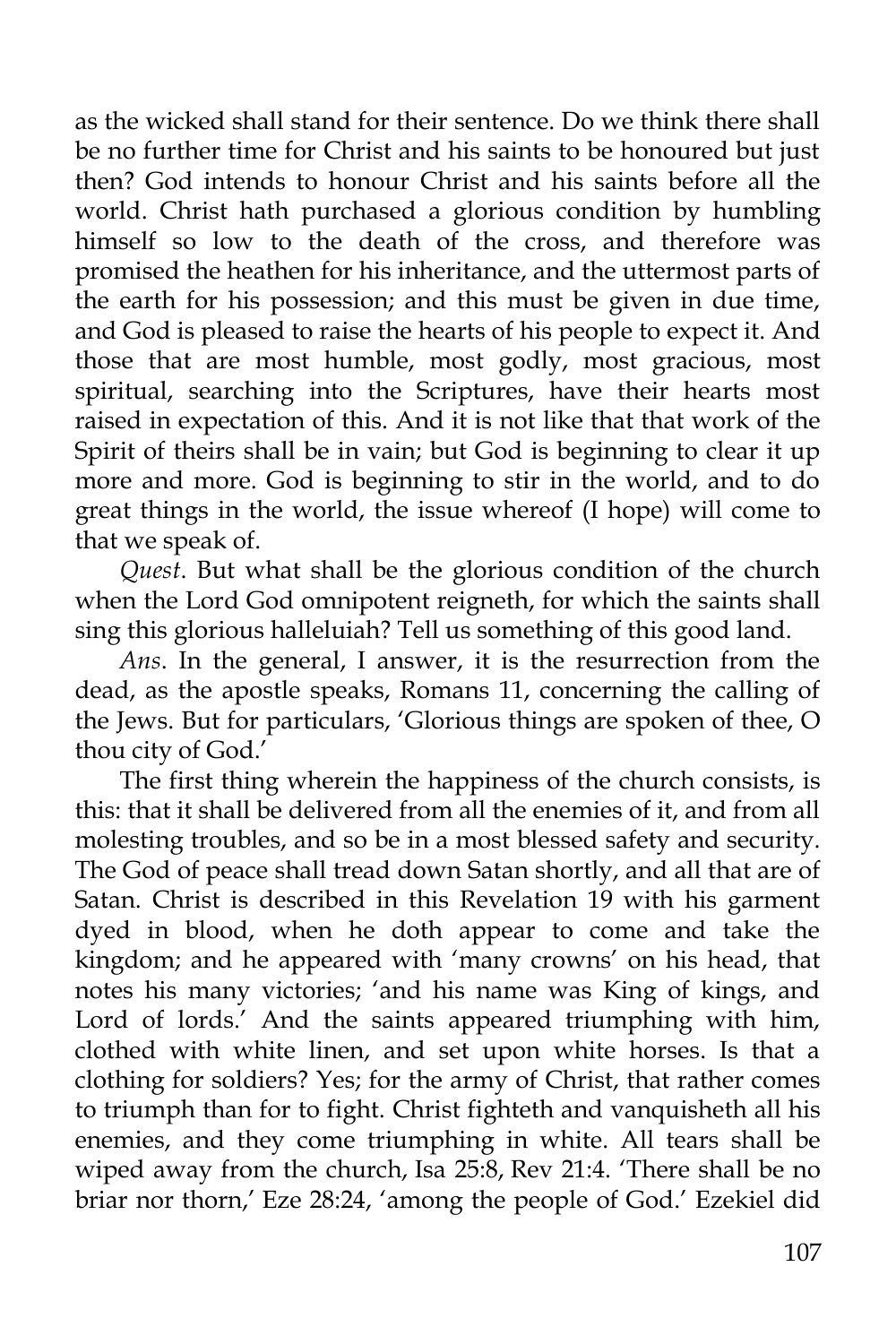once live among briars and thorns, but there shall be no pricking thorn left. And this city, that is described in the Revelation, shall have the gates always open, in regard of the security that is there; no danger at all of any enemy.

Secondly, There shall be a wonderful confluence of people to this church; both Jew and Gentile shall join together to flow to the beautifulness of the Lord. Dan 2:35, Christ is compared to the stone that shall break the image, and shall become a mountain, and fill the whole heaven. Isaiah 60, 'They shall come as doves to the windows.' And when John came to measure the city, the church, it was a great and mighty city.

Thirdly, Because where there is much confluence, there useth to be a contraction of much filthiness; therefore, in the third place, it shall be most pure, a pure church; yea, in great part, if not altogether. Nay, we may almost affirm, altogether to be delivered from hypocrites. 'Without there shall be dogs, and whosoever shall work or make a lie.' Not without, in hell; but without the church. Hypocrites shall be discovered and cast out from the church, though many get into the church now; then the righteous nation shall enter in. In the 44th of Ezekiel, Eze 44:9, there is a description of the church under the gospel; and he shews that none uncircumcised in heart shall enter in there. But the fulfilling of the prophecies of those chapters, in the latter end of Ezekiel, will not be till this time, and then no uncircumcised in heart shall enter: Rev 21:27, 'There shall in nowise enter into it any thing that defileth,' &c. There are two negatives in the original, they shall not, they shall not enter. As Christ says, 'Whosoever comes to me, I will in nowise cast out;' I will not, I will not cast out. 'Blessed are that are called to the supper of the Lamb.' Before, many were called, few chosen; but now all that are called are chosen, and none that are made partakers of the first resurrection shall die the second death. It is a most pure church, and therefore is described, the walls to be precious stones, the city to be as clear as glass, and the pavement to be pure gold.

Fourthly, There shall be abundance of glorious prophecies fulfilled, and glorious promises accomplished. When you read the prophets, you have prophecies of many glorious things; and the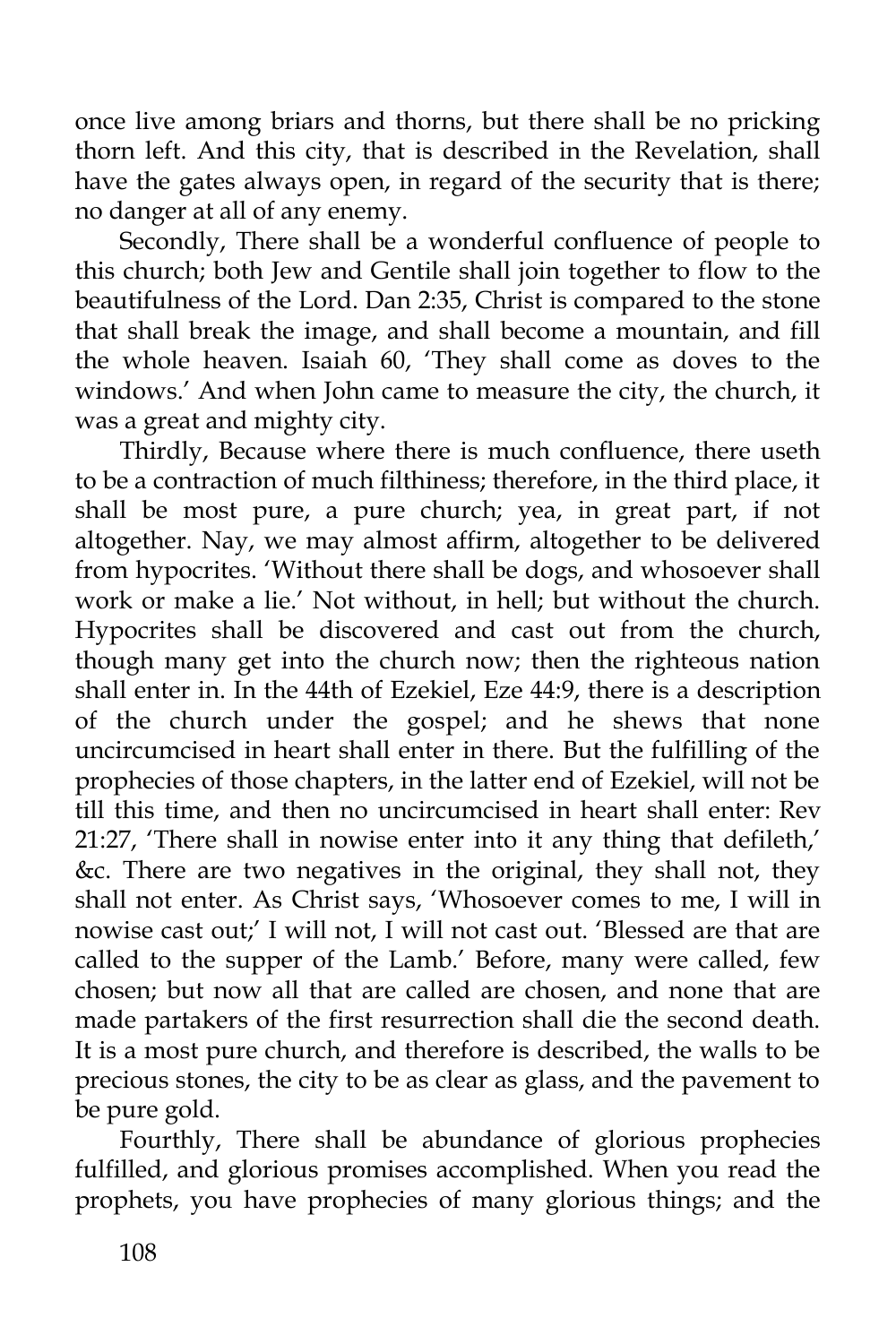knowledge of this truth will help you to understand those prophecies. Revelation 2, it is said there was a book sealed shewed unto John, and none could open the book but the Lamb. The book of the prophecies is a sealed book, and especially the book of the prophecies of the Revelations. But when the Lamb, Christ, shall come to reign, this shall be opened to us. And therefore it is said, the holy apostles and prophets should rejoice at the destruction of antichrist, because the prophets should be so clearly opened and understood by the people of God: Rev 22:6, 'These sayings are faithful and true; and the Lord God of the holy prophets sent his angel, to shew unto his servants the things which must shortly be done.' Why the *Lord God of the holy prophets?* That Lord God that did intend to make the holy prophets clear and evident. Says the woman of Samaria, 'When the Messiah comes, he shall teach us all things.' We may well say it of the coming of Christ, Here the meaning of abundance of prophecies and promises, that we know not what to make of, shall be clear before us. Christ is called the Word of God, and is said to be faithful and true, because he will discover the truth and faithfulness of the promises. And this will be a glorious time, when the prophecies stall be opened, and the promises come to be fulfilled.

Fifthly, Abundance of hidden mysteries of godliness will be cleared then, that now are exceeding dark, Revelation 4. John did but see a door opened in heaven; but afterwards, Revelation 19, he saw heaven opened, noting the clear revelation of truth that shall be then. And, Rev 11:19, 'There was seen the ark of the testament': whereas the ark stood before, in the holy of holies, that was shut up, that none was to come into it but the high priest. But now it is opened to all. In the ark where the secrets, a type of the secrets that shall be opened at this time, that were shut up before, glorious truths shall be revealed, and above all the mystery of the gospel, and the righteousness of faith shall be discovered. Before, what a little of the mystery of the gospel and the righteousness of faith was discovered! but this will grow brighter and brighter till that time, which is the great design of God for his glory to all eternity.

Sixthly, The gifts of the saints shall be abundantly raised. He that is weak shall be as David, and he that is strong as the angel of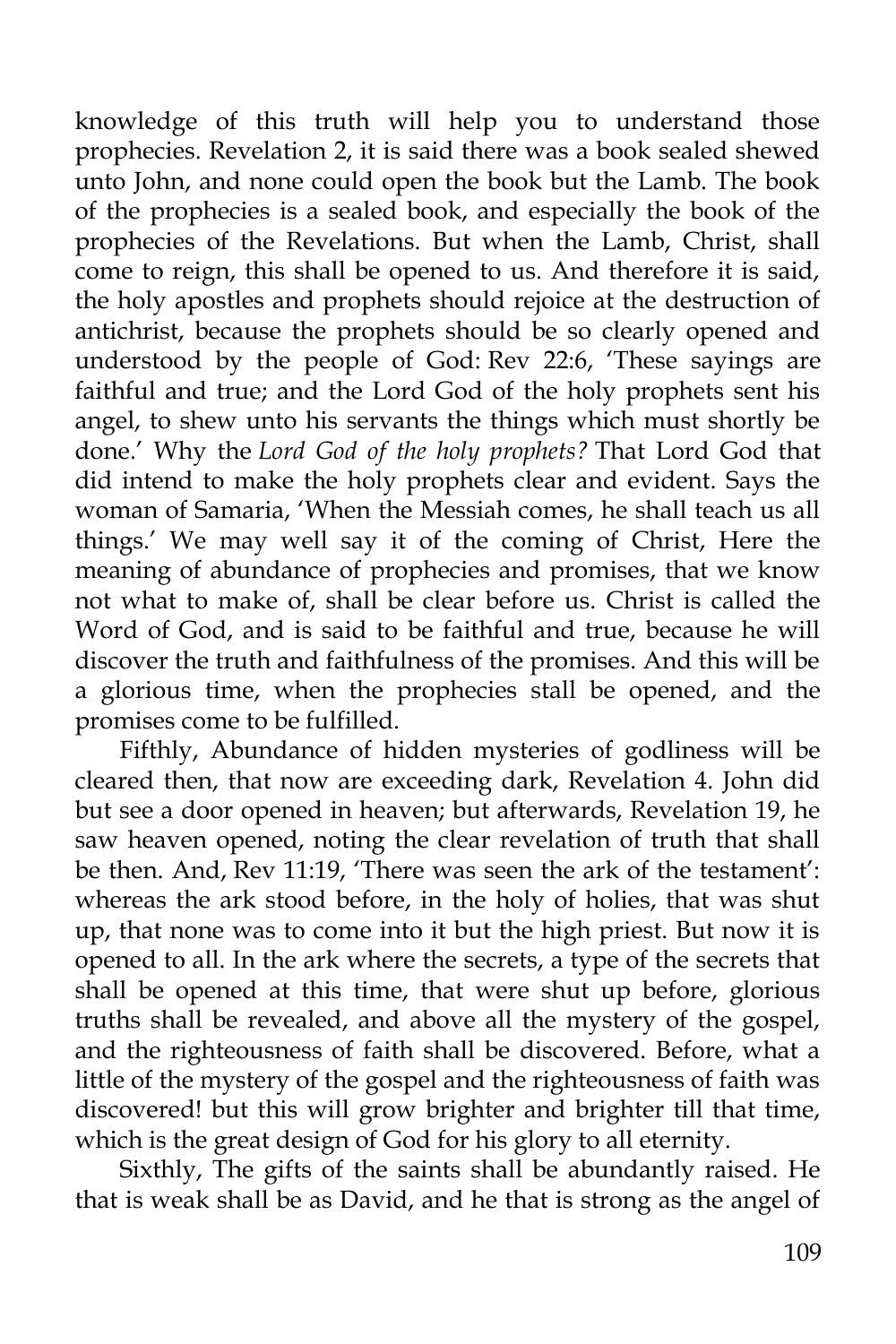the Lord, Zec 12:8; and then shall be accomplished that promise, that God 'will pour his Spirit on them; and their young men shall see visions, and their old men shall dream dreams.' It was fulfilled in part upon the apostles, but the full is not till that time knowledge shall be increased.

Seventhly, The graces of the saints shall be wonderfully enlarged, even in a manner glorified; though not so full as afterwards in the highest heaven, but mightily raised. The saints shall be all clothed in white linen, which is the righteousness of the saints; that is, the righteousness they have by Christ, whereby they shall be righteous before God, and holy before men. Holiness shall be written upon their pots, and upon their bridles: upon everything their graces shall shine forth exceedingly to the glory of God. John saw a vision of the bride coming down from heaven, with a heavenly glory, fit to meet Christ her bridegroom, to stand in his presence, and serve him day and night.

Yea, further, religion shall be honoured, and no more be a disgrace. God hath promised to his church that he will wipe away their reproaches for ever.

The people of God have been and are a despised people; but their reproach shall be for ever taken away, and they shall not be ashamed of religion: for it shall be glorified before the sons of men. Therefore it is said, Revelation 14, 'They shall have the name of God upon their foreheads, openly to profess religion; a time shall come when ten men shall take hold on the skirt of a Jew, and say, We will go with thee;' Son 8:1, 'I will kiss thee, yet should I not be despised.' She would embrace Christ publicly, and should not be despised. It shall be so honourable, as none shall be able to despise it. There are notable texts of Scripture to shew the great honour that shall be in the ways of religion: Isa 49:23, 'Kings shall be thy nursing fathers, and queens thy nursing mothers, they shall bow down to thee, and lick up the dust of thy feet.' What a high expression this is for the honour of godliness! So in Isaiah 40 are a great many of notable expressions: Isa 40:13, 'I will make the place of my feet glorious;' that is, the church. There was a time whenas the feet of Christ were as burning brass, to shew the suffering condition of the church. But now the feet of Christ, that is, the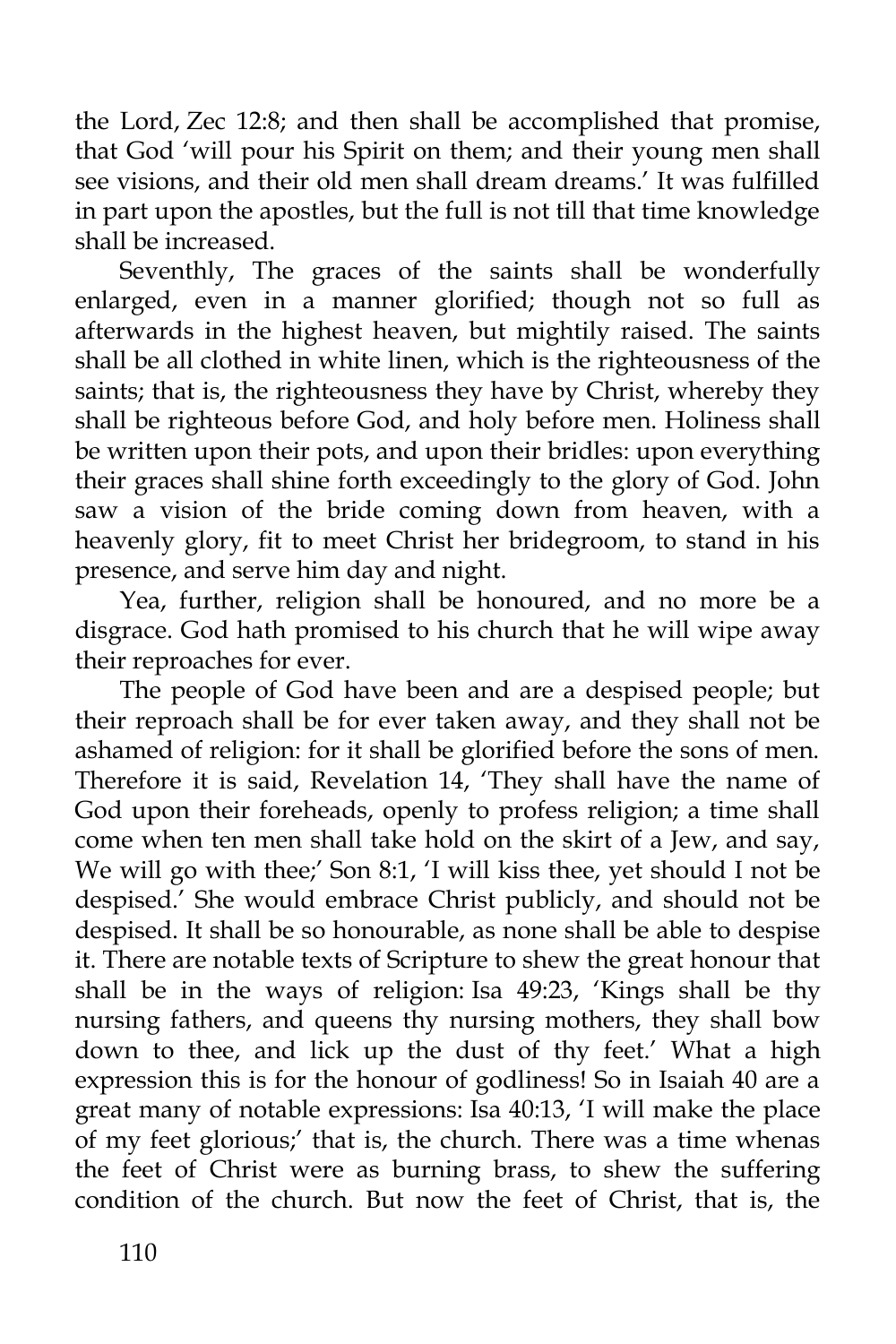church, shall be made glorious, Isa 40:14. You have two notable scriptures for this in the prophecy of Zechariah. The first in the 9th of Zechariah, Zec 9:16, 'They shall be as the stone of a crown lifted up.' They are now trampled upon as the stones of the street; but they shall be as the stones of a crown; and not only so, but as the stones of a crown lifted up. The second place is in Zec 12:5, 'The governors of Judah shall say in their hearts, The inhabitants of Jerusalem shall be my strength in the Lord of hosts their God.' We know that now in many places the governors of Judah, the great ones of the country, their spirits have been set against the saints of God. We know what reproachful names they hare put upon them, and how they have discountenanced them. Though the governors of Judah have counted them factious, and schismatics, and puritans, there is a time coming, when the governors of Judah shall be convinced of the excellency of God's people; so convinced as to say in their hearts, that the inhabitants of Jerusalem, that is, the saints of God gathered together in a church, are the best commonwealths men: not seditious men, not factious, not disturbers of the state; but they are our strength in the Lord of hosts, they are the strength of a kingdom, and shall be countenanced by them as the strength of a kingdom, as those that will be most useful in a kingdom. This will be a blessed time, whenas wicked men and wickedness shall be despised, and godliness as honourable as ever it was contemptible: this shall be when the Lord God omnipotent reigneth in his church. And through God's mercy we see light peeping out this way, that the governors of Judah are saying, 'The inhabitants of Jerusalem shall be our strength.' Religion shall be honoured in the world one day, and not only at the day of judgment, but here.

In the ninth place, the presence of Jesus Christ and of God shall be exceeding glorious in the church; then 'the name of it shall be called Jehovah-Shammah, the Lord is there.' They shall follow the Lamb wheresoever he goeth: they shall see the King in his beauty and glory. And such a presence of Christ will be there, as it is questionable whether there shall be need of ordinances, at least in that way that now there is. And therefore some interpret that place so: 'They shall be all taught of God, and shall not seed to teach one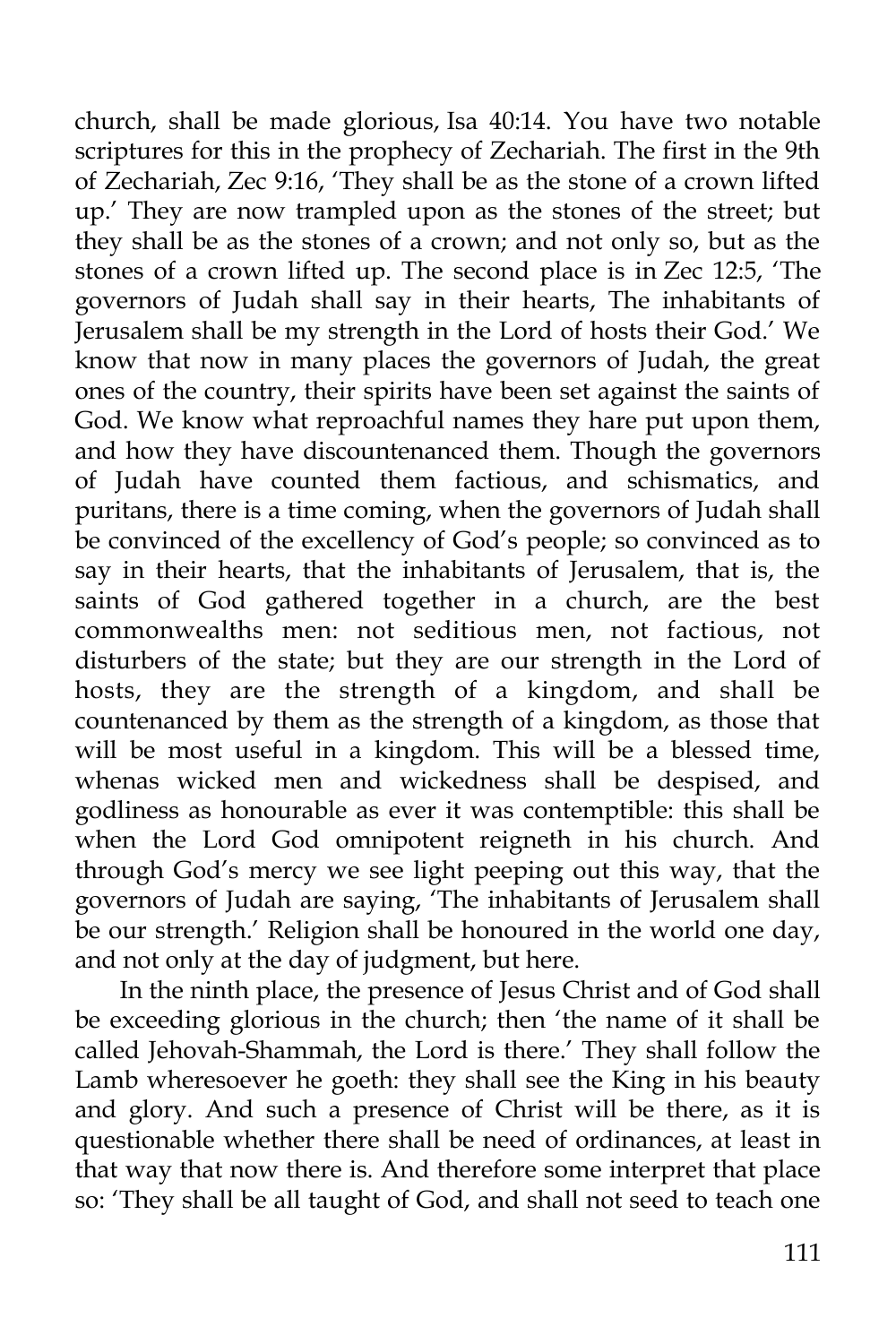another.' And so that place, 2Pe 1:19, 'We have also a more sure word of promise, whereunto ye do well that ye take heed until the day dawn, and the day-star arise in your hearts.' Now the morningstar the Holy Ghost applies to them, Rev 2:28, that is such a glorious presence of Christ, as shall so instruct them, as if they had not need to take heed to the word of prophecy. And in Revelation 21, 'They shall need no temple, nor sun, nor moon; for the Lamb is the temple and the light thereof;' the presence of Christ shall be there, and supply all kind of ordinances. And Revelation 7, Christ says, he will 'lead them to the fountain of living waters.' All the ordinances here are but the streams and conduits; then they shall be led to the fountain. Though we dare not affirm that there shall be no ordinances, yet is there some probability at least thus far in comparison; there shall be such a presence of Christ there, as there shall not be that need of ordinances.

In the tenth place, there shall be the addition of martyrs, and many of the worthies of God that have lived in former times shall rise again. If you read Revelation 7 and Revelation 21, you cannot but be convinced of this, that those that have suffered martyrdom under antichrist shall have the glory of that time; and Daniel shall come up and stand in his lot; and as he, so many of the worthies of God in former times; and this shall add to the glory of that time.

The eleventh is this: There shall be most blessed union of all the churches of the world. The envy of Ephraim and of Judah shall be taken away: Isaiah 11, 'There shall be one king, and one name;' Zec 14:9, we all profess one Lord, but give him divers names; but then there shall be one Lord, and his name one; Zep 3:9, 'They shall serve the Lord with one consent;' with one shoulder, it is in the original. And if you read that chapter, you may see what reference it hath to a more glorious time than the returning of the Jews from the captivity. Dissensions in any one congregation are evil; and for one church to dissent from another is a grievous evil. Blessed will the time be when all dissensions shall be taken away, and when there shall be a perfect union of all, and not any distinction of Calvinists or Lutherans, or the like: but all shall come and serve God, and be called by one name.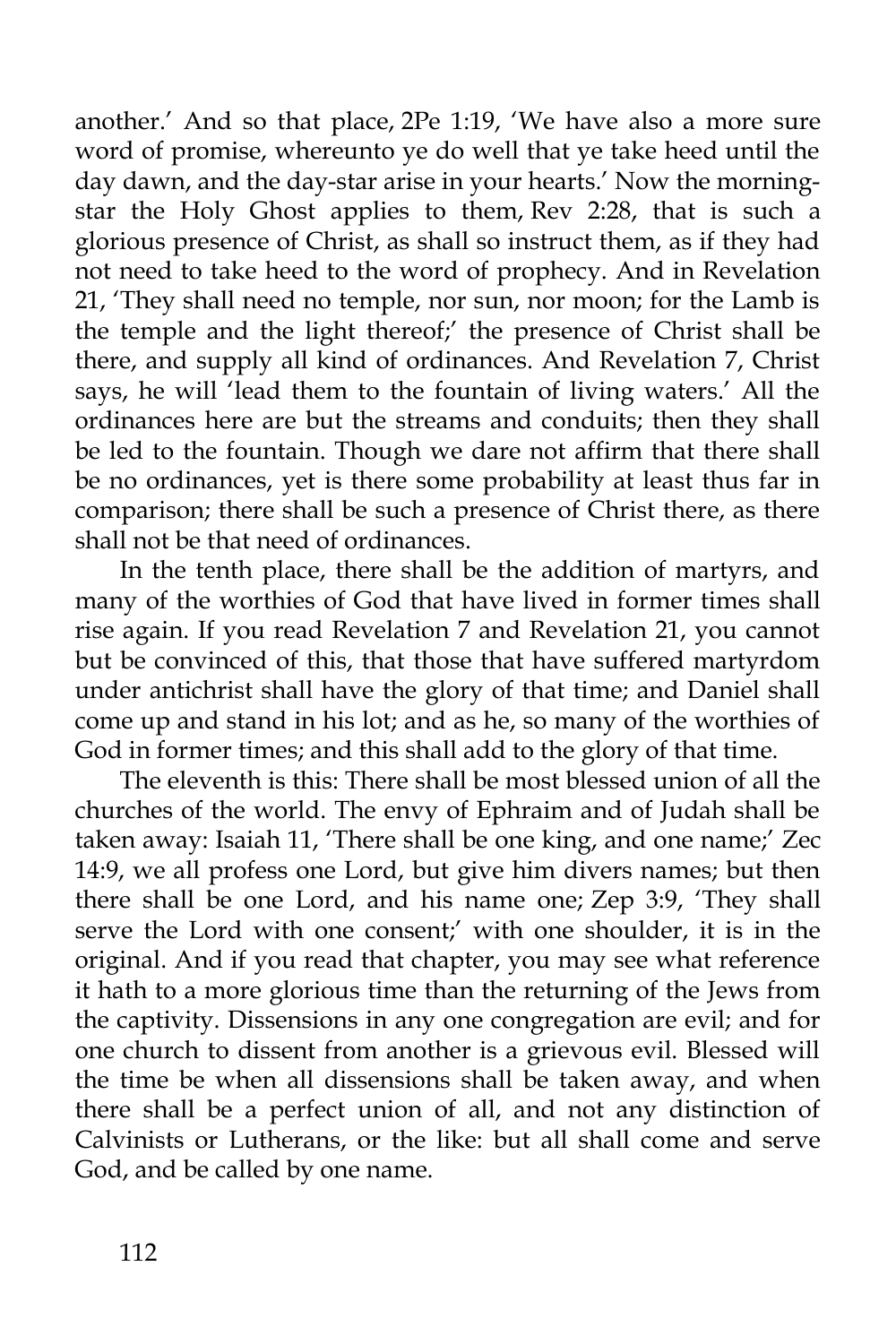The twelfth is the resurrection of the creatures of the world; and so in that regard there shall be abundance of outward glory and prosperity. That place in the 8th of the Romans: 'The creature groans under the burden that it is in, that it may be delivered into the adoption of the sons of God;' when the fulness of the glory of the adoption of the sons of God shall come, the creatures shall be delivered to them. The whole world is purchased by Christ, and purchased for the saints, that is Christ's aim. 'All is yours' (says the apostle), 'the whole world;' and therefore, Rev 21:7, it is said, 'The saints shall inherit all things.' You see that the saints have but little now in the world; now they are the poorest and the meanest of all; but then when the adoption of the sons of God shall come in the fulness of it, the world shall be theirs; for the world is purchased for them by Jesus Christ. Not only heaven shall be your kingdom, but this world bodily. And so that place, 2Pe 3:10, where it is said, 'The heavens shall pass away with a great noise, and the elements shall melt with fervent heat,' the apostle speaks as if it were the day of judgment. But there is one passage whereby we may gather that the apostle only means a mighty change that shall be before the day of judgment: 2Pe 3:13, 'We according to his promise look for new heavens and new earth.' Where hath God promised a new heaven and a new earth? I know no place in Scripture that I can refer this place unto but Isa 65:15, which is apparent to be meant of the church. Now the apostle speaks of these times when there shall be a mighty change in the world: then shall be fulfilled that promise, 'There shall be new heavens and a new earth.' We can find no such promise but in Isaiah, and that is meant of the church, and therefore it is probable the apostle means that Lactantius says, When the thousand years come, the world shall bring forth fruit alone, and the rock shall distil dew, and no creature shall live upon prey; the dog shall not hunt, the child shall not be afraid of the serpent: making the place of Isaiah, which we understand metaphorically, to be understood literally, of the wolf and the lambs living together, and the child playing upon the hole of the cockatrice.

And all the prayers that ever we put up for the church will be answered, and the blessing of all will come upon the churches.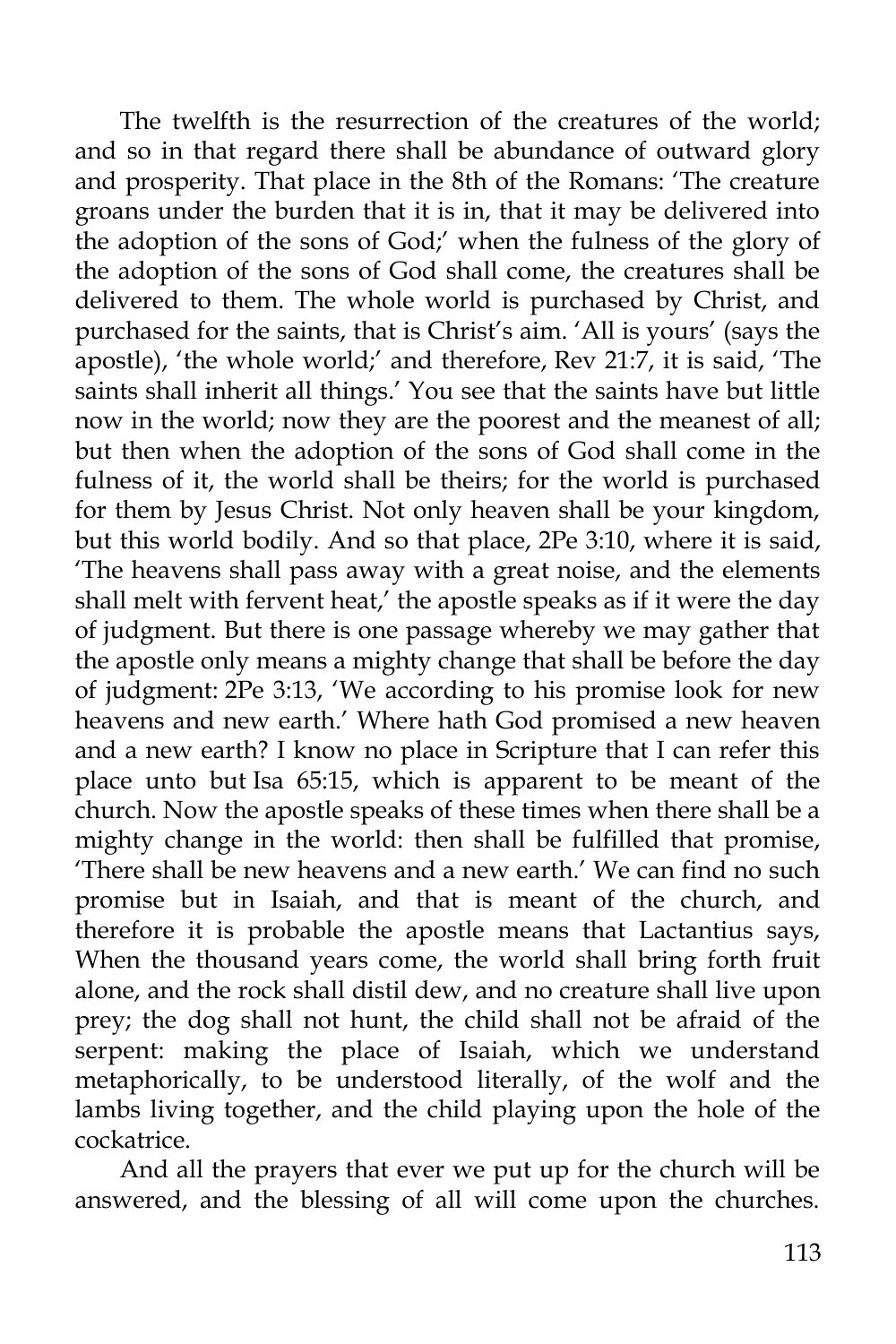Here we have some degree of blessing: but the blessing of all the prayers of the prophets and apostles will come upon it. In Isaiah, they were to cry to God, and give him no rest, till he made Jerusalem the praise of the whole world; that is, till God did bring this time, and Jerusalem hath not been so lifted up. All these prayers that have not given God rest all this while shall be answered, and Jerusalem shall be advanced.

*Lastly*, Those glorious titles that the church of God hath in the Old Testament will be made up to the full; and that is a resultance from all the former. There are many glorious titles of the church of God in the Old Testament. Now, the estate of the church in the Old Testament was but typical, typifying the estate of the gospel. I shall name some of them, and when those come to be fulfilled it will be glorious; first, 'the Lord's portion,' Deu 32:9; secondly, his 'pleasant portion,' Jer 12:10; thirdly, his 'inheritance,' Isa 19:25. All people are the work of his hands, but his church is his inheritance. Fourthly, the 'dearly beloved of his soul,' Jer 12:7; fifthly, 'God's treasure,' and 'peculiar treasure,' Exo 19:5; sixthly, his 'glory,' Isa 46:13; seventhly, 'the house of God's glory,' Isa 60:7; eighthly, 'a crown of glory,' Isa 62:3; ninthly, 'a royal diadem,' in the same place; tenthly, 'the glory of God,' Jer 3:17. Again, 'the throne of his glory,' Jer 14:21. Again, 'the ornament of God,' and 'the beauty of his ornament,' Eze 7:21. Again, 'the beauty of his ornament in majesty,' in the same place. Now, to have all this made up to the full, to shew that these are no high expressions, but rather come short of what will be, it must be a glorious condition.

But you will say, Are these things true?

To that we answer: For the truth of them, I will go no further than this chapter, Eze 7:9, 'These are the true sayings of God.' It is a very strange phrase; if they be the sayings of God, they must needs be true. Were it not enough to say they were the sayings of God, or true sayings? No, they are the true sayings of God. And in the original it is not only the true sayings of God, but the true sayings of that God that is true; therefore they are certain.

*Quest*. But how can they be?

*Ans*. Zec 8:9, 'If it be marvellous in your eyes, should it also be marvellous in my eyes? faith the Lord of hosts.' They are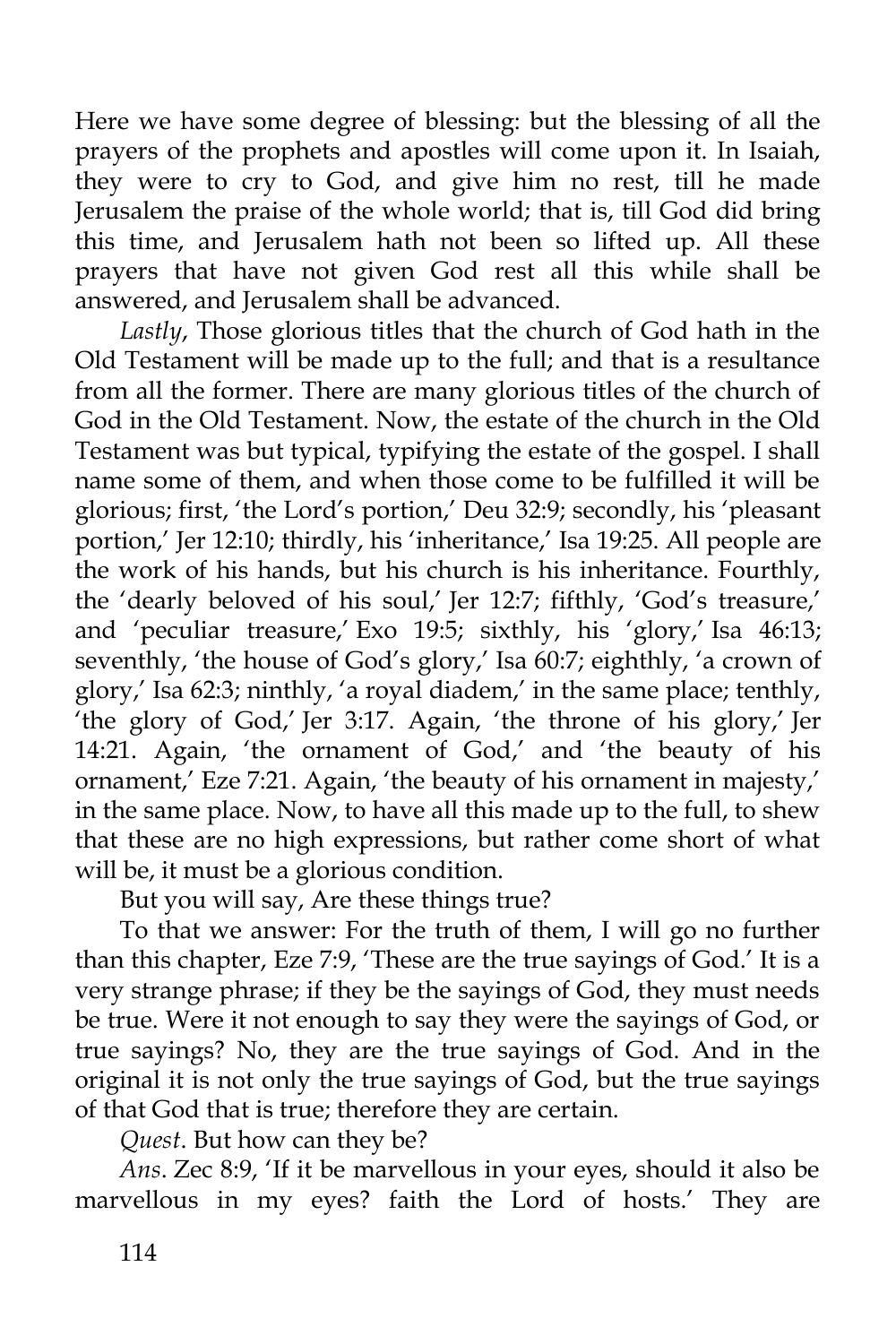marvellous in your eyes, but they are not so in mine. It is God omnipotent that shall do these things, by that power 'whereby he is able to subdue all things unto himself.' Mountains shall be made plain, and he shall come skipping over mountains, and over difficulties; nothing shall hinder him. And why should you think it strange that these things should be, though they be great? God hath done already as great things as these. Certainly Christians that shall acknowledge the great and never-sufficiently admired and adored work of God in the hypostatical union of the natures, that God should be man, should never ask this question, how these things should be, or to think that any object propounded for our faith is too difficult.

*Quest*. But when shall these things be?

*Ans*. Truly, brethren, we hope it is not long before they shall be; and the nearer the time comes the more clearly these things shall be revealed. And because they begin to be revealed so much as they do now, we have cause to hope the time is at hand. In Daniel 12, God bids Daniel seal his book until the time come, as if then it should be opened. Doth God begin to open this book? Know that the time is at hand. John was bidden not to seal the book, because the time was at hand. The nearness of the time at hand discovers the book; and the nearer the time, the more it is discovered. No place in Scripture gives us so much light to know when this shall be as Dan 12:11, 'And from the time that the daily sacrifices shall be taken away, and the abomination that maketh desolate set up, there shall be a thousand two hundred and ninety days.' What is the meaning of this? The light that I have from this, I acknowledge to be from that worthy instrument of God Mr. Brightman. A day is usually taken for a year, and so many days as were set, so many years it should be. All the question is about the beginning of the time. This abomination of desolation was in Julian's time, in 360, because then Julian would set up the temple again, that was destroyed, in despite of the Christians, and would set up the Jewish religion again. That was the abomination of desolation, says he, and the whole Jewish religion was not consumed till that time. Now, reckon so many years according to the number of the days, it comes to 1650, and it is now 1641, and that place for the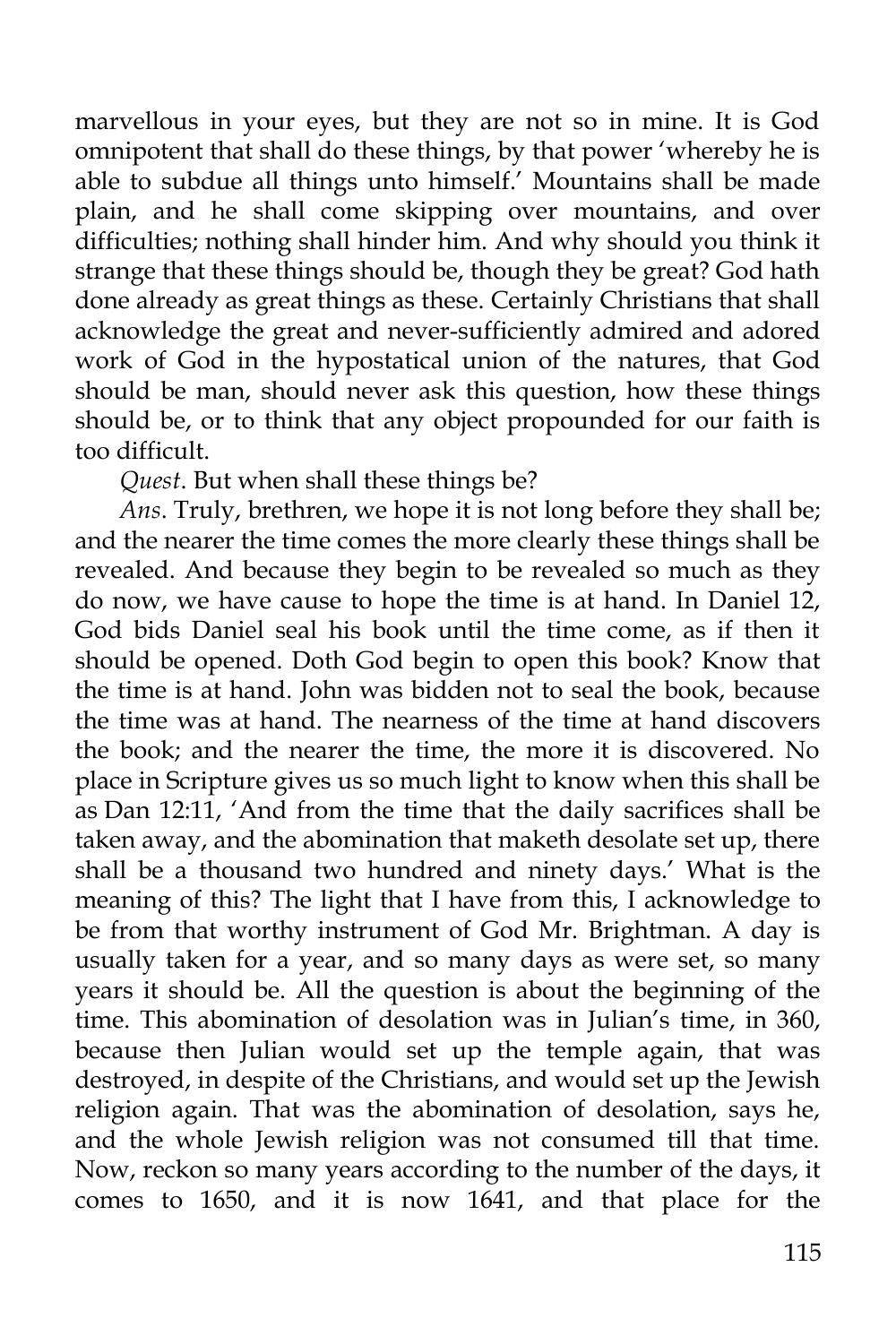abomination of desolation is like to be it as any that can be named. But it is said, 'Blessed is he that comes to another number:' 1335 days, that Isaiah , 45 years more added; that is, says he, in 1650, they shall begin; but it shall be 45 years before it comes to full head, and blessed is he that comes to this day. And he hath hit right in other things, as never the like, in making Sardis to be the church of Germany, and foretold from thence how things would fall out, and we see now are. Now, we have also a voice from the multitude, as from the waters, and it begins to come from the thunderings.

Seeing these things shall be, what manner of persons ought we to be? That is the work I intended to have done, to have shewed you the duties these things call for at our hands. If God hath such an intention to glorify his church, and that in this world, oh, let every one say to his own heart, What manner of persons ought we to be! And especially, what manner of persons ought ye to be, because you are beginning this despised work, gathering a church together, which way God will honour. Certainly, the communion of saints and independency of congregations God will honour.

And this work is a foundation of abundance of glory that God shall have, and will continue till the coming of Christ. And blessed are they that are now content to keep the word of God's patience. And do you keep the word of God's patience, though you suffer for it, as you now do. And wait, the text says, those that testify against antichrist and antichristianism, and keep the word of God's patience, God will keep them in the hour of temptation, be will make them a pillar in his house, and they shall never go out; God will open their door, so as none shall shut it till the coming of Christ; and he will write upon them the name of the new Jerusalem. Therefore keep the word of God's patience, now you have an opportunity in your hands for furthering this great work. Take heed that you lose not this opportunity; certainly, if there should fall out any just cause amongst you of scandal in regard of divisions, or any other way, you may do more hurt to hinder this glorious work than all the persecutors could do. For you will persuade the consciences of men that this is not a way of Christ. Persecutors cannot do so. So that the governors of Judah will not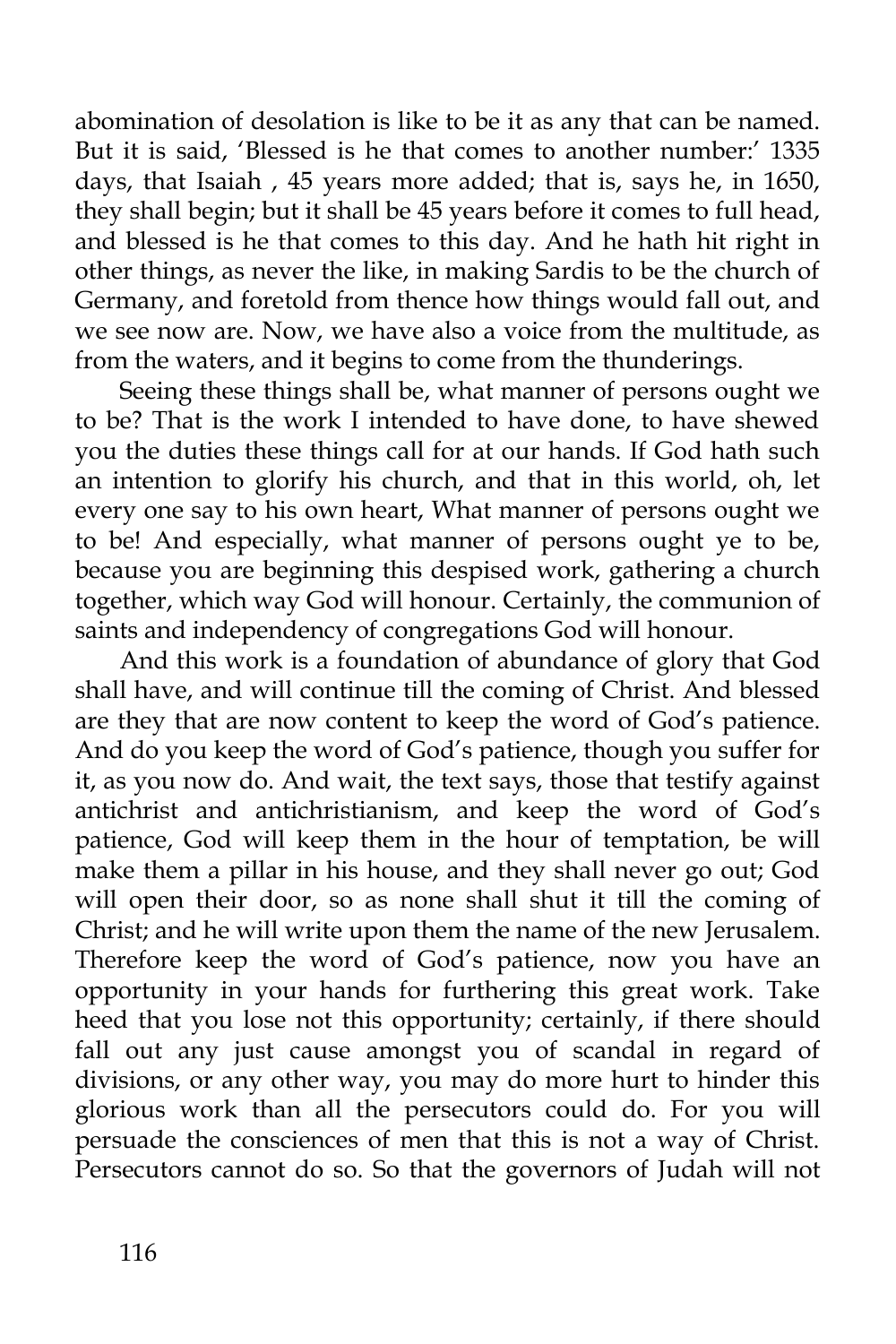say, Our strength is in the inhabitants of Jerusalem, and all that profess themselves to be the people of Jerusalem.

# **The World To Come; Or, The Kingdom Of Christ Asserted (First Sermon)**

#### THE WORLD TO COME; OR, THE KINGDOM OF CHRIST ASSERTED

#### IN TWO EXPOSITORY LECTURES

*Far above all principality, and power, and might, and dominion, and every name that is named, not only in this world, but also in that which is to come; and hath put all things under his feet*.—Eph 1:21-22.

These words set forth and proclaim the supremacy of our Lord and Saviour Jesus Christ over all persons, by what names or titles soever distinguished or dignified in all God's dominions, belonging either to this world or that which is to come. I shewed you before what it was for Christ to sit at God's right hand, as also how it was amplified by the sublimity of the condition, and by the quality of the persons over whom Jesus Christ is set. By principalities, might, and dominions, he would include all sorts whatsoever, as angels, good and bad, and so magistrates. Now I am to speak of the extent of Christ's dominion, and that is in this world, and in the world to come. The great thing to be opened is, what is meant by the world to come. There are three interpretations given of the words.

*Sense* 1. First, It is taken for heaven and earth, this state of the world on earth, and that state of the world in heaven, which are two worlds; only here will be a question, why heaven should be called a world to come, when it is extant now as well as the earth, which is called the present world. To which it maybe answered, that though heaven be a world now that is extant, yet to us poor creatures here below it is a world to come; though it was created at the same time this lower world was. It is comfort to saints that they have a world to come; for wicked men come in for the greatest share in this, therefore called men of this world; let them take it, it is their world. Saints have a world to come, Luk 18:13. But this doth not seem to be that which the apostle aims at here.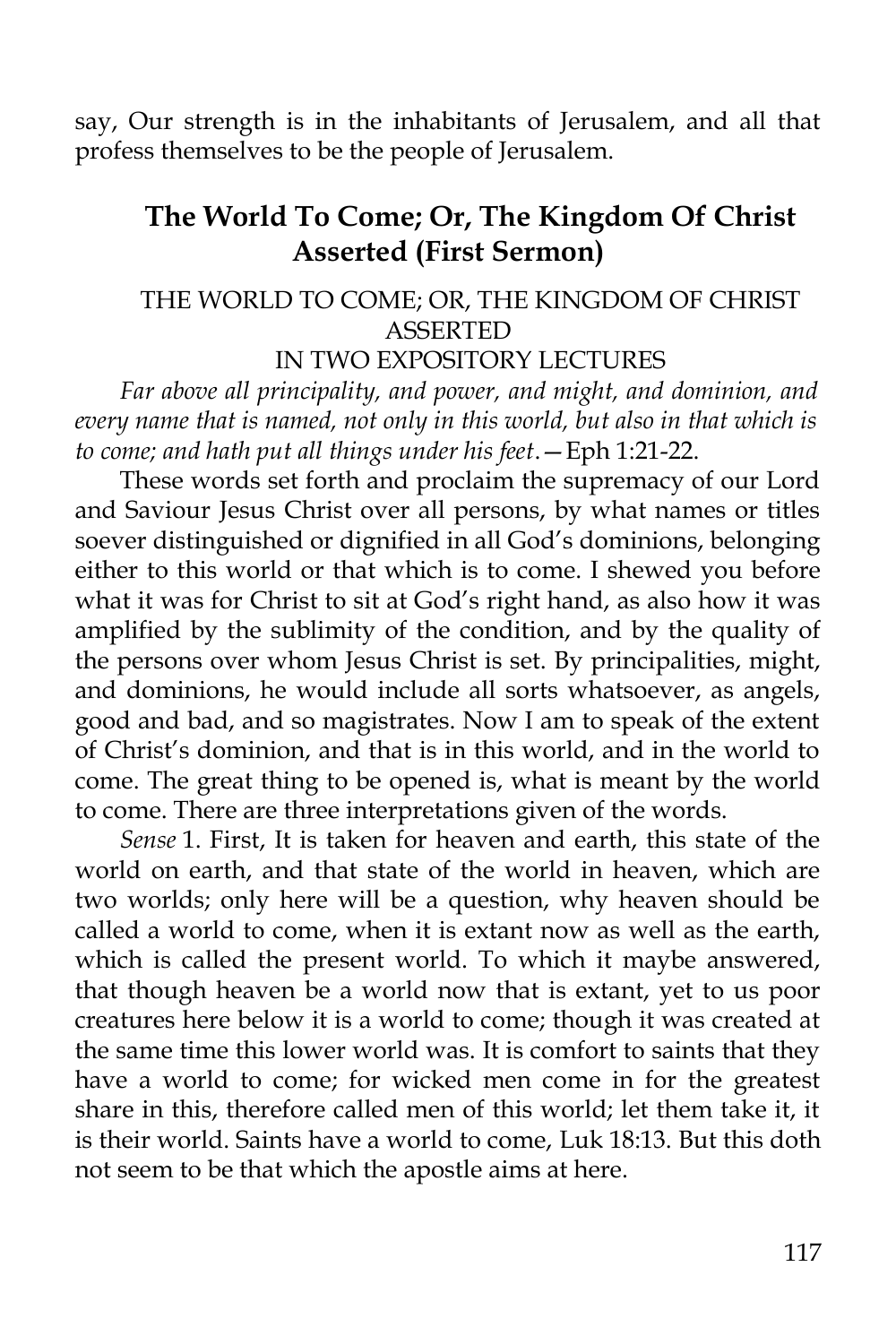*Sense* 2. Secondly, This phrase may note the duration of Christ's kingdom, that it is everlasting; for so in Scripture it is used to express 'eternity,' Mat 12:32. And therefore Isa 9:6, which we translate, 'the eternal Father,' the Septuagint reads, 'the Father of the world to come;' and so Christ's kingdom is said to be 'for ever and ever;' that is, not for *one ever*, but for *all evers*. The apostle in Heb 10:12 saith, that Christ, after he had offered one sacrifice for sin, 'for ever sat down at the right hand of God.' Now that word *for ever* doth not relate to Christ's sitting at God's right hand, but rather to the sacrifice he offered, who *for ever* by one sacrifice took away sin; for it may be said that there are not principalities and powers for ever, that Christ may sit for ever at God's right hand. When this world ends, there will be an end of all principalities and powers: 1Co 15:24, 'Then cometh the end, when he shall deliver up the kingdom to the Father, and shall put down all rule,' &c. Take notice in what sense Christ hath a kingdom, and sits at God's right hand for ever, and in what sense he is said to give up this kingdom to the Father. I would clear it by two distinctions.

*Distinction* 1. First, There is a natural kingdom due to Jesus Christ as he is in the Godhead, and a natural inheritance due to him, being man, as he is joined to the Godhead. For so he inherits the privileges of that second person, which is this natural kingdom, which he obtained, and which was due to him by inheritance: Heb 1:8, 'To the Son he said, Thy throne, O God, is for ever and ever.' He speaks of his natural inheritance, though the right be involved in him as he is God, and so he is joined in commission for ever as God and man with the Father; and so in respect of this natural dominion of his, all things are said to be made 'by him and for him,' Col 1:16. Now this natural right that Jesus Christ hath remains for ever, and accordingly many of those privileges which are to be understood by his sitting at the right hand of God, they likewise must remain for ever.

As, first, a fulness of joy: 'At thy right hand is fulness of joy.' Jesus Christ doth enjoy a fulness of joy immediately by God himself.

Secondly, All that personal honour and those glorious abilities which he was filled and crowned with, when he went first to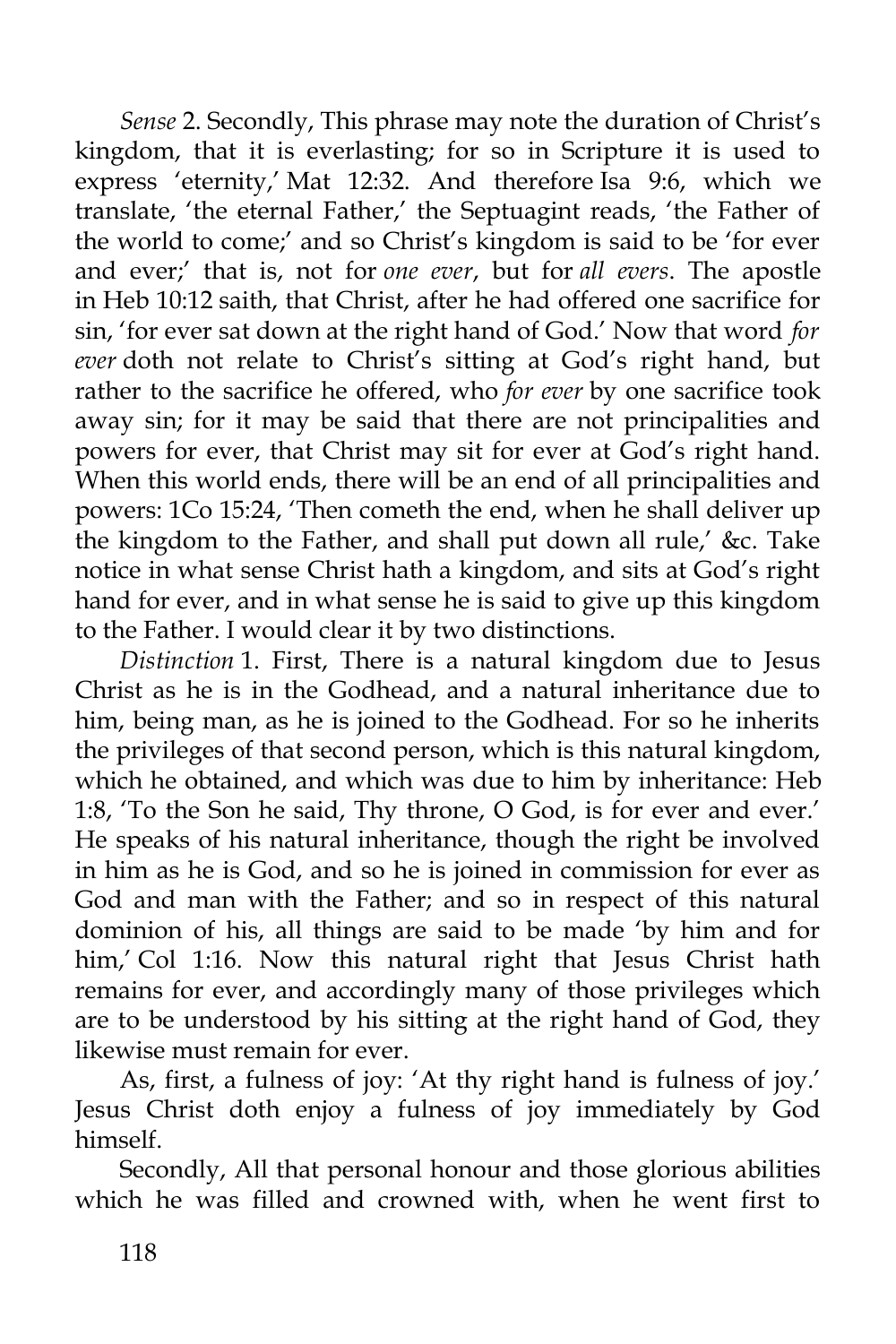heaven, Heb 2:9, all these shall remain to eternity. And they are naturally due to Christ, though they were bestowed on him then when he came to heaven; he is thus in commission with his Father, so far as natural rule goes, though in that respect less than the Father.

2. The second part of this distinction is, that there is a dispensatory kingdom that Christ hath; and that is, as he is considered as mediator between God and his church, which kingdom is given to him. It is not by nature due to him, but as he was the Son of God, he was chosen out to exercise that power which in this kingdom is held forth; and this is pointed out by his sitting at God's right hand, which God gave him as the reward of his obedience: Joh 5:22-23, 'The Father judgeth no man, but hath committed all judgment to the Son.' It is committed to Christ; he is that Lord that God hath set up to do all his business for him visibly and apparently; and this kingdom is in a special manner appropriated to Christ; it is so Christ's, as it is not the Father's, in a more eminent manner: 'The Father judgeth no man.' To appropriate a work to one person rather than another, is an act of God's wisdom; hence it is that Christ hath his work for a time, and afterwards gives it up to another. Till the day of judgment be over, Jesus Christ hath the government of the kingdom, and shall reign; but after the day of judgment, the kingdom is to be given up to the Father. And the reasons why God hath appointed a time of reigning to Christ,

First, Is to draw all men's thoughts to him; that is, that all men might honour the Son as they honour the Father, Joh 5:22. As for every work there is a season, so likewise for every person, wherein they shall in a special manner be more glorious.

Secondly, This was a reward exceeding due to Jesus Christ, that he should have a kingdom appropriated to him for a season, that all judgment should be committed to him, and be should draw all men's eyes to him in a more immediate manner, because he veiled himself in obedience to his Father; therefore the Father, to recompense him, he will not appear himself so much in the government; saith he, Let my Son take it, I will commit all judgment to him. And see the equity of this: because God will put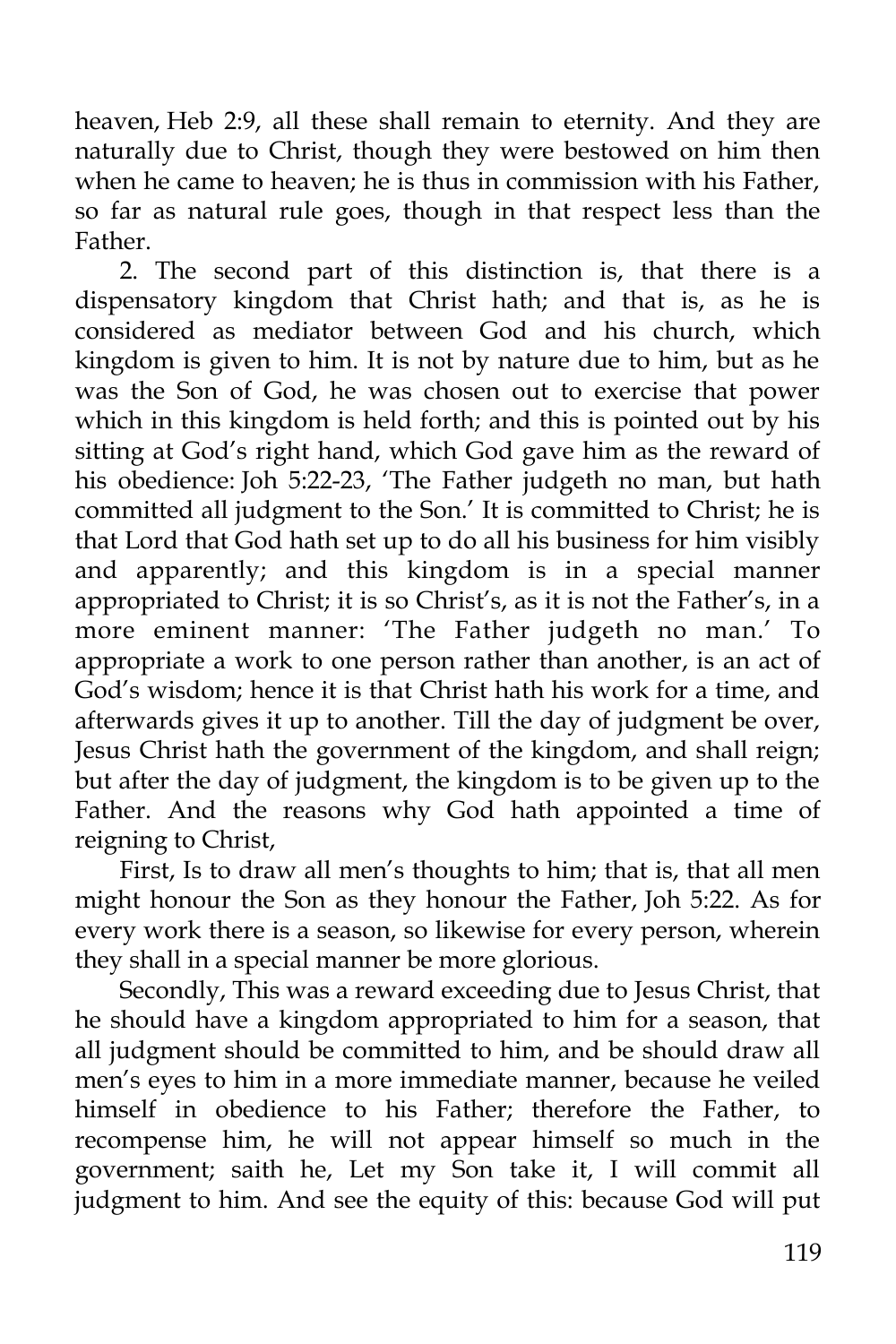all things under the feet of Christ, therefore will he again give up all things to God, and be subject himself to him as God-man, 1Co 15:28. Though Jesus Christ hath this kingdom, and means to conquer all his enemies, before he gives it up, yet when he is in the height of his dominion, when he is in his full triumph, and hath cleared all the world's accounts, then will he give up the kingdom to the Father; which may teach us, when we are highest, and most assisted and raised, to fall down and give glory to the Lord. So Jesus will do when he hath all enemies under his feet, and judged and pronounced sentence upon all; then will he set up his Father, deliver up the kingdom unto him, and he shall become all in all. This will be the last great solemnity of all.

This is the first distinction, his natural kingdom which is due to him as man joined to God, that remains for ever; but there is something of his mediatory kingdom to be given up.

*Distinction* 2. The second distinction is this: This mediator's kingdom it receives a double consideration.

First, Consider Christ as a mediator for the church, and so consider him as under imperfection, sin, or misery, or any other want, till they shall be complete; or

Secondly, Consider him as he is head to the church, made complete and perfected in all parts and degrees. That I may explain myself: you may call to mind that when I opened the third and fourth verses, compared with the seventh verse, I told you that in election there were two great designs or contrivements: the one was more principal, and chief, which I called God's decree of the end, what God's design was to make us; and there it was that God chose us in Christ as a head unto absolute glory, which with Christ and in Christ we shall have for ever in the highest heavens.

Secondly, God designed the way unto this end, and so God was pleased, that he might set off the glory of that perfect state the more; therefore he lets us fall into sin and misery, and suffers our bodies and souls to be separated before we shall come to that end which God hath designed us to. To enjoy this Canaan, we must go through a wilderness to it. Now, answerable to this double design of God, Jesus Christ hath a double relation to his church: the one as a head simply considered, and so were chosen in him to that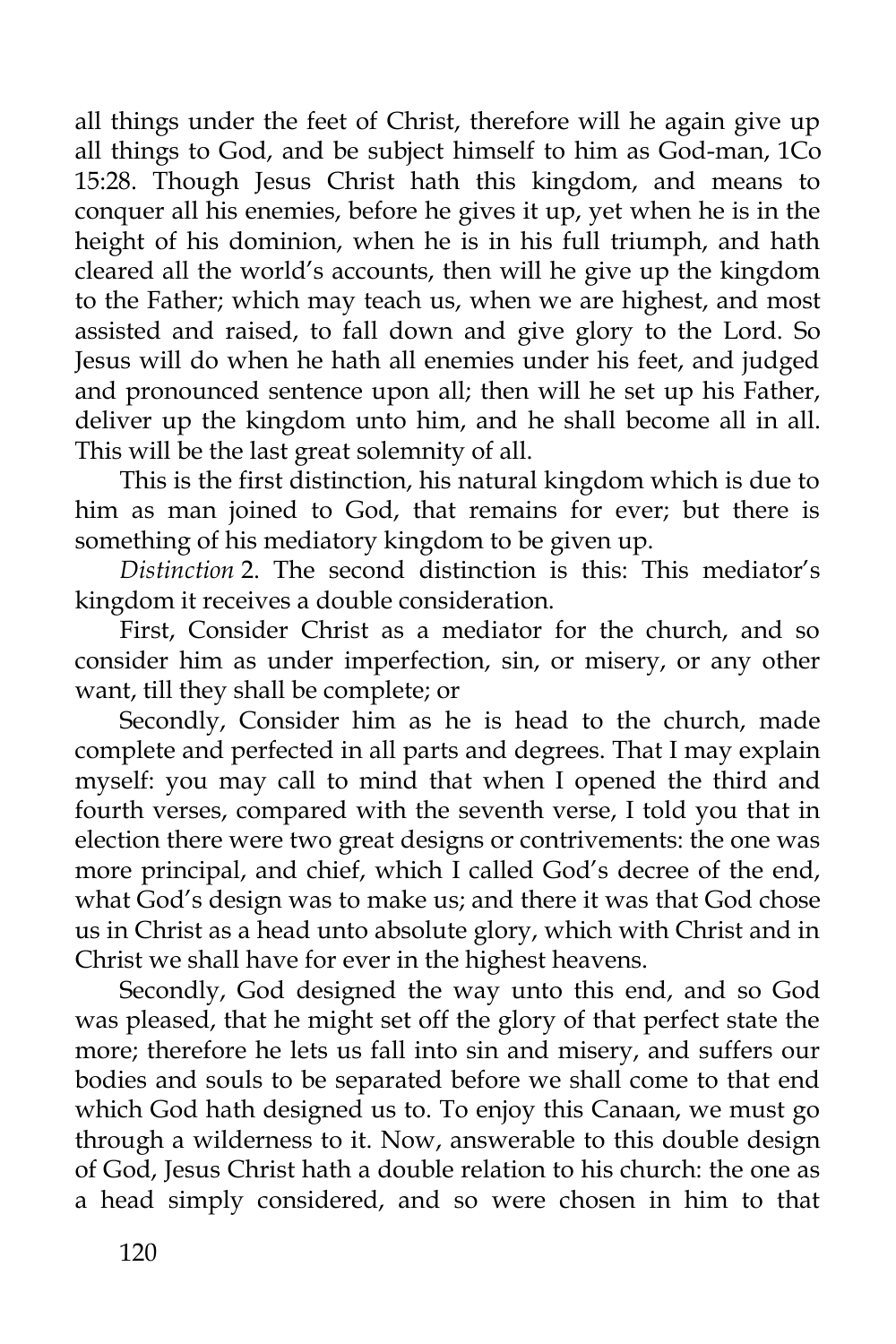perfect state unto which God hath designed us; secondly, Christ hath the relation of a redeemer and mediator for us, that as we are fallen into sin, and misery, and distress, so he might redeem us and help us. Now while the church is in an imperfect state, and hath not all its members, nor they out of all danger neither; though they be in no real danger, yet they are to give an account of their actions, and there is a final sentence to be passed upon them; and in that sense there may be said to be forgiveness of sin in the would to come, and therefore Paul, prays for one, that he may find mercy at that day. Now, while there is any such thing as guilt, or the appearance of it, or any imperfection, and till that final sentence be passed, so long is Jesus Christ a mediator for us, and so God hath 'given him all power in heaven and earth, to give eternal life to them that believe.' Now, so long as Jesus Christ rules in a way of conflict, and as a conqueror is destroying sin and death, and all enmity, also raising soul and body and bringing them together, in this sense the Scripture speaks of his sitting at the right hand of God; but when once the final sentence is passed, then this work of the mediator, his reigning as to destroy enemies and such like, is over, and then Jesus Christ will present us to his Father: 'Lo, here I am, and the children which thou hast given me;' we are now as thou didst look upon us in thy primitive thoughts in election. So he stands in relation to them as a head; there we are considered as perfect, and the mediator's office is laid down, and God becomes all in all both to Christ and us. I would add a third thing to this, and that is, how Christ is a king, and sits at the right hand of God for ever. When Jesus Christ hath given up this kingdom of his redeemership unto the Father, yet then he shall sit down for ever with this honour, that it was he that did exercise this office, so that there is not a soul lost, nor a sin unsatisfied for, nor any enemies unsubdued. It is true, he is not a general in war any longer, but he shall have this honour, that he did all these exploits, brought all these rebels in; so that in deed, and in truth, Jesus Christ shall reign more gloriously with the Father after that time of judgment is over, than ever he did before; now he shall reign triumphantly, whereas before he reigned as one in conflict and conquest. Jesus Christ himself will say, that he never was king so much as he shall be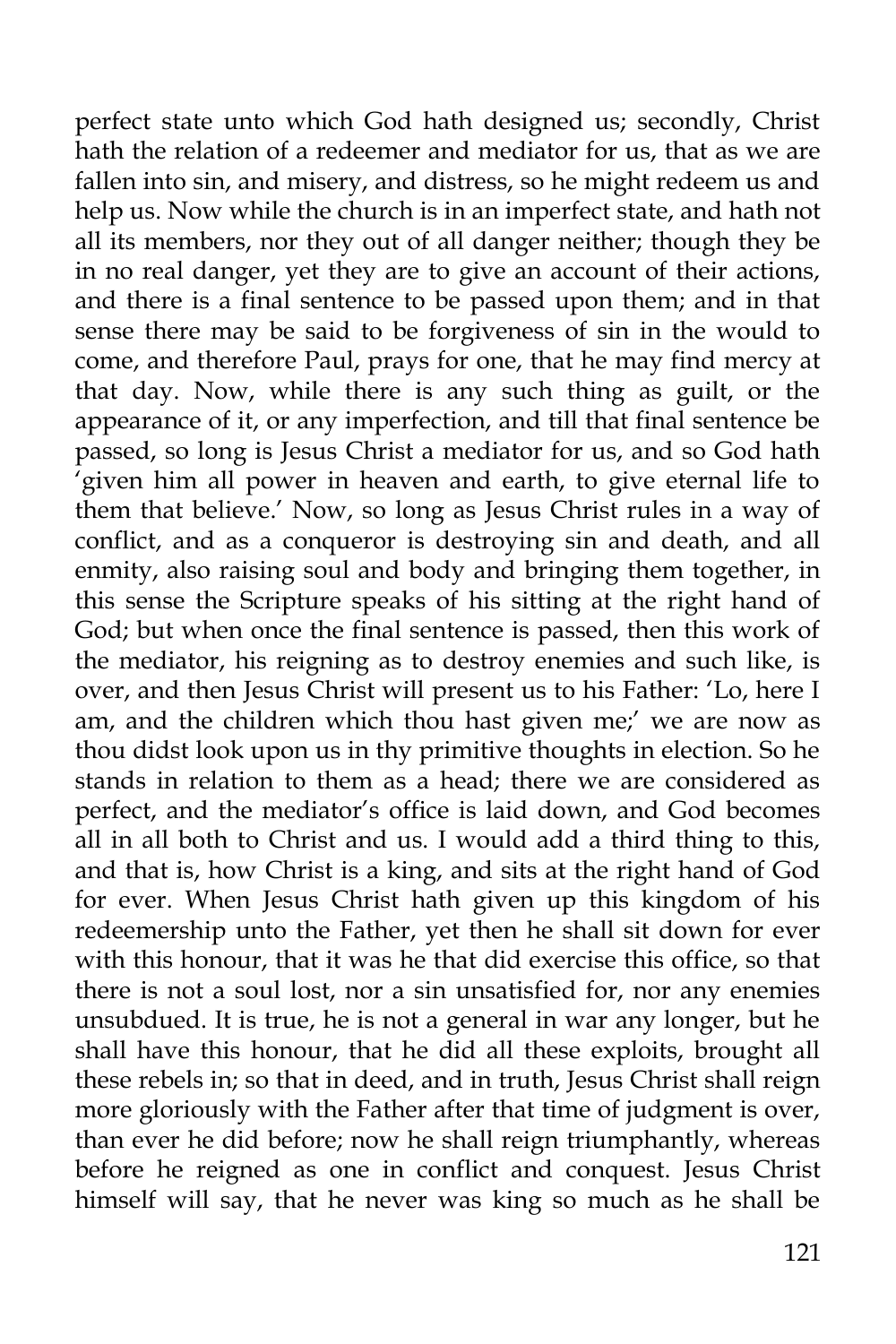now; Jesus Christ shall ever have the glory of it, that he was that great and glorious dictator, that he subdued all enemies, and delivered up the kingdom peaceably to his Father, and in some sense set the crown upon his Father's head, who was, as it were, in some sense put out of his rule in the world by Satan and wicked men, that did what they list; and the saints they lie under sin and misery, and Christ he subdues all these enemies, and presents all these souls to the Father with a peaceable rule and government; and this he enjoys with the Father for all eternity. Now whereas it is said, 'Of his kingdom shall be no end,' the meaning is, it shall not be destroyed for ever. It is a kingdom that gives way to no kingdom, it shall still be continued though he himself give it up to the Father, and become visibly and apparently more subject than he was before; not in respect of his Godhead, for so he is never subject; nor in respect of his manhood, for so he is always subject; but then Christ shall acknowledge the Father to be the author of his kingdom, and that he gave him power, and honour, and glory, and then shall he resign up his crown to his Father again from whom he had it. So much for the second sense of the words.

*Sense* 3. Now I will add a third interpretation of these words, 'not only in this world, but in the world to come;' but not to exclude the other two I named before, but it shall rather take them in; and that which I shall say is this: that between the state of this world as now it is, and the state of things after the day of judgment, when God shall be all in all, there is a world to come, which is of purpose, and in a more special manner appointed for Jesus Christ to be king in, and wherein he shall more eminently reign.

God hath appointed a special world on purpose for Jesus Christ, which in Scripture is called a world to come, and Christ's world. That as this world was ordained for the first Adam, and given to the sons of men, so there is a world to come for the second Adam, even as that time *after* the day of judgment is more eminently for God, when he shall be all in all. So there is a world to come, which is made for Jesus Christ, and which the angels have nothing to do withal, for it is not subjected unto them, as this world now is: Heb 2:5-8, 'Unto angels hath be not put into subjection the world to come, whereof we speak, but one in a certain place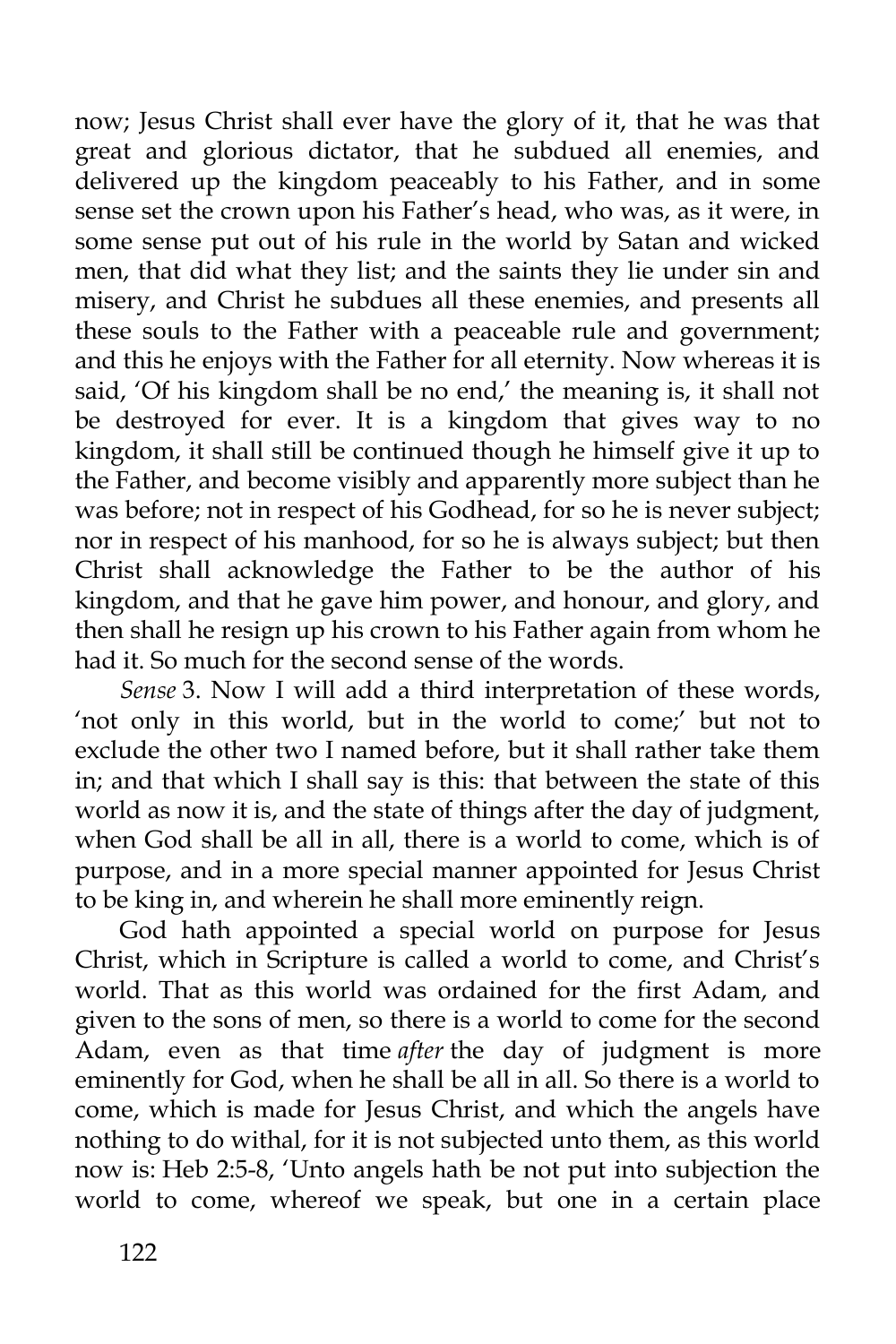testifieth, saying, What is man, that thou art mindful of him?' &c. 'Thou madest him lower than the angels, thou crownedst him with glory and honour,' &c. 'And hath put all things in subjection under his feet: but (saith he) we see not yet all things put under him, but we see Jesus Christ, who was made lower than the angels, crowned with glory and honour,' &c.

We see plainly that he speaks them of Jesus Christ, as he doth here in the text. And what he here in the Ephesians calls 'sitting at God's right hand,' there he expresseth it to be his 'crowning with glory and honour.' And then, likewise, for that passage, of all things being under the feet of Christ, which is spoken of here in the Ephesians, the apostle quotes out of Psa 8:6, which speaks of Christ's dominion; and that sentence is nowhere found in the Old Testament but only there, and quoted likewise in 1Co 15:27, all which places relates to Christ. Then, again, he calls it a *world to come*, in Hebrews 2, that is ordained for this man, and he doth the like here in the text: therefore, these places compared together, we see how they agree: 1Co 15:25, he saith, Christ most reign 'till he hath put all things under his feet,' which he quotes out of Psa 110:1. So that these places before named, they are all parallel places with the text; and there is another place parallel with it, 2Pe 3:7 compared with 2Pe 3:13 : 'The heavens and earth which are now, by the same word are kept in store, and reserved to fire against the day of judgment.' And at the 13th verse, in opposition to the heavens and earth which are now, he saith, 'We, according to his promise, look for new heavens, and a new earth, wherein dwelleth righteousness;' that is, we look for a world to come, wherein righteousness dwells. And that these places hold forth the same thing, appears by this, that when he had alleged there was to be a new heaven and a new earth, that is, a world to come, at the 15th verse he quotes Paul, that he had written to them of these things, and that was in his epistle to the Hebrews. For it is the best argument to prove that Paul wrote the epistle to the Hebrews. He hath written to you, saith he, of this new world, and that was in Hebrews 2; there he wrote of this new world. So likewise, 'unto this give all the prophets witness,' in Acts 3. And therefore I am not ashamed to give witness to it too. Rev 5:10, when they saw Christ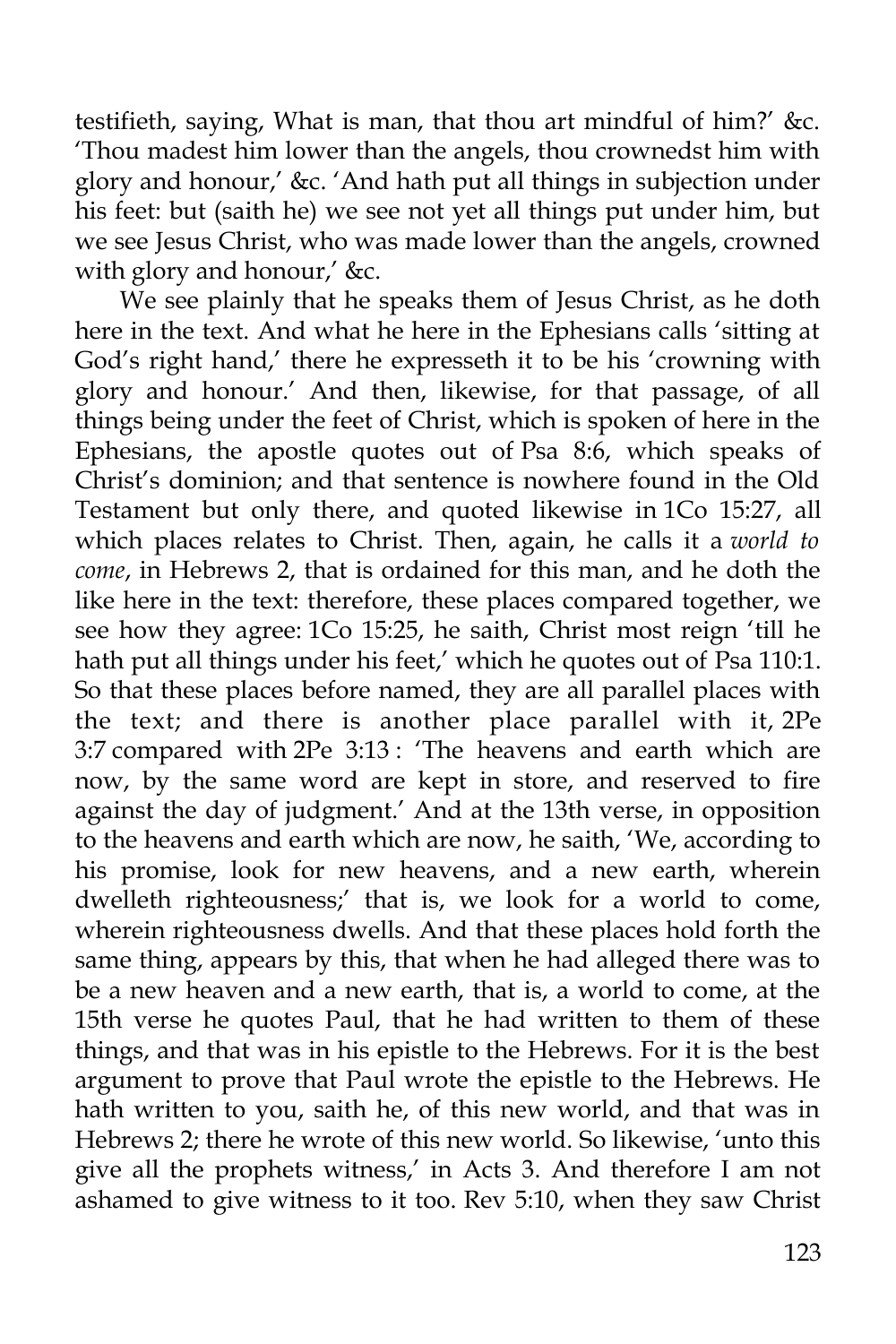once take the book, and was installed king, what do their thoughts presently run out to? It is to the world to come. 'He hath made us kings and priests, and we shall reign on earth.' To be sure at the day of judgment they shall, which shall certainly be a long day, when all the accounts in the world shall be certainly ripped up, and the world shall be new hung against the approach of their new king, and the glory of the creatures then will put down the glory of this old world. We see then how this place to the Ephesians, and that in Hebrews 2, how parallel they are. Now I would have you consider likewise the scope of the 8th Psalm, as the apostle brings it to prove this new world. And, indeed, any one that reads that psalm would think the psalmist doth but set out old Adam in his kingdom in paradise, who was made in his nature a little lower than the angels. One would think that were all the meaning, and that the apostle applies it to Christ only by way of allusion: but the truth is, the apostle brings it to prove and to convince these Hebrews, that that psalm was meant of the Messiah whom they expected: saith he, 'One in a certain place hath testified.' He brings it as an express proof and testimony that it was meant of Christ, and was not an illusion only. Now the scope is this, as you read in Rom 5:13, that Adam was a type of him that was to come, namely, Christ. So in Psalms 8, you read there Adam's world is the type of a world to come. The first Adam had his world where there were sheep, and oxen, and fowls of the air. Now, whereas it is said in the psalm, that all things were under his feet, it is not meant of man in innocency, but of the Messiah, Christ and his world, which is made of purpose for him, as the other world was for Adam. That it was not meant of man in innocency properly and principally, appears,

First, Because it is said, 'Out of the mouths of babes and sucklings hast thou ordained strength.' There was no babes and sucklings in Adam's time; he fell before there was any.

Secondly, It is said, was 'to still the enemy and avenger.' But the devil was not stilled by Adam, he overcame him; therefore it must be meant of another that should still this enemy: 'How excellent' saith the psalmist, 'is thy name in all the earth,' speaking of this world. Adam he had a paradise, but he never propagated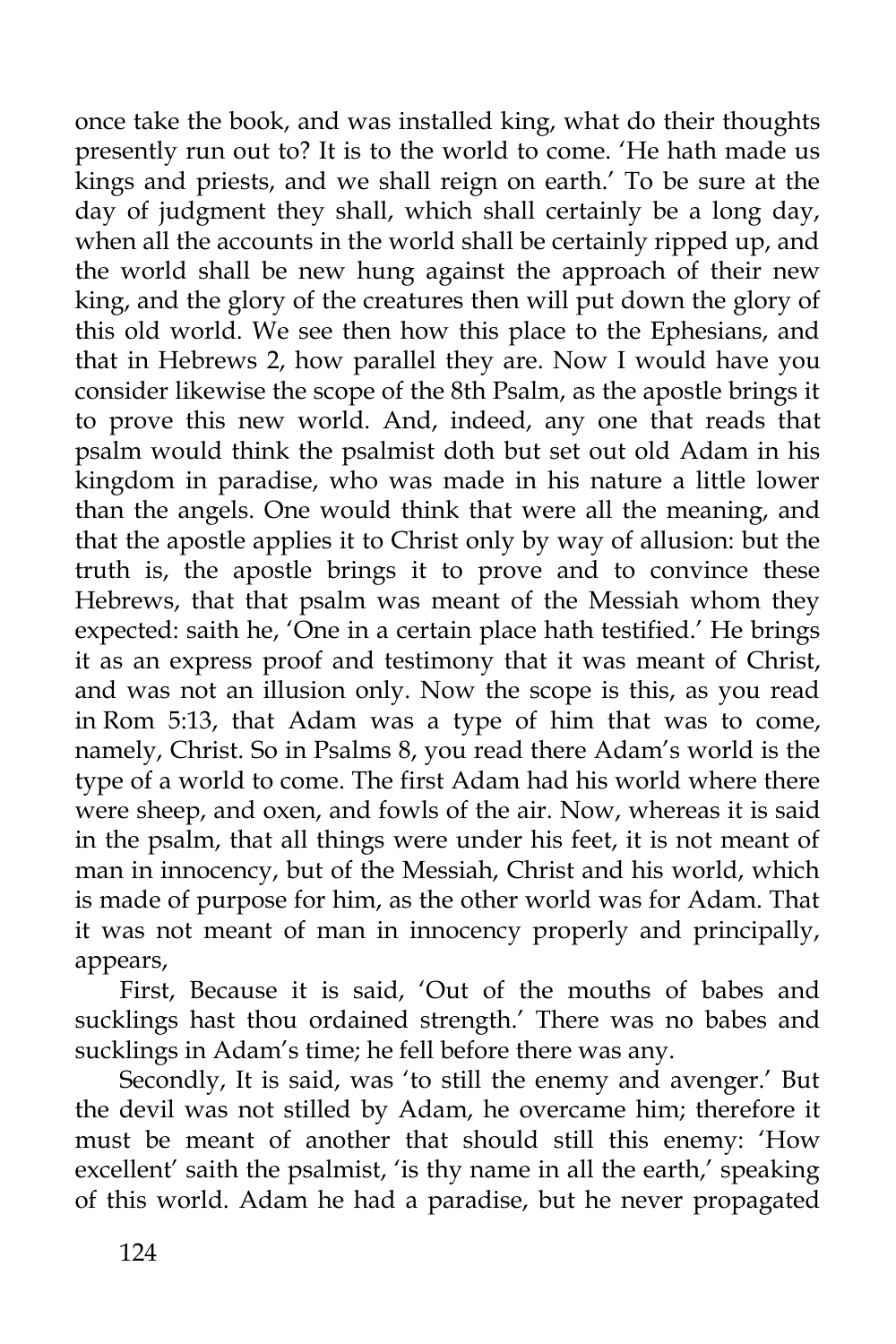God's name in all the earth, much less did he sound it in the heavens.

Again, Adam, though man, yet he was not the son of man, but called the son of God, he came not of a man.

Again, take the argument the apostle useth; saith he, this must have all subject to him, all but God; he must have angels subject to him, for 'he hath put all things in subjection under his feet.' This could not be Adam, no, not in the state of innocency; but it is true of Jesus Christ, angels and all were under his feet.

2. As it is not meant of man in innocency, so it cannot be meant of man fallen neither; that is as plain as the other. The apostle himself saith, that 'we see not all things subject to him.' Some think that is an objection the apostle answers, but indeed it is a proof to prove that man fallen cannot be meant, for we do not see all things subject to him. You have not any one man of the whole race of mankind to whom all things are subject; take all the monarchs of the world, there was never any man that was a sinner that had all subject to him, therefore it is not meant of man fallen; but saith he, 'We see Jesus crowned with glory and honour,' and therefore it is this man, and no man else, that is there spoken of. And then again, take notice, that it is not an angel to whom all shall be subject, but plainly man, that is made a little while lower than the angels, but then crowned with glory and honour.

And it is not only this world that shall be in subjection to this man, but it is 'a world to come.' For, saith he, 'We see not yet all things under his feet, but we see Jesus Christ crowned with glory and honour.' Therefore it is not this world, but there will be a world that shall be in subjection unto Christ, when all things shall be under his feet. And it is that which Psalms 8 speaks of; besides, Christ interprets this psalm of himself, Mat 21:16. When they cried Hosanna, and made him Saviour of the world, the Pharisees were angry at it: and our Saviour confutes them out of this psalm: Know you not, or have you not read, that 'out of the mouths of babes and sucklings he hath ordained praise'? quoting this psalm to speak of himself. What the meaning is, I refer to what Mr. Mead hath written upon Psalms 8; he interprets it of that man Christ principally, that was but a babe, by whom God would still the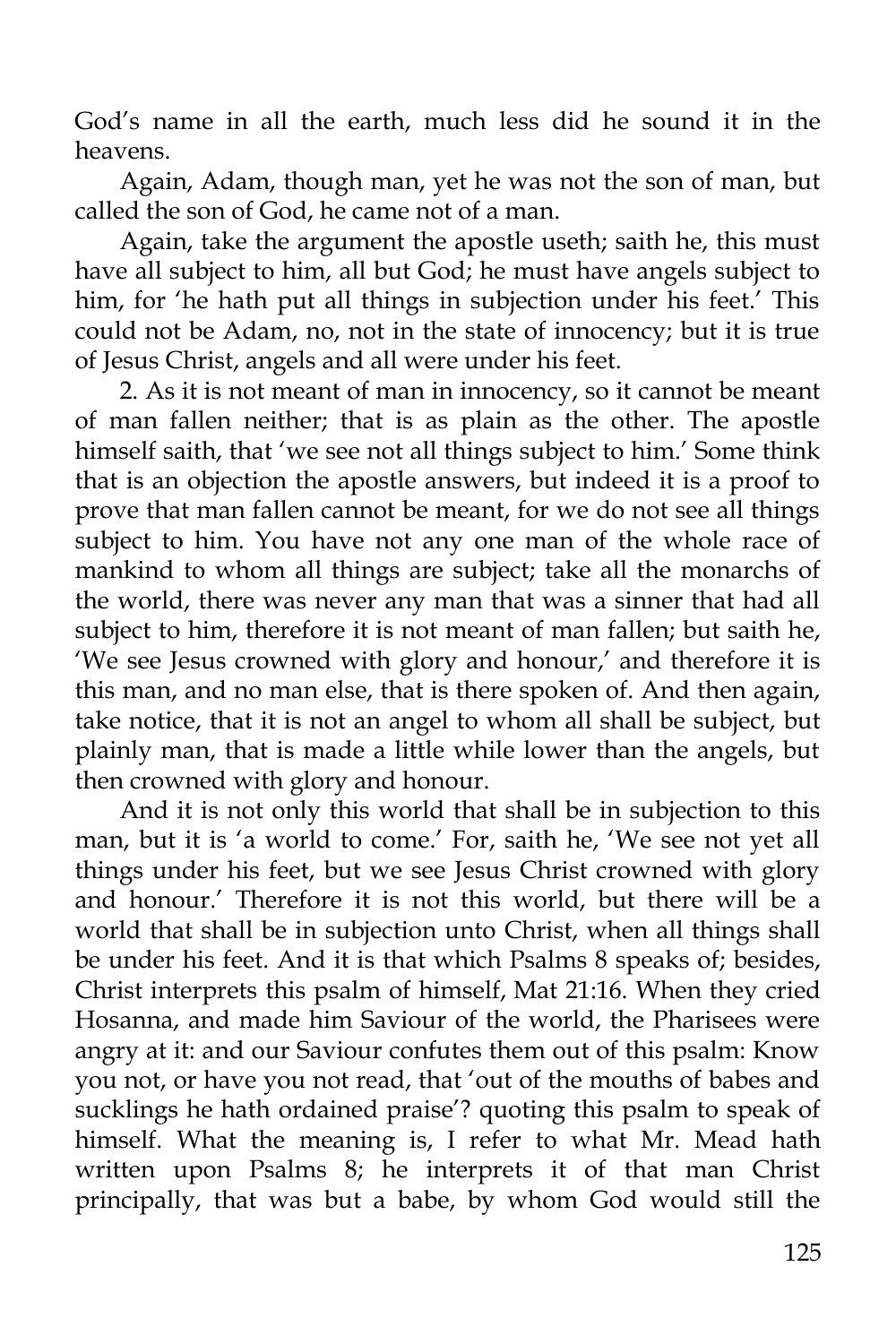enemy; it is therefore Jesus Christ to whom only all things are subject, and shall be put under his feet. He is the sole man, whom the psalmist and apostle means, that hath a world to come ordained for him. As the first Adam had a world made for him, so shall Jesus Christ, the second Adam, have a world to come made for him; this world was not good enough; 'When I consider,' saith he, 'thy heavens, the workmanship of thy hands.' Jesus Christ hath a better world, a better heaven and earth, than Adam had. A new heaven and a new earth, according to his promise, when the saints shall reign: 'This world he hath not subjected to angels;' none of those principalities and powers rule there. As there are two Adams, and the one was the type of the other, so there are two covenants, the law and the gospel. The angels, they by nature were above the world and all things in it, and the law was their covenant, they were the deliverers and declarers of it, the law was given by angels.

There is a second covenant, which is the gospel, and that declares and speaks of this second world made for Christ. Now, the angels, God hath not used them to preach the gospel, they do not meddle with it, that work is not carried on by them; but God hath appointed men to do it, who were babes and sucklings; out of their mouth hath he ordained strength, to begin to create this new world. But then, why is it a world to come? If we speak of it as the gospel beginning of it, because, as the other world was six days in making, the work went on by degrees, so will it be in this new world; and we are now but at the first day's work, the perfecting of it is to come. Therefore the kingdom of heaven is said to be like to a grain of mustard seed, which is the least of all seeds, but grows to a great bigness by degrees. The apostle calls conversion a delivering of us from this present evil world; there is the first day's work, and God will never leave till he hath perfected this world: and because the perfection of it was to be afterwards, therefore it is said to be a world to come. And as the first world had a seventh day for the celebration of the creation in it, so hath the new world a Lord's day, a rest, of which he speaks in Hebrews 4. Now this world, when it is finished, it shall not be subject to angels, but to Christ and his babes and sucklings, to the man Christ Jesus, for whom it was made, and to the saints who shall be the citizens of this world. As they suffer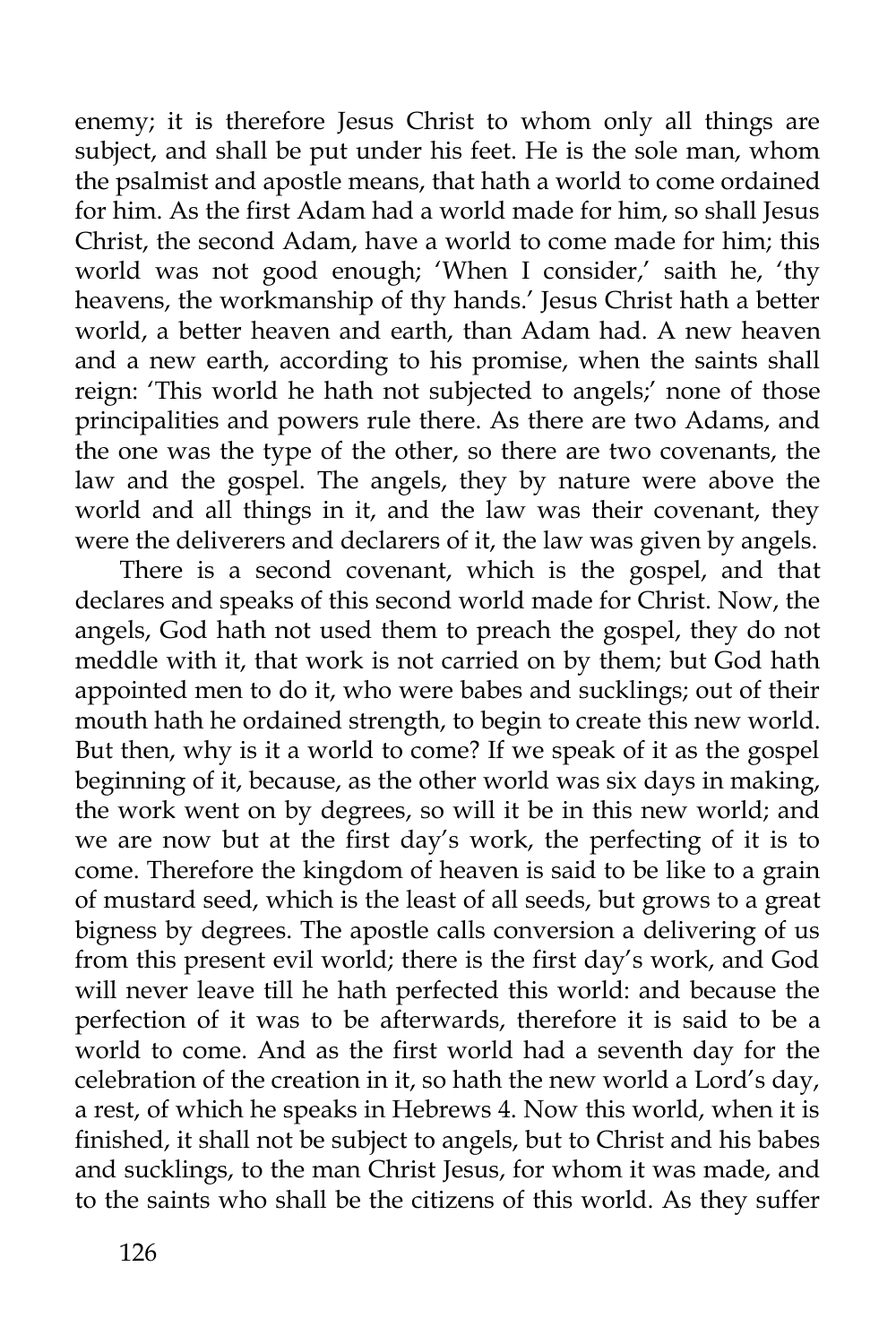with him, so they shall reign with him. We do not read that the angels at the day of judgment shall sit upon thrones of judgment. But it is said of saints, that they 'shall sit upon thrones,' Mat 19:20, and so in Revelation 20. And so likewise Christ promiseth to give the government of ten cities to him that had ten talents, and improved them, and five cities to him that had five talents. The devils shall be shut up; and if they be gone, there needs not the principalities of good angels to oppose them. That which good angels do to the saints in this present state below, that office and work shall the saints that arise from the dead perform unto the saints that shall remain alive in that world to come. For it is now such as have part in the *first* resurrection that shall have to do in that world, and not angels, and it is no absurdity neither. And if angels which have always beheld the face of the Father, as Christ saith of them, yet have they been busied and employed about things below, why may not saints be so too? It will be an honour rather to them: 'Thou hast made us kings and priests, and we shall reign on earth.' It is true, the angels shall gather the elect from all the corners of the world, and they are executioners to throw men to hell; but they that are the principalities and powers of this world to come, they are men that shall judge the angels, and then shall Christ's kingdom be at its height; and when that is ended, the kingdom shall be given up to the Father.

*Use* 1. First of all, take notice, that here is two worlds for you that look for happiness. Methinks you should be satisfied with the expectation of this. Alexander wept before he had half conquered this world, that there were no more for him to conquer; out of a supposition, when he had conquered all, what he should do afterwards. If thou hadst the same desire, thou needst not cars for this world, for there is another world; as there are things present, so the comfort is there are things to come. Care not for this world, it is old Adam's world, it brings ofttimes much loss to saints, it is well if thou canst get handsomely rid of it, with little sinning. It is called a 'present evil world.' It was all Christ desired for his disciples: John 17, 'Not that they might be taken out of the world, but kept from the evil of it.' But there is a world to come, which Abraham and all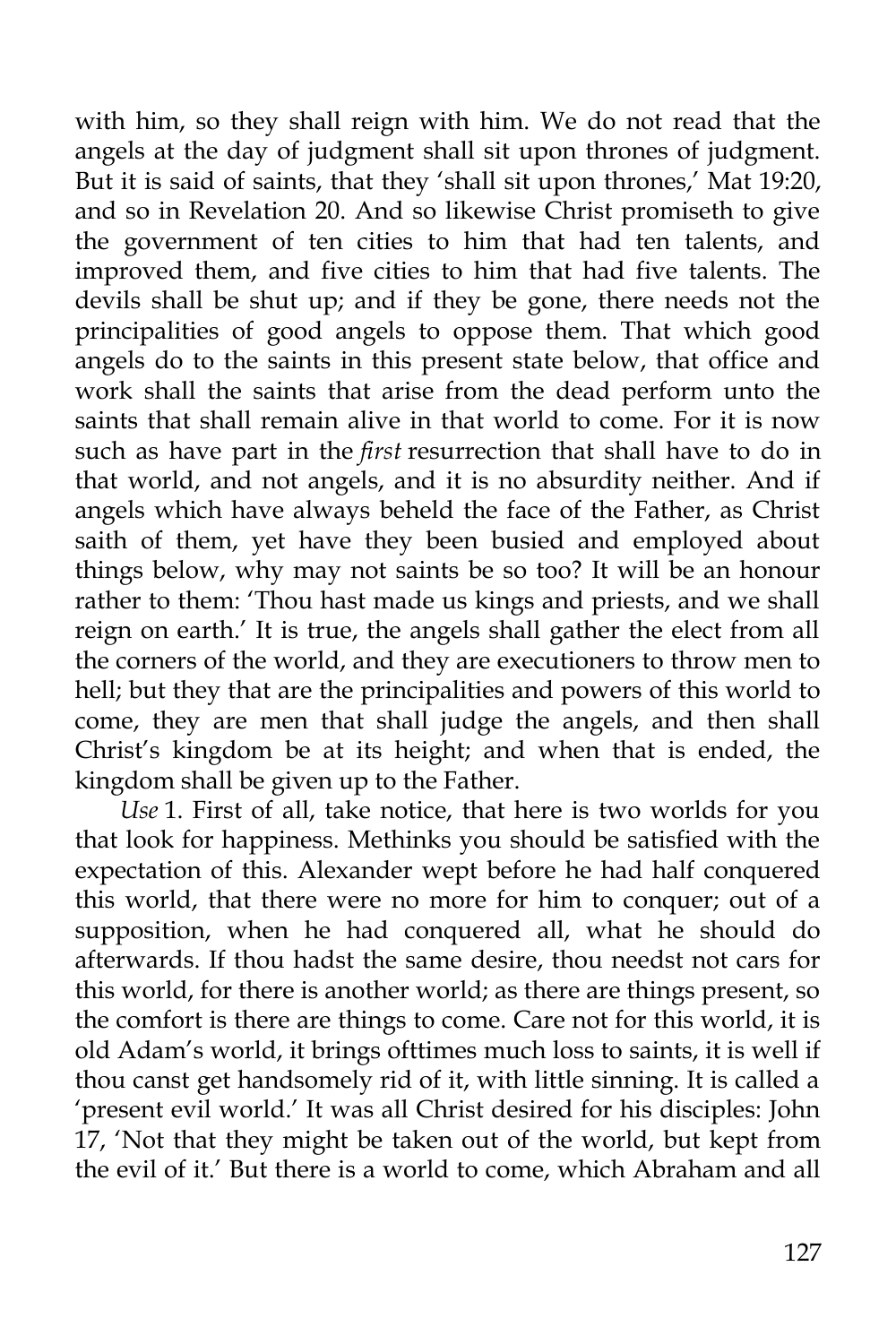believers are heirs of; so they were not only heirs of Canaan, but it is expressly said in Rom 4:13, that they were heirs of the world.

*Use* 2. Secondly, Admire we this man Christ Jesus, whom God hath thus advanced and set up, and hath made a world of purpose for him, peculiarly for him and his to enjoy, and for him and his (as under him) to rule and govern. That he that was the scorn and derision of men (for so Christ was when here below), that God should raise him up, and set him at his own right hand, and subject all principalities and powers unto him, and use him in all that great business of judging the world; if this had been spoken of God it had been no wonder, for all nations of the earth are but a drop of the bucket to him; but to hear it spoken of man, who is but as the drop of that bucket, that this babe or suckling should still Satan, subdue angels, have them under him, 'Oh how excellent is thy name in all the earth!' This made the psalmist admire: 'What is man, that thou visitest him?' Visiting is sometimes put for visiting in anger, as in Psa 59:9. So God visited Christ at first; and when that was done, he visited him with favour; he takes that broken, shattered man, and raiseth him up, to crown him with glory and honour. What is man? He speaks of the nature of man as being united to the Godhead. What is this babe, this suckling, that thou shouldst raise him up to such an height? All this concerns us, for the psalmist calls him the Lord our God, how excellent will his name be one day in all the earth. This will swallow up the thoughts of man and angels to eternity. Now, put all together, and here is the most glorious appearance of a kingdom that ever eyes beheld, more by far than all the kingdoms of the world that Satan shewed our Saviour, take but what this chapter holds forth of it.

First, Here is a Father of glory mentioned, Psa 59:17. For as God is the fountain of glory, so himself is the Father of it. This Father hath an eldest Son, whom he made a man, and visited him as you have heard, and set him in the throne at his own right hand. There is your king; and to set out the glory of this king he hath *nobles* under him, as principalities, and powers, and mights, and dominions, he hath them all under his feet. Those that are his *friends*, they fall down and worship him, they throw down their crowns before him; and for those that are his enemies, he hath the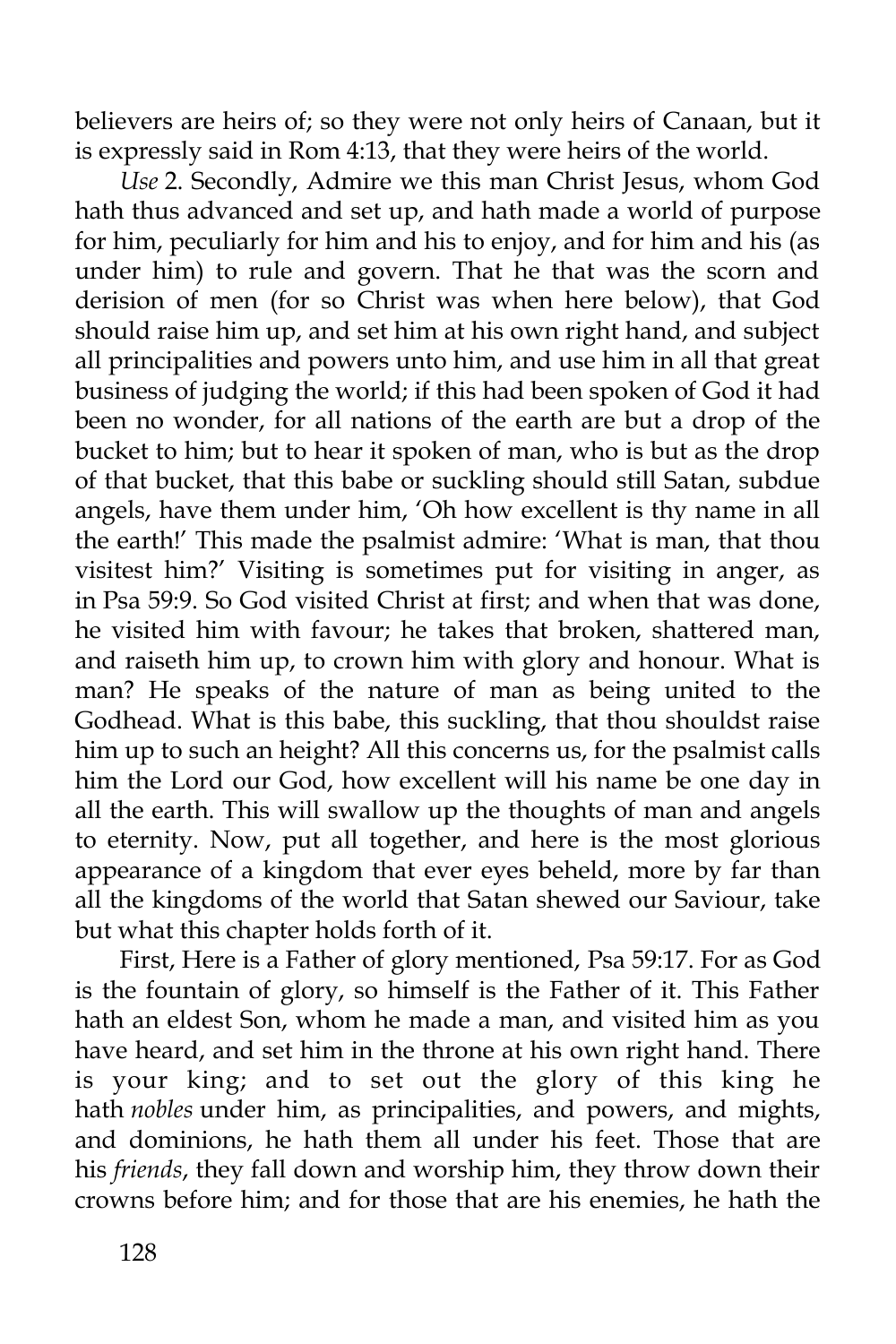most glorious conquest over them; he sits and makes them his footstool, that he may sit the easier. And for Satan, that great devil, Jesus Christ triumphs so over him that he makes his children set their feet upon his neck. Here is the highest exaltation that ever was. What can be added to make Christ Jesus more glorious? One would think he had enough. He is a king over a whole world, is advanced in the highest throne, he hath the highest power, all is under his feet; what is there more to be added? Look upon Adam, who was the type of Christ: he had a world about him, he had a paradise, a court which was peculiarly his as the king of the world (if he had stood), he was the father of our nature; what wanted this man? he wanted a wife, a helper, God himself saith so; all this was in a type. This man Christ Jesus, we hear of his advancement 'far above all principalities and powers.' Here is a Father of glory, and a Son set in glory, and he hath glorious nobility enough. But where is the queen? what saith the words following? 'He hath given him over all to be the head of the church,' above all privileges else. He counteth this the highest and chiefest flower in the crown, that he is a head to the church, who is his body, and the fulness of him that filleth all in all; as if our Lord and Saviour should have said, Though I have all this honour, and am thus full, yet if I have not a body, a church, I want my fulness; for the church is the fulness of him that filleth all; therefore above all hath God given this to him, to be a head to his church. Christ hath all else under his feet; but come up, saith he to the church, and sit on my right hand, Psalms 45. As I sit at my Father's right hand, and as I sit down in my Father's throne, you shall sit down with me in my throne. And though all things else be under my feet, I will have my church, my body, sit on my right hand, for she is my fulness. My brethren, Jesus Christ delights more in love than in power. Though he be a king, and hath all power committed to him, yet that doth no whit abate his love, he takes care that his church shall share with him in his glory and greatness. Oh what is man, that thou art mindful of him! The Lord Christ and the church made up that man.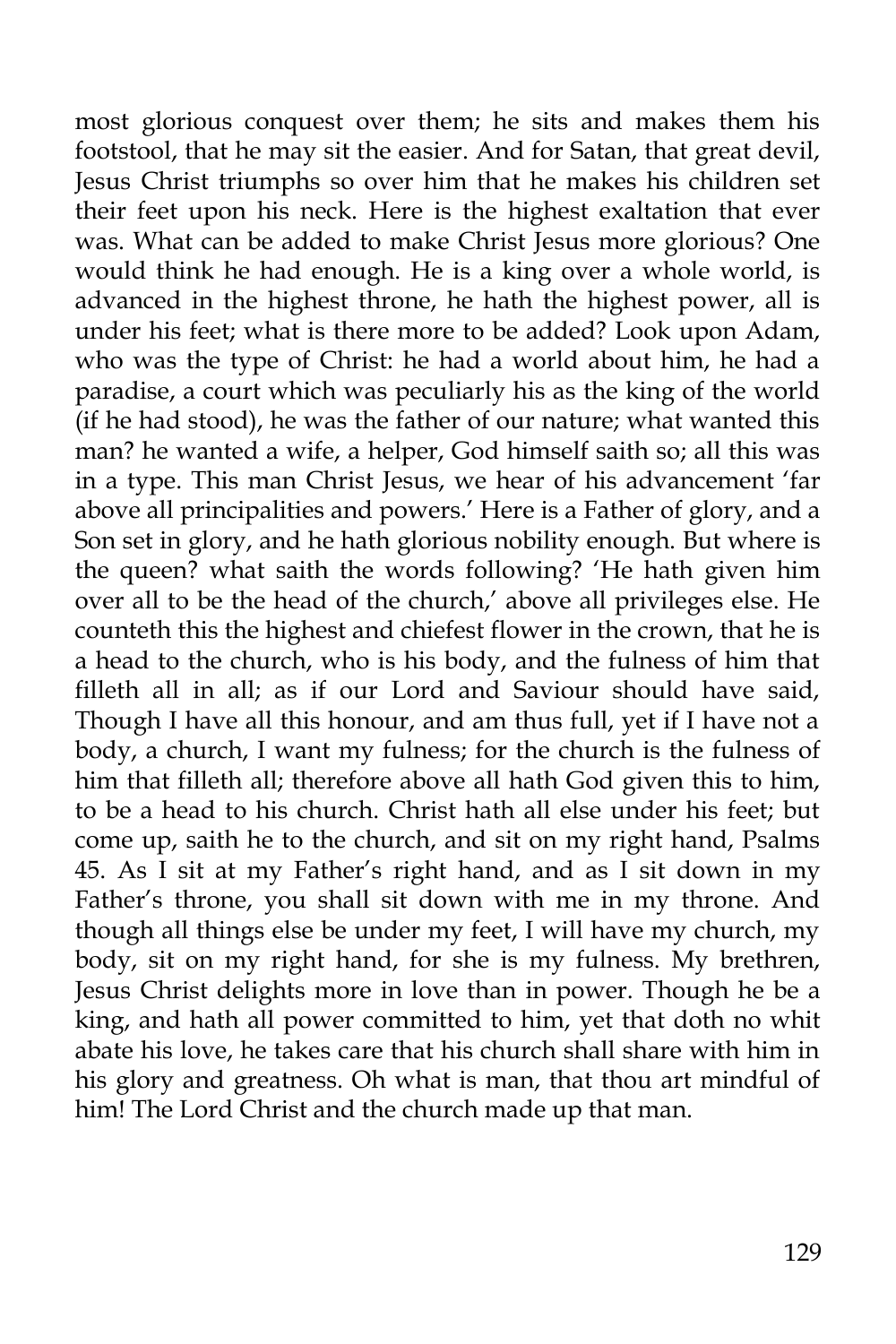# **The World To Come; Or, The Kingdom Of Christ Asserted (Second Sermon)**

# THE WORLD TO COME; OR, THE KINGDOM OF CHRIST ASSERTED

THE SECOND SERMON

*Not only in this world, but in that which is to come; and hath put all things under his feet*.—Eph 1:21-22.

The last time my work was to shew you, that between this world as now it is, and the state of things after the day of judgment, when God shall be all in all, that there is a state which the Scripture calls a world to come, which is of purpose, and in a more special manner, appointed for Jesus Christ to be king, when he shall have all things put under his feet. I quoted divers places to make it good, especially that in the 8th Psalm and the 2d of the Hebrews. At the 5th verse of Hebrews 2, I found it was the apostle's scope to prove that the psalmist had prophesied of a world to come ordained for Christ; and he proves it by this, that he was to have a world, wherein he was to have all things subject to him, which was but the same thing that follows here in the text. And saith he, though we now see Christ crowned with glory and honour, Heb 2:8, which is all one with sitting at the right hand of God, yet, saith he, we see not all things put under him; therefore it proves that there is a world to come, wherein all things shall be subject to Christ. Now then, finding in the text mention of a world to come, wherein Christ hath his kingdom over all, and all things is under his feet, and which in the judgment of most interpreters is taken out of the 8th Psalm, no rational man could imagine, but in the same sense that the world to come is taken in Hebrews 2, it must be taken here in the Ephesians. I spent time the last day to prove that the Son of man, prophesied of in the 8th Psalm, that was to have all things under his feet, was Jesus Christ; now I shall speak of this, that he hath a world to come ordained for him, and I shall express myself in these two heads:

First, That the world to come mentioned in Heb 2:5, wherein Christ is to have all things under his feet, it is not this world that now is, or merely the government that Christ now hath; nor it is not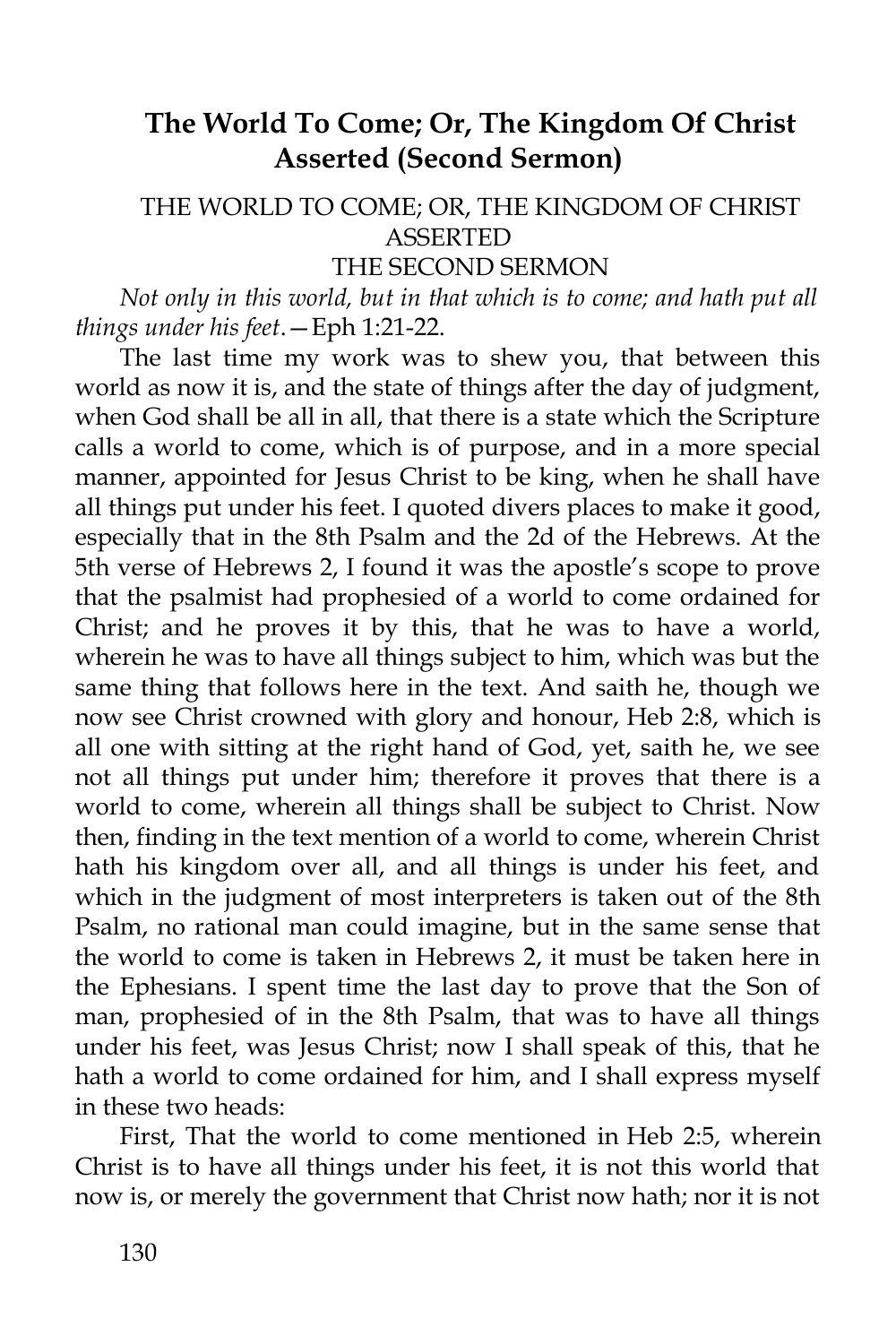the world or state that shall be after the day of judgment; and yet it is said to be a world to come.

And, secondly, I shall in a few words shew what I think is meant by that world to come, and see the several steps and degrees of its growing up to perfection. I shall speak a little to these two things, to clear up what I delivered the last day, because I fear I was not well understood in what I said, and I shall do it with as much brevity as I can.

First of all, that the world to come, mentioned in Heb 2:5, and prophesied of in the 8th Psalm, that it is not the world that now is, that is plain; for the apostle distinguisheth the world that now is from that world to come, by this; saith he, 'we do not now see all things subject to him;' and it is the argument by which he proves there must needs be a world to come that must be subject to Christ: Heb 2:8, 'We see not all things now put under his feet,' which implies that there is a world to come wherein this is to be fulfilled. Take this world now as it is in its rough, and it falls short of that world to come, wherein all things are to be subject to Christ, for that is not grown to perfection; we see Jesus now only crowned, but we see not all things subject to him; it is true, this world to come is begun, but is not come to its perfection.

Secondly, I shall prove that it is not the state of the world after the day of judgment; and that I shall prove likewise out of Hebrews 2 compared with this place.

My first reason to prove that the world to come ordained for Christ is not that world after the day of judgment. I mean it is not that state then, because this world to come here spoken of which is for Christ, Adam's world was the type of. Now look into Rom 8:19- 22; he shews you there that Adam's world, that is, this very world wherein now we are, which is the type of that world to come; he tells you there, that this world that now is, the creatures in it they groan for the manifestation of the sons of God; for, saith he, 'the creature was made subject to vanity, not willingly, but by reason of him that hath subjected the same in hope; for we know that the whole creation groaneth,' &c. We may in these words plainly see that there is a world to come, which is not that world or state of things after the day of judgment; for what will become of these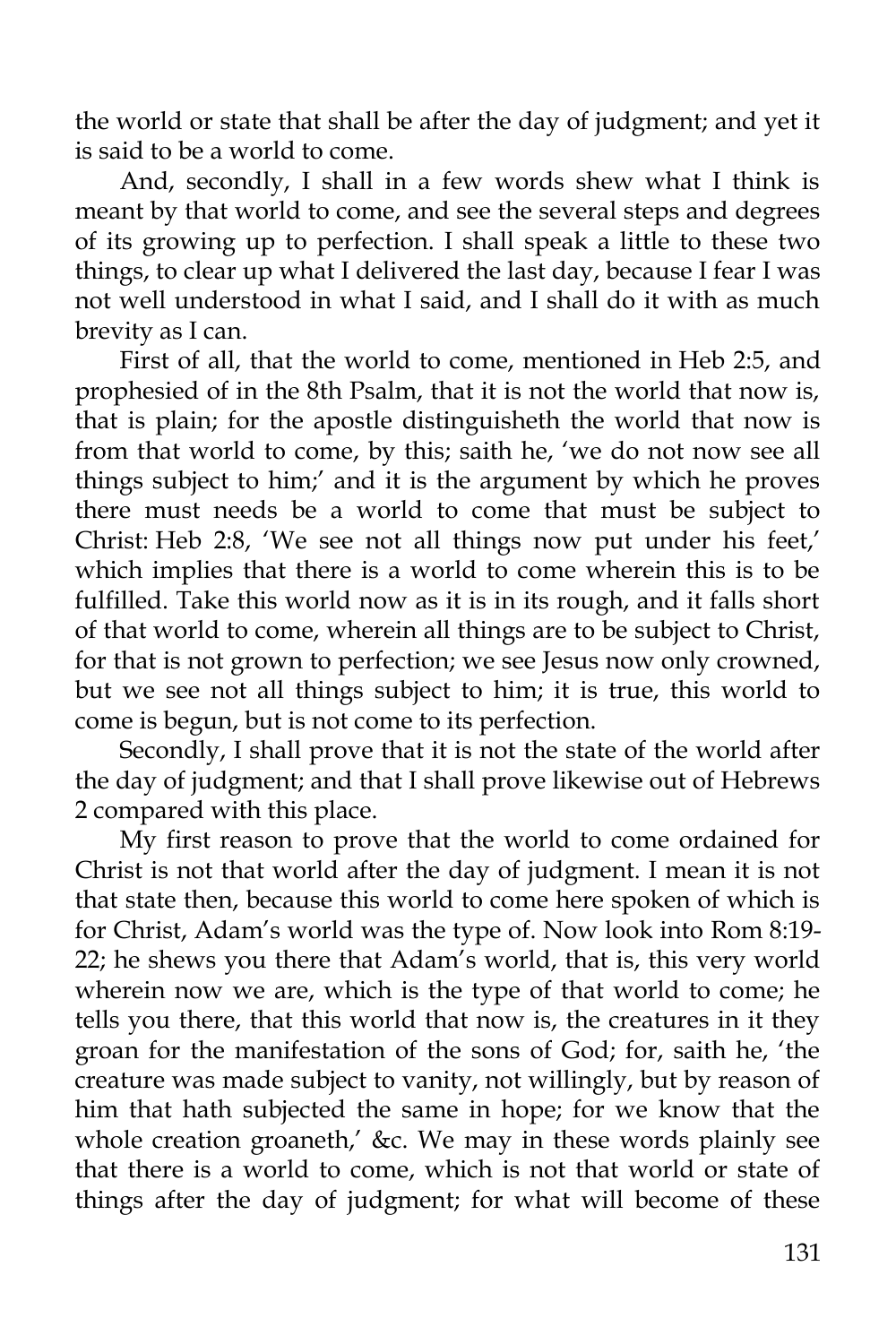creatures then, no man can tell; but it is this very individual creation wherein we live that groans for restitution, and the restitution of it is a world to come, as the present corruption and bondage of it is this world. Then look into the 8th Psalm, which is Christ's world typed out; it is said, that heaven and earth, the moon and stars, the sheep and oxen, the fowls and fish, &c., they are all said to be subject to him. This cannot be meant after the day of judgment, for there is nothing after that which heaven and earth, the sun, moon, and stars, the sheep and oxen, &c., should signify and typify; so that the world to come is a state which is between the state of this world, which is yet in its ruff and height, and that state which is after the day of judgment.

A second reason for it is this: When this world to come shall come, and Christ shall have all subject to him, now after this subjection of all things to him, 'then shall he deliver up the kingdom to his Father,' namely, after the day of judgment is over. This is plain in 1Co 15:24-25. When Jesus Christ is fully in possession of this world to come, that all things are subject to him, then shall the Son also himself be subject to him that put all things under him, so that this world of Christ's shall cease after the day of judgment is over, for then cometh the end.

Thirdly, Out of the words of the text you have this world and the world to come, wherein there are principalities, powers, mights, and dominions. Now, after the day of judgment there will be no principalities, and mights, and dominions; that is plain in 1Co 15:24, 'He shall deliver up the kingdom to his Father, when he shall have put down all rule, and power, and authority;' so that the world to come the apostle speaks of, wherein Christ is actually to have all things under his feet, it is not that time or state of things after the day of judgment is ended, nor is it this world, or the state of things now. So much for the first general head.

Now I would a little explain what is meant by this world to come, and that but in few words. I would first shew why it is called a world, and then why a world to come, and the several degrees and countings on of this world, and when it is at its perfection, and when it shall cease.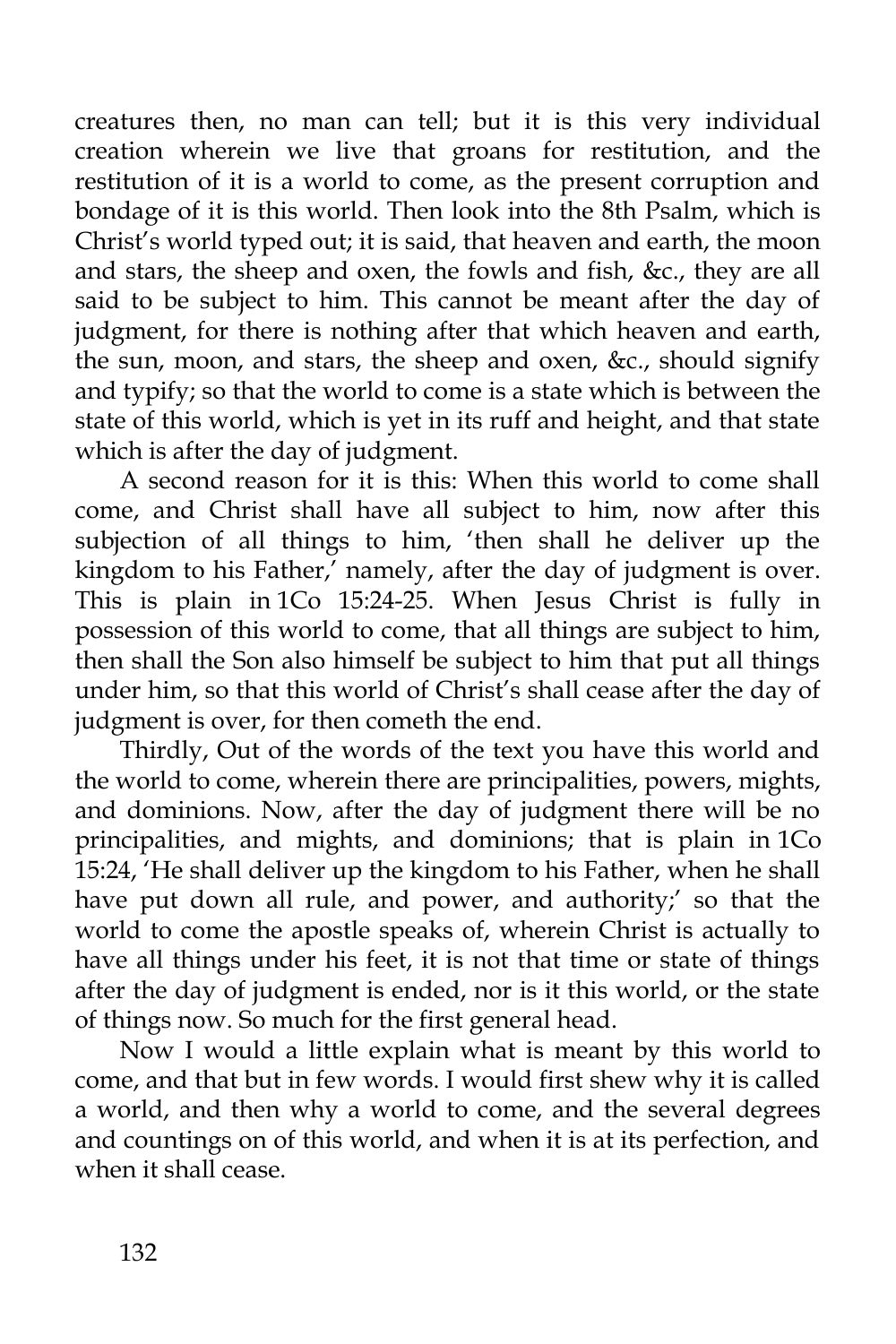First, Why is it called a world? My brethren, you must know this: that as God made this world for Adam, and put all things under him, though not under his feet, so God appointed a world for the second Adam Jesus Christ, and Adam's world was but a type of this world, Rom 5:13, it is said Adam was the type of him that was to come; answerably this old Adam's world, which now good angels, and bad angels, and sinful men rule, it is but the shadow of that world which is to come, prophesied of in the 8th Psalm, and mentioned in Hebrews 2.

Yea, let me add this, that God doth take the same world, what was Adam's, and makes it new and glorious. This same creation groans for this new world, this new clothing. As we groan to be clothed upon, so doth this whole creation; even as God takes the same substance of man's nature and engrafts grace upon it, so he takes the same world and makes it a new world, a world to come. For the second Adam, for the substance, the same world shall be restored which was lost in Adam; this God will do before he hath done with it, and this restitution of it is the world to come.

Now, then, why is it called a world to come? It is called so. Though the foundation of it be now laid, and was laid then, when our Lord and Saviour was upon earth, the foundation of it is laid in the new creature. As the first creation began the old world, so this new creature begins the new world; and as the old world was six days in making, so this new world is not perfected at once: the new creature that is in your hearts, it is but the beginning of it.

Mark in Hebrews 2 how this new world is begun, and but begun, and when it began: Heb 2:2, 'If the word spoken by angels was stedfast, how shall we escape if we neglect so great salvation, which at first began to be spoken of by our Lord, and was confirmed to us by them that heard him, God also bearing them witness?' &c.; 'For unto angels hath he not put into subjection the world to come, whereof we speak.' It is plain, he speaks before of the preaching of the gospel, which was begun to be preached by Christ; and though the angels delivered the law, yet this gospel, which is the kingdom of heaven, and the beginning of the world to come, whereof we now speak, this gospel was not delivered by angels, this world to come was not subjected to them, they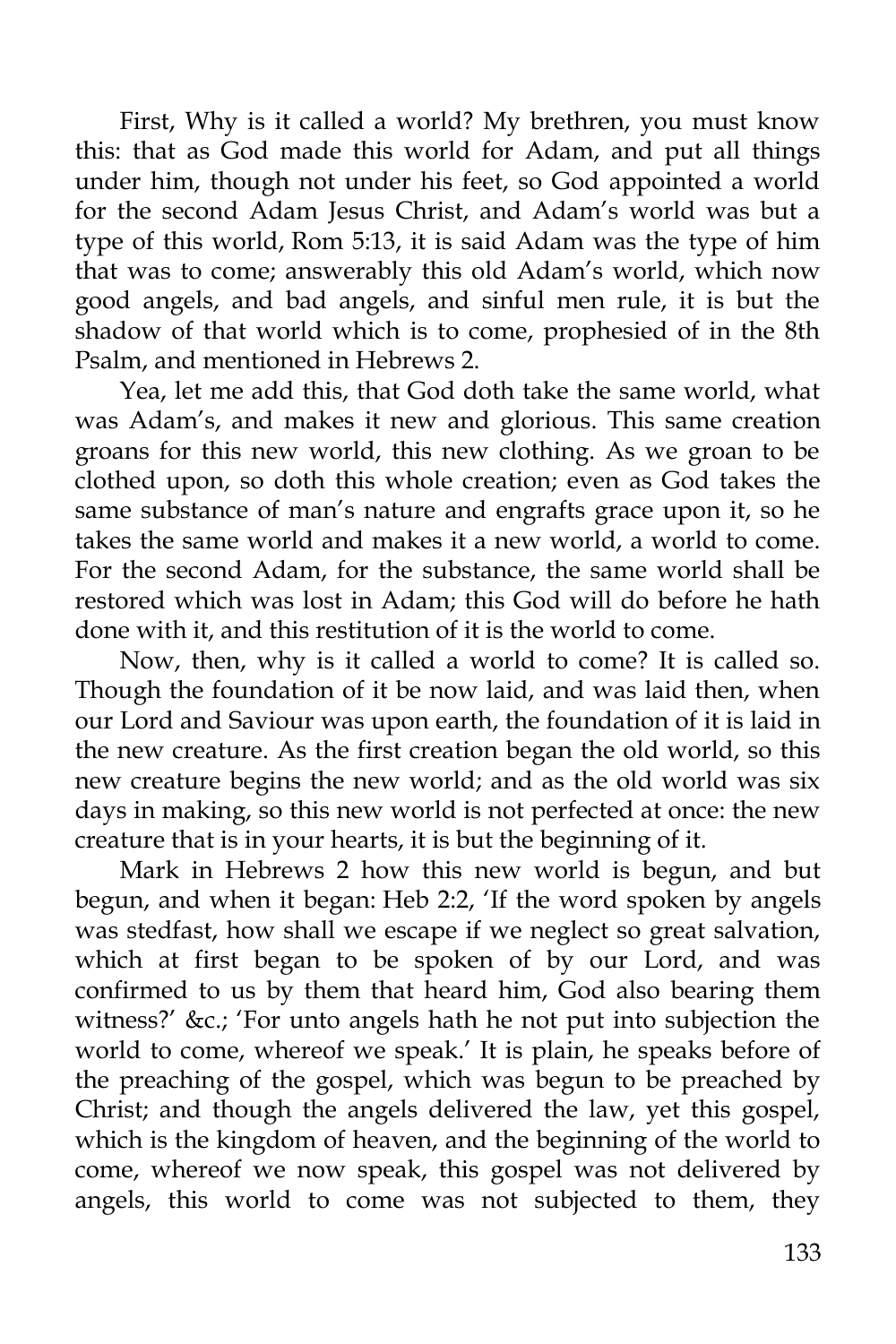preached it not, neither shall they have to do in that world which the gospel begins; so that you see this world to come began when Christ began to preach, and therefore observe the language of the gospel: 'Repent,' saith John the Baptist, 'for the kingdom of heaven is at hand;' the world to come is coming upon you; so our Saviour, Mar 1:14, and Mat 16:28, 'There be some standing here that shall not die,' saith Christ, and yet all were dead that stood there long ago: 'they shall not die,' saith he, 'till they see the Son of man come in his kingdom.'

The foundation of this world was laid by Christ in bringing in the gospel, and it was he that was prophesied of in Dan 2:44 : 'In the days of these kings' (whiles principalities and powers were standing, he that meant to reign in the world came stealing in upon it) 'In the days of these kings shall the God of heaven set up a kingdom that shall never be destroyed,' &c. This new world began in the flourishing and height of the Roman monarchy. What did Christ when he came into the world, and afterwards went up to heaven? He began this world. Before that time, the devil was worshipped as the god of this world, in all parts of it; Christ he flings him down: Luk 10:17-18, 'I saw Satan fall down like lightning.' Christ destroyed the devil in all those heathen oracles whereby people were deceived; when heathenism did not prevail, then did Jewism shew itself, and Christ he throws that down too by the preaching of the gospel. The apostle calls this a shaking of the earth. There was a great deal of the old world gone presently, and fell down before this new world. Jesus Christ he converted by the apostles millions of souls over all the world. In  $2Co$  5:17, conversion is there expressed by the passing away of old things; this is the first day's work, for the world is yet to come; this is but a delivering us out of this present evil world, and not a subjecting of it to Christ, as in Gal 1:4. When Christ threw down heathenism and Jewism, it was but the first day's work, like a new nail that, being strucken in, puts out the old one by degrees. This kingdom of Christ's break in pieces and consume all other kingdoms, Dan 2:44, this will eat out all the monarchies and glory of the world.

Now, after this first day's work of throwing down heathenism and Jewism, then came a night of popery, which was set up in the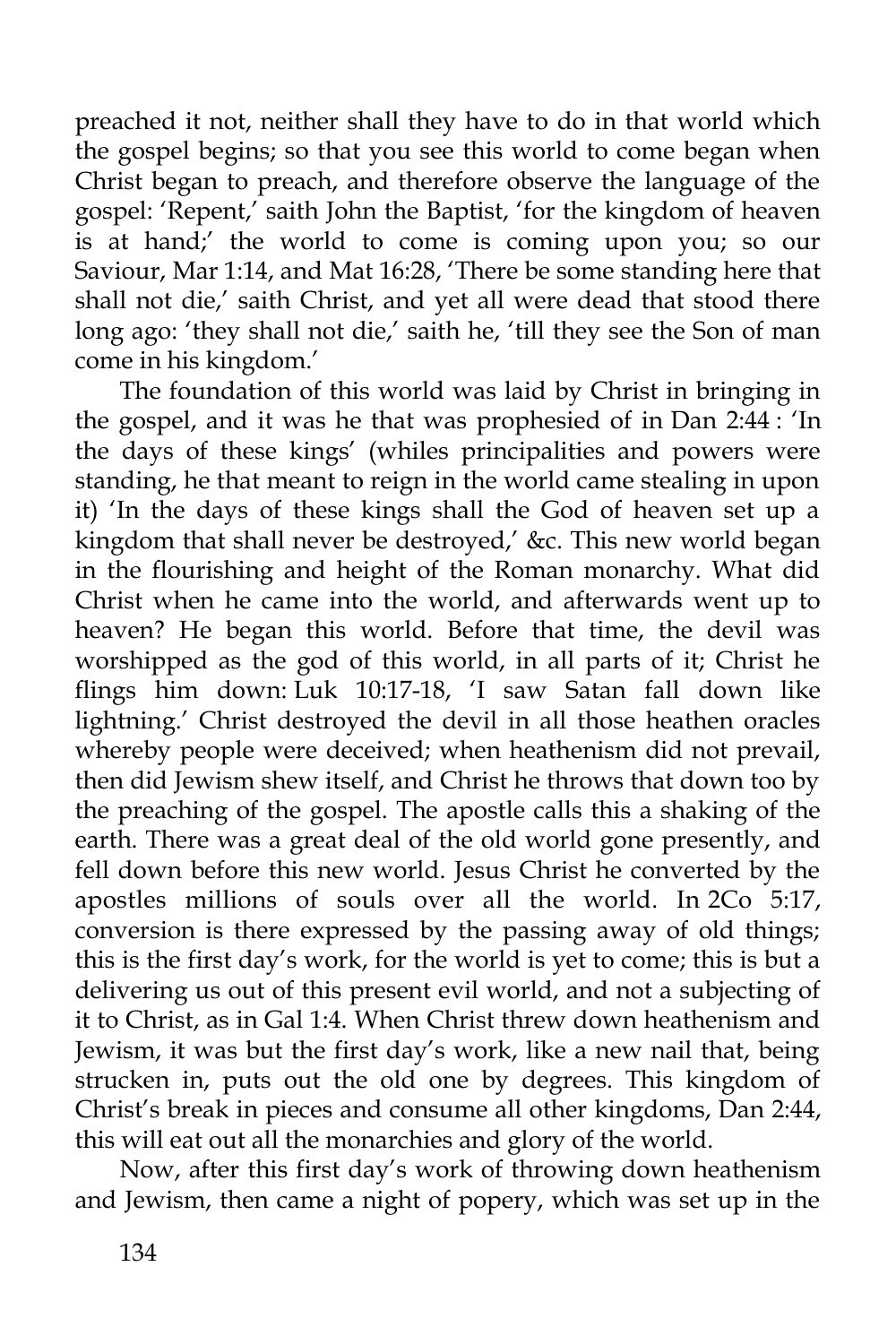room thereof. What will Christ do before he hath done? He will have a second day's work, and will not cease till he hath thrown down every rag, all that dross and defilement that antichrist and popery brought into the world. We now are under the second day's work, we are working up still to a purer world; it is still this new world, working up to its perfection; and Jesus Christ will never rest till he hath not only thrown out all the dross of this world, both of doctrine and worship, which conformity to the world hath brought in.

But for a second degree of this work. Jesus Christ will not rest till he hath brought in the generality of men in the world to be subject to himself. The world (according to Scripture account) consists of Jews and Gentiles; and how bitterly doth the apostle complain in his time of God's cutting off the Jews; the generality of the nation was cast off: and for the Gentiles, saith he, 'Who hath believed our report?' There was very few of them in comparison that did come in to Christ; but there will come a time when this new world shall have a further perfection, when the generality of mankind, Jew and Gentile, shall come in to Christ. The world was made for Christ, and he will have it before he have done: Rom 11:26, 'All Israel shall be saved.' There he tells us of a new world of the Jews; and for the Gentiles, he tells you 'they shall be cast in, the veil shall be taken from off all nations,' Isa 25:7. And that which is so much alleged for unity shall one day be fulfilled, but it will be when Christ is Lord of all the earth, and not till then. Christians will not agree till then. Here will be a brave world indeed, that will be another degree of that world to come, one shepherd and one sheepfold of Jews and Gentiles, and that as large as all the world, Joh 10:16. This was never yet fulfilled, Jews and Gentiles were never yet one sheepfold together, but they shall be so one day. Read the prophets, and you shall read there of strange things, of glorious times that shall be here upon earth, of all nations coming into the church, the mountains of the Lord's house being set on the top of the mountains, and all nations flowing unto it, and of great prosperity they shall have, which was never yet fulfilled; and there are many fall in and acknowledge this much, that there shall be a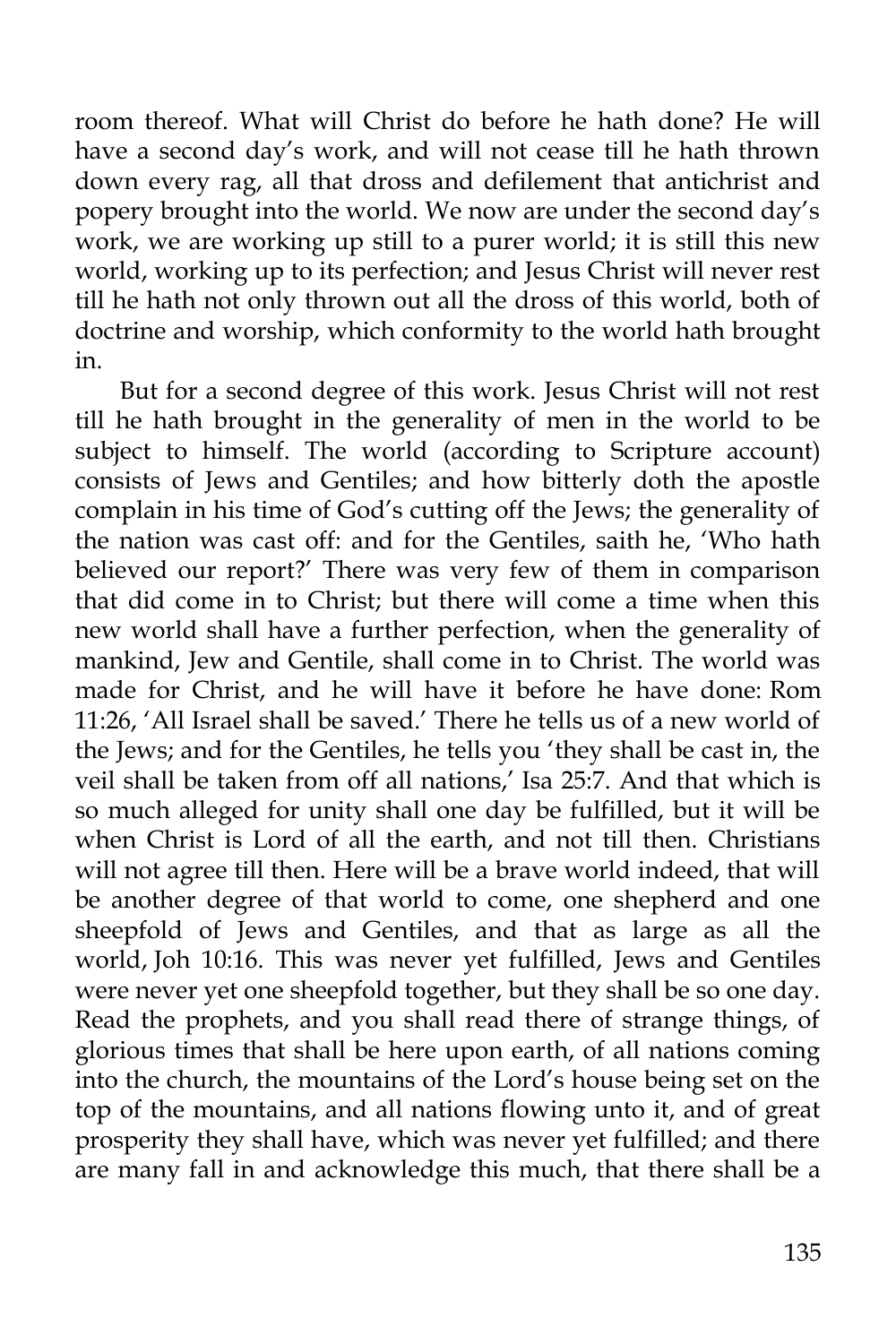glorious church on earth, when the Jews shall be called. But there is a third thing which is much controverted, which here followeth.

The third degree of this new world is this, that when this glorious time comes, that Jesus Christ, as we have said, will call home both Jews and Gentiles, and have a new world, in respect of the multitudes that shall come unto him. Christ will also make his new world more complete, he will bring part of heaven down, too, to add to the glory of this state. I shall briefly give you some grounds for what I say, such as for this twenty years I have not known well how to answer.

I do not say that Christ himself shall come down from heaven to reign hare on earth; but let it be understood that Christ shall still remain in heaven, and there to be his court, where he shall reign both over this world and the world to come. Yet this I conceive, that part of heaven shall come down sad rule this new world, to make the glory of it more complete, and that it may clearly put down old Adam's world. My reasons and grounds which satisfies me in this are these.

If this be not so, I do not know how to understand that place which shall be the foundation of the rest. In Revelation 20, the whole chapter, but specially the five first verses, you shall find, and such as know that book they to acknowledge as much, that in the chapter going before both pope and Turk is destroyed. In Rev 19:20, it is said there, 'The beast was taken, and with him the false prophet, that wrought miracles before him, with which he deceived them that had received the mark of the beast, and them that worshipped his image; these both were cast alive into the lake of fire, burning with brimstone.' Here we see the beast and the false prophet is gone. Where is the devil? He is left still. Therefore in the beginning of the 20th chapter he tells us what becomes of the devil: 'I saw an angel come down from heaven, having the key of the bottomless pit, and a great chain in his hand; and he laid hold of the devil and bound him a thousand years, and cast him into the bottomless pit, and shut him up, set a seal upon him, that he should deceive the nations no more, till the thousand years were ended.' The devil, though he now travel the earth up and down, and is ruler over the world, yet here he is kept up that he may not deceive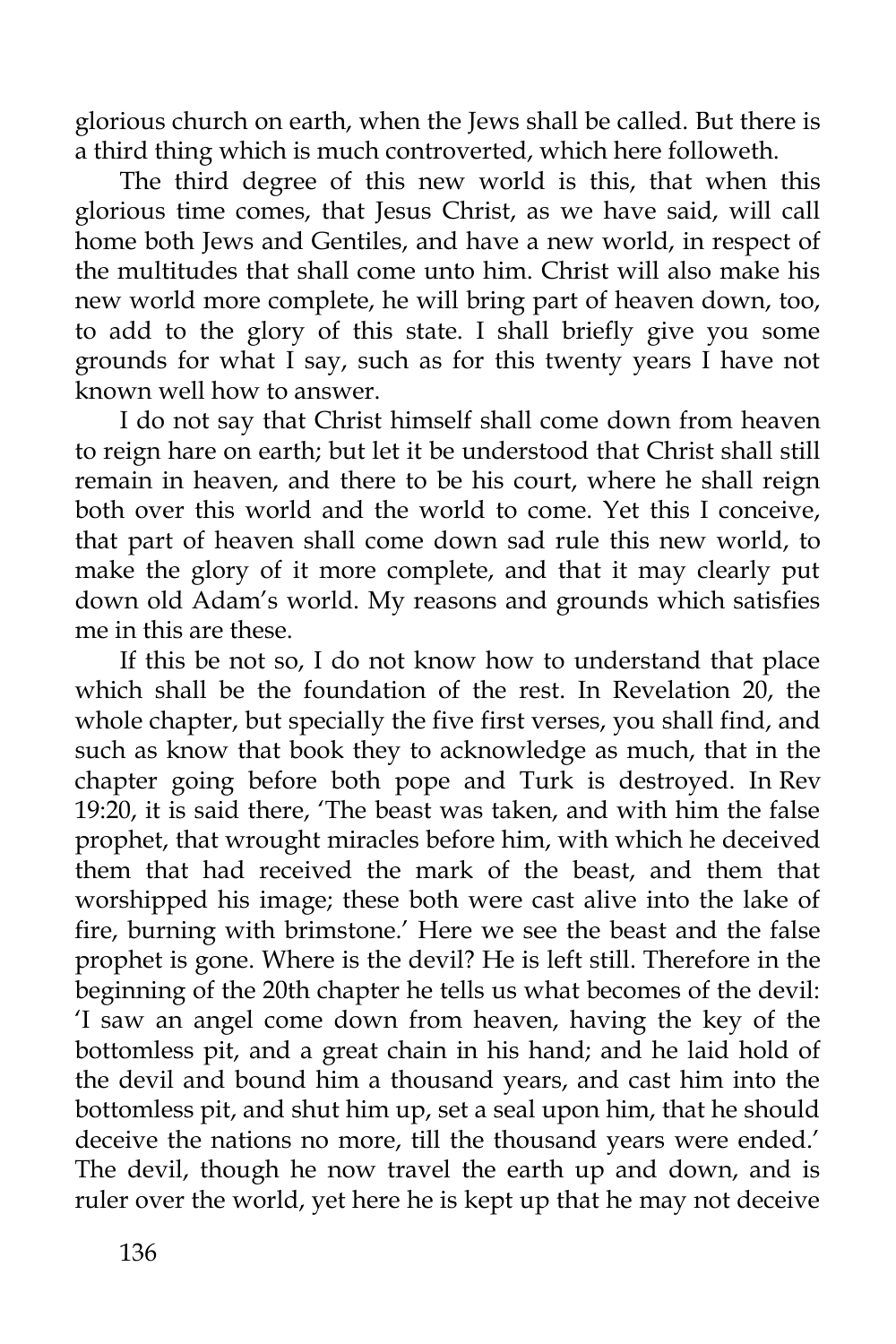the nations. This was never yet fulfilled, it could not be fulfilled during the times of antichrist; for the devil never deceived the creatures more than he did in that time; and we see how it follows in order, after the beast is taken and destroyed, then is Satan bound up. But we know the beast is not yet destroyed, therefore this thing is not yet come; and it cannot be after the day of judgment his binding up, for he is after his binding to be loosened a little season; and you shall find that after Satan is let loose a little while, then the day of judgment follows, when all the dead shall rise to be judged, as in the 11th, 12th, and 13th verses.

Now, take notice, that when the devil is gone and thus shut up for a thousand years, what there is done in these thousand years, of that we read in the 4th, 5th, 6th, and 7th verses: 'And I saw thrones, and they sat upon them, and judgment was given unto them.' Who are they that have this judgment given unto them? What is meant by judgment, but reigning and authority, that such shall have? 'And I saw the souls of them that were beheaded for the witness of Jesus, and the word of God' (which were the martyrs in the primitive times, under the Roman emperors' persecution) and (saith he) 'which had not worshipped the beast, neither had received his mark on their foreheads, or in their hands,' which were such as had stood it out in the times of antichrist, and had not defiled themselves. 'They lived,' saith he, 'and reigned with Christ a thousand years, but the rest of the dead lived not again until the thousand years were finished. This is the first resurrection.' Now it is said by some that the first resurrection is a spiritual resurrection of men's souls from the death of sin; such interpretations are commonly put upon it. Now I desire you would consider with yourselves a little, and weigh the place.

First of all, it is the body of men that are said to be dead; that is plain, for they are said to be beheaded or slain with the sword, for the witness of Jesus. It cannot be said so of the soul, that it is beheaded or slain with the sword. And as the death is, such must be the resurrection; but their death was a natural death, and their resurrection must be answerable. And, saith he, 'they lived and reigned with Christ a thousand years.' This is not meant the glory of heaven, that they reigned with Christ only there, for so they shall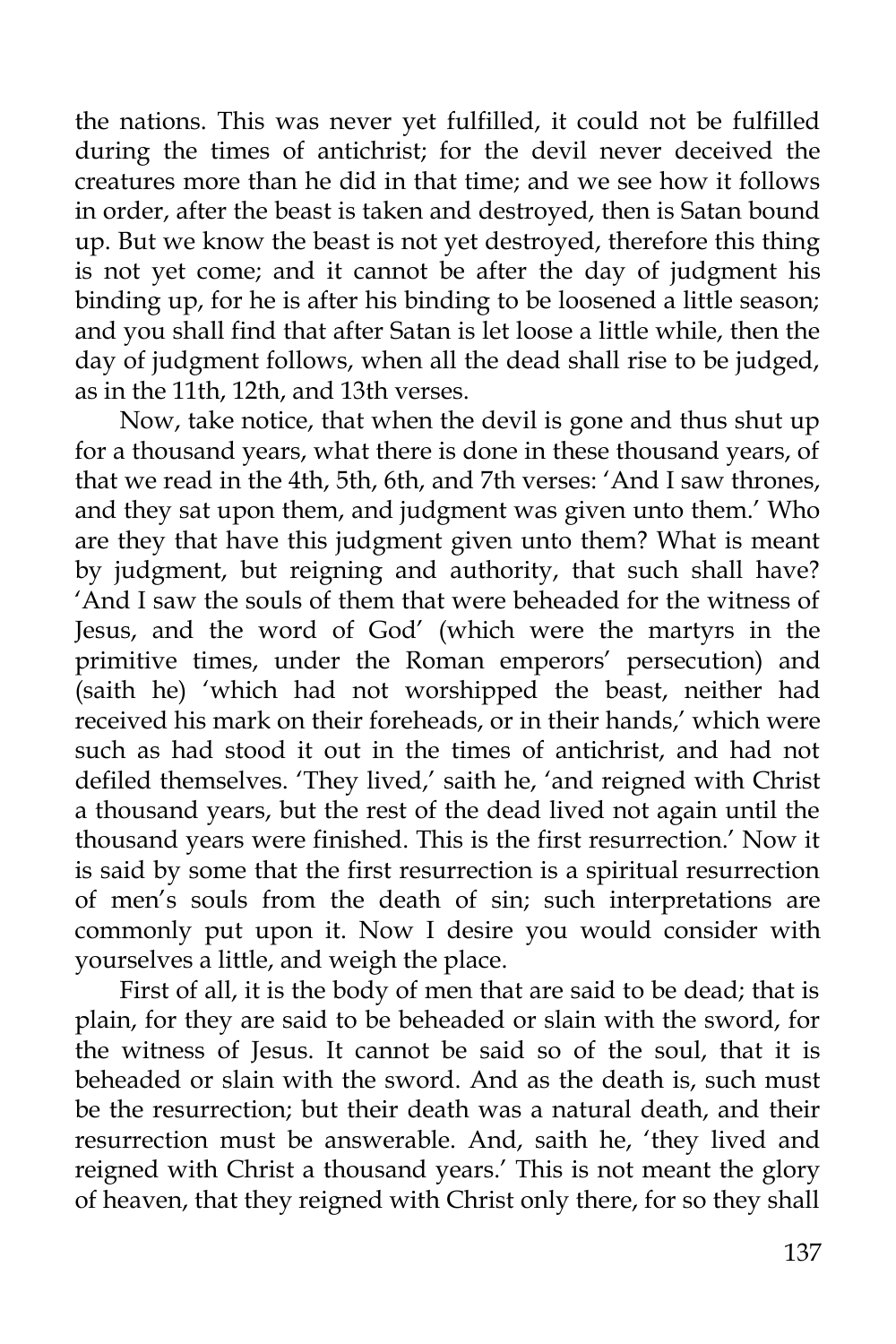reign for ever with him, and so they had reigned from the first time that they were slain, they were with Christ in glory; but this reigning is upon their rising from the dead, for, saith he, 'the rest of the dead lived not again;' therefore this rising of theirs is a living again. 'This,' saith he, 'is the first resurrection.' Now, my brethren, consider further, where do these reign? It seems it is on earth by this argument, because why else is the devil bound up? He need not be bound up for their reigning in heaven; but we see here, as a preparation to their reigning, the devil is bound. This is a place I could urge multitude of things out of, but I must not enlarge; I know not likewise how to answer another place, Rev 5:10, where we have the saints in John's time saying, 'Thou hast made us kings and priests, and we shall reign on earth.' They do not say we *do* reign, but we *shall* reign on earth, and then join with that what is said in 2Pe 3:13 : 'We according to his promise look for new heavens, and a new earth,' &c. We apostles, we saints that live now, we look for it. How prove you that? Because the use he makes of it shews as much, as in 2Pe 3:14, 'Wherefore, beloved, seeing you look for such things, be diligent, that you may be found of him in peace, without spot, and blameless.' It could be no argument to them in those times to be holy and blameless, if they that lived in those times might not personally look for it. And what was it which, according to his promise, the saints then looked for? It is for a new heaven and a new earth. If we take heaven properly, there is new heavens to be made, but the old heavens shall continue which was made from the foundation of the world, and where we shall ever be with Christ after the day of judgment. And how is there a new earth? It shall be an earth wherein righteousness dwells; because, as I said, it will be a new world, subject to Jesus Christ, when the new Jerusalem comes down from heaven. If you ask me what the saints that rise from the dead shall do here in this new world, for that I shall give you such considerations as shall take off the absurdity that seems to be in the thing.

First, To tell you what they shall not do. 'They shall not eat and drink, nor marry, and give in marriage.' So Christ tells us in Mat 22:30, 'The children of the resurrection do none of these things.' And therefore to imagine a Turkish heaven here below, is the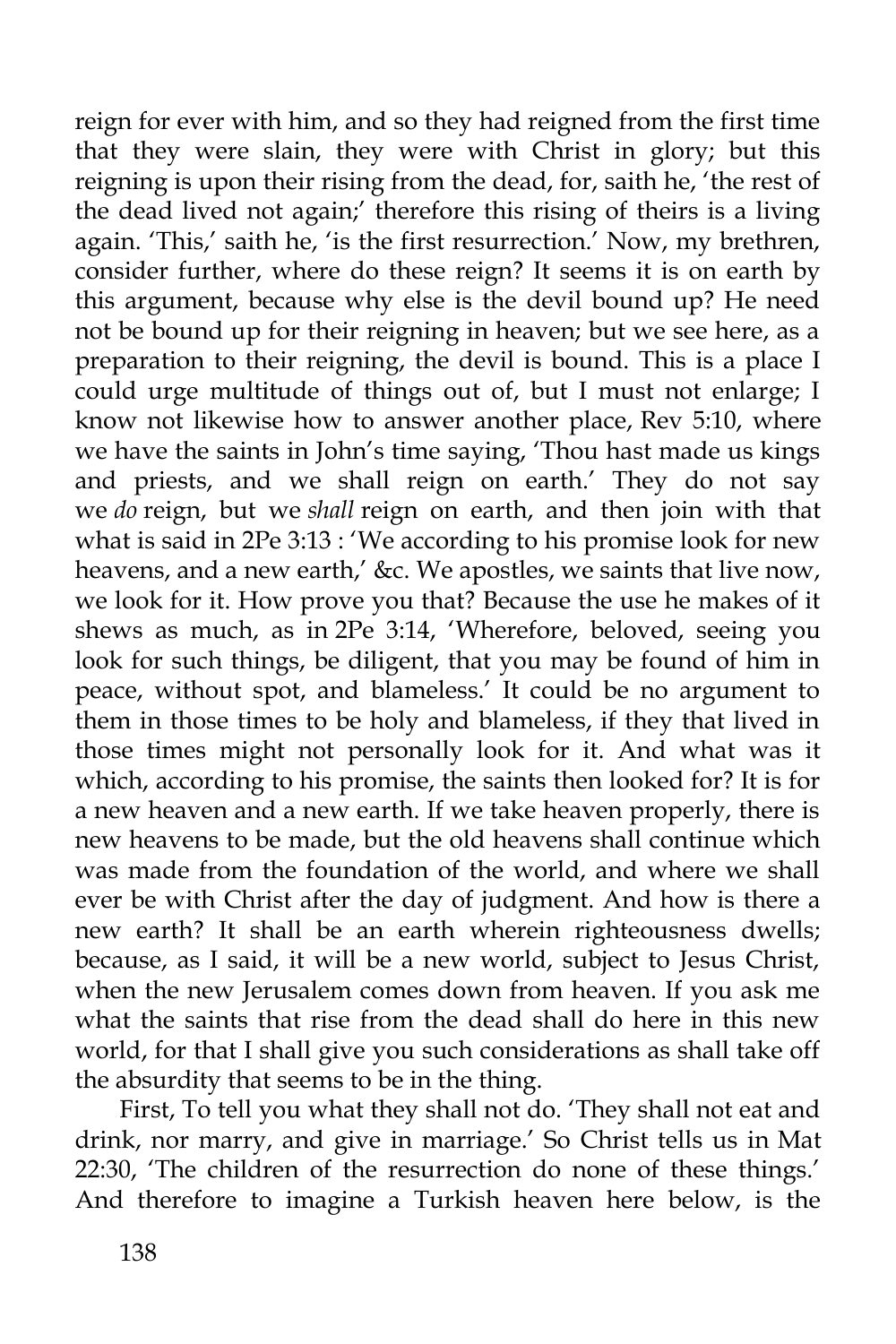absurdity that hath been put upon it, and which indeed made the fathers, many of them, after the first three hundred years after Christ, to fly out so much against this subject; for there was an opinion then that Christ should reign at Jerusalem, and that they should abound in all several pleasures and delights, &c., and this the fathers were against.

I have told you what they do not, I will tell you what they do. He tells us, as I said before, that 'they shall be kings and priests,' as in Rev 20:6 : 'Blessed and holy is he that hath part in the first resurrection.' Why? 'On such,' saith he, 'the second death hath no power;' they are out of all danger of it, being in a celestial state. 'But,' saith he, 'they shall be priests of God and of Christ, and shall reign with him a thousand years.' Here is both their reigning and their priesthood set out; I would open it a little. First, they shall be kings. You heard before out of Heb 2:5, that 'he hath not put this world to come in subjection to angels.' The angels now they are the thrones, and principalities, and great ones that rules this present world, but the saints shall be kings then. And for them to take the angels' places, to be as the angels now are, after their resurrection, there is no absurdity in it. Christ saith, after the resurrection, the saints they shall be as the angels of God, and they shall be priests likewise. I shall take off what absurdity there may seem to be in that by this. Our Saviour, when he took up his body out of the grave, he continued forty days upon the earth. What did Christ do all that while? It is plain he performed the part of a priest and prophet; he did instruct them in the worship of God, and speaking to them of things pertaining to the kingdom of God. So you read expressly in Acts 1, the apostles had a brave teacher, Christ risen from the dead; so he began that new world, and he remained forty days here of purpose to do it. Now consider, is it any absurdity for the saints to be conformed to Christ their Lord and Head, to run through the same states that he did? He lived in this world, was poor and miserable, so are you; when he died, he commended his spirit into the hands of his Father, and whither his soul went our souls go. So likewise when he took his body again out of the grave, he remained forty days upon earth instructing his disciples in the things concerning the kingdom of God. If the saints do so when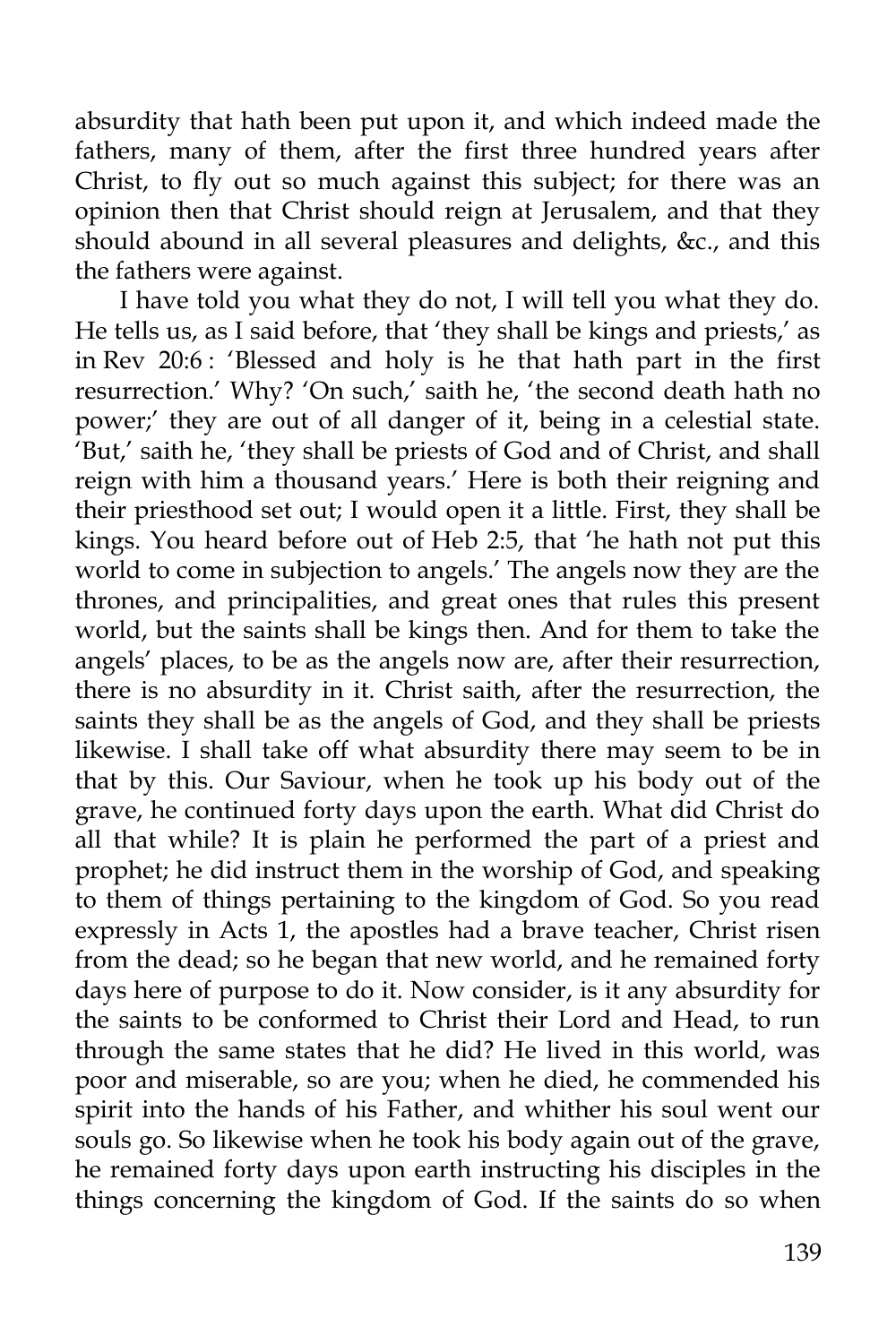they take up their bodies again, in all this here is but a conformity to Christ: he ascended then up to heaven, and so shall his, and be for ever with the Lord.

But the great objection is, that the souls of men that are now in heaven, and see the face of God, for them to come down and reign on earth, and do such service here below, it would be a disadvantage to them, or changing a better estate for a worse, which seems to be a great absurdity.

For answer, consider, to take off the absurdity, that even this state I speak of will be a better state than what their souls are now possessed of, for otherwise our Lord and Saviour Jesus Christ, when his body and soul was united again at his resurrection, was not in a better state than his soul was in after death, when It was separated from his body. Certainly his state after his resurrection, whilst upon earth, was better than his state before his resurrection. But you will say, They are now in heaven, where they behold the face of God as the angels do, which they may lose by coming here upon earth. That doth not follow, for the angels came down here below, and yet Christ saith, 'they always behold the face of their Father;' so may these saints on earth behold the face of God. Stephen, though a mortal man, yet the heavens were opened to him: he saw the glory of God, and Jesus sitting at the right hand of his Father. My brethren, God hath eternity of time to reveal himself to his people in; and he doth advance his favourites by degrees. First, he glorifies their souls apart; after, when soul and body is united, it is in a better condition, simply considered, than the soul had before. How many ways God hath to manifest himself to his saints, and how many degrees they shall pass through, and how many worlds he will have to do it in, that is known to himself; however, the more the better. If God shall lead you by degrees through this and that glory, from one to another, it will be to your advantage; as in a masque there are several shows, which adds to the excellency of it. God hath eternity of time to make all these shows and representations of himself to his children. And let me add this, that the will that he fulfilled, which is prayed for in that we call the Lord's prayer, 'Thy will be done on earth as it is in heaven.' There is a time when the will of God shall be done on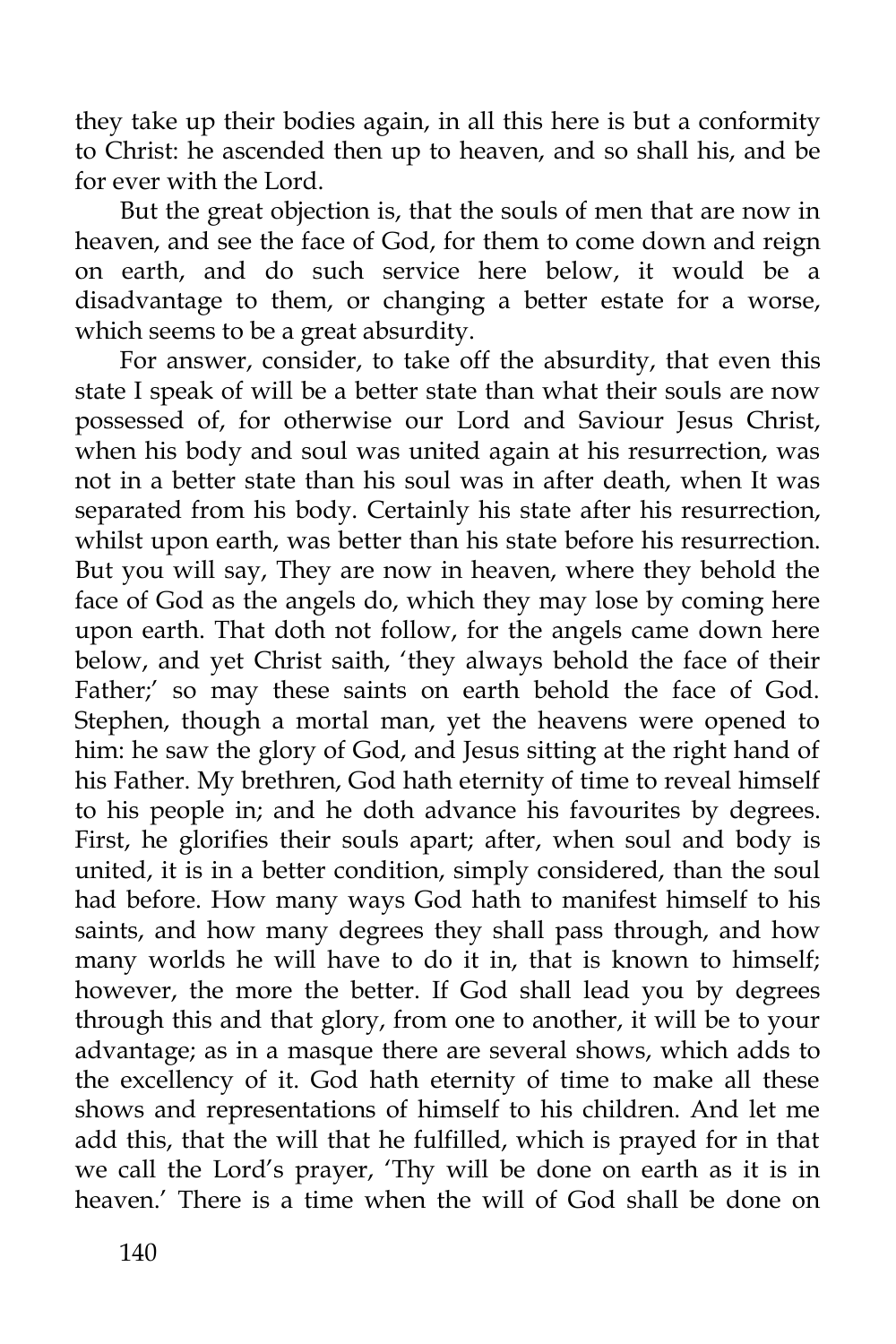earth as completely as in heaven, which is in that time of the first resurrection. My brethren, I have spoken these things as that which hath a great show of truth in it, and as that which is exceeding probable. I have told you my grounds for it, which I could never answer myself.

Now, there is a fourth degree of this world to come, and that I am sure will hold; and that is, that time during the day of judgment, strictly so taken, after the general resurrection both of just and unjust. Then, to honour this new world, not only shall the saints come down, but Jesus Christ himself will come down and abide a long day here below. Therefore it is not absurdity for saints to leave heaven, when Christ himself shall do it; neither will it diminish anything from Christ's happiness, for he will come and bring all his glory with him. That we call the day of judgment will be a long day; judge you yourselves whether it will be so or no. Do you think that the accounts of all the world can be cast up in the twinkling of an eye? Doth not Solomon say expressly, that 'God will bring every work to judgment, with every secret thing, whether good or evil,' in Ecclesiastes 12? And doth not the apostle say in 1Co 4:5, that when the Lord comes 'he will bring to light the hidden things of darkness, and will make manifest the counsels of the heart'? Will not this require much time? Surely it will be a long day, when our Lord and Saviour Jesus Christ will do that great work or service to God, the greatest that ever was, more than all his preaching, which is the examining the accounts of all the world, convincing all mankind of their evil, and sending them speechless to hell. Things shall be so there, that the saints shall be able to judge the world too, according to that in 1Co 6:2.

Now, here this new world will be in its height and perfection, here is Christ and all his saints and angels about him. Yet, not that this world shall be subject to angels, but they shall gather all the nations together, and shall execute the sentence that Christ pronounceth against them, and fling them all to hell; but the angels shall not sit as judges, they shall stand and not sit, whereas the saints are said to 'sit upon twelve thrones,' and they are said likewise in 1 Corinthians 6 to judge angels. And now shall this world to come be at its perfection; that creature that hath groaned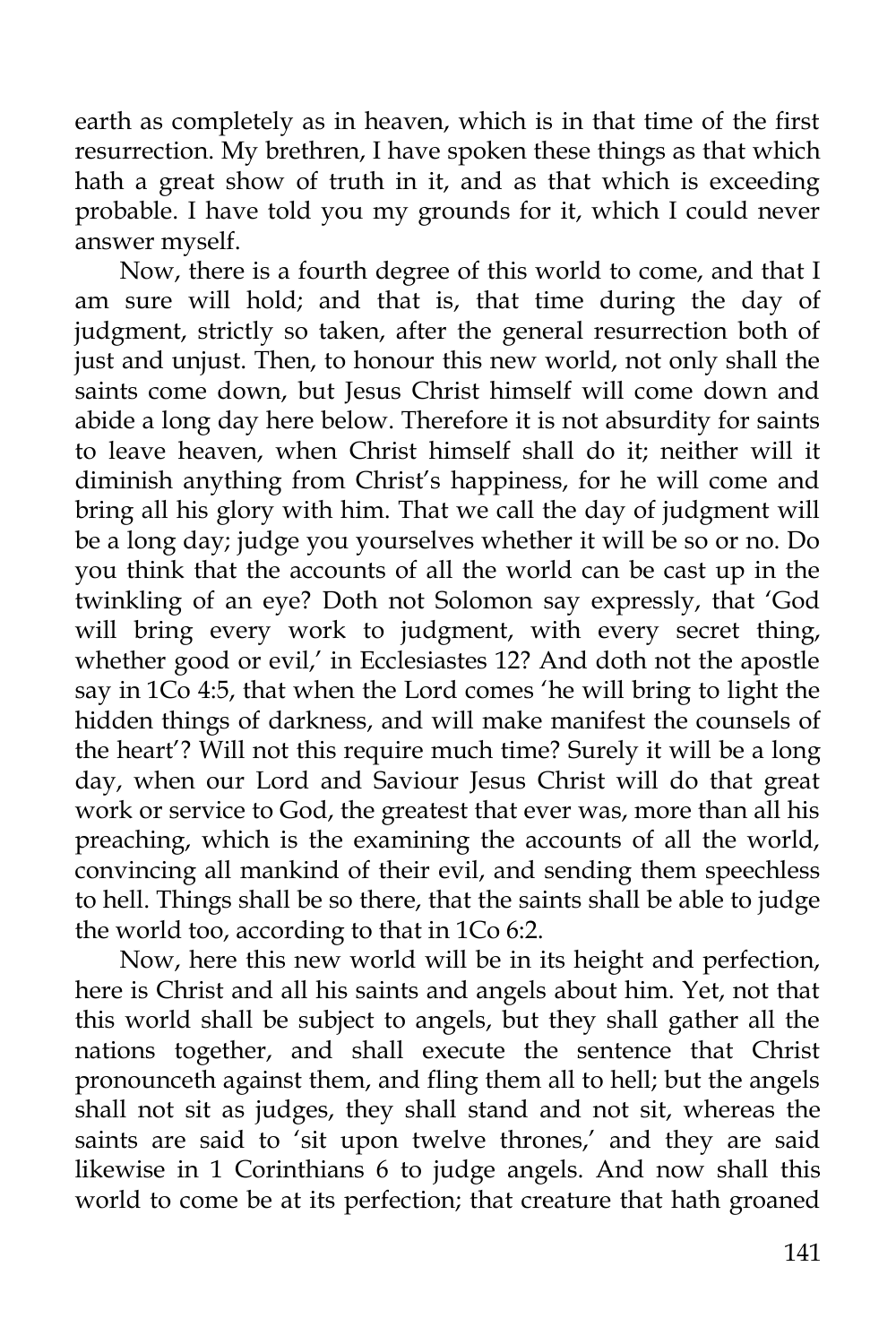under man's lusts shall then be fully restored to the glorious liberty of the sons of God; the world will then be new hung. This is Christ's world to come, wherein he shall have all things subject to him. For at this time shall all things be under Christ's feet, and never till then; for the last enemy that shall be destroyed is death; and when all things shall be subdued to him, then shall the Son also himself be subject, then shall he give up the kingdom to the Father. And what that state is that shall come after Christ hath given up the kingdom to his Father, no man knows; only the Scripture saith this of it, 'that God shall be all in all, and that Christ himself shall then be subject.'

# **Zerubbabel's Encouragement To Finish The Temple**

#### ZERUBBABEL'S ENCOURAGEMENT TO FINISH THE TEMPLE TO THE HONOURABLE HOUSE OF COMMONS,

ASSEMBLED IN PARLIAMENT

Your command giving me the opportunity, I took the boldness to urge and encourage you to church reformation, which is the main scope of this sermon; a subject which otherwise, and in all other auditories, I have been silent in, and am no whit sorry for it; for I account it the most fit and happy season to utter things of this nature unto authority itself, although the people likewise are to know their duty. My comfort is, that what I have spoken herein, I have, for the general, and I have spoken but generals, long believed, and have therefore spoken.

You were pleased so far to own me, as to betrust me with this service, to be God's mouth in public unto you; and also this sermon of mine, as to command the publishing of it. Wherefore, as in propriety it is now become yours more than mine, or all the world's, so let it be in the use of it. If it shall add the least strengthening to your resolutions to keep this purpose for ever in the thoughts of your hearts, I have what I aimed at. Go on, worthy fathers and elders of this people, and prosper in, yea, by this work, without which nothing that you do will prosper. But the rest I shall speak to God for you. Let me be known to you by no other thing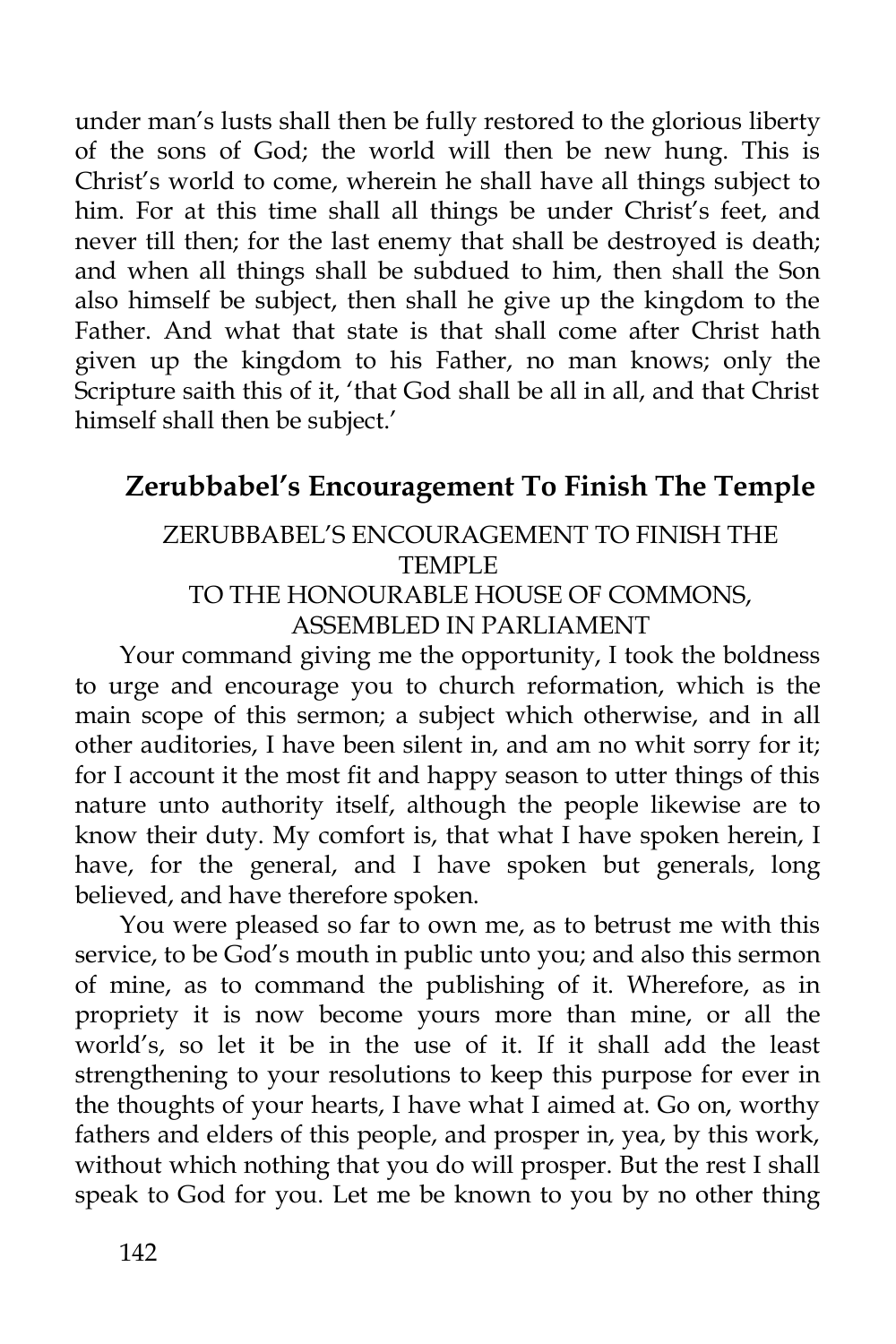than this, to be one whose greatest desires and constant prayers are and have been, and utmost endeavours in my sphere shall be, for the making up the divisions of the church in these distracted times with love of truth and peace. And therein, to use David's words, am,

Wholly at your commandment,

Tho. Goodwin.

#### **ZERUBBABEL'S ENCOURAGEMENT TO FINISH THE TEMPLE**

*Then he answered and spake unto me, saying, This is the word of the Lord unto Zerubbabel, saying, Not by might, nor by power, but by my Spirit, saith the Lord of hosts. Who art thou, O great mountain? before Zerubbabel thou shalt become a plain: and he shall bring forth the headstone thereof with shoutings, crying, Grace, Grace unto it. Moreover, the word of the Lord came unto me, saying, The hands of Zerubbabel have laid the foundation of this house; his hand shall also finish it; and thou shalt know that the Lord of hosts hath sent me unto you*.—Zec 4:6-9.

These words are part of the interpretation of a stately vision of a candlestick, and two olive trees standing thereby and pouring oil into it, made to the prophet Zechariah in the 2d and 3d verses; and the scope and matter, both of that vision and of this interpretation, is to encourage Zerubbabel their prince, and with him the priests and elders of the Jews, to finish the building, and make complete the ornaments of the temple, whereof the foundation had many years before been laid, but was left imperfect, and was left disfurnished. And this his scope is plainly, and without a parable, held forth in the 9th verse, 'The hands of Zerubbabel have laid the foundation of this house; his hands shall also finish it.' And, indeed, to stir him and them up unto this perfecting God's house, unto which work they had been too backward (as appears by Hag 1:2-4, 'The people say, The time is not come that the Lord's house should be built'), was the principal end why God sent unto them no less than two prophets, Haggai and Zechariah, as two extraordinary ambassadors from heaven, on purpose to put them on upon it (for the finishing of the temple is a business of that moment as is worth two prophets at any time). And this appears not only by both their prophecies, but also by the story, Ezr 5:1-2,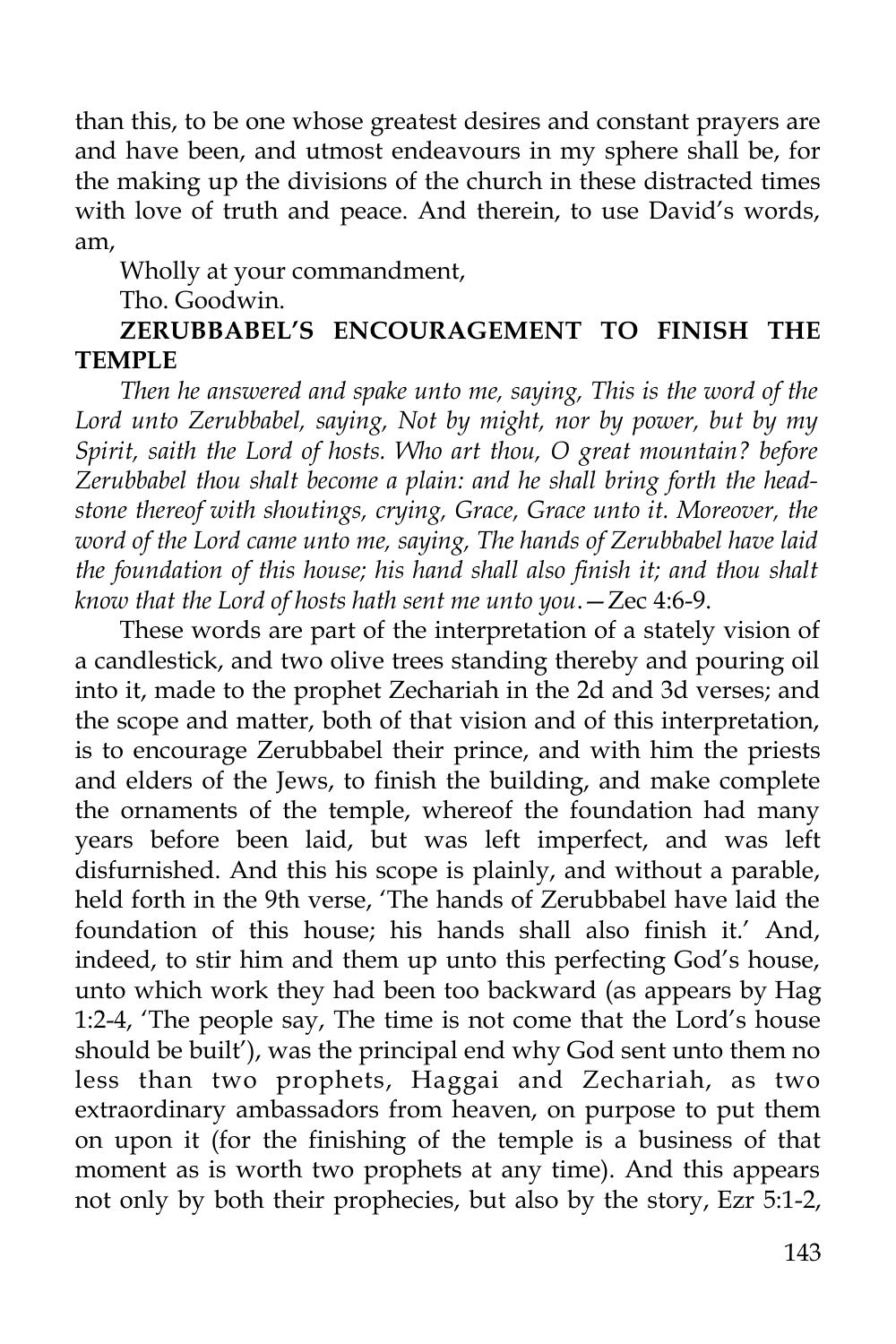'Then the prophet Haggai and Zechariah prophesied unto the Jews that were in Judah in the name of the God of Israel. *Then* rose up Zerubbabel and Jeshua, and began to build the house of God which is at Jerusalem: and with them were the prophets of God helping them.' That same particle or circumstance of time, *then*, doth refer us to the story of those times, recorded in the book of Ezra, as that which is necessary for the full understanding of their two prophecies, what is recorded there being the occasion of them; but more especially for the understanding of this piece of our prophet Zechariah, his prophecy, which I have read unto you, which wholly concerns the finishing of the temple.

I must necessarily, therefore, as a preparative introduction to the exposition of these words, set you down in, and give you a prospect of, those times, and the occurrences thereof, which were the occasion of these words here, *Who art thou, O great mountain*? &c. And if Zechariah himself, a prophet, and that lived in those times, knew not at the first the meaning of the vision in this chapter,—Zec 4:5, 'Knowest thou what these be? And I said, No, my lord,'—much less shall we be able to know the interpretation thereof, and how fitted to this vision; nor what this 'mountain' here is, &c., without being prepossessed of the knowledge of this story, which in brief is this:

The Babylonian monarchy (Rome's type) had trod down the holy city, and laid waste the temple and worship of God for seventy years; which being expired, the Jews had liberty and authority from the first Persian king, Cyrus, to build the temple, and restore God's worship, according to their law. This is the sum of the first and second chapters of Ezra. In the third chapter you have an altar set up, sacrifices renewed, feasts kept, and the foundation of the temple laid (which was as true a type of that great reformation from under popery). But after this work had been begun, and fairly carried on in all the fundamentals of it, there started up a company of Samaritans that were adversaries to the Jews (as we read, Ezra 4). Samaritans they were, as appears by Ezr 4:10, 'They were the nations seated in the city of Samaria, brought thither,' Ezr 4:2, in the room of the ten tribes; a generation of men who were not heathens in their profession, for they professed the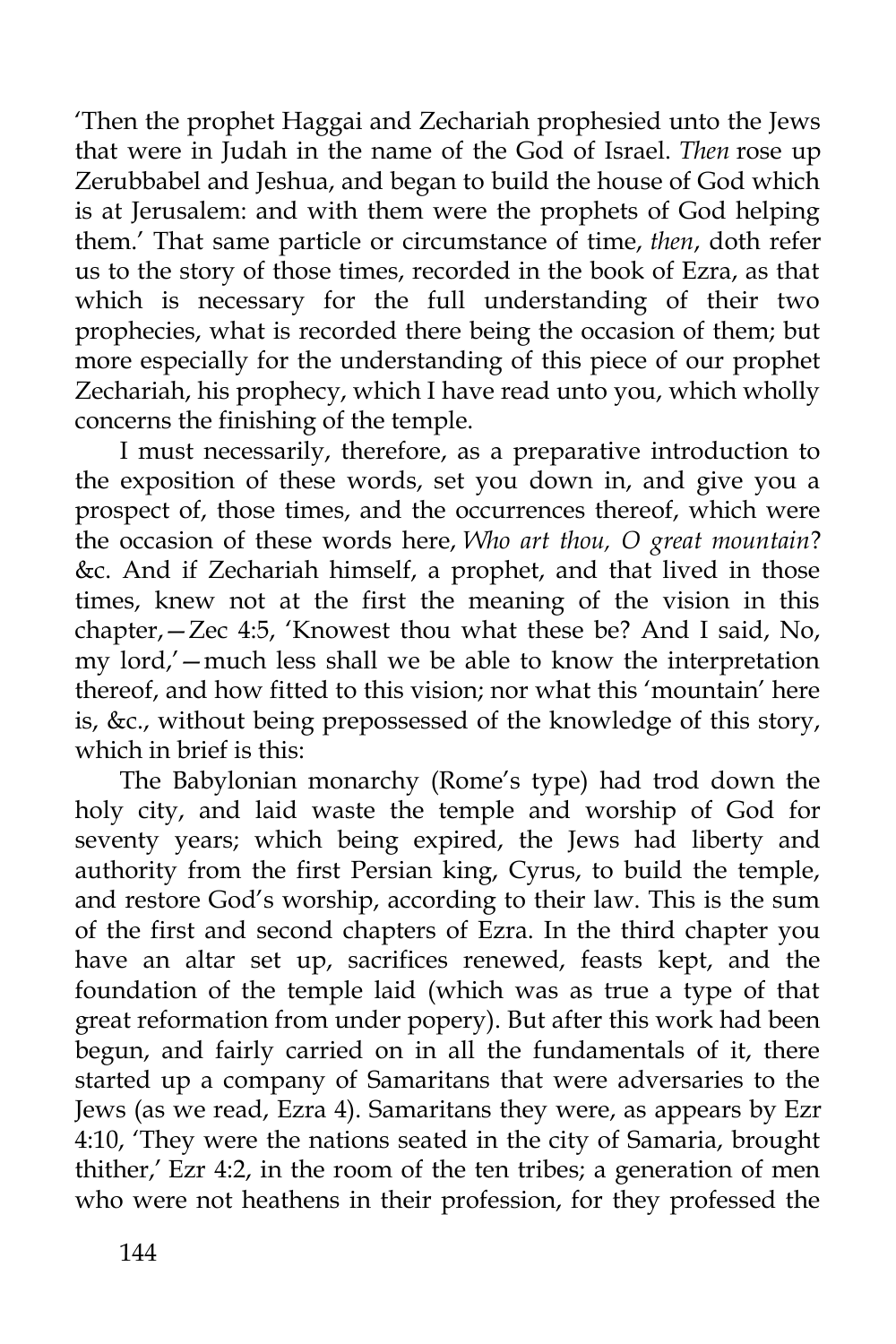same religion with the Jews. So they allege for and arrogate to themselves in the aforesaid verse, 'We seek your God as you do; and we sacrifice unto him,' and have done so long, 'from the days of Esar-haddon, who brought us up hither;' and yet they were not true Jews neither, nor perfectly of the same religion, but of a mongrel and mixed kind, between the religion of the heathen and of the Jews, intermingling heathenish idolatries with Jewish worship. So 2Ki 17:33; 2Ki 17:41compared, it is said, 'These nations feared the Lord, and served their graven images after the manner of the nations.' Yea, they expected the same Messiah that the Jews did: 'I know that the Messiah cometh, who is called Christ,' saith the woman of Samaria, 'and he will tell us all things,' Joh 4:25. Now these Samaritans were adversaries to the Jews (as they are called, Ezr 4:1), and so unto their temple, and the finishing of it; and yet at first they were but underhand adversaries, for they friendly offer to build with them: 'Let us build with you,' Ezr 4:2, but so as with an intent to have defiled and spoiled the work. Zerubbabel and those other builders refusing them, they grew thereupon enraged, and openly professed their opposition, both weakening and discouraging the hands of the people; and also, when they could not altogether hinder it, then they troubled them all they could in building; thus Ezr 4:4. And they ceased not here; but further, they incensed and made the court against them (they growing potent there), both by hiring counsellors against them, Ezr 4:5, and also by insinuating to those mighty Persian kings such suggestions as they knew would take with monarchs; misrepresenting these Jews unto them as of a rebellious spirit, opposite to kings and monarchy; calling Jerusalem 'that rebellious and bad city;' so Ezr 4:12, 'hurtful unto kings and provinces,' and that had of old time 'moved sedition,' so Ezr 4:15 (for even thus old is this scandal), and that therefore these Jews must be kept under; for 'if this city be builded, and the walls set up,' and they once but get strength, 'then they will not pay toll, tribute, and custom,' but withdraw their allegiance, so Ezr 4:13. But, on the contrary, for themselves, they profess that they are their faithful servants, Ezr 4:11, and that which made them speak was only a tenderness of the king's honour. So Ezr 4:14, 'Now, because we have maintenance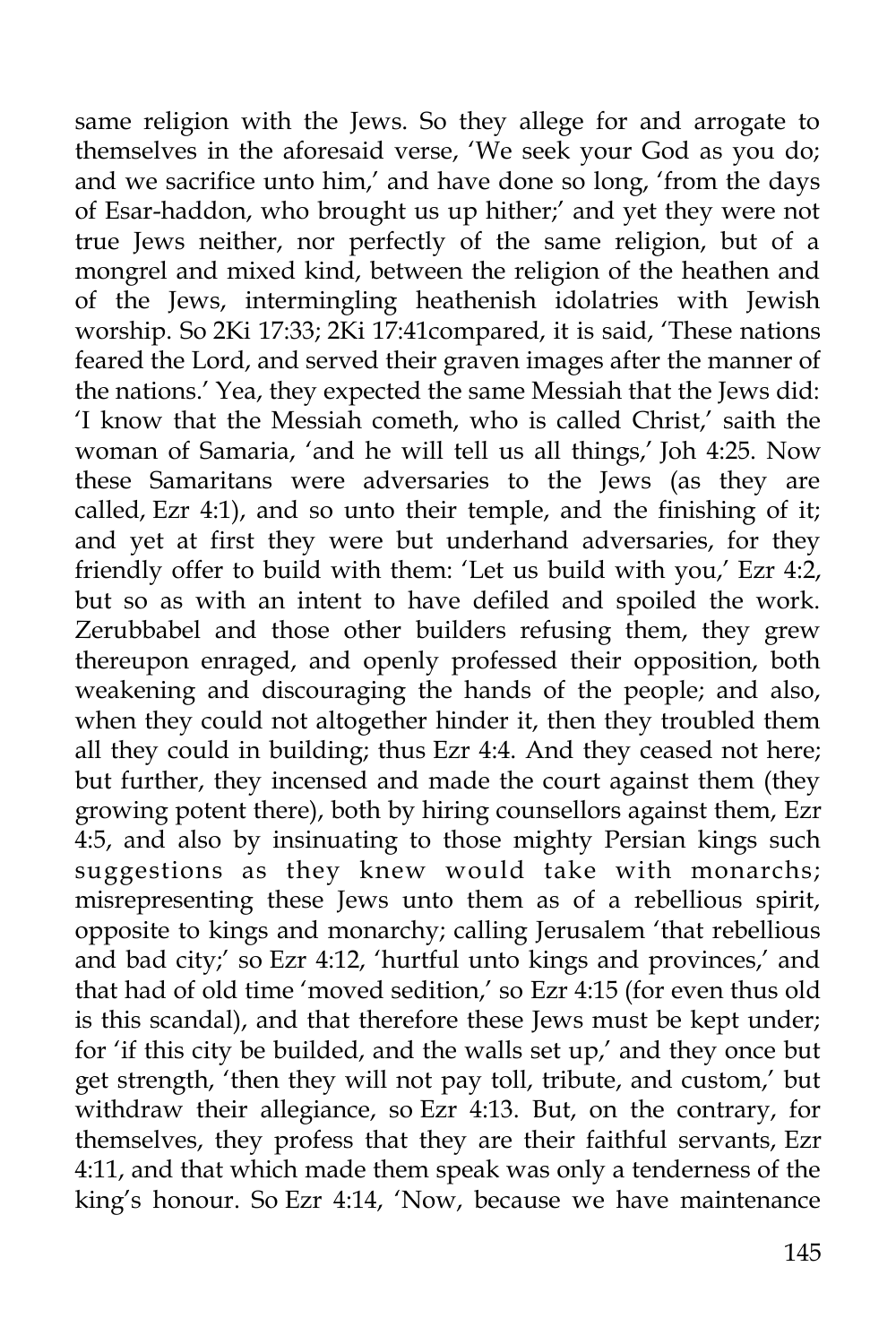from the king's palace' (had their dependence wholly upon them), 'and it was not meet for us to see the king's dishonour, therefore have we certified the king.' And by these their flatteries and misrepresentations, they raised up so great a mountain of opposition (as it is here called), that they frustrated the Jews' good purpose of perfecting the building (as the words are, Ezr 4:5); and though they could not prevail so far as to throw down the foundation laid, yet 'they made them to cease' building any further 'by force and power,' so Ezr 4:23. And thus the work did cease during all the days of Cyrus, and the reign of one or two kings more, even until the second year of Darius, Ezr 4:5 and Ezr 4:24; and *then* it was that these prophets, Haggai and Zechariah, did prophesy unto the Jews, as it follows in the very next words, Ezr 5:1-2; then, when they had thus been overtopped by so potent a faction for many years, and with opposition wearied out, then it was that God stirred up our Zechariah to put spirits into them to revive the work again, and among other visions gave him this (which is in this fourth chapter) of all the most eminent, to strengthen them thereunto. And so I have brought you to Zechariah again, and unto the words of my text; and now you shall see how necessary this story was to interpret this his prophecy, for which simply I have related it.

The words are (as was said) the interpretation of a vision; and to understand either, we must take in both. Let us therefore first view the vision; and, secondly, this the angel's interpretation of it, which are the two parts into which this whole chapter is resolved.

The vision is made up of two things:

First, A glorious candlestick all of gold, with a bowl or cistern upon the top of it, and with seven shafts, with seven lamps at the ends thereof, all lighted.

And, secondly, that these lamps might have a perpetual supply of oil, without any accessory way of human help, there are presented (as growing by the candlestick) two fresh and green olive-trees on each side thereof, Zec 4:3, which do 'empty out of themselves golden oil,' Zec 4:12; that is, did naturally drop and distil it into that bowl, and the two pipes thereof, to feed the lamps continually: a vision so clear and full of light to set forth the work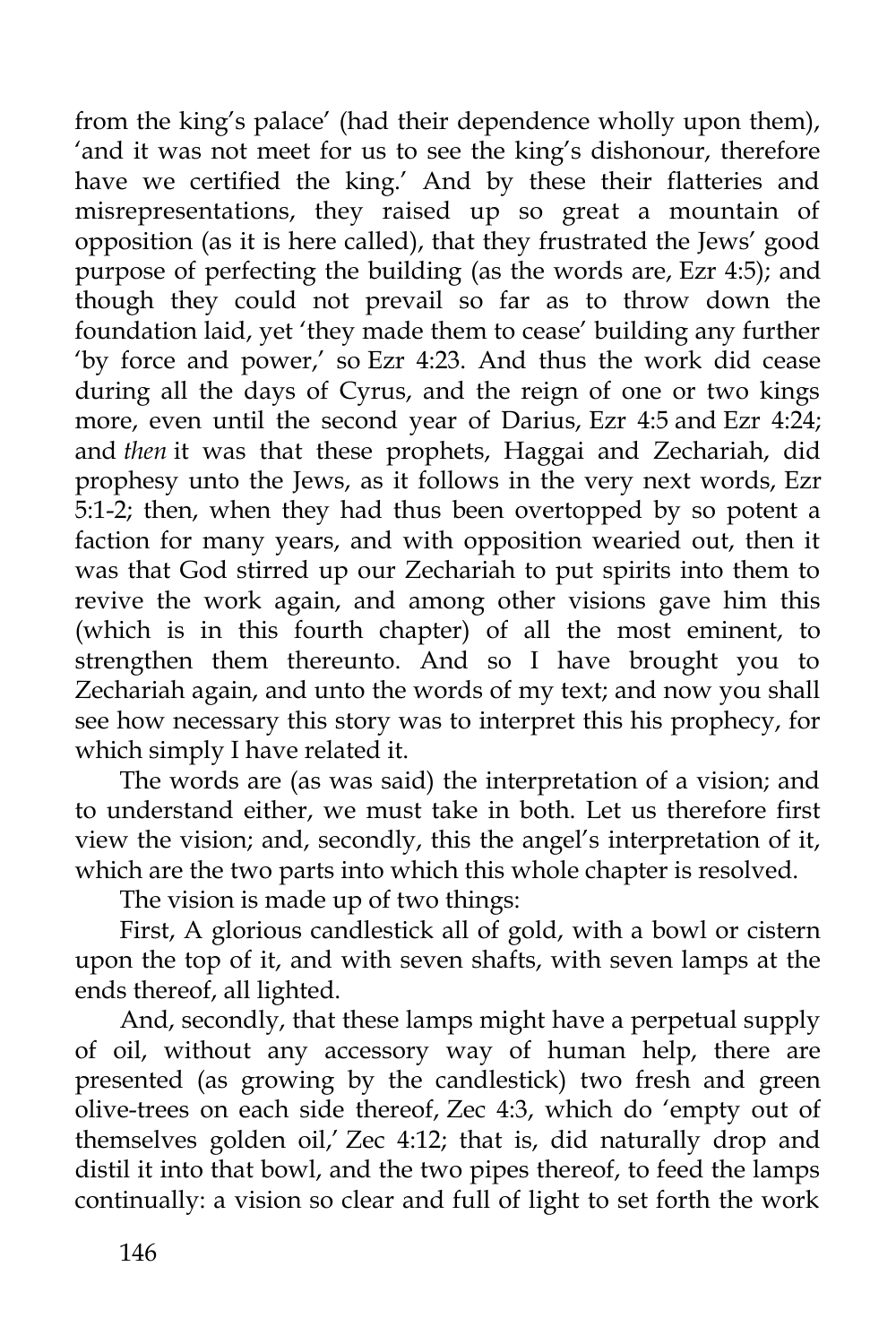then to be done by the Jews, that the angel wonders that at the first sight the prophet should not understand it.

First, This candlestick thus lighted betokened the full perfecting and finishing the temple, and restoring the worship of God within it unto its full 'perfection of beauty' and brightness (as the psalmist speaks). And so the angel interprets it, 'This is the word of the Lord,' Zec 4:6; that is, this hieroglyphic contains this word and mind of God in it, that, maugre all opposition, Zerubbabel should 'bring forth the head or top-stone' that should finish the temple, so Zec 4:7; Zec 4:9.

Secondly, The two olive trees betokened two eminent ranks and sorts of persons that should give their assistance to this work.

First, Zerubbabel their prince, and the elders of the people with him.

Secondly, Jeshua the high priest, and the other priests with him; and of both these the rabbi doctors have long ago expounded it.

And accordingly, both in the story, Ezr 5:2, and in these two prophets, we still find mention both of Zerubbabel and Jeshua as the builders of this house; yet so as *collectivè* under Zerubbabel the elders, and under Jeshua the other priests are to be understood as included and intended; and therefore, in the third chapter of this prophecy, Ezr 3:8, when Jeshua is spoken to, the other priests his fellows are spoken to together with him, 'Hear, O Jeshua, thou and thy fellows that sit before thee.' And in like manner, when Zerubbabel is here spoken to in the text to build the temple, the elders his fellows are intended in him; and accordingly, Ezr 6:14, it is said that 'the elders of the Jews builded and finished the temple.' And so these, taken together, are the two olive trees.

Now concerning the first part of this vision, namely, the candlestick, with all its lamps lighted, you may ask how this should come to be a fit hieroglyphic to betoken this work of finishing and perfecting the temple? I answer thus: the candlestick was one of the chief utensils and ornaments of the temple, and therefore is still first mentioned, as in Exo 25:31, and in the 9th to the Hebrews, Heb 9:2, where all the sacred household stuff of the inner temple are specified. The candlestick, as being chief, is ranked first, 'Wherein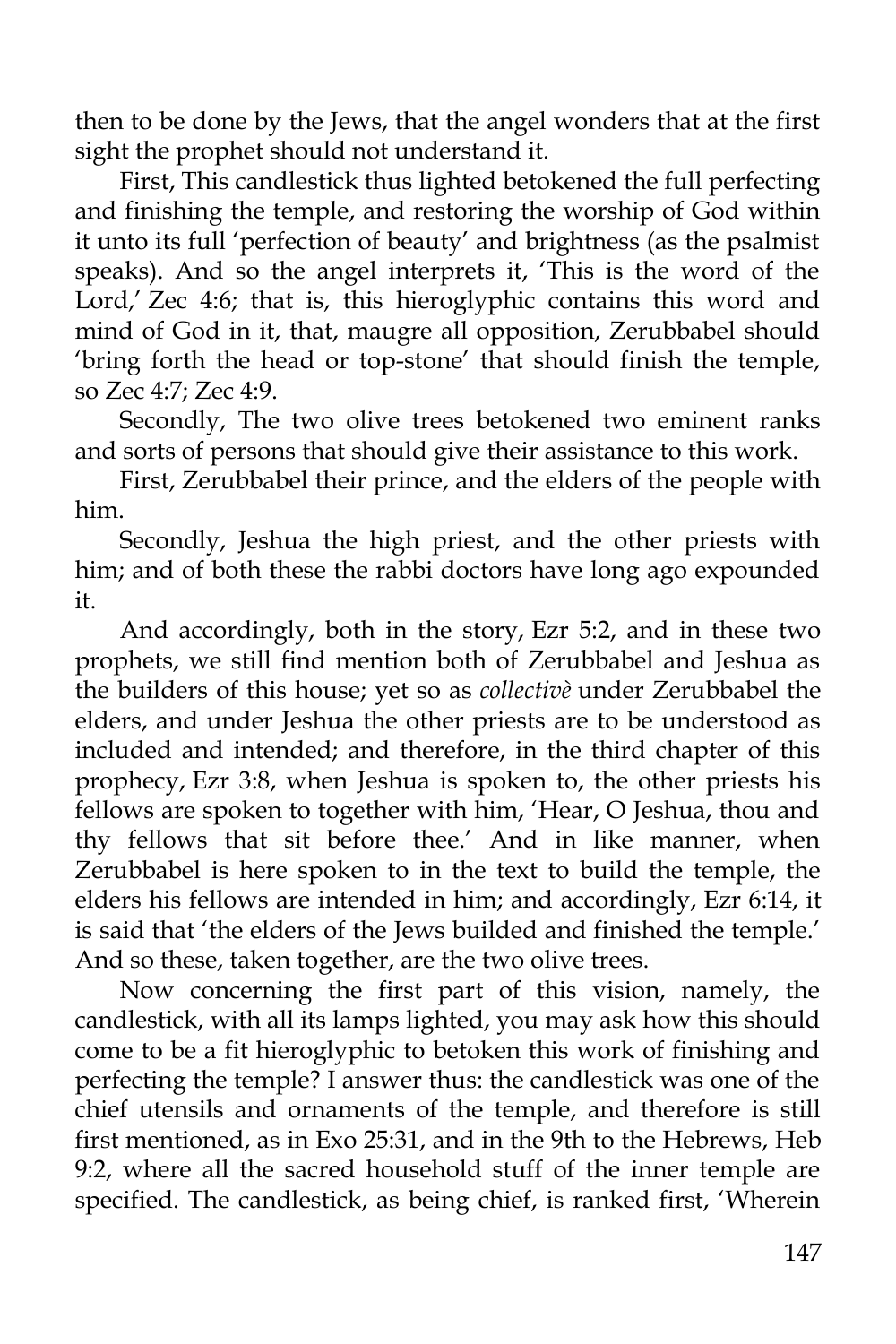was the candlestick, and the table, and the shewbread,' and therefore is here most aptly put for the bringing in all the rest into the temple, and of all those other best and aptliest served to represent the finishing thereof; for whilst the temple remained uncovered with a roof, there was no bringing in the candlestick as lighted; and till then, there needed no light to be brought into it, it being *sub dio*, under open air. But when the house itself should once be reared according to the pattern, without the candlestick and its light, it would have been full of darkness (as some affirm, which I will not now dispute); for however, the bringing in the candlestick argued not only the completeness of the edifice and building itself, but also, by a synecdoche, the introducing all sorts of ordinances that were appointed for the adorning of it. An altar would not so evidently or necessarily have supposed the temple perfected; for, Ezr 3:3, an altar was set up 'when yet not so much as the foundation of the temple was laid,' Ezr 3:6; but a candlestick, and that lighted too, supposes the house built, and completely furnished; and therefore under the gospel their whole church state, and that, as in the primitive times, under their full perfection, is set forth by seven golden candlesticks, so Rev 1:13, which, Rev 1:20, are interpreted to be the seven churches of Asia. The difference is, that here is but one candlestick, because the church of the Jews was national, and but one; but there are seven, for the churches under the gospel are many.

And for that other part of the vision, the representing Zerubbabel and Jeshua by two olive trees, and those planted in God's court, so near the candlestick, is no new or strange thing. For David being the ruler of the Jews, and a nursing father to the church, compares himself to a 'green olive tree in the house of God,' Psa 52:8, and the pillars of the doors of the temple, and the cherubims therein, being made of that wood. The allusion is less remote. And these emptied golden oil, that is, their estates and pains, for the finishing this costly work; and likewise because it was done in sincerity of heart, therefore it is called golden or pure oil. And further, seeing it was made the duty of every Jew 'to bring pure oil olive beaten, to cause the lamps to burn continually,' as Lev 24:2, hence, therefore, to compare the eminent persons, the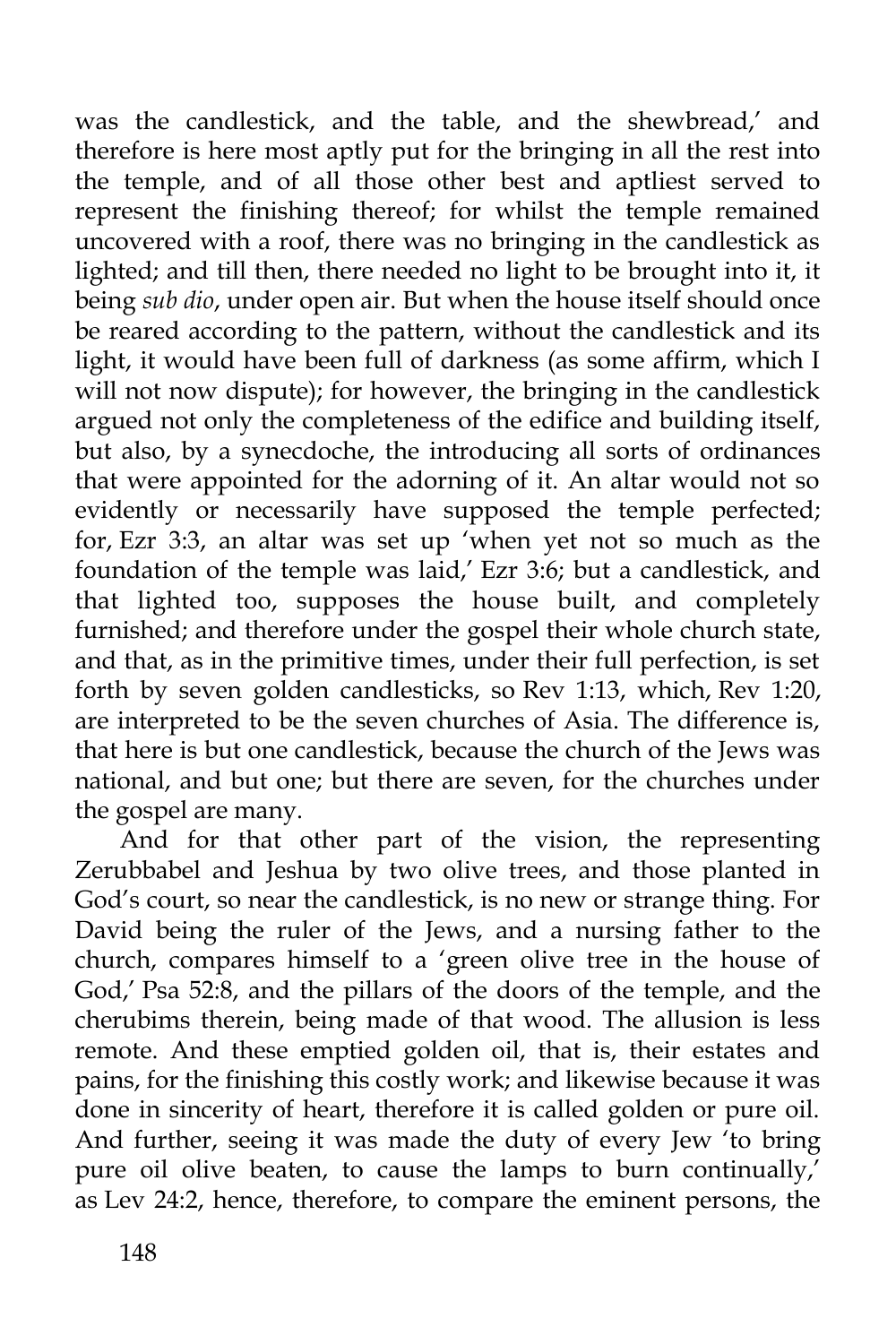magistrates and priests of that church, to olive trees themselves, that for the first lighting of the candlestick did naturally afford it, was every way most elegant. And they are called 'sons of oil,' Zec 4:14, as being fruitful, and affording plenty of it. Thus, Isa 5:1, a 'fruitful hill,' and a fertile soil, is in the original (as here) called 'a son of oil.' And thus much for the vision.

Now for the interpretation of it in the words of the text. As it explains the mind of the vision, so it adds all encouragements unto them to set upon this work. First, by assuring them that that mountain of opposition (which you heard in the story was raised up against it) should be made a plain before them; namely, that Samaritan faction which was backed by many of the 'people of the land,' Ezr 4:4. A *mountain* is a similitude frequent in Scripture, to note out high and potent opposition lying in the way of God's proceedings: 'Prepare ye the way of the Lord; every mountain shall be brought low,' Luk 3:5. And so the poets do express their feigned war of the giants against the gods by heaping up mountain upon mountain.

And, secondly, whereas their doubting hearts might ask, how this was possible, it being so great and so rooted a mountain, with such foundations; where are the spades, the means that should remove it? The angel answers, 'Not by might' (or, as in the original, an army or multitude), 'nor by power' (of authority), that was in any human foresight, as yet like to countenance it, 'but by my Spirit;' and he that says it is 'the Lord of hosts.' By his *Spirit*, meaning both the Holy Ghost, inclining and strengthening their hearts, yea, turning those of their opposites thereunto; and by *Spirit* also meaning many concurrent acts of providence, which fall in to the effecting of it: for there is said to be 'a spirit of life in the wheels' of providence, which moves them, Eze 1:20, Not but that God did use the power and authority of the Persian monarchy; for, Ezr 6:8, Darius reversed the former decree, and made a new one for the building of the house. But because that God, by his Spirit and own immediate hand, brought about the power of that state to countenance it. Therefore it is said to be, not by power, but by the Spirit; and for this he used not an army, as it is in the margin; there was no sword drawn, the state stood as it did, but 'by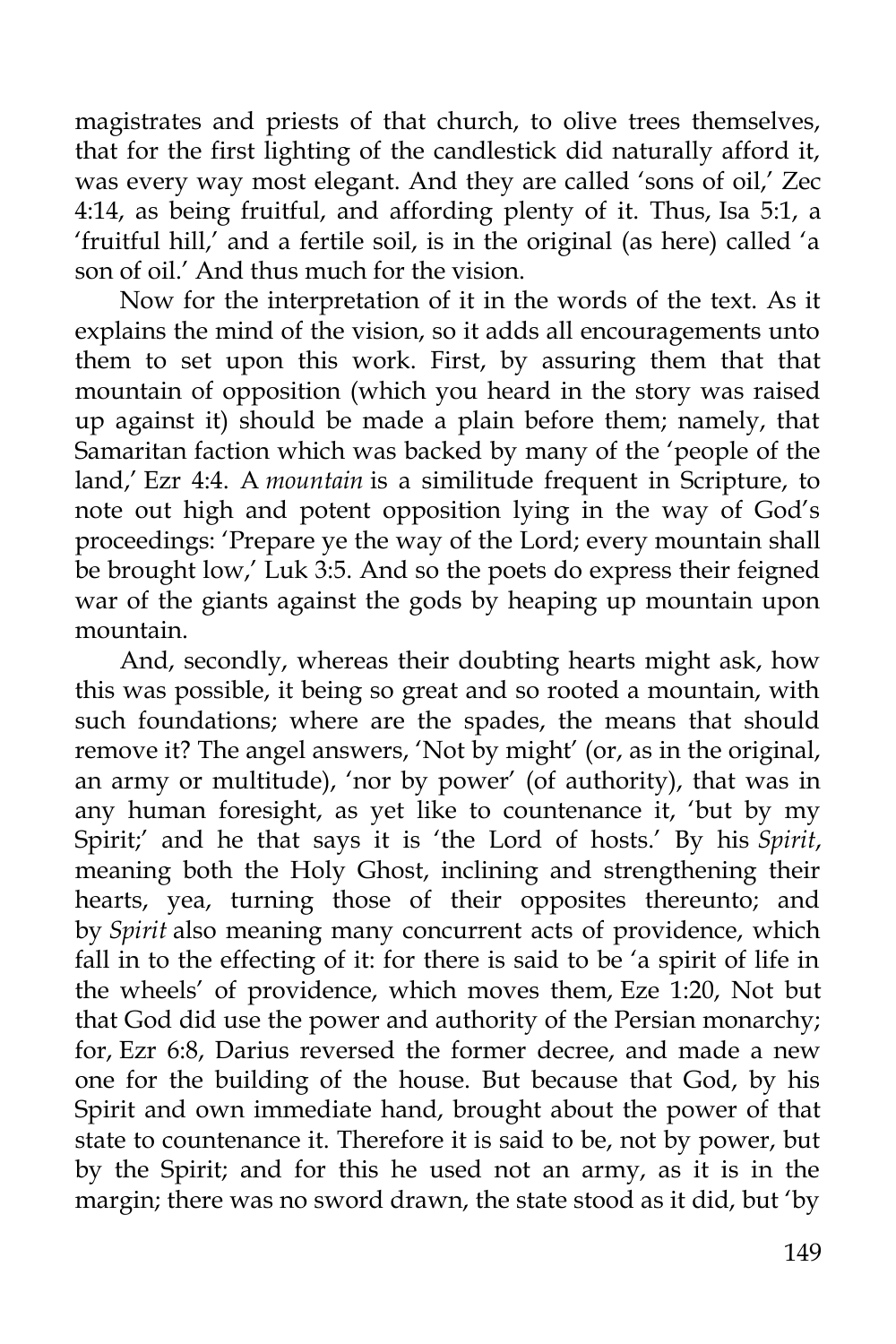my Spirit, says the Lord of hosts;' that so it might appear, that although Zerubbabel's hand was in it, yet that God would bring it so to pass, that nothing should be ascribed to them, but the glory of all unto God himself.

Which is the third thing in this speech of the angel here, that when the house should be finished, signified by Zerubbabel's bringing forth the head stone thereof (as master builders use to do the first and last stone), they should, with many shoutings and acclamations of joy, cry, 'Grace, grace unto it;' that is, magnify God's mere free grace, and acknowledge this to have been the work of it alone; and it was marvellous in their eyes.

Thus much for the exposition of the words. I shall now raise some observations out of them.

*Obs*. 1. Out of the recited story, and what is here said in the 9th verse, which doth put Jeshua upon finishing the temple, the first observation is this, that God carries on the building of the second temple after the coming out of Babylon (which was a type of the reformation of our churches), not all at once, but by degrees. The first temple under the Old Testament was at once erected perfect, so by Solomon; and the tabernacle before him, by Moses, was quickly finished, according to the pattern of the mount, Exo 40:33; but this second temple, after the captivity, received degrees of rearing of it. And thus, in the New Testament, those primitive churches were set up perfect (as for matter of rules) by the holy apostles. And so it was meet they should be, because the pattern was but once to be given in the model of them. But antichristianism having laid that temple desolate, and defiled God's worship in all parts of it, and those ages, wherein it should be restored, wanting apostles immediately inspired, hence the restoration of them becomes a work of time: the Holy Ghost, age after age, gradually revealing pieces of the platform of it; the Spirit by degrees consuming and dispelling the darkness that antichristianism had brought in, by light shining clearer and clearer to the perfect day, which is the brightness of Christ's coming, as 2Th 2:8. Compare we for this the type, the building of this second temple here, with this antitype under the gospel.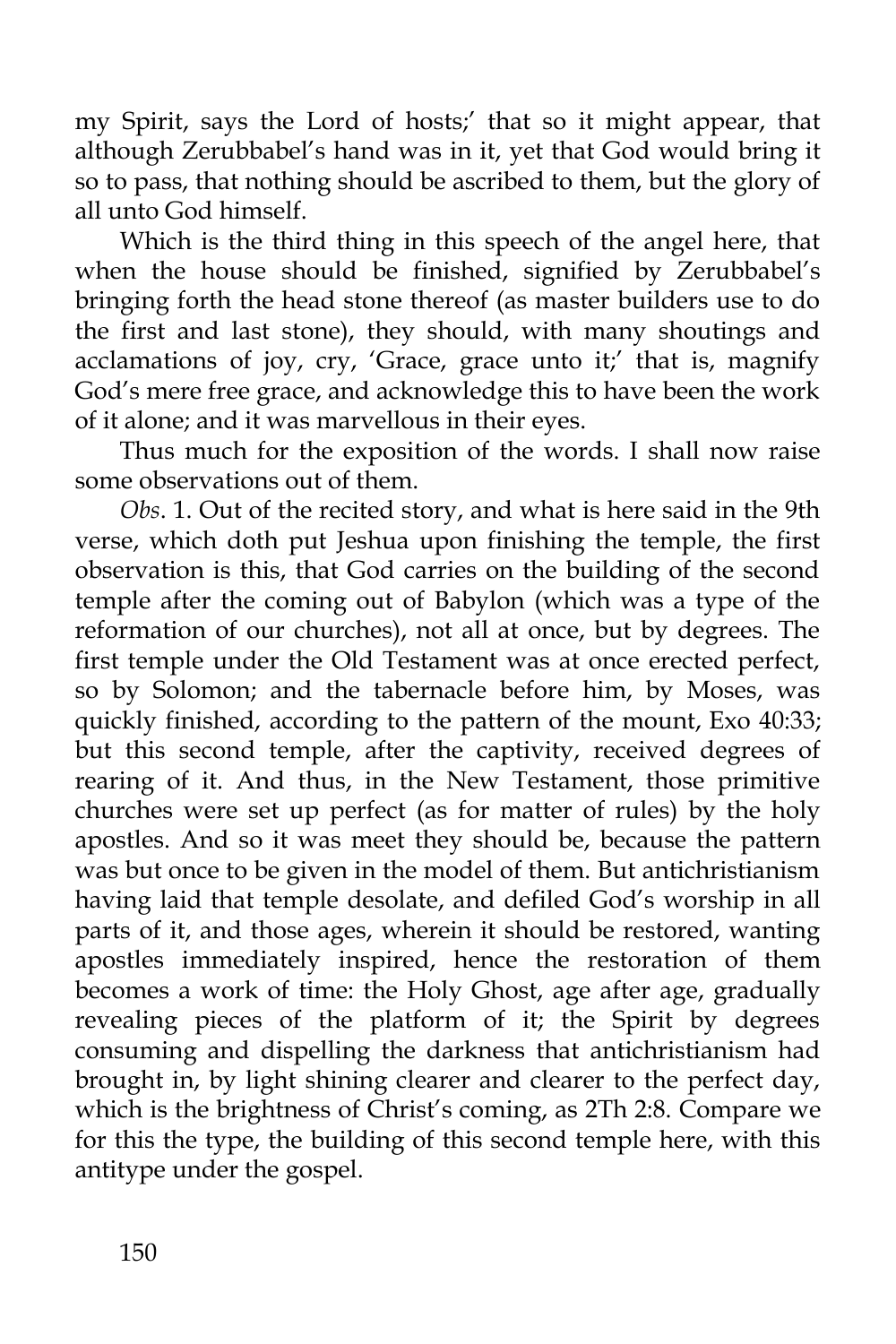These Jews, when first they were come out of Babylon, and gathered to mount Sion (which was holy ground, where they might sacrifice), they erected an altar only, Ezra 3, and that in haste, the fear of the people of the country being upon them, Ezr 3:3, and so a poor and mean one, and (as it is thought), but of earth, as in the law of Moses, direction was given, before the tabernacle was reared; and accordingly, of this here it is said, 'As it is written in the law of Moses,' Ezr 3:2. They now began the world anew, and offered burnt sacrifices upon mount Sion, kept a few feasts; but, says the 6th verse, 'the foundation of the temple was not yet laid.' Then, in the 8th verse, it is said that the foundation of the temple was laid, but left imperfect. But many years after, and after the succession of two or three kings, the temple is said to be finished, Ezr 6:15.

Come we now to the antitype, the times of reformation from under popery: in the story of which like gradual proceedings might easily be observed out of ecclesiastical story, if it would not be too long to make such narrations. I will rather take it as it is briefly and at once presented by the Holy Ghost himself in that great prophecy of the New Testament, and the succeeding times thereof, the book of Revelation. In the 13th chapter throughout, you have the beast of Rome in one entire view presented in his height, and as possessing all the European world as worshippers of him. And then, in the 14th and following chapters, you oppositely have Christ, and those that followed him; and the story of their separation from, and the several degrees of winning ground upon, that beast, in the like entire view laid forth before you. In the 1st verse, the Lamb appears with his company, nakedly standing upon mount Sion, without the mention of any temple as yet built over their heads, even such as these Jews' condition was when they came first to Sion. Some ordinances they had; they 'harping with their harps,' Rev 14:2, and 'sung as it were a new song,' uttering something differing from the doctrine of those times, but so confusedly, as 'no man could learn that song,' Rev 14:3; and they in a great part kept themselves virgins, and from being defiled with the fornications of the whore. And these are said to be the first fruits to God, Rev 14:4, that is, the first beginnings of a dislike of popery. But then, by degrees, the Lamb sends out three angels, to make a more open separation from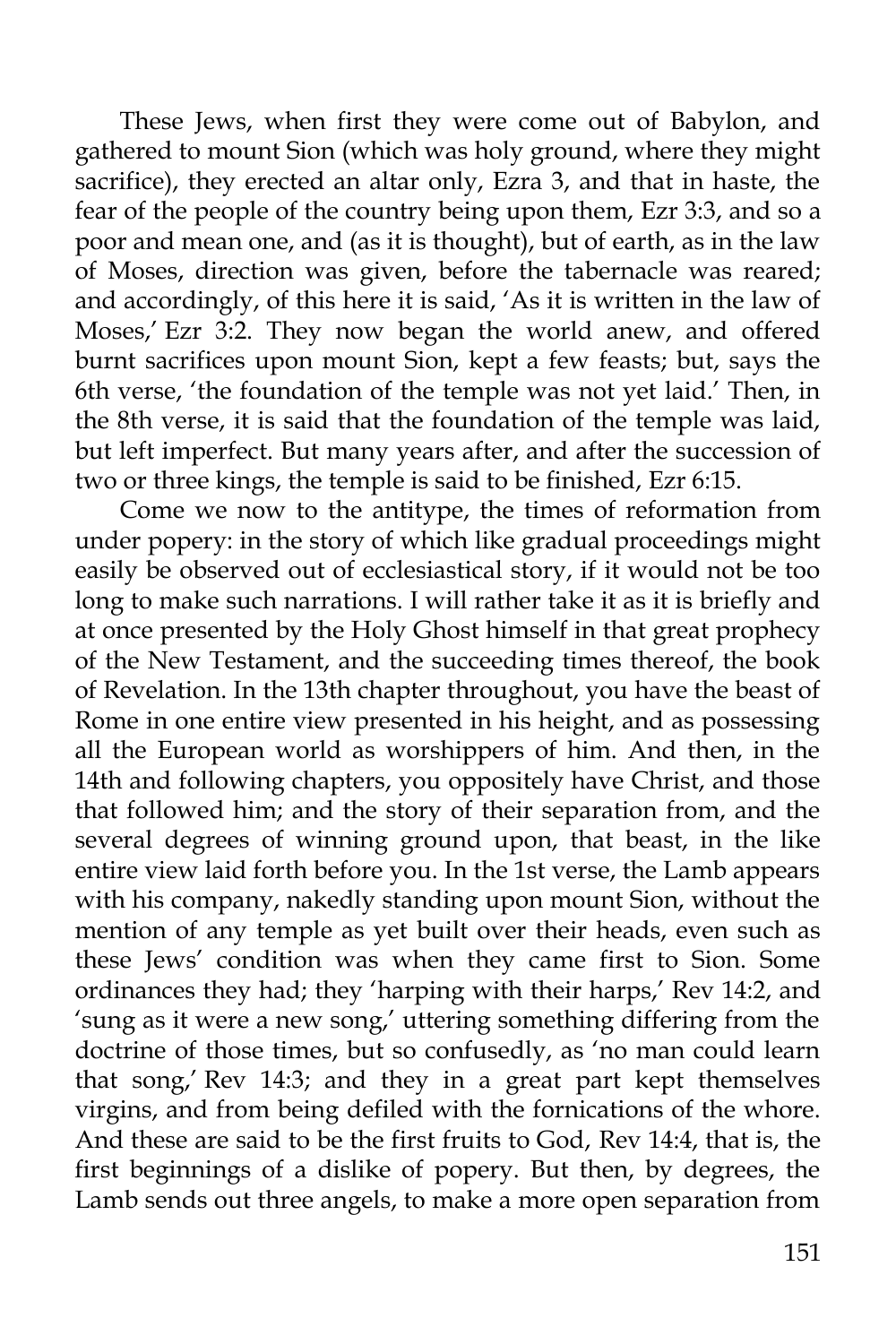Rome, the latter of which rises still higher than the former. The first, Rev 14:6, only preacheth the everlasting gospel;' that is, salvation by Christ alone, and calleth upon men to 'fear' and 'worship God alone, who made heaven and earth,' and not to worship saints and angels (thus the Waldenses did). But then, Rev 14:8, an age or two after that, there follow others who proclaim with open mouth, and tell Rome to her face that she is the whore of Babylon (thus Wickliffe and Huss). And then, Rev 14:9, after these follows a third angel, who proceeds further, and preaches that all those who will cleave unto her doctrine and superstitions, 'shall drink of the wrath of God for ever;' and so urge a separation from her, upon pain of damnation. And then, at Rev 14:14, you have the Son of man crowned, the Lamb having overcome the kings, to profess and countenance the protestant religion with their authority. And then, Rev 14:15, you have mention of a temple, churches being in all these northern parts publicly erected by their allowance and commandment; as the Jews did build the temple by the decree of Cyrus. And, Revelation 15, the pourers out of vials do come all forth of the temple, Rev 15:6. And if we consult the 11th chapter (the main occurrences of which are evidently contemporary, and do sum up the story of the same time with the vials, as by comparing the one with the other, late interpreters have observed), this book running over two entire prophecies of all times (each of them), whereof the first ends at the end of Revelation 11. Now in that chapter (which therefore contains the story of the last times), there are three editions of that temple plainly intimated. The first, supposed to be already standing when the vision is given, but imperfect in this, that it hath too great an outward court of an ignorant and pro-godly of that age, is stirred up to set upon a second reformation of it, and is bidden to measure that temple, altar, and worshippers anew, and to cast out that outward court that had defiled it. And then, Rev 11:19, there is a third edition of an holy of holies, for therein the ark is said to be seen; now the ark stood only in the holy of holies: noting out a more perfect church at last than all the former had been. A manifest allusion this is unto those three parts of Solomon's temple, the outward court, the inward temple, and the holy of holies.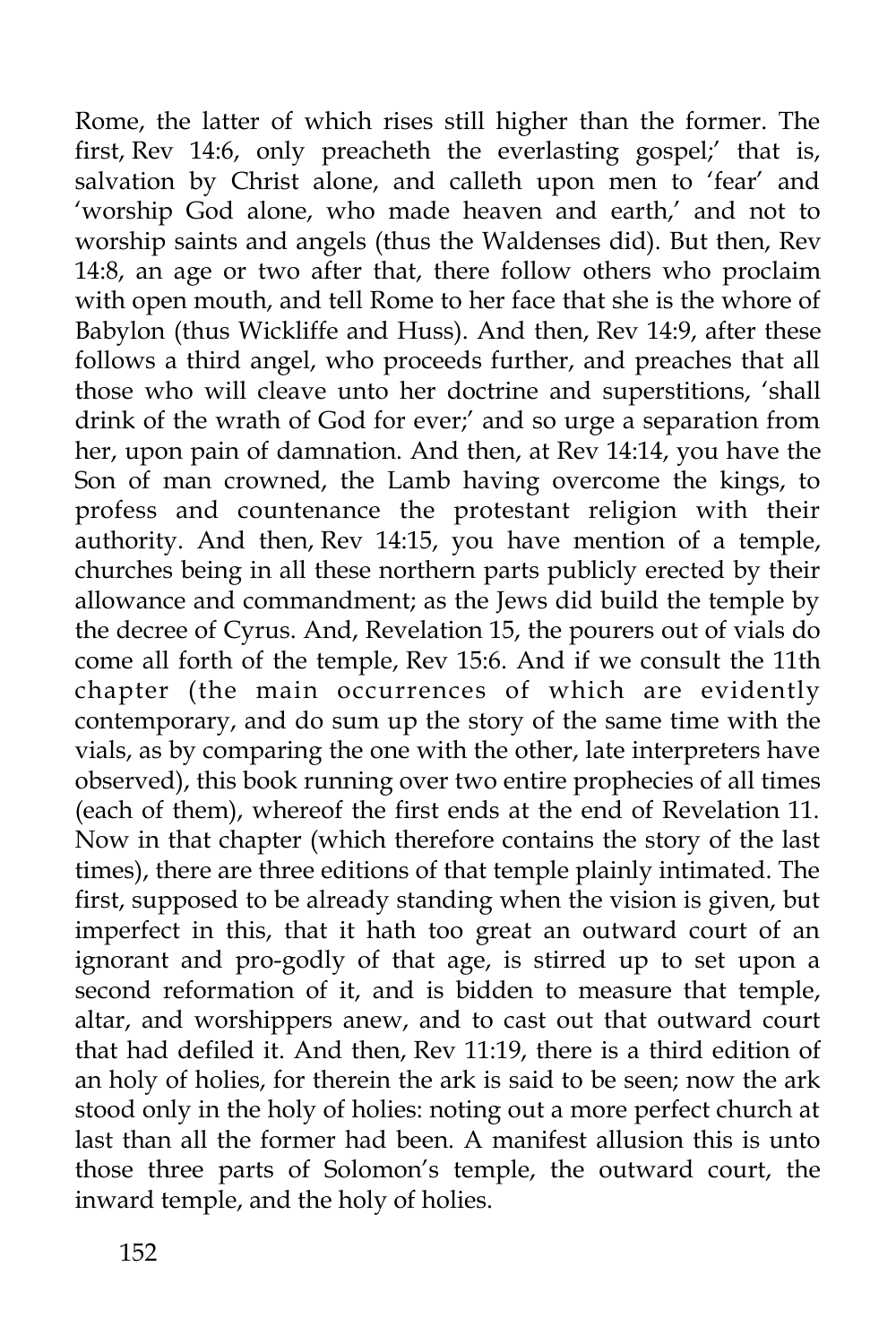Thus much perhaps might more clearly have been discovered in the story of the Reformation, but I judged it would better and more briefly be done in this the prophecy of it.

*Use*. Let no church therefore think itself perfect and needing nothing (as bragging Laodicea did), especially when it hath but that first foundation which it had when it came newly out of Babylon, and more especially in matters of worship and discipline. It is no dishonour unto those reformers to say that they fully finished not this work, as it was not unto Zerubbabel here that he perfected not the temple at first. Blessed men! It is evident they purposed more than they did or could effect, because 'the people's hearts were not as yet prepared,' as the phrase is, 2Ch 20:33. In our very Common Prayer book there is an '*until* the said discipline may be restored,' which argueth they aimed at more; and besides, they were not apostles, to whom nothing might be added, as Gal 2:6; and God, raising up the tabernacle that was fallen down, not by immediate inspiration (as at first by the apostles), but by his Spirit, renewing and begetting light in an ordinary way. Hence, therefore, the church's coming out of the darkness of popery most needs recover that fulness and perfection of light (which the apostolical times had) πολυμερῶς, by piecemeals and degrees. As for the great things of the gospel, matters of faith or doctrine, they had so happy a hand therein that there is to be found little if any hay or stubble therein; but in matters of order, which concern worship or discipline (for so the apostle distinguisheth Col 2:5, 'faith and order'), let it be inquired into, whether they were so exact therein. Although this must be said, that God did take care for all fundamental ordinances of his worship, and it is a bitter error and full of cruelty to say, We have had no churches, no ministers, no sacraments, but antichristianal. God's first and chief care was to build up his church mystical, to make men saints, and he hath made glorious ones in their personal walkings with him; and to that end he made a plentiful provision in matters of faith, even from the very first. It fell out in this case as in a new plantation, which if men were to make in another world, and so to begin the world anew, their first care would be to provide necessaries for their subsistence as they are men; to have corn for bread, cattle for meat, and the like; but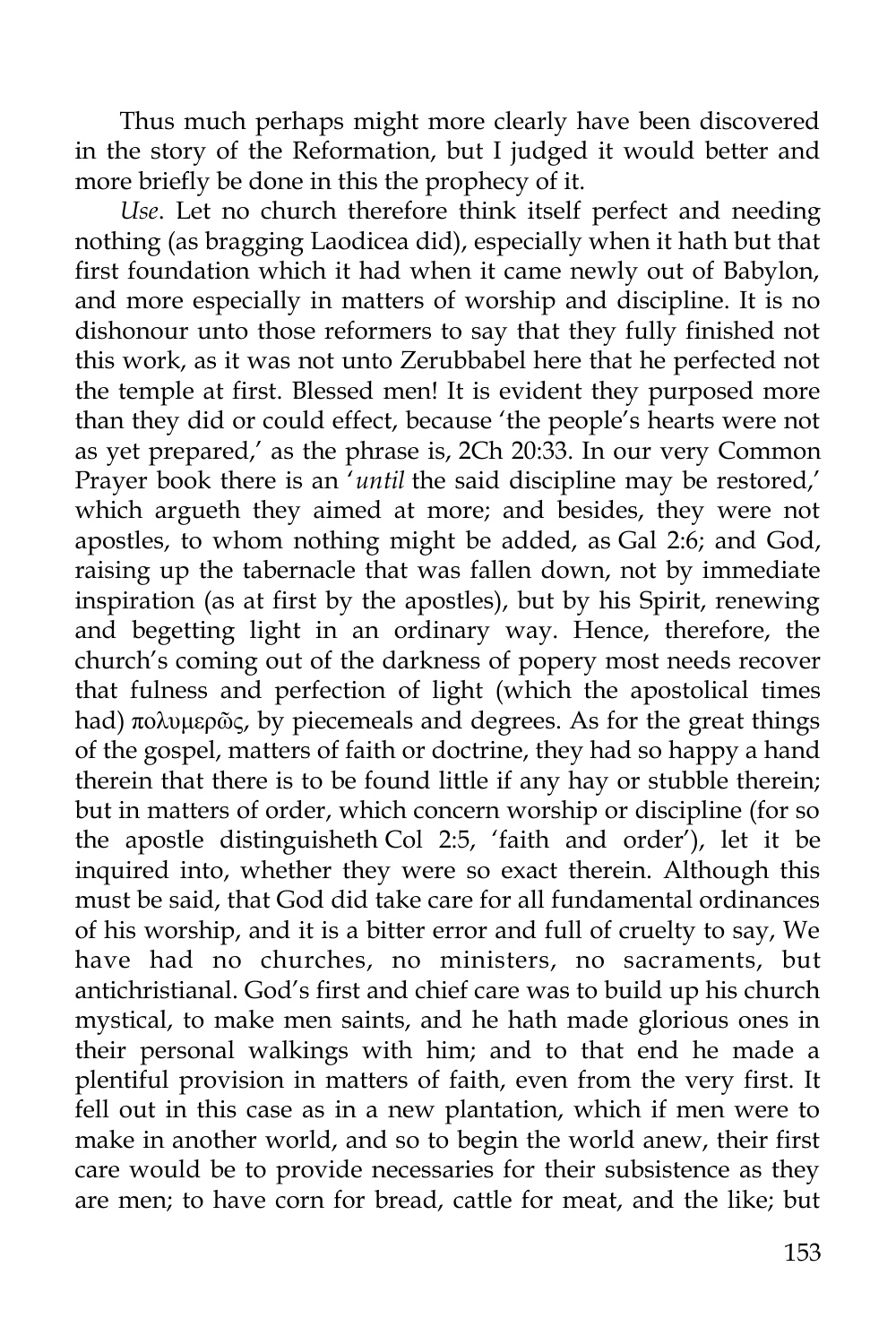matters of order and government they think of afterwards, and often fall into the right by seeing their errors by degrees. Think not much, therefore, that men call for (as most men do) a reformation of some things amiss in matters of worship and discipline, or an addition of some things; perhaps a candlestick or some other utensil or ordinance of church worship, is found wanting. You will wonder that all along during the reign of those good kings, both David, Solomon (who yet gave the pattern of, and also built, the temple), and those other reformers among the kings of Judah, there should something have been omitted about the feast of tabernacles until their coming out of the Babylonish captivity. Yet we find it was so, as appears by Neh 8:16-17, 'The people went forth, and made themselves booths, every one upon the roof of his house, and in their courts, and in the courts of God's house, and in the streets; and since the days of Joshua the son of Nun, until that day, the children of Israel had not done so.' This feast was kept (as is thought) by Solomon, 2Ch 7:8, and by these same Jews, Ezr 3:4, yet not in this manner according unto the law; and therefore at the 14th verse of that of Nehemiah it is said, 'They found it written in the law, that the children of Israel should dwell in booths,' which before that they had not done, although they might have kept that feast. But now they bad learned by a sad experience to keep it aright with dwelling in booths, by having been lately strangers out of their own land; to signify which, and to profess themselves strangers, was the intent of that feast, and that rite of it, the dwelling in booths. And this reason is intimated in the 17th verse: 'All the congregation that were come again out of the captivity made booths,' &c., They did read also every day out of the law, Neh 8:17, which before when that feast was celebrated they had not done.

*Obs*. 2. A second observation, that in the greatest businesses, which most concern the good of God's church and his own glory, he ofttimes suffers mountains of opposition to lie in the way of them; so here in the way to the building and perfecting his church. To give another instance of it, and that the highest. The salvation of the sons of men, whom he hath chosen before all worlds, is a business which of all other be most minded and effectually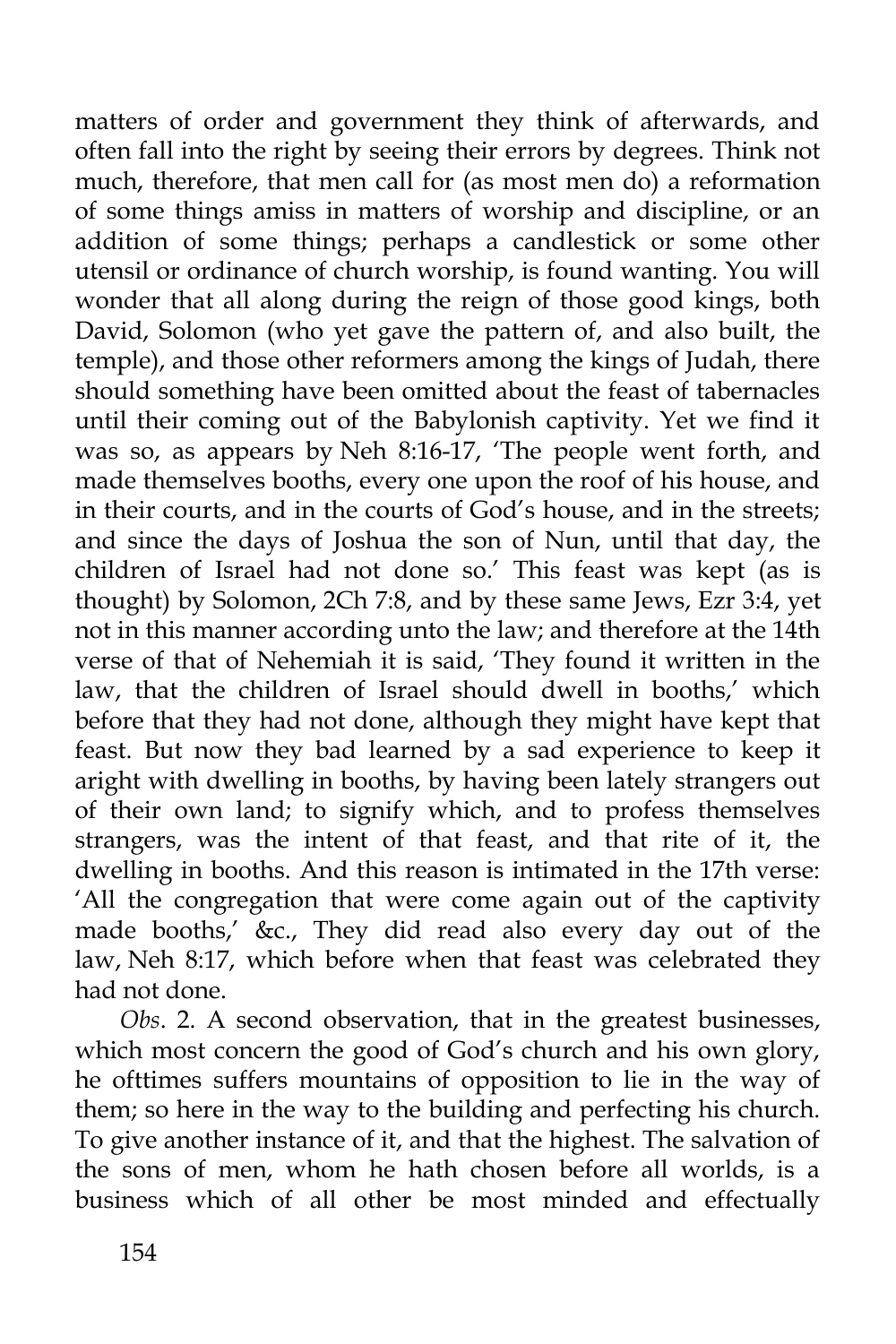intended; but doth he bring it about without rubs? Never such mountains lay in the way of any business. Adam, he sins, and in him all those whom God meant to save, whereby the way to their salvation was quite blocked up. Mountains of sins make a separation between him and them, Isa 59:2, and not all the power of men and angels can any whit move, much less remove, them, no more than straws can move a mountain. But then comes the Son of God, who throws and buries all these mountains in the bottom of the sea. And when Christ had thus removed the guilt of sin, and would come into men's hearts to apply his death, there lie as high mountains in his way to as, as before lay in ours to him: Luk 3:5, 'Prepare ye the way of the Lord, make his paths straight: every mountain shall be brought low.' There are high things and strong holds, 2Co 10:4, that exalt themselves against the knowledge of Christ; but all these shall be brought low, and shall be made a plain. And as this is found true in the salvation of the church by Christ, so in its preservation and growth. There is almost no mercy, but some mountain or other lies in the way of it.

*Reason*. And the reason of this dispensation of God's is, both that his hand and power in bringing things to pass for his church may be seen and acknowledged, and that his enemies may be confounded. I put both these reasons in one, because we find them mentioned together in one place, Neh 6:16; in which chapter you may read of the great opposition made in building the city, as here the temple, which yet when God had carried on, 'It came to pass,' says that 16th verse, 'that when all their enemies heard thereof, and all that were about them saw these things, they were much cast down in their own eyes' (there is one part of the reason), 'for they perceived that this work was wrought by our God;' there is the other part. First, God's power appears in carrying things throngs much opposition. If there were a full concurrence of all second causes, and a general suffrage of them, his voice would then be lost and swallowed up among that crowd; but when there is a great canvas (as in colleges we call it) then the power of his casting voice appears. Thus, why is God said to 'bring Israel out of Egypt with a strong hand,' Exod. 13:30, but because it was carried on through much opposition? There lay no less than ten mountains in the way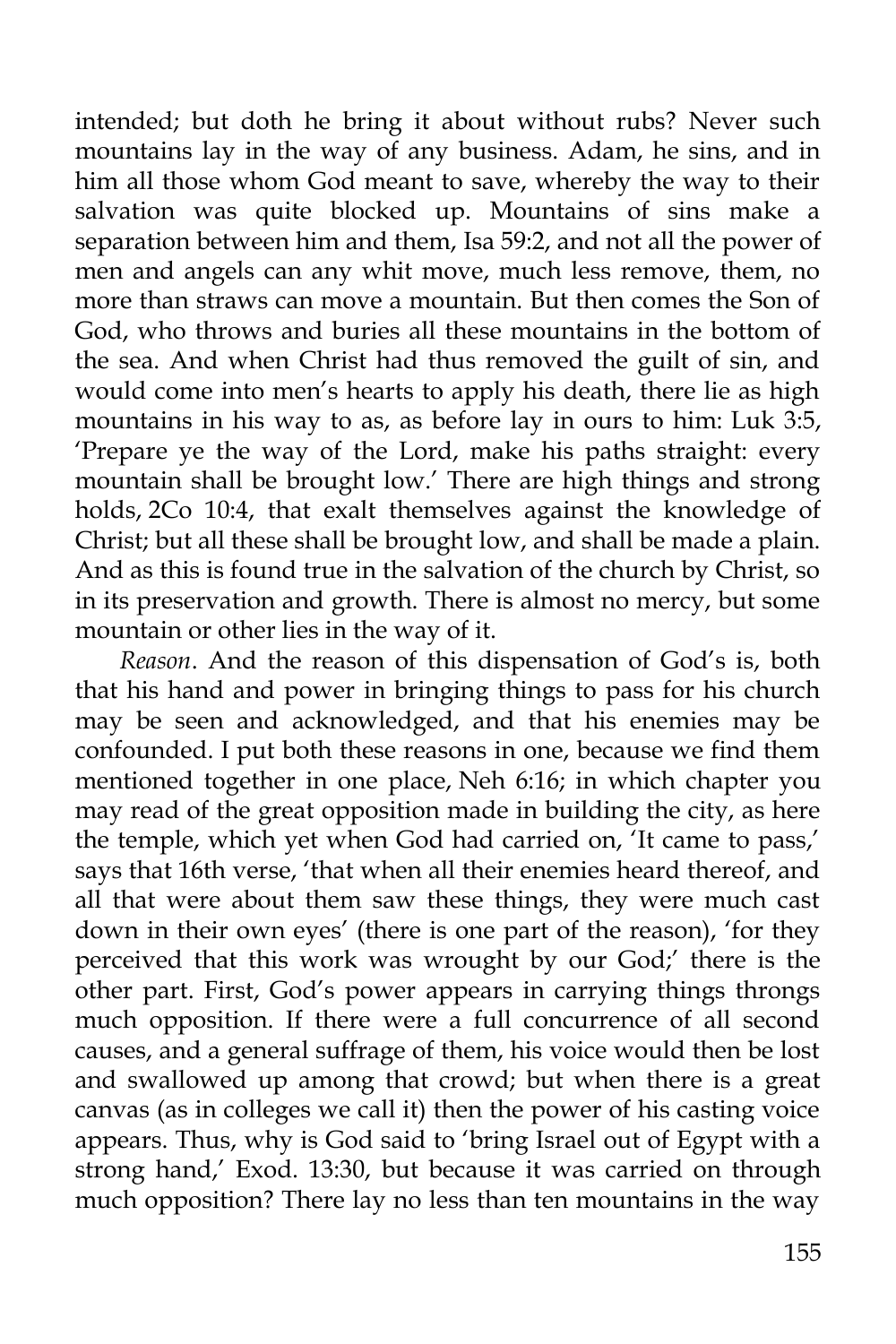of it. Pharaoh's heart was hardened ten times, which God did on purpose to shew his power, Exo 9:6. Secondly, he doth It to confound his enemies the more, which usually goes together with doing good unto his church: 'He renders vengeance to his adversaries,' and is 'merciful to his land,' both at once, Deu 32:43. He often suffers them to have the ball at their foot, till they come to the very goal, and yet then to miss the game, that so wherein they dealt proudly, he might shew himself above them, which is Jethro's reason, Exo 18:9.

*Obs*. 3. This observation but in general. More particularly, a third observation is this: that temple-work especially useth to meet with opposition. You shall find the building and the finishing of this temple, in all the degrees of it, to have had many contentions against it, all along accompanying it. Thus, when first that altar was set up, Ezr 3:3, it is said, that 'fear was upon them because of the people of those countries.' Again, when the foundation was laid, what interruption that met with, you heard before, out of the 4th chapter; and lastly, when they came to finish it, Ezr 5:2, at Ezr 5:3, their enemies came and questioned them for It; 'who hath commanded you to build this house?' &c., and the devil was in it, in a pure opposition to the temple; for they had suffered them to build their own houses, as appears, Hag 2:4, and never stirred against them, but only now when they began to build the temple. Thus, in the New Testament, *Ædificabo ecclesiam*, 'I will build my church,' hath and will always have the gates (or the power) of hell following it to oppose it. I could demonstrate it all along out of that story also, but it would be too long.

*Reason* 1. The reasons of it are,

First, There is nothing more contrary to Satan than the setting up of God's worship, and the purifying and completing of it. And therefore, whilst the devil is god of this world, and hath any power therein, he will be sure to raise a head against that of all things else. So far as there are any aberrations in worship, Satan is set up; and so far as the worship of God is perfected, God is set up, and Satan 'falls as lightning.' Rev 3:9, false worshippers are called the 'synagogue of Satan.'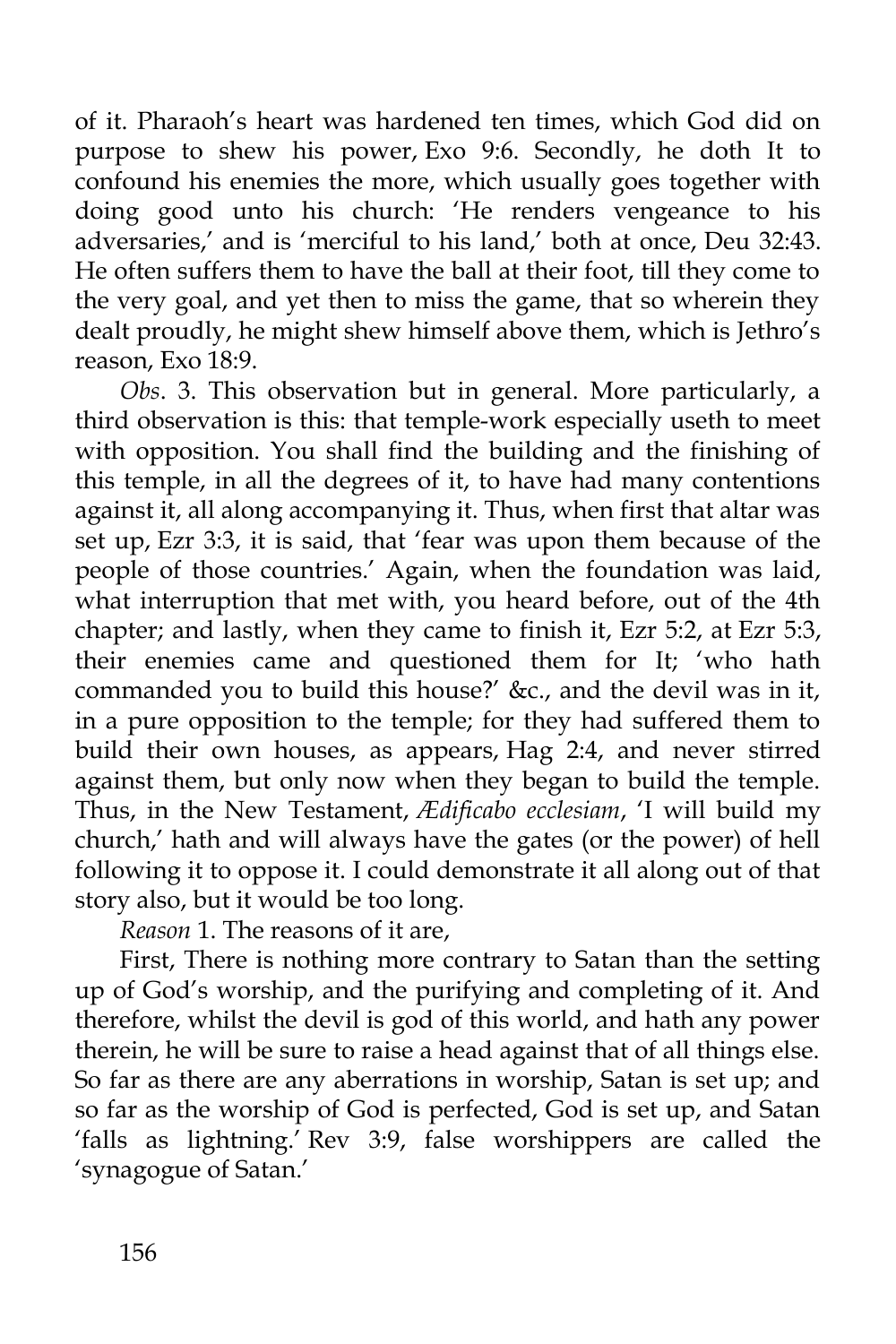*Reason* 2. Secondly, There is nothing more contrary to flesh and blood. When Paul came to set up evangelical and spiritual worship (which is called a reformation, Heb 9:10), he met with opposition everywhere; and that from such who were worshippers also. There is a natural and blind devotion in men, that is most opposite to spiritual worship. Therefore, Act 13:15, 'devout women raised up a persecution' against Paul. And men are addicted to their old customs, and what they were brought up in. Thus it is said of the Jews, though godly, that many thousands of them opposed Paul, out of their zeal to the law they were brought up in: Act 21:20, 'Many thousands of the Jews which believe, are all zealous of the law:' and thereupon, at Act 21:27, we read that they stirred up the people, crying out, Act 21:28, 'Men of Israel, help: this is the man that teacheth everywhere against the people, and this place' (namely the temple, and the ceremonial worship of it).

*Use*. The use of both these points together is, not to be discouraged in, or think the worse of any business that is for God, because of difficulties and interruptions. In the 4th of Nehemiah, when the Jews went to build the walls of the city, the enemies mocked them, and said, 'What will these feeble Jews do?' but still, Neh 4:6, the people they went on, for they 'had a mind to work;' which when their enemies heard of, they then set upon them with open force of arms, Neh 4:8. Yet nevertheless, 'We,' says he, 'made our prayer to God,' and set a watch day and night; they doubled their care and pains, and wrought both night and day, and did not put off their clothes, Neh 4:21. And when Nehemiah heard that the enemy threatened to kill him, en purpose to dishearten him, yet, Nehemiah 6, he would not flee, Neh 6:11, neither was he at all disheartened, as knowing it was a sin to be afraid, Neh 6:13.

*Obs*. 4. There is no mountain of opposition so great, that can stand before Zerubbabel (or God's people), especially when he goes about to finish the temple. (I might have made two observations of it, but I put them both together.) You see how contemptuously he here speaks of the opposition made: 'Who art thou, O great mountain?' though great in their own eyes, yet as nothing in his. He speaks as a giant unto a pigmy: 'Who art thou?' I will name one place more suitable to this allusion: Isa 41:14-15, 'Fear not, thou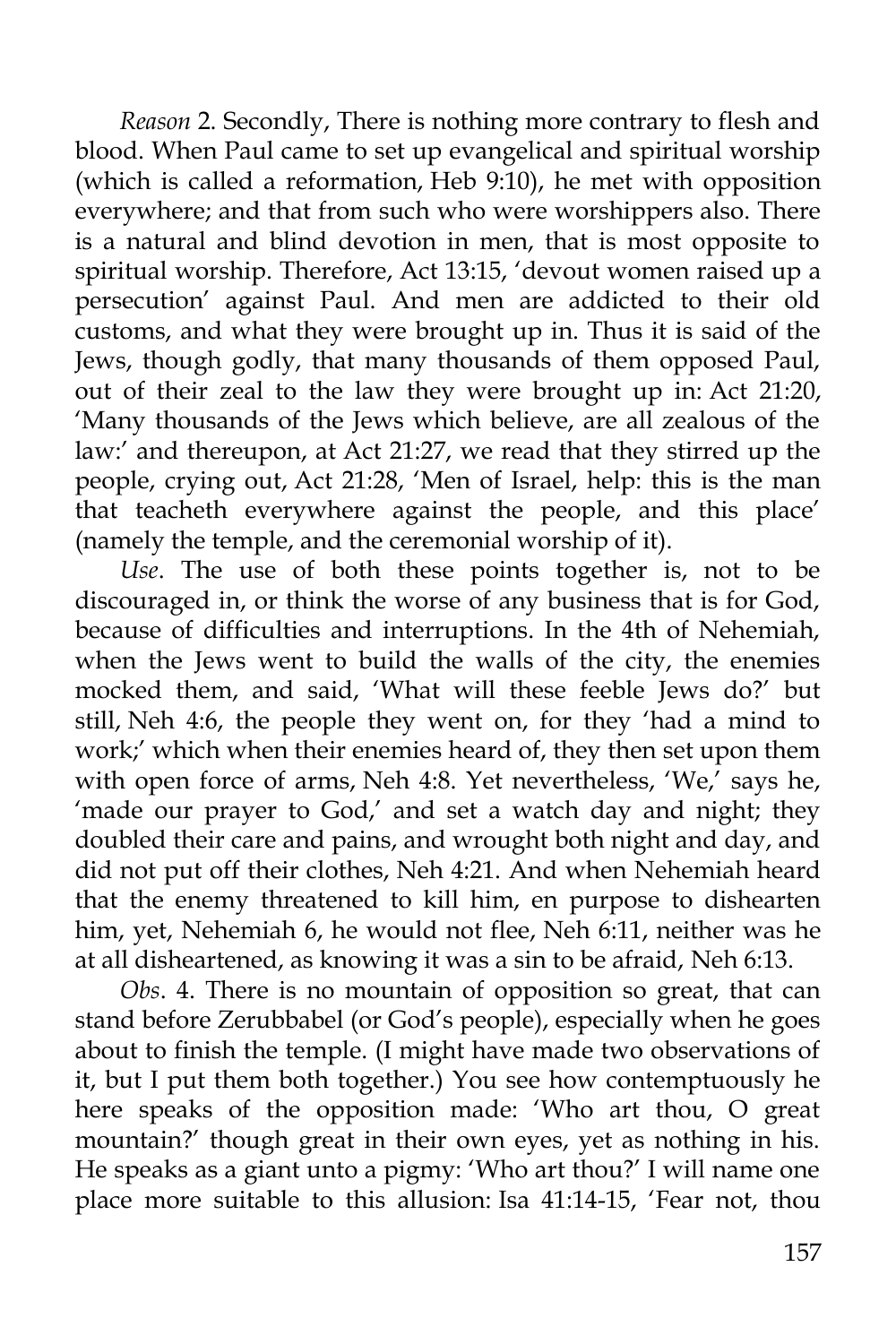worm Jacob: I will help thee, saith the Lord. Behold, I will make thee a new sharp thrashing instrument having teeth: thou shalt thrash the mountains, and beat them small, and thou shall make the hills as chaff.' He supposeth, in these his expressions, the church to be in the lowest, weakest, and most contemptible condition that might be: a worm, which no man fears, for it cannot do the least hurt, and which no man loves; yea, thinks it no cruelty or oppression to tread upon and kill. On the other side, he speaks of the enemies, all that might argue greatness, strength, and exaltation; he calls them mountains and hills. And what an unequal match is this, for worms to be set upon mountains to overthrow them! Yet, says God, 'I will take this worm' (for it must be his power must do it), 'and make it as a new sharp thrashing instrument with teeth' (with which kind of instrument those eastern countries did use to mash in pieces their rougher and harder fodder for their cattle), 'which shall thrash these mountains even as small as chaff, which is scattered with the wind,' as Isa 41:16. This is the metaphor, the plain song you have in the 11th and 12th verses, 'Behold, all they that are incensed against thee shall perish; and those that contended with thee be as a thing of nought.' But this is especially found true when God's people go about to build the temple; no mountain then can stand to hinder them. There stood in the way of laying the foundation of this temple, the greatest mountain that was then (and well nigh that hath been since) upon the earth, the Babylonish monarchy, by the power of which these Jews were detained captives, and they would never have let them go. And therefore, Isa 57:14, this phrase is used, 'Cast ye up, cast ye up, take the stumbling-block out of the way of my people;' and more expressly, Jer 51:25, the prophet calls Babel a destroying mountain, 'I am against thee, O destroying mountain;' and for strength of situation he compares it to a mountain seated upon a rock, which is a farther addition of fortification to it, Yet, says God, 'I will stretch out my hand upon thee, and roll thee down from the rocks, and make thee a burnt mountain, so as they shall not take from thee a stone for a corner, or for foundations,' Jer 51:26. Whereas thou didst unbuild Jerusalem and my temple, I will unbuild thee, so as not so much as a stone of thee shall serve for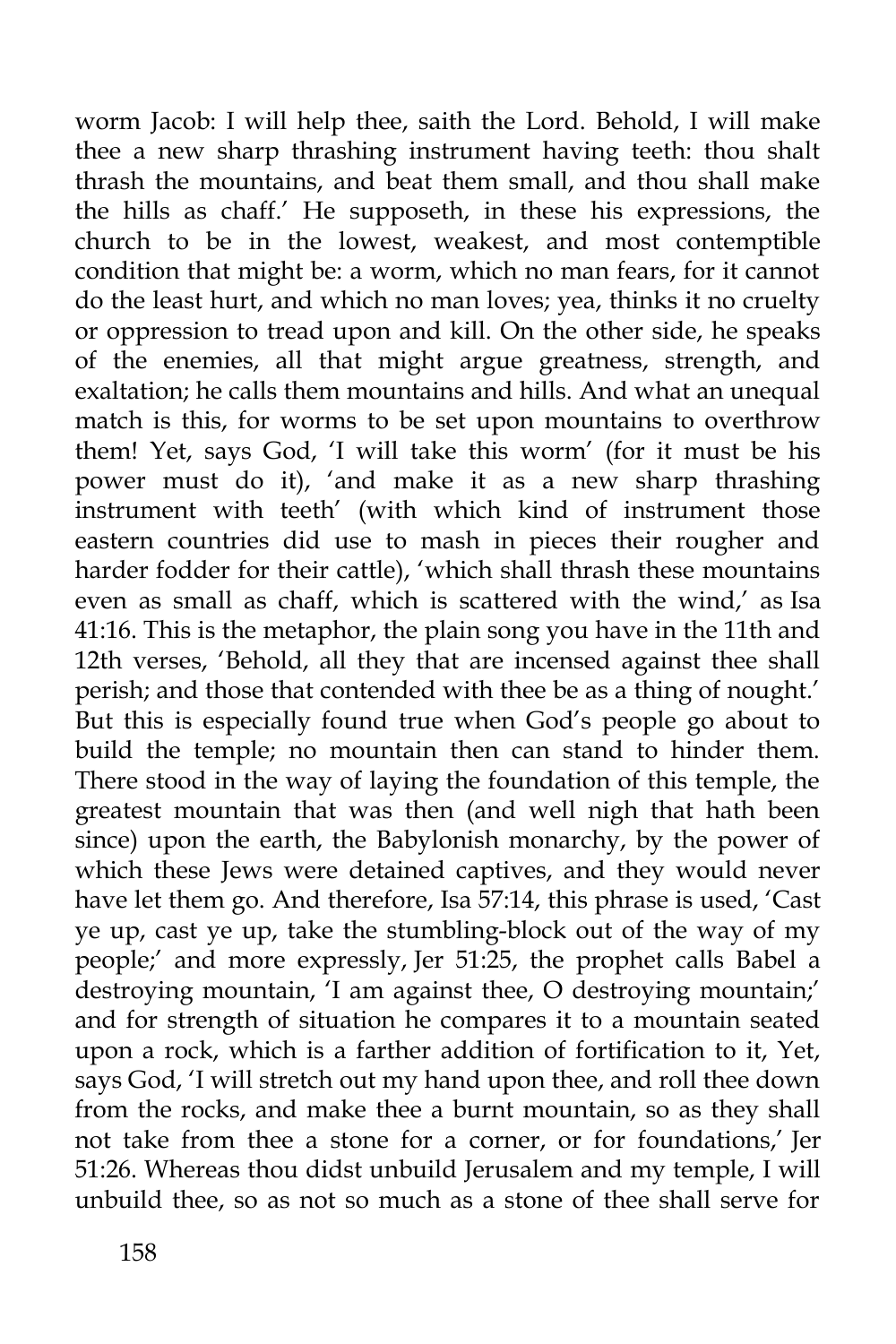any other building, but my Sion shall be built again. For to what end was the mountain thus removed? Even that poor Jerusalem, and God's temple there, might be built again. Thus Isa 44:28, and Isaiah 45 1st, 2d verses compared, 'Thus saith the Lord of Cyrus, He is my shepherd, and shall perform all my pleasure; even saying to Jerusalem, Thou shalt be built; and to the temple, Thy foundation shall be laid.' Cyrus and his army were the workmen whom God hired to cast up (as Isaiah's phrase is) or throw down (as Jeremiah) this rubbish that lay in his people's way, and of their building this temple. And all the victories that Cyrus obtained, and hidden treasures that through spoils he acquired, were all that Jerusalem might be built. So it follows in the 45th chapter Isa 45:1- 4 verses, and so on, 'Thus saith the Lord to Cyrus, whose right hand I have strengthened to subdue nations before me; and I will loose the loins of kings.' He was to overcome other nations and kings, before he could come at Babylon; as Crœsus, that rich king of Lydia, &c. And God threw down all afore him: 'I will go before thee; I will break in pieces the gates of brass, and cut in sunder the bars of iron' (all difficulties flew open, and nothing could stand in his way), 'and I will give thee the treasures of darkness, the hidden riches of secret places.' And why did God do all this for him? 'For Jacob my servant's sake, and Israel mine elect.' For otherwise, says God of this Cyrus, thou hast not known me, so Isa 45:4. All this which God did for him was that he might 'perform God's pleasure, saying to Jerusalem, Be built, and to the temple, Thy foundation shall be laid,' as you had it out of the last verse of the foregoing chapter.

And then again, when the foundation thereof was thus happily laid, there stood (as you see in the text) another mountain in the way to the finishing and perfecting of it, namely, this Samaritan faction, who gained the power of that Persian monarchy to be against it; of which mountain the prophet here in like manner says, that it should be made a plain. And if the Persian monarch Darius had not come off too as he did, Ezra 6, from Ezr 6:1 to the end of the chapter, God would have served him as he had done Babylon: 'Be ye wise therefore now, O kings, and instructed, O ye judges of the earth.'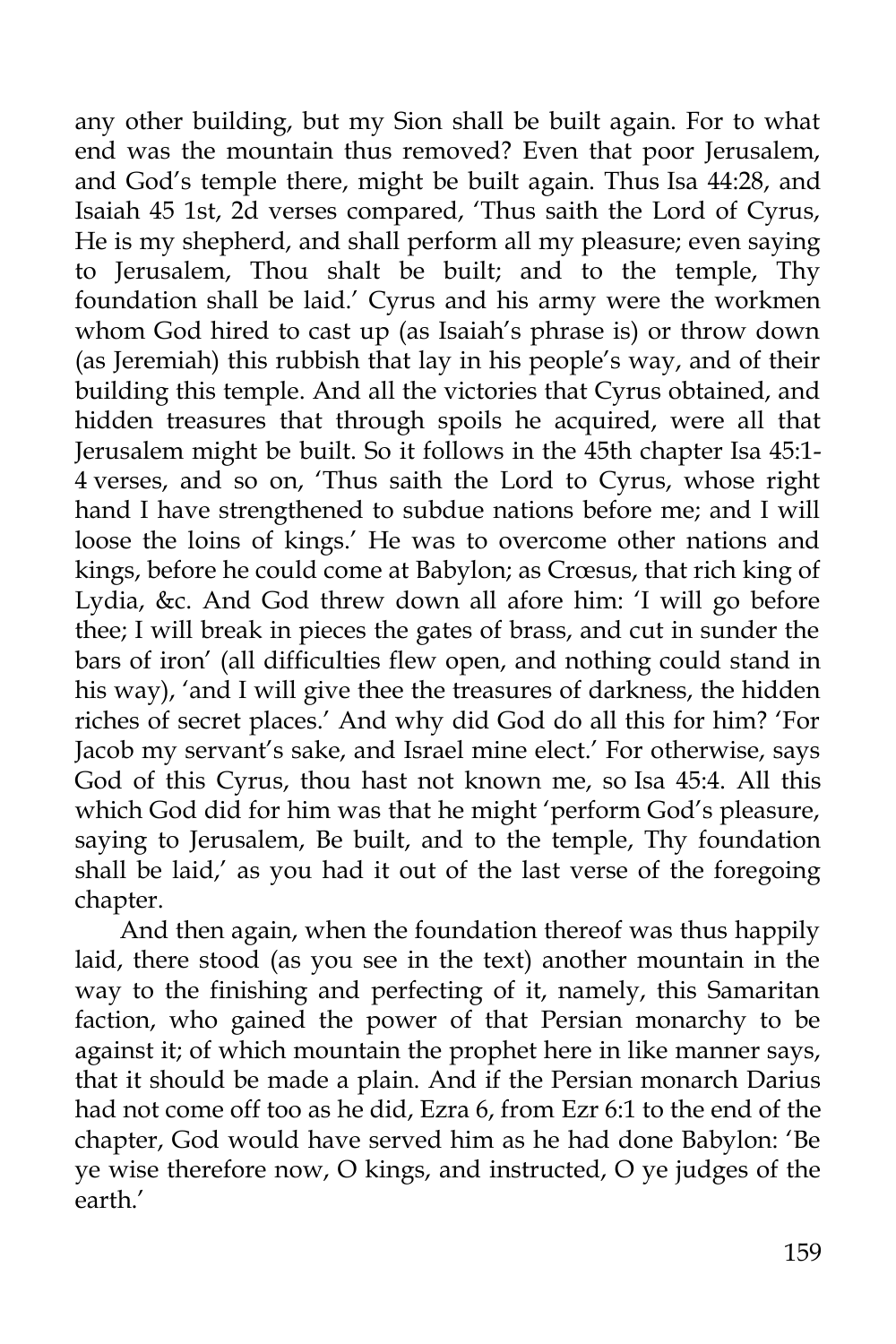*Reason*. The reason of all this lies but in three words which God hath spoken once, yea twice, *Ædificabo ecclesiam meam*, 'I will build my church,' which have more force in them than all the created power of heaven, earth, or hell. He had said it in the Old Testament (as you heard), Isa 44:28, 'saying to Jerusalem, Thou shalt be built; and to the temple, Thy foundation shall be laid.' And Christ said it over again in the New Testament: Mat 16:18, 'I will build my church,' He speaks of that church under the New Testament, which in future ages was to come. And what follows? 'The gates of hell shall not prevail against it.' You heard before in the Old Testament, that the brass gates were opened to make way for the building of that temple, Isa 45:2. But here in the New Testament there are stronger gates than of brass; here are the gates of hell; which yet Christ, like another Samson, flings off their hinges. As whilst the devil is god of the world, *Ædificabo ecclesiam meam* shall be sure to be hindered, if he can; so whilst Christ is king of this world, and hath all power committed to him, both in heaven and earth, most certainly the gates of hell shall never prevail against it. It is this same *Ædificabo ecclesiam meam*, 'I will build my church,' that hath made all the stir in the world. I remember in the year 1619, or 1620, or thereabouts, when the wars in Germany began, it was reported that a great brass image of the apostle Peter, which had that pretended claim, by which Rome would hold her keys, fairly embossed upon a roll that hung down upon the image, in these words, *Tu es Petrus, et super hanc petram ædificabo ecclesiam: et tibi dabo claves, &c*., 'Thou art Peter, and upon this rock I will build my church; and I will give to thee the keys,' &c., standing (as I take it) in St Peter's Church at Rome; there was a great and massive stone fell down upon it, and so shattered it to pieces, that not a letter of all that sentence (whereon Rome founds her claim) was left whole, so as to be read, saving this one piece of that sentence, *Ædificabo ecclesiam meam*, 'I will build my church,' which was left fair and entire.

That promise, 'I will build my church,' is the *magna charta*, yea, the *prima charta*, the great and first charter of the saints in the New Testament; those words in the 16th of Matthew being the first that Christ uttered about it, and so contain within them all lesser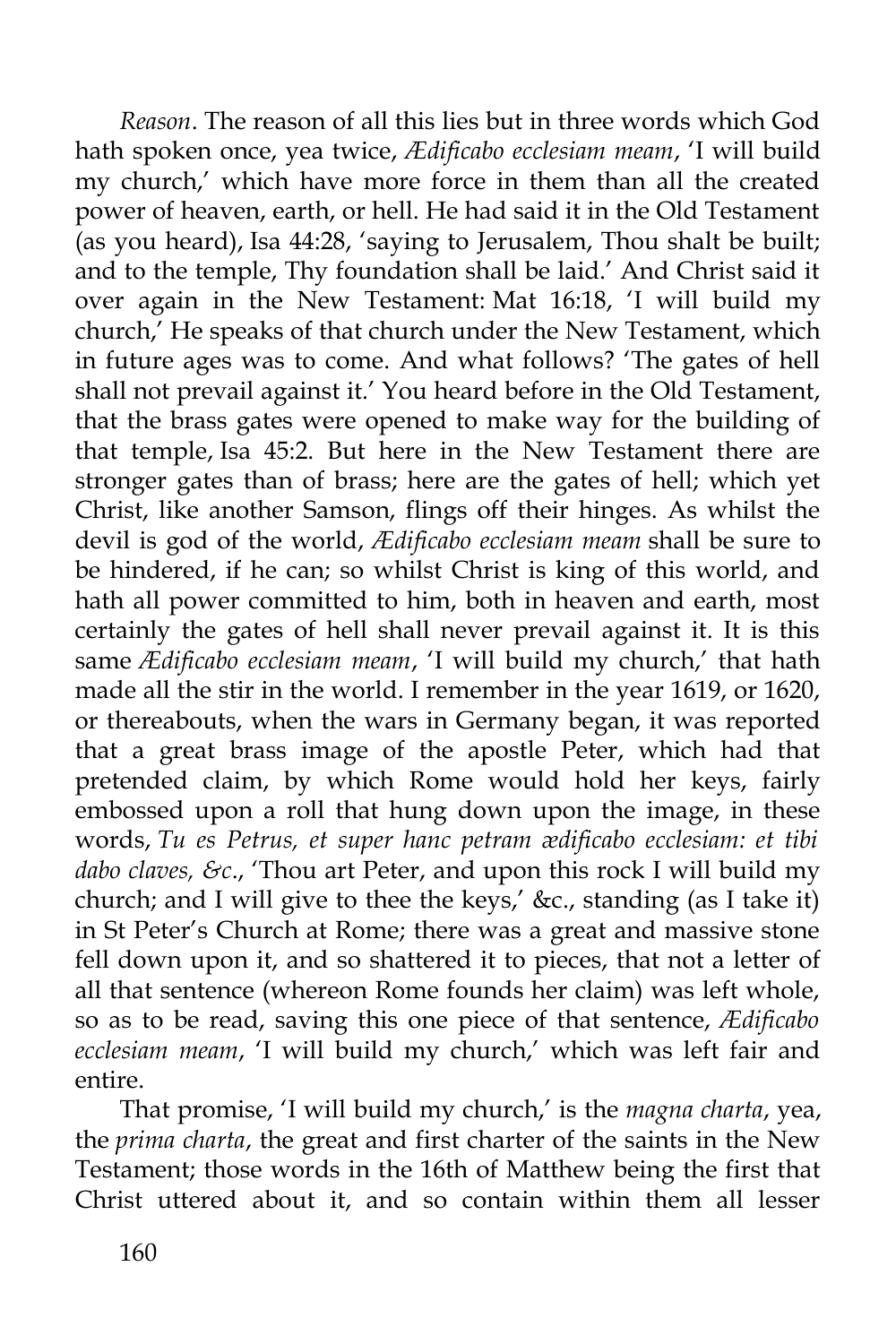promises of all sorts that follow, that concern the building of his church, or any piece of it. Now all that concern the building of his church are reducible unto these two heads: First, the preservation and enlarging of his church mystical, and of his saints on earth; and thus considering them personally, although they should be scattered each from other. Or secondly, the building up his church, as gathered in assemblies to hold forth his public worship in the world, as that place fore-mentioned is apparently to be understood by the next words; for he speaks of the keys in the following verse, whereby are meant all *media cultûs*, all ordinances of worship whereby his church is built. So then this reason, taken from *ædificabo ecclesiam*, branches itself into two parts: the first is taken from his love to his church mystical, or his saints simply considered as such; the second is from his interest in his own worship; for which he loves his churches that are the seat of it more than all the world.

1. His love to his church mystical is such that no mountain of opposition can stand before it, to hinder the enlargement and building of it up. This reason you have Isa 43:3-4, 'I gave Egypt for thy ransom, Ethiopia and Seba for thee. Since thou wast precious in my sight, thou hast been honourable, and I have loved thee: therefore will I give men for thee, and people for thy life.' It is put upon this reason, *quia amavi te*, 'because I have loved thee,' and that more than all the world. Or if you will have it expressed in the language of this similitude here in the text, 'Mountains shall depart, and hills be removed, but my kindness shall not depart from thee,' says God, Isa 54:10. It is such a kind of speech as that of Christ's: 'Heaven and earth shall pass away, but not a tittle of my word,' &c.

2. His love to his churches, holding forth his name and worship in the world, is such, as nothing shall withstand the repairing and perfecting of them, and of that his worship, and every parcel of it. If God had not such assemblies in the world, he should have no worship. Therefore these churches are called the 'ground and pillar of truth,' both where it grows and where it is held forth, 1Ti 3:15. He there speaks of church assemblies, as wherein Timothy was to learn how as an evangelist to behave himself, in the ordering and governing of them, as you have it in the words immediately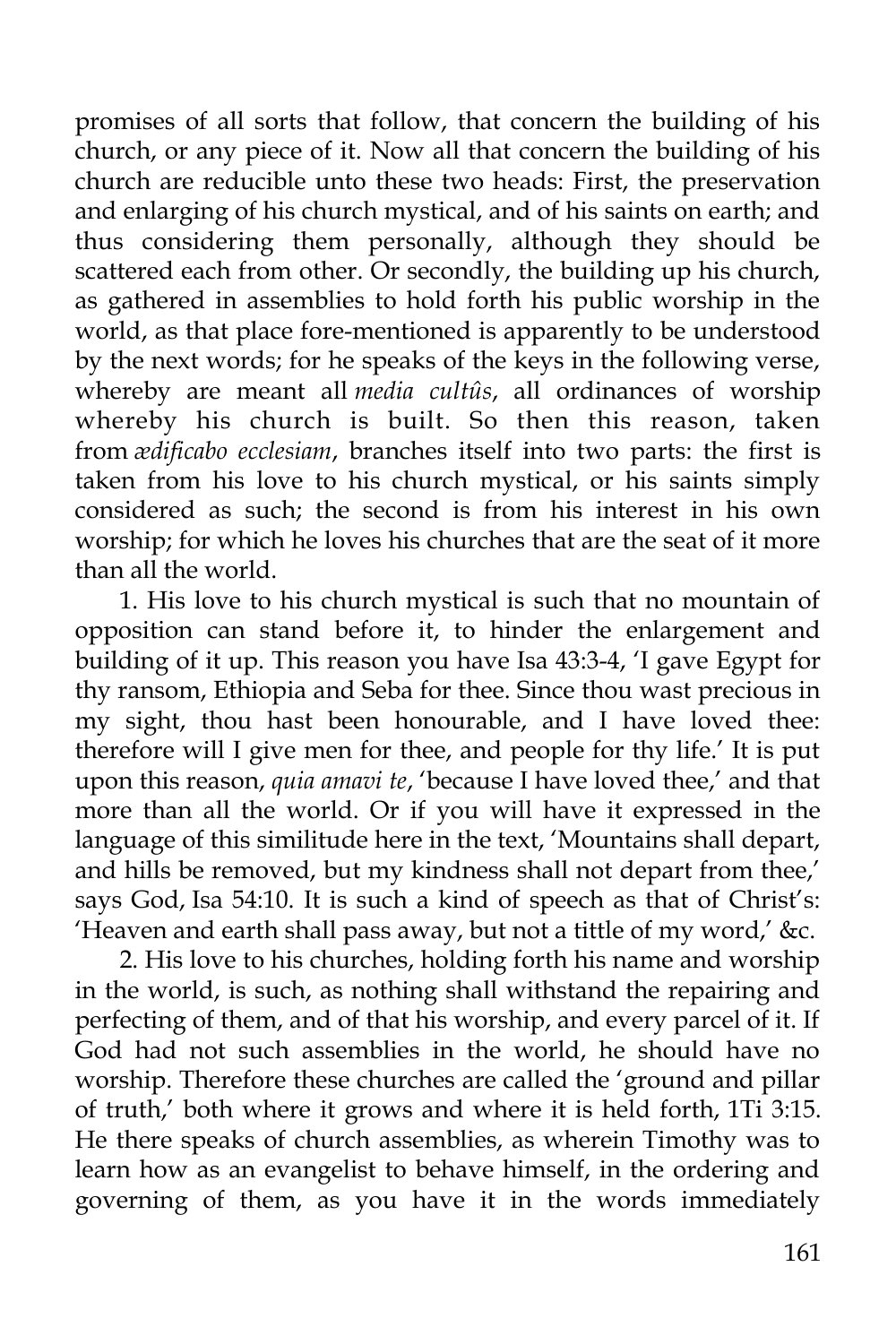foregoing: 'That thou mightest know how to behave thyself in the house of God,' &c. And the truth is, that that building of the house of God, of which only Zechariah here gives us occasion to speak, was but the completing all the ordinances of worship. It was not so much the building up the nation of the Jews that was here directly intended, but the building of their temple, the seat of worship, and introducing the candlestick, &c. And their assemblings there to worship according to God's own prescription was more to him, and is so still, than whatever else was or is done in the world. In the 87th Psalm, Psa 87:2, 'The Lord loves the gates of Sion more than all the dwellings of Jacob.' The gates of Sion were the gates of the temple that stood upon mount Sion, set open for the Jews to worship in; and these he loves more than other societies or assemblings, though of Jacob, and this more than them all, take them all together; whether civil in their cities and families, or religious in their synagogues; where they were capable but of some few, not of all the ordinances that were in the temple.

And the reason of this his love, is the great concernment that his public worship is of unto him. God hath but three things dear unto him in this world, hit stints, his worship, and his truth; and it is hard to say which of these is dearest unto him; they are *mutuò sibi fines*. God therefore ordained saints to be in the world, that he might be worshipped; and reciprocally appointed these ordinances of worship as means to build up his saints. In the commandments, the epitome of the Old Testament, the institutions of God's worship have the second place. The second commandment is wholly spent thereon; and therein how jealous doth God profess himself of any aberration or swerving from his own rules. Now jealousy, you know, proceeds from the deepest love. Yea, the third and fourth commandments are taken up about it also: the one about the manner, that his name (for so his worship is called, Mic 4:5, compared with Mic 4:2-3) might not be taken in vain; the other about the time. And then in the Lord's prayer, which is the epitome of the New Testament, in the second petition, if not the first, the worship and government of his church comes in; for his worship is his name, as was said, and we desire that to be hallowed: and nothing is more properly Christ's visible kingdom here than the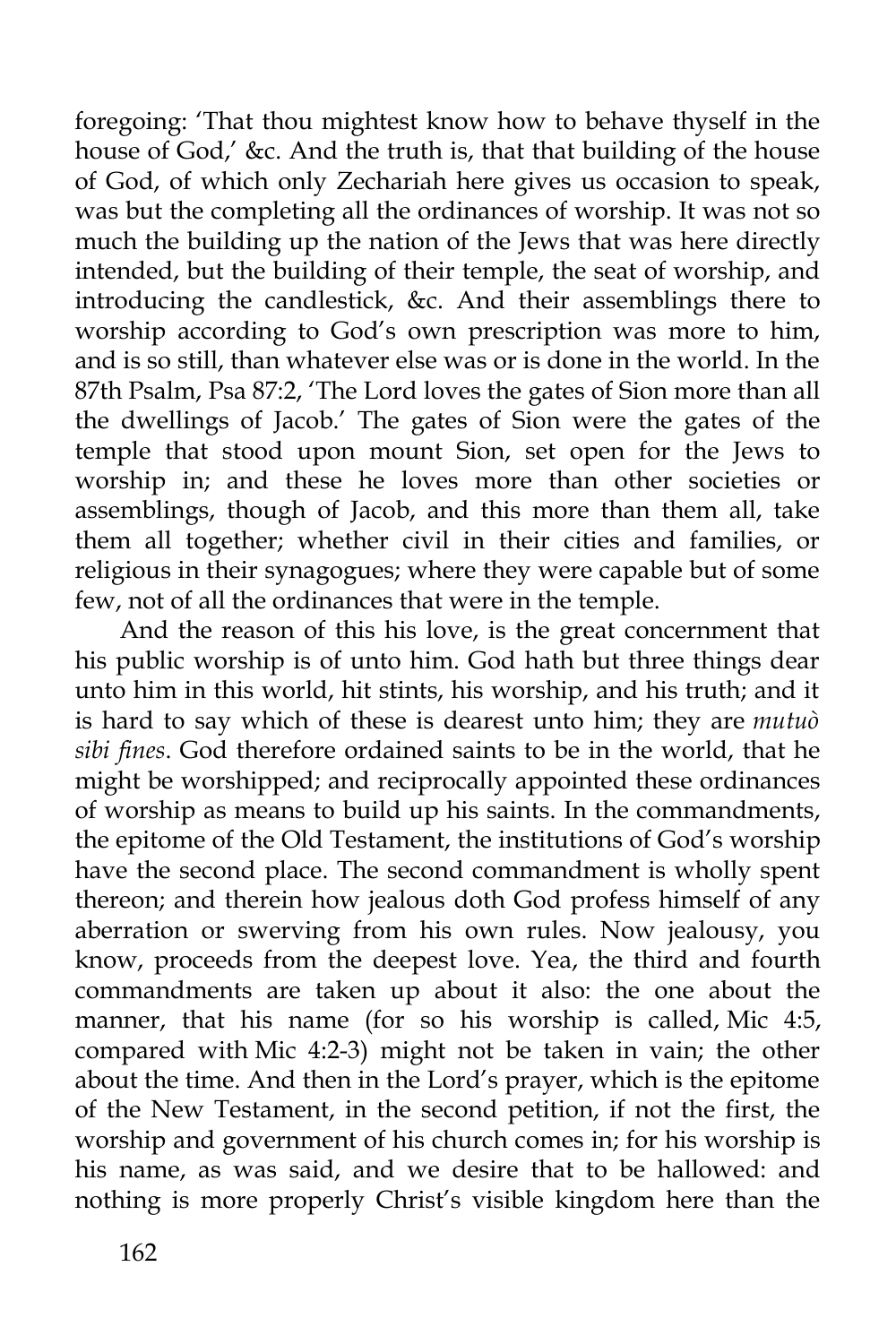right administration of ordinances in his church, which do set him up as King of saints. To this purpose I shall open that in the 15th of the Revelations, where, when the saints had got a temple over their heads, Rev 15:6, as was before hinted, then they call for a true and right worshipping of Christ, and this because he was King of saints. They sing: 'Great and marvellous are thy works, Lord God almighty; just and true are thy ways, thou King of saints, Who shall not fear thee, O Lord, and glorify thy name? for thou only art holy: and all nations shall come and worship before thee,' &c. There are three pairs or *conjugata*, which harmoniously answer one to another: first, here is a double title and kingdom given unto Christ, (1.) *Lord almighty*; (2.) *King of saints*; or, if you will, he is King of nations, and King of saints: (1.) King of nations, for so in that parallel place, Jer 10:7, from whence these words here uttered are evidently taken, and therefore it is quoted in the margin, he is called; and so is all one with that expression here, 'Lord God almighty,' unto which (2.) they add this other, 'Thou King of saints.' And so these two are distinct, and both his titles. Then, secondly, here is a double duty suitably due unto him, according to these his titles, to fear him, and to worship him, both which are expressed by this general, to glorify his name. Thirdly, here is a double declaration of the justness of these titles, and the ground that calls for both these duties; his great and marvellous works in the world declaring him to be Lord God almighty or King of nations, and therefore fear is due unto him; and accordingly in Jeremiah we only read, 'Who would not fear thee, O King of nations?' And then there are his just and true ways, declaring him to be King of saints, which these here in their song add unto that of Jeremiah; and this calls for worship from us unto him: 'Who shall not worship thee, O King of saints? for true and righteous are thy ways and judgments.' In fine, here is Christ's supremacy acknowledged both in matters civil and ecclesiastical, in his government of the world and of his church. And as he is known to be King of nations by his works of providence abroad in the world, so to be King of saints by those true and righteous ways wherein his churches are to walk. And a parallel place unto this latter, as that of Jeremiah was unto the former, is that in Psa 68:24, where the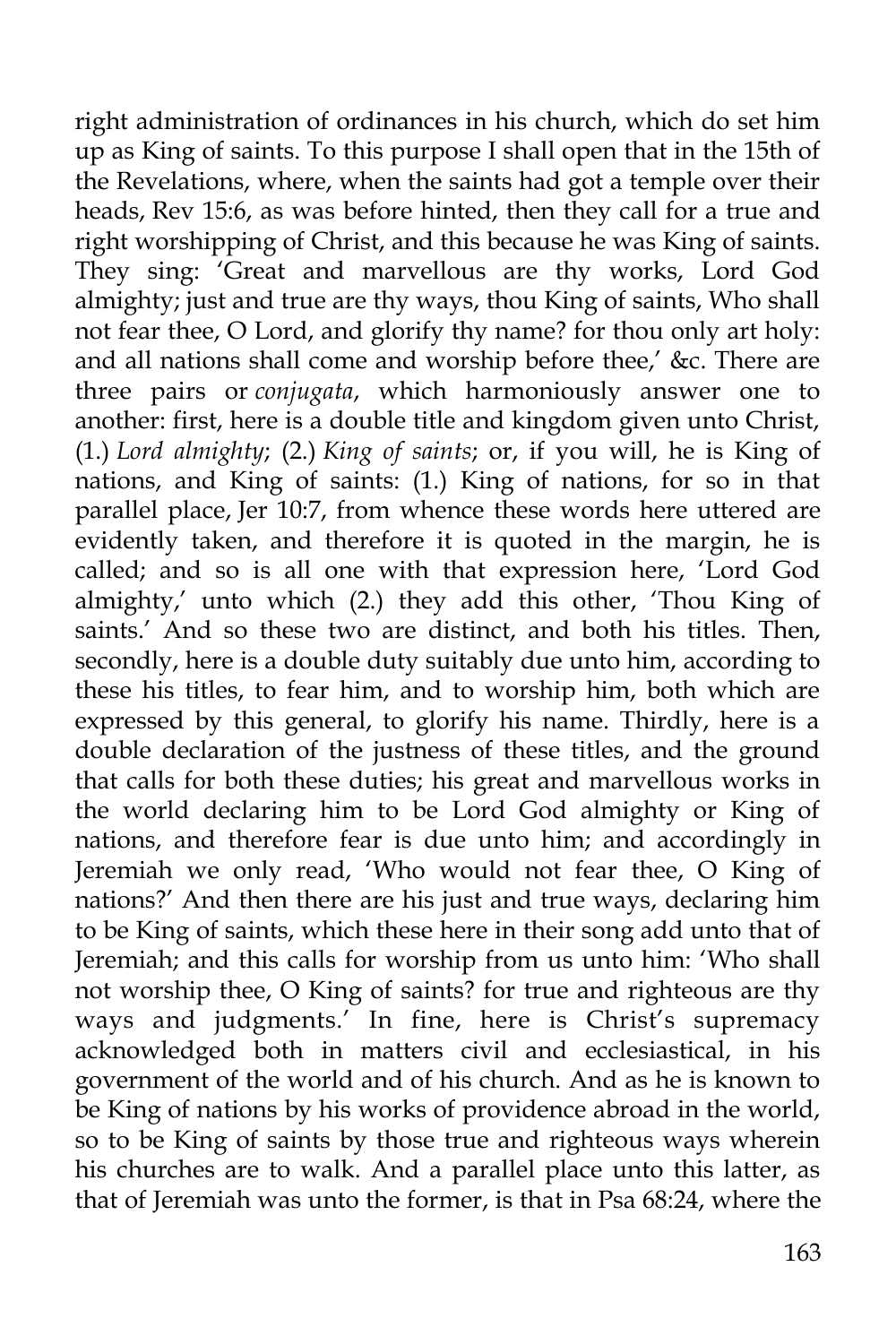psalmist, speaking of this worship of Christ, says, 'They have seen thy goings, O God, even the goings of my King in the sanctuary.' Mark it; the *goings* he speaks of are restrained to his *goings in the sanctuary*, and spoken of him also as the church's King, *my king*. And so the words are the very same in sense that they in the temple here do utter, 'Just and true are thy ways, thou King of saints.' And the psalmist evidently speaks of his ways of worship in the church, as appears by the very next words: Psa 68:25, 'The singers went before, the players on instruments followed after,' &c., expressing the worship of him in his church in the language of the Old Testament, and he as their King in the midst of them, going in his greatest state. And yet more clearly, Psa 68:26, 'Bless ye God in the congregations.' Yea, and all this proves to be New Testament too, and a prophecy thereof, though uttered in the phrase of and in a prophecy of the Old. For what is said in Psa 68:18 before of this their King, is by the apostle, in Eph 4:8, applied unto Christ's ascension: 'Thou hast ascended up on high, thou hast led captivity captive, and hast received gifts for men,' namely, the gifts for building of his church, and directing of his worship under the new Testament, as it is expounded by the apostle in the following verses. And therefore, that which I have even now cited out of that psalm, Psa 68:24-26, &c., is to be understood as meant of the worship of the gospel in the congregations thereof, erected after Christ's ascension. I shall add but this: these ways are called *just* and *true*, in opposition to ways invented by men, which on the contrary are unrighteous and false: Psa 119:104, 'Through thy precepts I get understanding: therefore I hate every false way.' There is certainly a right rule or way chalked out for every administration in God's sanctuary, if we could find it out.

To illustrate all this by a similitude from other kings. Two things manifest a king to be a king, and shew forth the glory of his majesty: 1. His power and rule abroad throughout all his dominions; 2. The observance, the worship, and state ceremonies that are at court; and these shew him to be king as much as the former. This we may see in Solomon, whose royalty and majesty was held forth thereby, as much as by his power: 2Ch 9:4, 'When the queen of Sheba had seen the house that he had built, the meat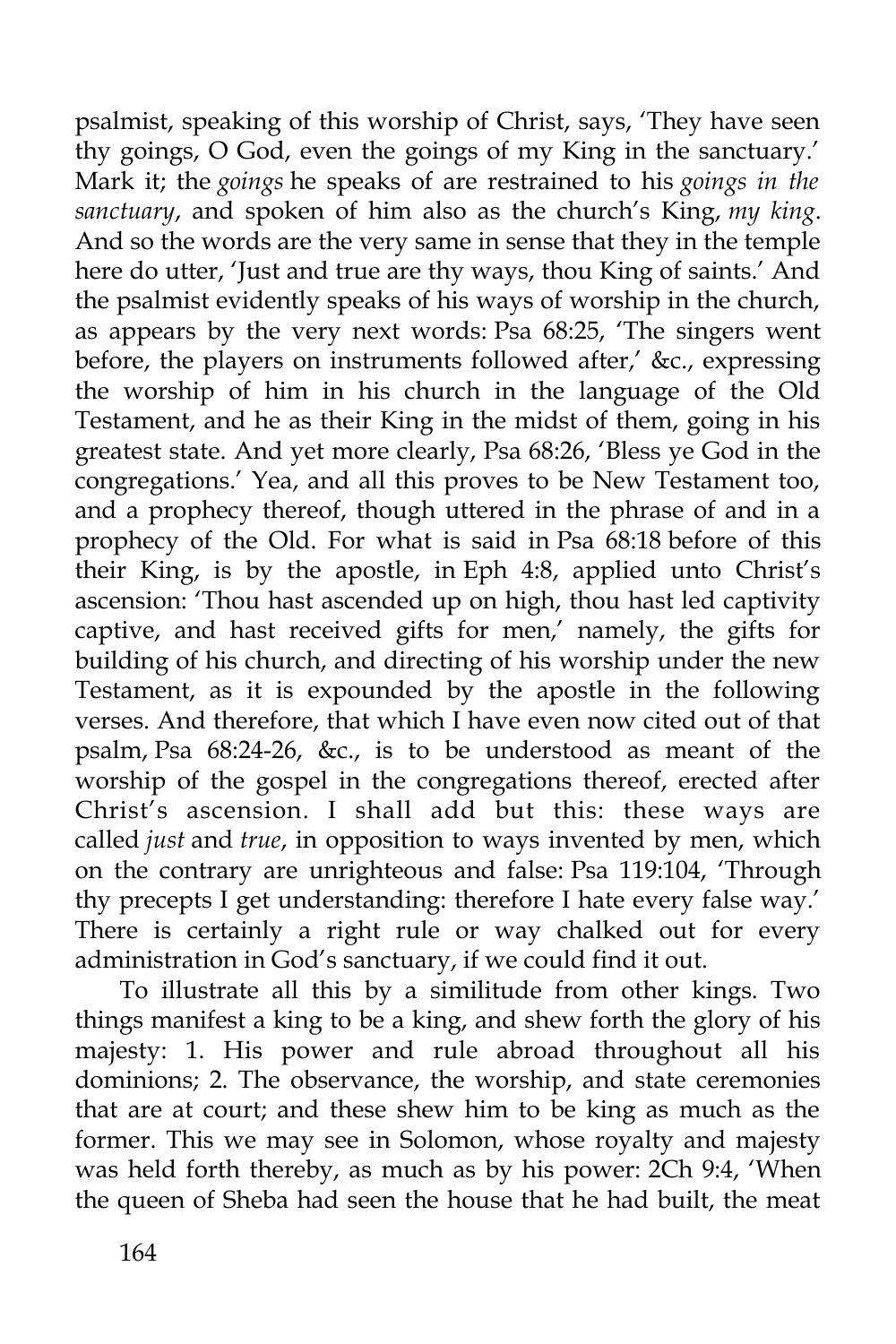of his table, the attendance of his ministers, and their apparel, and his ascent by which he went up into the house of the Lord,' it was said, 'there was no more spirit in her.' And in the 17th and 19th verses, 'He made a throne for the glory of his majesty, the like whereof was not made in any kingdom.' Now, Christ's court on earth are his churches, which are called God's house, Heb 10:21; Heb 10:25 compared. And there his throne is set up, as in the temple of old. In all the visions of God, as sitting on a throne, made unto the prophets, that throne is presented as in the temple. So Isa 6:1, 'I saw the Lord sitting upon a throne, high and lifted up, and his train filled the temple.' The temple was therefore called the 'place where God's honour dwells,' Psa 26:8, that is, his court, as some of our king's houses are called honours. And thus in the New Testament, in the representation of the church on earth as worshipping him, Rev 4:8-10 verses, this church hath a throne in the midst of it, and God sits thereon, Rev 4:5-7. So that, indeed, there is nothing doth more exalt and glorify God than his public worship, and the government of his church purely and rightly administered; 1Ch 16:29, 'Give unto the Lord the *glory* due unto his name; *worship* the Lord in the beauty of holiness.' These two are joined together; the like you have Psa 29:2. And it is part of that song which David made when he brought back the ark, and so set up God's worship. And further, in Isa 60:7, it is called 'the house of his glory;' and that chapter is a prophecy of the gospel, Isa 60:5.

Now, if the worship of God, and the government of his house, and every ordinance thereof, tend so much to his glory, and set him up as King, then how much is he engaged to perfect it! He will fully shew himself to be King of saints in his worship, as well as King of nations in his works. And therefore, as his work is said to be perfect, Deu 32:4, so he will in the end make his worship perfect (I speak for the outward administration of it,) even the perfection of beauty, as the psalmist calls it, Psa 50:2, which it cannot be styled whilst any part is wanting or misplaced; or, to conclude this reason in the language of the metaphor in the text, God is not like the foolish builder, that will begin to lay the foundation of his church, and not fully perfect and finish it.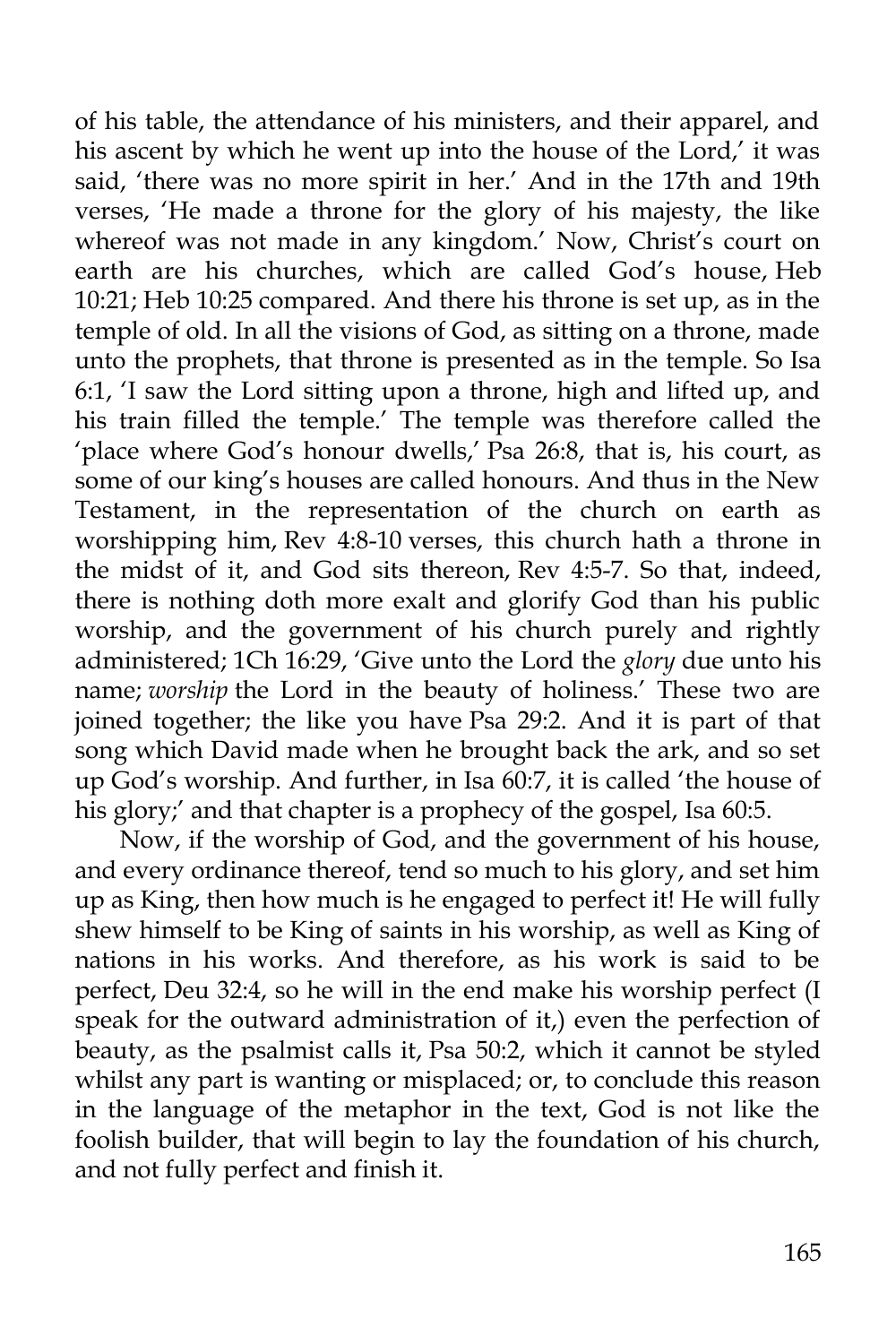*Use* 1. The first use shall be an extract of the first branch of this doctrine. Let God's people, therefore, know their strength. Though their enemies be as mountains, yet in a cause of God and his church, let them not be affrighted at them, Deu 7:21; yea, let them despise them all, as the phrase is, Isa 37:22. When Rabshakeh brought a threatening embassage from the king of Assyria, with this preface unto it, 'Thus saith the great king, the king of Assyria,' Isa 36:4, 'Where are they among all the gods of the countries, that have delivered their land out of my hand?' &c. In answer to this, what doth good Hezekiah, through the prophet's encouragement, return again, but this, 'The virgin, the daughter of Sion, hath despised thee,' Isa 37:22. Although she be but a virgin, yet she hath a champion who is in love with her, that will take her part, and fight her quarrel. The people of God are weak in themselves, but they have a strong captain; so Christ declares himself to be unto them: Jos 5:14, 'As the captain of the Lord's host am I come.' And if a lion be the captain, though the army consists but of harts and sheep, yet they will be too hard for the wolves that come against them. It is the comparison the Scripture useth: Isa 31:4, 'Like as the lion and the young Ion roaring on his prey, when a multitude of shepherds are called forth against him, so shall the Lord of hosts come down to fight for mount Sion, and for the hill thereof.' And then how still and quiet is the enemy and avenger! Jesus Christ was born, as to be a king, so a conqueror; and we may style him King Jesus the Conqueror. So Rev 6:2, 'He went forth conquering, and to conquer.'

*Use* 2. If God will throw down all mountains of opposition that hinder the perfecting of his church, then get up your faith and resolution for this great work of reforming the church, and forecast not what opposition you are like to encounter with; get but your hearts filled with faith, and you will be able to say (as Zerubbabel here), 'Who art thou, O great mountain?' It was long ere Zerubbabel could be brought to believe, or to resolve to do it, the discouragements were so great. The greater mountain of the two was the unbelief in his own heart; but when he once did resolve to set upon the work, he found all those mountains to vanish before him. To speak still in the language of the metaphor: have but as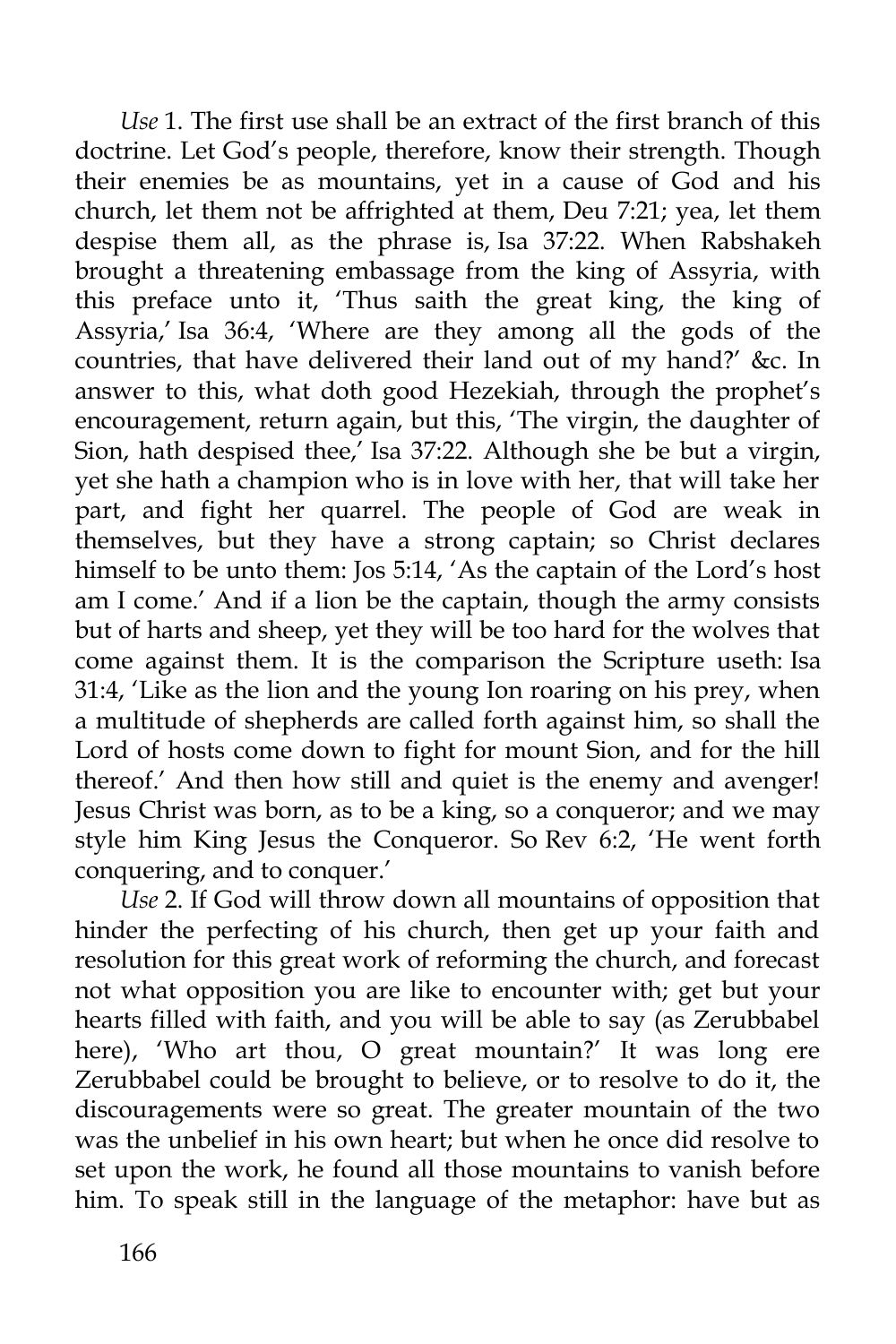much 'faith as a grain of mustard seed,' and you may 'say to this mountain, Be removed into the sea, and it shall be removed.' Hezekiah was a great reformer; 'he removed the high places, and brake the images, and cut down the groves, and brake in pieces the brazen serpent,' 2Ki 18:4; and then, withal, it is added in the following words, 'He trusted in the Lord God of Israel,' 2Ki 18:5. They that will reform a church or state, must trust more in God in doing it than in any work else.

*Use* 3. It is a word of caution; for if the worship of God and every part of it doth so much concern God's glory (as hath been shewed in the reason of this doctrine), then take heed how you meddle with it. Be sure you set the service of the house of the Lord in its right order (as the phrase is of Hezekiah's reformation, 2Ch 29:35), and that according to clear light from the word of truth. Know and consider that you meddle with edge tools when you take this work in hand (which I speak, not to discourage you from it, but to make you wary in and attentive to it); more than all the works you ever did set your hands and hearts unto. It was a good and a religious purpose in David to bring back the ark, and for the substance of the duty he was right, in it. He mistook but in the order; he set it upon a cart, whenas the priests should have carried it. Himself thus speaks of it: 'We sought not God after the due order' (that is, God's institution), 1Ch 15:13; and when it was like to fall (God confuting thereby their error) Uzzah did but touch it to keep it up (and that too was done out of a good zeal). God smote him for it, though God himself acknowledged it to have been but an 'error' or 'rashness' in him, even when he smote him: 2Sa 6:7, 'The anger of the Lord was kindled against Uzzah, and God smote him for his error.' But yet it was an error about the ark (God's worship), and a small one there is dangerous. But you will then say, We had best not meddle with it at all, but let it alone, and leave it as it is. It is true that David himself in his fear had just the same thoughts: 1Ch 13:12, 'David was afraid of God that day. How (says he) shall I bring the ark of God home to me?' If men be stricken thus for touching of it, God be merciful to me (thought he), let it rather remain where it is: 'So David brought not the ark home to himself, but carried it aside into the house of Obed-edom,' 1Ch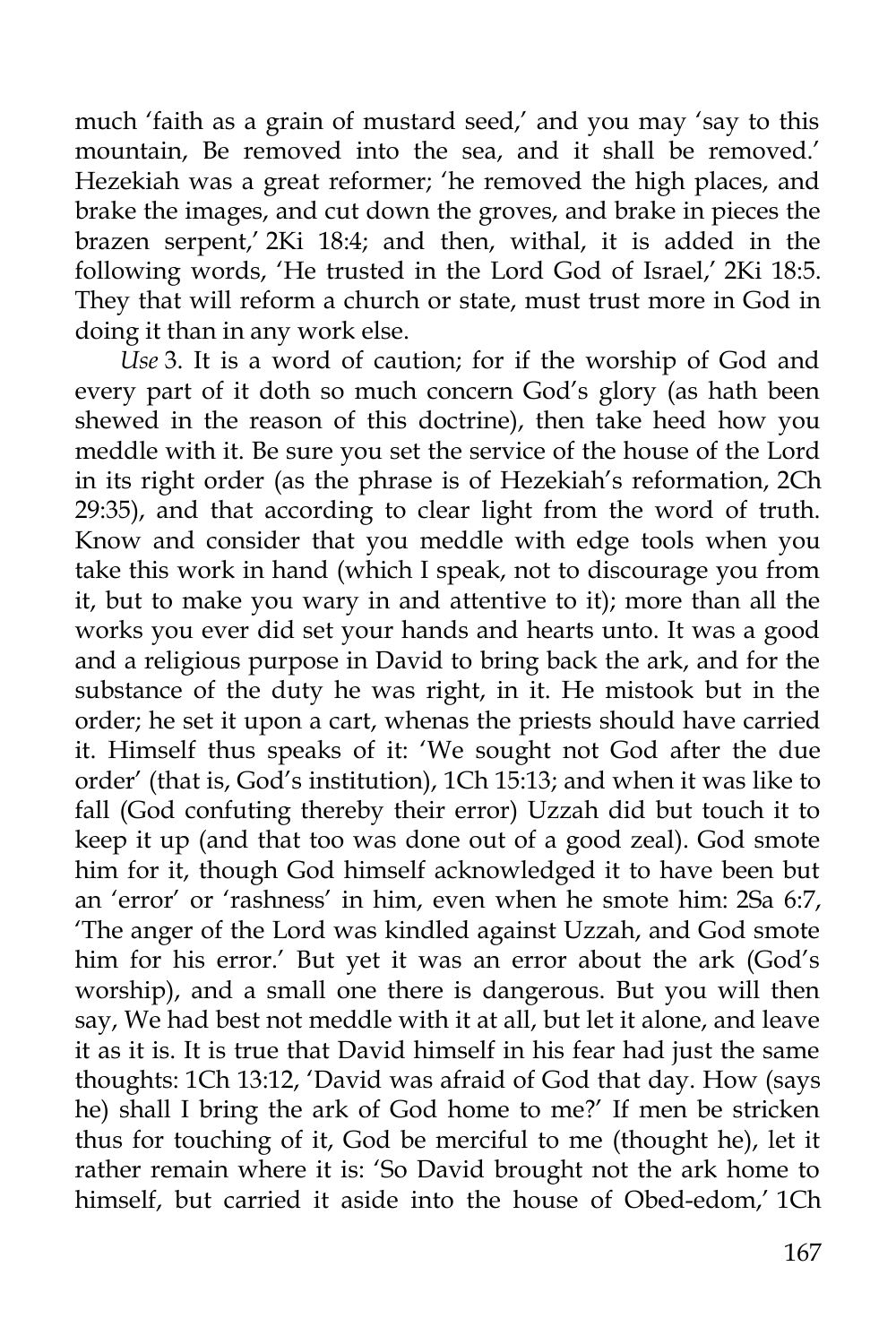13:13; but God did soon confute him of this his error also, for the 14th verse tells us that 'the Lord blessed the house of Obed-edom, and all that he had.' And when David began to bethink himself, Surely if it brings a blessing upon the house of Obed-edom, it will do the like on mine too. And then we read in the 13th chapter, 'He prepared a place for it, and brought it home;' and he, being by this breach made put upon searching into the word, found that the Levites only ought to carry it; and that because they did it not at the first, the Lord therefore made a breach upon them, 1 Chron. 13:30. Now, above all we observe, that when be amended that error and brought it home, he was blessed, and blessed indeed; for no sooner did he think of building a house for it but God promised to establish his house for ever, 2Sa 7:11. And read the 18th chapter, and you shall see how all his enemies upon this were subdued afore him. And then of his son Solomon, God says in the 13th verse, 'He shall build an house for my name, and I will establish the throne of his kingdom for ever.' His own house and the kingdom were established together by it. Thus likewise when this second temple was to be finished, God provokes them to it by this, 'From this time will I bless you,' Hag 2:19; and as he blessed them, so he will bless you and your females, and the kingdom. To instance in some particulars, which have been in your hearts also, as that purpose was in David's, together with encouragements out of the Scriptures suited thereunto. You have declared your godly resolution to be (to express it in your own words), to use your utmost endeavours to establish learned and preaching ministers, with a good and sufficient maintenance, throughout the whole kingdom, wherein many dark corners are miserably destitute of the means of salvation, which project tendeth to enlarge Christ's mystical church. From this time God will bless you (look for it), and establish the kingdom by it. The Scripture, for your encouragement, holds forth an example of just the like practice of one of the best kings, and of that same blessing following upon it, which is in all your aims: 2Ch 17:7-10, 'Jehoshaphat, in the third year of his reign, sent to his princes to teach' (that is, to countenance the teaching of the word) 'in the cities of Judah, and with them the Levites and priests; and they taught in Judah, and had the book of the law of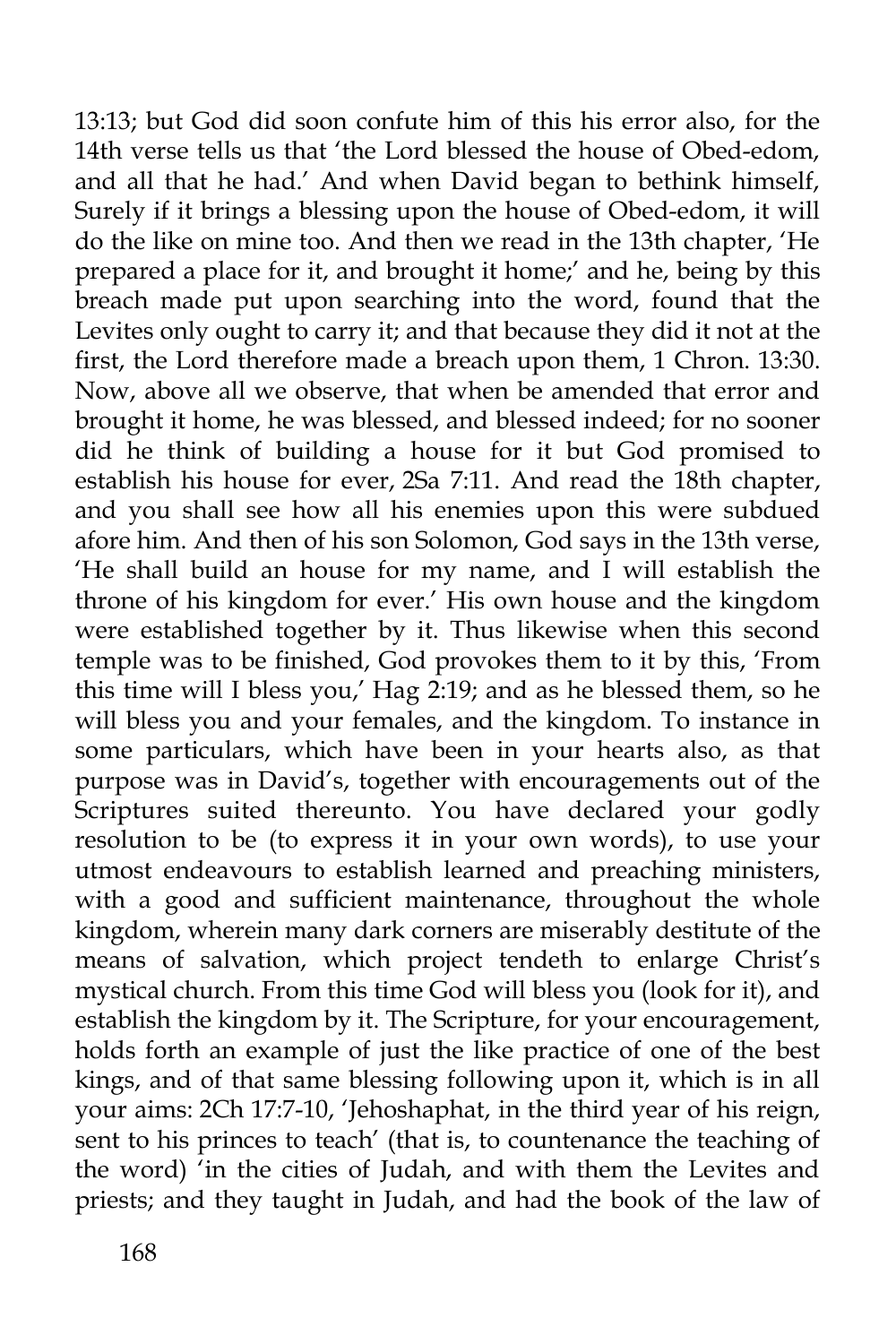the Lord with them, and went throughout all the cities of Judah, and taught the people.' Here is the same practice that you have resolved upon, and the success is answerable to your hearts' desire; for, 2Ch 17:10, it follows, 'And the fear of the Lord fell upon all the kingdoms of the lands that were round about Judah, and they made no war against Jehoshaphat.' This will secure the land as much as that posture of war you intend. You have also issued out an order for the purging out divers innovations in and about the worship of God, for the abolishing of all crucifixes, scandalous pictures, &c., and other the like superstitions. Go on to establish it; you will establish the kingdom by it. Not to quote the book of Kings and Chronicles, which is abundant in such examples, we have an instance more ancient of the like blessing of God upon the like practice: Genesis 35, Jacob reformed his family of all their strange gods, and all their earrings, Gen 35:2 and Gen 35:4, and the success was, that the terror of God was upon all the cities round about them, Gen 35:5. You have likewise declared that you intend a due and necessary reformation of the government and liturgy of the church, &c.; you will find the like blessing to be upon this also, in the war you have undertaken against the popish Irish rebels. When Abijah, king of Judah, was to fight with Jeroboam, king of Israel, that had perverted the worship of the Lord, see how he pleads the cause against them and his army: 'Ye have cast out the priests of the Lord; but as for us, the Lord is our God, and we have not forsaken him; and the priests which minister unto the Lord are the sons of Aaron;' that is, such as by God's own appointment were to govern the church, and to minister afore the Lord: 'And they burn unto the Lord every morning and every evening burnt sacrifices and sweet incense; the shew-bread also set they in order upon the pure table, and the candlestick of gold, with the lamps thereof. We keep the charge of the Lord our God, but you have forsaken him; and behold God himself is with us for our Captain, but you shall not prosper,' &c. Gen 35:9-12. And the issue of all this is recorded Gen 35:16-17, 'God smote Jeroboam and all Israel before Abijah and Judah, and the children of Israel fled before Judah; and Abijah and his people slew them with a great slaughter, so that the children of Israel were brought under at that time.' But on the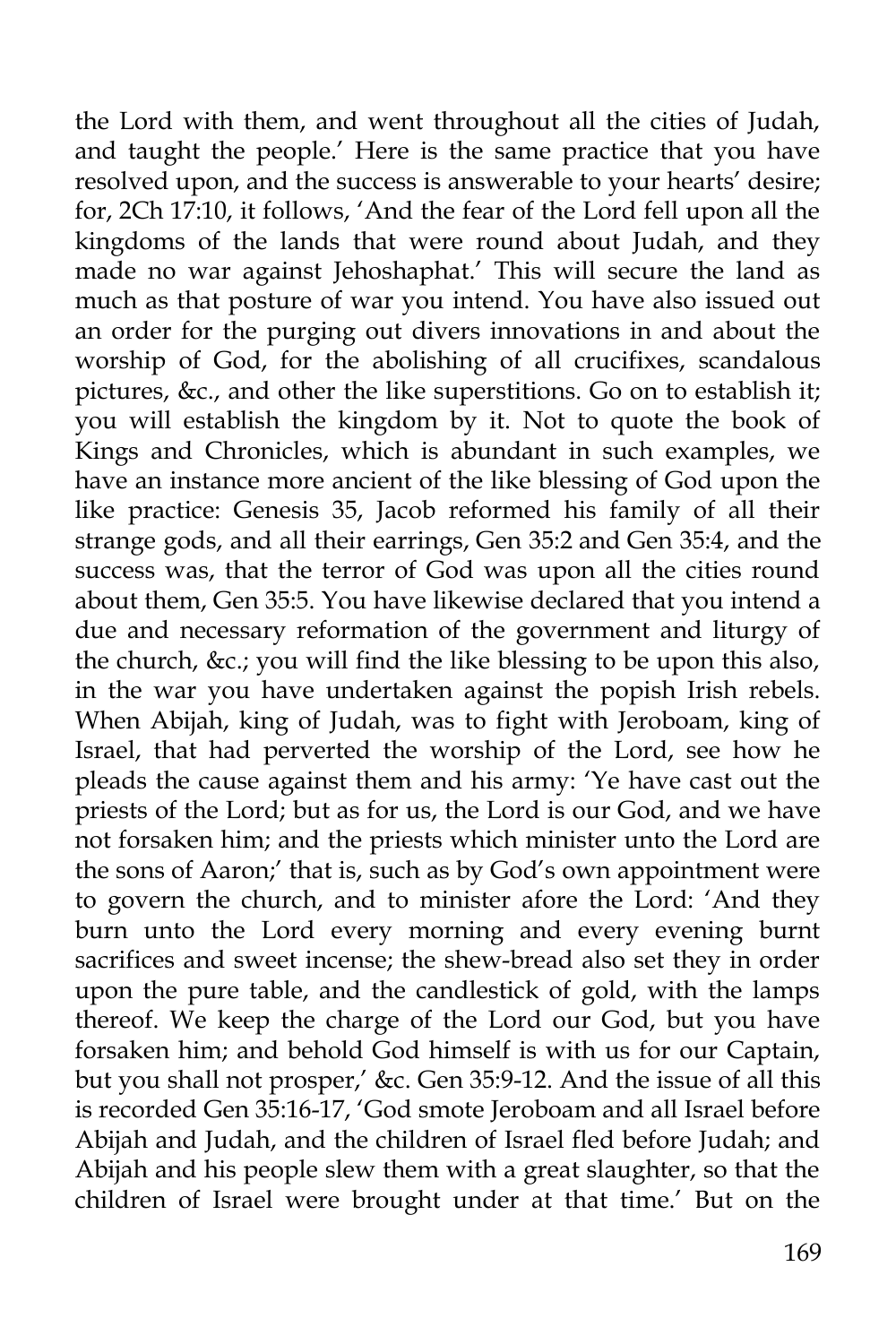contrary, if you falter in the matter of religion and worship, know that from that time God will curse you, as he did Jeroboam and Israel with him, who, when he had set up the calves to hold the people to him, God threatens his house, to take it away, 'as a man takes away dung until it be all gone,' 1Ki 14:10. And as for Israel and the state of that kingdom, he threatened to smite it as a reed is shaken with the water, 1Ki 14:15. Whereas you may stand as a rock in the waters, and all alterations and turnings of the stream would but dash and break themselves upon you, you all that while abiding firm and unmoved; you will then become as a reed in the waters, tossed up and down with contrary motions of fears and troubles, as the stream carries you this way or that way, even as that state of Israel from that time was but fluctuating, and at best 'unstable as waters,' with variety of governments and governors, the stream of the people sometimes turning one way, sometimes another (as in the story appears); and in the end God says that he will 'root up Israel out of this good land,' and pluck up this reed even by the roots, when It hath been tossed awhile up and down. So it follows there.

I will end this caution with two rules. First, be sure you establish nothing but what you have full, clear, and general light for. Secondly, condemn nothing, and suffer nothing to stand condemned, in which you in your consciences are doubtful there may be a truth; for if you should build the least hay and stubble, you will not only suffer loss, but lay a foundation of a new rent and division in the age to come. For there is a Spirit mentioned in the text, even the Holy Ghost, who will not rest working in men's spirits till the whole building be rightly framed according to the pattern in every piece of it. And whatever is amiss, and not according to his mind, the light of his fire will both discover it and burn it up; which leads me to the fifth observation, which is this,

*Obs*. 5. That God carries on the work of finishing his temple, 'not by power nor might, but by his Spirit.' By *Spirit* he meaneth the Holy Ghost, by a more immediate hand stirring up men's spirits unto this work; turning and convincing them of the truth, and of their duty towards it; and likewise by coincident acts of providence, so apparently wheeling about to the effecting of it, that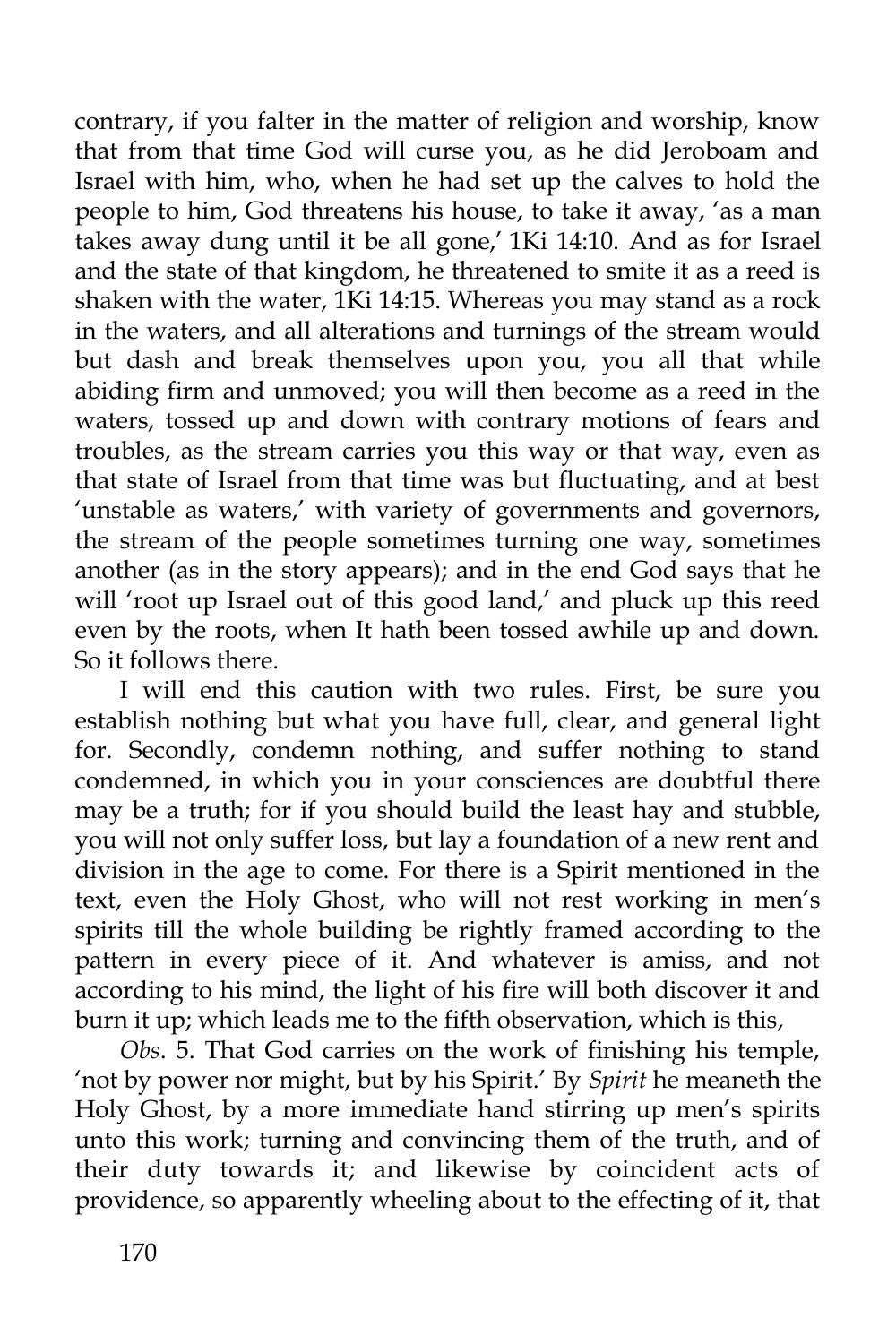though *might* and *power* be brought to concur in it, yet so as his hand alone shall be seen and acknowledged in it. And thus his *Spirit* here is manifestly interpreted in the 10th verse, where it is said that as all should 'see the plummet in the hand of Zerubbabel' (the instrument of building it), so they should perceive those 'seven eyes of the Lord, which run to and fro through the whole earth' (that is, his eyes of providence, called *seven*, because of their perfection), these to have so guided and managed all the affairs thereof, that all the rays and beams of providence issuing from those eyes might be seen to meet in the accomplishment of this as their ultimate aim and scope. Now these seven eyes, Rev 5:6, are called 'the seven spirits of God, sent forth unto all the earth.' And Rev 1:4are plainly interpreted to be the Holy Ghost in his various workings, for 'grace and peace' is there wished 'from the seven spirits.' Thus much for the explication of it.

Now that the building of the temple is thus more immediately carried on by the working of the Holy Ghost, you may read it all along in all the story of the building of this temple in the Old Testament, as likewise in that of the New.

First, the laying the foundation of this temple, it was done indeed by the power and might of Cyrus; but yet, Ezr 1:2, it is added, 'The Lord stirred up the spirit of Cyrus;' and how, but by a mere act of foresight or providence aforehand about it? God had, an hundred years before his birth, by his Spirit written a prophecy of him, and that by name, Isa 44:28, which these Jews shewing him, God's Spirit stirred up his spirit thereby; for in his proclamation himself says, 'The Lord hath charged me to build him an house at Jerusalem,' so Ezr 1:2. And when he had thus given leave to the Jews to go and build it, yet still it was a great matter of self-denial to them to leave their houses and gardens which they had built and planted at Babylon, Jer 29:5. Therefore it is further added in the fifth verse of that first of Ezra, 'Then rose up the chief of the fathers, and the priests and Levites, with all them whose spirit God had raised up, to build the house of the Lord.' And then again, when it came to this second work, the finishing of it, they were exceeding backward to it; but God sent two prophets, who convinced them of their duty; and therefore, Hag 1:14, it is expressly and on purpose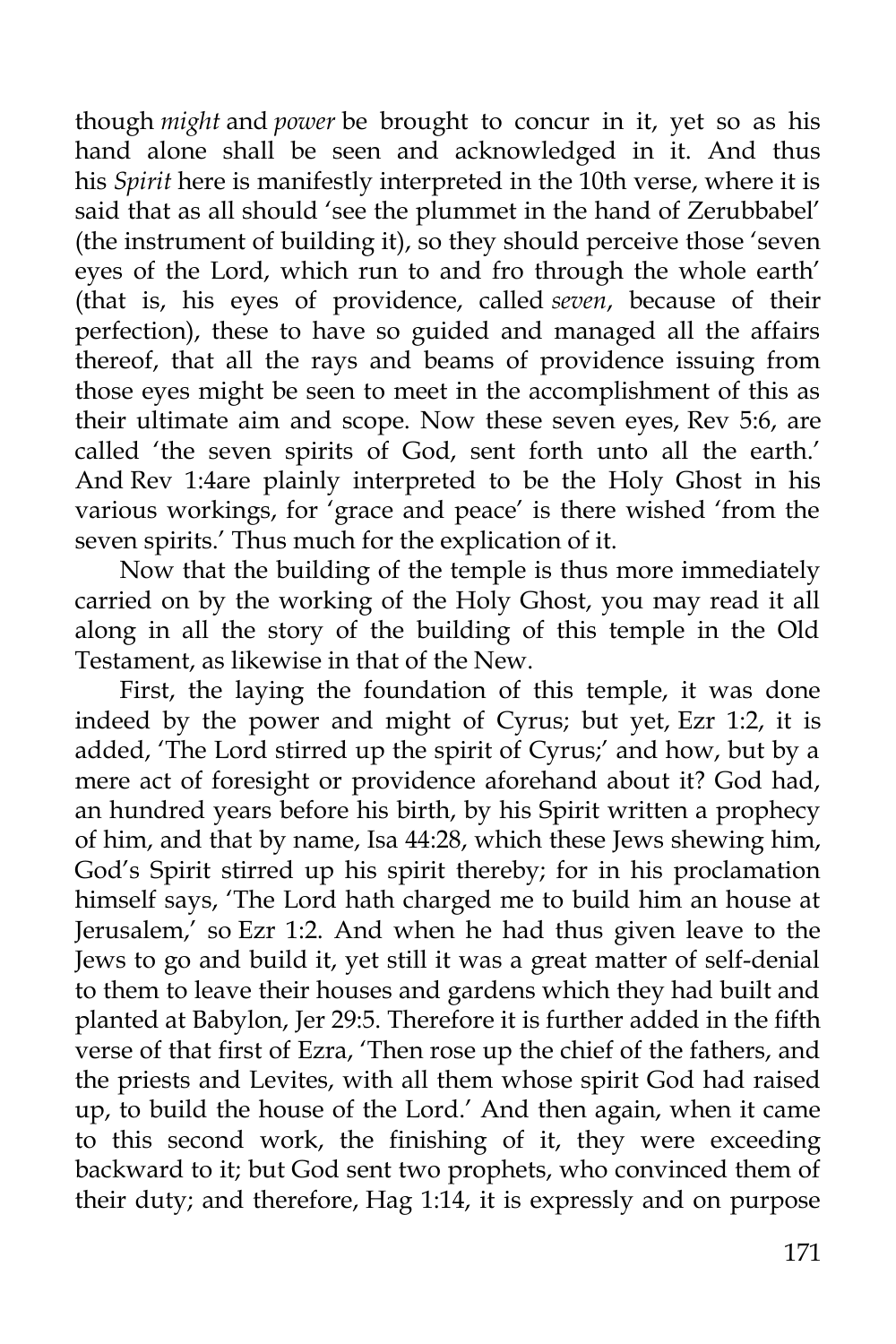put in, that 'the Lord stirred up the spirit of Zerubbabel, and the spirit of Jeshua, and the spirit of all the remnant of the people, and they came and did work in the house of the Lord their God.' And again, whereas the Persian kings had made decrees against the building of it (which was the greatest impediment of all the rest), God brought Darius his heart at last off to it, and that by so unexpected a way, as made all the people joyful. So it is expressly said, Ezr 6:22, 'They kept the feast of unleavened bread with joy: for the Lord had made them joyful, and had turned the heart of the king of Assyria unto them, to strengthen their hands in the work of the house of God.' Yea, and his heart was so much stirred in it, that he not only makes a decree for it, Ezr 6:8, but likewise against all those that should oppose it, under a capital punishment, Ezr 6:11; yea, he curseth all that should 'put to their hand to altar it,' Ezr  $6:12$ , so that the enemies that before opposed it were now constrained to farther it, Ezr 6:13. All this was done, as you see, 'not by power, nor by might, but by God's Spirit.' Thus much for this instance in the text out of the Old Testament.

See the like in God's building his church in the New; both in setting up his church in the world at first, when heathenism, backed with the power of the Roman empire, stood in the way of it, and likewise in raising it up again, when antichrist had thrown it down. For the first (the erecting of it), did he use might, or power, or an army (as it is varied in the margin), to conquer the world by? No such matter. He chooseth twelve or thirteen men, whereof the most were poor fishermen, and he sends them not all together in one troop neither, but dispersed apart into several parts of the world, some taking one country to conquer, some another: the most ridiculous course in appearance for such a design that could be imagined. Yet (as Rev  $6:2$ ) Christ in these went forth 'conquering, and to conquer,' and took nothing with him but his bow (as it is there) and his arrows (as it is Psa 45:5), the preaching of the gospel, even 'the foolishness of preaching' (as the apostle calls it); yet hereby the people fell so under him (as the psalmist's phrase there is), that in three hundred years that whole empire was turned Christian, and heathenish worship thrown down; and this, you see, 'not by power, nor by might, but by his Spirit.'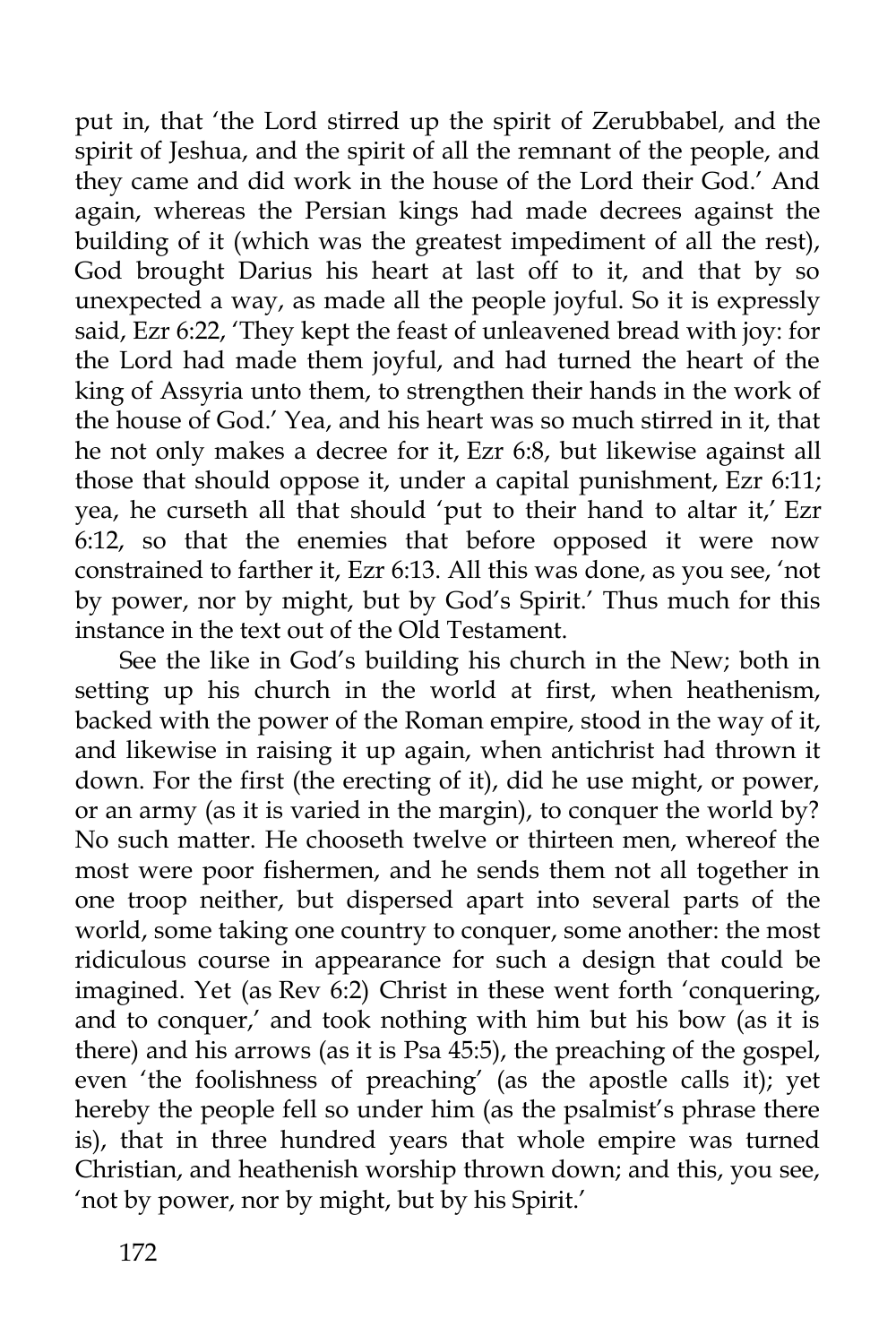But then again antichrist steps up, the beast of Rome, and 'after him all the world wandered' (that is, the European world), Rev 13:3, saying, 'Who is like unto the beast? who is able to make war with him?' Rev 13:4. But at the 14th chapter a lamb encounters him, and but with a handful in comparison, out from among whom he sends a few emissaries, to 'preach the everlasting gospel to every nation, tongue, and kindred,' Rev 13:6, &c.; and in the end he wins all the northern kingdoms to embrace that gospel, and will still go on to conquer and win ground; so that, in the 15th chapter and 2d verse, we read of a perfect victory over the beast. And whereas before it had been said of 'his holiness' the pope, 'Who is like unto the beast?' now it is said, Rev 15:4, 'Who shall not fear thee, O Lord? for thou only art holy.' And whereas afore 'All the world wondered after the beast, and worshipped him,' the world is now so altered, that it is said, 'All nations shall come and worship before thee,' in the same 4th verse. And now the wonder is as much how all this is brought about: 'Not by power, nor by might, but by his Spirit.' So it is expressly said, 2Th 2:8, speaking of 'this man of sin,' he says, 'Whom the Lord shall consume with the Spirit of his mouth;' that is, by his Spirit, in the preaching of the gospel, and working in the hearts of men, and overcoming kingdoms unto Christ and his church. So we read, Rev 17:4, 'The Lamb shall overcome the kings that made war with him,' and yet not by power, but by his Spirit.

*Reason*. The reason of this is, because the building of God's church is his own business, in a more special manner, more than any other; therefore he will be sure to do it himself, and more immediately be seen in it. As it is said of Christ personal (the tabernacle of his human nature), Heb 9:12, that it was 'not made with hands, that is to say, not of this building' (as the apostle there speaks); that is, it was not framed by the power of nature, as other men are, but by the Spirit; so it is true of Christ mystical, his body, and the tabernacle of his church. It is not of the ordinary make that other societies of men (whether families or kingdoms) are of; it is not made with hands (with human wisdom or power, as they are), that is to say, is not of this building. Thus, Heb 3:4, 'Every house,' says the apostle, 'is built by some man;' that is, all kingdoms,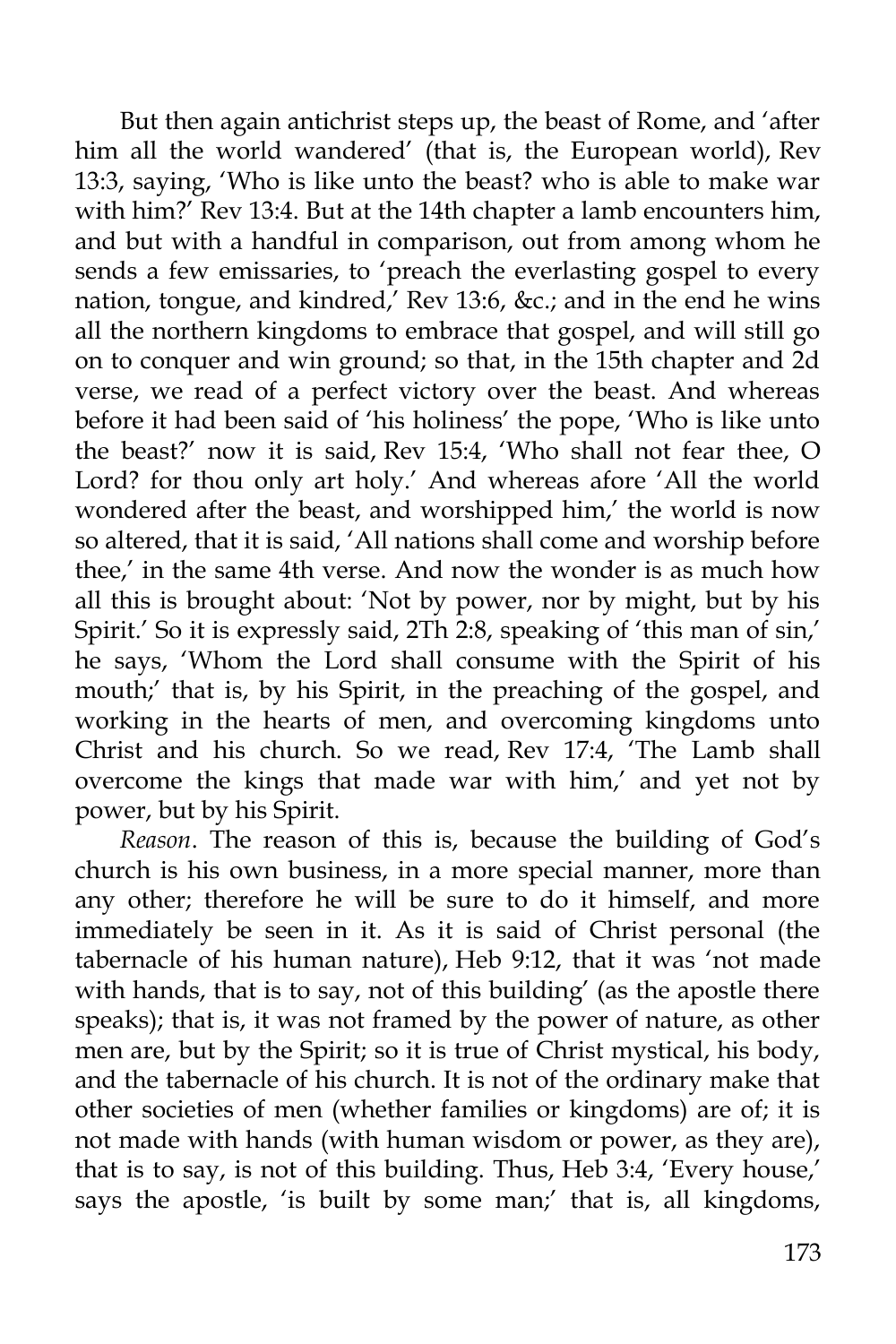families, and societies, God in an ordinary providence leaves to men to build in their own way; but, says he, 'he that built all things is God.' Which is spoken of God's building his church (which is his house), and all things appertaining unto it, as is evident both by the foregoing words, Heb 3:3, 'He that built the house' (the apostle speaking of Christ, who is God) 'hath more honour than the house,' and also by those words that follow after, 'Moses was faithful in all his house' (namely, in the building of that house then), 'as a servant; but Christ as a Son over his own house (now); whose house are we.' The reason why thus himself by his Spirit builds it, is held forth in that one word. It is his own house, and therefore he will oversee the doing this himself; and will do it so that none shall share in the glory with him, although he useth them.

*Use* 1. First use is that which is made of it in the 10th verse, namely, that in matters which concern the building of the church, we should learn to 'despise<sup>[34]</sup> the day of small things.' The prophet speaks it by way of reproof, 'Who hath despised the day of small things?' because the beginnings of this work then were but small, and there was little appearance in human foresight to effect it. Therefore, who almost was there that did not despise it and despair of it? Remember that there is a Spirit in the text, and no man knows how far he may carry on the smallest beginnings, which he lays as the foundation of his greatest works, that his own immediate hand may the more appear. 'The kingdom of heaven' was at first but 'as a grain of mustard-seed,' says Christ, 'the least of all seeds; but when it is grown, it is the greatest of herbs, and becomes a tree,' Mat 13:32. In Dan 2:34; Dan 2:45, there is mention made of 'a stone that was cut out of the mountain without hands;' which expression is used not only to shew the divine power that accompanied it, but to intimate that it was at first but some little stone which without hands dropped out, or was blown down from the mountain; for if it had been a great one, it must then have had hands to cut and hew it out, and to throw it down. And yet, lo! 'this little stone became a mountain, and filled the whole earth,' as it there follows.

[34] Qu. 'not to despise'?—Ed.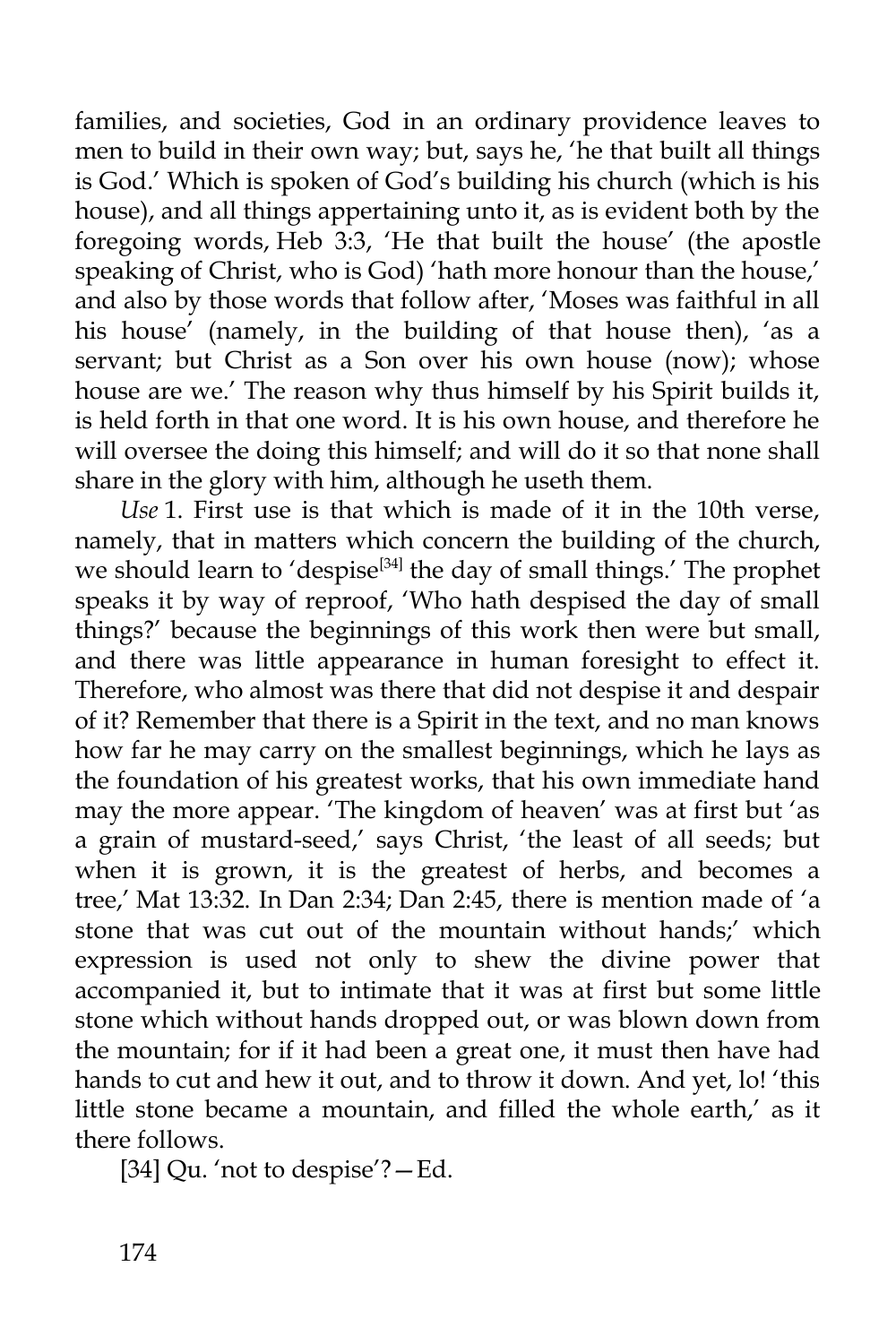A second use is that which is in the text, that when you see anything done for God's church, beyond the reach of human wisdom and foresight, that you would fall down and cry (as they are taught here, Zec 4:7), 'Grace, grace, unto it.' You are not to cry up, Zerubbabel, Zerubbabel, that is, any means or instrument whatever, whether king or parliament, much less this man or that man, but to exalt the free grace of God, the work of which alone it is and hath been.

One word more unto Zerubbabel; the text calls for it: 'This is the word of the Lord unto Zerubbabel.' From which let the observation be this:

That this work of finishing the temple lies first and chiefly upon Zerubbabel and his elders to take care of, that is, upon prince and elders. And though Jeshua and his fellows the priests are intended (as being the one of those olive-trees formerly mentioned), yet Zerubbabel and the magistrates are only spoken to. All such motions should come first from you; it is your duty to be the he-goats of the flock, to lead on all the rest, as the prophet Ezekiel speaks. Thus, Ezr 1:5, 'Then rose up the chief of the fathers of Judah and Benjamin to build the house of the Lord;' it had otherwise never been done to purpose. So in the building of the temple at first, the motion came first into David's heart: 1Ch 29:3, 'I have,' says he, 'set my affection to the house of God.' And then, 1Ch 29:6, 'The chief of the fathers and princes of the house of Israel,' they follow; and then fell in the people, and they rejoiced and offered willingly, so 1Ch 29:13. You should commend unto the people what is good and right: 'Let us bring back the ark of our God unto us,' said David, 1Ch 13:3; and no sooner had he commended it unto them, but (as it follows, 1Ch 13:4), 'all the congregation said they would do so: for the thing was right in the eyes of all the people.'

And the reason why this is your more especial duty is, because God hath honoured princes and magistrates above, and set them over, others. And as those who honour God, God will honour, so those whom God hath honoured, he expects should honour him, and you cannot do it better than this way; for how much his honour is concerned in his worship, you heard before.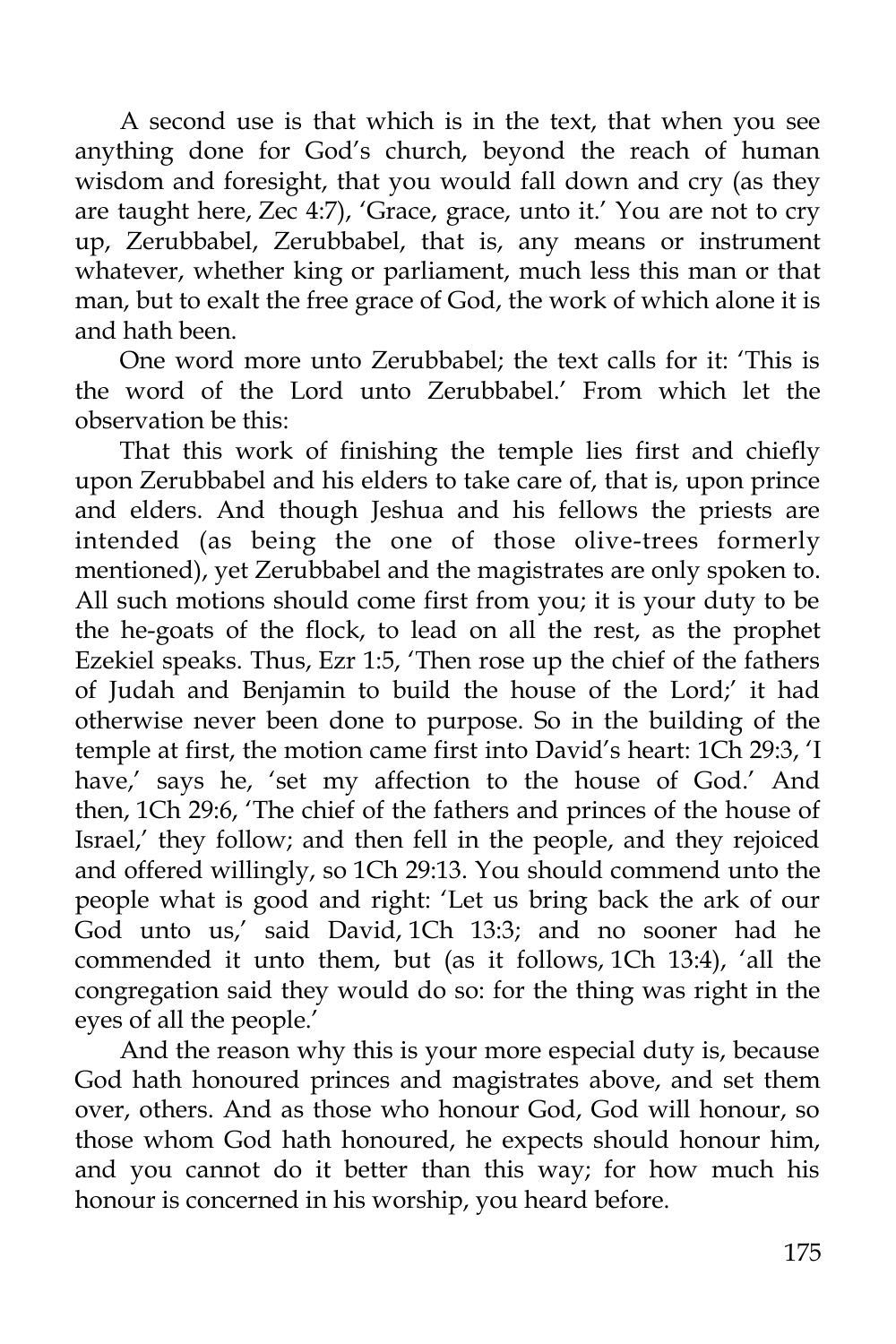Let the honour of it move you. Take the renowned men in Scripture, and their greatest glory hath been to be builders of God's house. It is mentioned as Moses his highest honour, Heb 3:2-4. And David, though a king already, accounts this a greater honour than his crown. So 1Ch 29:14, 'Who am I,' says he, 'and what is my people, that we should offer so willingly?' He speaks it of offering towards the building of the temple. And in the New Testament it is the apostles' honour, that they were master builders; yea, it is made Christ's highest honour: Heb 3:3, 'This man was accounted worthy of more glory than Moses, inasmuch as he who hath builded the house hath more honour than the house.' So far as you are capable of it, and have power to do it, be in this conformed unto him. The prize of this honour is set before you, and you have the first offer of it. An opportunity such as these last hundred years well nigh have not afforded the like to it. This parliament seems to have been called by God 'for such a time as this;' and if you will not do it, God will do it without you. As he said that deliverance, so (say I) reformation will arise some other way. God hath a Spirit here in the text that will work it out in men's hearts, if power and might should not; and that will be little to your honour, as Deborah said to Barak. In the 5th of Micah, Mic 5:7, 'The remnant of Jacob' is said to be 'as a dew from the Lord, and as the showers upon the grass, that tarrieth not for man, nor waiteth for the sons of men.' The prophet useth two similitudes, to shew both that the multiplication and growth of the church depend not upon man: first, for their propagation, and their being multiplied, he compares them unto the dew, which is engendered and distilled from heaven immediately; therefore, Psa 110:3, new converts added unto the church are compared unto the dew, and God's begetting of them unto 'the womb of the morning,' when over night the earth was dry. Again, the growth and maintaining of them he compares unto the sprouting up of herbs and grass in wildernesses where man comes not, and so their springing 'tarrieth not for man, nor waiteth for the sons of men,' for them to come with watering-pots to nourish them (as herbs in gardens do), but these have showers from heaven that give the increase: 'I the Lord,' speaking of this vineyard, 'do keep it; I will water it every moment,' Isa 27:3.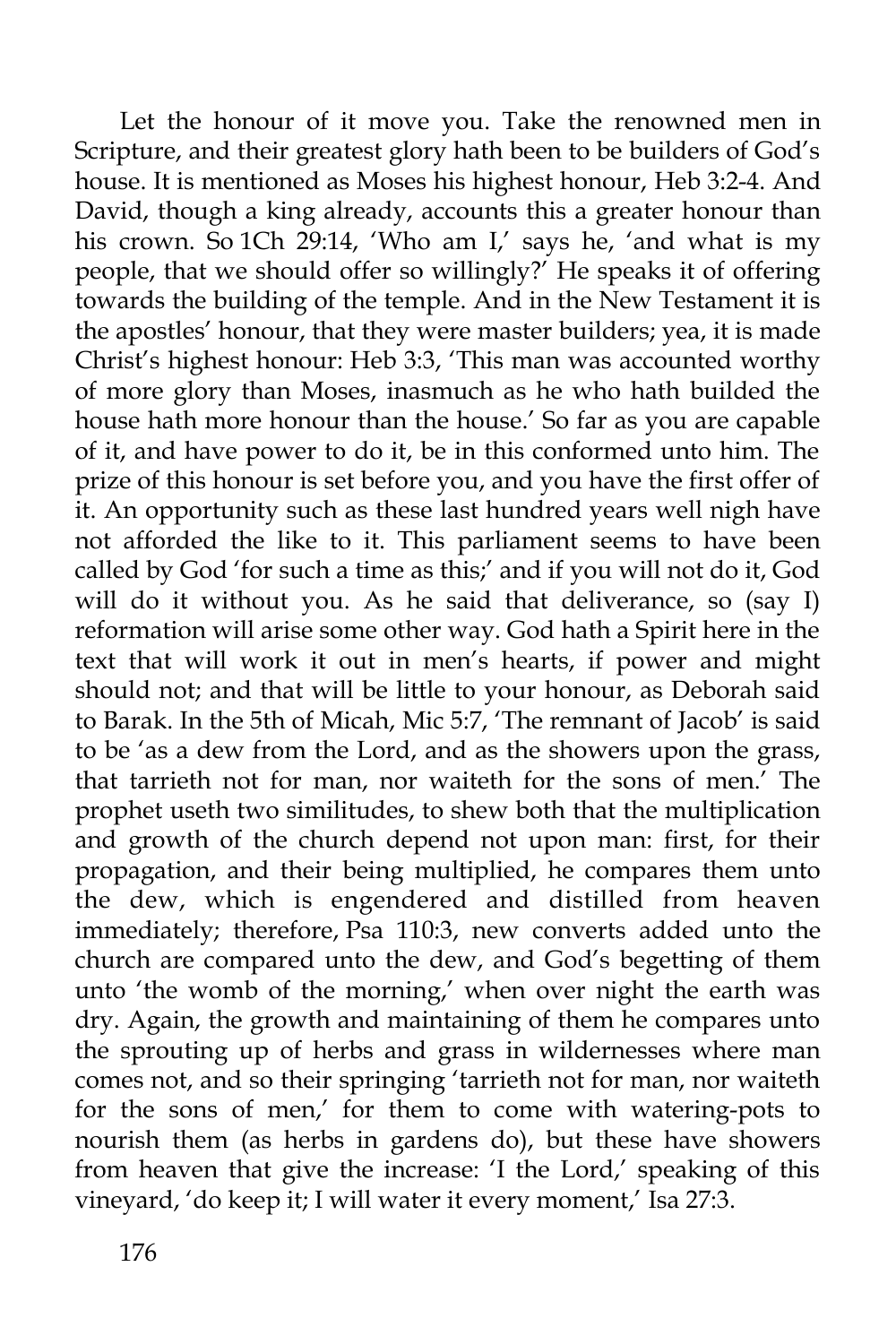The conclusion. Now for a conclusion, and winding up of all. Is this word of the Lord spoken to you in a way of general application only, such as similitudinary examples, which in some things hold a likeness, use to have, (all things happening in the Old Testament 'for examples, and are written for our admonition, upon whom the ends of the world are come,' as the apostle speaks, 1Co 10:11)? Or is there not some more special word that applies this vision of the candlestick and olive trees as prophetic types of the like work of finishing the temple, to fall out under the times of the gospel, when the church is come out of popery? That Babylon was the prophetic type of Rome, you all know where to find that; it is in the 17th and 18th of the Revelations, and so applied by the Holy Ghost. And that the foundation of this temple was the type of our first reformation, when we came out from Babylon, was in the first observation shewn you out of Revelation 14, 15. And that the Samaritans are by the Holy Ghost made the type of those that shall in any age corrupt the worship of God, by mingling idolatrous or popish superstitions, as our innovators have done, we meet with the application thereof, by the Holy Ghost himself, unto some living in the best of churches under the gospel, namely, that of Philadelphia, Rev 3:9, 'who say they are Jews, and are not; Behold (says God), I will make them to come and worship before thy feet, and to know that I have loved thee,' (as speaking unto that church.) Now, whereas the Holy Ghost, describing them to be such as 'say they are Jews, but are not,' it is in a periphrasis of speech all one as to say they are Samaritans. Josephus tells us that, when the Jews were in a prosperous estate, the Samaritans would then say that they were Jews; and that fore-mentioned place, the 4th of Ezra, manifestly implies as much, for they there plead, 'We worship God as you do,' &c. And although we pass not this judgment on men's persons, yet we may speak of causes and things, as the Scripture hath done before us. Now, as certain it is that those God's magistrates who, under the times of the gospel, especially in these last days, have and shall assist the reformation of the churches from under those Samaritan superstitions intermingled with their worship, and shall afford their countenance and aid to the finishing and perfecting the temple, they are typified out by the olive trees here (which were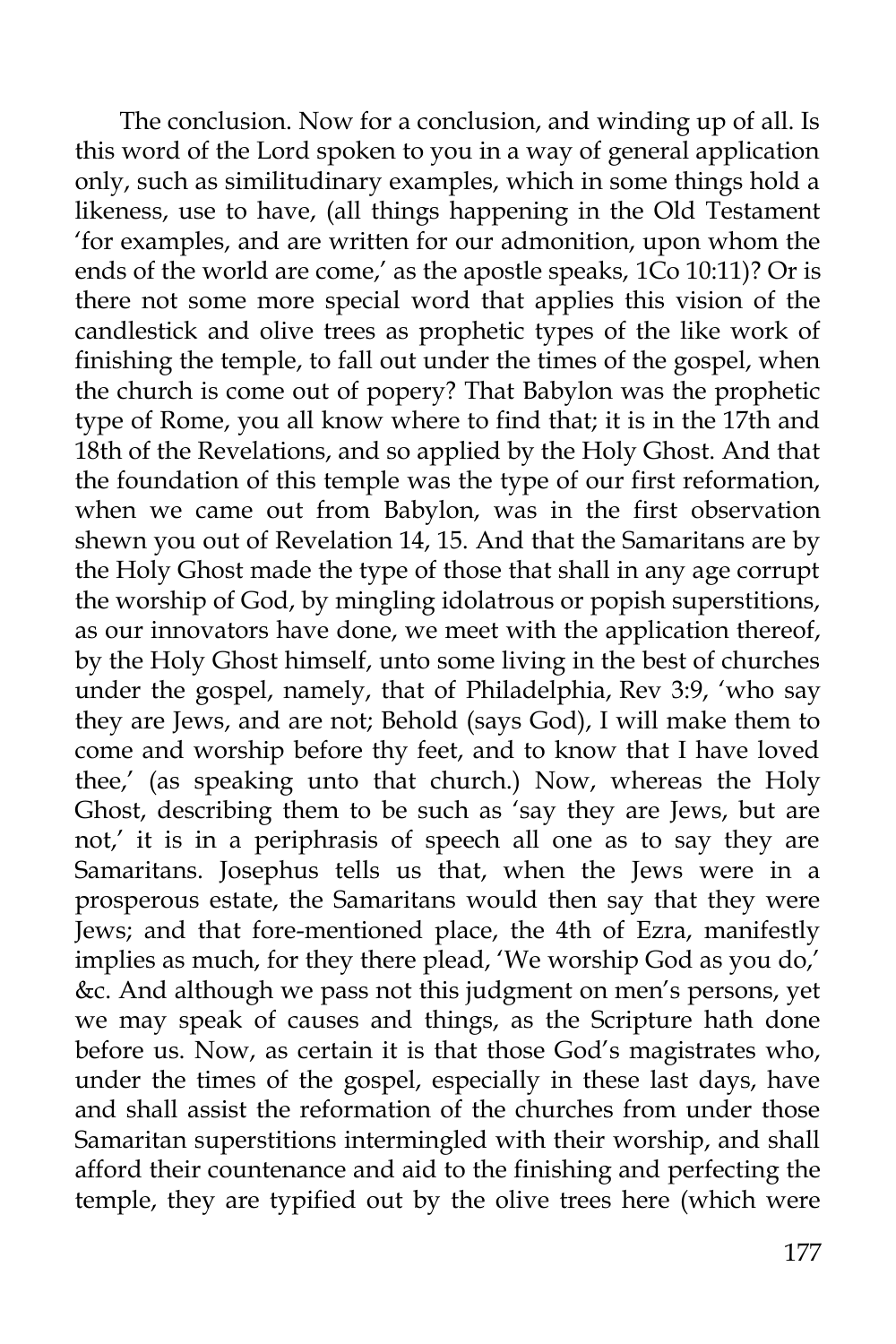then Zerubbabel, their chief governor, and his elders). And accordingly we find as express an application of it by the Holy Ghost himself, as prophetically intended herein. Thus, in the same book of the Revelation (in which prophecy of the New Testament the Holy Ghost borrows all the elegancies and flowers in the story of the Old, thereby to set out the story of the New in succeeding ages), in the 11th chap. Rev 11:4, the Holy Ghost describes the two witnesses that should oppose the beast and his party in all, and especially the latter, ages, saying, 'These are the two olive trees, and the two candlesticks, standing before the God of the earth,' where, by the candlesticks, are meant the churches, as was shewn before, and by the two olive trees, the eminent magistrates and ministers that supply oil for the maintaining of these churches' light and glory now, as Zerubbabel and Jeshua the priests did then. Yea, the Holy Ghost deciphers them not only by the very same hieroglyphic that is presented here in Zechariah, but also he useth the very same words which we find there in the interpretation of the vision, 'standing before the God of the earth.' And, further, this vision of the candlestick, and those two olive trees, in Zechariah, did signify, as was shewn, not so much, if at all, the first laying of the foundation of the temple, which had been done many years before; but was eminently, if not only, to hold forth that work of finishing and completing it, which remained then to be done, and to stir them up thereunto was that vision as there given. Therefore, answerably now, the full analogy of the type must principally fall upon, not so much the first reformation, as upon a second work of the perfecting and finishing of them. And accordingly, as Zerubbabel there in Zechariah is seen, 'with a plummet in his hand,' Zec 4:10, to measure out what remained unfinished for the building of the temple, so here in the 1st verse of the 11th of the Revelation, John hath a 'reed given him,' (he representing the godly of those ages) and is bidden to 'measure the temple of God, and the alter, and the worshippers;' and this, as supposing a temple to have been already built, only having too vast and great an outward court laid to it, Rev 11:2. And although the computation of the whole time of antichrist's reign is there mentioned and annexed to these occurrences, yet but to this end, to shew how that time allotted him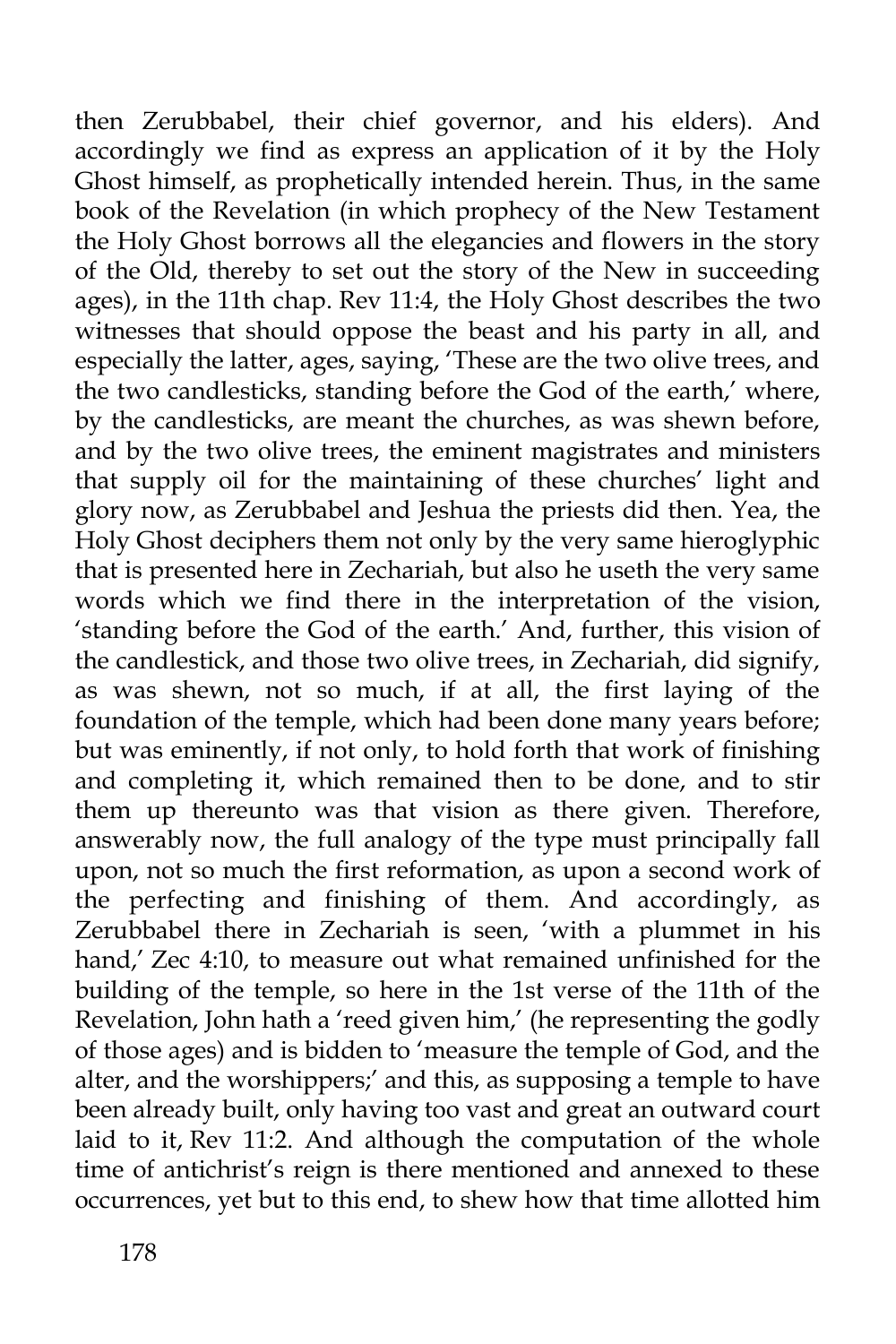to reign should end and expire; and so in that to shew what passages should fall out in the church, towards the expiration of it, as a warning and signal of it (whereof these are the chief); for, Rev 10:6, the angel that gives that prophecy in the 11th, swears that time should be no longer (that is, the beast's time), but until the days of the seventh trumpet, which were shortly then approaching; for immediately after these occurrences rehearsed, we find that that seventh trumpet sounds, Rev 11:15.

But then, you will say, there is mentioned after this an overcoming and killing of these witnesses by a war of the beast, even his last war against the saints, whereby he shall throw down their candlesticks, and cut down these olive trees; and, if so, where then is all the encouragement which you have given?

I dare not say that this killing is as yet to come. It is the greatest controversy in this book whether it be past or no; but, however, supposing it not yet past, to take off discouragements from thence,

First, For the time of it, we know it not how long, it may be a good while unto it, and, in the mean time, we may yet enjoy a summer of the gospel, and an harvest of a better reformation, a little time of which (if it were to be bought) were worth a world.

Secondly, If you attentively observe it, you shall find that killing expressed by an allusion unto Christ's being crucified at last, and then their rising again, like his rising again with an earthquake, and ascending unto heaven, as these are said to do, Rev 11:11-13. Now, with what doth Christ comfort himself before he was to die? 'Destroy this temple,' says he, 'and in three days I will raise it up again;' with the same may you be encouraged also, though you supposed it yet to come. It is but a *destruite hoc templum*, a destroying of that you are about to repair, this temple, and but for three days and an half, no longer; for 'After three days and an half' (as it is twice said, in the 9th and 11th verses), God will rear it up again, and that with advantage, making a better edition of it, even an holy of holies, in which the ark is seen (as Rev 11:19), in comparison of the former. Yea, and further (as some think), this killing shall be but a civil death, that is, of them as witnesses only; not a natural death, as men. (For how else are their bodies said to lie dead for three years and an half?) And so the same persons shall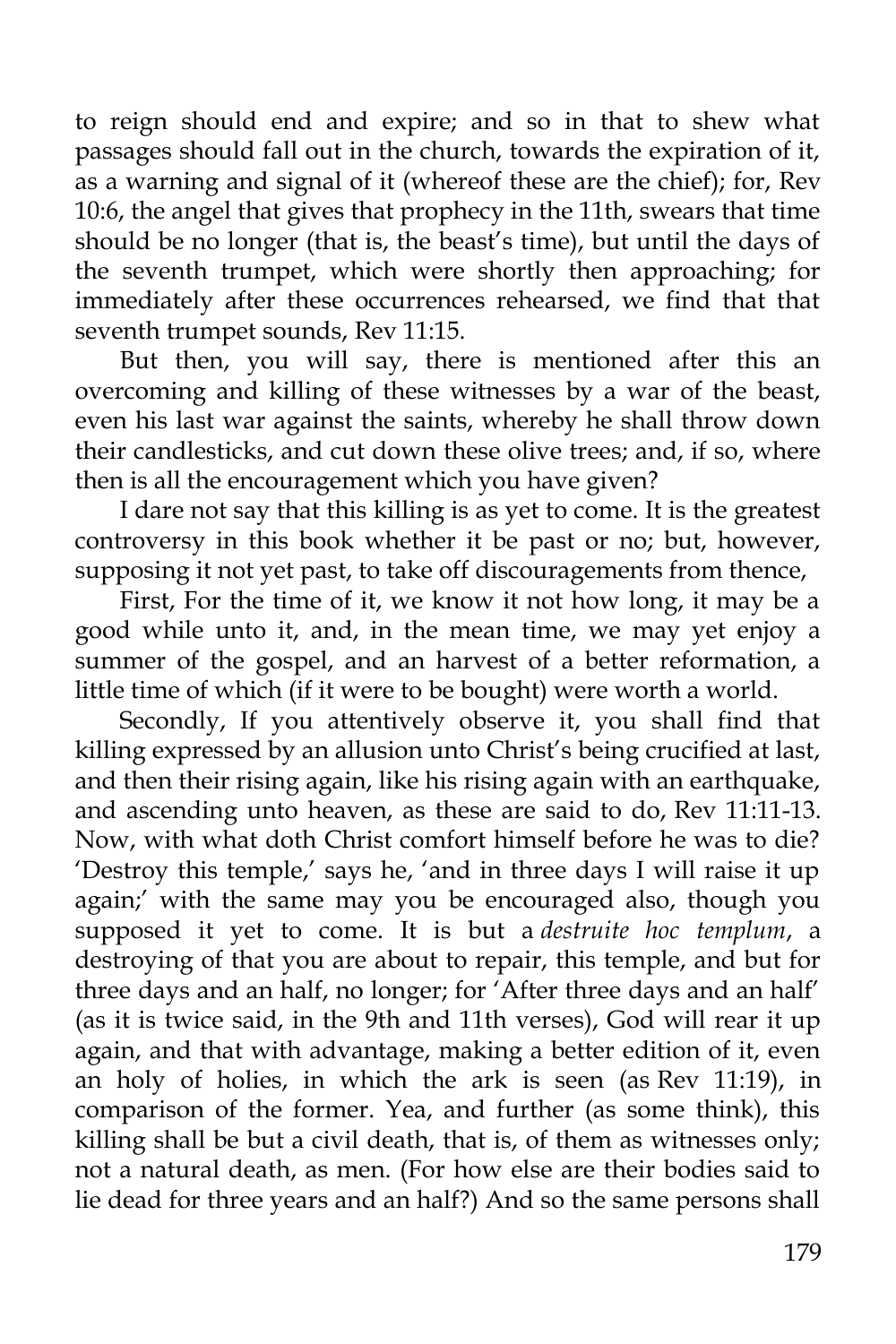rise again, and enjoy the fruit of their former labours, and ascend into a greater glory.

And thirdly, Suppose this should come upon you, even when you are about to finish your work (as the 7th verse hath it, ὅταν τελέσωσι, when these olive trees are about to finish or perfect their testimony (as some do read it), yet let not even this cause you any whit to forbear this work. Christ knew he was to be crucified, yet he casts the money-changers out of the temple; and so do you. Purge and reform the temple, though you die for it in the doing of it. It is worth the observing, that though it was told good king Josiah, in the beginning of his reign, that God would bring evil upon Jerusalem, because of their apostasy in Manasseh's time, and he knew that all he could do in reforming should not quench God's wrath, 2Ki 16:17, yet he reformed with all his might, and therein 'there was no king before him that was like unto him,' 2Ki 23:23; 2Ki 23:25. Do you your duty, and serve your generation (as David is said to do). 'Be strong, and let not your hands be weak, for your works shall be rewarded,' as it is in 2Ch 15:7.

I conclude all with that speech unto this whole State, which David used to Solomon, concerning the building of the temple in his days: 1Ch 28:20-21, 'Be strong, and of good courage, and do it: fear not, nor be dismayed, for the Lord God will be with thee; he will not fail thee, nor forsake thee, until thou hast finished all the work for the service of the house of the Lord. And behold, the courses of the priests and the Levites shall be with thee, for all the service of the house of God: also the princes and the people will be wholly at thy commandment.'

*Die Mercurii*, 27 *Aprilis* 1642.

It is this day ordered by the House of Commons in Parliament, that Mr. Goodwin and Mr. Caryll be desired to print their sermons preached the last fast-day before the said House; and that no man shall print those sermons for the space of two months next ensuing, without their particular licence and approbation.

H. Elsynge, Cler. Parl. D. Com.

These are to give notice, that I appoint R. Dawlman to print my sermon.

Tho. Goodwin.

180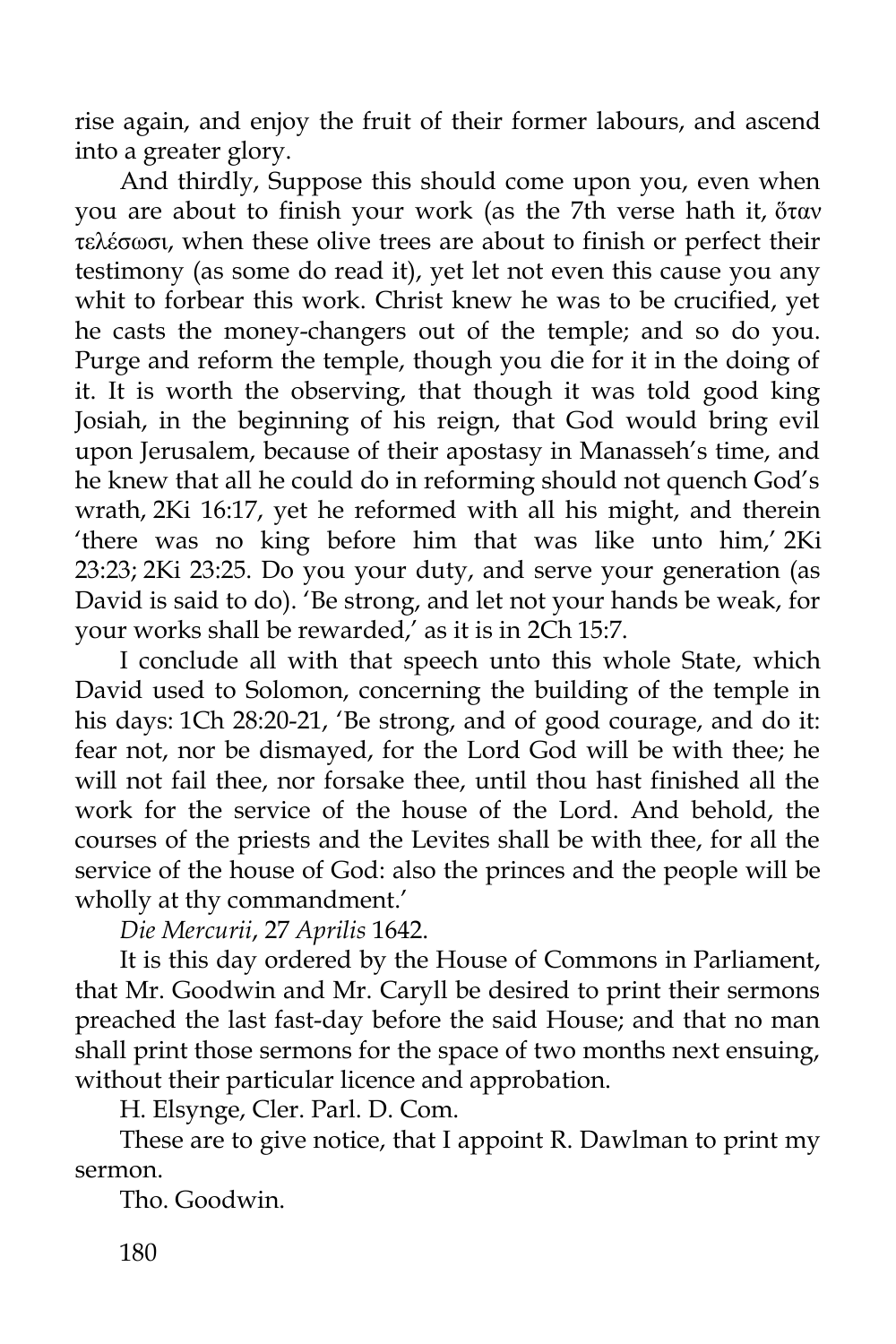#### **Appendix: Note**

#### **APPENDIX NOTE**

It is necessary that we should give some account of the pieces that follow. The first is copied from a folio volume of 'broadsheets,' in the British Museum. No date or authentication is attached to it, but it forms part of a collection of similar documents attributed to the Divines of Goodwin's time. We have no doubt that it is, as it professes to be, a genuine collection of *Goodwiniana*, collected by some loving friend.

The others, Nos. 2–11, are notes of sermons by Goodwin, taken by one of his Cambridge hearers. They are copied from an interesting MS. volume belonging to Mr. Grosart, containing notes of a great number of sermons by Cambridge preachers, between November 1629 and August 1630. The volume is inscribed on a flyleaf, *MS. by Dr. Crackenthorpe*,—*Purchased by Mr. Paul with his Bible and his Defence of Constantine, January* 20. 1838.—*J. P*. Then a note in pencil informs us that *J. P*. is *J. Player of Saffron Walden, Essex*. We see no reason to doubt that the notes are in the handwriting of Dr. Crackenthorpe. At all events, they are certainly as they were written from day to day by some one of Dr. Goodwin's hearers at Trinity Church. They are not of great intrinsic value, especially as most of the sermons from which they are taken are extant. But this gives them additional interest as a curiosity. In comparing their meagreness and confusion with the fulness and order of the sermons as published, we ought to remember that the auditor probably heard only the rough draft of the sermons, which were afterwards elaborated and expanded for publication.

A few blanks occur, representing words that we have been unable to decipher, it is quite possible that these ought to have been more numerous, as there are some other words that we may have read wrongly; but these, if any, we are confident are very few. We cannot but congratulate ourselves on being able, through Mr. Grosart's kindness, to enrich our reprint of Goodwin's Works with what is virtually a work of his hitherto unpublished.—Ed.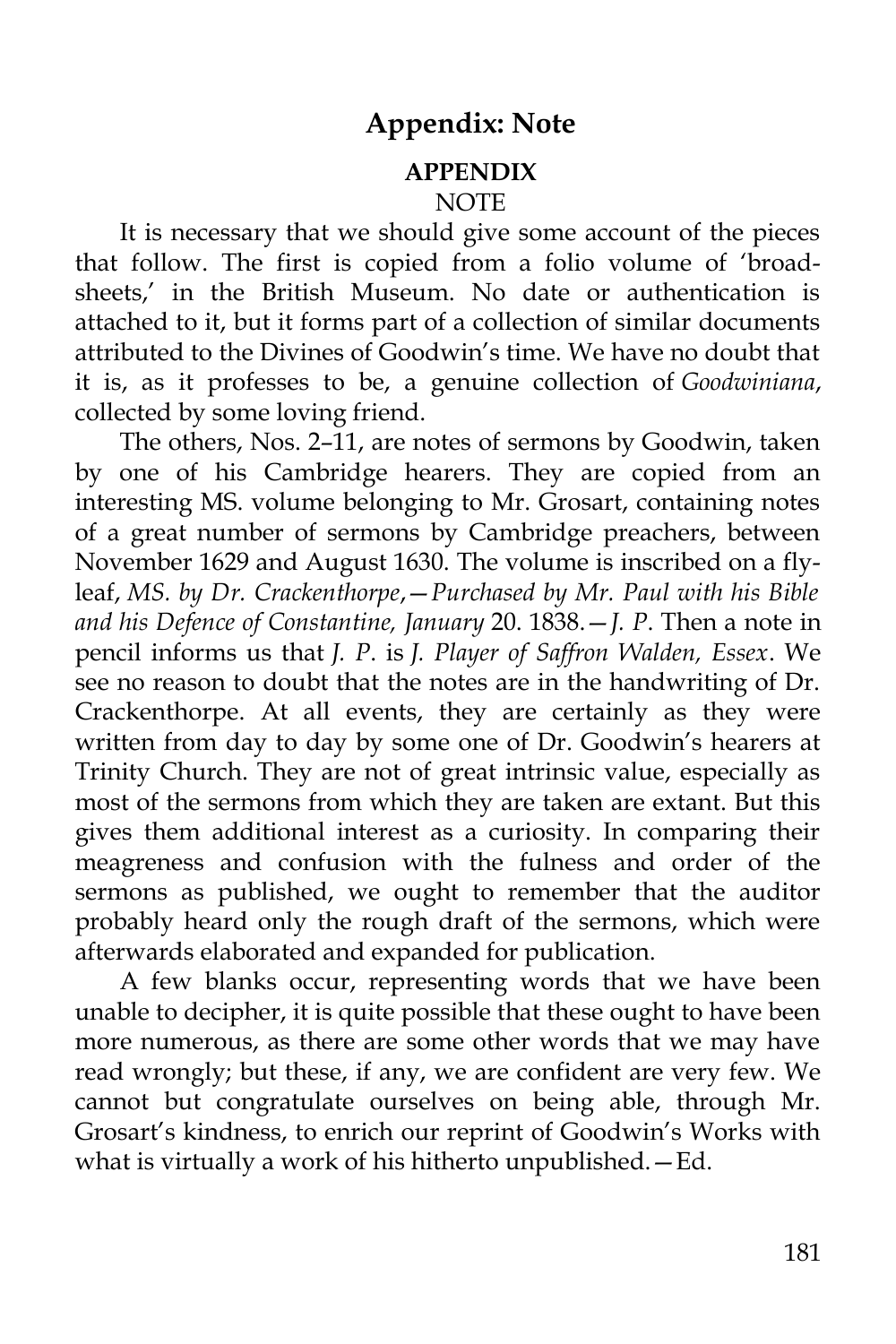# **Appendix**

#### **APPENDIX**

# **Short, Holy, And Profitable Sayings Of The Reverend Divine, Doctor Thomas Goodwin,**

1. SHORT, HOLY, AND PROFITABLE SAYINGS OF THE REVEREND DIVINE, DOCTOR THOMAS GOODWIN,

WHO DEPARTED THIS LIFE FEBRUARY 23. 1679–80.

We sail to Glory, not in the salt Sea of our tears, but in the red Sea of Christ's precious Blood.

A sanctified Heart is better than a silver Tongue.

A Heart full of Graces is better than a Head full of Notions.

Notional knowledge, it makes a Man's Head giddy, but it will never make a Man's Heart holy.

The Wheat and the Chaff, they may both grow together, but they shall not both lie together.

In hell there will not be a Saint amongst those that are terrified; and in heaven there will not be a sinner amongst those that are glorified.

Will you pity a body that is going to the Block? and will you not pity a Soul that is going to the Pit?

What a sad visitation is that, where the Black Horse of Death goeth before, and the Red Horse of Wrath followeth after!

A Man's Condition in this Life may be honourable, and yet his State as to another Life may be damnable.

There cannot be a better being for us, than for us to be with the best of Beings.

That which makes Heaven so full of Joy is, that it is above all fear; and that which makes Hell so full of Horror is, that it is below all hope.

To be a Professor of Piety and a Practiser of Iniquity is an abomination to the Lord.

Oh! Sin is that Mark at which all the Arrows of Vengeance are shot.

Were it not for Sin, Death had never had a beginning; and were it not for Death, sin would never have had an ending.

182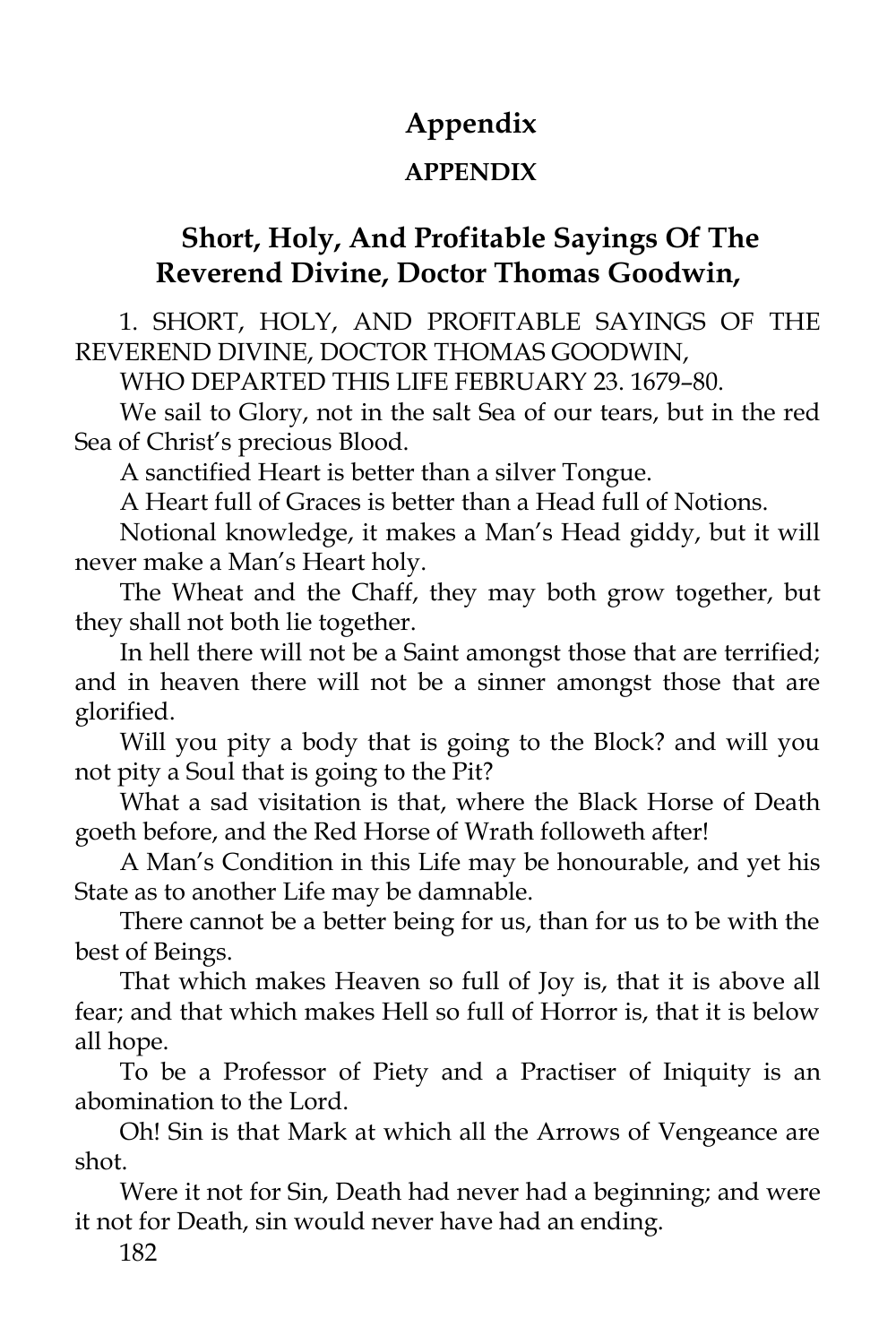Oh! did Sin bring Sorrow into the world, then let Sorrow carry Sin out of the world.

Let the Cry of your Prayers outcry the Cry of your Sins.

Nothing can quench the fire that Sin hath kindled, but the water which Repentance hath caused.

You that have filled the Book of God with your sins, should fill the Bottle of God with your tears.

He can never truly relish the sweetness of God's Mercy, who never tasted the bitterness of his own misery.

None can promise us better than Christ can, and none can threaten us worse than Christ can.

Can any Man promise us anything better than Heaven? or, can any Man threaten us with anything worse than Hell?

Heaven is promised to those that love Him, and hell is to be the Portion of those that hate him.

To live without fear of death, is to die living: to labour not to die, is labour in vain.

Men are afraid to die in such and such sins, but not afraid to live in such and such sins.

Oh! the hell of horrors and terrors that attend those Souls that have their greatest work to do when they come to Die!

Therefore, as you would be happy in Death, and everlastingly blessed after Death, prepare and fit yourselves for Death.

Did Christ Die for us that we might live with Him? and shall we not desire to Die, and be with Him?

A believer's dying day is his crowning day.

God protects Men when they are in His way, but not out of His way.

Sin is never at a higher flood, than when Grace is at a low ebb.

Though the Church's Enemies may be Waves to toss her, yet they shall never be Rocks to split her.

It is not a time for Sion's Sons to be Rejoicing, when their Mother is Mourning.

When the Church's adversaries make long furrows upon her back, we should cast in the seed of tears.

Many, instead of sympathising with Believers in their Misery, are censuring them for their Misery.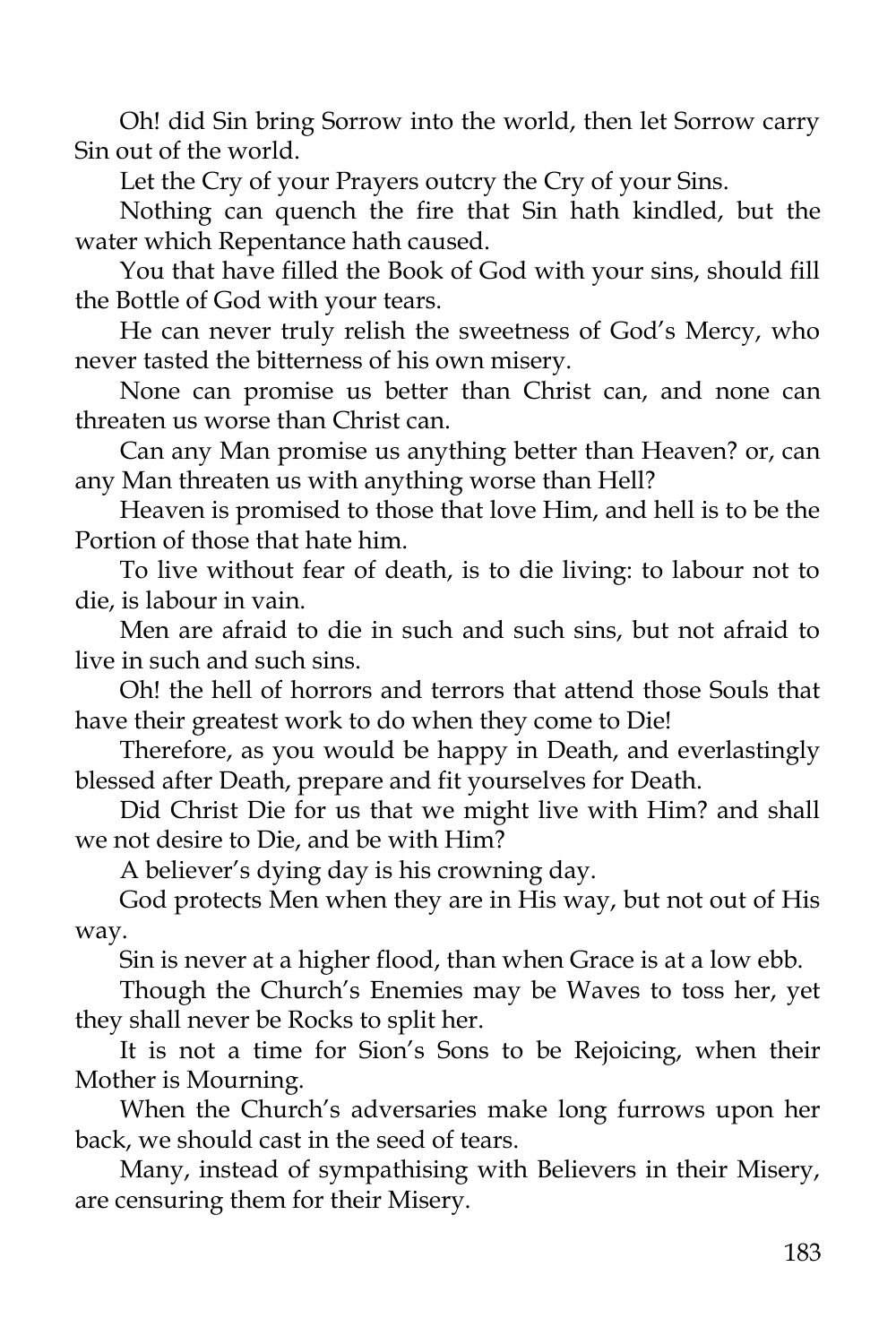True love to Christ can walk on the water without drowning, and lie on the fire without burning.

How shall we land at the Haven of Rest, if we are not tossed upon the Sea of Trouble?

A saint of God lives upon the love of Life, and fears not the terror of Death.

None are so welcome to that spiritual Canaan as those that swim to it through the Red Sea of their own Blood.

Saints are not so much afraid of suffering as they are of sinning: in suffering, the offence is done to us; but in sinning, the offence is done to God.

### **Mr. Goodwin of Katherine Hall, at Trinity, the 5th of November 1629**

2. Mr. Goodwin of Katherine Hall, at Trinity, the 5th of November 1629.

*They knew God, but glorified him not as God, neither were thankful*. —Rom 1:21.

Thankfulness hath relation to God as a good God. Thanksgiving is the subject I am upon; and it is the duty of this day to reckon up some of God's common mercies to this land. The Lord made all men of one blood, yet he appointed certain times for them to live in; and therefore some ages are happier than others; nations, some are happier than another. We could never have come forth in a more happy and blessed time.

1. For the age, which is counted the dotage, yet is blessed. Two blessings make a nation happy: (1.) Human knowledge and wisdom; (2.) Knowledge of God, which sanctifies saints, as the other civiliseth men. Both lights have shined more clearly now than in any age: (1.) For the human knowledge—the Egyptian—all hath been afforded us. (2.) The knowledge of God, of which any nation hath not been partaker of. Blessed are those eyes that see those things ye see: Deu 5:3, 'The Lord made that covenant with us, not with our fathers.' That light, in regard of the people's light, though not as the ministers'; full sea it is now, if ever it was, amongst the people.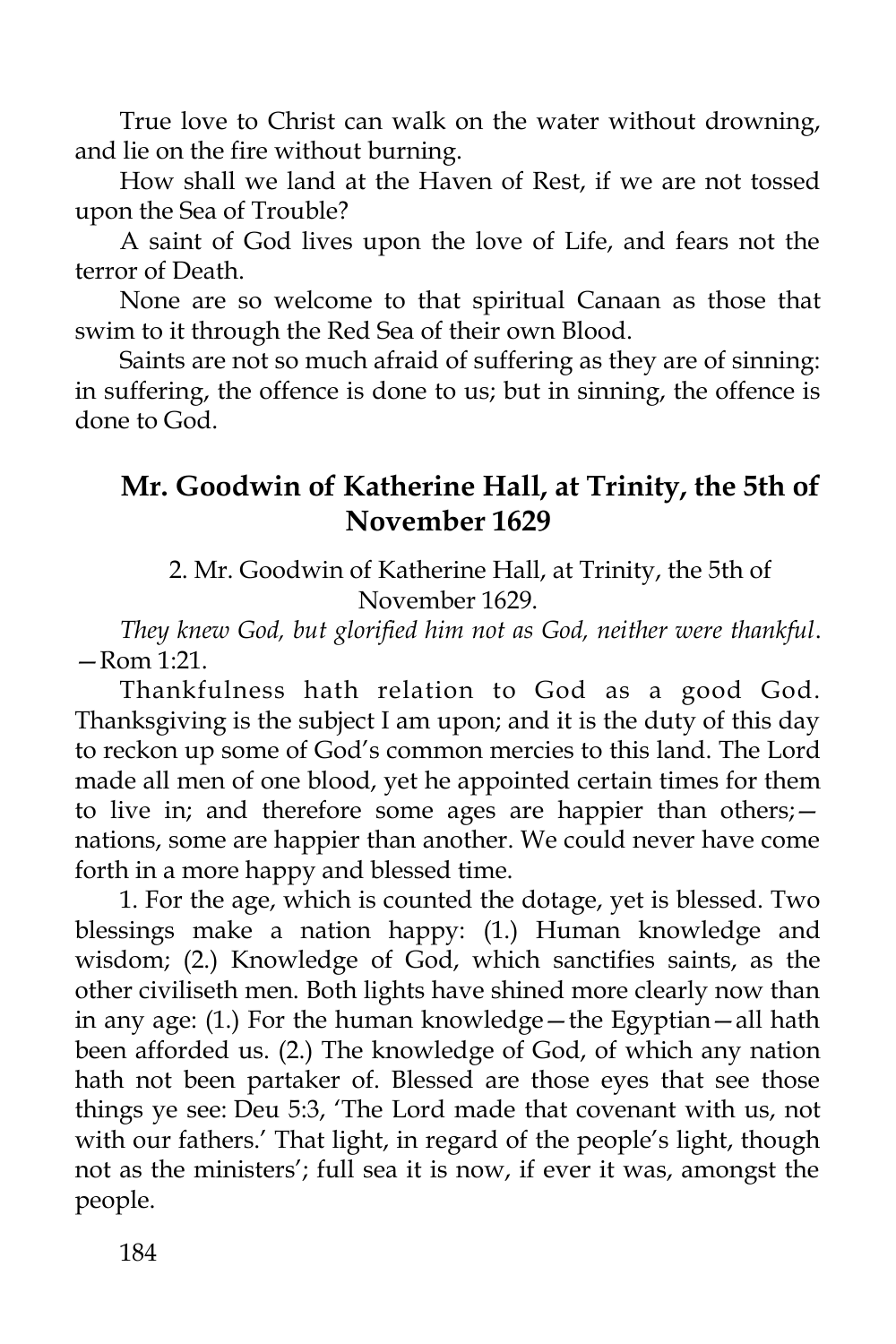2. The place. If thou hadst had the wings of a dove to cull out the place thou most desired, couldst thou have culled out a more happy place to set thy foot in than this?

3. For the healthful temperament of it in regard of fundamental laws, which are as a wholesome air to the body. We enjoy our own good, which cost our forefathers much pains.

4. The succession of princes, which was sometime hazarded, but God hath continued it still. For this God is to be magnified, for they are, 1Sa 2:8, the pillars of the world; for he compares the world to a rotten house, which is underpropped with such pillars. 1Ti 2:2, he commands to give thanks for kings; for heathen, much more for Christian. Great things hath he done for us, which are never to be forgotten, in delivering us so often.

5. The peace and tranquility of this land, which is above all blessings; therefore, saith Solomon, Pro 17:1, 'More one morsel in quietness,' &c. Blessed are the people in such a case; but peace with gospel, as fair weather in harvest: Act 9:31, 'Then had the churches rest, edified, comforted.'

6. The security of religion established amongst us, and a standard of religion as the doctrine of the churches. The saints who live amongst you are in great abundance. The preaching of the gospel, which excels all the Jesuits; they cannot imitate us herein, because God helps us to make sermons in an immediate manner.

7. The special deliverances of this land, which are two great ones: that in 88, and this which we celebrate, wherein God gave us new charters, and renewed our lease of the gospel that we have had. Oh! what cause have we to be thankful. This day is holy to the Lord as a Sabbath as a fast; though our hearts ought to run in another channel, namely, of thanksgiving, they are mourning. Now, as these mercies are public, so public thanksgiving ought to be had; and herein we may make melody to the Lord. You that are students ought to regard this the more,

1. Because they are common mercies and public. Because all the mercies God brings on this land are for your sakes. They are all yours, 'that the abundant grace might,' &c., 2Co 4:14-15.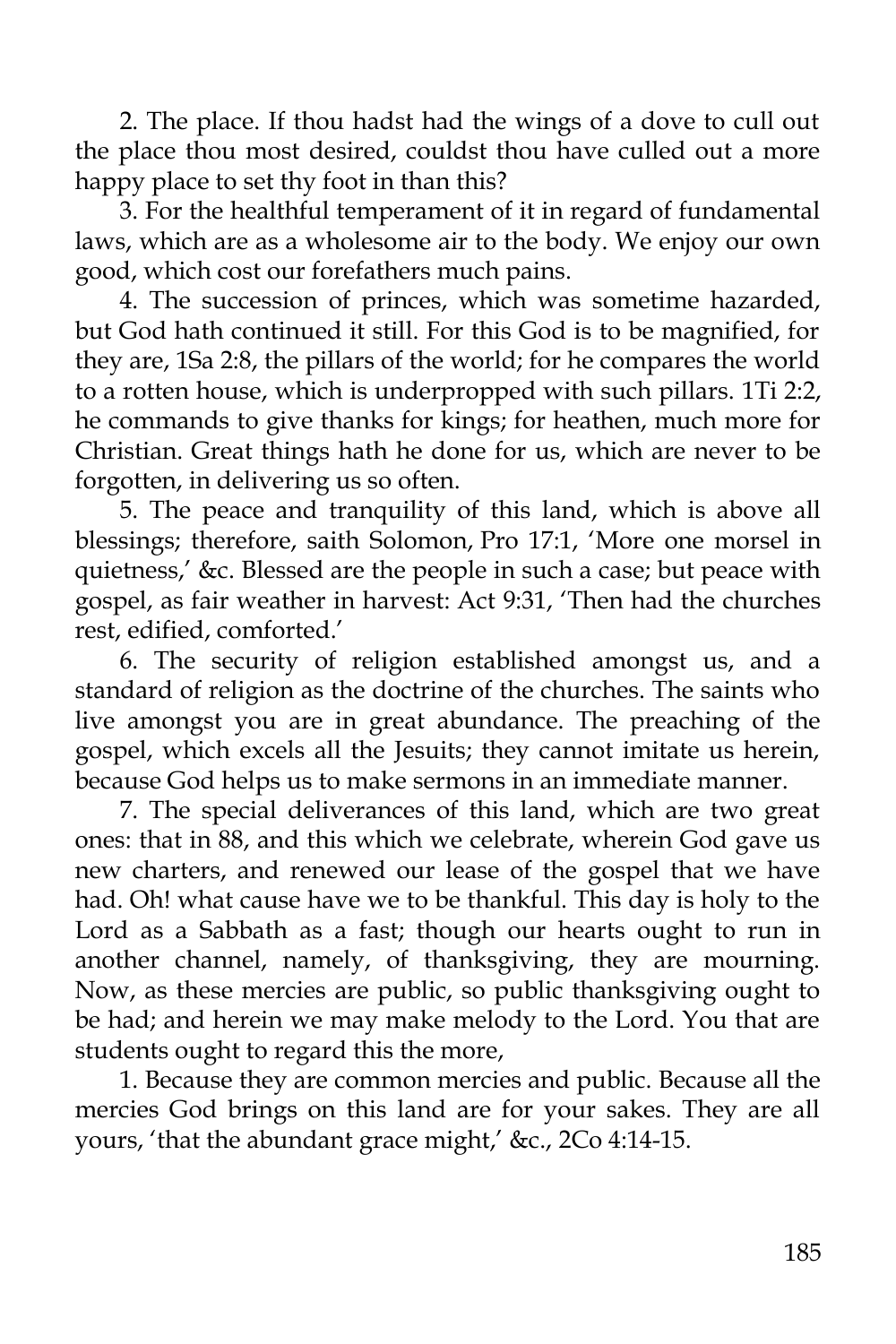2. Because by public mercies God hath most glory. His name is made glorious in this world. This is a second motive the apostle adds, 'to the glory,' &c.

3. For your brethren you ought to give thanks. It is your duty; it is meet to do so. Psalms 108, this David rejoiced in; Acts 24, the Jews were thankful for their peace.

Now I will shew you the greatness of the sin of unthankfulness, to press it on you.

1. Because the object is God's goodness; we are unthankful immediately to God. In that you are unthankful unto God, you sin against the value of goodness, for the despising of which there is a treasure of wickedness<sup>[35]</sup> and wrath, Rom 2:4. Again, his goodness is his glory; therefore it must needs be great. His mercy is the thing is most dear to him; it is the tenderest part; therefore called the 'bowels of mercy,' and 'tender compassion.'

[35] So in the MS.; but qu. 'judgment'?—Ed.

2. It is an unnatural sin, because the light of nature doth condemn it, Luk 6:32-33. Sinners love those that love them. He loads you daily with mercies; but, Amo 2:13, you do load him with sins. The cords of love are called the cords of a man. The beasts will be thankful in their kind; nay, the insensible creatures. It returns fruit.

3. All goodness is included in this duty of thankfulness, Psa 147:1. This is profitable. It is the best way to obtain mercy. Unthankfulness forfeiteth mercies; it procures a blessing upon the mercies of God. An unthankful man eats the curses of God.

It is pleasant to God, Eph 5:19. You have heard it is music, Psa 69:31. Pleasant to man. What is the ground of thankfulness? A joyous heart. Luk 1:46-47, see, as much as she rejoiceth, so doth she thank God and magnify him.

It is comely, because it gives God his due, 2Sa 7:19-20. It is all we can do to God. 'What am I able to say more to thee?' It is a comely thing to give God his due. It is an honourable duty. *Modestissimum istud verbum Rogo*; but to give thanks is more honourable, though it be a part of prayer, &c. It moves God.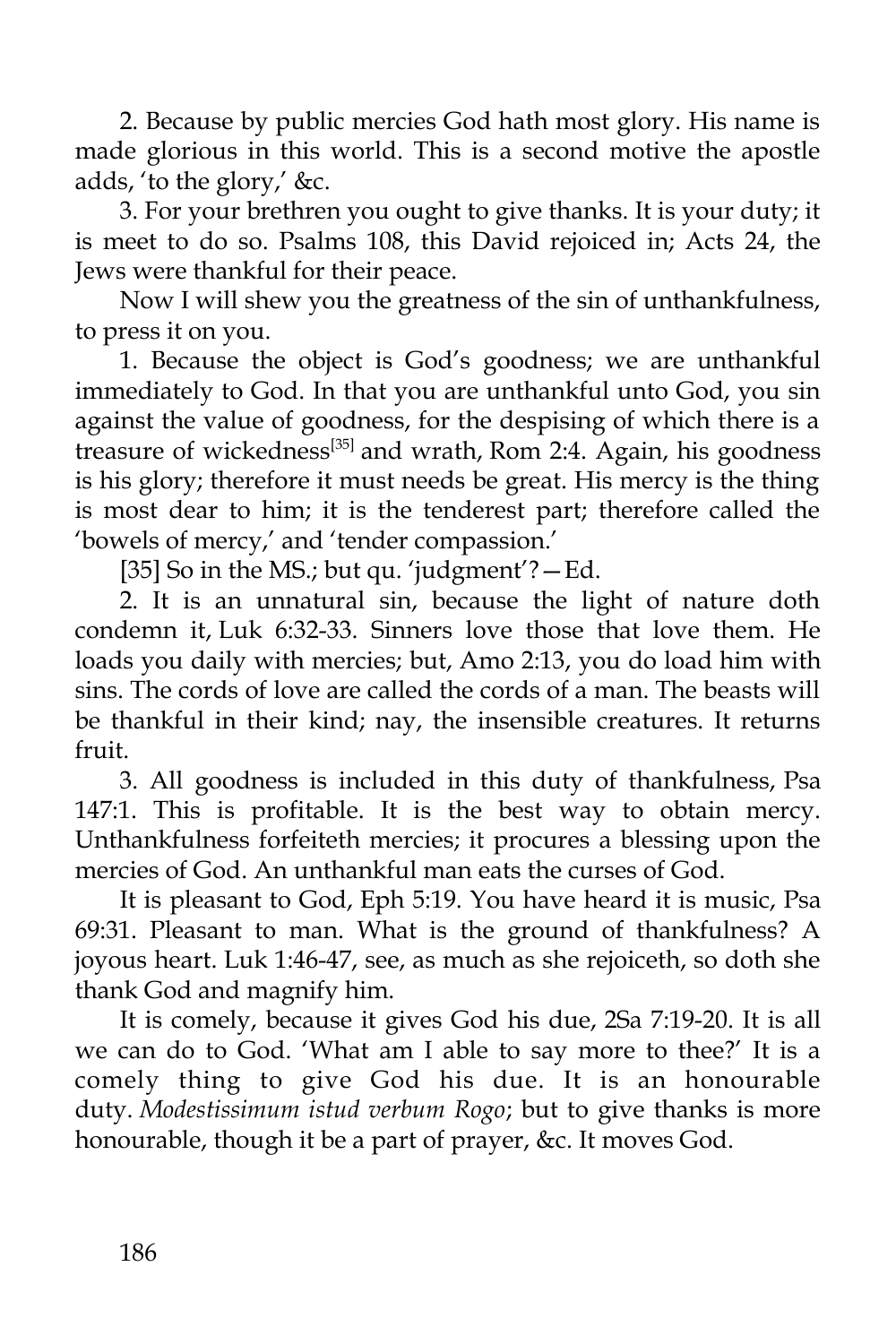What is it? Thankfulness is a rendering of the glory of God's goodness, through Christ, in all things and always, for the acknowledgment of his goodness.

(1.) It is a rendering: Psa 116:12, 'What shall I render to the Lord for all his benefits to me?' (2.) It is a free rendering, because that the will is more than the deed in this duty of thankfulness. (3.) The glory of his goodness; not the substance of your estates, but the glory, Rom 14:6. (4.) It is the glory of his goodness. To glorify his goodness is more than to glorify his mercy. (5.) Through Christ. That is, thankfulness; 'through Christ let us offer the sacrifices of praise,' &c., Heb 13:5. (6.) In all things, Col 3:17. Do it in the name of Christ; that is, all within you, that is, in all conditions, glorify God. (7.) Always: Eph 5:20, 'Give thanks always to God.' (8.) The end, principally to acknowledge your sin, and testify his goodness; for to do so out of fear is not thankfulness. 1Ch 29:14, David praised God for that he had a heart to give God thanks. Even so should we have such hearts.

### **Mr. Goodwin of Katherine Hall, at Trinity, Nov. 8**

3. Mr. Goodwin of Katherine Hall, at Trinity, Nov. 8 *Neither were they thankful*.—Rom 1:21.

Now I must shew what unthankfulness [is], which I could not do unless I shewed what the contrary is. It is a free rendering of the glory of God's goodness principally, and the testification of our thankfulness and love to him. A larger definition: It is when, out of our own selves, we do acknowledge our own unworthiness, and God's free goodness, and our kindness<sup>[36]</sup> in relation to him, in all things and at all times, principally to glorify God, and testify our loves.

[36] Qu. 'dependence'?—Ed.

1. The *genus* is a rendering. It hath relation to good things we have received; it is he returns all.

2. It is a free rendering unto him. It is a property of thankfulness, an essential one. The chief thing looked at in kindness is good will: 2Co 8:10, 'You have been willing a year before.' This is an aggravation of their bounty: 1Ch 29:13-14, 'Who am I that I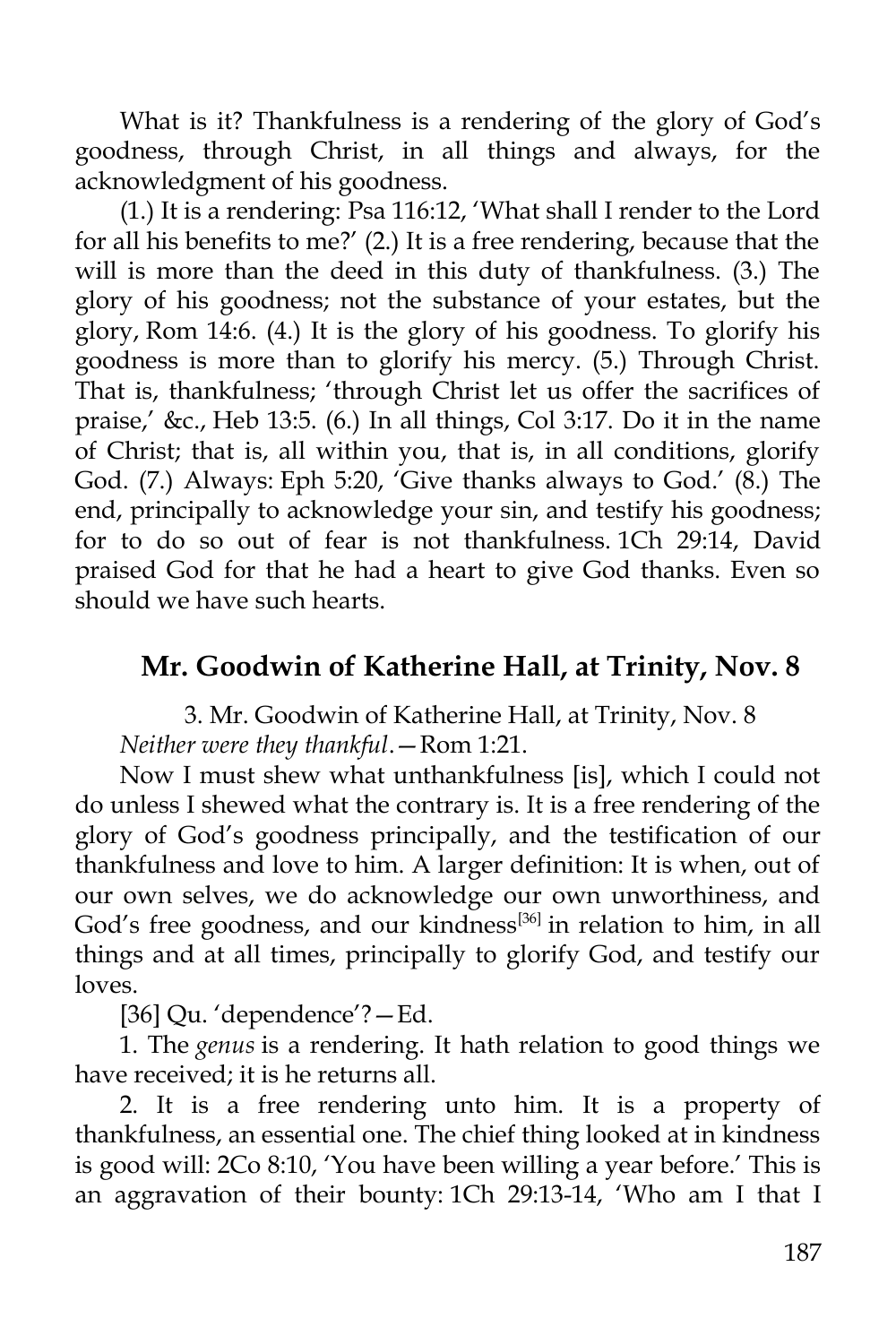should offer so willingly?' So the poor widow casting in a mite. Observe whether your sacrifices come off willingly. Do you pray for fear of the whips of conscience? This is not thankfulness.

3. The object; the glory of God's goodness, 2Co 4:15, God's glory; 'that through your thankfulness glory might redound to the glory of God.' The schoolmen shew how to be thankful. If he be more excellent than thee, then the best way to be thankful is honouring him. Psa 50:12. But to one that is poorer render that he wants: Psa 50:14, 'Offer unto God thanksgiving;' *i.e*. God requires the rendering of his glory unto him. When God hath the quintessence of the use of all these things, that is, thankfulness. He doth not deny thee the possession of them. Sometimes the Lord hath need of our credit; that is, when the Lord's glory lies at the stake, and thou must part with thy credit, or else God's glory will die.

4. The glory of his goodness. When you consider the Lord's goodness to you, and it moveth you to pray, Rom 7:13, 'Render honour to whom honour is due,' that is not thankfulness, but rather slavish fear.

5. Wherein we are to give God the glory of his goodness.

(1.) By acknowledging our own unworthiness, his free goodness, and our obedience in relation to him. Deu 8:17. Thou shalt remember the Lord thy God, and shalt not sacrifice to thy own parts. 1Ch 29:13-14. Thus David did: 'We have given thee of thine own,' for we are strangers here. We must acknowledge that there is nothing in yourself to move you thereto. 'Who am I, that thou hast brought me hitherto?'

(2.) Thou art to acknowledge thy own unworthiness; not only that there is nothing in thee that might move God to give thee life, but that thou art unworthy of it, and say that thou art less than the least of God's mercies. The poorest creatures art thou less [than], and unworthy of.

(3.) Thou must acknowledge, *i.e*. thou must not rest in a sensibleness of thy unworthiness.

(4.) It must be a real rendering. Thou must order thy conversation aright; hereby may you express your thankfulness to God: 'I will pay my vows unto him.' 'Truly I am thy servant;' *i.e.* I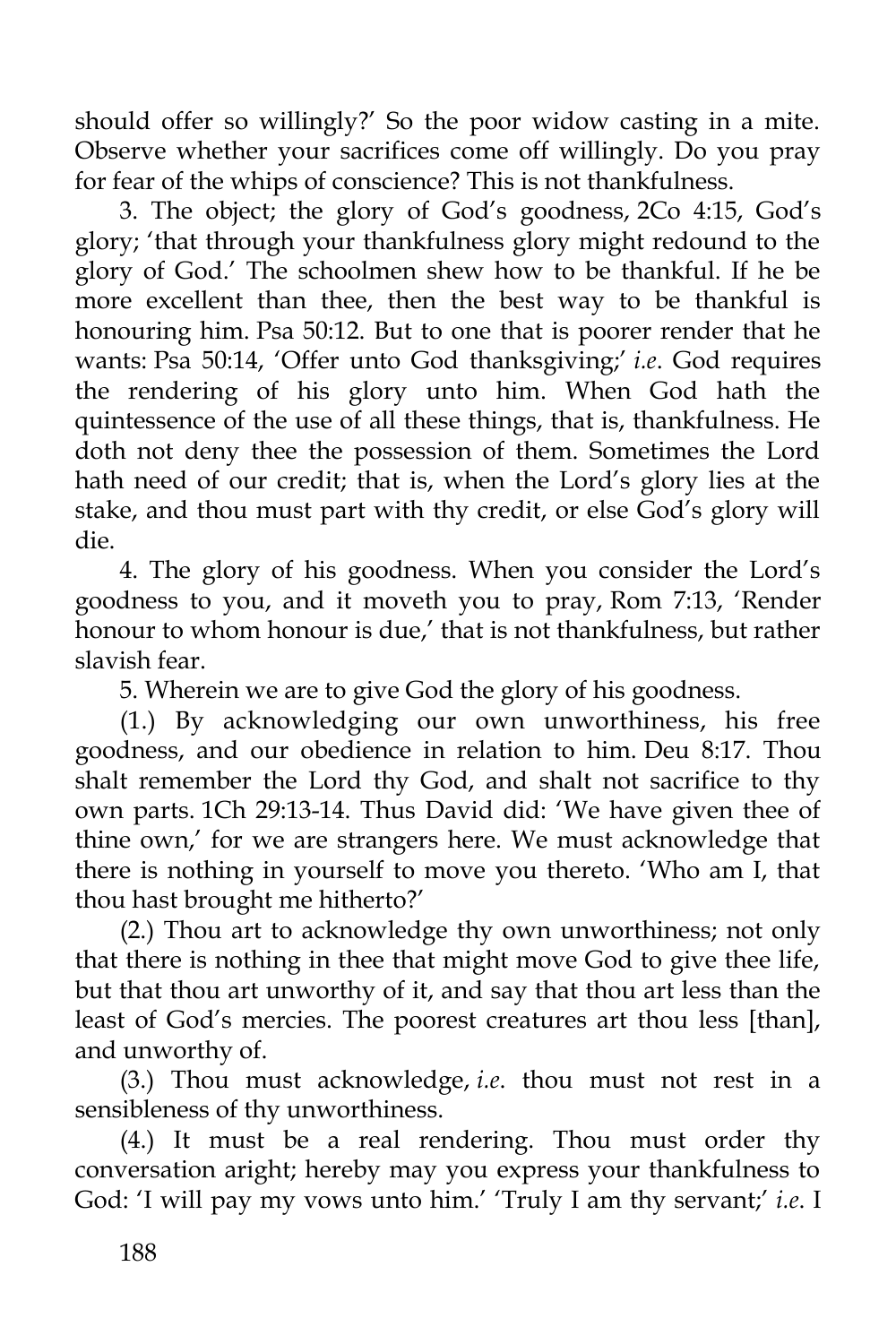will devote myself to serve thee. Think with thyself, What hath been done for the Lord? as king Ahasuerus for Mordecai. Shall I thus foolishly requite the Lord for his goodness? as Nathan to David. The Lord hath given thee this much, and more, and yet are unthankful.

(5.) We may express our thankfulness, as David for Jonathan: 'Who is left to do good unto?' 2 Samuel 9. We should say, Who is left of the godly?

(6.) The sixth is to be thankful to God in all things, and always. Look wherein God's goodness is, therein should you be thankful. So for afflictions, which we should not be thankful for, but inasmuch as they are for our good, and we believe it; thus Job. For temporal, but especially spiritual, mercies; and old mercies, and mercies to come; all the promises made to you. David was thankful for a blessing to come, as you may read Psa 31:9.

(7.) At all times. When God leaves giving, then leave thou to be thankful. But God never leaves giving, as the river running. Be thankful while you have being, because you cannot be thankful enough unto the Lord.

(8.) Your end must be principally to glorify his goodness and testify your love. Thy thankfulness should equal God's kindness. David thanks God for that he was able to be thankful uprightly. To testify our love: 'I love the Lord because of his goodness, and because he hath heard the voice of my supplication and prayer. Because he hath inclined his ear unto me, therefore will I call on him as long as I live.'

The causes of thankfulness. We must be thankful through Christ and for Christ. All come down through him, and therefore all our thankfulness must go up to God through him also.

(1.) Because Christ is our high priest, and we cannot offer thanks without him.

(2.) All things come by him, therefore all things must be returned by and through him again.

(3.) We must be made acceptable by the power of Christ.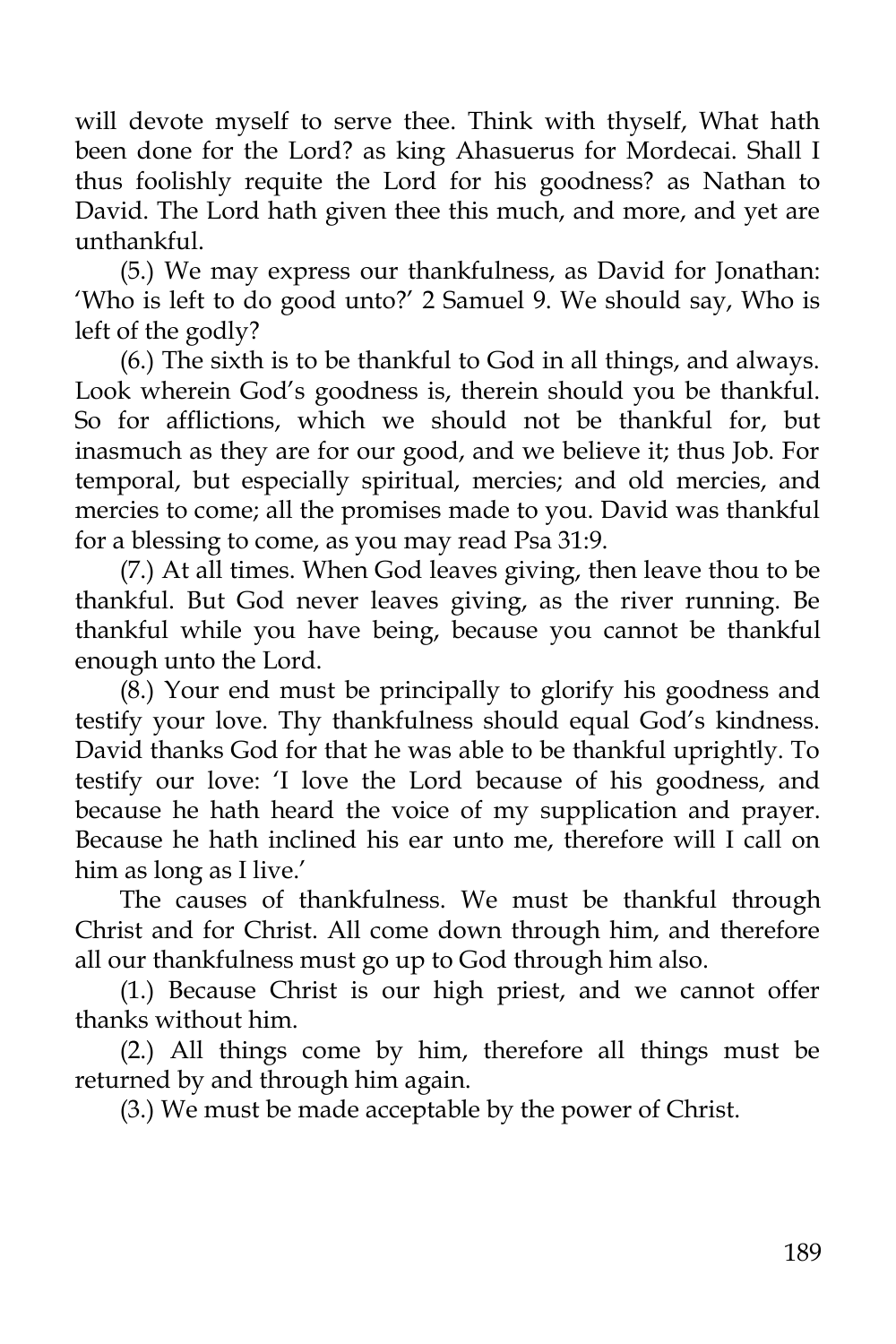### **Mr. Goodwin of Katherine Hall, Novem. 22. 1629**

4. Mr. Goodwin of Katherine Hall, Novem. 22. 1629 *Neither were they thankful*.—Rom 1:21.

The point we have in hand is about thankfulness. I have shewn what it is already. It is a free rendering of the glory of God's goodness unto him, in testification of our love unto him, and to glorify him principally. Now we may enlarge this; for so far as God's goodness extends, so far must thankfulness reach. Eph 5:20. It is *omne ens et non ens*. Express your thankfulness really to him by vows and prayers, and by doing the saints good. Render all in Christ, because all God's goodness comes to you through Christ; so in your praises.

Now, the causes of thankfulness, and degrees of it.

1. You must take a due consideration of his mercy. Therefore I will praise the Lord with mine understanding. Marvellous are thy works, and that my soul knoweth right Well. This is the reason that brute beasts cannot be thankful. Deu 32:6, 'O foolish people,' &c. Study God's mercies to your souls. Take note of small as well as great. It is a sign of an humble man. David did so. Psa 103:2. As you confess your sins, so God's mercies; and remember the Lord's mercy. David says, 'My soul, forget not all his benefits.' This is so necessary, that it is put for thankfulness, and so on the contrary. Lay charge on thy heart. 'They soon forgot the Lord, that had done great things for them,' Psa 106:21.

2. We should esteem God's mercies, 2Co 9:15. We must apprehend them as unspeakable. 1Th 3:9, 'What thanks shall I give to the Lord?' Such a mercy as this aggravates God's mercy. He hath not dealt so with any nation and country. Consider the number of God's mercies. Have a true estimate of them, and have an estimate of your own unworthiness. 2Ch 32:25. They were proud, and murmured against God. Psa 106:24-25. They despised that good land. This would set estimation on God's mercy.

3. We should get the sense of God's love in these in thy heart. Either thou hast a heart set on God, or set love on the creature in him. Act 14:17. Psa 63:3, 'Thy love is better than life.' When he perceived the Lord's love he was thankful. A small dinner of herbs will be pleasant to thee, if thou seest God's love. Apprehend God as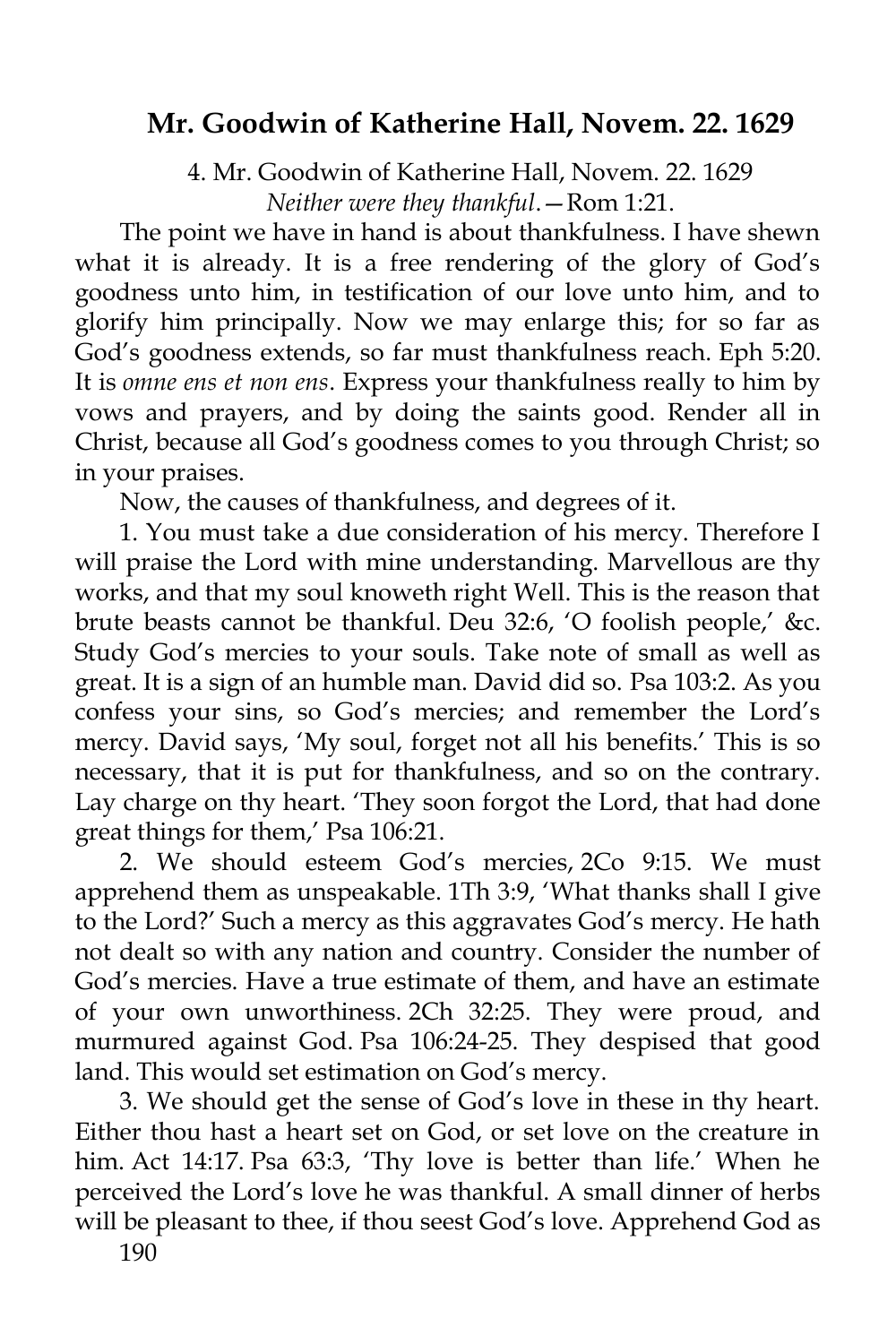a Father, and then give him thanks: 'Giving thanks to God and the Father.'

4. Get hearts loving of God again. This is the ground of that melody to the Lord. Get your hearts warmed with godly love. Selflove is the cause of unthankfulness. Loving the creatures inordinately will strengthen your hate to God, and in love to his creatures we are nothing thankful, because of the creatures' love. Get your hearts weaned from the world. It is a reflex act of the mind.

5. Get joy in him, and rejoice in him always. This opens the heart. 'What, am I to offer willingly such a sacrifice to the Lord!' Get joy in his goodness; for joy in the things of this life will draw away your hearts from God. Rejoice in God's goodness. This is the complete definition of thankfulness. That we might learn to be thankful, let me shew what is unthankfulness. Three degrees:

1. When you are not thankful in your thankfulness; when it is not done out of a right end, or from a good ground. The pharisee took thanks to himself in thankfulness to God. A man may pray amiss; so a man may give God thanks amiss. This is the first degree of thankfulness, Hos 3:5. Dost thou fear his goodness? Then art thou thankful. Is thy heart quickened in the sight of God's goodness? The more thou hast, the more thankful shouldst thou be. This is a character of a thankful man: 'I will praise the Lord as long as I live.' To be thankful unto God because of mercies to come; this is good, but not the sign of God's …

2. Whenas you do not render unto [God] the glory of his goodness which they are able to render … in goodness … In Hezekiah; he had received many mercies, 2Ch 32:2; 2Ch 32:5. He did not live so much better. Now, are you living according to the means God hath given you? He requires meet thanksgiving as doth the earth, Heb 6:7. This was Solomon's sin. He had from God, and rendering not according to his mercy. How many are there among you that render nothing at all unto God. Every mercy of God should lead us to repentance. The rivers return to the ocean, and dost not thou return thy life to God again?

3. When we render evil unto God for his mercy, Neh 9:25, Do you thus foolishly requite the Lord for his goodness? You cast the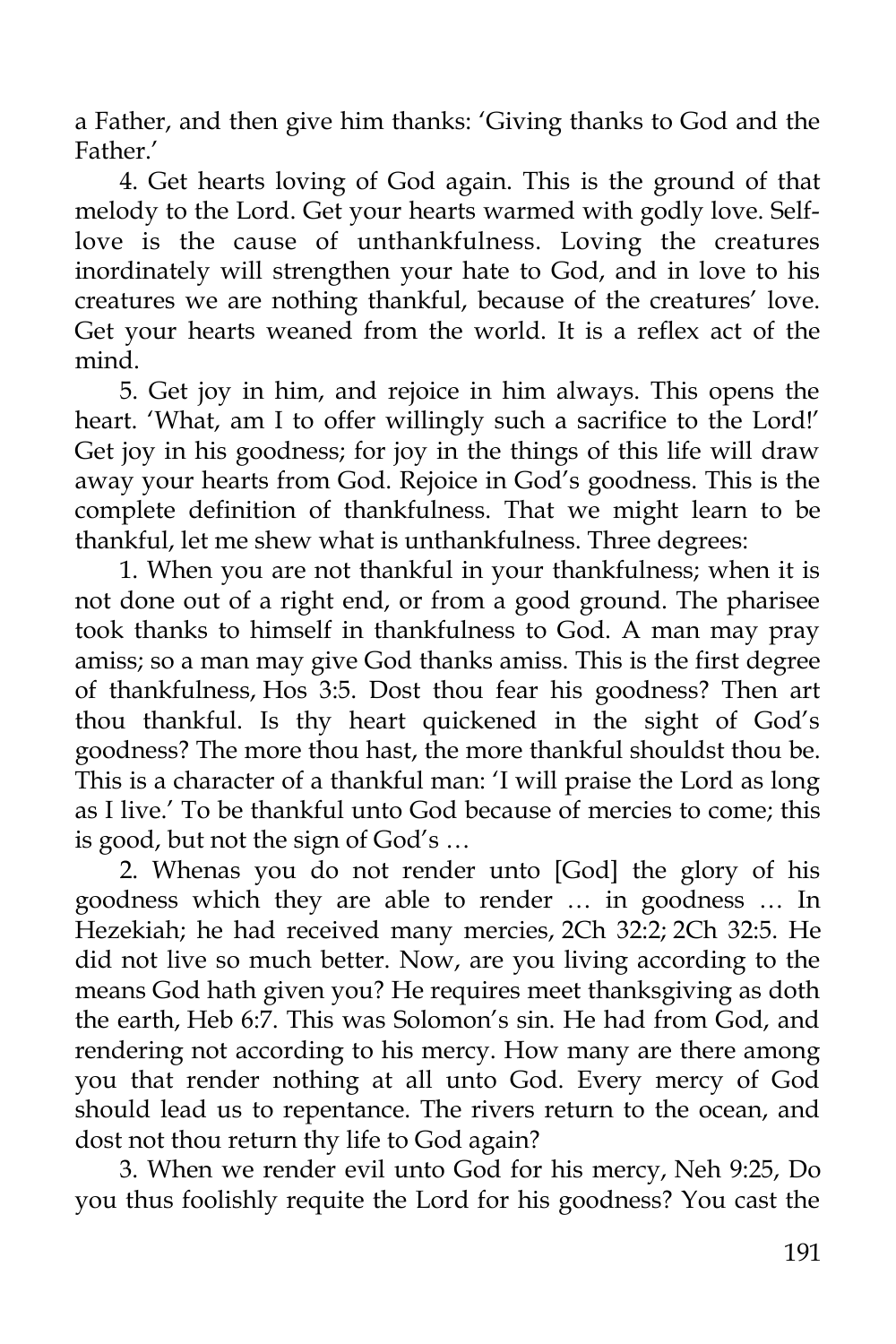Lord's laws behind your backs. Do you render evil for good? David was not stinted in a kingdom, and why hast thou dealt thus? 2 Samuel 12. Thou hast wealth, and dost thou live in a greater sinning against God? So for all the mercies of God; as strength; and art thou strong to pour forth strong drink? For which of all God's mercies do you requite him? What? Do you war against his will? His own weapons! God will heap coals of fire upon your heads. Because God doth defer judgment, therefore do you sin more and more. No greater sin of …

## **Mr. Goodwin of Katherine Hall, at Trinity, Decem. 6. 1629**

5. Mr. Goodwin of Katherine Hall, at Trinity, Decem. 6. 1629

*Because when they knew God, they glorified him not as God, neither were thankful*.—Rom 1:21.

Sinning against knowledge is the highest aggravation of sin. Four times it comes in the chapter; one in Rom 1:28, the other in Rom 1:21. I will shew you the aggravation of this sin by questions.

*Quest*. What is meant by sins of knowledge, and how many ways may we sin this sin?

*Ans*. Two ways may we sin against knowledge:

1. When knowledge is the object of sin. It is one thing to sin against a knowledge of sin.

2. Sin and the knowledge of sin.

1. It is a greater sin that is directly against knowledge.

(1.) When they do abuse their knowledge, as Judas. When they do not only abuse their natural knowledge, but against knowledge of the Scriptures; when they have some shifts for their sin, as David had in killing Uriah. So Saul, his sparing the fattest sheep is directly against knowledge. To use the law to sin by the law. Men have shifts for their covetousness.

(2.) When men do neglect to get knowledge, herein men sin against it, Heb 5:12. Though sins may be done out of ignorance, yet because they did not get it when they might have had, so God reckons up to the Gentiles their sins of knowledge. You that have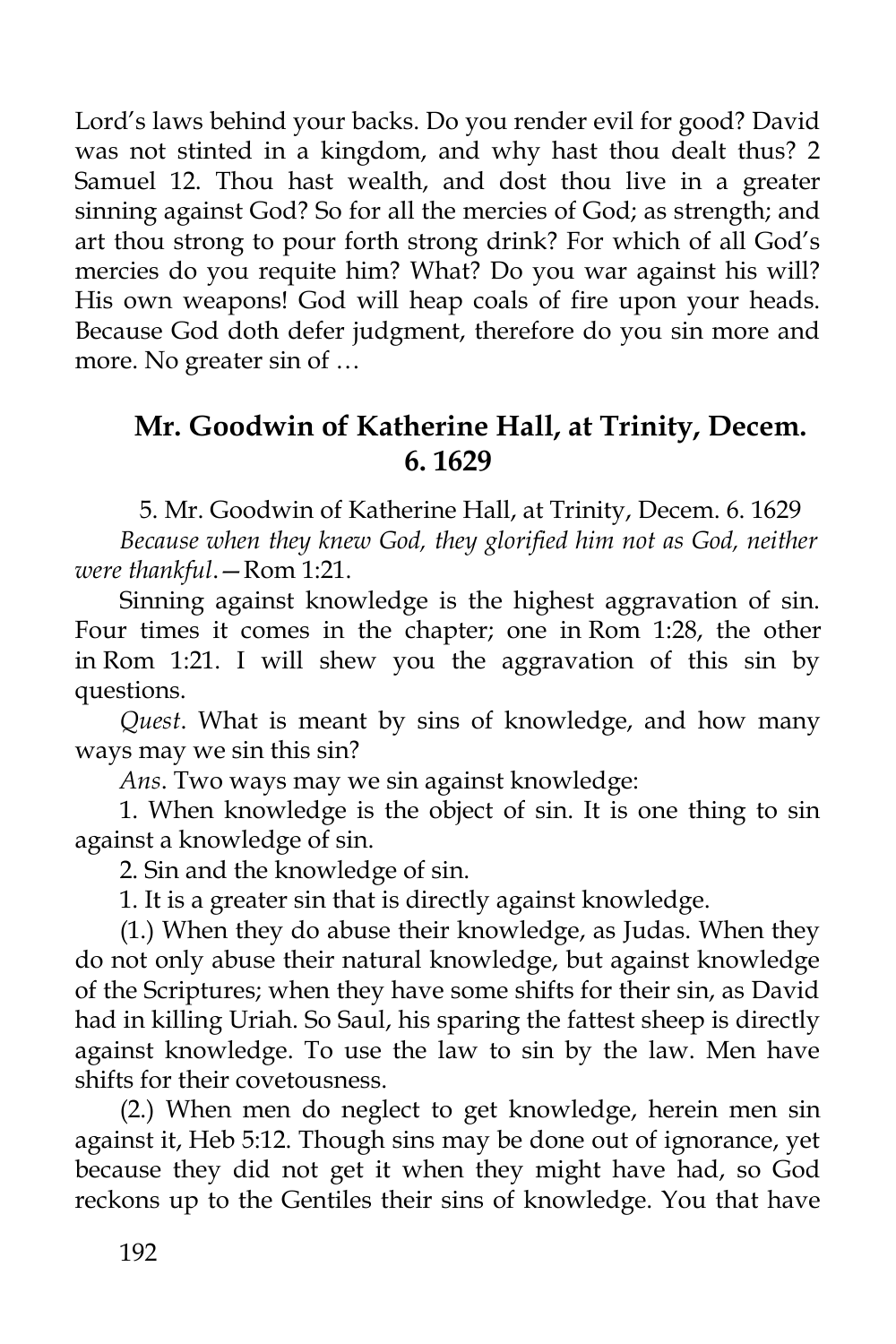lived long under the means might have gotten much knowledge; therefore the Lord will reckon them as sine against knowledge, if you do not improve them.

(3.) When men refuse to get knowledge, as the adder stoppeth his ear at the charmer; or are afraid.

(4.) When they hate the knowledge and the light that is come into the world, this is a high kind of sinning against the knowledge, so extinguishing this light, that they might sleep the quieter: Jud 1:20, 'But what they know,' &c.

(5.) When they hold their sin against their consciences. They invent lies in hypocrisy, 1Ti 6:3-4. They fashion their sins against God.

2. In regard of others: Sinning against knowledge,—

(1.) When men do conceal their knowledge from others. Knowledge is light, and men cannot hide light, but it will discover itself.

(2.) Suppressing of knowledge: Act 4:17, 'Let us threaten them, that they speak no more in his name.'

(3.) When we force others to sin against knowledge: Joh 9:34, 'They cast him out.'

II. When men sin collaterally against knowledge. Though a man know such a duty to be a duty, and yet doth it not. I will shew you the aggravation of this sin also.

1. When we sin against light, and according to that, the greater sin, the more light. Some sin against the light of nature, the men with men sinning and doing uncleanly, Rom 1:24; to be unthankful, and disobedient to parents, and unmerciful. So lying and covenantbreakers, Joh 8:44. Two sins he reckons up there. He sins against the fact done.<sup>[37]</sup>

[37] The meaning of this is clear, when compared with Vol. IV. p. 182.

2. When men sin against the light drunk in in their youth, Proverbs 31. When Manasseh thus sinned against the sins (instruction?) of his youth, Jer 2:3-4, 'Cry unto Jerusalem, I remember thou wast thus and thus.' Pro 22:10, a principle gotten in youth will hardly depart. Your hearts are tender in youth.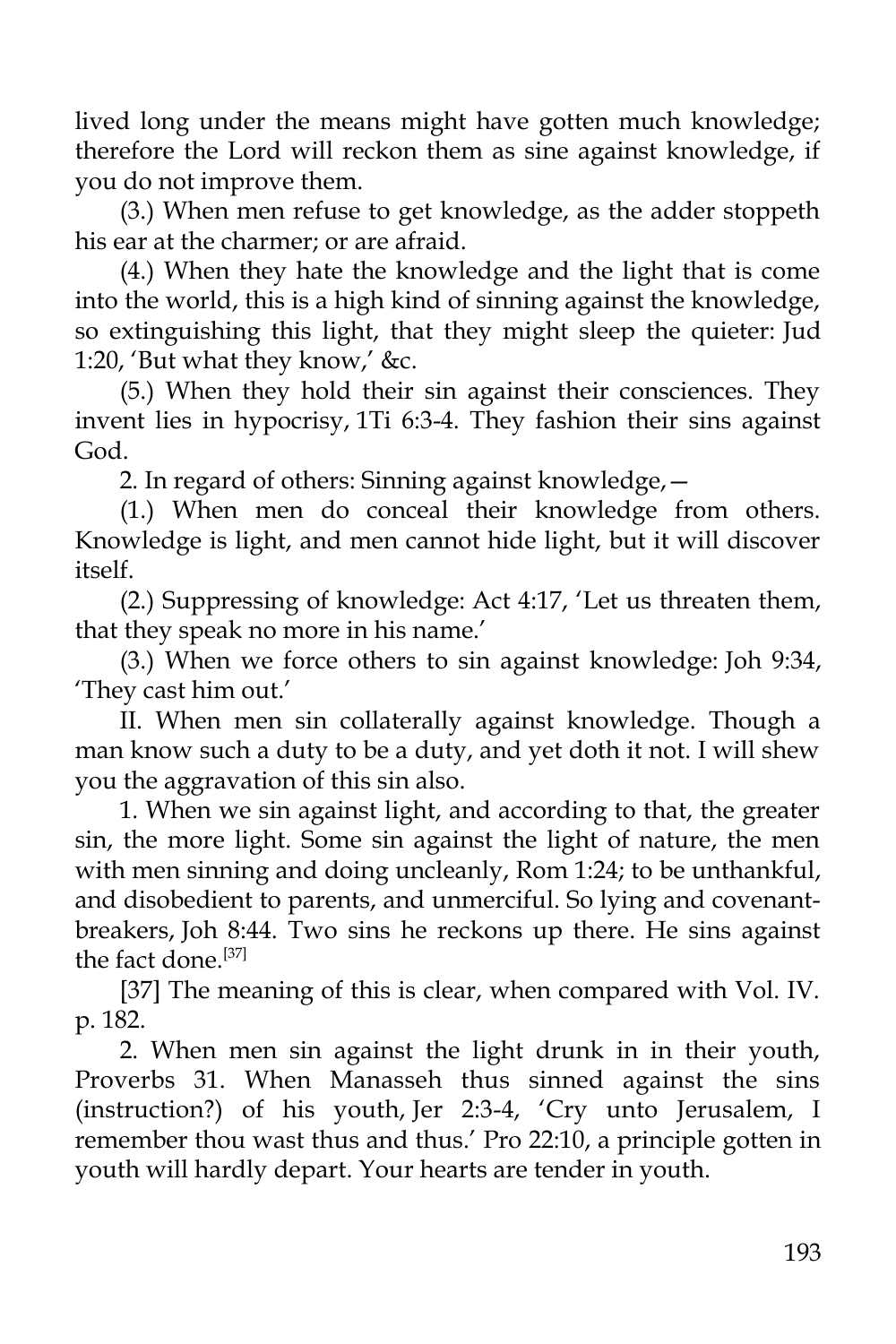3. The more real and experimental knowledge is wrought in you, this is more grievous. Paul gives Timothy an admonition concerning his example. Note, thou hast the light of nature, word, and example, in Isa 26:10, 'The land of uprightness.'

4. The more taste thy knowledge hath in the world to come, when thou hast known the bitterness of thy burden, and yet go on, this is a high sin. Those that have been enlightened, and fall back, no more mercy for inch afterwards.

I. Before the act done, we may sin against knowledge.

1. When thou knowest the issue and the end of thy sins. This sin leads to death, Pro 8:6; as Judas, 'Woe to him that betrays him.' He was told fully of it. The destruction of the city was foretold, Jer 38:2-3.[38]

[38] See Vol. V. p. 178.

2. The more consultations thou hast in thy heart, and yet dost it, the greater thy sin. Darius had many consultations, Dan 6:14. He laboured till the going down of the sun, to deliver him out of the lions' mouths. Because every motive should leave an impression on the heart.

3. When there is outward confirmation against it. Thus did Balaam, Num 22:6. The ass reproved him. 2Pe 2:10. So Pilate; he had divers confirmations of Christ, and his wife sent to him not to meddle. God's providence witnessed against him.

II. In the act done three things.<sup>[39]</sup>

[39] These three things are inaccurately stated. See Vol. IV. p. 180.

1. The less passion in sin thou hast.

2. The less hardness.

## **Mr. Goodwin, at Trinity, December 13**

6. Mr. Goodwin, at Trinity, December 13

*Because when they knew God, they glorified him not as God, neither were thankful*.—Rom 1:21.

I shewed the last day when and how many ways a man might sin against knowledge. Sinning against professed knowledge: Rom 2:18, 'Thou knowest the things of the law.' You sin against the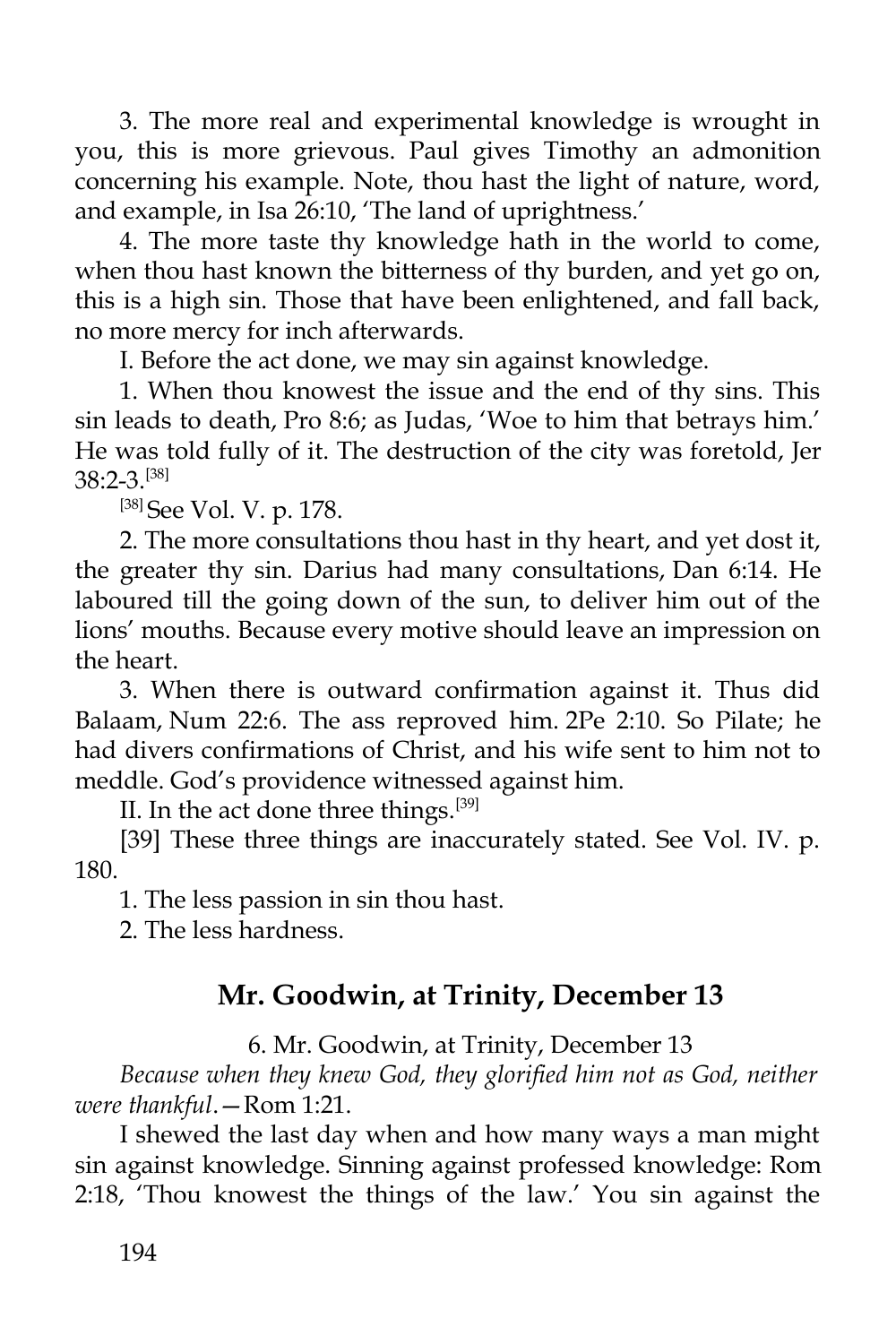principles of knowledge, 1Ti 1:20; they were excommunicated that they should no more blaspheme.

In the act of sin, three rules whereby we might examine our hearts, whether it be that sin.

1. The less passion thou hast in the heart, as Peter in a passion denied his Lord and Master Jesus Christ; for he knew him to be the Messias. When knowledge hath its full work, and yet that a man should sin, this is a great aggravation.

2. The more sorrow of heart thou hast in the committing of a sin, it augurs thy sin is the greater. From whence comes all the reluctancy in the hearts of wicked men, but from their consciences telling them, as Herod in beheading John Baptist. The text saith, that 'he was exceeding sorrowful.' This aggravated his sin so much the more. Here was a bank of displeasure cast up, over which he broke.

3. So much the more hardness of heart that thou hast contracted in sin, it is the greater. 1Ti 4:4, They know these to be lies, and yet speak them; because they had their consciences seared with a hot iron. When you have light come into your hearts and reject it, it is the hot iron. Knowledge makes men familiar with their sin. Judas had a hard heart, for much knowledge had hardened his heart. Hardness of heart in contemning light and slighting sin, counting it as a small thing.

(1.) When men know they are in an evil way, and yet go on in it, as Pharaoh did.

(2.) Those that defer their repentance sin against knowledge. Your consciences tell you you are in a bad case, and yet live in it. Thus Balaam; he desired to die the death of the righteous, but would not live so.

(3.) Those that do know the way of God, and yet for fear of shame will not come in; for fear of being nicknamed thou wilt not come in. Some of the pharisees sinned against the Holy Ghost. God gave them up to it, because they sinned against the Son of God. Jesus Christ will gather such at the last day to appear before him to condemn.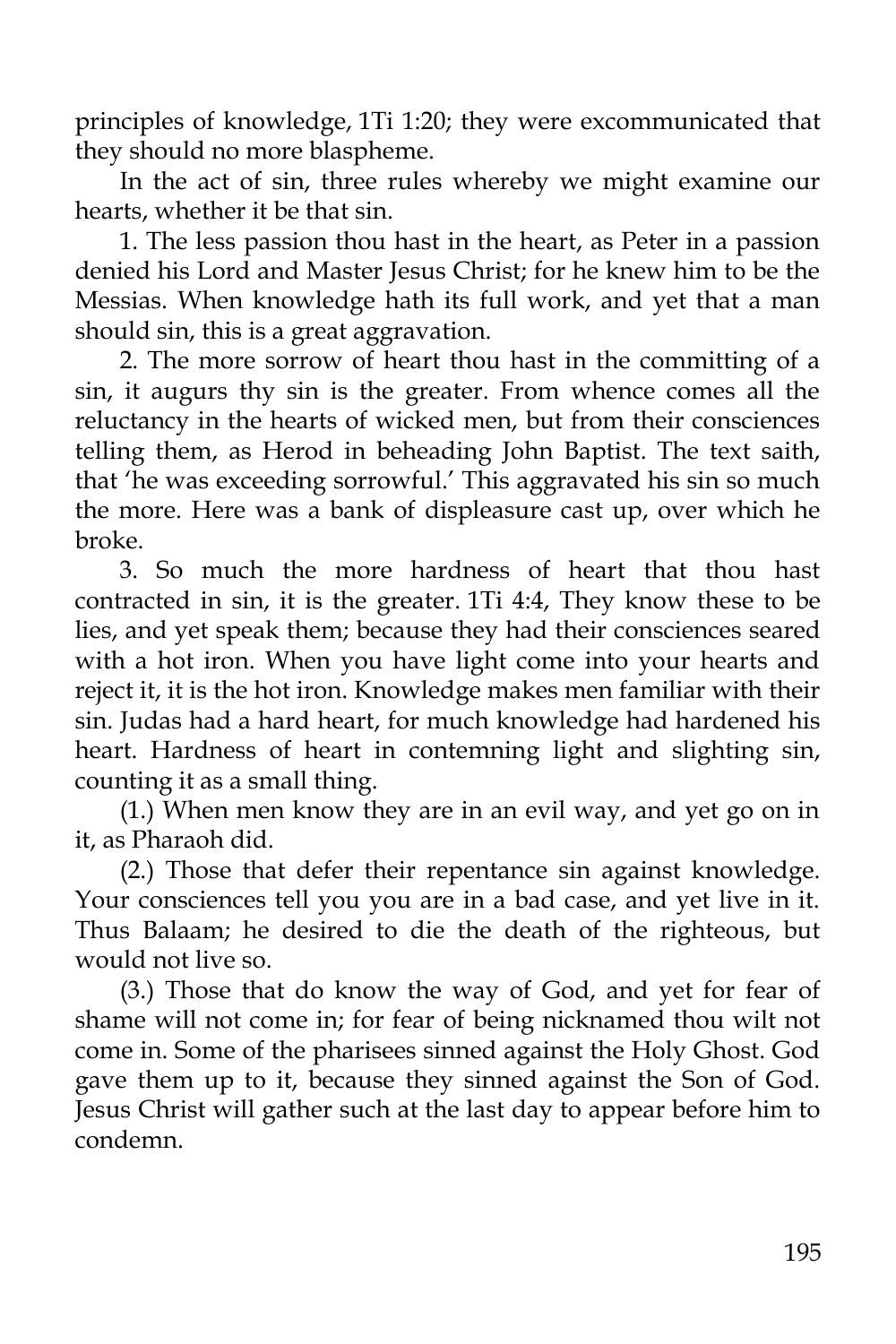(4.) Those that know the grace of God, and have salvation offered, yet will not go to the price of it. The young man in the Gospel did thus.

(5.) Some profess the truth and the fear of God, and yet fall back from that way they have professed, 'that make a lie,' and by them 'is the way of truth [evil spoken of].'

*Use*. See what a great engagement it is to [those that] have knowledge, to take [heed] to glorify God with it.

1. Thou that hast knowledge canst not sin so cheap as others. Thy sins are dearer.

2. Thou wilt have the more hardness of heart. 'How great is that darkness.'

3. The Lord will give thee up to worse sins, to despise his ways, hating his children. These are the sins to which he will give thee up, because thy end is seven times worse than thy beginning.

4. God will give thee up to more despair. Isa 59:1-2, salvation is far off from them, because they were sinners against knowledge. The more presumption against God's mercy, so the greater &c.

5. The more knowledge here, the more terror of conscience thou wilt have hereafter, when thou comest into thy place.

*Obj*. It is best to be ignorant, if knowledge, &c.

*Ans*. Thy sin will be the same as if thou hadst sinned against knowledge. Pro 1:23, He will rejoice over them, and laugh at them when their fear cometh, and mock at their ruin. Thou wert best to turn speedily to him, for the sentence of condemnation may come out speedily against thee. The Lord will bear forty years with an ignorant one, but not five with you.

## **Mr. Goodwin at Trinity, Jan. 30, An. Dom. 1629.**

7. Mr. Goodwin at Trinity, Jan. 30, An. Dom. 1629.[40]

[40] The substance of the sermon from which these notes are evidently taken will be found in Vol. X. p. 200, *et seq*.—Ed.

*Professing themselves wise, they became fools*.—Rom 1:22.

I shew you wherein wisdom consists.

1. Wisdom enables a man to look to those things that are profitable for themselves. They fall into many foolishnesses.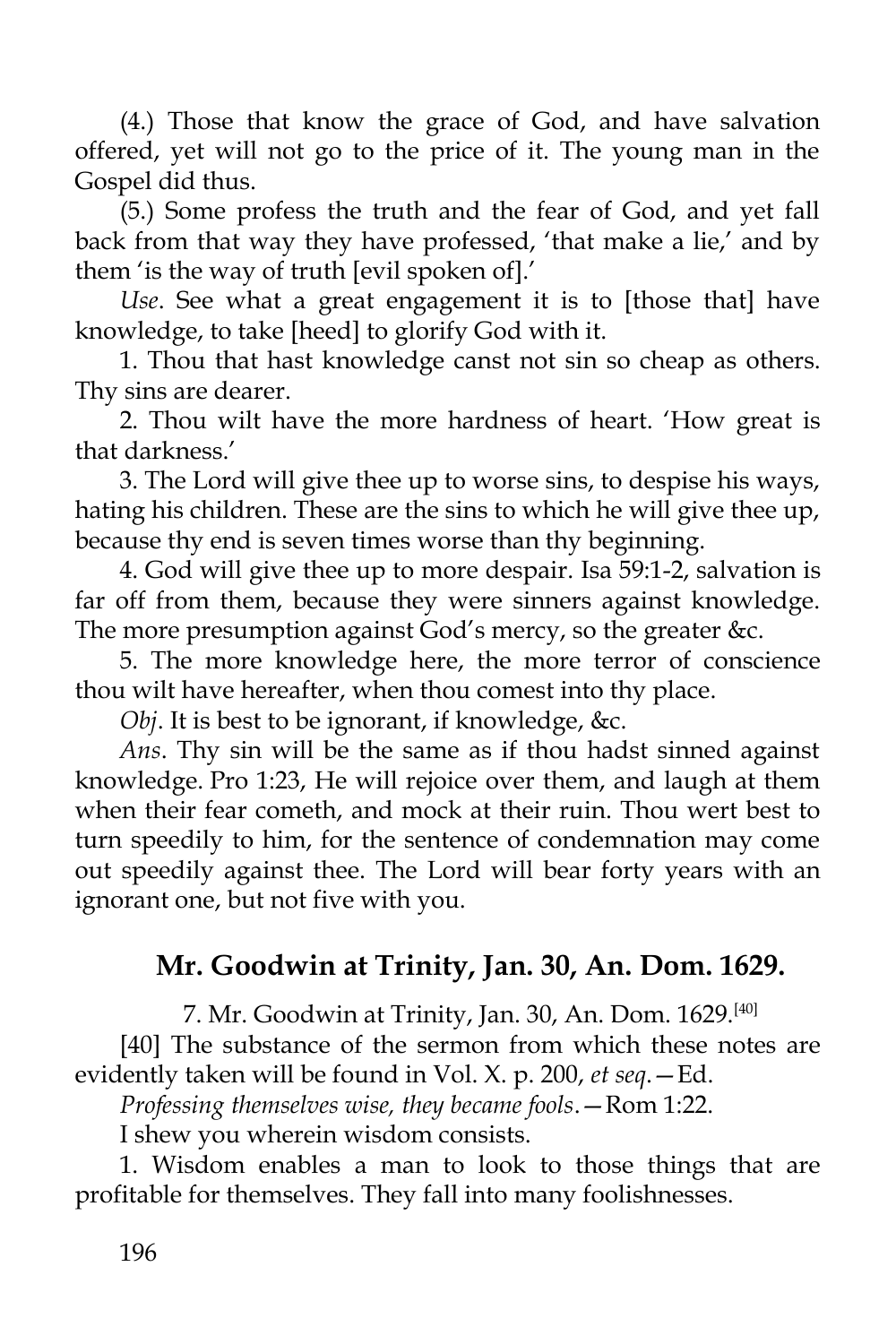2. It makes us do that that is good at all times and conditions. That is a wise man. A godly man only wise, for he pitcheth upon godliness, profitable for all things: Jer 17:8-9, 'He shall [not] be careful in the time of,' &c.

3. It directs a man to do what is right; to the means, 'Wisdom is profitable to direct,' Ecc 10:10.

4. It must enable a man to take the way, and to walk in it: Eph 5:15, 'Be ye not unwise.'

I shewed you the degrees of folly, which we will not repeat.

The particulars wherein folly doth consist.

1. In wanting ability to consider things aright. A wicked man is a fool in this regard in divers particulars.

(1.) They are unable to consider the goodness of God, and their badness, and therefore fools. They are unable to reflect on themselves. So madmen, for want of wisdom, their thoughts are dispersed; they cannot call them in; Ecc 5:1, 'When thou goest into the temple, offer not the sacrifice of fools,' for they consider not what they do: Jer 8:6-8, 'None say, 'What have I done?'

(2.) He cannot consider the issues and consequents of things. He wants foresight, Deu 32:27-28. This is an unregenerate man; but 'a wise man foresees the evil, and hides himself,' Pro 22:3.

(3.) They cannot consider the fit time and circumstances of doing good: Est 1:13, they were 'wise, knowing the time.' The stork knows his time, but my people do not. This is a great misery; so where they are unable to discern the seasons of praying, of recreation, of study; all this is folly.

(4.) Fools are unable to lay things to heart; therefore they are always uneasy, for sad thoughts enter into them. They forget the afflictions of Joseph: Isa 42:25, 'He hath poured out the fury of his anger; it burned him, and yet he laid it not to heart.'

(5.) He is unable to use his rule aright; he forgets his directions; he cannot walk by his rule. His wisdom fails when he walks by his rule. He knows not how to pray; he cannot use the rules of prayer: Pro 14:3, 'The wisdom of the prudent understands his way; the folly of fools is deceit.' 2. He wants wisdom to judge of things which are good for him, and therefore he judgeth by false rules.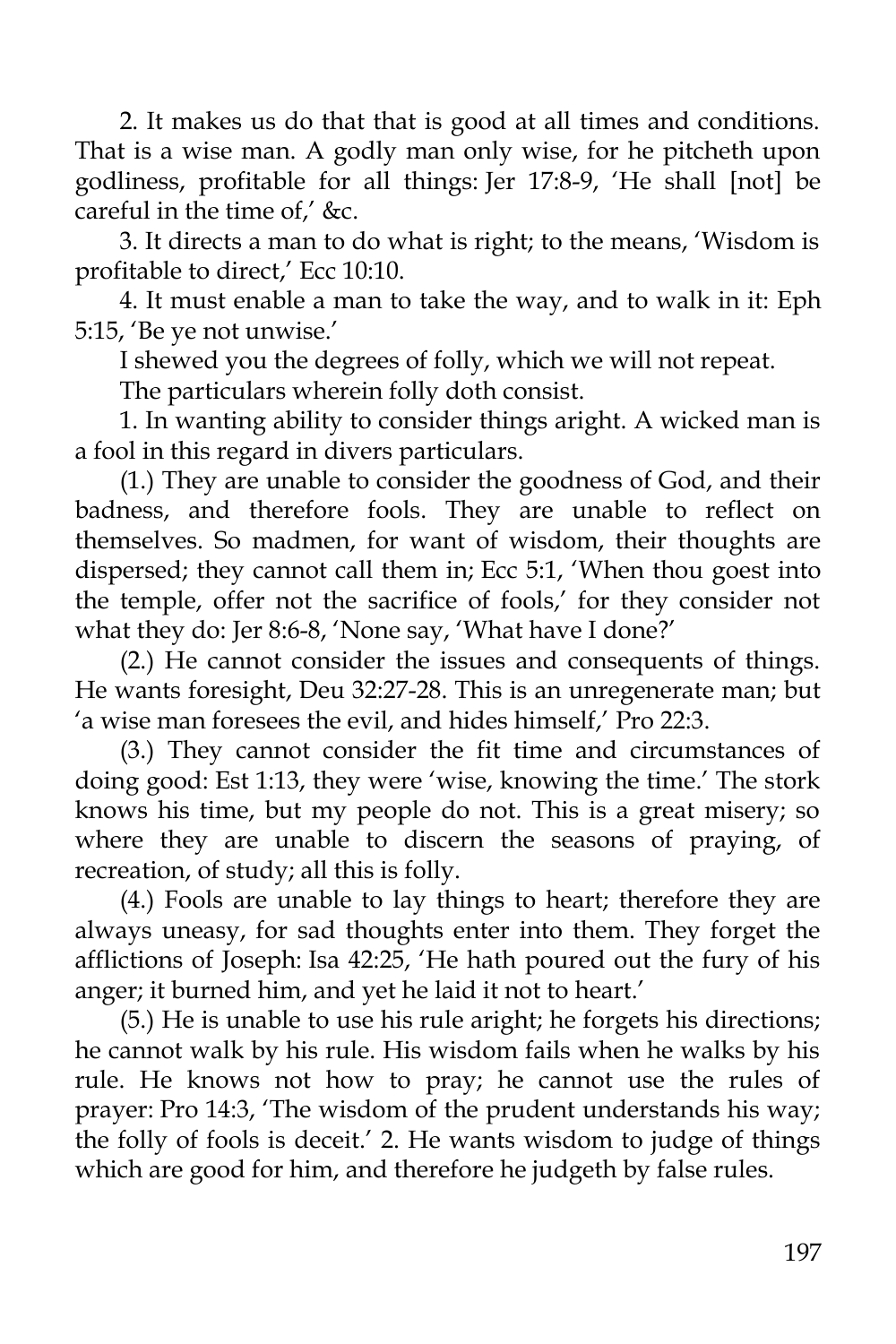(1.) He sees what is present to be better than that which is to come, how good soever. This is the part of fools, and the, as a little child. The promises of God they lay aside, as it was [with] Demas, 2Ti 4:10. He loved this present world. The unregenerate, they are for present things; so the young man in the Gospel. It was his judgment. Rom 8:18, Paul counted the afflictions as nothing. He looked at things not seen. This is our rule, that false, &c.

(2.) He prefers that which is easy to be obtained, though worse, before that which is more difficult, though better. He is a sluggard, the wise man is diligent. The ways of the wise are too high for him. A wise man will set on the hardest duty and difficultest. Wisdom is too high.

(3.) A fool judgeth according to outward appearances. A fool would say that a man in gay apparel was best; for the unregenerate judge outwardly, as children do the book best that hath most gays, and sermon that pleases best. They judge according to the quantity of a thing, or else by multitude. They follow a multitude to do evil. They are fools. They think to be heard for their much babbling. They never look to a broken heart, as David did. He cannot discern between things that differ. They take temporary faith for true faith, because there is a likeness. A godly man hath wisdom to know this. They still follow their own minds and wills, and therefore all fools are self-willed. So will wicked men; that way the wind blows, they will sail, according to their lies.

3. In regard of their choice they make divers [mistakes].

(1.) They choose things that are less necessary for things that are necessary. Unregenerate men spend their time before they get pardon; $[41]$  a wise man seeketh the kingdom of heaven first. Mary had chosen one thing necessary, but Martha busied in many things.

[41] The meaning of this appears on comparing it with Vol. X. p. 206.

(2.) They choose uncertain for certain things. God gives richly all things. What folly is this! 'Charge them that are rich, that they be not high-minded,' &c.

(3.) He is a fool that provides but for one event; a wise man provides *in omnem eventum*. The steward had done wisely in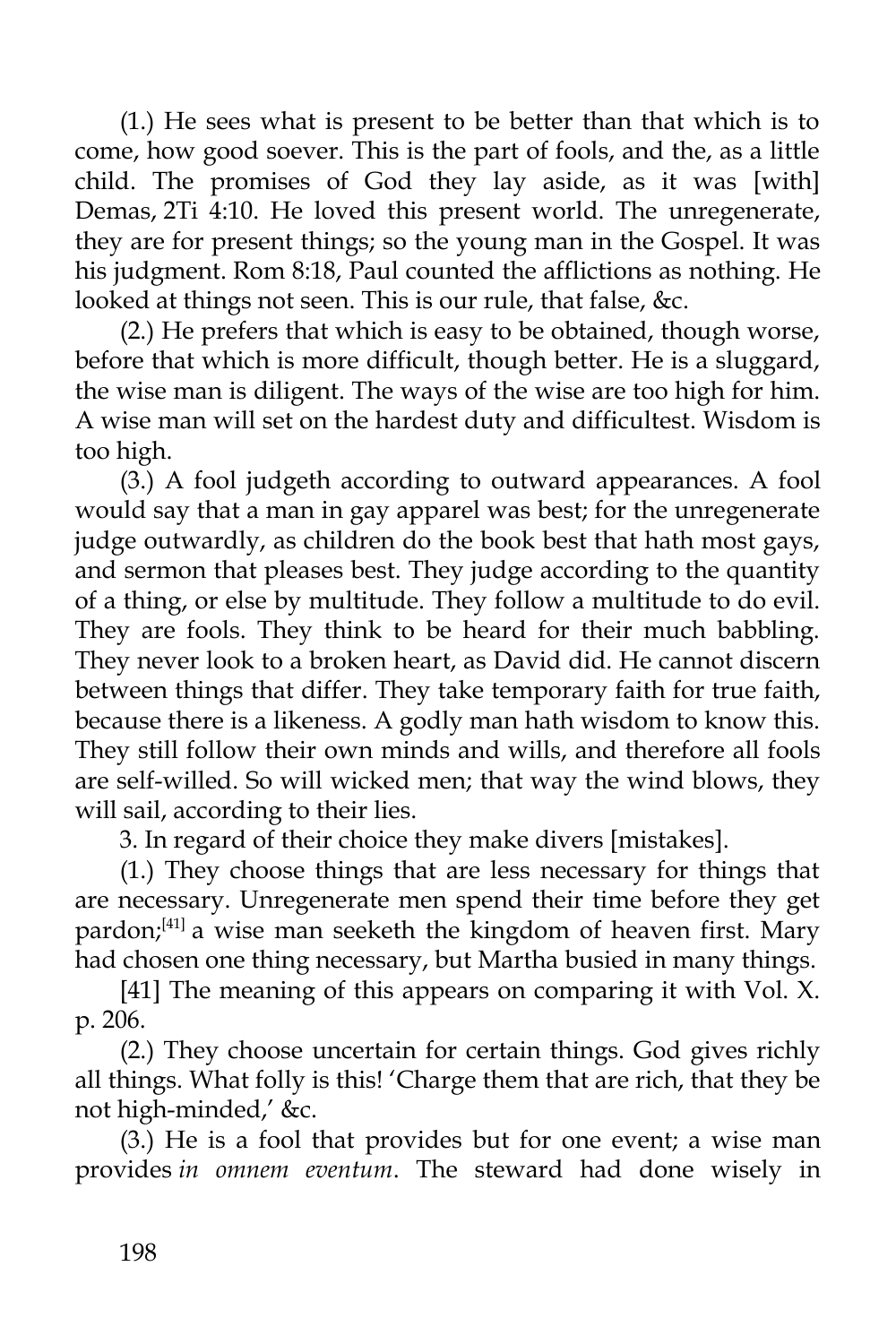making himself friends. This is a wise man; therefore to provide for all events is wisdom.

(4.) He that will not choose rather a small inconvenience to avoid a greater is a fool. To endure hardship for a time is wisdom. Thus Moses, Heb 11:25, 'Choosing rather to suffer affliction,' &c.; Job 36:21, 'Take heed of lies, for this hast thou chosen before affliction.'

(5.) The bargains that wicked men make are foolish bargains: Isa 52:3, He sold himself for nought. The fool hath a price, but hath not a heart to use it aright.

(6.) In the issue and end, wherein in divers things he is foolish.

[1.] He believes everything, and the promises of his heart; Psa 42:11, 'Their houses shall endure for ever;' this is their inward heart. They think prosperity will abide always: Isa 56:12, He will take his own way; Come, say they, to-morrow shall be, &c.

[2.] He doth things in vain, Gal 3:3, Jeremiah 17, as the foolish virgins had not oil in their lamps; and so, when we suffer many things, and in the end fall away, Heb 10:38, they are the worst fools of all the rest. The Galatians are called foolish, therefore, because they fell away.

[3.] Those things that they choose for their happiness is made their ruin. He is taken in the snare of his own sin: 2Ch 28:23, The gods he sacrificed to were his ruin.

*Use*. You that are discovered to be fools, see that ye become wise. For nothing be fools, since a fool inherits nothing. They shall inherit shame and dishonour. God hath no pleasure in fools. Get more wisdom before God delighteth in thee. Go, get thy understanding and wisdom changed. Honour is not fit for the fool. A rod is fit for the fool's back, a whip for an horse; so conscience shall whip the foolish men. Do not go on in your sins, to provoke God; he is stronger than you. Get your hearts changed; choose things rather which are certain and necessary and convenient for you, before the fool's uncertain things.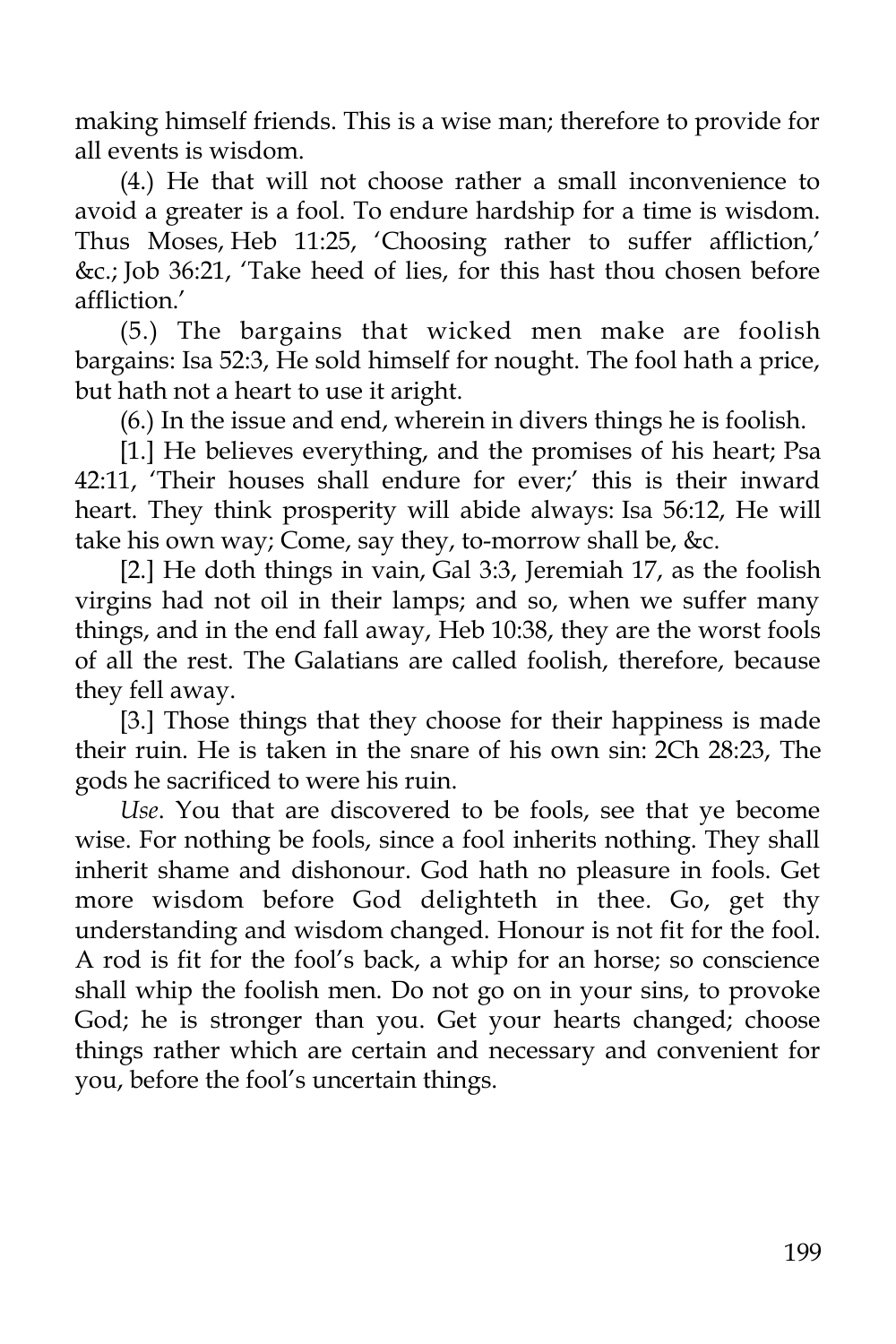#### **Mr. Goodwin of Katherine Hall, at Trinity, Feb. 24. 1629**

8. Mr. Goodwin of Katherine Hall, at Trinity, Feb. 24. 1629 *The fool hath said in his heart, There is no God. Corrupt are they, and become abominable*.—Psa 14:1.

I lately discovered the folly that was in men's hearts by nature. Next comes vain reasonings. They are not those erroneous opinions in speculative knowledge, but in general of them; those vain reasonings that guide men in their actions. As in his judgment he followed reason, so in his practice. All reasoning consists of two things. The first is of some principle, the second of some induction of these, &c. So two things: 1. That there is in men's hearts abundance of false principles, which are the root of all other false reasoning. These possess their judgments. 2. All those vain arguments whereby men do sheathe themselves in their evil ways. For the first of them, to discover it unto you, it is my text. This is the fundamental principle of all. As all being depends on God, so the belief of a God is the upholder of all. Now, the fools, that is, all mankind, have said in their, &c. Rom 3:10, he applies it to all mankind. This is the ground of all impiety in their lives; it proceeds from this. This text lays open unto us the unbelief in men's hearts, and the false principles that are in men, which break forth into action.

*Doct*. In all men's hearts there is a principle of unbelief, or secret unbelief of all the principles of religion, and so consequently of corruption of manners in their lives. I will shew you what these principles are. Out of principles are gathered both the doctrine of knowledge and religion; so in the power of God, Heb 11:6. But in these are principles. It is the foundation of coming to God. See it in popery, which are the principles of the doctrine of the devil, which being believed they will be [obliged to believe all the rest]. For their knowledge, as that the church cannot err; so in practice, in works of merit, they will practise it by giving away all their goods. So other principles laid in the heart will overturn all popery. It will overturn practice and judgment, as in Luther; and for godliness, if sound principles were admitted and laid in the heart, would make us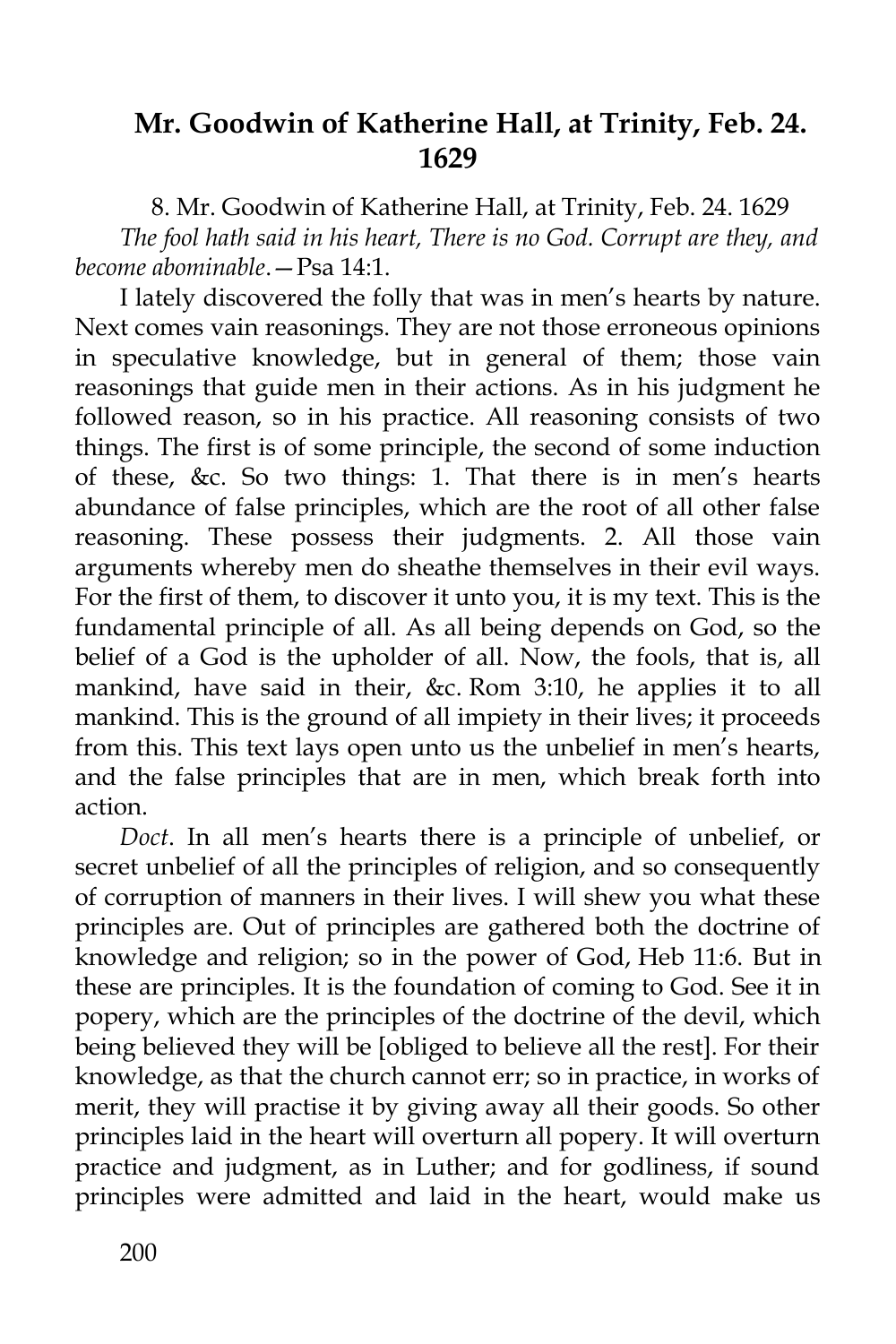conformed to the truth; so, on the contrary, there is a general unbelief of all the principles of the truth. Here is the foundation Heb 3:12, as belief makes us come to God, so unbelief is the foundation of our departure.

*Demonstration* 1. You that know your own hearts shall find as if his heart believed not concerning any demonstration of that there is a God, or that there is a day of judgment. It will at first seem as a strange thing; as when Paul spoke to Felix, His words seemed strange. All men will say that there is a God; the principle is strange to their hearts; this is the full demonstration.

*Reason* 1. Because they are things not seen. The principles of religion are not seen. Who hath seen the reward of the righteous? None think there is a world to come, and a reward for the righteous, because they see them not, they will not believe them: 'Let Him come down from the cross, that we might see it.' These things must be apprehended by faith, which is the evidence of things not seen.

*Reason* 2. The nature of man is apt to believe anything else besides the things that concern God and godliness: Joh 12:37, they believed not Christ for all his signs. So God complains of it that men will believe things not seen, but not so of God.

*Reason* 3. Men will not believe the principles of religion, because they delight not [in them], for self-love hath possessed their hearts; because they work against them, therefore they will not believe; they have pleasure in unrighteousness.

*Demonstration* 2. When a man is converted, he begins to learn all the principles of religion again.

*Reason*. Because his former belief is not strong enough to resist sin. Their hearts are put to no distress all this while. He comes to see that there is a God that he never saw before. He casts out all the false earth, and digs till he doth come to firm ground; so of sound faith.

*Demonstration* 3. Men do not believe the principles, and therefore this is a demonstration. The more a man grows in faith, he sees his unbelief more certainly. It is unbelief. Our Saviour complains of the little faith of his disciples, and God complains that there is unbelief; and young in grace say it.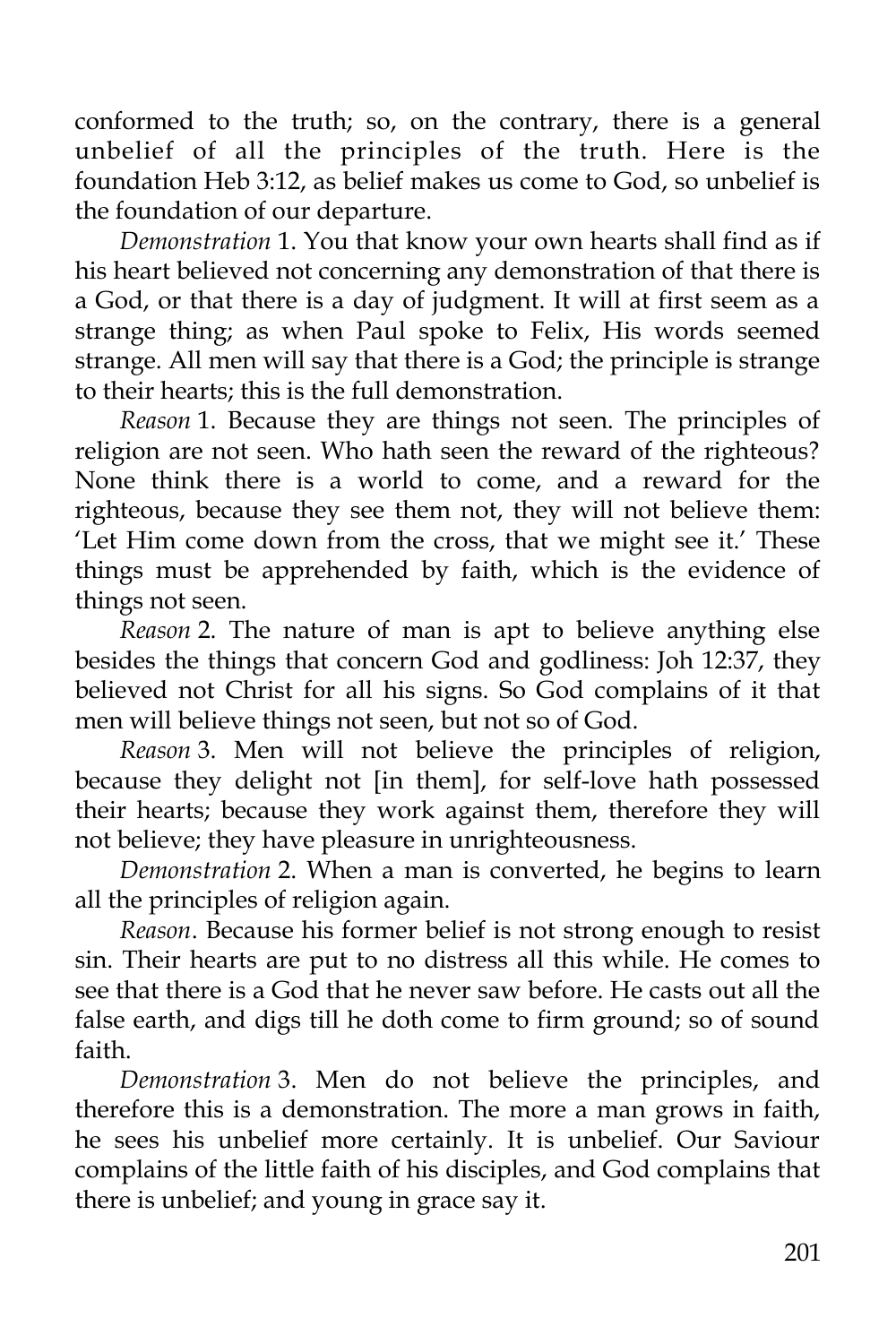*Demonstration* 4. If any man's heart be converted, he calls in question these principles, whether there is a God or not. Until then they are left in darkness, having some dissension.

*Demonstration* 5. Men's actions shew they do not believe. of the heart, as David said, They profess they believe God, but in deed they of the heart, as David said, They profess they believe God, but in deed they deny His own operation. Malachi 3, 'If I be a master, where is my fear? if I be a father, where is mine honour?' Your unbelief is seen in your actions. When men do otherwise than God requires, they live in unbelief: Jer 5:22, if ye believe that I am he that sets bounds to the sea, ye would say presently, We will fear him; but, Jer 5:21, if you did believe that there is a world to come, then you would not wholly provide for this life. When a traveller sees the sun almost down, he would make haste; so if we believed that the time of grace is short, we would begin to make our calling and election sure. These are the common principles of religion, which, if they believed, as other things, they would do as in other things; but the fool hath said in His heart, There is no God. So if we believed that the enemy was coming, we would put on the armour of God.

#### **Mr. Goodwin, of Katherine Hall, at Trinity, Feb. 21**

9. Mr. Goodwin, of Katherine Hall, at Trinity, Feb. 21 *The fool hath said in his heart, There is no God*.—Psa 14:1.

5. *Another demonstration*. When a man is in a storm, then their hearts fail; as the disciples, when the wind arose, they being in the ship. Christ said to Martha that she did not believe, Joh 11:24. They mistrust God in some small things, because their faith is put to it, and in general we fail many times. Now I intend to handle some principles more at length. (1.) The first is, *that there is no God*, that in his thoughts, in all the crowd of them, God enters not into his thoughts, that is not the meaning; but in all his presumptuous thoughts and crafty cogitations, God is not their counsellor, neither is that it; but that the ground of all is that they think there is no God; in their thoughts and hearts they are far out of his sight, the judgments of God; and there is no sin, this principle being laid in their hearts. Now, if no sin, none need to care.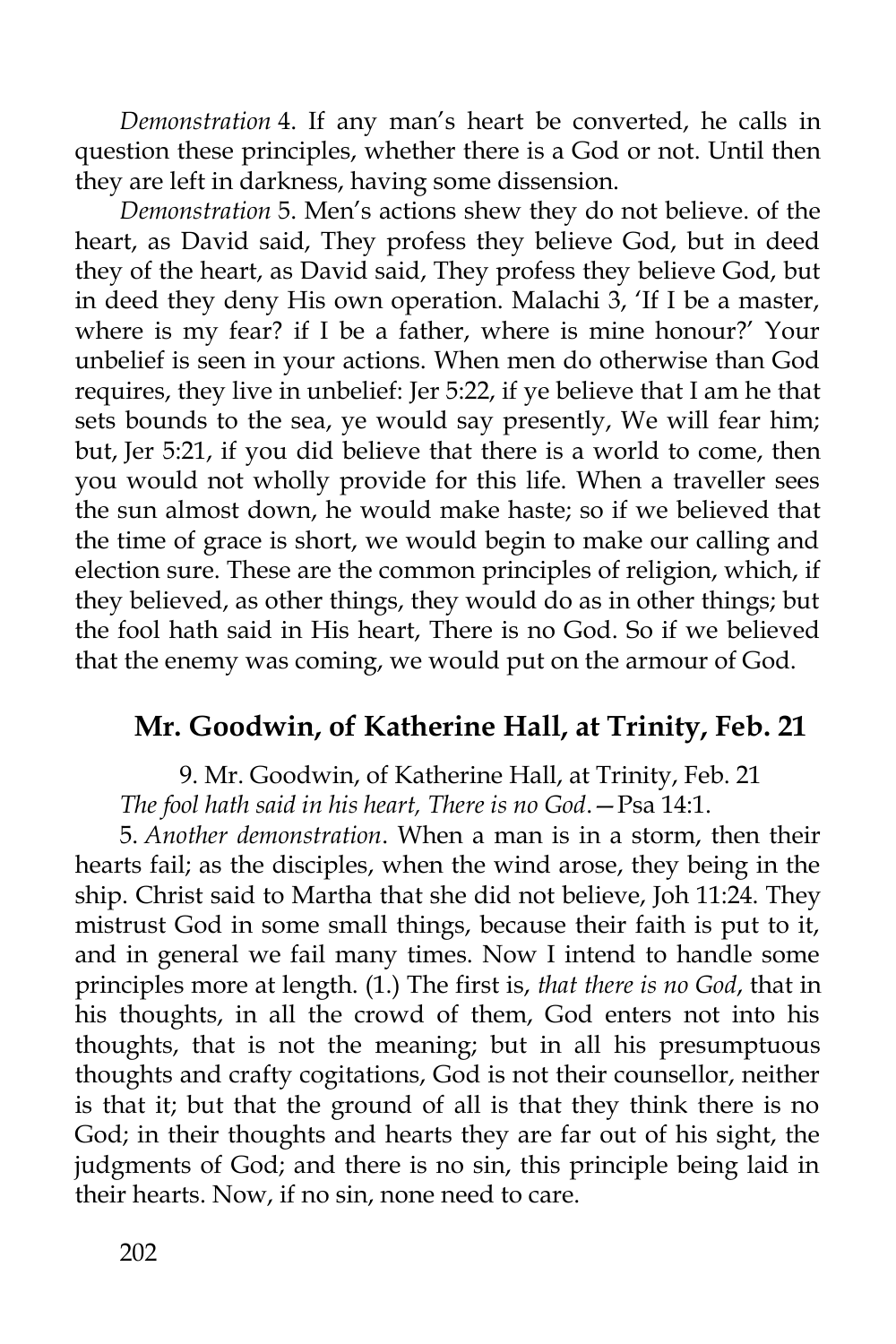(2.) All these glorious attributes of God, of justice, of power, omnisciency, men believe it not. Men believe that God is omniscient, and yet this is the ground of all their secret sins. Would men commit sin if they thought that the Lord saw them? Isaiah 29, I will confound the wisdom of the wise, who dig up to hide their counsel from the Lord; so the greatness of God. Would men come to offer lame and blind sacrifices if they did believe that God was the great king of heaven and earth? Isa 51:12-13, Where is the fury of the oppressor? Wouldst thou be afraid of a man whose breath is consuming, and dost not fear him, thy Maker? It is because thou forgettest me. I stand by and comfort thee, therefore thou shouldst not fear, but trust in him. This God doth, that he might shew men that there is unbelief in their hearts.

(3.) They think that God is slack, and this is the ground of their thoughts.

(4.) They think that God is not a strict God. They call every one good that doth evil. 'Thou thoughtest that I was like to thee.' This is the ground of their impiety, that they believe not God's attributes.

6. *Demonstration*. Men do not believe that the word of God is true. This is the ground of sin. When the threatenings of God come in against drunkards, they will not turn from their drunkenness, because they will not believe the word; as in Dives. He desired one from the dead [to be sent] to them that they might believe. Christ tells them expressly that they did not believe. Azarias,<sup>[42]</sup> a wicked man, yet would not believe the word. So in Isaiah 5, 'let us see the word.'

[42] I am not sure of the reading here, but I suppose the reference is to Azariah or Uzziah refusing to obey the priest, who forbade him to offer incense.—Ed.

7. *Demonstration*. Men do not believe that there is a world to come and a day of judgment, a reward for the righteous. 'Let us eat and drink, for to-morrow we shall die.' Paul applies it to the resurrection. What profit in holiness? Men have not judgment speedily executed. All things happen alike to all. This is the greatest evil under the sun; this is the cause that many go to hell. Therefore their hearts are full of evil; because they shall die, therefore they will take their pleasure.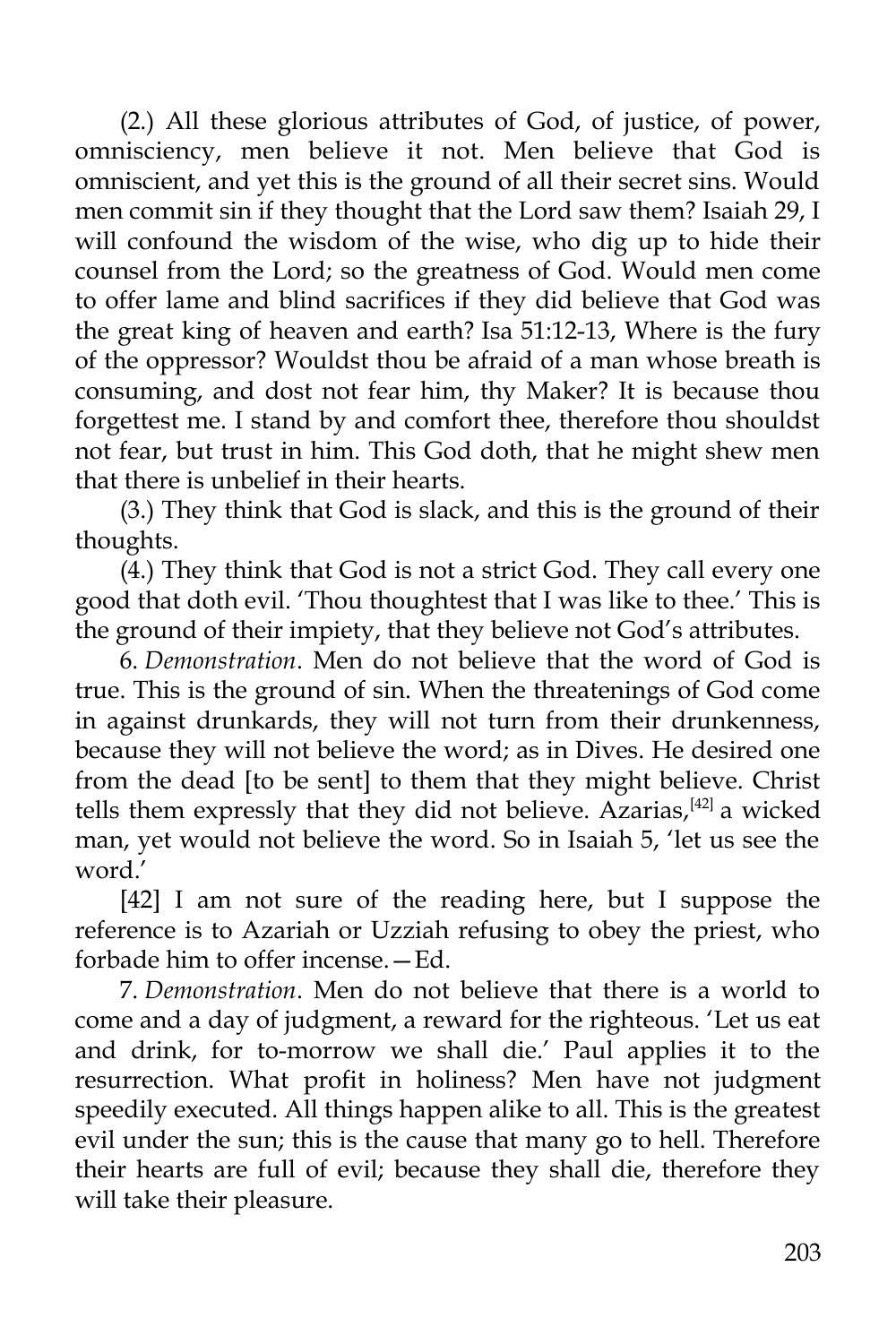*Obj*. This is strange. Do not all men profess that there is a God? How can this be, that the fool hath said in his heart there is no God? Then all men would be atheists and heretics, and the like.

*Sol*. There is a twofold atheism, some expressed and direct, and others indirect and by consequent, 2Pe 2:1, Rev 12:1. The papists profess their religion, and yet they are called devils, 1Jn 4:1—'the spirits.'

*Obj*. We never thought such a thing. If there were such in their hearts, they should know it certainly.

*Sol*. Joh 5:46 : Moses is he in whom ye trust and believe, yet Christ said, If ye did believe [him] ye would have believed in Christ. Yet we should know that he will not be of them in the court of understanding, but in the heart. Yet we should know that the heart is deceitful above all things.

1. All principles seldom or never come forth into outward acts. Those principles can scarce be drawn out, yet he is guided by those principles. Men that speak Latin do not always speak as thinking on the rules, and yet they are guided by the rules; so it is in this case.

2. Acts of unbelief are almost secret; as of faith, all her acts are secret. It is the foundation of all, which lies under ground. We live by it, and see by it, and pray by it, and yet it is known by its effects and fruits. Many live long, and cannot tell whether they have faith or not.

3. The bottom of corruption is much more secret than the bottom of grace, which doth manifest and enlighten men in their ways.

*Use*. Here take notice of the desperate wickedness of the heart, that hath so many cursed principles lurking in it, and abiding there.

2. Look at your lusts, and you may find them to be under these principles.

# **Mr. Goodwin, of Katherine Hall, at Trinity, Feb. 28. 1629**

10. Mr. Goodwin, of Katherine Hall, at Trinity, Feb. 28. 1629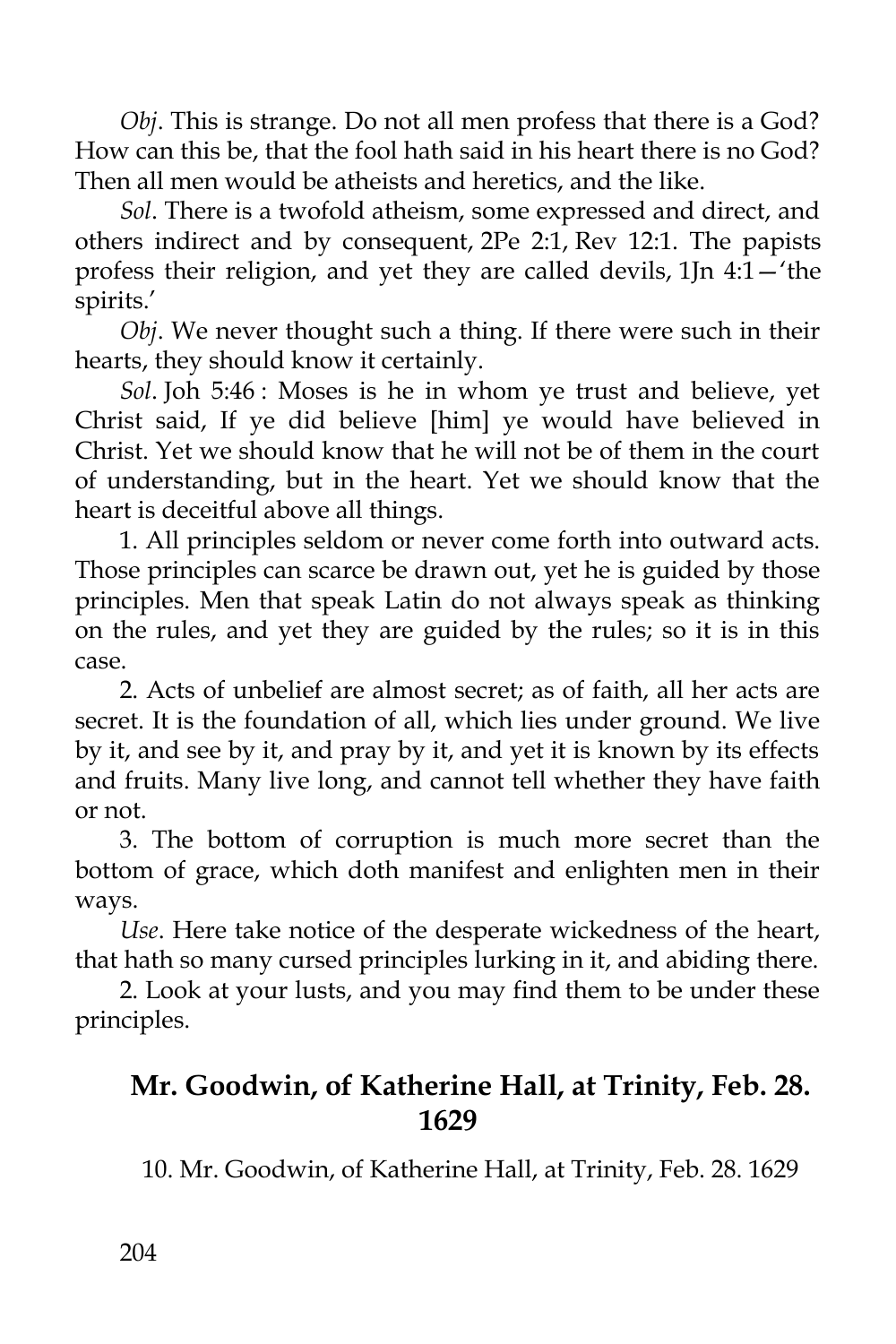*The fool hath said in his heart, that there is no God. Corrupt are they*. —Psa 14:1.

*Obj*. Our hearts are filled with thoughts on the contrary, that there is a great God, and that there is one God.

*Sol*. As it is in faith, so unbelief. Many a godly man that hath faith will say that there is nothing but atheism; but they walk very circumspectly, and fear to offend, which shews that there is some acts of faith that him; so, on the contrary, some acts of unbelief.

*Obj*. Is it possible that one thought is apparent, and the other is not; the one prevailing, the other not?

*Sol*. Here the psalmist tells you that they have many thoughts; they have said, There is no God. The principles of atheism are deep rooting in the heart, but good principles have not such firm rooting, and therefore speak only for excusing. They confess most, because they cannot prevent nor do anything. False principles do all.

*Obj*. The reason why men do not live godly doth not lie in [want of] faith in general, but in want of application, that there is a God, my God, and back it on that place, Rom 1:23; Rom 2:3. They knew there was a God,—this is all their faith.

*Sol*. Many things to be laid together. It is needful and it must be believed that a special faith is necessary: Heb 11:13, Three acts of faith. Which place argueth that there is or ought to be an applying faith. A man may go to hell for all general faith.

2. Though application be necessary, yet men fail in general faith, for the belief of things general hath the main swaying and ruling the heart, and of applying it to the soul. If a man believe truly that God is a rewarder, he could trust in him. Though the lepers<sup>[43]</sup> believed that the king was a merciful king, yet came with ropes about their necks. This hath a main influence into the hearts of men to sharpen.

[43] There is here evidently a confounding of the story of the lepers going into the camp of Syria (2 Kings 7) with that of the servants of the king of Syria going to King Ahab with these tokens of submission (1 Kings 20). The reference is to the latter, and not to the former. We should therefore for *lepers* read *servants*.—Ed.

*Demon*. 1. Because the Scripture doth promise faith to such as believe in general. This is not enough. When Christ catechised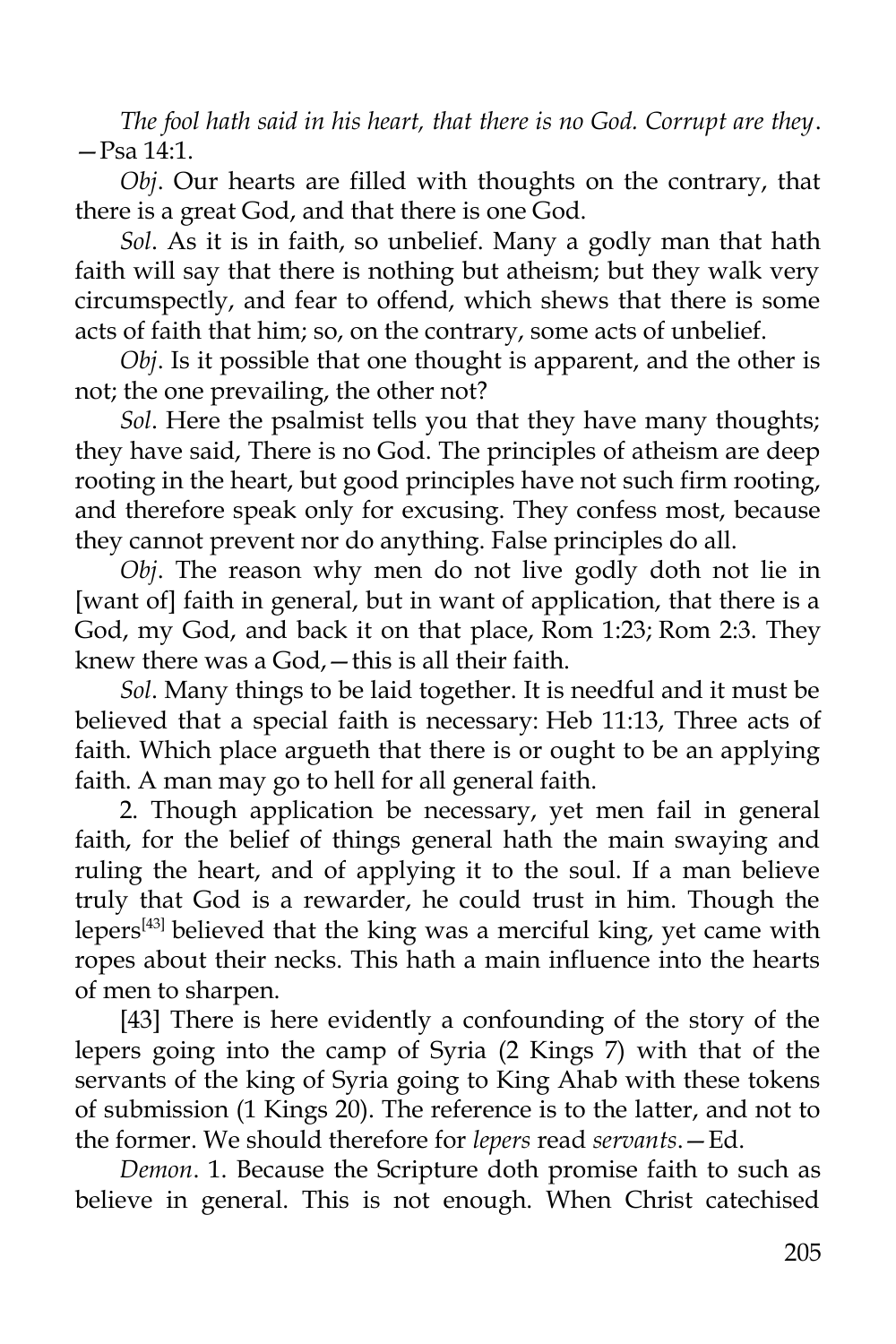Martha, he questioned whether her faith was sound in general. 'Dost thou believe?' This is general. This is one of the main foundations of all other graces.

2. We fail most in believing the promises of general. So the counsellor that would not believe it though God should make windows, &c. See the excellency of Abraham's faith, Rom 4:17-18.

3. The stronger his faith is in general, the stronger he relies upon God by a special faith, that is strengthened. Wicked men do not only fail in applying, but in general, that there is no God; though they fail in both. To give you instances: If men believed that there was a hell, truly and fully, they would be wary and careful of coming to that place. But the reason why they fear not hell is not because they believe that there is not a hell, but because they believe it doth not concern them. But it is evident that is for unbelief. It is evident they do not want special faith, but general also.

*Obj*. You say it is an easy thing to believe in general.

*Sol*. The answer is in Jas 2:20, 'Know, O vain man, that faith without works is dead faith.' Heb 11:1, You shall find it evidently set down, Heb 11:6, comparing it with Heb 10:37-38, 'Faith is the substance of things not seen.' All this argueth that a godly man believeth out of another principle; for it stirs him and makes him active. The main thing men want is belief in general that there is a God, or 'no God.'

*Use* 1. If this atheism be in all men's hearts, then search into your hearts to find this unbelief, for it is in the bottom [of them]; let men dig deep and they shall find it.

2. When they have found out the place of unbelief, then be humbled. There is no rebellion or treason like this, that there is no God, for they deny his majesty and royal titles. As there are many church papists, so there are many church atheists. God is wearied with your atheism, Mal 3:14. Therefore did the King Ahaz provoke the Lord, Isa 7:13-14. Psa 78:19, 'They spake against God in their hearts.'

3. Is any exercised with doubtings that there is no God, as many are? Do not think that thy case is desperate, such a case as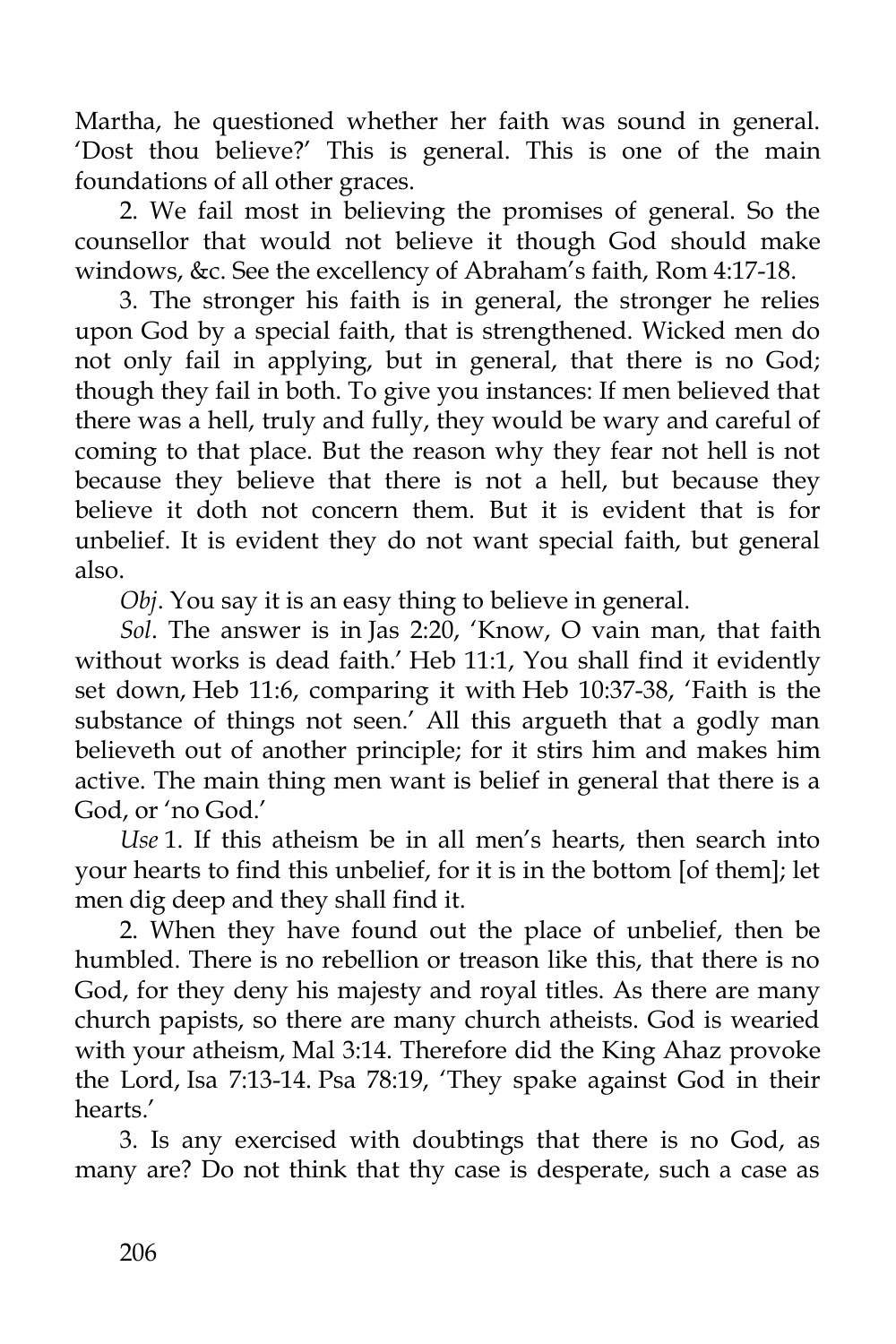never any had such thoughts. Look to your lives in such cases, but not to your thoughts. So should wicked men on the contrary.

4. Let such as are free from such thoughts be thankful and bless God; for we are all naturally troubled with atheism. It is an infinite mercy that thou art going to perfection, whenas he might keep thee in thy atheism still.

5. Take heed of entertaining doubts in your thoughts. Do not cherish or hide them. Wilt thou maintain a Jesuit? These doubts weaken your faith.

6. Here you see what great necessity of coming to the ordinances: 1Co 14:25, 'If one that believes not come in, he falls down.' Do thou often and frequently; and come with reverence also.

7. If men believe not in principle, no wonder if they fall back, seeing they believe not the first principles.

8. See what a great work grace is, what a distance there is between nature and faith. *Cum prima negantur principia, non est disputatio*; so if you deny the first principles, how can you be taught in godliness? Thou must believe all by a new heart. Consider what a great work it is, and apply thy heart to it.

# **Mr. Goodwin of Katherine Hall, March 2. 1629**

11. Mr. Goodwin of Katherine Hall, March 2. 1629<sup>[44]</sup>

[44] The sermon from which these notes are taken will be found in Vol. X. p. 377, *et seq*.

*The weapons of our warfare are not carnal, but mighty through God, &c*.—2Co 10:4-5.

That I stood upon was to shew you what carnal reason was, and what its assistance was. As the strength of a kingdom lies in two things: 1, in a wise and able counsellor to plot, and 2, in walls, fences, and strongholds; which is twofold, either soldiers in the field, or by setting up castles and strongholds; so lusts have first a field army, which would be overcome suddenly; therefore there are strong reasons to defend yourselves and your estates. They are reasons and strongholds that exalt themselves against God. As the opposition lies in the knowledge of God, so the strength of lusts in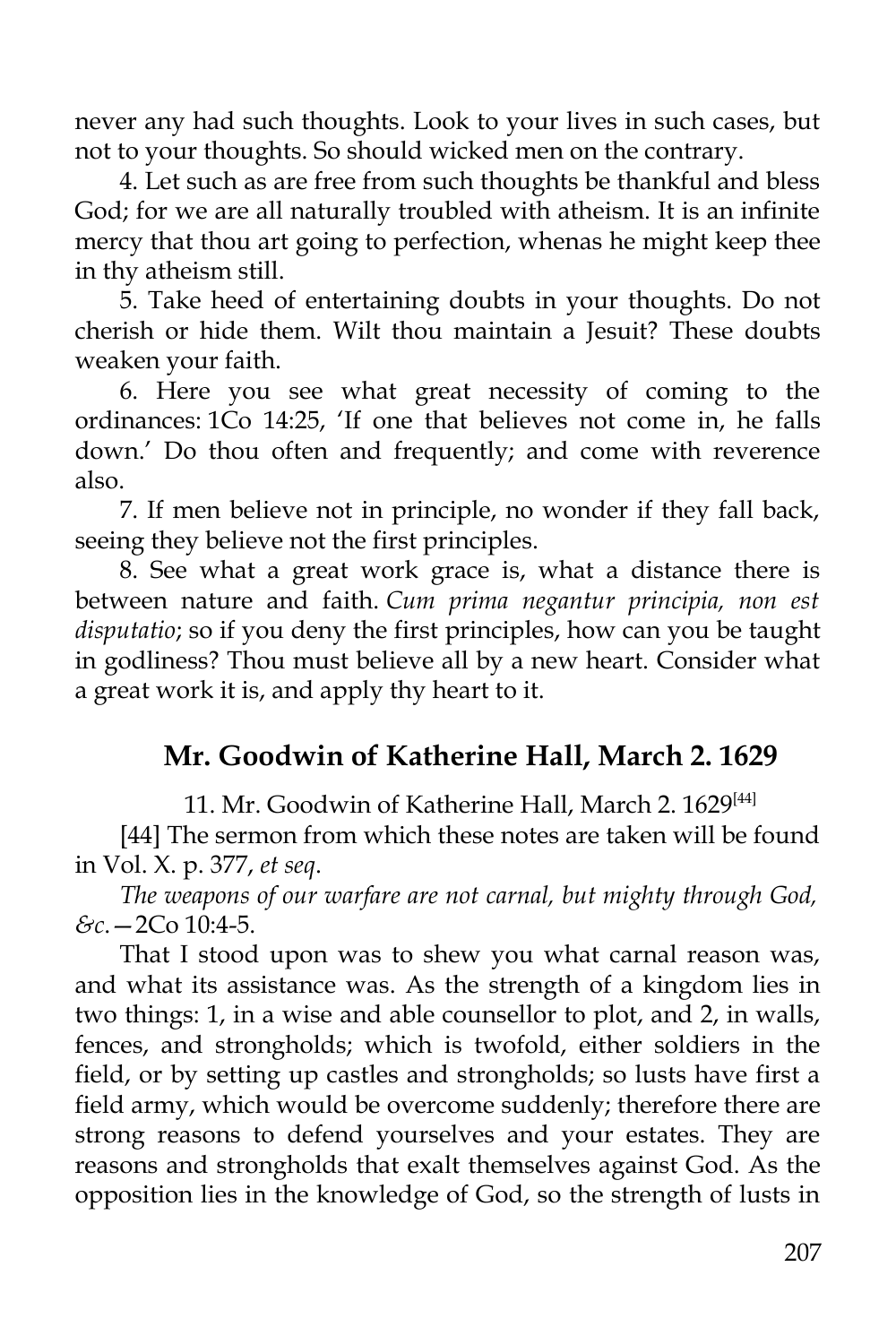reasonings, which are the same. The pope is the model of all wicked men; and it is set up to bring all in subjection unto it. As it hath [by] reasonings invented the setting up of the pope, and these being backed by strong arguments, therefore are called 'strong delusions,' 2Th 2:11, because they are to overcome strong understandings, as the kingdom of the pope is upholded by carnal reason, which hath invented reasons for its upholding, &c.

To manifest that [there] are these strong reasons:—

1. From experience. Come to the most ignorant wretch that is, and question about his salvation, ye shall find that he hath somewhat to say; and if ignorant, then [much more] men of knowledge.

2. From the great work of conversion. He will tell you that he had many pleas before for his salvation. There are abundance of wrong wards in the soul, which hinder the unlocking of their souls, unless by God's help they be unlocked.

3. By the preparation of the word, which hath many undermining reasonings, which will overcome yours, though never so strong.

*Quest*. What are the grounds why there are such in the heart?

*Ans*. 1. Because the reason of men is so large. Mic 7:3. Why are kings so bad? Because they have some flatterers that smoothe over their doings. Self-love sets them on works.

*Quest*. What is the reason why the heart of man is glad?

*Ans*. The embracing of evil out of self-flattery. Joh 3:20. When their estates are naught, they are loath to come to the light, and are glad to entertain what is spoken for them.

Again, there is a great deal of pride in men's hearts, for the most ignorant thinks that they shall have heaven, because else they would not be quiet. As the dying man lays hold on everything, so these.

Heads from whence these reasonings are fetched, and are grounds of carnal reason.

1. From wicked proverbial speeches. The devil's proverbs are many, and they having a stamp, so that they pass for current; as *Every man for himself, and God for us all*, is a cursed [proverb]. 'Let us eat and drink, for to-morrow we shall die;' this is a common